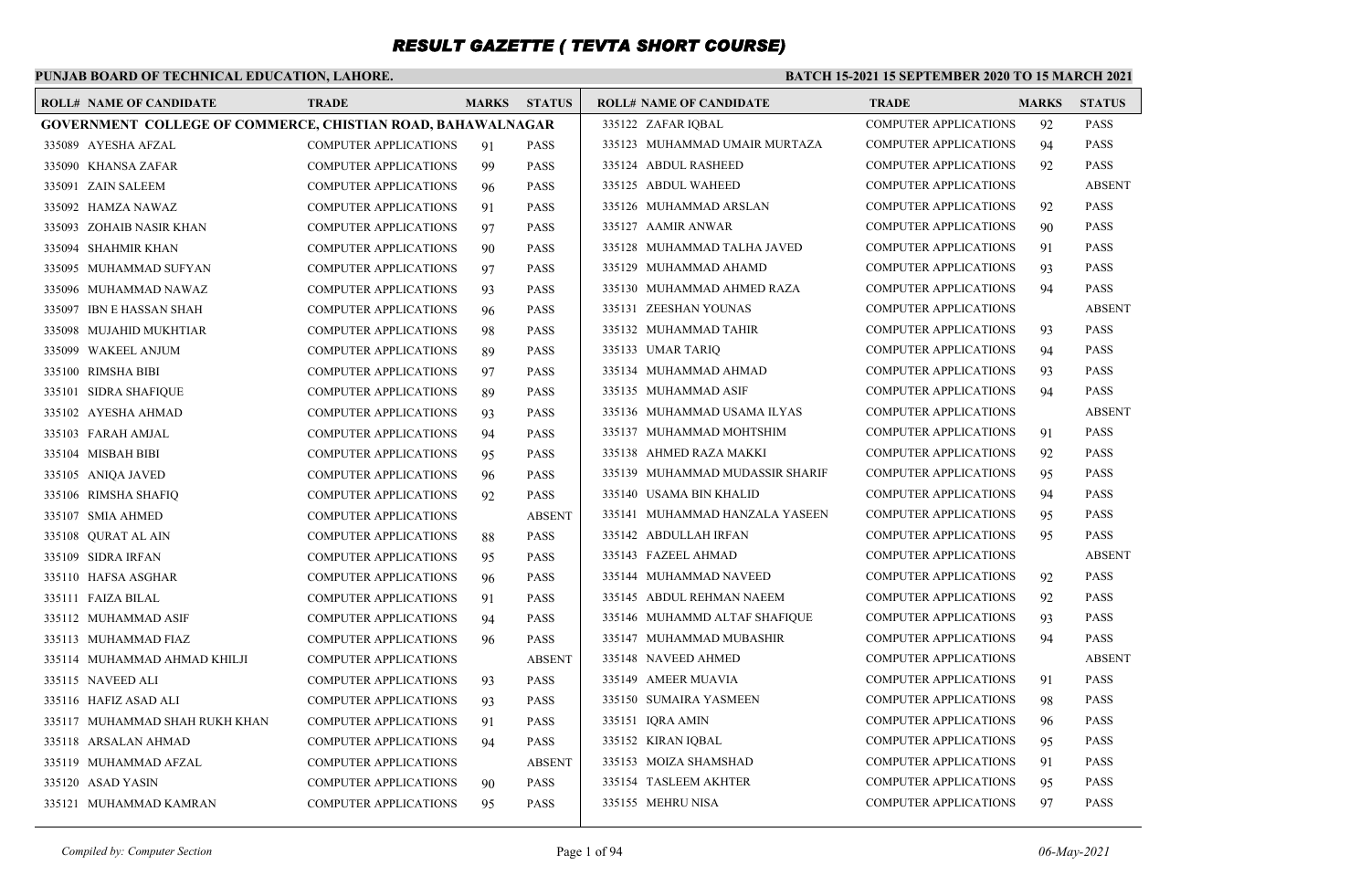### **PUNJAB BOARD OF TECHNICAL EDUCATION, LAHORE.**

| <b>ROLL# NAME OF CANDIDATE</b>                         | <b>TRADE</b>                 | <b>MARKS</b> | <b>STATUS</b> | ROLL# NAME OF CANDIDATE                                        | <b>TRADE</b>                 | <b>MARKS</b> | <b>STATUS</b> |
|--------------------------------------------------------|------------------------------|--------------|---------------|----------------------------------------------------------------|------------------------------|--------------|---------------|
| 335156 ALIA BATOOL                                     | <b>COMPUTER APPLICATIONS</b> | 95           | <b>PASS</b>   | 335188 AYESHA ALLAH DITTA                                      | <b>COMPUTER APPLICATIONS</b> | 98           | <b>PASS</b>   |
| 335157 KHALIDA AJMAL                                   | <b>COMPUTER APPLICATIONS</b> | 98           | <b>PASS</b>   | 335189 MUNAZA AKRAM                                            | <b>COMPUTER APPLICATIONS</b> | 96           | <b>PASS</b>   |
| 335158 SYED ZARGHAM ALI                                | <b>COMPUTER APPLICATIONS</b> | 96           | <b>PASS</b>   | 335190 ZUNAIRA AKRAM                                           | <b>COMPUTER APPLICATIONS</b> | 92           | <b>PASS</b>   |
| 335159 MUHAMMAD SUFYAN AKHTAR                          | <b>COMPUTER APPLICATIONS</b> | 95           | <b>PASS</b>   | 335191 KANWAL                                                  | <b>COMPUTER APPLICATIONS</b> | 96           | <b>PASS</b>   |
| 335160 MUHAMMAD SALMAN AKHTAR                          | <b>COMPUTER APPLICATIONS</b> | 95           | <b>PASS</b>   | 335192 NUSRAT PERVEEN                                          | <b>COMPUTER APPLICATIONS</b> | 96           | <b>PASS</b>   |
| 335161 SHEHER YAR                                      | <b>COMPUTER APPLICATIONS</b> | 90           | <b>PASS</b>   | 335193 ABU BAKAR SADDIQ                                        | <b>COMPUTER APPLICATIONS</b> | 97           | <b>PASS</b>   |
| 335162 MUHAMMAD SUFYAN                                 | <b>COMPUTER APPLICATIONS</b> | 97           | <b>PASS</b>   | FASHION INSTITUTE OF TECHNOLOGY, 15-G ROAD NEAR DR. ASHRAF EYE |                              |              |               |
| 335163 MUHAMMAD ADEEL                                  | <b>COMPUTER APPLICATIONS</b> | 92           | <b>PASS</b>   | HOSPITAL, GULSHAN IQBAL,, CHISHTIAN<br>335194 KALSOOM ANWAR    | <b>TEXTILE DESIGNING</b>     | 91           | <b>PASS</b>   |
| 335164 MUHAMMAD USMAN AJMAL                            | <b>COMPUTER APPLICATIONS</b> | 93           | <b>PASS</b>   | 335195 SOMIA KARAMAT                                           | <b>TEXTILE DESIGNING</b>     | 95           | <b>PASS</b>   |
| 335165 AHMAD RAZA                                      | <b>COMPUTER APPLICATIONS</b> | 98           | <b>PASS</b>   | 335196 KALSOOM HINA                                            | <b>TEXTILE DESIGNING</b>     | 95           | <b>PASS</b>   |
| 335166 WASEEM ABBAS                                    | <b>COMPUTER APPLICATIONS</b> | 97           | <b>PASS</b>   | 335197 NIMRA SABIR                                             | <b>TEXTILE DESIGNING</b>     | 88           | <b>PASS</b>   |
| 335167 MAHMOOD UL HASSAN                               | <b>COMPUTER APPLICATIONS</b> | 96           | <b>PASS</b>   | 335198 KANEEZ FATIMA                                           | <b>TEXTILE DESIGNING</b>     | 96           | <b>PASS</b>   |
| 335168 MUHAMMAD UMAR                                   | <b>COMPUTER APPLICATIONS</b> | 95           | <b>PASS</b>   | 335199 NOOR MUHAMMAD ISHAQ                                     | <b>TEXTILE DESIGNING</b>     | 96           | <b>PASS</b>   |
| 335169 SHAHZAD AHMAD                                   | <b>COMPUTER APPLICATIONS</b> | 91           | <b>PASS</b>   | 335200 ANEESA SABAR                                            | <b>TEXTILE DESIGNING</b>     | 93           | <b>PASS</b>   |
| 335170 TABISH ALI                                      | <b>COMPUTER APPLICATIONS</b> | 91           | <b>PASS</b>   | 335201 NASIRA AMANAT                                           | <b>TEXTILE DESIGNING</b>     | 93           | <b>PASS</b>   |
| 335171 AMIR SALEEM                                     | <b>COMPUTER APPLICATIONS</b> |              | <b>ABSENT</b> | 335202 SHAISTAH                                                | <b>TEXTILE DESIGNING</b>     | 96           | <b>PASS</b>   |
| 335172 MUHAMMAD FIAZ                                   | <b>COMPUTER APPLICATIONS</b> | 95           | <b>PASS</b>   | 335203 HUMAIRA                                                 | <b>TEXTILE DESIGNING</b>     | 96           | <b>PASS</b>   |
| 335173 USAMA YOUSAF                                    | <b>COMPUTER APPLICATIONS</b> | 91           | <b>PASS</b>   | 335204 AMEER HAMZA                                             | <b>TEXTILE DESIGNING</b>     | 96           | <b>PASS</b>   |
| 335174 HAFIZ MEHBOOB ASHRAF                            | <b>COMPUTER APPLICATIONS</b> | 96           | <b>PASS</b>   | 335205 MUHAMMAD ADEEL                                          | <b>TEXTILE DESIGNING</b>     | 96           | <b>PASS</b>   |
| 335175 MUHAMMAD ABDUL REHMAN                           | <b>COMPUTER APPLICATIONS</b> | 92           | <b>PASS</b>   | 335206 HALEEMA SADIA                                           | <b>COMPUTER APPLICATIONS</b> | 95           | <b>PASS</b>   |
| 335176 MUHAMMAD YASIR SHAKEEL                          | <b>COMPUTER APPLICATIONS</b> | 93           | <b>PASS</b>   | 335207 SEERAT BIBI                                             | <b>COMPUTER APPLICATIONS</b> | 97           | <b>PASS</b>   |
| 335177 KALEEM ULLAH                                    | <b>COMPUTER APPLICATIONS</b> | 93           | <b>PASS</b>   | 335208 RABIA NAAZ                                              | <b>COMPUTER APPLICATIONS</b> | 99           | <b>PASS</b>   |
| GOVT. INSTITUTE OF COMMERCE FOR WOMEN, CHISHTIAN ROAD, |                              |              |               | 335209 AMINA AKHTAR                                            | <b>COMPUTER APPLICATIONS</b> | 96           | <b>PASS</b>   |
| <b>BAHAWALNAGAR</b><br>335178 MADIHA AKBAR             | <b>COMPUTER APPLICATIONS</b> | 97           | <b>PASS</b>   | 335210 AYESHA SIDIQUE                                          | <b>COMPUTER APPLICATIONS</b> | 96           | <b>PASS</b>   |
| 335179 EISHA TARIQ                                     | <b>COMPUTER APPLICATIONS</b> | 98           | <b>PASS</b>   | 335211 SQUAINA                                                 | <b>COMPUTER APPLICATIONS</b> | 98           | <b>PASS</b>   |
| 335180 SANIA NOUREEN                                   | <b>COMPUTER APPLICATIONS</b> | 95           | <b>PASS</b>   | 335212 RABIA NABEEL                                            | <b>COMPUTER APPLICATIONS</b> | 93           | <b>PASS</b>   |
| 335181 SAKINA BIBI                                     | <b>COMPUTER APPLICATIONS</b> | 96           | <b>PASS</b>   | 335213 SANIA                                                   | <b>COMPUTER APPLICATIONS</b> | 97           | <b>PASS</b>   |
| 335182 IQRA BAGUM                                      | <b>COMPUTER APPLICATIONS</b> | 98           | <b>PASS</b>   | 335214 UJALA AKRAM                                             | <b>COMPUTER APPLICATIONS</b> | 92           | <b>PASS</b>   |
| 335183 ALIA AKHTAR                                     | <b>COMPUTER APPLICATIONS</b> | 96           | <b>PASS</b>   | 335215 AQSA YOUSAF                                             | <b>COMPUTER APPLICATIONS</b> | 95           | <b>PASS</b>   |
| 335184 AYESHA ZUBAIR                                   | <b>COMPUTER APPLICATIONS</b> | 97           | <b>PASS</b>   | 335216 AMINA FERDOUS                                           | <b>COMPUTER APPLICATIONS</b> | 98           | <b>PASS</b>   |
| 335185 ADEEL TARIQ                                     | <b>COMPUTER APPLICATIONS</b> | 97           | <b>PASS</b>   | 335217 MADIHA BIBI                                             | <b>COMPUTER APPLICATIONS</b> | 97           | <b>PASS</b>   |
| 335186 SHAKEEB ALI                                     | <b>COMPUTER APPLICATIONS</b> | 97           | <b>PASS</b>   | 335218 SABA                                                    | COMPUTER APPLICATIONS        | 96           | <b>PASS</b>   |
| 335187 GHULAM ALI                                      | <b>COMPUTER APPLICATIONS</b> | 96           | <b>PASS</b>   | 335219 SANA AKRAM                                              | <b>COMPUTER APPLICATIONS</b> | 99           | <b>PASS</b>   |
|                                                        |                              |              |               |                                                                |                              |              |               |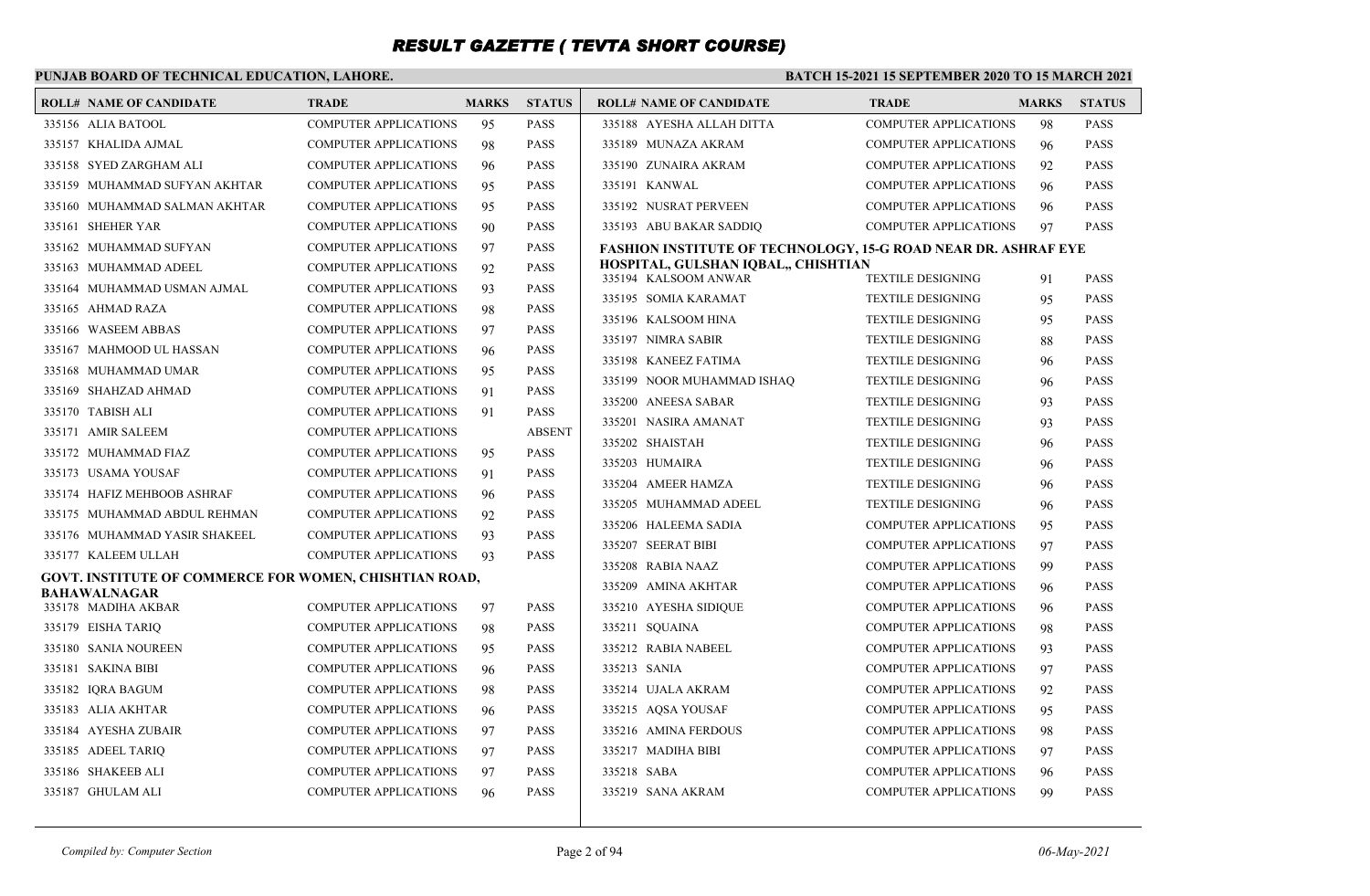### **PUNJAB BOARD OF TECHNICAL EDUCATION, LAHORE.**

#### **BATCH 15-2021 15 SEPTEMBER 2020 TO 15 MARCH 2021**

| <b>ROLL# NAME OF CANDIDATE</b>                                 | TRADE                         | <b>MARKS</b> | <b>STATUS</b> | <b>ROLL# NAME OF CANDIDATE</b>                    | <b>TRADE</b>                 | <b>MARKS</b> | <b>STATUS</b> |
|----------------------------------------------------------------|-------------------------------|--------------|---------------|---------------------------------------------------|------------------------------|--------------|---------------|
| 335220 ESHA                                                    | COMPUTER APPLICATIONS         | 98           | <b>PASS</b>   | 335251 MUJAHID HUSSAIN                            | <b>COMPUTER APPLICATIONS</b> | 95           | <b>PASS</b>   |
| 335221 SYEDA SADIA                                             | <b>COMPUTER APPLICATIONS</b>  | 98           | <b>PASS</b>   | 335252 MAHARBAN HUSSAIN                           | <b>COMPUTER APPLICATIONS</b> | 94           | <b>PASS</b>   |
| 335222 KAINAT TANVEER                                          | <b>COMPUTER APPLICATIONS</b>  | 91           | <b>PASS</b>   | 335253 YASIR ARFAT                                | <b>COMPUTER APPLICATIONS</b> | 93           | <b>PASS</b>   |
| 335223 HAMNA KHALID                                            | <b>COMPUTER APPLICATIONS</b>  | 96           | <b>PASS</b>   | 335254 HUSNAIN TARIO                              | <b>COMPUTER APPLICATIONS</b> | 92           | <b>PASS</b>   |
| 335224 FAREEHA KANWAL                                          | <b>COMPUTER APPLICATIONS</b>  | 91           | <b>PASS</b>   | 335255 MUHAMMAD IRSHAD                            | <b>COMPUTER APPLICATIONS</b> | 91           | <b>PASS</b>   |
| 335225 MARYAM YASIN                                            | <b>COMPUTER APPLICATIONS</b>  | 91           | <b>PASS</b>   | 335256 ZIA ALI                                    | <b>COMPUTER APPLICATIONS</b> | 93           | <b>PASS</b>   |
| 335226 SAQIB SALEEM                                            | <b>COMPUTER APPLICATIONS</b>  | 89           | <b>PASS</b>   | 335257 ANAS ABDULLAH                              | <b>COMPUTER APPLICATIONS</b> | 89           | <b>PASS</b>   |
| 335227 MUHAMMAD ABUHARARA                                      | <b>COMPUTER APPLICATIONS</b>  | 96           | <b>PASS</b>   | 335258 ZIA-UL-HAQ                                 | <b>COMPUTER APPLICATIONS</b> | 91           | <b>PASS</b>   |
| 335228 RAFAQAT ALI                                             | <b>COMPUTER APPLICATIONS</b>  | 97           | <b>PASS</b>   | 335259 MUHAMMAD ZUBAIR                            | <b>COMPUTER APPLICATIONS</b> | 92           | <b>PASS</b>   |
| 335229 UMAR SUBHANI                                            | <b>COMPUTER APPLICATIONS</b>  | 92           | <b>PASS</b>   | <b>GOVT. INSTITUTE OF COMMERCE, , MINCHINABAD</b> |                              |              |               |
| 335230 TABISH ALI                                              | <b>COMPUTER APPLICATIONS</b>  | 93           | <b>PASS</b>   | 335260 MUHAMMAD AMMAR SHARIF                      | COMPUTER APPLICATIONS        | 99           | <b>PASS</b>   |
| HERITAGE INTERNATIONAL COLLEGE, HIGHWAY ROAD BILAL COLONY,     |                               |              |               | 335261 MUHAMMAD USMAN                             | <b>COMPUTER APPLICATIONS</b> | 98           | <b>PASS</b>   |
| <b>CHISHTIAN</b><br>335231 AHTASHAM ALI                        | <b>COMPUTER APPLICATIONS</b>  | 84           | <b>PASS</b>   | 335262 MUHAMMAD IRFAN ARIF                        | <b>COMPUTER APPLICATIONS</b> | 94           | <b>PASS</b>   |
| 335232 MUHAMMAD AHMAD                                          | <b>COMPUTER APPLICATIONS</b>  | 73           | <b>PASS</b>   | 335263 MUHAMMAD USMAN                             | <b>COMPUTER APPLICATIONS</b> | 97           | <b>PASS</b>   |
| 335233 GULFAM JAVED                                            | <b>COMPUTER APPLICATIONS</b>  | 84           | <b>PASS</b>   | 335264 MUHAMMAD MAHTAB                            | <b>COMPUTER APPLICATIONS</b> | 88           | <b>PASS</b>   |
| 335234 TEHMINA JAVED                                           | <b>COMPUTER APPLICATIONS</b>  | 83           | <b>PASS</b>   | 335265 ZAHEER ANWAR                               | <b>COMPUTER APPLICATIONS</b> | 89           | <b>PASS</b>   |
| 335235 MUHAMMAD ZAFAR IQBAL                                    | <b>COMPUTER APPLICATIONS</b>  | 72           | <b>PASS</b>   | 335266 SOHAIL HASSAN                              | <b>COMPUTER APPLICATIONS</b> | 86           | <b>PASS</b>   |
| 335236 MUHAMMAD KASHIF                                         | <b>COMPUTER APPLICATIONS</b>  | 73           | <b>PASS</b>   | 335267 SHUMAILA                                   | <b>COMPUTER APPLICATIONS</b> | 99           | <b>PASS</b>   |
| 335237 GHULAM ZAHRA                                            | <b>COMPUTER APPLICATIONS</b>  | 71           | <b>PASS</b>   | 335268 USAMA SHRIF                                | <b>COMPUTER APPLICATIONS</b> | 99           | <b>PASS</b>   |
| 335238 MUHAMMAD RAZA BHATTI                                    | <b>COMPUTER APPLICATIONS</b>  | 89           | <b>PASS</b>   | 335269 TAIMOOR IQBAL                              | <b>COMPUTER APPLICATIONS</b> | 86           | <b>PASS</b>   |
| HUSNAIN COLLEGE OF TECHNOLOGY, GULBERG TOWN, HAROON ABAD ROAD, |                               |              |               | 335270 SHAKOOR HUSSAIN                            | <b>COMPUTER APPLICATIONS</b> | 86           | <b>PASS</b>   |
| <b>DAHARANWALA</b>                                             |                               |              |               | 335271 MUHAMMAD MUDASSAR SHAH                     | <b>COMPUTER APPLICATIONS</b> | 94           | <b>PASS</b>   |
| 335239 SAKHAWAT ALI                                            | AUTOCAD 2016                  | 92           | <b>PASS</b>   | 335272 MUHAMMAD RASHID                            | <b>COMPUTER APPLICATIONS</b> | 97           | <b>PASS</b>   |
| 335240 YASIR HAMMAD                                            | <b>AUTOCAD 2016</b>           | 91           | <b>PASS</b>   | 335273 MUDASSAR MANZOOR                           | COMPUTER APPLICATIONS        | 86           | <b>PASS</b>   |
| 335241 NIMRASH ALI                                             | <b>AUTOCAD 2016</b>           | 89           | <b>PASS</b>   | 335274 MUHAMMAD KASHIF AREIN                      | <b>COMPUTER APPLICATIONS</b> | 95           | <b>PASS</b>   |
| 335242 ALLAH RAKHA                                             | <b>QUANTITY SURVEYOR 2016</b> | 92           | <b>PASS</b>   | 335275 MUHAMMAD SAJID                             | <b>COMPUTER APPLICATIONS</b> |              | <b>ABSENT</b> |
| 335243 SHAHID RASHEED                                          | <b>COMPUTER APPLICATIONS</b>  | 94           | <b>PASS</b>   | 335276 NIDA                                       | <b>COMPUTER APPLICATIONS</b> | 100          | <b>PASS</b>   |
| 335244 MUHAMMAD AHTSHAM AKRAM                                  | <b>COMPUTER APPLICATIONS</b>  | 90           | <b>PASS</b>   | 335277 HAFIZ MUHAMMAD YOUSAF                      | <b>COMPUTER APPLICATIONS</b> | 92           | <b>PASS</b>   |
| 335245 IHTISHAM UL HAQQ                                        | <b>COMPUTER APPLICATIONS</b>  | 97           | <b>PASS</b>   | 335278 IMRAN RAMZAN                               | <b>COMPUTER APPLICATIONS</b> | 89           | <b>PASS</b>   |
| 335246 MUHAMMAD REHMAN                                         | <b>COMPUTER APPLICATIONS</b>  | 91           | <b>PASS</b>   | 335279 SYED SHUJAAT ALI SHAH GILANI               | <b>COMPUTER APPLICATIONS</b> |              | <b>ABSENT</b> |
| 335247 MUHAMMAD ZOHAIB                                         | <b>COMPUTER APPLICATIONS</b>  | 92           | <b>PASS</b>   | 335280 SHOAIB AKHTAR                              | <b>COMPUTER APPLICATIONS</b> | 86           | <b>PASS</b>   |
| 335248 SAQLAIN SHABBIR                                         | <b>COMPUTER APPLICATIONS</b>  | 92           | <b>PASS</b>   | 335281 UMAR ZIA                                   | <b>COMPUTER APPLICATIONS</b> | 93           | <b>PASS</b>   |
| 335249 M. HASAN RAZA                                           | <b>COMPUTER APPLICATIONS</b>  | 91           | <b>PASS</b>   | 335282 MUHAMMAD QAMAR UL ZAMAN                    | <b>COMPUTER APPLICATIONS</b> | 91           | <b>PASS</b>   |
| 335250 MUHAMMAD ABID MAHMOOD                                   | <b>COMPUTER APPLICATIONS</b>  | 93           | <b>PASS</b>   | 335283 MUHAMMAD ARSLAN                            | <b>COMPUTER APPLICATIONS</b> | 92           | <b>PASS</b>   |
|                                                                |                               |              |               |                                                   |                              |              |               |

*Compiled by: Computer Section* Page 3 of 94 *06-May-2021*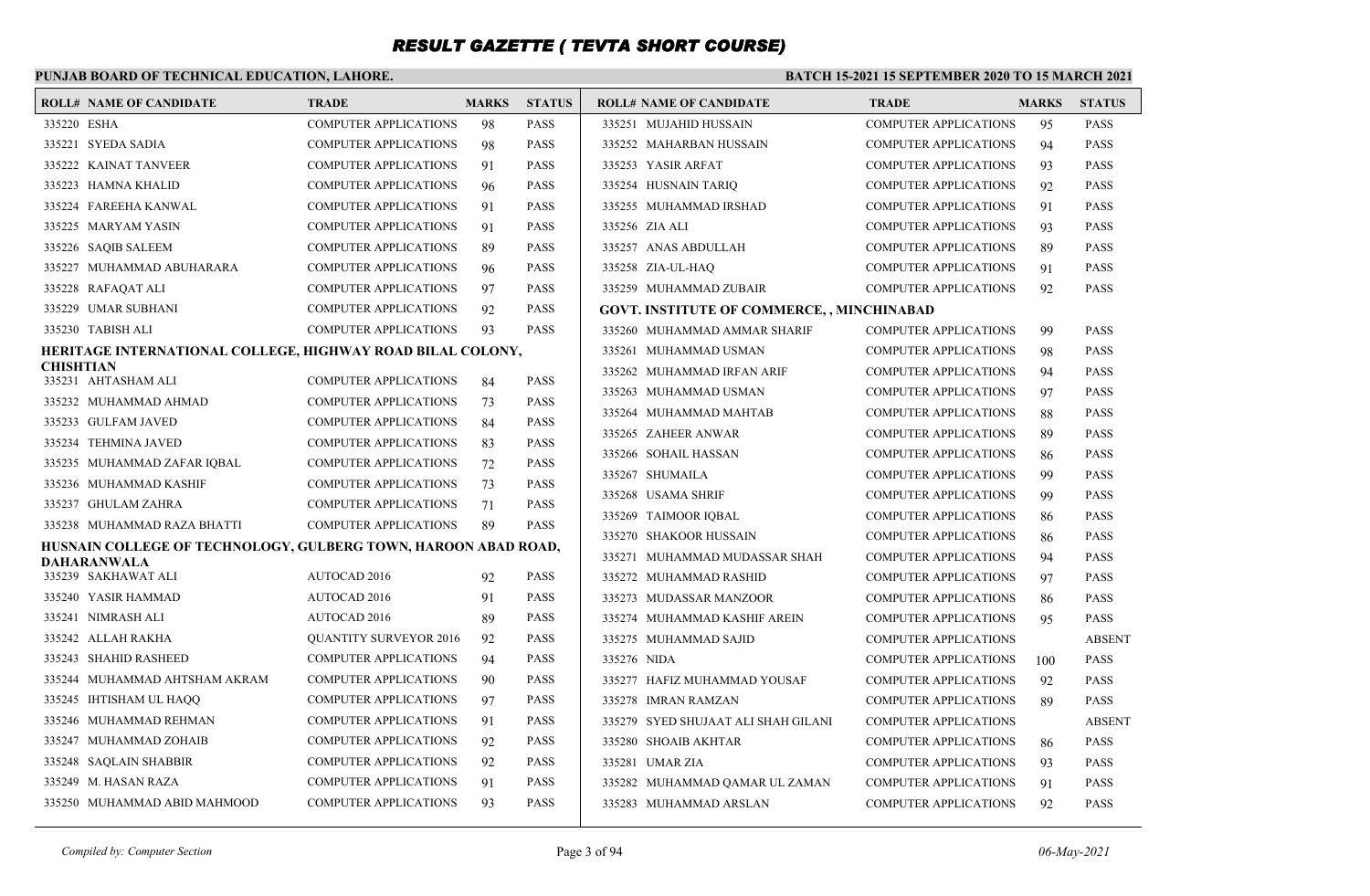### **PUNJAB BOARD OF TECHNICAL EDUCATION, LAHORE.**

| <b>ROLL# NAME OF CANDIDATE</b>                                        | <b>TRADE</b>                 | <b>MARKS</b> | <b>STATUS</b> | <b>ROLL# NAME OF CANDIDATE</b>                                  | <b>TRADE</b>                  | <b>MARKS</b> | <b>STATUS</b> |
|-----------------------------------------------------------------------|------------------------------|--------------|---------------|-----------------------------------------------------------------|-------------------------------|--------------|---------------|
| 335284 ABDULLAH TARIQ                                                 | <b>COMPUTER APPLICATIONS</b> | 94           | PASS          | 335316 RIMSHA JAVED                                             | <b>COMPUTER APPLICATIONS</b>  | 86           | PASS          |
| 335285 ALTAF HUSSAIN                                                  | COMPUTER APPLICATIONS        | 91           | <b>PASS</b>   | 335317 SANIA JAVEED                                             | <b>COMPUTER APPLICATIONS</b>  | 86           | <b>PASS</b>   |
| 335286 ISRAR AHMAD                                                    | <b>COMPUTER APPLICATIONS</b> |              | <b>ABSENT</b> | 335318 MARIA EHSAAN                                             | <b>COMPUTER APPLICATIONS</b>  | 87           | PASS          |
| 335287 GHULAM IFRAHEEM                                                | <b>COMPUTER APPLICATIONS</b> |              | <b>ABSENT</b> | 335319 ASIFA NAWAZ                                              | <b>COMPUTER APPLICATIONS</b>  | 89           | PASS          |
| 335288 ABI WAQAS                                                      | <b>COMPUTER APPLICATIONS</b> | 89           | <b>PASS</b>   | 335320 SABIHA NAZIR                                             | <b>COMPUTER APPLICATIONS</b>  | 86           | PASS          |
| 335289 UMAIR ABDUL RAZAQ                                              | <b>COMPUTER APPLICATIONS</b> | 92           | PASS          | 335321 ASIFA SHABBIR                                            | <b>COMPUTER APPLICATIONS</b>  | 99           | PASS          |
| 335290 MUHAMMAD RASHID SIDDIQUE                                       | <b>COMPUTER APPLICATIONS</b> | 98           | PASS          | 335322 SANA RASHEED                                             | <b>COMPUTER APPLICATIONS</b>  | 88           | PASS          |
| 335291 AFIRAH SHARIF                                                  | <b>COMPUTER APPLICATIONS</b> | 99           | PASS          | 335323 BUSHRA FAYYAZ                                            | <b>COMPUTER APPLICATIONS</b>  | 86           | PASS          |
| 335292 BARIRAH SHARIF                                                 | COMPUTER APPLICATIONS        | 100          | <b>PASS</b>   | 335324 ANSA AHMAD                                               | <b>COMPUTER APPLICATIONS</b>  | 99           | <b>PASS</b>   |
| 335293 ARZAM SHARIF                                                   | <b>COMPUTER APPLICATIONS</b> | 100          | PASS          | 335325 IQRA JAMSHED                                             | <b>COMPUTER APPLICATIONS</b>  | 86           | <b>PASS</b>   |
| 335294 MUHAMMAD IKRAAM                                                | <b>COMPUTER APPLICATIONS</b> | 97           | <b>PASS</b>   | 335326 SABA RIAZ                                                | <b>COMPUTER APPLICATIONS</b>  | 87           | <b>PASS</b>   |
| 335295 MUHAMMAD SAJID                                                 | <b>COMPUTER APPLICATIONS</b> | 91           | PASS          | 335327 ANUM RAZZAQ                                              | <b>COMPUTER APPLICATIONS</b>  | 98           | PASS          |
| 335296 MUHAMMAD IMRAN                                                 | <b>COMPUTER APPLICATIONS</b> | 87           | <b>PASS</b>   | 335328 MARIA ASLAM                                              | <b>BEAUTICIAN</b>             | 90           | <b>PASS</b>   |
| 335297 SHAHRYAR ALI HAIDER                                            | <b>COMPUTER APPLICATIONS</b> | 86           | PASS          | 335329 ANEELA AYUB                                              | <b>BEAUTICIAN</b>             | 100          | <b>PASS</b>   |
| 335298 HAFIZ WAHEED ANWAR                                             | <b>COMPUTER APPLICATIONS</b> |              | <b>ABSENT</b> | 335330 HIRA NOOR WAHEED                                         | <b>BEAUTICIAN</b>             | 93           | <b>PASS</b>   |
| 335299 FAISAL ROUF                                                    | <b>COMPUTER APPLICATIONS</b> | 86           | PASS          | 335331 SUMERA LIAQUAT                                           | <b>BEAUTICIAN</b>             | 99           | <b>PASS</b>   |
| <b>GOVERNMENT VOCATIONAL TRAINING INSTITUTE FOR WOMEN, , AHMADPUR</b> |                              |              |               | 335332 SABA ISLAM                                               | <b>BEAUTICIAN</b>             | 100          | <b>PASS</b>   |
| <b>EAST</b><br>335300 SABA REHMAN                                     | DOMESTIC TAILORING           | 96           | <b>PASS</b>   | 335333 SADAF ZEHRA                                              | <b>BEAUTICIAN</b>             | 93           | <b>PASS</b>   |
| 335301 TAIBA YASMEEN                                                  | DOMESTIC TAILORING           | 97           | PASS          | 335334 QURAT UL AIN                                             | <b>BEAUTICIAN</b>             | 91           | <b>PASS</b>   |
| 335302 ASMA GULZAR                                                    | DOMESTIC TAILORING           | 93           | PASS          | 335335 KIRAN SHEHZADI                                           | <b>BEAUTICIAN</b>             | 96           | <b>PASS</b>   |
| 335303 ASIA ABDULLAH                                                  | DOMESTIC TAILORING           | 100          | PASS          | 335336 IQRA BIBI                                                | <b>BEAUTICIAN</b>             | 97           | <b>PASS</b>   |
| 335304 ISRA WAHEED                                                    | DOMESTIC TAILORING           | 98           | PASS          | 335337 NAILA IKRAM                                              | <b>BEAUTICIAN</b>             | 90           | <b>PASS</b>   |
| 335305 TASLEEM ABDUL KARIM                                            | DOMESTIC TAILORING           | 97           | <b>PASS</b>   | 335338 MARYAM AKBAR                                             | <b>BEAUTICIAN</b>             | 96           | <b>PASS</b>   |
| 335306 BANO BIBI                                                      | DOMESTIC TAILORING           | 95           | PASS          | 335339 SHEEBA AKBAR                                             | <b>BEAUTICIAN</b>             | 92           | <b>PASS</b>   |
| 335307 IORA MUMTAZ                                                    | DOMESTIC TAILORING           | 93           | <b>PASS</b>   | 335340 AMA TUL KIBTIA                                           | <b>BEAUTICIAN</b>             | 93           | PASS          |
| 335308 RABBIA ASHRAF                                                  | DOMESTIC TAILORING           | 96           | PASS          | 335341 SHAGUFTA WAZEER                                          | <b>BEAUTICIAN</b>             | 92           | <b>PASS</b>   |
| 335309 SOBIA HAMEED                                                   | DOMESTIC TAILORING           | 95           | PASS          | 335342 ASFA GULZAR                                              | <b>BEAUTICIAN</b>             | 99           | <b>PASS</b>   |
| 335310 FAZEELAT BUKHARI                                               | DOMESTIC TAILORING           | 94           | PASS          | GOVT. TECHNICAL TRAINING CENTRE (JAMAIA AWASIA RIZWIA), SAIRANI |                               |              |               |
| 335311 LABIBA LATIF                                                   | <b>DOMESTIC TAILORING</b>    | 96           | PASS          | <b>MASJID, BAHAWALPUR</b><br>335343 MUHAMMAD SHAHBAZ            | <b>MOBILE PHONE REPAIRING</b> | 77           | <b>PASS</b>   |
| 335312 SAWERA IQBAL                                                   | <b>DOMESTIC TAILORING</b>    | 98           | <b>PASS</b>   | 335344 MUHAMMAD SAJID ATTARI                                    | MOBILE PHONE REPAIRING        | 82           | <b>PASS</b>   |
| 335313 SHAHEEN RASHEED                                                | DOMESTIC TAILORING           | 98           | PASS          | 335345 MUHAMMAD HASSAN                                          | <b>MOBILE PHONE REPAIRING</b> | 79           | <b>PASS</b>   |
| 335314 IRUM AHSAN                                                     | <b>COMPUTER APPLICATIONS</b> | 99           | PASS          | 335346 MUHAMMAD SALAIH AWASI                                    | MOBILE PHONE REPAIRING        | 85           | <b>PASS</b>   |
| 335315 ULFAT RIAZ                                                     | <b>COMPUTER APPLICATIONS</b> | 87           | PASS          | 335347 MUHAMMAD ALEEM                                           | MOBILE PHONE REPAIRING        | 73           | <b>PASS</b>   |
|                                                                       |                              |              |               |                                                                 |                               |              |               |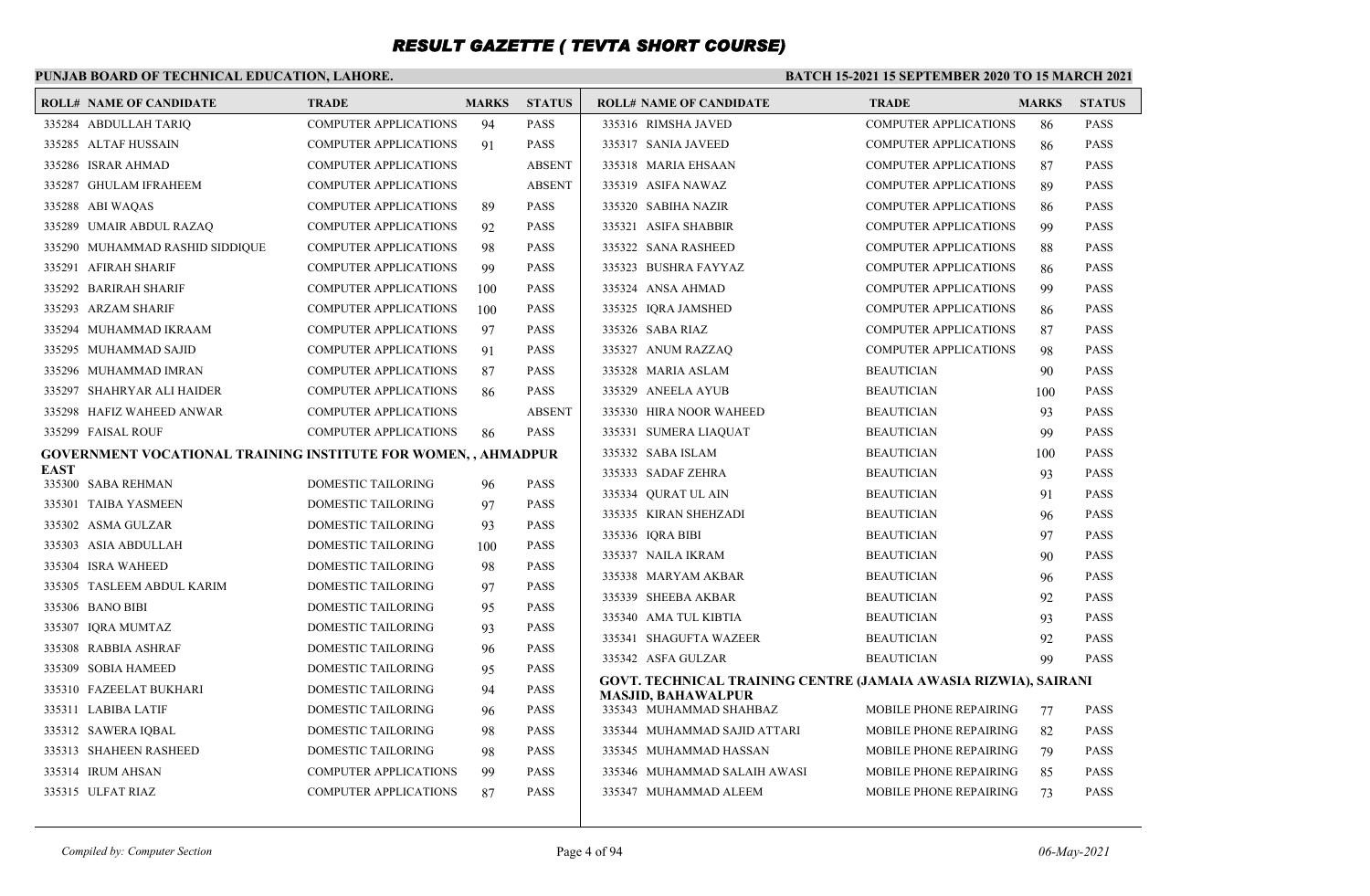## **PUNJAB BOARD OF TECHNICAL EDUCATION, LAHORE.**

| <b>ROLL# NAME OF CANDIDATE</b>                                         | <b>TRADE</b>                  | <b>MARKS</b> | <b>STATUS</b> | <b>ROLL# NAME OF CANDIDATE</b> | <b>TRADE</b>              | <b>MARKS</b> | <b>STATUS</b> |
|------------------------------------------------------------------------|-------------------------------|--------------|---------------|--------------------------------|---------------------------|--------------|---------------|
| 335348 MUHAMMAD BIN REHAN                                              | MOBILE PHONE REPAIRING        | 79           | PASS          | 335380 AMBREEN ARSLAN          | <b>BEAUTICIAN</b>         | 74           | PASS          |
| 335349 HAAD BIN REHAN                                                  | MOBILE PHONE REPAIRING        | 80           | <b>PASS</b>   | 335381 KHANSA AZIZ             | <b>BEAUTICIAN</b>         | 88           | <b>PASS</b>   |
| 335350 MUHAMMAD HAFEEZ                                                 | <b>MOBILE PHONE REPAIRING</b> | 84           | <b>PASS</b>   | 335382 ASMA KANWAL             | <b>BEAUTICIAN</b>         | 74           | <b>PASS</b>   |
| 335351 MUHAMMAD AWAIS RAO                                              | MOBILE PHONE REPAIRING        | 76           | <b>PASS</b>   | 335383 IQRA SHAHID             | <b>BEAUTICIAN</b>         | 78           | PASS          |
| 335352 ABRAR AHMAD                                                     | MOBILE PHONE REPAIRING        | 79           | <b>PASS</b>   | 335384 ZAHRA ABBASI            | <b>BEAUTICIAN</b>         | 73           | <b>PASS</b>   |
| 335353 IHSAN ALI                                                       | <b>MOBILE PHONE REPAIRING</b> | 74           | PASS          | 335385 SUMMAIA SHAHEEN         | <b>BEAUTICIAN</b>         | 81           | PASS          |
| 335354 MUHAMMAD ABDULLAH                                               | MOBILE PHONE REPAIRING        | 84           | PASS          | 335386 SOBIA FARID             | <b>BEAUTICIAN</b>         | 70           | PASS          |
| 335355 ASIM ALI                                                        | <b>HOME APPLIANCES REPAIR</b> | 79           | PASS          | 335387 HINA ARBAB              | <b>BEAUTICIAN</b>         |              | <b>ABSENT</b> |
| 335356 SYED MAAZ ALI ABIDI                                             | HOME APPLIANCES REPAIR        | 80           | PASS          | 335388 AQSA KHALID             | <b>BEAUTICIAN</b>         | 73           | PASS          |
| 335357 MUHAMMAD RASHEED                                                | HOME APPLIANCES REPAIR        | 74           | PASS          | 335389 SYEDA HINA BUKHARI      | <b>BEAUTICIAN</b>         | 80           | PASS          |
| 335358 MUHAMMAD MUJAHID                                                | HOME APPLIANCES REPAIR        | 78           | <b>PASS</b>   | 335390 REEMA JAMIL             | <b>BEAUTICIAN</b>         | 93           | <b>PASS</b>   |
| 335359 MOHAD BIN REHAN                                                 | HOME APPLIANCES REPAIR        | 75           | PASS          | 335391 HAFIZA NOREEN GUL       | <b>BEAUTICIAN</b>         | 78           | PASS          |
| 335360 MUHAMMAD HASSAAM ANJUM                                          | <b>HOME APPLIANCES REPAIR</b> | 83           | <b>PASS</b>   | 335392 SHANZA JAVED            | <b>BEAUTICIAN</b>         | 78           | <b>PASS</b>   |
| 335361 SABGHTUL HASSAN                                                 | HOME APPLIANCES REPAIR        | 75           | <b>PASS</b>   | 335393 HINA SANOBER BUKHARI    | <b>BEAUTICIAN</b>         | 74           | <b>PASS</b>   |
| 335362 ABDUL REHMAN                                                    | HOME APPLIANCES REPAIR        | 74           | <b>PASS</b>   | 335394 IRUM RAMZAN             | <b>BEAUTICIAN</b>         | 75           | PASS          |
| 335363 MUHAMMAD MUDDASIR SOHAIL                                        | <b>HOME APPLIANCES REPAIR</b> | 81           | <b>PASS</b>   | 335395 GHULAM BATOOL BUKHARI   | <b>DOMESTIC TAILORING</b> | 91           | <b>PASS</b>   |
| 335364 KHURRAM SHAHZAD                                                 | HOME APPLIANCES REPAIR        | 75           | <b>PASS</b>   | 335396 IBRISH FATIMA           | <b>DOMESTIC TAILORING</b> |              | <b>ABSENT</b> |
| 335365 TOHEED ASLAM                                                    | <b>HOME APPLIANCES REPAIR</b> | 79           | <b>PASS</b>   | 335397 ALISHBA ASGHAR          | DOMESTIC TAILORING        | 93           | <b>PASS</b>   |
| 335366 ABDUL HANAN                                                     | HOME APPLIANCES REPAIR        | 80           | <b>PASS</b>   | 335398 NIMRA KHAN              | <b>DOMESTIC TAILORING</b> |              | <b>ABSENT</b> |
| <b>GOVT. VOCATIONAL TRAINING INSTITUTE FOR WOMEN (RMGTC), OPPOSITE</b> |                               |              |               | 335399 ZARA AHMAD              | <b>DOMESTIC TAILORING</b> |              | <b>ABSENT</b> |
| G.P.O, FARID GATE, BAHAWALPUR                                          |                               |              |               | 335400 SYEDA IRAM BATOOL       | <b>DOMESTIC TAILORING</b> | 87           | <b>PASS</b>   |
| 335367 REHANA JAVEED                                                   | <b>BEAUTICIAN</b>             | 80           | <b>PASS</b>   | 335401 NEELAM BIBI             | <b>DOMESTIC TAILORING</b> | 87           | <b>PASS</b>   |
| 335368 RAISSA AJMAL                                                    | <b>BEAUTICIAN</b>             |              | <b>ABSENT</b> | 335402 ALIZA SHAHID            | <b>DOMESTIC TAILORING</b> |              | <b>ABSENT</b> |
| 335369 MARIA AKRAM                                                     | <b>BEAUTICIAN</b>             | 80           | <b>PASS</b>   | 335403 LAIBA SATTAR            | <b>DOMESTIC TAILORING</b> | 87           | <b>PASS</b>   |
| 335370 WAJEEHA NAWAZ                                                   | <b>BEAUTICIAN</b>             | 80           | <b>PASS</b>   | 335404 TAIBA HASSAN            | <b>DOMESTIC TAILORING</b> | 86           | <b>PASS</b>   |
| 335371 SAIRA BIBI                                                      | <b>BEAUTICIAN</b>             | 85           | <b>PASS</b>   | 335405 SHAGUFTA ATARIA         | <b>DOMESTIC TAILORING</b> |              | <b>ABSENT</b> |
| 335372 TAYYABA KHALIL                                                  | <b>BEAUTICIAN</b>             | 88           | <b>PASS</b>   | 335406 AREEBA KHAN             | <b>DOMESTIC TAILORING</b> |              | <b>ABSENT</b> |
| 335373 JAWARIA AJMAL                                                   | <b>BEAUTICIAN</b>             | 78           | <b>PASS</b>   | 335407 MAJIDA AKRAM            | DOMESTIC TAILORING        | 96           | <b>PASS</b>   |
| 335374 IORA KOUSAR                                                     | <b>BEAUTICIAN</b>             | 77           | <b>PASS</b>   | 335408 LAIBA NOOR              | <b>DOMESTIC TAILORING</b> | 92           | <b>PASS</b>   |
| 335375 NOREEN WAJID                                                    | <b>BEAUTICIAN</b>             | 85           | <b>PASS</b>   | 335409 SAIRA RASHEED           | <b>DOMESTIC TAILORING</b> | 91           | <b>PASS</b>   |
| 335376 FATIMA ISHFAQ                                                   | <b>BEAUTICIAN</b>             | 83           | PASS          | 335410 ALISHA RASHEED          | <b>DOMESTIC TAILORING</b> | 85           | <b>PASS</b>   |
| 335377 JAWARIA FAROOQ                                                  | <b>BEAUTICIAN</b>             |              | <b>ABSENT</b> | 335411 SUMAIRA RIAZ            | <b>DOMESTIC TAILORING</b> |              | <b>ABSENT</b> |
| 335378 RIMSHA ISHAQ                                                    | <b>BEAUTICIAN</b>             | 90           | <b>PASS</b>   | 335412 IRAM SHAUKAT            | <b>DOMESTIC TAILORING</b> | 94           | <b>PASS</b>   |
| 335379 NIDA ABID                                                       | <b>BEAUTICIAN</b>             | 74           | PASS          | 335413 KHAZRA TARIO            | <b>DOMESTIC TAILORING</b> |              | <b>ABSENT</b> |
|                                                                        |                               |              |               |                                |                           |              |               |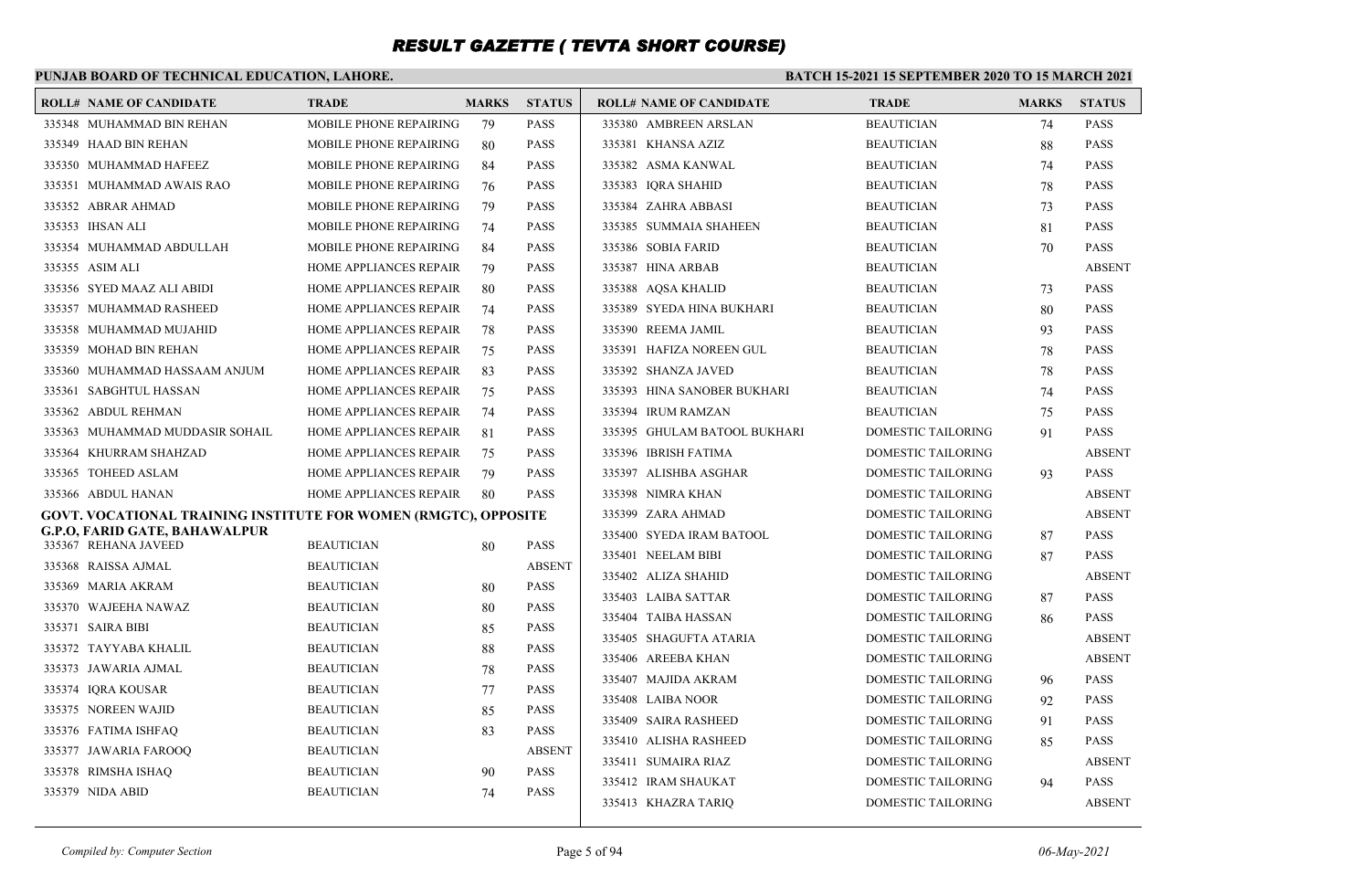### **PUNJAB BOARD OF TECHNICAL EDUCATION, LAHORE.**

| <b>ROLL# NAME OF CANDIDATE</b>                                | <b>TRADE</b>              | <b>MARKS</b> | <b>STATUS</b> | <b>ROLL# NAME OF CANDIDATE</b>                            | <b>TRADE</b>                 | <b>MARKS</b> | <b>STATUS</b> |
|---------------------------------------------------------------|---------------------------|--------------|---------------|-----------------------------------------------------------|------------------------------|--------------|---------------|
| 335414 KHUZYMHH SAJID                                         | DOMESTIC TAILORING        |              | <b>ABSENT</b> | 335446 HAFIZA SOBIA IRUM                                  | <b>DOMESTIC TAILORING</b>    | 93           | <b>PASS</b>   |
| GOVERNMENT VOCATIONAL TRAINING INSTITUTE FOR WOMEN, JALANDHAR |                           |              |               | 335447 LAIBA NAEEM                                        | DOMESTIC TAILORING           | 98           | <b>PASS</b>   |
| COLONY, HASILPUR<br>335415 SADIA KHALID                       | <b>BEAUTICIAN</b>         | 84           | <b>PASS</b>   | GOVERNMENT TECHNICAL TRAINING CENTRE (FEMALE), , KHAIRPUR |                              |              |               |
| 335416 NASEEM BIBI                                            | <b>BEAUTICIAN</b>         | 90           | <b>PASS</b>   | TAMEWALI<br>335448 HIFZA KIRAN                            | <b>BEAUTICIAN</b>            | 100          | <b>PASS</b>   |
| 335417 MISBAH BIBI                                            | <b>BEAUTICIAN</b>         | 98           | <b>PASS</b>   | 335449 TASLEEM MAI                                        | <b>BEAUTICIAN</b>            | 100          | <b>PASS</b>   |
| 335418 ASIMA RIAZ                                             | <b>BEAUTICIAN</b>         | 96           | <b>PASS</b>   | 335450 MUSKAN KANWAL                                      | <b>BEAUTICIAN</b>            | 100          | <b>PASS</b>   |
| 335419 RIMSHA TAJ                                             | <b>BEAUTICIAN</b>         | 98           | <b>PASS</b>   | 335451 UZMA AZIZ                                          | <b>BEAUTICIAN</b>            |              | <b>ABSENT</b> |
| 335420 QAMAR UN NISA                                          | <b>BEAUTICIAN</b>         | 95           | <b>PASS</b>   | 335452 RABBIA ABBAS                                       | <b>BEAUTICIAN</b>            | 100          | <b>PASS</b>   |
| 335421 FAREEHA ILYAS                                          | <b>BEAUTICIAN</b>         | 95           | <b>PASS</b>   | 335453 KAUSAR PARVEEN                                     | <b>BEAUTICIAN</b>            | 99           | <b>PASS</b>   |
| 335422 ZAHIDA PARVEEN                                         | <b>BEAUTICIAN</b>         | 91           | <b>PASS</b>   | 335454 SUMAIRA BIBI                                       | <b>BEAUTICIAN</b>            | 100          | <b>PASS</b>   |
| 335423 SHAGUFTA RANI                                          | <b>BEAUTICIAN</b>         | 94           | <b>PASS</b>   | 335455 FIZZA SHAHID                                       | <b>BEAUTICIAN</b>            |              | <b>ABSENT</b> |
| 335424 RAMEEN FATIMA                                          | <b>BEAUTICIAN</b>         |              | <b>ABSENT</b> | 335456 AYESHA AURANG ZAIB                                 | <b>BEAUTICIAN</b>            | 100          | <b>PASS</b>   |
| 335425 AYESHA ARSHAD                                          | <b>BEAUTICIAN</b>         | 95           | <b>PASS</b>   | 335457 NAILA ZAMEER                                       | <b>BEAUTICIAN</b>            |              | <b>ABSENT</b> |
| 335426 SADIA BIBI                                             | <b>BEAUTICIAN</b>         |              | <b>ABSENT</b> | 335458 RIMSAH MAOBOOL                                     | <b>BEAUTICIAN</b>            | 96           | <b>PASS</b>   |
| 335427 ZAHIDA PARVEEN                                         | <b>BEAUTICIAN</b>         | 93           | <b>PASS</b>   | 335459 RUMAISA MUKHTIAR                                   | <b>BEAUTICIAN</b>            | 100          | <b>PASS</b>   |
| 335428 ANILA KHALID                                           | <b>BEAUTICIAN</b>         | 87           | <b>PASS</b>   | 335460 IORA ABDULLAH                                      | <b>BEAUTICIAN</b>            | 95           | <b>PASS</b>   |
| 335429 HINA KHALID                                            | <b>BEAUTICIAN</b>         | 85           | <b>PASS</b>   | 335461 SANA HAJI                                          | <b>BEAUTICIAN</b>            | 100          | <b>PASS</b>   |
| 335430 ROBINA KOUSAR                                          | <b>BEAUTICIAN</b>         |              | <b>ABSENT</b> | 335462 SUMAIRA BIBI                                       | <b>BEAUTICIAN</b>            | 93           | <b>PASS</b>   |
| 335431 SANA MEHREEN                                           | <b>BEAUTICIAN</b>         | 96           | <b>PASS</b>   | 335463 AFSHAN IRSHAD                                      | <b>BEAUTICIAN</b>            | 98           | <b>PASS</b>   |
| 335432 RABIA                                                  | <b>BEAUTICIAN</b>         | 96           | <b>PASS</b>   | 335464 NAGINA BIBI                                        | <b>BEAUTICIAN</b>            | 100          | <b>PASS</b>   |
| 335433 SEHAR MUHAMMAD SHAFI                                   | <b>DOMESTIC TAILORING</b> |              | <b>ABSENT</b> | 335465 SAMINA BIBI                                        | <b>BEAUTICIAN</b>            | 100          | <b>PASS</b>   |
| 335434 AMINA BIBI                                             | DOMESTIC TAILORING        |              | <b>ABSENT</b> | 335466 SUMAILA BIBI                                       | COMPUTER APPLICATIONS        | 99           | <b>PASS</b>   |
| 335435 AQEELA YOUNAS                                          | <b>DOMESTIC TAILORING</b> |              | <b>ABSENT</b> | 335467 SIDRA MUNIR                                        | <b>COMPUTER APPLICATIONS</b> | 98           | <b>PASS</b>   |
| 335436 MUQADDAS BIBI                                          | DOMESTIC TAILORING        | 97           | <b>PASS</b>   | 335468 SAWAIRA LIAQAT                                     | <b>COMPUTER APPLICATIONS</b> | 96           | <b>PASS</b>   |
| 335437 SANA IRUM                                              | <b>DOMESTIC TAILORING</b> | 98           | <b>PASS</b>   | 335469 SUMAIRA GHULAM                                     | <b>COMPUTER APPLICATIONS</b> | 99           | <b>PASS</b>   |
| 335438 TOOBA BATOOL                                           | DOMESTIC TAILORING        | 92           | <b>PASS</b>   | 335470 HIRA LIAQAT                                        | <b>COMPUTER APPLICATIONS</b> | 99           | <b>PASS</b>   |
| 335439 RABIA ASLAM                                            | <b>DOMESTIC TAILORING</b> | 92           | <b>PASS</b>   | 335471 SHAISTA NAZ                                        | <b>COMPUTER APPLICATIONS</b> | 96           | <b>PASS</b>   |
| 335440 SANA MAJEED                                            | DOMESTIC TAILORING        | 92           | <b>PASS</b>   | 335472 SHAKILA ALTAF                                      | <b>COMPUTER APPLICATIONS</b> | 99           | <b>PASS</b>   |
| 335441 ROBINA AFZAL                                           | <b>DOMESTIC TAILORING</b> | 95           | <b>PASS</b>   | 335473 SAIMA BIBI                                         | <b>COMPUTER APPLICATIONS</b> | 99           | <b>PASS</b>   |
| 335442 ANEELA ASHRAF                                          | <b>DOMESTIC TAILORING</b> | 96           | <b>PASS</b>   | 335474 AROBA SHAHBAZ                                      | <b>COMPUTER APPLICATIONS</b> | 99           | <b>PASS</b>   |
| 335443 SADIA SHAHID                                           | <b>DOMESTIC TAILORING</b> | 96           | <b>PASS</b>   | 335475 IRAM FALAK                                         | <b>COMPUTER APPLICATIONS</b> | 99           | <b>PASS</b>   |
| 335444 ASIMA NADEEM                                           | <b>DOMESTIC TAILORING</b> | 97           | <b>PASS</b>   | 335476 IRAM BIBI                                          | <b>COMPUTER APPLICATIONS</b> | 99           | <b>PASS</b>   |
| 335445 NISHA NASEER                                           | <b>DOMESTIC TAILORING</b> | 96           | <b>PASS</b>   | 335477 NASEEM AKHTAR                                      | <b>COMPUTER APPLICATIONS</b> |              | <b>ABSENT</b> |
|                                                               |                           |              |               |                                                           |                              |              |               |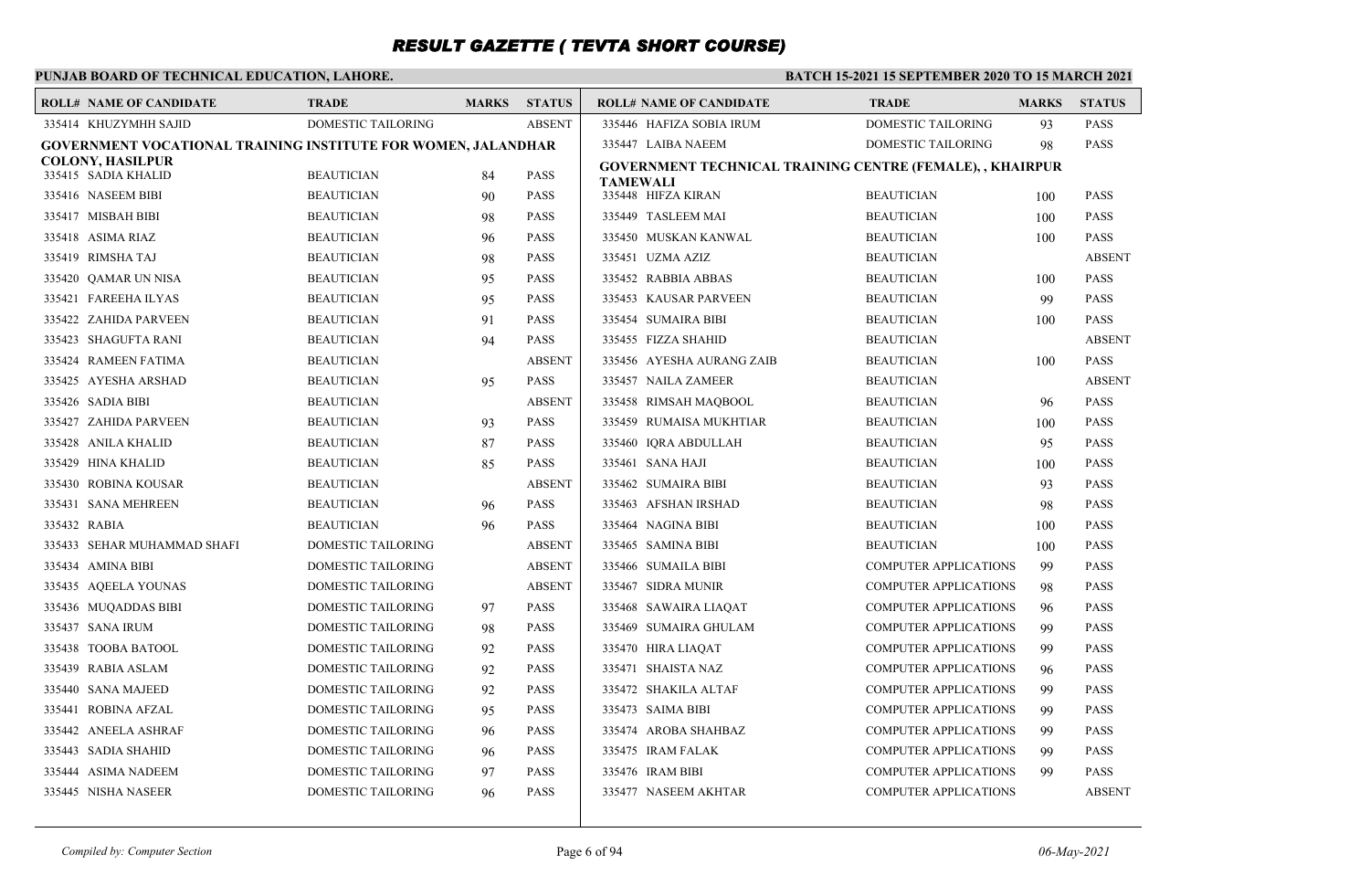### **PUNJAB BOARD OF TECHNICAL EDUCATION, LAHORE.**

| <b>ROLL# NAME OF CANDIDATE</b>                              | <b>TRADE</b>                 | <b>MARKS</b> | <b>STATUS</b> | <b>ROLL# NAME OF CANDIDATE</b>                              | <b>TRADE</b>                 | <b>MARKS</b> | <b>STATUS</b> |
|-------------------------------------------------------------|------------------------------|--------------|---------------|-------------------------------------------------------------|------------------------------|--------------|---------------|
| 335478 NADIA MUNAWAR                                        | <b>COMPUTER APPLICATIONS</b> | 99           | <b>PASS</b>   | 335511 MUHAMMAD MAAZ                                        | <b>MOTOR WINDER</b>          | 65           | <b>PASS</b>   |
| 335479 KAINAT SHOUKAT                                       | <b>COMPUTER APPLICATIONS</b> | 99           | <b>PASS</b>   | 335512 MUHAMMAD USAMA WAHEED                                | <b>MOTOR WINDER</b>          | 62           | <b>PASS</b>   |
| 335480 SURRAYA RAMZAN                                       | <b>COMPUTER APPLICATIONS</b> | 99           | <b>PASS</b>   | 335513 GHULAM MURTAZA                                       | <b>MOTOR WINDER</b>          | 67           | <b>PASS</b>   |
| 335481 TANZEELA MEHBOOB                                     | COMPUTER APPLICATIONS        | 99           | <b>PASS</b>   | 335514 MUHAMMAD ASGHAR                                      | <b>MOTOR WINDER</b>          | 71           | <b>PASS</b>   |
| 335482 RIFFAT ZAHOOR                                        | <b>COMPUTER APPLICATIONS</b> | 99           | <b>PASS</b>   | 335515 SHAHID NAWAZ KHAN ABBASI                             | <b>MOTOR WINDER</b>          | 63           | <b>PASS</b>   |
| 335483 RUKHSANA BIBI                                        | DOMESTIC TAILORING           | 98           | <b>PASS</b>   | 335516 SYED HASSAN RAZA                                     | <b>MOTOR WINDER</b>          | 72           | <b>PASS</b>   |
| 335484 DILSHAD BIBI                                         | DOMESTIC TAILORING           | 92           | <b>PASS</b>   | 335517 HAFIZ MUHAMMAD KASHIF ASHRAF                         | <b>MOTOR WINDER</b>          | 69           | <b>PASS</b>   |
| 335485 MUMTAZ BIBI                                          | DOMESTIC TAILORING           | 96           | <b>PASS</b>   | 335518 WASIM AHMAD                                          | <b>MOTOR WINDER</b>          | 66           | <b>PASS</b>   |
| 335486 SANA SHAUKAT                                         | DOMESTIC TAILORING           | 97           | <b>PASS</b>   | 335519 RANA FAHAD                                           | <b>MOTOR WINDER</b>          | 75           | <b>PASS</b>   |
| 335487 FARZANA AKRAM                                        | DOMESTIC TAILORING           | 98           | <b>PASS</b>   | 335520 MUHAMMAD ASAD                                        | <b>MOTOR WINDER</b>          | 61           | <b>PASS</b>   |
| 335488 SUMEERA BAHADUR                                      | DOMESTIC TAILORING           | 98           | <b>PASS</b>   | 335521 MUHAMMAD FAIZAN                                      | <b>MOTOR WINDER</b>          | 73           | <b>PASS</b>   |
| 335489 SUGHRA BIBI                                          | DOMESTIC TAILORING           | 97           | <b>PASS</b>   | 335522 MUHAMMAD MOHSIN                                      | <b>MOTOR WINDER</b>          | 66           | <b>PASS</b>   |
| 335490 SAYEDA ALIA BIBI                                     | DOMESTIC TAILORING           | 95           | <b>PASS</b>   | 335523 HABIB ULLAH KHAN                                     | <b>COMPUTER APPLICATIONS</b> | 83           | <b>PASS</b>   |
| 335491 SHAISTA MANZOOR                                      | DOMESTIC TAILORING           | 91           | <b>PASS</b>   | 335524 MUHAMMAD SABEEH HASSAN                               | <b>COMPUTER APPLICATIONS</b> | 77           | <b>PASS</b>   |
| 335492 ANAM PERVEEN                                         | DOMESTIC TAILORING           | 93           | <b>PASS</b>   | 335525 AHMAD KHAN                                           | <b>COMPUTER APPLICATIONS</b> | 74           | <b>PASS</b>   |
| 335493 HASEENA NAWAB                                        | DOMESTIC TAILORING           | 98           | <b>PASS</b>   | 335526 WASEEM AKRAM                                         | <b>COMPUTER APPLICATIONS</b> | 75           | <b>PASS</b>   |
| 335494 ALIA KHAN                                            | DOMESTIC TAILORING           | 98           | <b>PASS</b>   | 335527 MUHAMMAD FEROZ                                       | <b>COMPUTER APPLICATIONS</b> | 75           | <b>PASS</b>   |
| GOVT. TECHNICAL TRAINING CENTRE (MALE), , KHAIRPUR TAMEWALI |                              |              |               | 335528 SYED TAOI ABBAS                                      | <b>COMPUTER APPLICATIONS</b> | 68           | <b>PASS</b>   |
| 335495 MUHAMMAD IRFAN                                       | <b>ELECTRICIAN</b>           | 77           | <b>PASS</b>   | 335529 MUHAMMAD WASEEM                                      | <b>COMPUTER APPLICATIONS</b> | 70           | <b>PASS</b>   |
| 335496 NAZAR HUSSAIN SHAH                                   | <b>ELECTRICIAN</b>           | 72           | <b>PASS</b>   | 335530 MUHAMMAD IBRAR                                       | <b>COMPUTER APPLICATIONS</b> | 89           | <b>PASS</b>   |
| 335497 NAVEED IJAZ                                          | <b>ELECTRICIAN</b>           | 75           | <b>PASS</b>   | 335531 MAHFOOZ AHMED                                        | <b>COMPUTER APPLICATIONS</b> | 93           | <b>PASS</b>   |
| 335498 AMIR RASHEED                                         | <b>ELECTRICIAN</b>           | 77           | <b>PASS</b>   | 335532 MUHAMMAD IRFAN                                       | <b>COMPUTER APPLICATIONS</b> | 95           | <b>PASS</b>   |
| 335499 TANVEER AHMAD                                        | <b>ELECTRICIAN</b>           | 79           | <b>PASS</b>   | 335533 MUHAMMAD ZAHID                                       | <b>COMPUTER APPLICATIONS</b> | 87           | <b>PASS</b>   |
| 335500 RAEES HAIDER                                         | <b>ELECTRICIAN</b>           | 80           | <b>PASS</b>   | 335534 QASIM BASHIR                                         | <b>COMPUTER APPLICATIONS</b> | 75           | <b>PASS</b>   |
| 335501 SAJJAD AHMAD                                         | <b>ELECTRICIAN</b>           | 73           | <b>PASS</b>   | 335535 MUHAMMAD AMIR                                        | COMPUTER APPLICATIONS        | 81           | <b>PASS</b>   |
| 335502 MUHAMMAD LATIF BASHIR                                | <b>ELECTRICIAN</b>           | 75           | <b>PASS</b>   | 335536 MUHAMMAD NADEEM                                      | <b>COMPUTER APPLICATIONS</b> | 91           | <b>PASS</b>   |
| 335503 MUHAMMAD ABAAN                                       | <b>ELECTRICIAN</b>           | 86           | <b>PASS</b>   | 335537 UMAR SHAHBAZ                                         | <b>COMPUTER APPLICATIONS</b> | 84           | <b>PASS</b>   |
| 335504 IBRAR HUSSAIN                                        | <b>ELECTRICIAN</b>           | 83           | <b>PASS</b>   | GOVERNMENT VOCATIONAL TRAINING INSTITUTE FOR WOMAN, YAZMAN, |                              |              |               |
| 335505 MEHBOOB UL HASSAN                                    | <b>ELECTRICIAN</b>           | 81           | <b>PASS</b>   | <b>YAZMAN</b><br>335538 KINZA GHAFFAR                       | <b>BEAUTICIAN</b>            | 87           | <b>PASS</b>   |
| 335506 MUHAMMAD REHMAN RIAZ                                 | <b>ELECTRICIAN</b>           | 70           | <b>PASS</b>   | 335539 AOSA NAWAZ                                           | <b>BEAUTICIAN</b>            | 88           | <b>PASS</b>   |
| 335507 SOHAIL MAHMOOD                                       | <b>ELECTRICIAN</b>           | 75           | <b>PASS</b>   | 335540 NAHEED AKHTER                                        | BEAUTICIAN                   | 86           | <b>PASS</b>   |
| 335508 MUHAMMAD NAVEED                                      | <b>ELECTRICIAN</b>           | 76           | <b>PASS</b>   | 335541 AYESHA BIBI                                          | <b>BEAUTICIAN</b>            | 88           | <b>PASS</b>   |
| 335509 M FAHAD HUSSAIN                                      | <b>ELECTRICIAN</b>           | 73           | <b>PASS</b>   | 335542 SHABNAM MAQBOOL                                      | <b>BEAUTICIAN</b>            | 90           | <b>PASS</b>   |
| 335510 MUHAMMAD IRFAN                                       | <b>MOTOR WINDER</b>          | 62           | <b>PASS</b>   |                                                             |                              |              |               |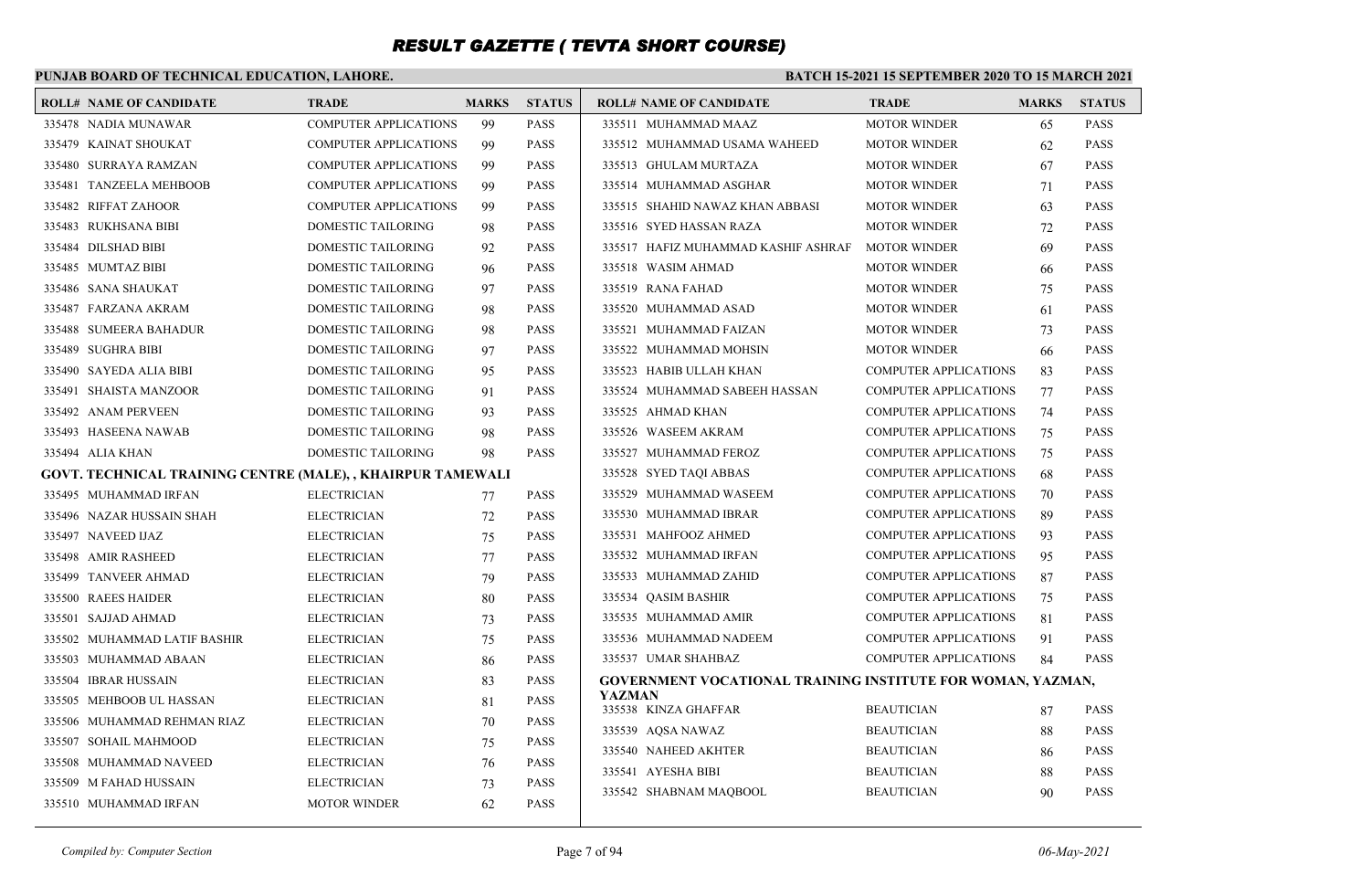#### **PUNJAB BOARD OF TECHNICAL EDUCATION, LAHORE. BATCH 15-2021 15 SEPTEMBER 2020 TO 15 MARCH 2021 ROLL# NAME OF CANDIDATE TRADE MARKS STATUS ROLL# NAME OF CANDIDATE TRADE MARKS STATUS** 335543 ZUMSHA KANWAL BEAUTICIAN 86 PASS 335544 KERAN SHAHZADI BEAUTICIAN 86 PASS 335545 MUSARAT IFTIKHAR BEAUTICIAN 90 PASS 335546 SAIMA SARDAR BEAUTICIAN 91 PASS 335547 BAREERA ASGHAR BEAUTICIAN 89 PASS 335548 ASMA PARVEEN BEAUTICIAN 87 PASS 335549 MISBAH BIBI BEAUTICIAN 88 PASS 335550 AQSA ASHRAF BEAUTICIAN 85 PASS 335551 IRAM KAYNAT BEAUTICIAN 89 PASS 335552 ARIBA BEAUTICIAN 86 PASS **GOVERNMENT TECHNICAL TRAINING CENTRE,MALE, , BHAKKAR** 335553 MUHAMMAD ORANGZEB COMPUTER APPLICATIONS ABSENT 335554 MUHAMMAD IKRAM COMPUTER APPLICATIONS 73 PASS 335555 MUHAMMAD SULEMAN COMPUTER APPLICATIONS 76 PASS 335556 HASSAN JAWAD COMPUTER APPLICATIONS 80 PASS 335557 SAEED AKBAR COMPUTER APPLICATIONS 91 PASS 335558 MUREED KAZIM COMPUTER APPLICATIONS ABSENT 335559 WAQAS AHMAD COMPUTER APPLICATIONS 79 PASS 335560 SHAH JAHAN COMPUTER APPLICATIONS 91 PASS 335561 MUSTANSAR HUSSAIN SHAH COMPUTER APPLICATIONS 93 PASS 335562 MUHAMMAD AWAIS MUGHAL COMPUTER APPLICATIONS ABSENT 335563 MUHAMMAD BILAL COMPUTER APPLICATIONS 77 PASS 335564 MUHAMMAD FAISAL RASHEED COMPUTER APPLICATIONS 87 PASS 335565 MUHAMMAD JUNAID COMPUTER APPLICATIONS 80 PASS 335566 MUHAMMAD SHOAIB COMPUTER APPLICATIONS ABSENT 335567 AMJID IQBAL COMPUTER APPLICATIONS 92 PASS 335568 SYED AMMAR YASIR COMPUTER APPLICATIONS 95 PASS 335569 DANIAL HAIDER COMPUTER APPLICATIONS 85 PASS 335570 GAZANFAR ABBAS COMPUTER APPLICATIONS 91 PASS 335571 AMEER MUAVIA COMPUTER APPLICATIONS 82 PASS 335572 MUBASHIR INAM COMPUTER APPLICATIONS 70 PASS **GOVERNMENT VOCATIONAL TRAINING INSTITUTE FOR WOMEN, CLUB ROAD MANDI TOWN, BHAKKAR** 335573 SYEDA QURAT UL AIN BOKHARI BEAUTICIAN 92 PASS 335574 SADIA PARVEEN BEAUTICIAN ABSENT 335575 SHAISTA PARVEEN BEAUTICIAN 92 PASS 335576 HUMAIRA RAZA BEAUTICIAN ABSENT 335577 UMM E AIMAN BEAUTICIAN BEAUTICIAN 89 PASS 335578 RIMSHA RABBI BEAUTICIAN 85 PASS 335579 SAMIA HAYAT BEAUTICIAN 91 PASS 335580 SANA AHMAD BEAUTICIAN 91 PASS 335581 MAHRUKH ZAFAR BEAUTICIAN 88 PASS 335582 TANZEELA GUL BEAUTICIAN ABSENT 335583 ASMA AKBAR BEAUTICIAN 87 PASS 335584 REEMA MUMTAZ BEAUTICIAN 85 PASS 335585 SAIQA SAEED BEAUTICIAN 90 PASS 335586 KIRAN RAOUF BEAUTICIAN 89 PASS 335587 JAVERIA SAEED BEAUTICIAN 89 PASS 335588 ROBINA RIAZ BEAUTICIAN 89 PASS 335589 LUBNA KIRAN BEAUTICIAN 91 PASS 335590 ROBINA BIBI BEAUTICIAN 94 PASS 335591 RIMSHA TANVEER BEAUTICIAN 90 PASS 335592 FARHA GUL BEAUTICIAN 85 PASS 335593 RAHEELA BIBI BEAUTICIAN 88 PASS 335594 ANZA RIAZ BEAUTICIAN 88 PASS 335595 SHABANA KOUSAR BEAUTICIAN 87 PASS 335596 MUQADAS TARIQ DOMESTIC TAILORING ABSENT 335597 SEHRISH NOUREEN DOMESTIC TAILORING 95 PASS 335598 SABA IRSHAD DOMESTIC TAILORING ABSENT 335599 ZARYAB FATIMA DOMESTIC TAILORING ABSENT 335600 RAFIA GULL DOMESTIC TAILORING 97 PASS 335601 RABEEA BATOOL DOMESTIC TAILORING 95 PASS 335602 MAH PARA IJAZ DOMESTIC TAILORING 94 PASS 335603 SIDRA SALEEM DOMESTIC TAILORING 92 PASS 335604 NADIA PARVEEN DOMESTIC TAILORING 95 PASS 335605 RIMSHA KANWAL DOMESTIC TAILORING 91 PASS 335606 KHANSA IRSHAD DOMESTIC TAILORING ABSENT 335607 GHULAM SUGHRA DOMESTIC TAILORING ABSENT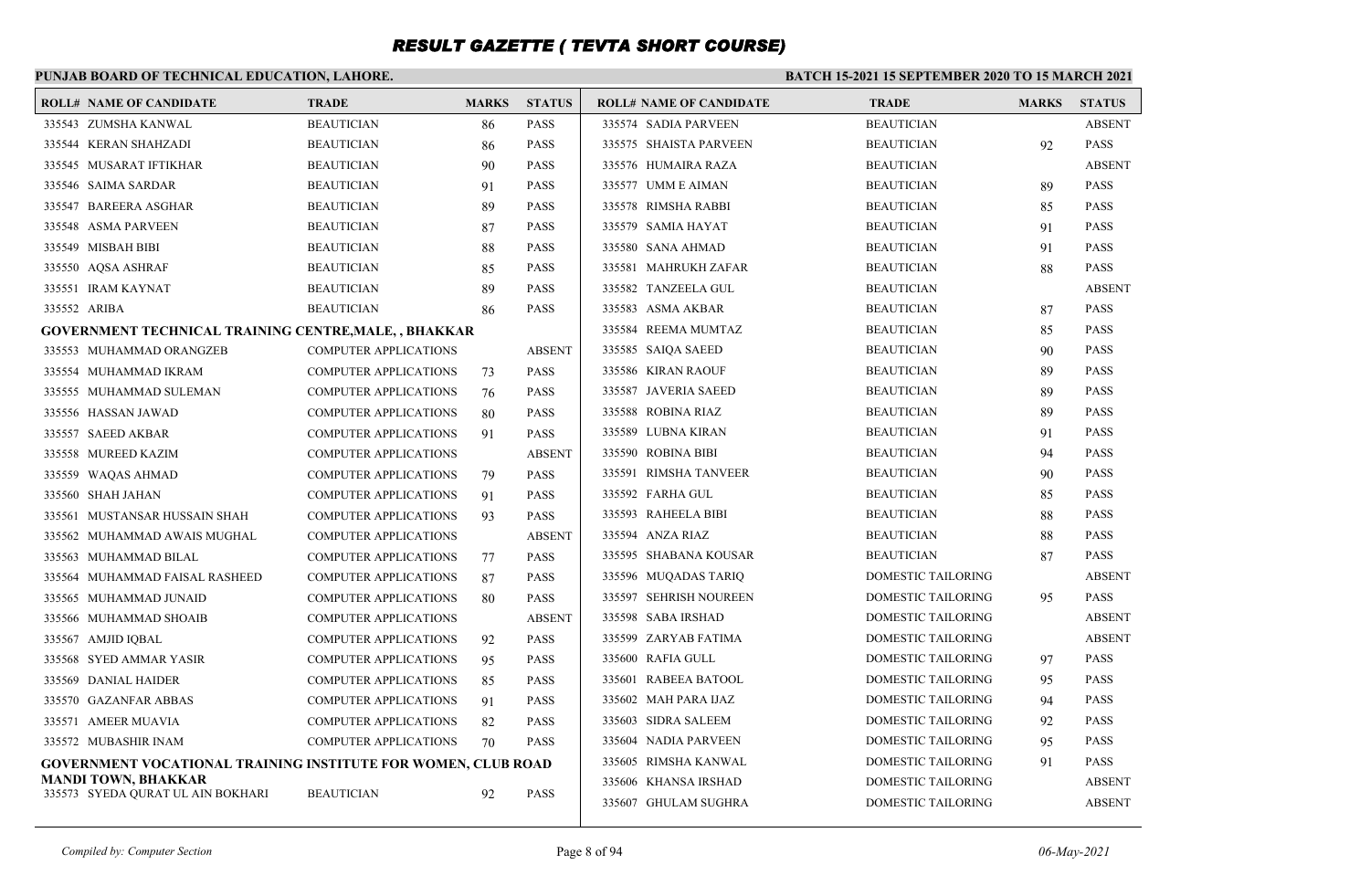### **PUNJAB BOARD OF TECHNICAL EDUCATION, LAHORE.**

|             | <b>ROLL# NAME OF CANDIDATE</b>                                    | <b>TRADE</b>                 | <b>MARKS</b> | <b>STATUS</b> | <b>ROLL# NAME OF CANDIDATE</b> | <b>TRADE</b>                 | <b>MARKS</b> | <b>STATUS</b> |
|-------------|-------------------------------------------------------------------|------------------------------|--------------|---------------|--------------------------------|------------------------------|--------------|---------------|
|             | 335608 SAFIA KHATOON                                              | DOMESTIC TAILORING           | 96           | <b>PASS</b>   | 335640 SAMINA WARIAM           | <b>COMPUTER APPLICATIONS</b> | 88           | <b>PASS</b>   |
|             | 335609 SHAKEELA PARVEEN                                           | DOMESTIC TAILORING           | 94           | <b>PASS</b>   | 335641 BUSHIRA ALI             | <b>COMPUTER APPLICATIONS</b> | 93           | <b>PASS</b>   |
|             | 335610 ISMAT EMAN                                                 | DOMESTIC TAILORING           | 93           | <b>PASS</b>   | 335642 SIDRA ILYAS             | <b>COMPUTER APPLICATIONS</b> | 89           | <b>PASS</b>   |
|             | 335611 SAMINA BIBI                                                | DOMESTIC TAILORING           | 92           | <b>PASS</b>   | 335643 AMINA SHAHID            | <b>COMPUTER APPLICATIONS</b> | 90           | <b>PASS</b>   |
|             | 335612 LAILA MAHJABEEN                                            | <b>COMPUTER APPLICATIONS</b> | 92           | <b>PASS</b>   | 335644 SUMAIA KANWAL           | <b>COMPUTER APPLICATIONS</b> | 92           | <b>PASS</b>   |
|             | 335613 NIGHAT YASMEEN                                             | <b>COMPUTER APPLICATIONS</b> | 94           | <b>PASS</b>   | 335645 MANZOOR FATIMA          | <b>COMPUTER APPLICATIONS</b> | 90           | <b>PASS</b>   |
|             | 335614 SAMREEN AKHTAR                                             | <b>COMPUTER APPLICATIONS</b> |              | <b>ABSENT</b> | 335646 LAILA IQBAL             | <b>COMPUTER APPLICATIONS</b> | 96           | <b>PASS</b>   |
|             | 335615 REHANA YOUSAF                                              | <b>COMPUTER APPLICATIONS</b> |              | <b>ABSENT</b> | 335647 MAHOOR                  | <b>COMPUTER APPLICATIONS</b> | 93           | <b>PASS</b>   |
|             | 335616 SAWIRA HAYAT                                               | <b>COMPUTER APPLICATIONS</b> | 91           | <b>PASS</b>   | 335648 SYEDA MAHNOOR           | <b>COMPUTER APPLICATIONS</b> | 89           | <b>PASS</b>   |
|             | 335617 MOAZMA MUNIR                                               | <b>COMPUTER APPLICATIONS</b> |              | <b>ABSENT</b> | 335649 ADIA KHAN               | COMPUTER APPLICATIONS        | 98           | <b>PASS</b>   |
|             | 335618 NADIA IRAM                                                 | <b>COMPUTER APPLICATIONS</b> | 92           | <b>PASS</b>   | 335650 AYESHA GULL             | <b>COMPUTER APPLICATIONS</b> |              | <b>ABSENT</b> |
|             | 335619 TAHREEM ARZOO                                              | <b>COMPUTER APPLICATIONS</b> | 96           | <b>PASS</b>   | 335651 TEHREEM FATIMA          | DOMESTIC TAILORING           | 92           | <b>PASS</b>   |
|             | 335620 ZAHRA TASLEEM                                              | <b>COMPUTER APPLICATIONS</b> |              | <b>ABSENT</b> | 335652 AYESHA SHAKEEL          | DOMESTIC TAILORING           | 90           | <b>PASS</b>   |
|             | 335621 AQSA KAINAT                                                | <b>COMPUTER APPLICATIONS</b> | 91           | <b>PASS</b>   | 335653 RAFIA SULTAN            | DOMESTIC TAILORING           |              | <b>ABSENT</b> |
|             | 335622 ASIFA KHIZAR                                               | <b>COMPUTER APPLICATIONS</b> | 92           | <b>PASS</b>   | 335654 NADIA PARVEEN           | DOMESTIC TAILORING           | 87           | <b>PASS</b>   |
|             | 335623 TASKEEN BAQIR                                              | <b>COMPUTER APPLICATIONS</b> | 92           | <b>PASS</b>   | 335655 IQRA SANUM              | DOMESTIC TAILORING           | 93           | <b>PASS</b>   |
|             | 335624 KISHWAR HASEEN                                             | COMPUTER APPLICATIONS        |              | <b>ABSENT</b> | 335656 FARZANA                 | DOMESTIC TAILORING           | 90           | <b>PASS</b>   |
|             | 335625 TAHMEENA NOUREEN                                           | <b>COMPUTER APPLICATIONS</b> | 94           | <b>PASS</b>   | 335657 MEHWISH AREEBA          | DOMESTIC TAILORING           |              | <b>ABSENT</b> |
|             | 335626 SHAZIA HANIF                                               | <b>COMPUTER APPLICATIONS</b> | 93           | <b>PASS</b>   | 335658 ATTIA BATOOL            | <b>DOMESTIC TAILORING</b>    | 92           | <b>PASS</b>   |
|             | 335627 SYEDA TAUQIR ZAHRA                                         | <b>COMPUTER APPLICATIONS</b> | 92           | <b>PASS</b>   | 335659 SAIRA IRSHAD            | <b>BEAUTICIAN</b>            | 91           | <b>PASS</b>   |
|             | 335628 NAZISH FATIMA                                              | <b>COMPUTER APPLICATIONS</b> | 93           | <b>PASS</b>   | 335660 SADIA RAZA              | <b>BEAUTICIAN</b>            | 90           | <b>PASS</b>   |
|             | 335629 NOOR UL HUDA                                               | <b>COMPUTER APPLICATIONS</b> | 95           | <b>PASS</b>   | 335661 NAILA UMBREEN           | <b>BEAUTICIAN</b>            | 92           | <b>PASS</b>   |
|             | 335630 NEHA AMJAD                                                 | <b>COMPUTER APPLICATIONS</b> | 97           | <b>PASS</b>   | 335662 FERYAL ZENAB            | <b>BEAUTICIAN</b>            | 90           | <b>PASS</b>   |
|             | 335631 NABEELA BIBI                                               | <b>COMPUTER APPLICATIONS</b> | 97           | <b>PASS</b>   | 335663 AIMAN SABA              | <b>BEAUTICIAN</b>            | 90           | <b>PASS</b>   |
|             | 335632 AMNA ABDUL RAZZAQ                                          | <b>COMPUTER APPLICATIONS</b> | 94           | <b>PASS</b>   | 335664 SAIMA RAMZAN            | <b>BEAUTICIAN</b>            | 91           | <b>PASS</b>   |
|             | 335633 SAMRA SHEHZADI                                             | <b>COMPUTER APPLICATIONS</b> | 93           | <b>PASS</b>   | 335665 SHAZIA HASSAN           | <b>BEAUTICIAN</b>            | 90           | <b>PASS</b>   |
|             | 335634 RIDA MUSHTAQ                                               | <b>COMPUTER APPLICATIONS</b> | 96           | <b>PASS</b>   | 335666 RAFIA NAZEER            | <b>BEAUTICIAN</b>            |              | <b>ABSENT</b> |
|             | 335635 AISHA TABASSUM                                             | <b>COMPUTER APPLICATIONS</b> | 94           | <b>PASS</b>   | 335667 IORA MEHREEN            | <b>BEAUTICIAN</b>            | 88           | <b>PASS</b>   |
|             | GOVT. VOCATIONAL TRAINING INSTITUTE (W), MOH. BHOONA WALA,, DARYA |                              |              |               | 335668 MEHWISH SHAREEF         | <b>BEAUTICIAN</b>            |              | <b>ABSENT</b> |
| <b>KHAN</b> | 335636 IQRA SABIR                                                 | <b>COMPUTER APPLICATIONS</b> | -89          | <b>PASS</b>   | 335669 MISBAH FATIMA           | <b>BEAUTICIAN</b>            | 95           | <b>PASS</b>   |
|             | 335637 SABA BIBI                                                  | <b>COMPUTER APPLICATIONS</b> | 94           | <b>PASS</b>   | 335670 FARWA SHOUKAT           | <b>BEAUTICIAN</b>            | 92           | <b>PASS</b>   |
|             | 335638 MAHNOOR                                                    | <b>COMPUTER APPLICATIONS</b> | 90           | <b>PASS</b>   | 335671 ANAM ANDLEEB            | <b>BEAUTICIAN</b>            | 90           | <b>PASS</b>   |
|             | 335639 MEHREEN ABBAS                                              | <b>COMPUTER APPLICATIONS</b> | 89           | <b>PASS</b>   | 335672 AQSA NASIR              | <b>BEAUTICIAN</b>            | 90           | <b>PASS</b>   |
|             |                                                                   |                              |              |               | 335673 MISBAH ROSHAN           | <b>BEAUTICIAN</b>            | 91           | <b>PASS</b>   |
|             |                                                                   |                              |              |               |                                |                              |              |               |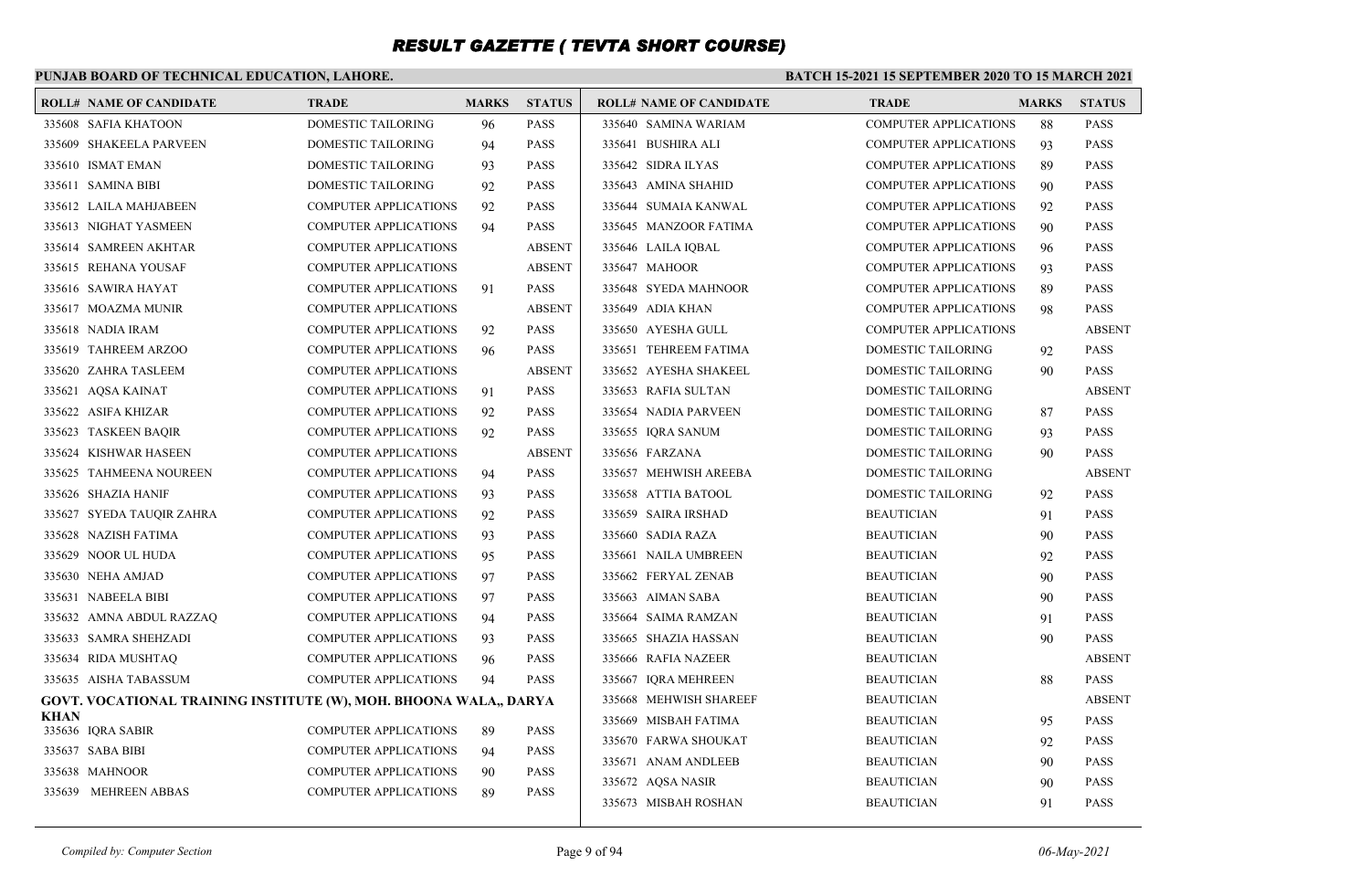### **PUNJAB BOARD OF TECHNICAL EDUCATION, LAHORE.**

|                        | <b>ROLL# NAME OF CANDIDATE</b>                                     | <b>TRADE</b>                 | <b>MARKS</b> | <b>STATUS</b> | <b>ROLL# NAME OF CANDIDATE</b>                           | <b>TRADE</b>                 | <b>MARKS</b> | <b>STATUS</b> |
|------------------------|--------------------------------------------------------------------|------------------------------|--------------|---------------|----------------------------------------------------------|------------------------------|--------------|---------------|
|                        | <b>GOVERNMENT VOCATIONAL TRAINING INSTITUTE FOR WOMEN, HOUSING</b> |                              |              |               | 335705 MUHAMMAD RIZWAN                                   | <b>COMPUTER APPLICATIONS</b> | 74           | <b>PASS</b>   |
| 335674 ASMA TASAWAR    | <b>COLONY B-13, KALUR KOT</b>                                      | <b>BEAUTICIAN</b>            |              | <b>PASS</b>   | 335706 MUHAMMAD WASEEM SAJJAD                            | <b>COMPUTER APPLICATIONS</b> | 85           | <b>PASS</b>   |
| 335675 ISHA MUSTAFA    |                                                                    | <b>BEAUTICIAN</b>            | 100<br>100   | <b>PASS</b>   | 335707 MUDASSAR NASEER                                   | <b>COMPUTER APPLICATIONS</b> | 76           | <b>PASS</b>   |
| 335676 SAKEELA TAHIR   |                                                                    | <b>BEAUTICIAN</b>            | 95           | <b>PASS</b>   | 335708 FAREED UL DEEN                                    | <b>COMPUTER APPLICATIONS</b> | 84           | <b>PASS</b>   |
| 335677 SAJIDA KHAN     |                                                                    | <b>BEAUTICIAN</b>            | 91           | <b>PASS</b>   | 335709 KAMRAN BADAR                                      | <b>COMPUTER APPLICATIONS</b> | 87           | <b>PASS</b>   |
|                        | 335678 MUNAWAR KHATOON                                             | <b>BEAUTICIAN</b>            | 93           | <b>PASS</b>   | 335710 MUHAMMAD FAROOQ                                   | <b>COMPUTER APPLICATIONS</b> | 88           | <b>PASS</b>   |
| 335679 ANAM SALEEM     |                                                                    | <b>BEAUTICIAN</b>            | 99           | <b>PASS</b>   | 335711 ADNAN AHAMD                                       | <b>COMPUTER APPLICATIONS</b> | 89           | <b>PASS</b>   |
| 335680 MUBINA YAQOOB   |                                                                    | <b>BEAUTICIAN</b>            | 92           | <b>PASS</b>   | 335712 MUHAMMAD SADDIQ                                   | <b>COMPUTER APPLICATIONS</b> | 77           | <b>PASS</b>   |
| 335681 SADIA KHAN      |                                                                    | <b>BEAUTICIAN</b>            | 95           | <b>PASS</b>   | 335713 MUHAMMAD KHURAM SHAHZAD                           | <b>COMPUTER APPLICATIONS</b> | 78           | <b>PASS</b>   |
|                        |                                                                    | <b>BEAUTICIAN</b>            |              | <b>PASS</b>   | 335714 MUHAMMAD HAROON SAJJAD                            | <b>COMPUTER APPLICATIONS</b> | 86           | <b>PASS</b>   |
| 335682 SADIA HASSAN    |                                                                    |                              | 91           |               | 335715 MUHAMMAD WASEEM                                   | <b>COMPUTER APPLICATIONS</b> | 81           | <b>PASS</b>   |
| 335683 MUNAZZA FIAZ    |                                                                    | <b>BEAUTICIAN</b>            | 92           | <b>PASS</b>   | 335716 ADEEL SHEHZAD                                     | <b>COMPUTER APPLICATIONS</b> | 87           | <b>PASS</b>   |
|                        | 335684 KHUSHBOO KANWAL                                             | <b>BEAUTICIAN</b>            | 90           | <b>PASS</b>   | 335717 SANIA SAWAIRA                                     | <b>COMPUTER APPLICATIONS</b> | 85           | <b>PASS</b>   |
| 335685 SHANZA KOMAL    |                                                                    | <b>BEAUTICIAN</b>            | 98           | <b>PASS</b>   | 335718 SAMINA NOOR                                       | <b>COMPUTER APPLICATIONS</b> | 90           | <b>PASS</b>   |
| 335686 SUMIA RIASAT    |                                                                    | <b>BEAUTICIAN</b>            | 87           | <b>PASS</b>   | 335719 AZRA BIBI                                         | <b>COMPUTER APPLICATIONS</b> | 87           | <b>PASS</b>   |
| 335687 AYESHA SANA     |                                                                    | <b>BEAUTICIAN</b>            | 87           | <b>PASS</b>   | 335720 SAIRA HAQNAWAZ                                    | <b>COMPUTER APPLICATIONS</b> | 80           | <b>PASS</b>   |
| 335688 SAMA MUQADS     |                                                                    | <b>BEAUTICIAN</b>            | 85           | <b>PASS</b>   | 335721 NADIA JABEEN                                      | <b>COMPUTER APPLICATIONS</b> | 91           | <b>PASS</b>   |
| 335689 ANEELA NOOR     |                                                                    | <b>COMPUTER APPLICATIONS</b> | 98           | <b>PASS</b>   | 335722 ALEESHA FATIMA                                    | <b>COMPUTER APPLICATIONS</b> | 83           | <b>PASS</b>   |
| 335690 SAFEENA ANAYAT  |                                                                    | <b>COMPUTER APPLICATIONS</b> | 97           | <b>PASS</b>   | 335723 URVISH MUREED                                     | <b>COMPUTER APPLICATIONS</b> | 78           | <b>PASS</b>   |
| 335691 FIZA MUNEER     |                                                                    | <b>COMPUTER APPLICATIONS</b> | 100          | <b>PASS</b>   | 335724 NADIA RAMZAN                                      | <b>COMPUTER APPLICATIONS</b> | 80           | <b>PASS</b>   |
| 335692 AIMAN           |                                                                    | <b>COMPUTER APPLICATIONS</b> | 99           | <b>PASS</b>   | 335725 DANISH RAZA                                       | <b>COMPUTER APPLICATIONS</b> | 90           | <b>PASS</b>   |
| 335693 SADAF BIBI      |                                                                    | <b>COMPUTER APPLICATIONS</b> | 97           | <b>PASS</b>   | GOVT. VOCATIONAL TRAINING INSTITUTE FOR WOMEN, , MANKERA |                              |              |               |
| 335694 SADAF ZULFIQUAR |                                                                    | <b>COMPUTER APPLICATIONS</b> | 90           | <b>PASS</b>   | 335726 ANEELA BIBI                                       | <b>BEAUTICIAN</b>            | 97           | <b>PASS</b>   |
| 335695 KOMAL           |                                                                    | <b>COMPUTER APPLICATIONS</b> | 97           | <b>PASS</b>   | 335727 KASHMALA FATIMA                                   | <b>BEAUTICIAN</b>            | 97           | <b>PASS</b>   |
| 335696 SIDRA TUL AIN   |                                                                    | <b>COMPUTER APPLICATIONS</b> | 94           | <b>PASS</b>   | 335728 AMBAR BATOOL                                      | <b>BEAUTICIAN</b>            | 93           | <b>PASS</b>   |
| 335697 MUQADDAS ALI    |                                                                    | <b>COMPUTER APPLICATIONS</b> | 93           | <b>PASS</b>   | 335729 AZRA RIAZ                                         | <b>BEAUTICIAN</b>            | 93           | <b>PASS</b>   |
| 335698 SAIMA FAIROZ    |                                                                    | <b>COMPUTER APPLICATIONS</b> | 90           | <b>PASS</b>   | 335730 HINA HABIB                                        | <b>BEAUTICIAN</b>            | 98           | <b>PASS</b>   |
| 335699 SAIRA BIBI      |                                                                    | <b>COMPUTER APPLICATIONS</b> | 97           | <b>PASS</b>   | 335731 ARDOJ ZAHARA                                      | <b>BEAUTICIAN</b>            |              | <b>ABSENT</b> |
| 335700 ZARINA BIBI     |                                                                    | <b>COMPUTER APPLICATIONS</b> | 94           | <b>PASS</b>   | 335732 MISBAH NASEEM                                     | <b>BEAUTICIAN</b>            | 92           | <b>PASS</b>   |
| 335701 IQRA BATOOL     |                                                                    | <b>COMPUTER APPLICATIONS</b> | 95           | <b>PASS</b>   | 335733 MARIA ASLAM                                       | <b>BEAUTICIAN</b>            | 92           | <b>PASS</b>   |
| 335702 NASREEN BIBI    |                                                                    | <b>COMPUTER APPLICATIONS</b> | 95           | <b>PASS</b>   | 335734 TAYYEBA                                           | <b>BEAUTICIAN</b>            | 92           | <b>PASS</b>   |
| 335703 SHAZIA          |                                                                    | COMPUTER APPLICATIONS        | 95           | <b>PASS</b>   | 335735 MADIHA GOHAR                                      | <b>BEAUTICIAN</b>            | 91           | <b>PASS</b>   |
|                        | <b>GOVT. INSTITUTE OF COMMERCE, JHANG ROAD., MANKERA</b>           |                              |              |               | 335736 LAIBA TABASSAM                                    | <b>BEAUTICIAN</b>            | 97           | <b>PASS</b>   |
|                        | 335704 MUHAMMAD WAQAS KHATAK                                       | <b>COMPUTER APPLICATIONS</b> | 73           | <b>PASS</b>   | 335737 SHUMAILA PARVEEN                                  | <b>BEAUTICIAN</b>            |              | <b>ABSENT</b> |
|                        |                                                                    |                              |              |               |                                                          |                              |              |               |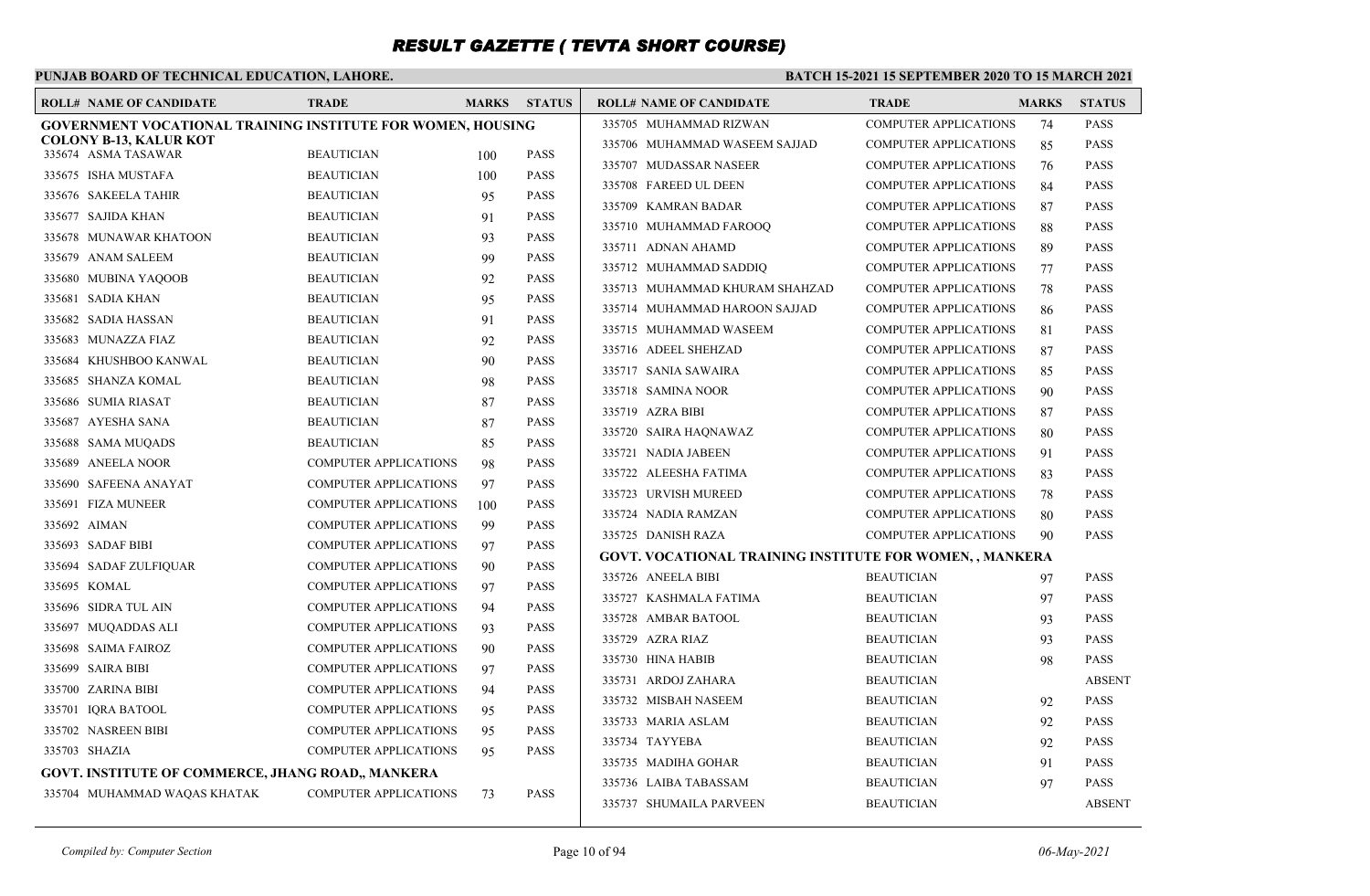### **PUNJAB BOARD OF TECHNICAL EDUCATION, LAHORE.**

| <b>ROLL# NAME OF CANDIDATE</b>                                  | <b>TRADE</b>                 | <b>MARKS</b> | <b>STATUS</b> | <b>ROLL# NAME OF CANDIDATE</b>                   | <b>TRADE</b>                 | <b>MARKS</b> | <b>STATUS</b> |
|-----------------------------------------------------------------|------------------------------|--------------|---------------|--------------------------------------------------|------------------------------|--------------|---------------|
| 335738 SALMA GULL                                               | <b>BEAUTICIAN</b>            | 91           | <b>PASS</b>   | 335770 KIRAN GHARFOOR                            | <b>DOMESTIC TAILORING</b>    | 95           | <b>PASS</b>   |
| 335739 SEHRISH NOREEN                                           | <b>BEAUTICIAN</b>            |              | <b>ABSENT</b> | 335771 ENGILA BATOOL                             | <b>BEAUTICIAN</b>            |              | <b>ABSENT</b> |
| 335740 FARMEEN TASAWAR                                          | <b>COMPUTER APPLICATIONS</b> | 98           | <b>PASS</b>   | 335772 HALEEMA KAINAT                            | <b>BEAUTICIAN</b>            |              | <b>ABSENT</b> |
| 335741 SEHRISH JABEEN                                           | <b>COMPUTER APPLICATIONS</b> | 98           | PASS          | 335773 SIDRA YASMEEN                             | <b>BEAUTICIAN</b>            | 94           | <b>PASS</b>   |
| 335742 MARYAM MAHBOOB                                           | <b>COMPUTER APPLICATIONS</b> | 93           | <b>PASS</b>   | 335774 LAIBA FIAZ                                | <b>BEAUTICIAN</b>            | 92           | <b>PASS</b>   |
| 335743 IQRA NAZ                                                 | <b>COMPUTER APPLICATIONS</b> | 96           | <b>PASS</b>   | 335775 RIDA IQBAL                                | <b>BEAUTICIAN</b>            | 92           | <b>PASS</b>   |
| 335744 UME SALMA                                                | <b>COMPUTER APPLICATIONS</b> | 97           | <b>PASS</b>   | 335776 SOBIA                                     | <b>BEAUTICIAN</b>            | 89           | <b>PASS</b>   |
| 335745 BUSHRA PARVEEN                                           | <b>COMPUTER APPLICATIONS</b> |              | <b>ABSENT</b> | 335777 SHAHIDA NOSHEEN                           | <b>BEAUTICIAN</b>            | 93           | <b>PASS</b>   |
| 335746 FARYAL FATIMA                                            | <b>COMPUTER APPLICATIONS</b> | 97           | PASS          | 335778 HAJRA BIBI                                | <b>BEAUTICIAN</b>            | 94           | <b>PASS</b>   |
| 335747 MAFIA BIBI                                               | <b>COMPUTER APPLICATIONS</b> | 93           | <b>PASS</b>   | 335779 AMBRIN ZAHRA                              | <b>BEAUTICIAN</b>            | 93           | <b>PASS</b>   |
| 335748 WARRISHA HASSAN                                          | <b>COMPUTER APPLICATIONS</b> | 97           | <b>PASS</b>   | 335780 RUBAB MEHRBAN                             | <b>BEAUTICIAN</b>            | 93           | <b>PASS</b>   |
| 335749 HAREEMA SAJJAD                                           | <b>COMPUTER APPLICATIONS</b> | 97           | <b>PASS</b>   | 335781 TAYYIBA BIBI                              | <b>BEAUTICIAN</b>            | 94           | <b>PASS</b>   |
| 335750 SHAQUFTA PERVEEN                                         | <b>COMPUTER APPLICATIONS</b> | 98           | PASS          | 335782 IQRA LATIF                                | <b>BEAUTICIAN</b>            | 94           | <b>PASS</b>   |
| 335751 MISBAH SALEEM                                            | <b>COMPUTER APPLICATIONS</b> |              | <b>ABSENT</b> | 335783 SIDRA AKHTAR                              | <b>BEAUTICIAN</b>            | 94           | <b>PASS</b>   |
| 335752 ANEELA BATOOL                                            | <b>COMPUTER APPLICATIONS</b> | 92           | <b>PASS</b>   | 335784 MOBEENA AZAD                              | <b>BEAUTICIAN</b>            | 92           | <b>PASS</b>   |
| 335753 MARIAM FATIMA                                            | <b>COMPUTER APPLICATIONS</b> | 99           | PASS          | 335785 KIRAN BIBI                                | <b>BEAUTICIAN</b>            | 93           | <b>PASS</b>   |
| 335754 MARYAM AJMAL                                             | <b>COMPUTER APPLICATIONS</b> | 94           | <b>PASS</b>   | 335786 SANIA IRAM                                | <b>COMPUTER APPLICATIONS</b> | 94           | <b>PASS</b>   |
| 335755 MEHWISH HASSAN                                           | <b>BEAUTICIAN</b>            | 94           | PASS          | 335787 KAYNAAT ABID                              | <b>COMPUTER APPLICATIONS</b> | 96           | <b>PASS</b>   |
| GOVERNMENT VOCATIONAL TRAINING INSTITUTE FOR WOMEN, CAMP OFFICE |                              |              |               | 335788 ZAHRA SABIR                               | <b>COMPUTER APPLICATIONS</b> | 95           | <b>PASS</b>   |
| <b>DHUDIAL, CHAKWAL</b><br>335756 NATASHA ZAFAR                 | DOMESTIC TAILORING           | 96           | <b>PASS</b>   | 335789 NOUREEN ALTAF                             | <b>COMPUTER APPLICATIONS</b> | 99           | <b>PASS</b>   |
| 335757 AYESHA SIDEEKA                                           | DOMESTIC TAILORING           | 96           | <b>PASS</b>   | 335790 AOSA NOOR                                 | <b>COMPUTER APPLICATIONS</b> | 94           | <b>PASS</b>   |
| 335758 NIMRA NAWAB                                              | DOMESTIC TAILORING           |              | <b>ABSENT</b> | 335791 HAJRA FALAK                               | <b>COMPUTER APPLICATIONS</b> | 95           | <b>PASS</b>   |
| 335759 ANUM SAJAWAL                                             | DOMESTIC TAILORING           | 94           | <b>PASS</b>   | 335792 SIDRA IQBAL                               | <b>COMPUTER APPLICATIONS</b> | 94           | <b>PASS</b>   |
| 335760 SIDRA SAGHEER                                            | DOMESTIC TAILORING           |              | <b>ABSENT</b> | 335793 IRFA SHAUKAT                              | <b>COMPUTER APPLICATIONS</b> | 99           | <b>PASS</b>   |
| 335761 SHAHEEN AKHTER                                           | DOMESTIC TAILORING           | 96           | <b>PASS</b>   | 335794 UM E HABIBA                               | <b>COMPUTER APPLICATIONS</b> | 97           | <b>PASS</b>   |
| 335762 IQRA IQBAL                                               | DOMESTIC TAILORING           | 96           | <b>PASS</b>   | 335795 MAHMOONA BATOOL                           | <b>COMPUTER APPLICATIONS</b> | 95           | <b>PASS</b>   |
| 335763 KUBRA BIBI                                               | DOMESTIC TAILORING           | 96           | PASS          | 335796 SAIRA BATOOL                              | <b>COMPUTER APPLICATIONS</b> | 96           | <b>PASS</b>   |
| 335764 AROOSA ULFAT                                             | <b>DOMESTIC TAILORING</b>    | 96           | <b>PASS</b>   | 335797 MARYAM FATIMA                             | <b>COMPUTER APPLICATIONS</b> | 94           | <b>PASS</b>   |
| 335765 FARIA QUSAIN                                             | DOMESTIC TAILORING           | 96           | <b>PASS</b>   | 335798 NOUSHEEN AHMED                            | <b>COMPUTER APPLICATIONS</b> | 97           | <b>PASS</b>   |
| 335766 IQRA HAIDER                                              | <b>DOMESTIC TAILORING</b>    |              | <b>ABSENT</b> | 335799 HAJRA HAQ NAWAZ                           | <b>COMPUTER APPLICATIONS</b> | 94           | <b>PASS</b>   |
| 335767 ASMA MUQADAS                                             | DOMESTIC TAILORING           | 97           | <b>PASS</b>   | 335800 AROOJ ALI                                 | <b>COMPUTER APPLICATIONS</b> | 94           | <b>PASS</b>   |
| 335768 SHAMSA ABID                                              | DOMESTIC TAILORING           | 95           | PASS          | GOVT. TECHNICAL TRAINING CENTRE, TAMMAN, CHAKWAL |                              |              |               |
| 335769 SOBIA IRAM                                               | <b>DOMESTIC TAILORING</b>    | 96           | <b>PASS</b>   | 335801 HASSAN ABDULLAH                           | <b>COMPUTER APPLICATIONS</b> | 70           | <b>PASS</b>   |
|                                                                 |                              |              |               | 335802 MUHAMMAD ADIL                             | <b>COMPUTER APPLICATIONS</b> | 72           | <b>PASS</b>   |
|                                                                 |                              |              |               |                                                  |                              |              |               |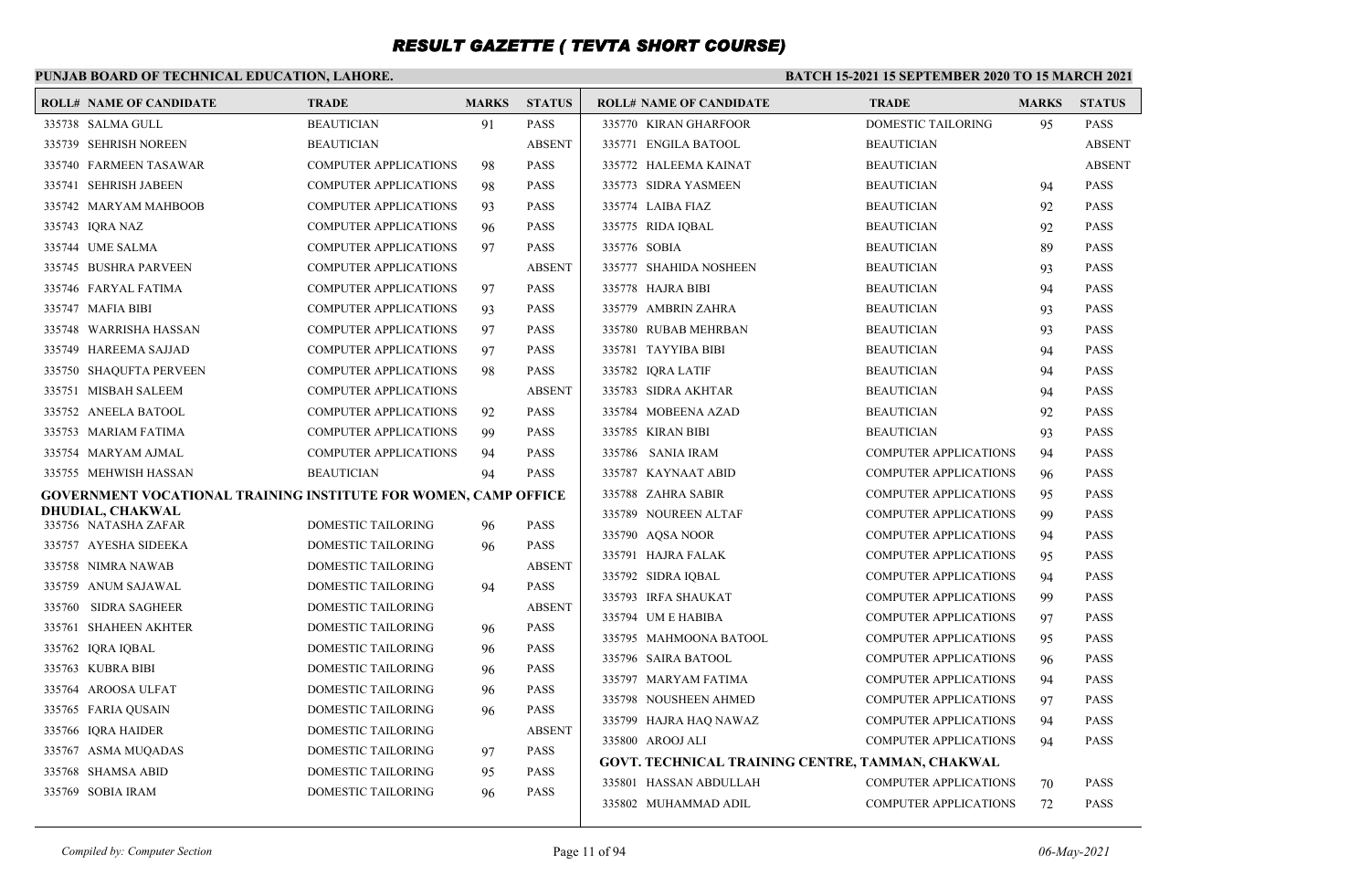### **PUNJAB BOARD OF TECHNICAL EDUCATION, LAHORE.**

#### **BATCH 15-2021 15 SEPTEMBER 2020 TO 15 MARCH 2021**

| <b>ROLL# NAME OF CANDIDATE</b>                                | <b>TRADE</b>                 | <b>MARKS</b> | <b>STATUS</b> | <b>ROLL# NAME OF CANDIDATE</b>   | <b>TRADE</b>       | <b>MARKS</b> | <b>STATUS</b> |
|---------------------------------------------------------------|------------------------------|--------------|---------------|----------------------------------|--------------------|--------------|---------------|
| 335803 MUHAMMAD BILAL                                         | <b>COMPUTER APPLICATIONS</b> | 65           | <b>PASS</b>   | 335836 BILALMEHBOOB              | <b>ELECTRICIAN</b> | 90           | <b>PASS</b>   |
| 335804 MUHAMMAD ABDULLAH                                      | <b>COMPUTER APPLICATIONS</b> |              | <b>ABSENT</b> | 335837 WALEED FEROZ              | <b>ELECTRICIAN</b> | 74           | <b>PASS</b>   |
| 335805 SAHIBZADA ABDUL BASIT                                  | <b>COMPUTER APPLICATIONS</b> |              | FAIL          | 335838 TALAL MEHBOOB             | <b>ELECTRICIAN</b> | 85           | <b>PASS</b>   |
| 335806 MUSABBIH NOOR AWAN                                     | <b>COMPUTER APPLICATIONS</b> | 84           | <b>PASS</b>   | 335839 MUHAMMAD MAIRAJ SULTAN    | <b>ELECTRICIAN</b> |              | <b>ABSENT</b> |
| 335807 MUHAMMAD WAQAS                                         | <b>COMPUTER APPLICATIONS</b> | 86           | <b>PASS</b>   | 335840 SAOLAIN HAIDER            | <b>ELECTRICIAN</b> | 83           | <b>PASS</b>   |
| 335808 MUHAMMAD AQIB NAWAZ                                    | <b>COMPUTER APPLICATIONS</b> | 87           | <b>PASS</b>   | 335841 SHOAIB ANWAR              | <b>ELECTRICIAN</b> | 78           | <b>PASS</b>   |
| 335809 UMAIR SHEHZAD                                          | <b>COMPUTER APPLICATIONS</b> | 89           | <b>PASS</b>   | 335842 ZAIN UL ABDEEN HASAN      | <b>ELECTRICIAN</b> | 92           | <b>PASS</b>   |
| 335810 ARAIB HAYAT                                            | <b>COMPUTER APPLICATIONS</b> | 77           | <b>PASS</b>   | 335843 HASSAN SAJJAD             | <b>ELECTRICIAN</b> | 80           | <b>PASS</b>   |
| 335811 USAMA BIN SULTAN                                       | <b>COMPUTER APPLICATIONS</b> | 61           | <b>PASS</b>   | 335844 MOHAMMAD DANIYAL TAHIR    | <b>ELECTRICIAN</b> | 79           | <b>PASS</b>   |
| 335812 MUHAMMAD SIRAJ KHALID                                  | <b>COMPUTER APPLICATIONS</b> | 71           | <b>PASS</b>   | 335845 SHAHAB ALI                | <b>ELECTRICIAN</b> | 78           | <b>PASS</b>   |
| 335813 HAMAYUN NAWAZ                                          | <b>COMPUTER APPLICATIONS</b> | 70           | <b>PASS</b>   | 335846 MUHAMMAD KAMRAN           | <b>ELECTRICIAN</b> | 93           | <b>PASS</b>   |
| 335814 ZAHEER AHMAD                                           | <b>COMPUTER APPLICATIONS</b> | 69           | <b>PASS</b>   | 335847 ZAIN UL ABDEEN            | <b>ELECTRICIAN</b> | 84           | <b>PASS</b>   |
| 335815 FARHAN FIDA                                            | <b>COMPUTER APPLICATIONS</b> | 68           | <b>PASS</b>   | 335848 MUHAMMAD HASSAN           | <b>ELECTRICIAN</b> |              | <b>ABSENT</b> |
| 335816 SYED NAOI HUSSAIN SHAH                                 | COMPUTER APPLICATIONS        | 79           | <b>PASS</b>   | 335849 MUHAMMAD ZAIN UL ABLIDEEN | <b>ELECTRICIAN</b> | 80           | <b>PASS</b>   |
| 335817 MUHAMMAD FAHEEM                                        | <b>COMPUTER APPLICATIONS</b> | 68           | <b>PASS</b>   | 335850 ALI RAZA HAYYAT           | <b>ELECTRICIAN</b> | 86           | <b>PASS</b>   |
| 335818 KHURRAM SHEHZAD                                        | <b>COMPUTER APPLICATIONS</b> | 88           | <b>PASS</b>   | 335851 UMAR AWAIS                | <b>ELECTRICIAN</b> | 88           | <b>PASS</b>   |
| GOVT. TECHNICAL TRAINING CENTRE (MALE), KALLAR KOHAR, CHAKWAL |                              |              |               | 335852 AMJAD HUSSAIN             | <b>ELECTRICIAN</b> | 87           | <b>PASS</b>   |
| 335819 MUHAMMAD SHOAIB                                        | <b>WELDER</b>                | 91           | <b>PASS</b>   | 335853 MUHAMMAD SAIF ULLAH       | <b>ELECTRICIAN</b> | 87           | <b>PASS</b>   |
| 335820 SHEHZADA AHMED ALI ABBASI                              | <b>WELDER</b>                | 89           | <b>PASS</b>   | 335854 MUHAMMAD ABDULLAH         | <b>ELECTRICIAN</b> | 90           | <b>PASS</b>   |
| 335821 ABDUL GHAFFAR                                          | WELDER                       | 85           | <b>PASS</b>   | 335855 MUHAMMAD HUSSAIN SIKANDAR | <b>ELECTRICIAN</b> | 91           | <b>PASS</b>   |
| 335822 MUHAMMAD HUSSAIN                                       | <b>WELDER</b>                | 86           | <b>PASS</b>   | 335856 SAGHEER ABBAS             | PLUMBER 2016       | 79           | <b>PASS</b>   |
| 335823 MUHAMMAD DANIAL                                        | <b>WELDER</b>                | 77           | <b>PASS</b>   | 335857 MUHAMMAD ANIS ALI         | PLUMBER 2016       | 80           | <b>PASS</b>   |
| 335824 HASNAIN AKHTAR                                         | <b>WELDER</b>                | 88           | <b>PASS</b>   | 335858 HABIB ALI                 | PLUMBER 2016       | 75           | <b>PASS</b>   |
| 335825 WAJEEH UL HASSAN                                       | <b>WELDER</b>                | 89           | <b>PASS</b>   | 335859 GULZAR AHMAD              | PLUMBER 2016       | 84           | <b>PASS</b>   |
| 335826 HAMZA TAHIR                                            | <b>WELDER</b>                | 85           | <b>PASS</b>   | 335860 MUHAMMAD HAMZA            | PLUMBER 2016       | 83           | <b>PASS</b>   |
| 335827 NOUMAN ALI                                             | WELDER                       | 84           | <b>PASS</b>   | 335861 WASIF HAYAT               | PLUMBER 2016       | 89           | <b>PASS</b>   |
| 335828 KASHAN BASIT                                           | <b>WELDER</b>                | 83           | <b>PASS</b>   | 335862 DILAWAR REHMAN            | PLUMBER 2016       | 84           | <b>PASS</b>   |
| 335829 ZULQARNAIN ASLAM MALIK                                 | <b>WELDER</b>                | 91           | <b>PASS</b>   | 335863 UMER FAROOQ               | PLUMBER 2016       | 79           | <b>PASS</b>   |
| 335830 FAREED MUSHTAQ                                         | <b>WELDER</b>                | 89           | <b>PASS</b>   | 335864 UMER DARAZ                | PLUMBER 2016       | 80           | <b>PASS</b>   |
| 335831 MOHSIN KHAN                                            | WELDER                       | 91           | <b>PASS</b>   | 335865 SYED ALI ROOHUL ABBAS     | PLUMBER 2016       | 83           | <b>PASS</b>   |
| 335832 MALIK MUHAMMAD FARAZ AWAN                              | <b>WELDER</b>                | 88           | <b>PASS</b>   | 335866 MOHSIN SHAHZAD            | PLUMBER 2016       | 77           | <b>PASS</b>   |
| 335833 JAHANZAIB MUKHTAR                                      | <b>WELDER</b>                | 84           | <b>PASS</b>   | 335867 SHAHZAIB FIRDOUS          | PLUMBER 2016       | 82           | <b>PASS</b>   |
| 335834 SHAHID AMEER                                           | <b>ELECTRICIAN</b>           | 80           | <b>PASS</b>   | 335868 MUBASHAR NADEEM           | PLUMBER 2016       | 83           | <b>PASS</b>   |
| 335835 USAMA AYOUB                                            | <b>ELECTRICIAN</b>           | 83           | <b>PASS</b>   | 335869 MUHAMMAD BILAL            | PLUMBER 2016       | 90           | <b>PASS</b>   |
|                                                               |                              |              |               |                                  |                    |              |               |

*Compiled by: Computer Section* Page 12 of 94 *06-May-2021*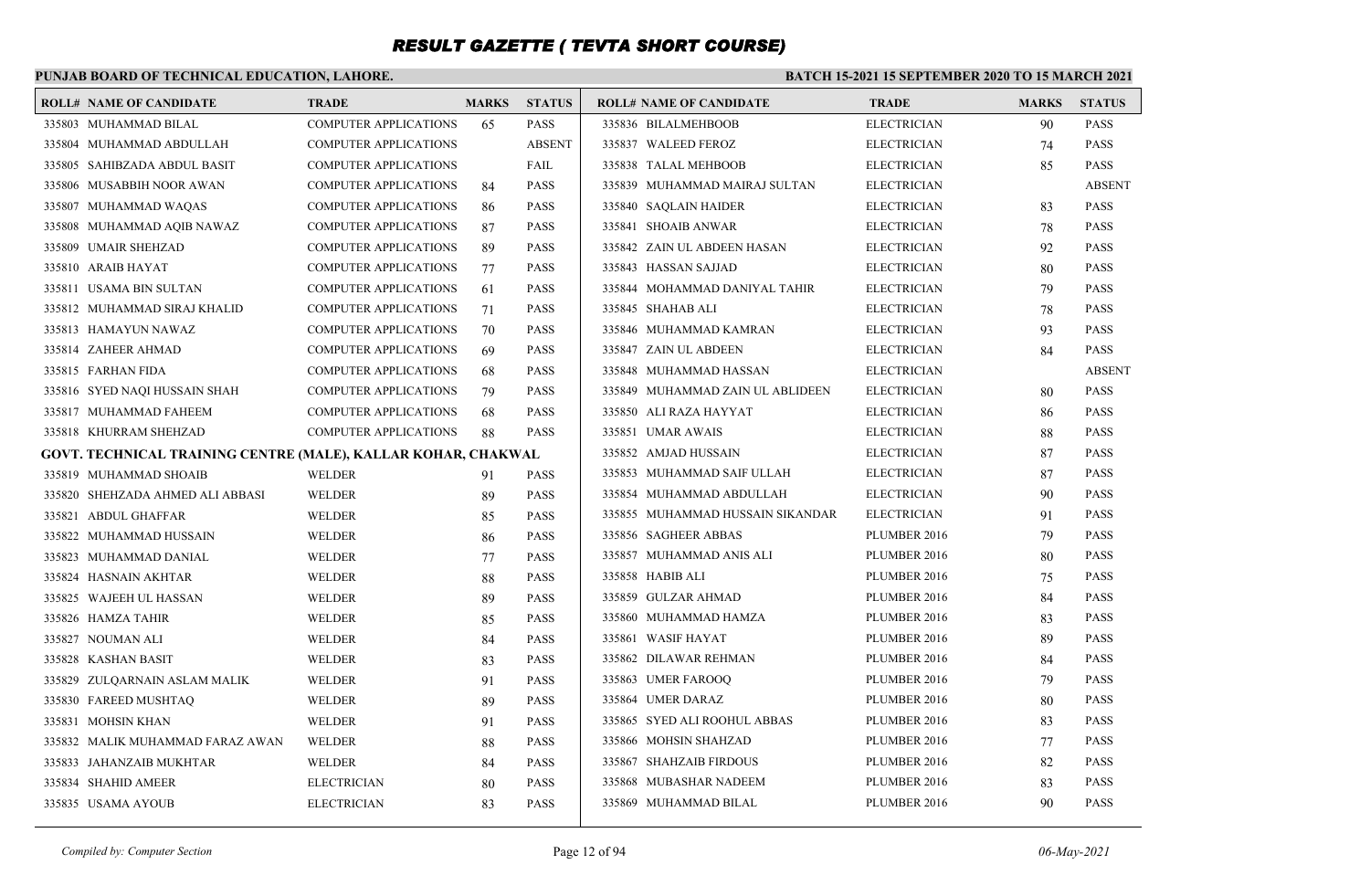### **PUNJAB BOARD OF TECHNICAL EDUCATION, LAHORE.**

| <b>ROLL# NAME OF CANDIDATE</b>                                    | <b>TRADE</b>                 | <b>MARKS</b> | <b>STATUS</b> | <b>ROLL# NAME OF CANDIDATE</b>                                 | <b>TRADE</b>                 | <b>MARKS</b> | <b>STATUS</b> |
|-------------------------------------------------------------------|------------------------------|--------------|---------------|----------------------------------------------------------------|------------------------------|--------------|---------------|
| 335870 JAMIL HUSSAIN SHAH                                         | PLUMBER 2016                 | 84           | <b>PASS</b>   | 335902 IORA BIBI                                               | <b>DOMESTIC TAILORING</b>    |              | <b>ABSENT</b> |
| 335871 MALIK ZULOARNAIN SIKANDAR                                  | PLUMBER 2016                 | 86           | <b>PASS</b>   | 335903 NIMRA ISMAIL                                            | DOMESTIC TAILORING           |              | <b>ABSENT</b> |
| 335872 MUHAMMAD SADIQ                                             | PLUMBER 2016                 | 89           | <b>PASS</b>   | GOVT. TECHNICAL TRAINING CENTRE, OPPOSIT JINNAH PARK, TALAGANG |                              |              |               |
| 335873 MUHAMMAD SAJAWAL                                           | PLUMBER 2016                 | 91           | <b>PASS</b>   | 335904 ZAHID LATIF                                             | <b>COMPUTER APPLICATIONS</b> | 81           | <b>PASS</b>   |
| 335874 EHTASHAM ABBAS                                             | PLUMBER 2016                 | 90           | <b>PASS</b>   | 335905 MUHAMMAD JAWAD KHAN                                     | <b>COMPUTER APPLICATIONS</b> | 80           | <b>PASS</b>   |
| 335875 SOHAIB AHMED                                               | <b>COMPUTER APPLICATIONS</b> | 80           | <b>PASS</b>   | 335906 MUHAMMAD SHERAZ                                         | <b>COMPUTER APPLICATIONS</b> | 78           | <b>PASS</b>   |
| 335876 MUSAWAR HUSSAIN                                            | <b>COMPUTER APPLICATIONS</b> | 78           | <b>PASS</b>   | 335907 HAMZA BILAL                                             | <b>COMPUTER APPLICATIONS</b> | 79           | <b>PASS</b>   |
| 335877 BILAL HAMEED                                               | <b>COMPUTER APPLICATIONS</b> | 79           | <b>PASS</b>   | 335908 MUHAMMAD ARSALAN                                        | <b>COMPUTER APPLICATIONS</b> | 81           | <b>PASS</b>   |
| 335878 SHAHZAIB KHALIQ                                            | <b>COMPUTER APPLICATIONS</b> | 81           | <b>PASS</b>   | 335909 MUHAMMAD TAIMOOR ABBAS SYED                             | <b>COMPUTER APPLICATIONS</b> | 75           | <b>PASS</b>   |
| 335879 DANIAL HAMEED                                              | <b>COMPUTER APPLICATIONS</b> | 78           | <b>PASS</b>   | 335910 ABDUL REHMAN MANGOTARA                                  | <b>COMPUTER APPLICATIONS</b> | 79           | <b>PASS</b>   |
| 335880 ASHAN HABIB                                                | <b>COMPUTER APPLICATIONS</b> | 80           | <b>PASS</b>   | <b>MOHD</b><br>335911 MUHAMMAD DANIAL                          | <b>COMPUTER APPLICATIONS</b> | 80           | <b>PASS</b>   |
| 335881 WASEEM SHEHZAD                                             | <b>COMPUTER APPLICATIONS</b> | 82           | <b>PASS</b>   | 335912 OASIM MEHMOOD                                           | <b>COMPUTER APPLICATIONS</b> | 76           | <b>PASS</b>   |
| 335882 MUHAMMAD SAIM MALIK                                        | <b>COMPUTER APPLICATIONS</b> | 81           | <b>PASS</b>   | 335913 MUHAMMAD QAISAR SHAHBAZ                                 | <b>COMPUTER APPLICATIONS</b> | 78           | <b>PASS</b>   |
| 335883 MUHAMMAD HAMZA                                             | <b>COMPUTER APPLICATIONS</b> | 79           | <b>PASS</b>   | 335914 NAVEED AKRAM                                            | <b>COMPUTER APPLICATIONS</b> | 79           | <b>PASS</b>   |
| 335884 MALIK BASIT JAHAN                                          | COMPUTER APPLICATIONS        | 82           | <b>PASS</b>   | 335915 MUNIB IQBAL                                             | <b>COMPUTER APPLICATIONS</b> | 77           | <b>PASS</b>   |
| 335885 MUHAMMAD HASAN SULTAN                                      | <b>COMPUTER APPLICATIONS</b> | 80           | <b>PASS</b>   | 335916 MUNEEB HUSSAIN                                          | <b>COMPUTER APPLICATIONS</b> | 78           | <b>PASS</b>   |
| <b>KHOKHAR</b><br>335886 MUHAMMAD KASHIF                          | <b>COMPUTER APPLICATIONS</b> | 80           | <b>PASS</b>   | 335917 SAFI ULLAH                                              | <b>COMPUTER APPLICATIONS</b> | 78           | <b>PASS</b>   |
| 335887 MUHAMMAD BILAL                                             | <b>COMPUTER APPLICATIONS</b> | 80           | <b>PASS</b>   | 335918 ALI HASSAN                                              | <b>COMPUTER APPLICATIONS</b> | 79           | <b>PASS</b>   |
| 335888 FARQAN ALI                                                 | <b>COMPUTER APPLICATIONS</b> | 80           | <b>PASS</b>   | 335919 AMBER ISLAM                                             | <b>COMPUTER APPLICATIONS</b> | 78           | <b>PASS</b>   |
| 335889 ASIF NAWAZ                                                 | <b>COMPUTER APPLICATIONS</b> | 80           | <b>PASS</b>   | 335920 UMAR AFTAB                                              | <b>COMPUTER APPLICATIONS</b> |              | <b>ABSENT</b> |
| 335890 QAMAR MEHMOOD                                              | <b>COMPUTER APPLICATIONS</b> | 80           | <b>PASS</b>   | 335921 ARSALAN TARIQ                                           | <b>COMPUTER APPLICATIONS</b> | 81           | <b>PASS</b>   |
| 335891 MUHAMMAD SHERAZ HUSSAIN                                    | <b>COMPUTER APPLICATIONS</b> | 87           | <b>PASS</b>   | 335922 WAQAR HAIDER                                            | COMPUTER APPLICATIONS        | 80           | <b>PASS</b>   |
| <b>JAFERY</b><br>335892 MUHAMMAD ZEESHAN AYUB                     | <b>COMPUTER APPLICATIONS</b> |              | <b>ABSENT</b> | 335923 MUNEEB ALI                                              | <b>COMPUTER APPLICATIONS</b> | 79           | <b>PASS</b>   |
| 335893 MUHAMMAD ZUBAIR                                            | <b>COMPUTER APPLICATIONS</b> | 82           | <b>PASS</b>   | 335924 MUHAMMAD DAWOOD HAIDER                                  | <b>COMPUTER APPLICATIONS</b> | 76           | <b>PASS</b>   |
| 335894 MUHAMMAD ASAD SAFER                                        | <b>COMPUTER APPLICATIONS</b> | 83           | <b>PASS</b>   | 335925 USMAN ALI                                               | <b>COMPUTER APPLICATIONS</b> | 77           | <b>PASS</b>   |
| 335895 RAHEEL ASIF                                                | <b>COMPUTER APPLICATIONS</b> | 79           | <b>PASS</b>   | 335926 MUHAMMAD YASIR JAMIL                                    | COMPUTER APPLICATIONS        | 81           | <b>PASS</b>   |
| 335896 HAMZA MUNIR                                                | <b>COMPUTER APPLICATIONS</b> | 78           | <b>PASS</b>   | 335927 MUBASHIR RAZA HUSSAIN AWAN                              | <b>COMPUTER APPLICATIONS</b> | 83           | <b>PASS</b>   |
| 335897 HAMMAD TEHSEEN                                             | <b>COMPUTER APPLICATIONS</b> | 82           | <b>PASS</b>   | 335928 MUHAMMAD HUSNAIN                                        | <b>COMPUTER APPLICATIONS</b> | 85           | <b>PASS</b>   |
| 335898 MUNEEB HAIDER                                              | <b>COMPUTER APPLICATIONS</b> |              | <b>ABSENT</b> | 335929 MUHAMMAD ABDULLAH                                       | <b>COMPUTER APPLICATIONS</b> | 78           | <b>PASS</b>   |
| 335899 EHSAN ULLAH                                                | <b>COMPUTER APPLICATIONS</b> | 88           | <b>PASS</b>   | 335930 SADDAM AFZAL                                            | <b>COMPUTER APPLICATIONS</b> | 81           | <b>PASS</b>   |
| <b>GOVERNMENT VOCATIONAL TRAINING INSTITUTE FOR WOMEN, , LAWA</b> |                              |              |               | 335931 SHAZIL ABBAS                                            | COMPUTER APPLICATIONS        |              | <b>ABSENT</b> |
| 335900 ISHRAT FATIMA                                              | DOMESTIC TAILORING           |              | <b>ABSENT</b> | 335932 MUHAMMAD USMAN ALI                                      | <b>COMPUTER APPLICATIONS</b> | 81           | <b>PASS</b>   |
| 335901 SADIA MUHAMMAD                                             | <b>DOMESTIC TAILORING</b>    |              | <b>ABSENT</b> | 335933 ZEESHAN MUSTAFA                                         | <b>COMPUTER APPLICATIONS</b> | 83           | <b>PASS</b>   |
|                                                                   |                              |              |               | 335934 ARSLAN AKRAM                                            | <b>COMPUTER APPLICATIONS</b> |              | <b>ABSENT</b> |
|                                                                   |                              |              |               |                                                                |                              |              |               |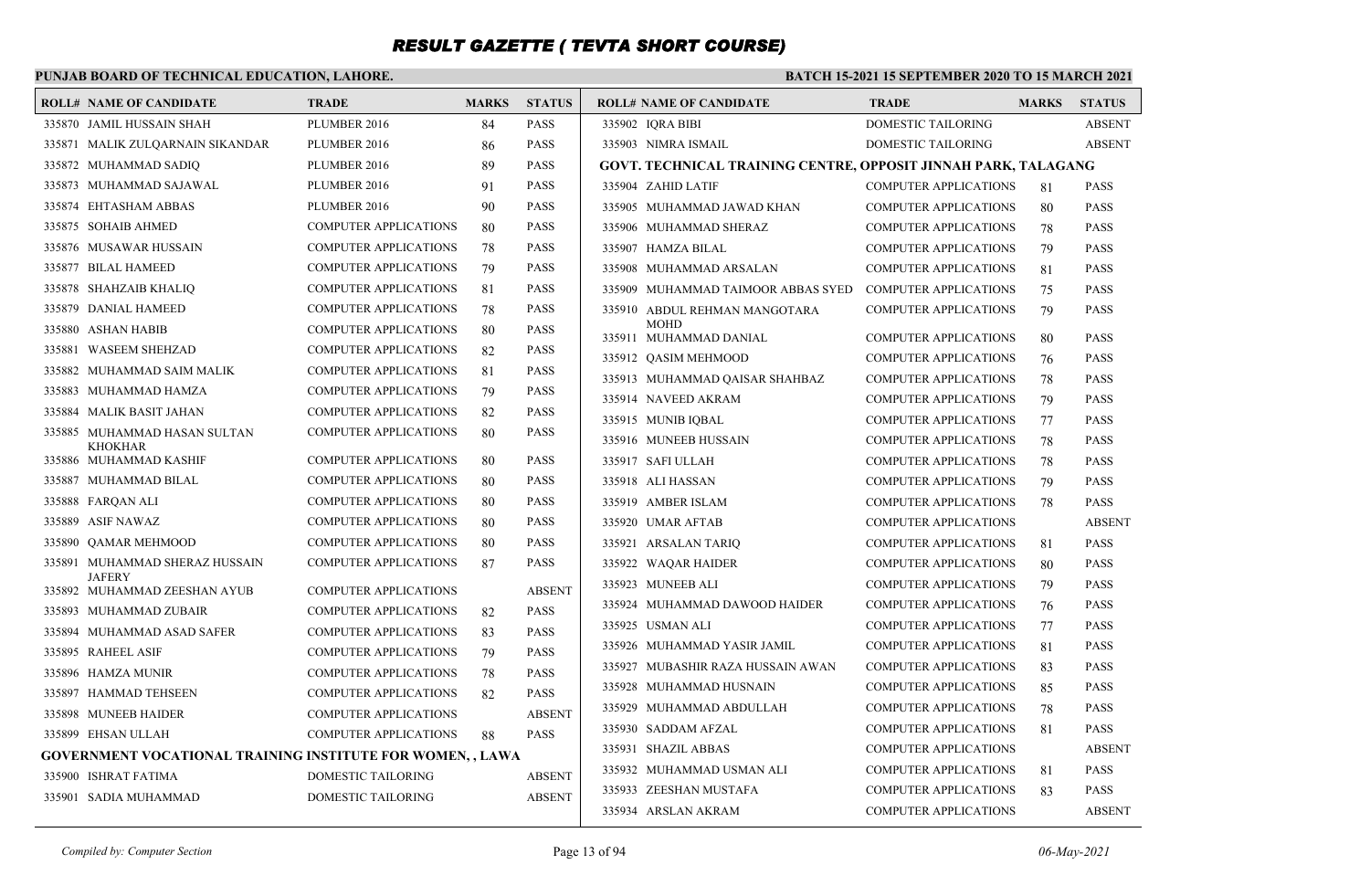### **PUNJAB BOARD OF TECHNICAL EDUCATION, LAHORE.**

| <b>ROLL# NAME OF CANDIDATE</b>              | <b>TRADE</b>                 | <b>MARKS</b> | <b>STATUS</b> | <b>ROLL# NAME OF CANDIDATE</b> | <b>TRADE</b>                 | <b>MARKS</b> | <b>STATUS</b> |
|---------------------------------------------|------------------------------|--------------|---------------|--------------------------------|------------------------------|--------------|---------------|
| 335935 UMER FAROOO                          | <b>COMPUTER APPLICATIONS</b> | 76           | <b>PASS</b>   | 335968 MUHAMMAD HAMZA NAEEM    | <b>COMPUTER APPLICATIONS</b> | 92           | <b>PASS</b>   |
| CITI COLLEGE OF COMMERCE, , DERA GHAZI KHAN |                              |              |               | 335969 MUHAMMAD HARIS BHATTI   | <b>COMPUTER APPLICATIONS</b> | 92           | <b>PASS</b>   |
| 335936 HAFIZ MUHAMMAD UMAIR AYUB            | AUTOCAD 2016                 | 92           | <b>PASS</b>   | 335970 BILAL HUSSAIN SHAH      | <b>COMPUTER APPLICATIONS</b> | 88           | <b>PASS</b>   |
| 335937 AZIZ UR REHMAN                       | AUTOCAD 2016                 | 89           | <b>PASS</b>   | 335971 SAJID HUSSAIN SHAH      | <b>COMPUTER APPLICATIONS</b> | -89          | <b>PASS</b>   |
| 335938 ABUZAR HUSNAIN                       | <b>AUTOCAD 2016</b>          | 90           | <b>PASS</b>   | 335972 WAQAR ALI               | <b>COMPUTER APPLICATIONS</b> | 93           | <b>PASS</b>   |
| 335939 MUHAMMAD UMAR KHAN                   | <b>COMPUTER APPLICATIONS</b> | 93           | <b>PASS</b>   | 335973 UMAR HAYAT              | <b>COMPUTER APPLICATIONS</b> | 91           | <b>PASS</b>   |
| 335940 MUHAMMAD KASHIF                      | <b>COMPUTER APPLICATIONS</b> | 93           | <b>PASS</b>   | 335974 MUHAMMAD DANIYAL        | <b>COMPUTER APPLICATIONS</b> | 90           | <b>PASS</b>   |
| 335941 SAIF ULLAH                           | <b>COMPUTER APPLICATIONS</b> | 91           | <b>PASS</b>   | 335975 MUHAMMAD ZAID TARIQ     | <b>COMPUTER APPLICATIONS</b> | 89           | <b>PASS</b>   |
| 335942 JAVEERIA JAMSHAID                    | <b>COMPUTER APPLICATIONS</b> | 92           | <b>PASS</b>   | 335976 TOUSEEF MAJID           | <b>COMPUTER APPLICATIONS</b> | 92           | <b>PASS</b>   |
| 335943 FARHAN ZAFFAR                        | <b>COMPUTER APPLICATIONS</b> | 91           | <b>PASS</b>   | 335977 NOMAN ASAD              | <b>COMPUTER APPLICATIONS</b> | 90           | <b>PASS</b>   |
| 335944 MUHAMMAD TAFAIL                      | COMPUTER APPLICATIONS        | 89           | <b>PASS</b>   | 335978 MUHAMMAD SUBHAN ABBAS   | <b>COMPUTER APPLICATIONS</b> | 93           | <b>PASS</b>   |
| 335945 MUHAMMAD AOIB                        | <b>COMPUTER APPLICATIONS</b> | 92           | <b>PASS</b>   | 335979 MUHAMMAD HAMZA          | <b>COMPUTER APPLICATIONS</b> | 90           | <b>PASS</b>   |
| 335946 MUHAMMAD EJAZ                        | <b>COMPUTER APPLICATIONS</b> | 91           | <b>PASS</b>   | 335980 MUHAMMAD SHAHZAD        | <b>COMPUTER APPLICATIONS</b> | 90           | <b>PASS</b>   |
| 335947 MUHAMMAD ASIFULLAH                   | COMPUTER APPLICATIONS        | 88           | <b>PASS</b>   | 335981 MUHAMMAD AYOUB          | <b>COMPUTER APPLICATIONS</b> | 91           | <b>PASS</b>   |
| 335948 REHANA                               | <b>COMPUTER APPLICATIONS</b> | 89           | <b>PASS</b>   | 335982 MUHAMMAD MUDASIR        | <b>COMPUTER APPLICATIONS</b> | 91           | <b>PASS</b>   |
| 335949 MUHAMMAD YASIR                       | COMPUTER APPLICATIONS        | 88           | <b>PASS</b>   | 335983 HASSAN ALI              | <b>COMPUTER APPLICATIONS</b> | 91           | <b>PASS</b>   |
| 335950 HANZLA SALEEM                        | COMPUTER APPLICATIONS        | 92           | <b>PASS</b>   | 335984 AWAIS WAHID             | <b>COMPUTER APPLICATIONS</b> | 92           | <b>PASS</b>   |
| 335951 MUHAMMAD IMRAN FARID                 | <b>COMPUTER APPLICATIONS</b> | 90           | <b>PASS</b>   | 335985 HAMNA ILYAS             | <b>COMPUTER APPLICATIONS</b> | 92           | <b>PASS</b>   |
| 335952 MUHAMMAD SHAHZAD                     | <b>COMPUTER APPLICATIONS</b> | 93           | <b>PASS</b>   | 335986 QURAT UL AIN            | <b>COMPUTER APPLICATIONS</b> | 90           | <b>PASS</b>   |
| 335953 HURAIRA SAEED                        | <b>COMPUTER APPLICATIONS</b> | 94           | <b>PASS</b>   | 335987 MUHAMMAD ANAS           | <b>COMPUTER APPLICATIONS</b> | 89           | <b>PASS</b>   |
| 335954 JAHANGIR AHMAD                       | <b>COMPUTER APPLICATIONS</b> | 92           | <b>PASS</b>   | 335988 MUHAMMAD AHMAR          | <b>COMPUTER APPLICATIONS</b> | 89           | <b>PASS</b>   |
| 335955 MUQADAS ZAHID                        | <b>COMPUTER APPLICATIONS</b> |              | <b>ABSENT</b> | 335989 MUHAMMAD YASIR          | <b>COMPUTER APPLICATIONS</b> | 89           | <b>PASS</b>   |
| 335956 MUHAMMAD ASIF                        | <b>COMPUTER APPLICATIONS</b> | 90           | <b>PASS</b>   | 335990 MUHAMMAD ARSLAN         | <b>COMPUTER APPLICATIONS</b> | 92           | <b>PASS</b>   |
| 335957 ABU TOOBA MALIK                      | <b>COMPUTER APPLICATIONS</b> | 90           | <b>PASS</b>   | 335991 MUHAMMAD ASIF           | COMPUTER APPLICATIONS        | 92           | <b>PASS</b>   |
| 335958 ALI ZARGHAM TASHFEEN                 | COMPUTER APPLICATIONS        | 90           | <b>PASS</b>   | 335992 ALI SHAN                | <b>COMPUTER APPLICATIONS</b> | 89           | <b>PASS</b>   |
| 335959 AMEER HAMZA                          | <b>COMPUTER APPLICATIONS</b> | 89           | <b>PASS</b>   | 335993 MUHAMMAD NASIR          | COMPUTER APPLICATIONS        | 90           | <b>PASS</b>   |
| 335960 MUDASSIR SHAHBIR                     | <b>COMPUTER APPLICATIONS</b> | 90           | <b>PASS</b>   | 335994 MUHAMMAD TALHA          | COMPUTER APPLICATIONS        | 93           | <b>PASS</b>   |
| 335961 MUHAMMAD ASAD                        | <b>COMPUTER APPLICATIONS</b> | 93           | <b>PASS</b>   | 335995 ALTAF HUSSAIN           | <b>COMPUTER APPLICATIONS</b> | 90           | <b>PASS</b>   |
| 335962 MUHAMMAD SABIR                       | <b>COMPUTER APPLICATIONS</b> | 88           | <b>PASS</b>   | 335996 MEHBOOB HASSAN          | COMPUTER APPLICATIONS        | 89           | <b>PASS</b>   |
| 335963 MUHAMMAD AHMAD                       | <b>COMPUTER APPLICATIONS</b> | 90           | <b>PASS</b>   | 335997 SAMEEER ABBAS           | <b>COMPUTER APPLICATIONS</b> | 90           | <b>PASS</b>   |
| 335964 MUHAMMAD AMJAD                       | <b>COMPUTER APPLICATIONS</b> | 92           | <b>PASS</b>   | 335998 RAFIQ AHMAD             | <b>COMPUTER APPLICATIONS</b> | 92           | <b>PASS</b>   |
| 335965 MUHAMMAD YASIR                       | <b>COMPUTER APPLICATIONS</b> | 90           | <b>PASS</b>   | 335999 KHAWAR MURTAZA          | <b>COMPUTER APPLICATIONS</b> | 90           | <b>PASS</b>   |
| 335966 NIMRA GUL                            | <b>COMPUTER APPLICATIONS</b> | 93           | <b>PASS</b>   | 336000 JAHANZAIB NAWAZ         | COMPUTER APPLICATIONS        | 89           | <b>PASS</b>   |
| 335967 ASFA IRSHAD                          | COMPUTER APPLICATIONS        | 88           | <b>PASS</b>   | 336001 MUHAMMAD ZUBAIR NAZAR   | <b>COMPUTER APPLICATIONS</b> | 91           | <b>PASS</b>   |
|                                             |                              |              |               |                                |                              |              |               |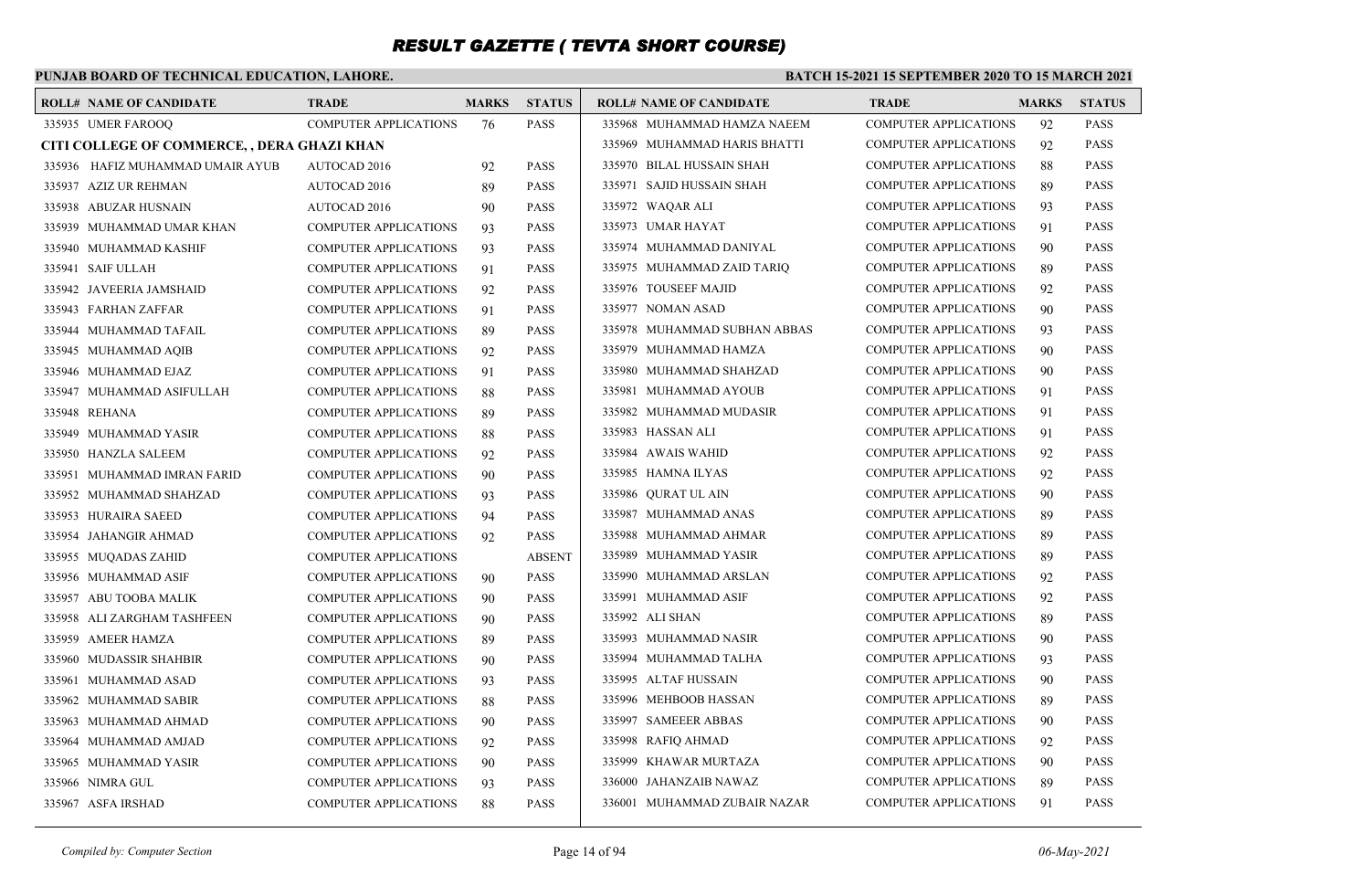### **PUNJAB BOARD OF TECHNICAL EDUCATION, LAHORE.**

#### **BATCH 15-2021 15 SEPTEMBER 2020 TO 15 MARCH 2021**

| <b>ROLL# NAME OF CANDIDATE</b>                                      | <b>TRADE</b>                 | <b>MARKS</b> | <b>STATUS</b> | <b>ROLL# NAME OF CANDIDATE</b>                             | <b>TRADE</b>                 | <b>MARKS</b> | <b>STATUS</b> |
|---------------------------------------------------------------------|------------------------------|--------------|---------------|------------------------------------------------------------|------------------------------|--------------|---------------|
| 336002 AHMAD RAZA                                                   | <b>COMPUTER APPLICATIONS</b> | 88           | <b>PASS</b>   | 336034 SHAGUFTA YASMEEN                                    | <b>BEAUTICIAN</b>            | 88           | <b>PASS</b>   |
| 336003 UZAIR AHMAD                                                  | <b>COMPUTER APPLICATIONS</b> | 90           | <b>PASS</b>   | <b>GOVT COLLEGE OF COMMERCE, BLOCK 38, DERA GHAZI KHAN</b> |                              |              |               |
| 336004 AMIR SOHAIL                                                  | <b>COMPUTER APPLICATIONS</b> | 90           | <b>PASS</b>   | 336035 MAHNOOR                                             | <b>COMPUTER APPLICATIONS</b> | 90           | <b>PASS</b>   |
| 336005 UMAR IOBAL                                                   | <b>COMPUTER APPLICATIONS</b> | 91           | <b>PASS</b>   | 336036 HIRA ALI                                            | <b>COMPUTER APPLICATIONS</b> | 85           | <b>PASS</b>   |
| 336006 MUHAMMAD HAMMAD                                              | <b>COMPUTER APPLICATIONS</b> | 90           | <b>PASS</b>   | 336037 SYEDA TAZMEEN ZAHRA                                 | <b>COMPUTER APPLICATIONS</b> | 91           | <b>PASS</b>   |
| 336007 GHULAM AKBAR                                                 | <b>COMPUTER APPLICATIONS</b> | 89           | <b>PASS</b>   | 336038 TAHREEM MUQARRUM                                    | <b>COMPUTER APPLICATIONS</b> | 92           | <b>PASS</b>   |
| 336008 SAMRA ZAHRA                                                  | <b>COMPUTER APPLICATIONS</b> | 93           | <b>PASS</b>   | 336039 KHANSA ISLAM                                        | <b>COMPUTER APPLICATIONS</b> | 90           | <b>PASS</b>   |
| 336009 MUHAMMAD MAJEEB                                              | <b>COMPUTER APPLICATIONS</b> | 97           | <b>PASS</b>   | 336040 NAQSH ZAHRA                                         | <b>COMPUTER APPLICATIONS</b> | 93           | <b>PASS</b>   |
| <b>GOVERNMENT VOCATIONAL TRAINING INSTITUTE FOR WOMEN, BLOCK 9,</b> |                              |              |               | 336041 RIDA BATOOL                                         | <b>COMPUTER APPLICATIONS</b> | 91           | <b>PASS</b>   |
| D.G.K, DERA GHAZI KHAN<br>336010 IQRA MANSOOR                       | <b>BEAUTICIAN</b>            |              | <b>PASS</b>   | 336042 AREEBA NADEEM                                       | <b>COMPUTER APPLICATIONS</b> | 90           | <b>PASS</b>   |
| 336011 ANAM SALEEM                                                  | <b>BEAUTICIAN</b>            | 86<br>89     | <b>PASS</b>   | 336043 SURIYA                                              | <b>COMPUTER APPLICATIONS</b> | 86           | <b>PASS</b>   |
| 336012 NOUREEN DILAWAR                                              | <b>BEAUTICIAN</b>            | 91           | <b>PASS</b>   | 336044 MISBAH AZEEM                                        | <b>COMPUTER APPLICATIONS</b> | 90           | <b>PASS</b>   |
| 336013 HINA BALOCH                                                  | <b>BEAUTICIAN</b>            | 95           | <b>PASS</b>   | 336045 MUQADAS FATIMA                                      | <b>COMPUTER APPLICATIONS</b> | 91           | <b>PASS</b>   |
| 336014 REHANA KOUSAR                                                | <b>BEAUTICIAN</b>            | 88           | <b>PASS</b>   | 336046 UZMA GHAFFAR                                        | <b>COMPUTER APPLICATIONS</b> | 90           | <b>PASS</b>   |
| 336015 MUNIBA HANIF                                                 | <b>BEAUTICIAN</b>            | 84           | <b>PASS</b>   | 336047 NIMRA FATIMA                                        | <b>COMPUTER APPLICATIONS</b> | 91           | <b>PASS</b>   |
| 336016 SYEDA SABEEN RAZA GILANI                                     | <b>BEAUTICIAN</b>            | 91           | <b>PASS</b>   | 336048 DUA FATIMA                                          | <b>COMPUTER APPLICATIONS</b> | 87           | <b>PASS</b>   |
| 336017 ANAM KHAN                                                    | <b>BEAUTICIAN</b>            |              | <b>ABSENT</b> | 336049 HARIMA MARYAM                                       | <b>COMPUTER APPLICATIONS</b> | 86           | <b>PASS</b>   |
| 336018 NAUREEN SHAMS                                                | <b>BEAUTICIAN</b>            | 86           | <b>PASS</b>   | 336050 MUHAMMAD YAMIN                                      | <b>COMPUTER APPLICATIONS</b> | 90           | <b>PASS</b>   |
| 336019 RIMSHA RUBAB KHAN                                            | <b>BEAUTICIAN</b>            | 87           | <b>PASS</b>   | 336051 MUHAMMAD SHAHBAZ                                    | <b>COMPUTER APPLICATIONS</b> | 87           | <b>PASS</b>   |
| 336020 AQSA KHALID                                                  | <b>BEAUTICIAN</b>            | 91           | <b>PASS</b>   | 336052 MUHAMMAD UZAIR RAFIO                                | <b>COMPUTER APPLICATIONS</b> | 86           | <b>PASS</b>   |
| 336021 ASIYA                                                        | <b>BEAUTICIAN</b>            | 93           | <b>PASS</b>   | 336053 MUHAMMAD EHTISHAM                                   | <b>COMPUTER APPLICATIONS</b> | 92           | <b>PASS</b>   |
| 336022 SHANZA SHABBIR                                               | <b>BEAUTICIAN</b>            | 90           | <b>PASS</b>   | 336054 NASEEB UR REHMAN                                    | <b>COMPUTER APPLICATIONS</b> | 86           | <b>PASS</b>   |
| 336023 SABA SHAHEEN                                                 | <b>BEAUTICIAN</b>            | 86           | <b>PASS</b>   | 336055 SHAHID HUSSAIN                                      | <b>COMPUTER APPLICATIONS</b> | 85           | <b>PASS</b>   |
| 336024 MAHNOOR LIAQAT                                               | <b>BEAUTICIAN</b>            | 91           | <b>PASS</b>   | 336056 MUHAMMAD TARIQ                                      | <b>COMPUTER APPLICATIONS</b> | 83           | <b>PASS</b>   |
| 336025 SAMRA MANZOOR                                                | <b>BEAUTICIAN</b>            | 90           | <b>PASS</b>   | 336057 SHAKIR HUSSAIN                                      | <b>COMPUTER APPLICATIONS</b> | 84           | <b>PASS</b>   |
| 336026 SAMYA NASRULLAH                                              | <b>BEAUTICIAN</b>            | 87           | <b>PASS</b>   | 336058 AMIR ABBAS                                          | <b>COMPUTER APPLICATIONS</b> | 85           | <b>PASS</b>   |
| 336027 BUSHRA RUBAB                                                 | <b>BEAUTICIAN</b>            | 89           | <b>PASS</b>   | 336059 SYED WAFA ABBAS NAQVI                               | <b>COMPUTER APPLICATIONS</b> | 83           | <b>PASS</b>   |
| 336028 ANISA ROBAB                                                  | <b>BEAUTICIAN</b>            | 87           | <b>PASS</b>   | 336060 ALI HASSAN                                          | <b>COMPUTER APPLICATIONS</b> | 93           | <b>PASS</b>   |
| 336029 ASMA FIAZ                                                    | <b>BEAUTICIAN</b>            | 94           | <b>PASS</b>   | 336061 MUHAMMAD MEHRAN                                     | <b>COMPUTER APPLICATIONS</b> | 82           | <b>PASS</b>   |
| 336030 ZARMINA DILAWAR                                              | <b>BEAUTICIAN</b>            | 86           | <b>PASS</b>   | 336062 MUHAMMAD SUFTAIN                                    | <b>COMPUTER APPLICATIONS</b> | 85           | <b>PASS</b>   |
| 336031 HIRA NAZ                                                     | <b>BEAUTICIAN</b>            | 90           | <b>PASS</b>   | 336063 UMAIR MASOOD                                        | <b>COMPUTER APPLICATIONS</b> | 90           | <b>PASS</b>   |
| 336032 SANA NADEEM                                                  | <b>BEAUTICIAN</b>            | 89           | <b>PASS</b>   | 336064 MUHAMMAD WASIQ                                      | <b>COMPUTER APPLICATIONS</b> | 88           | <b>PASS</b>   |
| 336033 SUMAIRA HASHIM                                               | <b>BEAUTICIAN</b>            | 95           | <b>PASS</b>   | 336065 JAVAID IQBAL SHAH                                   | <b>COMPUTER APPLICATIONS</b> | 83           | <b>PASS</b>   |
|                                                                     |                              |              |               | 336066 SYED FAZAL ABBAS                                    | <b>COMPUTER APPLICATIONS</b> | 85           | <b>PASS</b>   |
|                                                                     |                              |              |               |                                                            |                              |              |               |

*Compiled by: Computer Section* Page 15 of 94 *06-May-2021*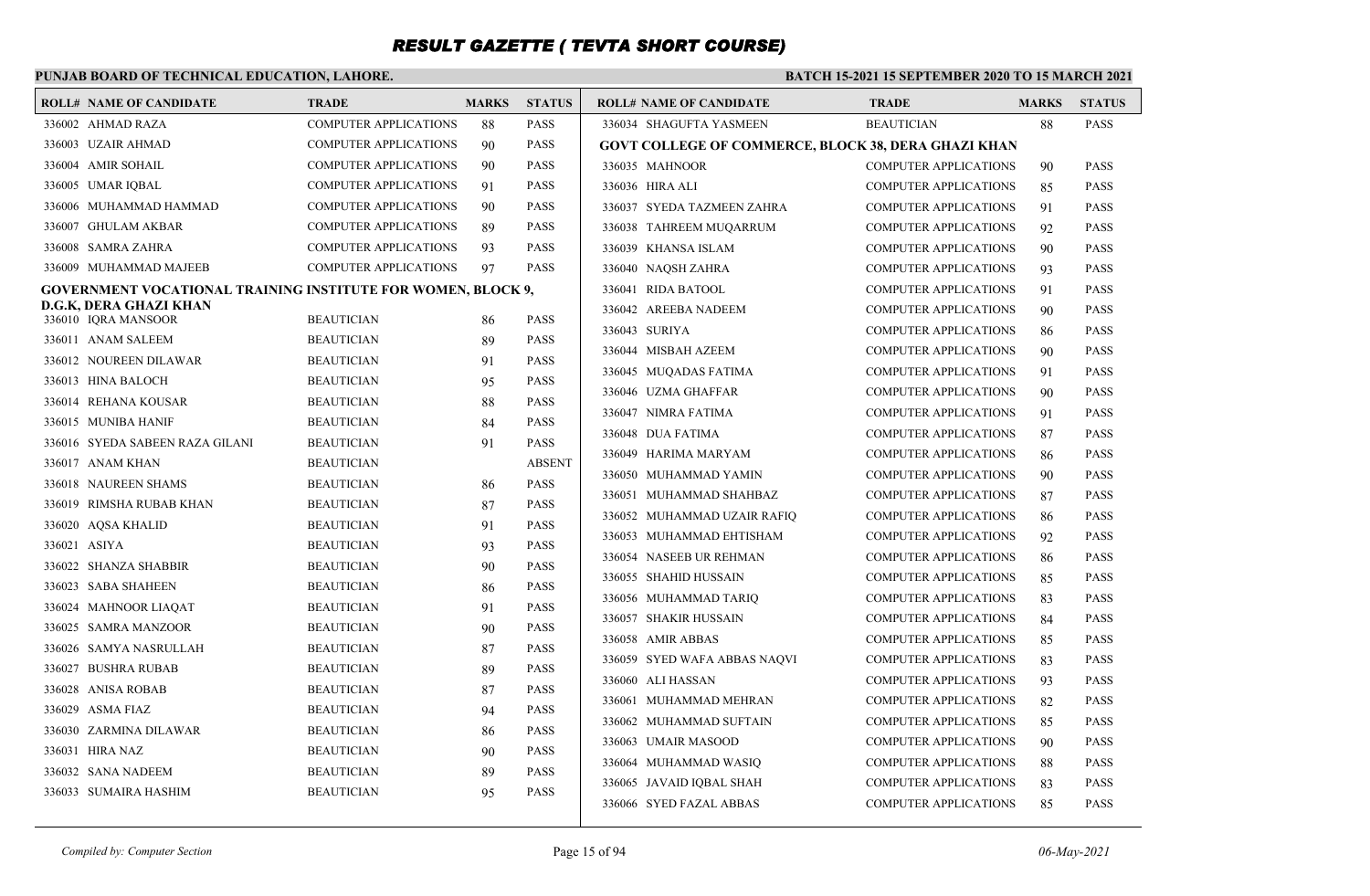### **PUNJAB BOARD OF TECHNICAL EDUCATION, LAHORE.**

#### **BATCH 15-2021 15 SEPTEMBER 2020 TO 15 MARCH 2021**

| <b>ROLL# NAME OF CANDIDATE</b>  | <b>TRADE</b>                 | <b>MARKS</b> | <b>STATUS</b> | <b>ROLL# NAME OF CANDIDATE</b>   | <b>TRADE</b>                 | <b>MARKS</b> | <b>STATUS</b> |
|---------------------------------|------------------------------|--------------|---------------|----------------------------------|------------------------------|--------------|---------------|
| 336067 SYED MOHSIN SHAH         | <b>COMPUTER APPLICATIONS</b> | 85           | <b>PASS</b>   | 336101 MUHAMMAD RAMZAN           | <b>COMPUTER APPLICATIONS</b> | 90           | <b>PASS</b>   |
| 336068 MUHAMMAD RIZWAN          | <b>COMPUTER APPLICATIONS</b> | 83           | <b>PASS</b>   | 336102 ABDUL RAZAO               | <b>COMPUTER APPLICATIONS</b> | 90           | <b>PASS</b>   |
| 336069 MUHAMMAD SULTAN          | <b>COMPUTER APPLICATIONS</b> | 90           | <b>PASS</b>   | 336103 MUHAMMAD HARIS            | <b>COMPUTER APPLICATIONS</b> | 91           | <b>PASS</b>   |
| 336070 MUHAMMAD UMAIR           | <b>COMPUTER APPLICATIONS</b> | 87           | <b>PASS</b>   | 336104 WAQAR FAZAL               | <b>COMPUTER APPLICATIONS</b> | 89           | <b>PASS</b>   |
| 336071 ATHAR AMAN               | <b>COMPUTER APPLICATIONS</b> | 86           | <b>PASS</b>   | 336105 HAMZA IRSHAD              | <b>COMPUTER APPLICATIONS</b> | 87           | <b>PASS</b>   |
| 336072 FALAK SHER               | <b>COMPUTER APPLICATIONS</b> | 84           | <b>PASS</b>   | 336106 MUHAMMAD SAJID            | <b>COMPUTER APPLICATIONS</b> | 90           | <b>PASS</b>   |
| 336073 MUHAMMAD ISHAQ           | <b>COMPUTER APPLICATIONS</b> | 83           | <b>PASS</b>   | 336107 MUSHTAQ HUSSAIN           | <b>COMPUTER APPLICATIONS</b> | 91           | <b>PASS</b>   |
| 336074 ASADULLAH AZIZ           | <b>COMPUTER APPLICATIONS</b> | 86           | <b>PASS</b>   | 336108 MUHAMMAD IMRAN            | <b>COMPUTER APPLICATIONS</b> | 86           | <b>PASS</b>   |
| 336075 MUHAMMAD SAFDAR          | <b>COMPUTER APPLICATIONS</b> | 88           | <b>PASS</b>   | 336109 MUHAMMAD YOUSIF           | <b>COMPUTER APPLICATIONS</b> | 83           | <b>PASS</b>   |
| 336076 ABDUL HAMEED             | <b>COMPUTER APPLICATIONS</b> | 90           | <b>PASS</b>   | 336110 MUHAMMAD ASLAM            | <b>COMPUTER APPLICATIONS</b> | 85           | <b>PASS</b>   |
| 336077 MUHAMMAD SAQIB           | <b>COMPUTER APPLICATIONS</b> | 89           | <b>PASS</b>   | 336111 ARIF HUSSAIN              | <b>COMPUTER APPLICATIONS</b> | 87           | <b>PASS</b>   |
| 336078 EJAZ AHMAD               | <b>COMPUTER APPLICATIONS</b> | 90           | <b>PASS</b>   | 336112 GHULAM AKBAR              | <b>COMPUTER APPLICATIONS</b> | 86           | <b>PASS</b>   |
| 336079 MAJID ALI                | <b>COMPUTER APPLICATIONS</b> | 91           | <b>PASS</b>   | 336113 MUBASHIR AHMAD            | <b>COMPUTER APPLICATIONS</b> | 91           | <b>PASS</b>   |
| 336080 HASSNAIN NAWAZ           | <b>COMPUTER APPLICATIONS</b> | 86           | <b>PASS</b>   | 336114 MUHAMMAD ABDULLAH         | <b>COMPUTER APPLICATIONS</b> | 83           | <b>PASS</b>   |
| 336081 MUJEEB UR REHMAN         | <b>COMPUTER APPLICATIONS</b> | 88           | <b>PASS</b>   | 336115 MUHAMMAD RIZWAN           | <b>COMPUTER APPLICATIONS</b> | 92           | <b>PASS</b>   |
| 336082 MUHAMMAD TALHA           | <b>COMPUTER APPLICATIONS</b> | 92           | <b>PASS</b>   | 336116 MUHAMMAD KASHIF           | <b>COMPUTER APPLICATIONS</b> | 84           | <b>PASS</b>   |
| 336083 MUHAMMAD ARSHAD          | <b>COMPUTER APPLICATIONS</b> | 90           | <b>PASS</b>   | 336117 ALI ABBAS HAYDER          | <b>COMPUTER APPLICATIONS</b> | 88           | <b>PASS</b>   |
| 336084 FAIZAN GUL               | COMPUTER APPLICATIONS        | 90           | <b>PASS</b>   | 336118 MUHAMMAD SHAHZAD          | COMPUTER APPLICATIONS        | 90           | <b>PASS</b>   |
| 336085 MUHAMMAD SULAMAN         | <b>COMPUTER APPLICATIONS</b> | 89           | <b>PASS</b>   | 336119 MUHAMMAD RASHID           | <b>COMPUTER APPLICATIONS</b> | 90           | <b>PASS</b>   |
| 336086 MUHAMMAD ARSHAD          | <b>COMPUTER APPLICATIONS</b> | 86           | <b>PASS</b>   | 336120 MUHAMMAD SAAD             | <b>COMPUTER APPLICATIONS</b> | 90           | <b>PASS</b>   |
| 336087 QUDRAT ULLAH YASIR       | <b>COMPUTER APPLICATIONS</b> | 90           | <b>PASS</b>   | 336121 SANAULLAH                 | <b>COMPUTER APPLICATIONS</b> | 84           | <b>PASS</b>   |
| 336088 ABDUL REHMAN             | COMPUTER APPLICATIONS        | 83           | <b>PASS</b>   | 336122 MUHAMMAD ABDULLAH         | <b>COMPUTER APPLICATIONS</b> | 91           | <b>PASS</b>   |
| 336089 ROSHAN KHAN              | <b>COMPUTER APPLICATIONS</b> | 84           | <b>PASS</b>   | 336123 WASEEM ABBAS              | COMPUTER APPLICATIONS        | 87           | <b>PASS</b>   |
| 336090 ALI SHAN                 | <b>COMPUTER APPLICATIONS</b> | 90           | <b>PASS</b>   | 336124 MUHAMMAD SHAHMIR ALI KHAN | <b>COMPUTER APPLICATIONS</b> | 83           | <b>PASS</b>   |
| 336091 MUHAMMAD HARIS           | COMPUTER APPLICATIONS        | 91           | <b>PASS</b>   | 336125 ZOHAIB HASSAN             | <b>COMPUTER APPLICATIONS</b> | 92           | <b>PASS</b>   |
| 336092 ALTAF MANZOOR            | <b>COMPUTER APPLICATIONS</b> | 82           | <b>PASS</b>   | 336126 HASNAIN                   | <b>COMPUTER APPLICATIONS</b> | 88           | <b>PASS</b>   |
| 336093 MUNEEB KAMRAN            | <b>COMPUTER APPLICATIONS</b> | 93           | <b>PASS</b>   | 336127 ANSAR HUSSAIN             | <b>COMPUTER APPLICATIONS</b> | 87           | <b>PASS</b>   |
| 336094 MUHAMMAD RAFIO           | <b>COMPUTER APPLICATIONS</b> | 84           | <b>PASS</b>   | 336128 AKBAR ALI                 | <b>COMPUTER APPLICATIONS</b> | 92           | <b>PASS</b>   |
| 336095 ALLAH NAWAZ              | <b>COMPUTER APPLICATIONS</b> | 85           | <b>PASS</b>   | 336129 MUHAMMAD FAISAL SHERAZ    | <b>COMPUTER APPLICATIONS</b> | 91           | <b>PASS</b>   |
| 336096 MUHAMMAD FAISAL          | <b>COMPUTER APPLICATIONS</b> | 90           | <b>PASS</b>   | 336130 HAMMAD IBRAHIM            | <b>COMPUTER APPLICATIONS</b> | 89           | <b>PASS</b>   |
| 336097 MUHAMMAD ABUBAKAR SULTAN | <b>COMPUTER APPLICATIONS</b> | 91           | <b>PASS</b>   | 336131 MUHAMMAD JAVEED           | <b>COMPUTER APPLICATIONS</b> | 86           | <b>PASS</b>   |
| 336098 MUHAMMAD ZOHAIB HAIDER   | <b>COMPUTER APPLICATIONS</b> | 90           | <b>PASS</b>   | 336132 MUJAHID YOUNIS            | <b>COMPUTER APPLICATIONS</b> | 83           | <b>PASS</b>   |
| 336099 SHAHID IQBAL             | <b>COMPUTER APPLICATIONS</b> | 91           | <b>PASS</b>   | 336133 FIAZ HUSSAIN              | <b>COMPUTER APPLICATIONS</b> | 84           | <b>PASS</b>   |
| 336100 GHAZANFAR ABBAS          | <b>COMPUTER APPLICATIONS</b> | 90           | <b>PASS</b>   | 336134 SARFRAZ AHMAD             | <b>COMPUTER APPLICATIONS</b> | 85           | <b>PASS</b>   |
|                                 |                              |              |               |                                  |                              |              |               |

*Compiled by: Computer Section* Page 16 of 94 *06-May-2021*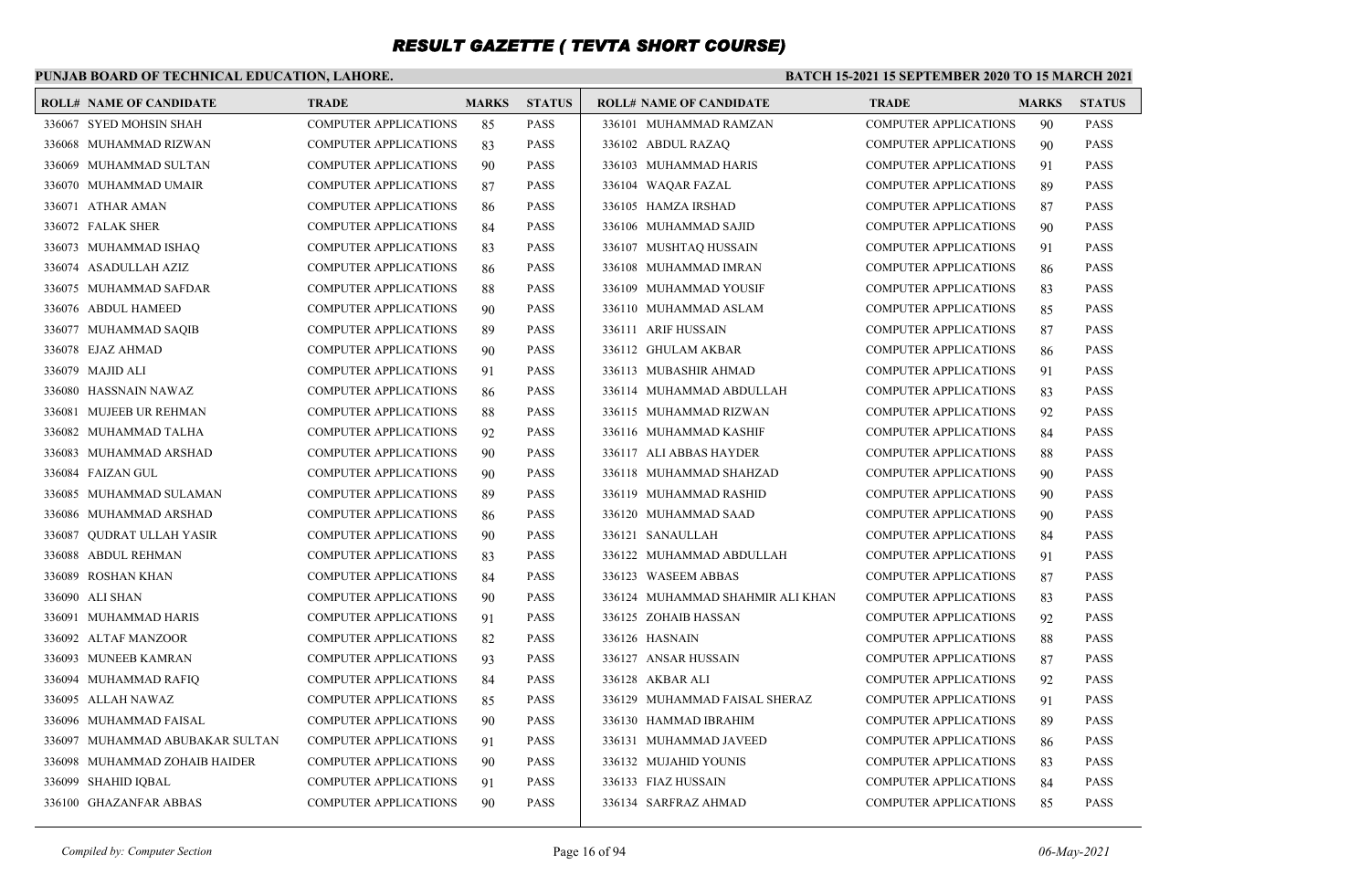### **PUNJAB BOARD OF TECHNICAL EDUCATION, LAHORE.**

| <b>ROLL# NAME OF CANDIDATE</b>                           | <b>TRADE</b>                 | <b>MARKS</b> | <b>STATUS</b> | <b>ROLL# NAME OF CANDIDATE</b>  | <b>TRADE</b>                 | <b>MARKS</b> | <b>STATUS</b> |
|----------------------------------------------------------|------------------------------|--------------|---------------|---------------------------------|------------------------------|--------------|---------------|
| 336135 MUHAMMAD FAISAL                                   | <b>COMPUTER APPLICATIONS</b> | 82           | <b>PASS</b>   | 336168 HASAN RAFIO              | <b>COMPUTER APPLICATIONS</b> | 91           | <b>PASS</b>   |
| 336136 UNEEB UR REHMAN                                   | <b>COMPUTER APPLICATIONS</b> | 93           | <b>PASS</b>   | 336169 MUHAMMAD ADNAN           | <b>COMPUTER APPLICATIONS</b> | 90           | <b>PASS</b>   |
| 336137 HASNIAN ZAFAR                                     | COMPUTER APPLICATIONS        | 81           | <b>PASS</b>   | 336170 SADAM HUSSAIN            | <b>COMPUTER APPLICATIONS</b> | 91           | <b>PASS</b>   |
| 336138 SYED TAHIR WASEEM GILANI                          | <b>COMPUTER APPLICATIONS</b> | 88           | <b>PASS</b>   | 336171 MUHAMMAD SHAHZAD KHAN    | <b>COMPUTER APPLICATIONS</b> | 90           | <b>PASS</b>   |
| 336139 SANAULLAH                                         | <b>COMPUTER APPLICATIONS</b> | 90           | <b>PASS</b>   | 336172 MUHAMMAD MUBASHIR        | <b>COMPUTER APPLICATIONS</b> | 91           | <b>PASS</b>   |
| 336140 MUHAMMAD KHALID                                   | <b>COMPUTER APPLICATIONS</b> | 84           | <b>PASS</b>   | 336173 MUHAMMAD IDREES          | <b>COMPUTER APPLICATIONS</b> | 92           | <b>PASS</b>   |
| 336141 MUHAMMAD RAMZAN                                   | <b>COMPUTER APPLICATIONS</b> | 85           | <b>PASS</b>   | 336174 AMEER HAMZA              | <b>COMPUTER APPLICATIONS</b> | 92           | <b>PASS</b>   |
| 336142 MUHAMMAD SHAHID                                   | <b>COMPUTER APPLICATIONS</b> | 86           | <b>PASS</b>   | 336175 ABDUL REHMAN             | <b>COMPUTER APPLICATIONS</b> | 92           | <b>PASS</b>   |
| 336143 MUHAMMAD SALEEM                                   | <b>COMPUTER APPLICATIONS</b> | 91           | <b>PASS</b>   | 336176 MUHAMMAD SALEEM          | <b>COMPUTER APPLICATIONS</b> | 93           | <b>PASS</b>   |
| 336144 MUHAMMAD WAJAHAT KALEEM                           | <b>COMPUTER APPLICATIONS</b> | 87           | <b>PASS</b>   | 336177 MANSOOR AHMAD            | <b>COMPUTER APPLICATIONS</b> | 92           | <b>PASS</b>   |
| 336145 MUHAMMAD ARSLAN AKBAR                             | <b>COMPUTER APPLICATIONS</b> | 88           | <b>PASS</b>   | 336178 SHAH MEER FIAZ           | <b>COMPUTER APPLICATIONS</b> | 90           | <b>PASS</b>   |
| 336146 HAFIZ MUHAMMAD SABIR                              | <b>COMPUTER APPLICATIONS</b> | 83           | <b>PASS</b>   | 336179 SAQIB SHAHZAD            | <b>COMPUTER APPLICATIONS</b> | 93           | <b>PASS</b>   |
| 336147 HAFIZ MUHAMMAD NADIR                              | <b>COMPUTER APPLICATIONS</b> | 89           | <b>PASS</b>   | 336180 MUHAMMAD SHOAIB          | <b>COMPUTER APPLICATIONS</b> | 91           | <b>PASS</b>   |
| 336148 MUHAMMAD KAMRAN                                   | <b>COMPUTER APPLICATIONS</b> | 82           | <b>PASS</b>   | 336181 ALLAH DEWAYA             | <b>COMPUTER APPLICATIONS</b> | 94           | <b>PASS</b>   |
| 336149 MUHAMMAD ZESHAN HAIDER                            | <b>COMPUTER APPLICATIONS</b> | 81           | <b>PASS</b>   | 336182 SHAHZAIB HAIDER          | <b>COMPUTER APPLICATIONS</b> | 94           | <b>PASS</b>   |
| 336150 MUHAMMAD RIZWAN                                   | <b>COMPUTER APPLICATIONS</b> | 81           | <b>PASS</b>   | 336183 NADIR ALTAF              | <b>COMPUTER APPLICATIONS</b> | 92           | <b>PASS</b>   |
| 336151 MUHAMMAD SHAHZAD RAFIQ                            | <b>COMPUTER APPLICATIONS</b> | 82           | <b>PASS</b>   | 336184 MUHAMMAD NAWAB ASHRAF    | <b>COMPUTER APPLICATIONS</b> | 93           | <b>PASS</b>   |
| 336152 MUHAMMAD RIZWAN                                   | <b>COMPUTER APPLICATIONS</b> | 85           | <b>PASS</b>   | 336185 ABDUL AMAR               | COMPUTER APPLICATIONS        | 91           | <b>PASS</b>   |
| 336153 MUHAMMAD MUZAMMIL                                 | <b>COMPUTER APPLICATIONS</b> | 86           | <b>PASS</b>   | 336186 SYED HASSAN MUKHTAR SHAH | <b>COMPUTER APPLICATIONS</b> | 93           | <b>PASS</b>   |
| 336154 TAHIR SHABBIR                                     | <b>COMPUTER APPLICATIONS</b> | 83           | <b>PASS</b>   | 336187 ALLAH DITTA              | <b>COMPUTER APPLICATIONS</b> | 92           | <b>PASS</b>   |
| 336155 AYYAZ HUSSAIN                                     | <b>COMPUTER APPLICATIONS</b> | 82           | <b>PASS</b>   | 336188 SHAHID HASSAN            | <b>COMPUTER APPLICATIONS</b> | 91           | <b>PASS</b>   |
| 336156 HAFIZ WAQAS RAHIM                                 | <b>COMPUTER APPLICATIONS</b> | 81           | <b>PASS</b>   | 336189 AMEEN ULLAH              | <b>COMPUTER APPLICATIONS</b> | 91           | <b>PASS</b>   |
| 336157 QAZI ALI MUHAMMAD                                 | <b>COMPUTER APPLICATIONS</b> | 84           | <b>PASS</b>   | 336190 MUHAMMAD AWAIS BILAL     | <b>COMPUTER APPLICATIONS</b> | 90           | <b>PASS</b>   |
| <b>GOVERNMENT INSTITUTE OF COMMERCE, , TAUNSA SHARIF</b> |                              |              |               | 336191 MUHAMMAD HASNAIN JAFRI   | <b>COMPUTER APPLICATIONS</b> | 92           | <b>PASS</b>   |
| 336158 MUHAMMAD JUNAID                                   | <b>COMPUTER APPLICATIONS</b> | 93           | <b>PASS</b>   | 336192 SHAHER YAR ALI           | <b>COMPUTER APPLICATIONS</b> | 90           | <b>PASS</b>   |
| 336159 FAZAL ABBAS                                       | <b>COMPUTER APPLICATIONS</b> | 92           | <b>PASS</b>   | 336193 MUHAMMAD AAMIR           | <b>COMPUTER APPLICATIONS</b> | 94           | <b>PASS</b>   |
| 336160 ARBAZ ALI KHAN                                    | <b>COMPUTER APPLICATIONS</b> | 90           | <b>PASS</b>   | 336194 MUHAMMAD YAHYA           | <b>COMPUTER APPLICATIONS</b> | 94           | <b>PASS</b>   |
| 336161 FAKHER ABBAS                                      | <b>COMPUTER APPLICATIONS</b> | 92           | <b>PASS</b>   | 336195 MUHAMMAD AQEEL           | <b>COMPUTER APPLICATIONS</b> | 91           | <b>PASS</b>   |
| 336162 ASIM MAQSOOD                                      | <b>COMPUTER APPLICATIONS</b> | 92           | <b>PASS</b>   | 336196 MUHAMMAD IMRAN           | <b>COMPUTER APPLICATIONS</b> | 91           | <b>PASS</b>   |
| 336163 MUHAMMAD FAHIM                                    | <b>COMPUTER APPLICATIONS</b> | 90           | <b>PASS</b>   | 336197 HAFIZ MUHAMMAD LIAQUAT   | <b>COMPUTER APPLICATIONS</b> | 91           | <b>PASS</b>   |
| 336164 IFTIKHAR AHMAD                                    | <b>COMPUTER APPLICATIONS</b> | 90           | <b>PASS</b>   | 336198 MUAZ NASEER              | <b>COMPUTER APPLICATIONS</b> | 94           | <b>PASS</b>   |
| 336165 SHUJA UR RAHMAN                                   | <b>COMPUTER APPLICATIONS</b> | 93           | <b>PASS</b>   | 336199 MUHAMMAD RIZWAN          | <b>COMPUTER APPLICATIONS</b> | 91           | <b>PASS</b>   |
| 336166 MUHAMMAD TANVEER                                  | <b>COMPUTER APPLICATIONS</b> | 93           | <b>PASS</b>   | 336200 MUHAMMAD NOMAN AZIZ      | <b>COMPUTER APPLICATIONS</b> | 90           | <b>PASS</b>   |
| 336167 SAIRA ANJUM                                       | <b>COMPUTER APPLICATIONS</b> | 90           | <b>PASS</b>   | 336201 MUHAMMAD SAAD MEHMOOD    | <b>COMPUTER APPLICATIONS</b> | 92           | <b>PASS</b>   |
|                                                          |                              |              |               |                                 |                              |              |               |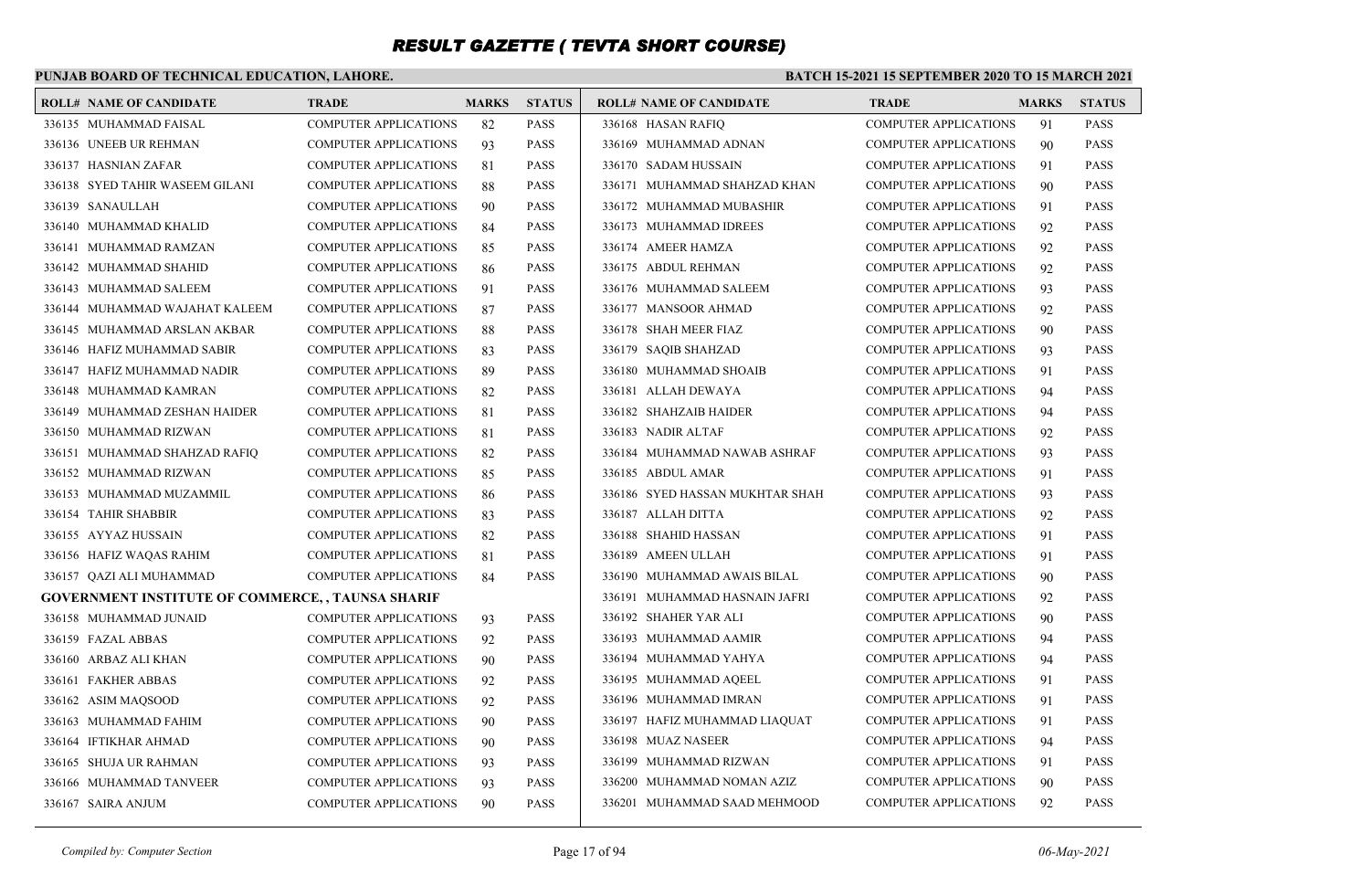### **PUNJAB BOARD OF TECHNICAL EDUCATION, LAHORE.**

| <b>ROLL# NAME OF CANDIDATE</b>                        | <b>TRADE</b>                  | <b>MARKS</b> | <b>STATUS</b> | <b>ROLL# NAME OF CANDIDATE</b>                                     | <b>TRADE</b>                 | <b>MARKS</b> | <b>STATUS</b> |
|-------------------------------------------------------|-------------------------------|--------------|---------------|--------------------------------------------------------------------|------------------------------|--------------|---------------|
| 336202 MUHAMMAD MUNIR                                 | <b>COMPUTER APPLICATIONS</b>  | 92           | <b>PASS</b>   | 336235 MUHAMMAD SHAHZAD                                            | <b>COMPUTER APPLICATIONS</b> | 82           | <b>PASS</b>   |
| 336203 MUDASAR MUREED                                 | <b>COMPUTER APPLICATIONS</b>  | 94           | <b>PASS</b>   | 336236 JAHANZAIB MUSHTAQ                                           | <b>COMPUTER APPLICATIONS</b> | 78           | PASS          |
| 336204 SHEHBAZ AKBAR                                  | <b>COMPUTER APPLICATIONS</b>  | 92           | <b>PASS</b>   | 336237 ALI ASGHAR ASHFAQ                                           | <b>COMPUTER APPLICATIONS</b> | 78           | <b>PASS</b>   |
| 336205 SADIQ HUSSAIN                                  | <b>COMPUTER APPLICATIONS</b>  | 94           | <b>PASS</b>   | 336238 ADNAN ALI                                                   | <b>COMPUTER APPLICATIONS</b> | 96           | <b>PASS</b>   |
| 336206 ANAM SHAHZADI                                  | <b>COMPUTER APPLICATIONS</b>  | 92           | <b>PASS</b>   | 336239 KAMRAN ALI                                                  | <b>COMPUTER APPLICATIONS</b> |              | <b>ABSENT</b> |
| 336207 MUHAMMAD KHAN                                  | <b>COMPUTER APPLICATIONS</b>  | 94           | <b>PASS</b>   | 336240 SHEHZAD HUSSAIN                                             | <b>COMPUTER APPLICATIONS</b> | 88           | <b>PASS</b>   |
| 336208 SANA ULLAH                                     | <b>COMPUTER APPLICATIONS</b>  | 94           | <b>PASS</b>   | 336241 ABID HUSSAIN                                                | <b>COMPUTER APPLICATIONS</b> | 91           | <b>PASS</b>   |
| 336209 ABDUL AZEEM                                    | <b>COMPUTER APPLICATIONS</b>  | 90           | <b>PASS</b>   | 336242 MUHAMMAD HAMZA                                              | <b>COMPUTER APPLICATIONS</b> | 95           | <b>PASS</b>   |
| 336210 ABDUL MUJEEB                                   | <b>COMPUTER APPLICATIONS</b>  | 91           | <b>PASS</b>   | 336243 MUHAMMAD ASHFAQ                                             | <b>COMPUTER APPLICATIONS</b> | 92           | <b>PASS</b>   |
| 336211 MUZAMMAL HUSSAIN                               | COMPUTER APPLICATIONS         | 91           | <b>PASS</b>   | 336244 ATIF ASLAM                                                  | <b>COMPUTER APPLICATIONS</b> | 92           | <b>PASS</b>   |
| GOVT. TECHNICAL TRAINING CENTRE (MALE), , CHAK JHUMRA |                               |              |               | 336245 MUHAMMAD USMAN                                              | <b>COMPUTER APPLICATIONS</b> |              | <b>ABSENT</b> |
| 336212 MUHAMMAD WASEEM                                | INDUSTRIAL ELECTRICIAN        | 94           | <b>PASS</b>   | 336246 MUHAMMAD KASHIF                                             | <b>COMPUTER APPLICATIONS</b> | 87           | PASS          |
| 336213 NAEEM RAZA                                     | <b>INDUSTRIAL ELECTRICIAN</b> | 93           | <b>PASS</b>   | 336247 DILAWAR HUSSAIN                                             | <b>COMPUTER APPLICATIONS</b> | 94           | <b>PASS</b>   |
| 336214 ZOHAIB NAEEM                                   | INDUSTRIAL ELECTRICIAN        | 90           | <b>PASS</b>   | 336248 ALI HASSAN                                                  | <b>COMPUTER APPLICATIONS</b> | 83           | <b>PASS</b>   |
| 336215 ABDULLAH                                       | <b>INDUSTRIAL ELECTRICIAN</b> |              | <b>ABSENT</b> | 336249 MUHAMMAD RAMZAN ASGHAR                                      | <b>COMPUTER APPLICATIONS</b> | 89           | <b>PASS</b>   |
| 336216 MUHAMMAD NABEEL                                | INDUSTRIAL ELECTRICIAN        | 58           | <b>PASS</b>   | 336250 HUSSNAIN KHAN                                               | <b>COMPUTER APPLICATIONS</b> | 91           | <b>PASS</b>   |
| 336217 MUHAMMAD ONEEB BUTT                            | <b>INDUSTRIAL ELECTRICIAN</b> | 89           | <b>PASS</b>   | 336251 ALI RAZA                                                    | <b>COMPUTER APPLICATIONS</b> | 91           | <b>PASS</b>   |
| 336218 MUHAMMAD HANNAN KHALID                         | <b>INDUSTRIAL ELECTRICIAN</b> | 57           | <b>PASS</b>   | <b>GOVERNMENT COLLEGE OF COMMERCE, PEPOLES COLONEY, FAISALABAD</b> |                              |              |               |
| 336219 HAIDER ALI                                     | INDUSTRIAL ELECTRICIAN        | 86           | <b>PASS</b>   | 336252 MUHAMMAD WAQAR                                              | <b>COMPUTER APPLICATIONS</b> | 91           | <b>PASS</b>   |
| 336220 MUHAMMAD ZUBAIR                                | <b>INDUSTRIAL ELECTRICIAN</b> | 57           | <b>PASS</b>   | 336253 MUHAMMAD YASIR                                              | <b>COMPUTER APPLICATIONS</b> | 84           | <b>PASS</b>   |
| 336221 DISHAL                                         | INDUSTRIAL ELECTRICIAN        | 95           | <b>PASS</b>   | 336254 RASHID                                                      | <b>COMPUTER APPLICATIONS</b> | 92           | <b>PASS</b>   |
| 336222 SAQLAIN MUSHTAQ                                | <b>INDUSTRIAL ELECTRICIAN</b> | 91           | <b>PASS</b>   | 336255 SYED AHTISHAM UL HASSAN SHAH                                | <b>COMPUTER APPLICATIONS</b> | 94           | <b>PASS</b>   |
| 336223 MUHAMMAD MUZAMMIL BAIG                         | <b>INDUSTRIAL ELECTRICIAN</b> | 86           | <b>PASS</b>   | 336256 MUHAMMAD ABDU BAKAR                                         | <b>COMPUTER APPLICATIONS</b> | 90           | <b>PASS</b>   |
| 336224 ADIL ANWAR                                     | INDUSTRIAL ELECTRICIAN        | 75           | <b>PASS</b>   | <b>SIDDIQUE</b><br>336257 MUHAMMAD FAROOQ                          | <b>COMPUTER APPLICATIONS</b> | 91           | <b>PASS</b>   |
| 336225 ABDUL ROAUF                                    | <b>INDUSTRIAL ELECTRICIAN</b> | 87           | <b>PASS</b>   | 336258 MUHAMMAD FAISAL                                             | <b>COMPUTER APPLICATIONS</b> | 94           | <b>PASS</b>   |
| 336226 IQBAL HAIDER                                   | INDUSTRIAL ELECTRICIAN        | 86           | <b>PASS</b>   | 336259 MUHAMMAD AREEB AHMAD                                        | <b>COMPUTER APPLICATIONS</b> | 92           | <b>PASS</b>   |
| 336227 AHMED RAZA                                     | INDUSTRIAL ELECTRICIAN        | 85           | <b>PASS</b>   | 336260 AZAM BASHIR                                                 | <b>COMPUTER APPLICATIONS</b> | 87           | <b>PASS</b>   |
| 336228 MUHAMMAD ARFAN                                 | <b>INDUSTRIAL ELECTRICIAN</b> |              | <b>ABSENT</b> | 336261 MUHAMMAD FURQAN                                             | <b>COMPUTER APPLICATIONS</b> | 84           | <b>PASS</b>   |
| 336229 SHAMAS PARVEIZ                                 | INDUSTRIAL ELECTRICIAN        | 83           | <b>PASS</b>   | 336262 MUHAMMAD QADEER                                             | <b>COMPUTER APPLICATIONS</b> | 86           | <b>PASS</b>   |
| 336230 SHEHROOZ                                       | <b>INDUSTRIAL ELECTRICIAN</b> | 60           | <b>PASS</b>   | 336263 AHMAD SALMAN                                                | <b>COMPUTER APPLICATIONS</b> | 84           | <b>PASS</b>   |
| 336231 SHAHZAD AHSAN                                  | INDUSTRIAL ELECTRICIAN        | 87           | <b>PASS</b>   | 336264 MUHAMMAD HASSAAN MUNIR                                      | <b>COMPUTER APPLICATIONS</b> | 84           | <b>PASS</b>   |
| 336232 ANOSH NAEEM                                    | <b>COMPUTER APPLICATIONS</b>  | 95           | <b>PASS</b>   | 336265 NABEEL ABBAS                                                | <b>COMPUTER APPLICATIONS</b> | 86           | <b>PASS</b>   |
| 336233 SHARAZ LATIF                                   | <b>COMPUTER APPLICATIONS</b>  | 90           | <b>PASS</b>   | 336266 UMAR FAROOQ                                                 | <b>COMPUTER APPLICATIONS</b> | 90           | <b>PASS</b>   |
| 336234 HAMZA SAEED                                    | <b>COMPUTER APPLICATIONS</b>  | 82           | <b>PASS</b>   |                                                                    |                              |              |               |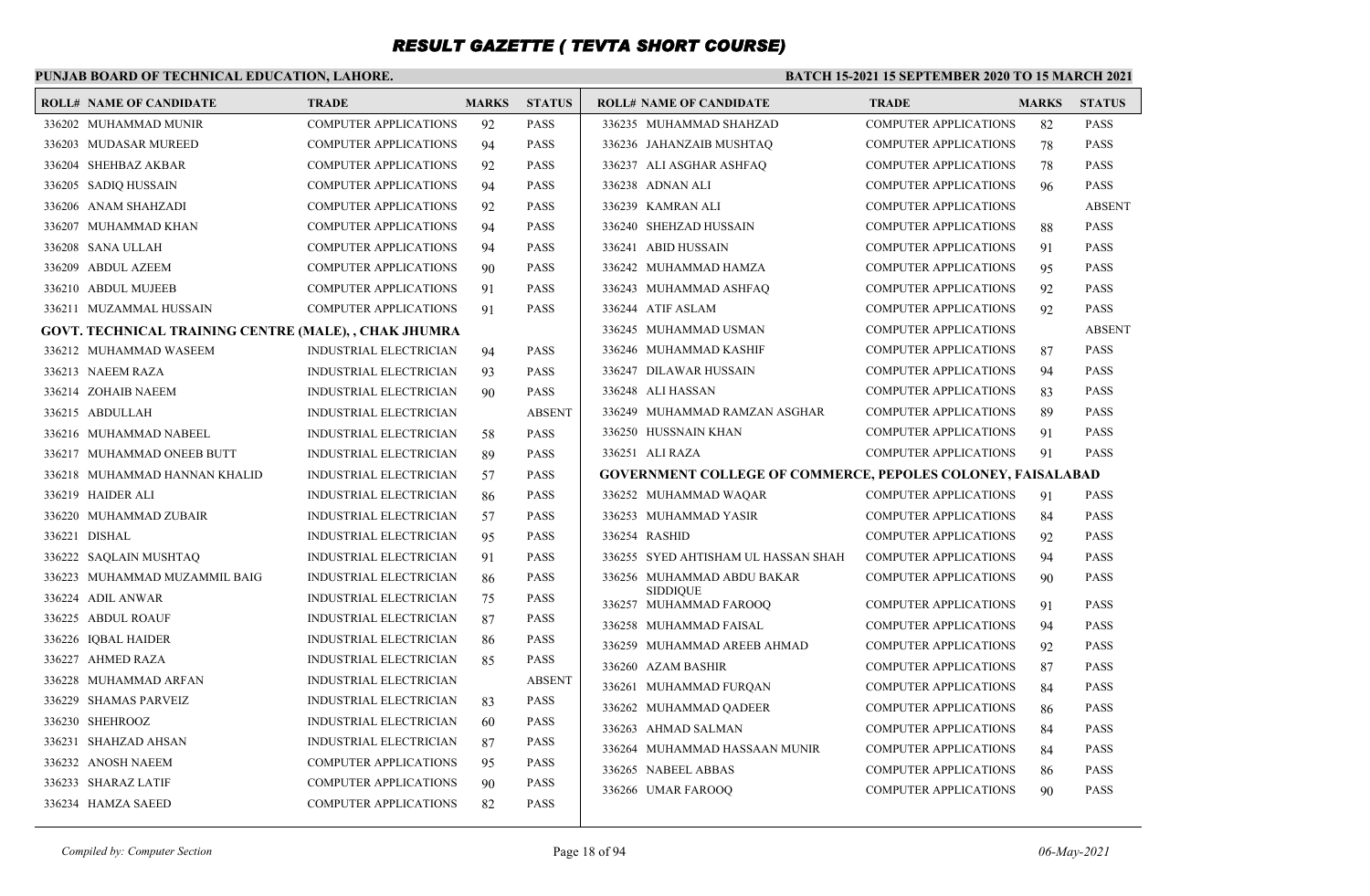### **PUNJAB BOARD OF TECHNICAL EDUCATION, LAHORE.**

#### **BATCH 15-2021 15 SEPTEMBER 2020 TO 15 MARCH 2021**

| <b>ROLL# NAME OF CANDIDATE</b>                                  | <b>TRADE</b>                 | <b>MARKS</b> | <b>STATUS</b> | ROLL# NAME OF CANDIDATE                        | <b>TRADE</b>                 | <b>MARKS</b> | <b>STATUS</b> |
|-----------------------------------------------------------------|------------------------------|--------------|---------------|------------------------------------------------|------------------------------|--------------|---------------|
| 336267 MUHAMMAD ABDULLAH ZAFAR                                  | <b>COMPUTER APPLICATIONS</b> | 82           | <b>PASS</b>   | 336300 HASSAN AFTAB                            | <b>COMPUTER APPLICATIONS</b> |              | <b>ABSENT</b> |
| <b>KHAN</b><br>336268 MUHAMMAD UMAIR RAZA                       | <b>COMPUTER APPLICATIONS</b> |              | <b>ABSENT</b> | 336301 LAIBA NASEER                            | <b>COMPUTER APPLICATIONS</b> |              | <b>ABSENT</b> |
| 336269 MUHAMMAD ZUNAIR                                          | <b>COMPUTER APPLICATIONS</b> | 90           | <b>PASS</b>   | 336302 MUHAMMAD DANYAL                         | <b>COMPUTER APPLICATIONS</b> | 90           | <b>PASS</b>   |
| 336270 MUHAMMAD BILAL SHARIQ                                    | <b>COMPUTER APPLICATIONS</b> | 91           | <b>PASS</b>   | 336303 MAHNOOR                                 | <b>COMPUTER APPLICATIONS</b> | 82           | <b>PASS</b>   |
| 336271 MUHAMMAD WAQAR YOUSAF                                    | COMPUTER APPLICATIONS        | 86           | <b>PASS</b>   | 336304 ZOHAIB ABBAS ZAKI                       | <b>COMPUTER APPLICATIONS</b> | 80           | <b>PASS</b>   |
| 336272 TALHA ASLAM                                              | <b>COMPUTER APPLICATIONS</b> | 84           | PASS          | 336305 MUHAMMAD FAIZAN                         | <b>COMPUTER APPLICATIONS</b> | 85           | <b>PASS</b>   |
| 336273 ATEEQ UR REHMAN                                          | <b>COMPUTER APPLICATIONS</b> | 94           | <b>PASS</b>   | 336306 ABDUL QADEER                            | <b>COMPUTER APPLICATIONS</b> | 74           | <b>PASS</b>   |
| 336274 MUHAMMAD ABUBAKAR TAHIR                                  | <b>COMPUTER APPLICATIONS</b> | 90           | <b>PASS</b>   | 336307 HAROON SARFARAZ                         | COMPUTER APPLICATIONS        | 79           | <b>PASS</b>   |
| 336275 MUHAMMAD AZEEM                                           | <b>COMPUTER APPLICATIONS</b> | 81           | <b>PASS</b>   | THE REHMAN COLLEGE, JARANWALA ROAD, FAISALABAD |                              |              |               |
| 336276 FARHAN AFZAL                                             | <b>COMPUTER APPLICATIONS</b> | 85           | <b>PASS</b>   | 336308 RANA MUHAMMAD WAQAS                     | <b>COMPUTER APPLICATIONS</b> | 78           | <b>PASS</b>   |
| 336277 HAMZA ALI                                                | <b>COMPUTER APPLICATIONS</b> | 84           | <b>PASS</b>   | 336309 MUHAMMAD SHERAZ KHURRAM                 | <b>COMPUTER APPLICATIONS</b> |              | <b>ABSENT</b> |
| 336278 MUHAMMAD IMRAN                                           | <b>COMPUTER APPLICATIONS</b> | 87           | <b>PASS</b>   | 336310 MUHAMMAD HUSNAIN ALI                    | <b>COMPUTER APPLICATIONS</b> | 72           | <b>PASS</b>   |
| 336279 GHULAM MOHIOUD DIN                                       | <b>COMPUTER APPLICATIONS</b> | 90           | <b>PASS</b>   | 336311 NAZIM HUSSAIN                           | <b>COMPUTER APPLICATIONS</b> | 72           | <b>PASS</b>   |
| 336280 ZAFAR ALI                                                | <b>COMPUTER APPLICATIONS</b> | 90           | <b>PASS</b>   | 336312 KIRAN SHAHZADI                          | <b>COMPUTER APPLICATIONS</b> | 73           | <b>PASS</b>   |
| 336281 JAMAL ZAFAR                                              | <b>COMPUTER APPLICATIONS</b> | 86           | <b>PASS</b>   | 336313 AROOJ AFZAL                             | <b>COMPUTER APPLICATIONS</b> | 72           | PASS          |
| 336282 M. SUMMER ABBAS                                          | <b>COMPUTER APPLICATIONS</b> | 90           | <b>PASS</b>   | 336314 ABDUL WAHAB                             | <b>COMPUTER APPLICATIONS</b> |              | <b>ABSENT</b> |
| <b>GOVERNMENT INSTITUTE OF COMMERCE, JHANG ROAD, FAISALABAD</b> |                              |              |               | 336315 ALI UMER RASHEED                        | <b>COMPUTER APPLICATIONS</b> | 72           | <b>PASS</b>   |
| 336283 GHULAM ABBAS                                             | <b>COMPUTER APPLICATIONS</b> | 75           | <b>PASS</b>   | 336316 MUHAMMAD AFZAL                          | <b>COMPUTER APPLICATIONS</b> |              | <b>ABSENT</b> |
| 336284 NABEEL SHARIF                                            | <b>COMPUTER APPLICATIONS</b> | 79           | <b>PASS</b>   | 336317 KAINAT                                  | <b>COMPUTER APPLICATIONS</b> | 70           | <b>PASS</b>   |
| 336285 FOZIA AKBAR                                              | <b>COMPUTER APPLICATIONS</b> | 76           | <b>PASS</b>   | 336318 ZAHRA ISMAIL                            | <b>COMPUTER APPLICATIONS</b> | 77           | <b>PASS</b>   |
| 336286 ALI HAMZA                                                | <b>COMPUTER APPLICATIONS</b> | 76           | <b>PASS</b>   | 336319 LAREB                                   | <b>COMPUTER APPLICATIONS</b> | 79           | PASS          |
| 336287 HAMID MUKHTAR                                            | <b>COMPUTER APPLICATIONS</b> | 84           | <b>PASS</b>   | 336320 MAFIA MUKHTAR                           | <b>COMPUTER APPLICATIONS</b> | 80           | <b>PASS</b>   |
| 336288 SALMAN TAHIR                                             | <b>COMPUTER APPLICATIONS</b> | 85           | <b>PASS</b>   | 336321 NISHA JAVED                             | <b>COMPUTER APPLICATIONS</b> | 78           | PASS          |
| 336289 MUHAMMAD NOUMAN AFZAL                                    | <b>COMPUTER APPLICATIONS</b> | 81           | <b>PASS</b>   | 336322 SAIRA BIBI                              | <b>COMPUTER APPLICATIONS</b> | 75           | <b>PASS</b>   |
| 336290 TAYYABA                                                  | <b>COMPUTER APPLICATIONS</b> | 84           | <b>PASS</b>   | 336323 MUHAMMAD TAHIR JAVED                    | <b>COMPUTER APPLICATIONS</b> | 69           | <b>PASS</b>   |
| 336291 RIZWAN ELAHI                                             | <b>COMPUTER APPLICATIONS</b> | 83           | <b>PASS</b>   | 336324 MUHAMMAD RAHMAN                         | <b>COMPUTER APPLICATIONS</b> |              | <b>ABSENT</b> |
| 336292 MUHAMMAD ASIF                                            | <b>COMPUTER APPLICATIONS</b> | 80           | <b>PASS</b>   | 336325 EMAN QAISER                             | <b>COMPUTER APPLICATIONS</b> | 76           | <b>PASS</b>   |
| 336293 HAIDER ALI                                               | COMPUTER APPLICATIONS        | 83           | <b>PASS</b>   | 336326 MARIAM SHAHZADI                         | <b>COMPUTER APPLICATIONS</b> |              | <b>ABSENT</b> |
| 336294 MUHAMMAD ABRAR HUSSAIN                                   | <b>COMPUTER APPLICATIONS</b> | 78           | <b>PASS</b>   | 336327 AMNA BATOOL                             | <b>COMPUTER APPLICATIONS</b> |              | <b>ABSENT</b> |
| 336295 MUHAMMAD USAMA UMAR                                      | <b>COMPUTER APPLICATIONS</b> | 74           | <b>PASS</b>   | 336328 HAFIZ MUHAMMAD TALHA                    | <b>COMPUTER APPLICATIONS</b> | 68           | <b>PASS</b>   |
| 336296 MUBEEN ALI                                               | <b>COMPUTER APPLICATIONS</b> | 81           | <b>PASS</b>   | 336329 AIMAN NISAR                             | <b>COMPUTER APPLICATIONS</b> |              | <b>ABSENT</b> |
| 336297 TALHA                                                    | <b>COMPUTER APPLICATIONS</b> | 82           | <b>PASS</b>   | 336330 FAZEELAT AMEER ALI                      | <b>COMPUTER APPLICATIONS</b> |              | <b>ABSENT</b> |
| 336298 UMAIR ALI                                                | <b>COMPUTER APPLICATIONS</b> | 80           | <b>PASS</b>   | 336331 FAREENA SARWAR                          | <b>COMPUTER APPLICATIONS</b> | 70           | <b>PASS</b>   |
| 336299 FAISAL ALI                                               | <b>COMPUTER APPLICATIONS</b> | 76           | <b>PASS</b>   | 336332 SIDRA LATIF                             | <b>COMPUTER APPLICATIONS</b> | 77           | <b>PASS</b>   |
|                                                                 |                              |              |               |                                                |                              |              |               |

*Compiled by: Computer Section* Page 19 of 94 *06-May-2021*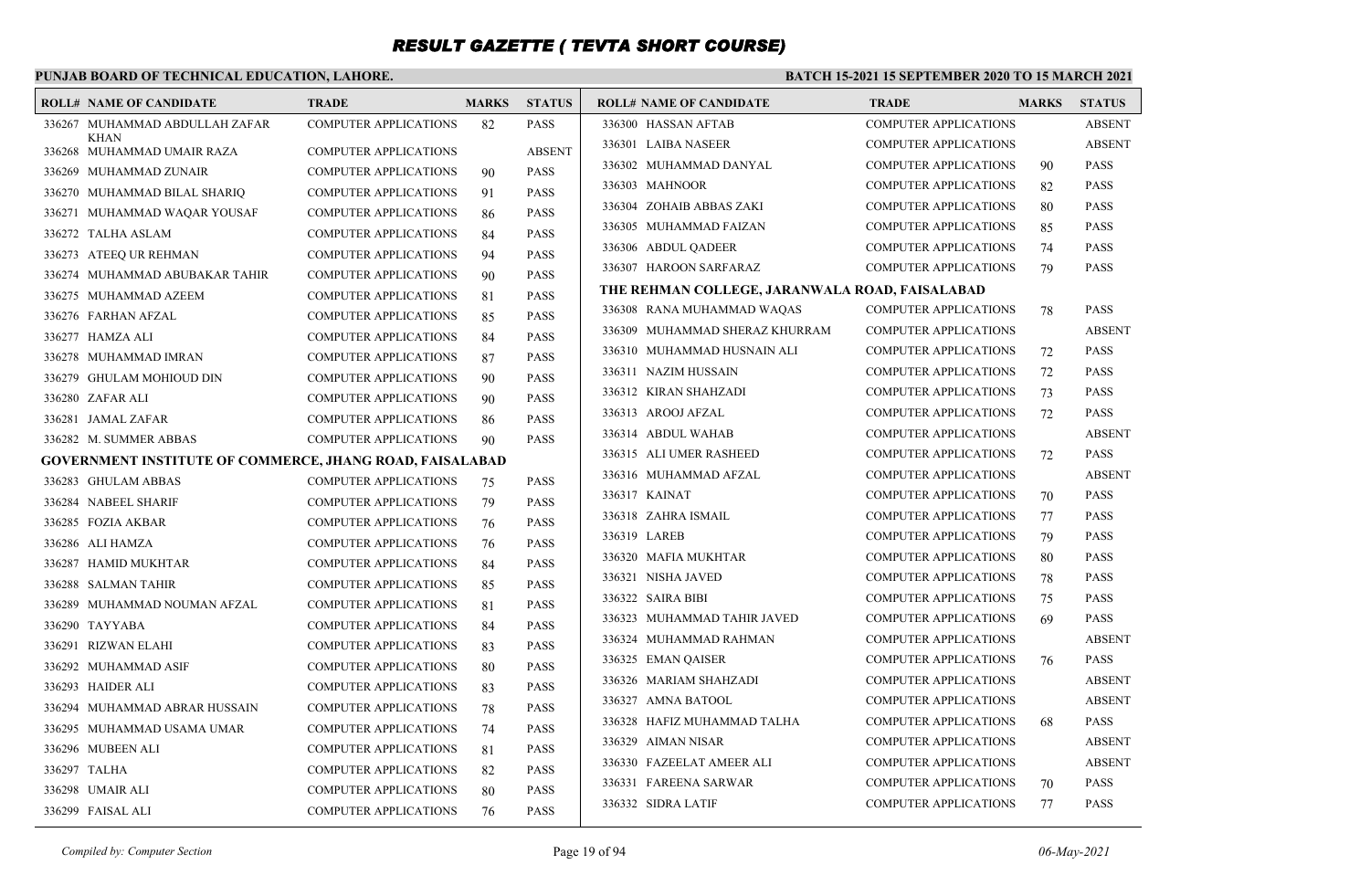### **PUNJAB BOARD OF TECHNICAL EDUCATION, LAHORE.**

#### **BATCH 15-2021 15 SEPTEMBER 2020 TO 15 MARCH 2021**

| <b>ROLL# NAME OF CANDIDATE</b> | <b>TRADE</b>                 | <b>MARKS</b> | <b>STATUS</b> | <b>ROLL# NAME OF CANDIDATE</b>                                                                  | <b>TRADE</b>                                          | <b>MARKS</b> | <b>STATUS</b>              |
|--------------------------------|------------------------------|--------------|---------------|-------------------------------------------------------------------------------------------------|-------------------------------------------------------|--------------|----------------------------|
| 336333 MUHAMMAD UMAIR          | <b>COMPUTER APPLICATIONS</b> | 75           | <b>PASS</b>   | 336367 SABIR ALI                                                                                | <b>COMPUTER APPLICATIONS</b>                          | 65           | <b>PASS</b>                |
| 336334 WARDA MUNEEB            | <b>COMPUTER APPLICATIONS</b> | 70           | <b>PASS</b>   | <b>GOVT. TECHNICAL TRAINING CENTRE, GOJRA ROAD NEAR GENERAL BUS</b>                             |                                                       |              |                            |
| 336335 BAREERA SHAFIO          | <b>COMPUTER APPLICATIONS</b> |              | <b>ABSENT</b> | STAND, SAMMUNDRI<br>336368 MUHAMMAD ADEEL                                                       | <b>COMPUTER APPLICATIONS</b>                          | 85           | <b>PASS</b>                |
| 336336 IRAM SHAHZADI           | <b>COMPUTER APPLICATIONS</b> |              | <b>ABSENT</b> | 336369 ABDUR REHMAN SALEEM                                                                      | <b>COMPUTER APPLICATIONS</b>                          | 89           | <b>PASS</b>                |
| 336337 RUKAIYA MAHMOOD         | <b>COMPUTER APPLICATIONS</b> |              | <b>ABSENT</b> | 336370 MUHAMMAD MUDASSAR YOUSAF                                                                 | <b>COMPUTER APPLICATIONS</b>                          | 84           | <b>PASS</b>                |
| 336338 SHOAIB ALI              | <b>COMPUTER APPLICATIONS</b> | 76           | <b>PASS</b>   | 336371 MUHAMMAD RAMZAN                                                                          | <b>COMPUTER APPLICATIONS</b>                          | 91           | <b>PASS</b>                |
| 336339 KIRAN SHAHZADI          | <b>COMPUTER APPLICATIONS</b> |              | <b>ABSENT</b> | 336372 MUHAMMAD HUSNAT ASHIO                                                                    | <b>COMPUTER APPLICATIONS</b>                          | 86           | <b>PASS</b>                |
| 336340 SHAHRYAR GHULAM NABI    | <b>COMPUTER APPLICATIONS</b> | 67           | <b>PASS</b>   | 336373 ASAD ILYAS                                                                               | <b>COMPUTER APPLICATIONS</b>                          | 81           | <b>PASS</b>                |
| 336341 SAJID FAREED            | <b>COMPUTER APPLICATIONS</b> | 73           | <b>PASS</b>   | 336374 MUHAMMAD ADIL                                                                            | <b>COMPUTER APPLICATIONS</b>                          | 95           | <b>PASS</b>                |
| 336342 SHEZA TAHIR             | <b>COMPUTER APPLICATIONS</b> |              | <b>ABSENT</b> | 336375 MUHAMMAD SHAHBAZ                                                                         | <b>COMPUTER APPLICATIONS</b>                          | 90           | <b>PASS</b>                |
| 336343 DANISH ALI              | <b>COMPUTER APPLICATIONS</b> | 88           | <b>PASS</b>   | 336376 MUHAMMAD NUMAN AFZAL                                                                     |                                                       | 87           | <b>PASS</b>                |
| 336344 IQRA ZULFIQAR ALI       | <b>COMPUTER APPLICATIONS</b> |              | <b>ABSENT</b> | 336377 AMMAR ALI KHAN                                                                           | COMPUTER APPLICATIONS<br><b>COMPUTER APPLICATIONS</b> |              | <b>PASS</b>                |
| 336345 WAOAS YOUNIS            | <b>COMPUTER APPLICATIONS</b> |              | <b>ABSENT</b> | 336378 ANAS UR REHMAN                                                                           | <b>COMPUTER APPLICATIONS</b>                          | 88<br>90     | <b>PASS</b>                |
| 336346 NABEEHA HAROON          | <b>COMPUTER APPLICATIONS</b> | 72           | <b>PASS</b>   | 336379 MUHAMMAS HAMZA ASLAM                                                                     | <b>COMPUTER APPLICATIONS</b>                          |              | <b>PASS</b>                |
| 336347 MUHAMMAD SHAHZAD        | <b>COMPUTER APPLICATIONS</b> | 65           | <b>PASS</b>   |                                                                                                 |                                                       | 91           |                            |
| 336348 SAMIA SHABEER           | <b>COMPUTER APPLICATIONS</b> | 78           | <b>PASS</b>   | 336380 MUHAMMAD WAQAS ASLAM                                                                     | <b>COMPUTER APPLICATIONS</b>                          | 92           | <b>PASS</b><br><b>PASS</b> |
| 336349 KHALEEQ UL ZAMAN        | <b>COMPUTER APPLICATIONS</b> | 77           | <b>PASS</b>   | 336381 SAEDAR FARUKH<br>336382 MUHAMMAD MOHSIN                                                  | <b>COMPUTER APPLICATIONS</b>                          | 93           |                            |
| 336350 MUHAMMAD WASEEM KHAN    | <b>COMPUTER APPLICATIONS</b> | 75           | <b>PASS</b>   |                                                                                                 | <b>COMPUTER APPLICATIONS</b>                          | 85           | <b>PASS</b><br><b>PASS</b> |
| 336351 SHOAIB KHAN             | <b>COMPUTER APPLICATIONS</b> | 73           | <b>PASS</b>   | 336383 MUHAMMAD HASEEB HASNAIN                                                                  | <b>COMPUTER APPLICATIONS</b>                          | 88           |                            |
| 336352 MUHAMMAD WAQAS          | <b>COMPUTER APPLICATIONS</b> | 68           | <b>PASS</b>   | 336384 GHULAM HUSSAIN                                                                           | <b>COMPUTER APPLICATIONS</b>                          | 91           | <b>PASS</b>                |
| 336353 EHSAN ALI               | <b>COMPUTER APPLICATIONS</b> | 67           | <b>PASS</b>   | 336385 MUHAMMAD TALHA SABIR<br>336386 ANEEL ARFAN                                               | <b>COMPUTER APPLICATIONS</b>                          | 86           | <b>PASS</b>                |
| 336354 MUHAMMAD NOMAN WAQAR    | <b>COMPUTER APPLICATIONS</b> | 66           | <b>PASS</b>   |                                                                                                 | <b>COMPUTER APPLICATIONS</b>                          | 90           | <b>PASS</b>                |
| 336355 RIMSHA ASRAR            | <b>COMPUTER APPLICATIONS</b> | 76           | <b>PASS</b>   | 336387 MUHAMMAD HUSNAIN RIAZ<br>336388 SALMAN SHABBIR                                           | <b>COMPUTER APPLICATIONS</b>                          | 89           | <b>PASS</b>                |
| 336356 MUHAMMAD IRFAN RAFIQUE  | <b>COMPUTER APPLICATIONS</b> |              | <b>ABSENT</b> |                                                                                                 | <b>COMPUTER APPLICATIONS</b>                          | 91           | <b>PASS</b>                |
| 336357 ABDUL REHMAN            | <b>COMPUTER APPLICATIONS</b> | 65           | <b>PASS</b>   | 336389 MUHAMMAD ABRAR                                                                           | <b>COMPUTER APPLICATIONS</b>                          | 88           | <b>PASS</b>                |
| 336358 ALI HASSAN              | <b>COMPUTER APPLICATIONS</b> | 81           | <b>PASS</b>   | 336390 SUFYAN ALI                                                                               | <b>COMPUTER APPLICATIONS</b>                          | 95           | <b>PASS</b>                |
| 336359 MUHAMMAD QASIM          | <b>COMPUTER APPLICATIONS</b> |              | <b>ABSENT</b> | 336391 MUHAMMAD FARHAN                                                                          | <b>COMPUTER APPLICATIONS</b>                          | 92           | <b>PASS</b>                |
| 336360 SYEDA SIDRA BATOOL      | <b>COMPUTER APPLICATIONS</b> | 65           | <b>PASS</b>   | 336392 ALI HAMZA                                                                                | <b>COMPUTER APPLICATIONS</b>                          | 80           | <b>PASS</b>                |
| 336361 HUSSNAIN ALI            | <b>COMPUTER APPLICATIONS</b> | 69           | <b>PASS</b>   | 336393 RANA MUHAMMAD SANWAL ASIF                                                                | <b>COMPUTER APPLICATIONS</b>                          | 93           | <b>PASS</b>                |
| 336362 MUHAMMAD ARSLAN         | <b>COMPUTER APPLICATIONS</b> | 65           | <b>PASS</b>   | 336394 MUHAMMAD AZAM                                                                            | <b>COMPUTER APPLICATIONS</b>                          | 91           | <b>PASS</b>                |
| 336363 SANA SAEED              | <b>COMPUTER APPLICATIONS</b> | 76           | <b>PASS</b>   | 336395 MUHAMMAD AZEEM UR REHMAN                                                                 | <b>COMPUTER APPLICATIONS</b>                          | 92           | <b>PASS</b>                |
| 336364 MUHAMMAD JUNAID         | <b>COMPUTER APPLICATIONS</b> |              | <b>ABSENT</b> | GOVT. TECHNICAL TRAINING CENTRE (MALE), P-197 BENZIR CHOWK IQBAL<br><b>COLONY, TANDLIANWALA</b> |                                                       |              |                            |
| 336365 MUHAMMAD SAFDAR         | <b>COMPUTER APPLICATIONS</b> | 81           | <b>PASS</b>   | 336396 MUHAMMAD ZUBAIR                                                                          | <b>MOTOR WINDER</b>                                   | 93           | <b>PASS</b>                |
| 336366 TAYYAB SARFRAZ          | <b>COMPUTER APPLICATIONS</b> | 71           | <b>PASS</b>   | 336397 MUHAMMAD UMAR FAROOQ                                                                     | <b>MOTOR WINDER</b>                                   |              | <b>ABSENT</b>              |
|                                |                              |              |               |                                                                                                 |                                                       |              |                            |

*Compiled by: Computer Section* Page 20 of 94 *06-May-2021*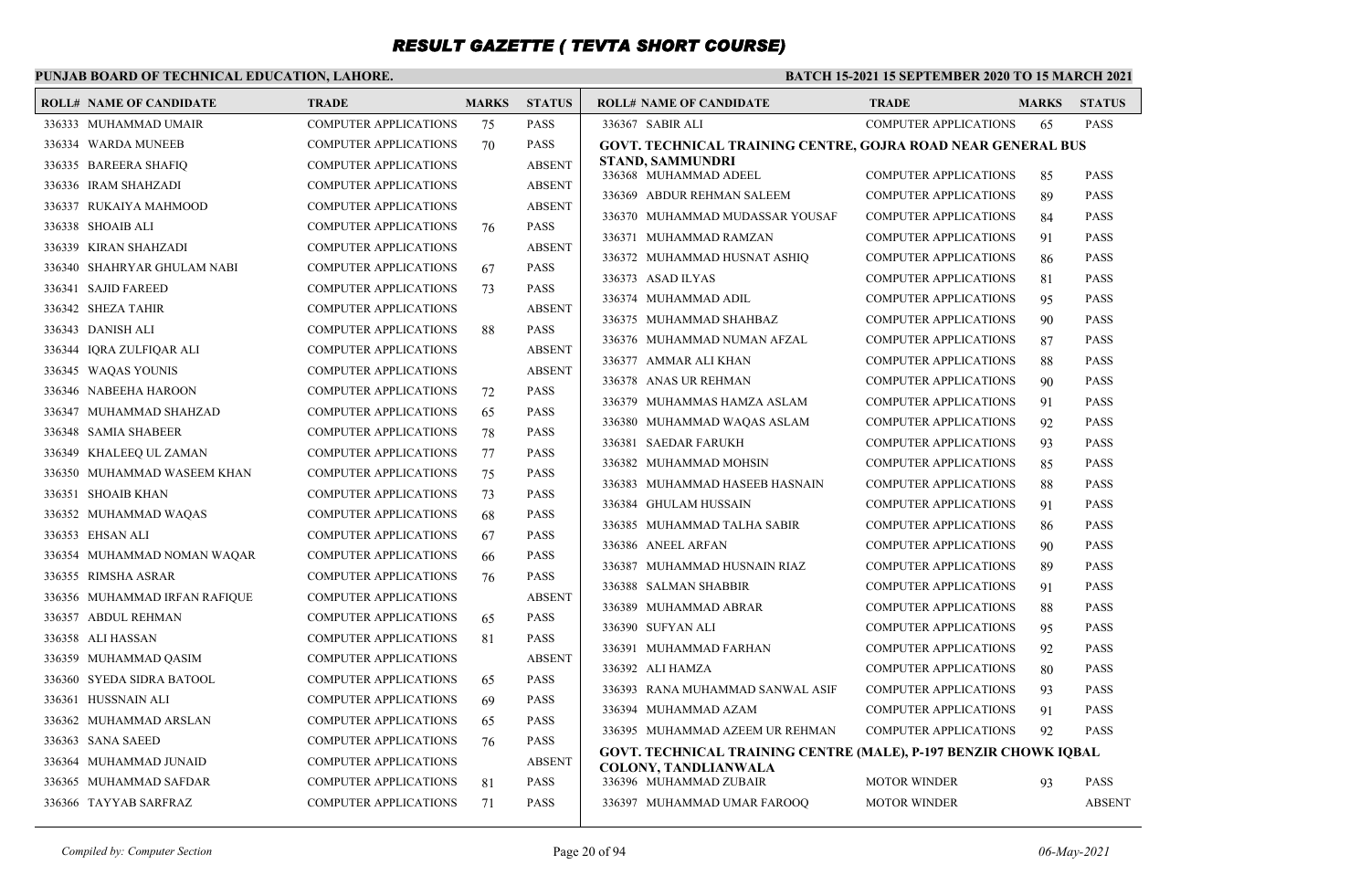### **PUNJAB BOARD OF TECHNICAL EDUCATION, LAHORE.**

| <b>ROLL# NAME OF CANDIDATE</b>   | <b>TRADE</b>                 | <b>MARKS</b> | <b>STATUS</b> | <b>ROLL# NAME OF CANDIDATE</b>                            | <b>TRADE</b>                 | <b>MARKS</b> | <b>STATUS</b> |
|----------------------------------|------------------------------|--------------|---------------|-----------------------------------------------------------|------------------------------|--------------|---------------|
| 336398 RAFAQAT NAEEM             | <b>MOTOR WINDER</b>          | 90           | <b>PASS</b>   | 336432 MUHAMMAD SHAHAR YAR                                | <b>COMPUTER APPLICATIONS</b> | 89           | <b>PASS</b>   |
| 336399 ANWAR UL HAQ              | <b>MOTOR WINDER</b>          | 74           | <b>PASS</b>   | 336433 SHAHID PARVAIZ                                     | <b>COMPUTER APPLICATIONS</b> | 82           | <b>PASS</b>   |
| 336400 TAJAMMAL ABBAS            | <b>MOTOR WINDER</b>          | 91           | <b>PASS</b>   | 336434 SAFDAR HUSSAIN                                     | <b>COMPUTER APPLICATIONS</b> | 88           | PASS          |
| 336401 SAJID BASHIR              | <b>MOTOR WINDER</b>          | 85           | <b>PASS</b>   | 336435 MUHAMMAD USAMA MUMTAZ                              | <b>COMPUTER APPLICATIONS</b> | 79           | PASS          |
| 336402 SYED MUHAMMAD AWAIS ZAFAR | <b>MOTOR WINDER</b>          | 91           | <b>PASS</b>   | 336436 IMDAD HUSSAIN                                      | <b>COMPUTER APPLICATIONS</b> | 93           | <b>PASS</b>   |
| 336403 MUHAMMAD EHSAN            | <b>MOTOR WINDER</b>          | 84           | <b>PASS</b>   | 336437 MUHAMMAD WASEEM                                    | <b>COMPUTER APPLICATIONS</b> | 86           | <b>PASS</b>   |
| 336404 ADEEL NADEEM              | <b>MOTOR WINDER</b>          | 82           | <b>PASS</b>   | 336438 ILYAS HANIF                                        | <b>COMPUTER APPLICATIONS</b> |              | <b>ABSENT</b> |
| 336405 FAHEEM OAISAR             | <b>MOTOR WINDER</b>          | 81           | <b>PASS</b>   | 336439 MUHAMMAD TALHA ATTIQUE                             | <b>COMPUTER APPLICATIONS</b> | 81           | <b>PASS</b>   |
| 336406 MUHAMMAD LARAIB           | <b>MOTOR WINDER</b>          | 73           | <b>PASS</b>   | 336440 DANYAL ALI                                         | <b>COMPUTER APPLICATIONS</b> |              | <b>ABSENT</b> |
| 336407 TARIQ JAVED               | <b>MOTOR WINDER</b>          | 87           | <b>PASS</b>   | 336441 MUHAMMAD IRFAN                                     | <b>COMPUTER APPLICATIONS</b> | 84           | <b>PASS</b>   |
| 336408 ALI HASSAN                | <b>MOTOR WINDER</b>          |              | <b>ABSENT</b> | 336442 RAI ASIM USMAN                                     | <b>COMPUTER APPLICATIONS</b> | 86           | <b>PASS</b>   |
| 336409 MUSASSAR ZAFAR            | <b>MOTOR WINDER</b>          | 83           | <b>PASS</b>   | 336443 ARFAN MEHMOOD                                      | <b>COMPUTER APPLICATIONS</b> | 91           | <b>PASS</b>   |
| 336410 MUHAMMAD AWAIS            | <b>ELECTRICIAN</b>           | 88           | <b>PASS</b>   | 336444 MUHAMMAD HAMZA AZEEM                               | <b>COMPUTER APPLICATIONS</b> | 81           | <b>PASS</b>   |
| 336411 WAQAR AHMAD               | <b>ELECTRICIAN</b>           | 95           | <b>PASS</b>   | 336445 MUHAMMAD IFTIKHAR                                  | <b>COMPUTER APPLICATIONS</b> | 80           | <b>PASS</b>   |
| 336412 ASIF IOBAL                | <b>ELECTRICIAN</b>           | 91           | <b>PASS</b>   | 336446 MUHAMMAD FARHAN NOOR                               | <b>COMPUTER APPLICATIONS</b> |              | <b>ABSENT</b> |
| 336413 MUHAMMAD NAVEED AHMAD     | <b>ELECTRICIAN</b>           | 89           | <b>PASS</b>   | 336447 MUHAMMAD AZHAR                                     | <b>COMPUTER APPLICATIONS</b> | 92           | <b>PASS</b>   |
| 336414 MUHAMMAD KAMRAN           | <b>ELECTRICIAN</b>           | 93           | <b>PASS</b>   | GOVT. TECHNICAL TRAINING CENTRE FOR WOMEN, MOHALLA SARWAR |                              |              |               |
| 336415 SHAHID IOBAL              | <b>ELECTRICIAN</b>           |              | <b>ABSENT</b> | <b>COLONY, TANDLIANWALA</b><br>336448 NAILA MUSTAFA       | <b>MACHINE EMBROIDERY</b>    | 80           | PASS          |
| 336416 AFTAB AHMAD               | <b>ELECTRICIAN</b>           | 87           | <b>PASS</b>   | 336449 NATASHA BUTT                                       | <b>MACHINE EMBROIDERY</b>    | 70           | <b>PASS</b>   |
| 336417 MEHRAN RASHEED            | <b>ELECTRICIAN</b>           |              | <b>ABSENT</b> | 336450 MUBEEN KHALID                                      | <b>MACHINE EMBROIDERY</b>    | 69           | <b>PASS</b>   |
| 336418 FAISAL NAZEER             | <b>ELECTRICIAN</b>           | 93           | <b>PASS</b>   | 336451 LARAIB ZEENAT                                      | <b>MACHINE EMBROIDERY</b>    | 65           | <b>PASS</b>   |
| 336419 UMAR FAROOQ               | <b>ELECTRICIAN</b>           | 91           | <b>PASS</b>   | 336452 SADIA                                              | MACHINE EMBROIDERY           | 80           | <b>PASS</b>   |
| 336420 KHAWAR NAVEED             | <b>ELECTRICIAN</b>           | 87           | <b>PASS</b>   | 336453 SANA IQBAL                                         | <b>MACHINE EMBROIDERY</b>    | 69           | <b>PASS</b>   |
| 336421 MAHTAB HUSSAIN            | <b>ELECTRICIAN</b>           | 83           | <b>PASS</b>   | 336454 RIMSHA AKMAL                                       | <b>MACHINE EMBROIDERY</b>    | 68           | <b>PASS</b>   |
| 336422 HAMZA IJAZ                | <b>ELECTRICIAN</b>           |              | <b>ABSENT</b> | 336455 ANAM                                               | <b>MACHINE EMBROIDERY</b>    | 67           | <b>PASS</b>   |
| 336423 KHALID ALI                | <b>COMPUTER APPLICATIONS</b> | 89           | <b>PASS</b>   | 336456 SHAGUFTA LIAQAT                                    | MACHINE EMBROIDERY           | 71           | <b>PASS</b>   |
| 336424 ALI SHAN                  | <b>COMPUTER APPLICATIONS</b> | 86           | <b>PASS</b>   | 336457 SAJIDA SHAMSHER                                    | <b>MACHINE EMBROIDERY</b>    | 70           | PASS          |
| 336425 MUZAMMAL HUSSAIN          | <b>COMPUTER APPLICATIONS</b> | 88           | <b>PASS</b>   | 336458 IORA ZULOARNAIN                                    | DOMESTIC TAILORING           | 89           | <b>PASS</b>   |
| 336426 ALI SHAN                  | COMPUTER APPLICATIONS        | 85           | <b>PASS</b>   | 336459 AOSA RAJ WALI                                      | DOMESTIC TAILORING           | 73           | PASS          |
| 336427 MUHAMMAD YASIR NOMAN      | <b>COMPUTER APPLICATIONS</b> | 88           | <b>PASS</b>   | 336460 NIMRA ARSHAD                                       | <b>DOMESTIC TAILORING</b>    | 73           | <b>PASS</b>   |
| 336428 GHULAM FARID              | <b>COMPUTER APPLICATIONS</b> | 91           | <b>PASS</b>   | 336461 BULQEES AKHTAR                                     | <b>BEAUTICIAN</b>            | 79           | PASS          |
| 336429 ALMAS BAHADAR             | COMPUTER APPLICATIONS        |              | <b>ABSENT</b> | 336462 AINA FATIMA                                        | <b>BEAUTICIAN</b>            | 84           | PASS          |
| 336430 MUHAMMAD SHOAIB           | COMPUTER APPLICATIONS        | 93           | <b>PASS</b>   | 336463 MUQADAS RASHEED                                    | <b>BEAUTICIAN</b>            | 80           | <b>PASS</b>   |
| 336431 ALI HAIDER                | <b>COMPUTER APPLICATIONS</b> | 88           | <b>PASS</b>   |                                                           |                              |              |               |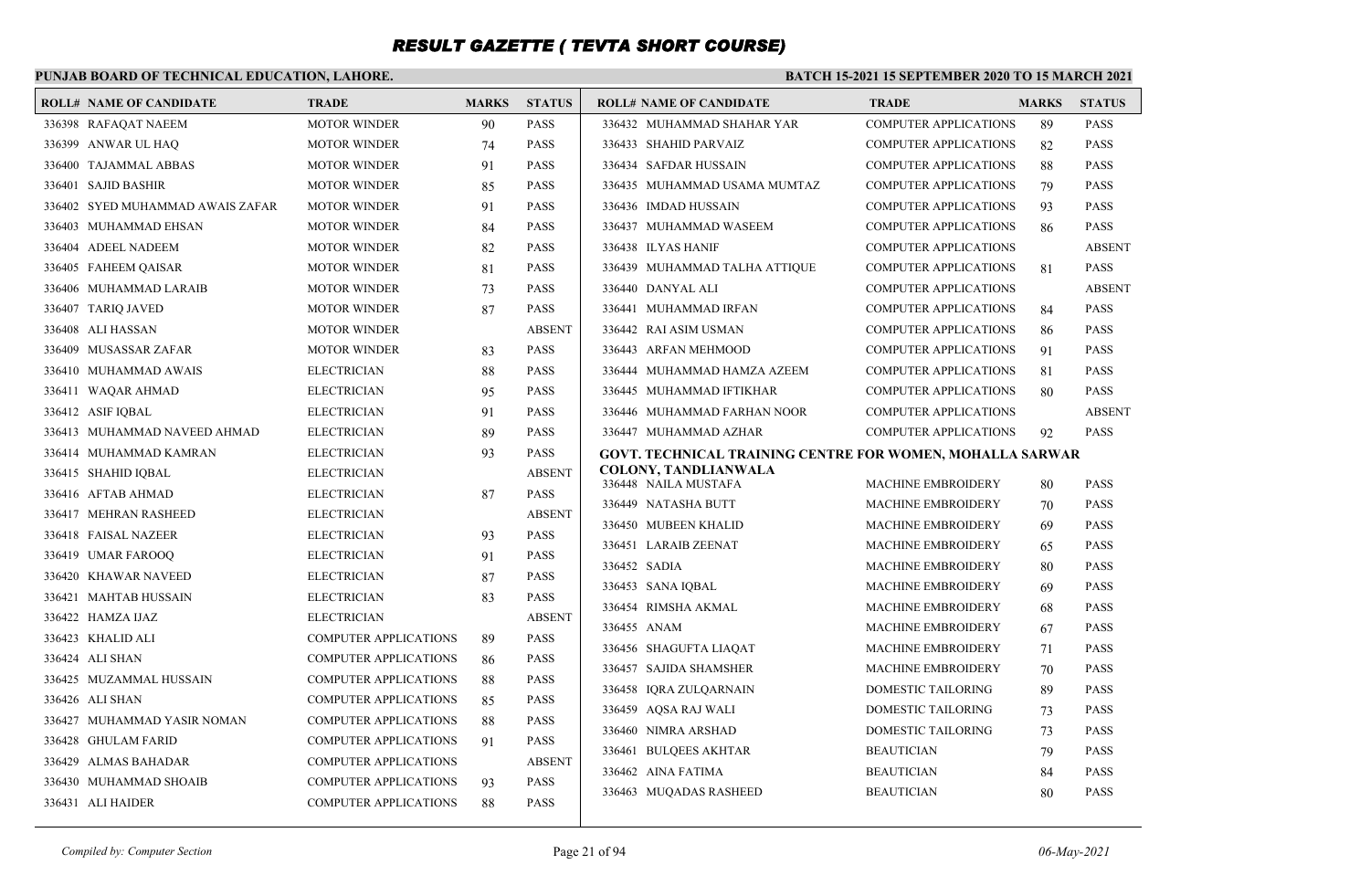### **PUNJAB BOARD OF TECHNICAL EDUCATION, LAHORE.**

| 336464 AMBREEN ASHRAF<br>DOMESTIC TAILORING<br><b>PASS</b><br>336498 SANA SARFRAZ<br><b>BEAUTICIAN</b><br><b>ABSENT</b><br>70<br><b>DOMESTIC TAILORING</b><br>336465 TABBASUM RASHEED<br>75<br><b>PASS</b><br>336499 SABA SARFARAZ<br><b>ABSENT</b><br><b>BEAUTICIAN</b><br>336466 LAIBA YOUNAS<br>DOMESTIC TAILORING<br>PASS<br>336500 ZAINAB BIBI<br><b>BEAUTICIAN</b><br><b>ABSENT</b><br>75<br><b>PASS</b><br><b>PASS</b><br>336467 SARDAR KBIR<br>DOMESTIC TAILORING<br>70<br>336501 KEHKASHAN NAZ<br><b>BEAUTICIAN</b><br>80<br>336468 MUZMA HASHMI<br>DOMESTIC TAILORING<br>PASS<br>336502 HUMARA TALLAT<br><b>PASS</b><br>70<br><b>BEAUTICIAN</b><br>84<br>336469 MALAIKA NAZ<br>DOMESTIC TAILORING<br><b>PASS</b><br>336503 FARZANA BIBI<br><b>PASS</b><br>75<br><b>BEAUTICIAN</b><br>75<br><b>DOMESTIC TAILORING</b><br><b>PASS</b><br>336504 SHAZIA PARVEEN<br><b>PASS</b><br>336470 MARIA BASHIR<br><b>BEAUTICIAN</b><br>73<br>76<br>336471 MALAIKA<br>DOMESTIC TAILORING<br>PASS<br>336505 SUHEELA AKRAM<br><b>COMPUTER APPLICATIONS</b><br><b>PASS</b><br>69<br>88<br>336472 MEMONA YOUSAF\<br>DOMESTIC TAILORING<br><b>PASS</b><br>336506 RAQIA NIAZ<br><b>COMPUTER APPLICATIONS</b><br>84<br><b>PASS</b><br>69<br>DOMESTIC TAILORING<br>336473 HAFZA SUMERA TALLAT<br>PASS<br>336507 SADIA ZAHOOR<br><b>COMPUTER APPLICATIONS</b><br><b>PASS</b><br>70<br>75<br>336474 RUKHSAR JAVED<br>DOMESTIC TAILORING<br><b>PASS</b><br>336508 RABIA AHSAN<br><b>COMPUTER APPLICATIONS</b><br><b>PASS</b><br>71<br>70<br>336475 MEHWISH BUTTA<br>DOMESTIC TAILORING<br>PASS<br>336509 MUSSARAT BIBI<br><b>COMPUTER APPLICATIONS</b><br><b>PASS</b><br>80<br>68<br>336476 IQRA RAZZAQ<br>DOMESTIC TAILORING<br><b>PASS</b><br><b>PASS</b><br>73<br>336510 SHAHNAZ JAHANGEER<br><b>COMPUTER APPLICATIONS</b><br>82<br>DOMESTIC TAILORING<br><b>PASS</b><br><b>PASS</b><br>336477 SAWRA ARSHAD<br>336511 TAMANNA PARVEEN<br><b>COMPUTER APPLICATIONS</b><br>70<br>70<br><b>DOMESTIC TAILORING</b><br>336478 ZAINAB<br><b>PASS</b><br>336512 RUBINA BIBI<br><b>COMPUTER APPLICATIONS</b><br><b>PASS</b><br>73<br>73<br>336479 SABA<br><b>BEAUTICIAN</b><br><b>PASS</b><br>336513 ALIA ARSHAD HUSSAIN<br><b>PASS</b><br><b>COMPUTER APPLICATIONS</b><br>85<br>79<br>336480 HINA<br>336514 KIRAN SHAHZADI<br><b>BEAUTICIAN</b><br><b>ABSENT</b><br><b>COMPUTER APPLICATIONS</b><br>74<br><b>PASS</b><br><b>PASS</b><br>336481 ASMA NASHEEN<br><b>BEAUTICIAN</b><br>336515 RUBINA RAFIQUE<br><b>COMPUTER APPLICATIONS</b><br><b>PASS</b><br>80<br>77<br>336482 ALMAS QURBAN<br><b>BEAUTICIAN</b><br>85<br><b>PASS</b><br>336516 SIDRA PARVEEN<br><b>COMPUTER APPLICATIONS</b><br><b>PASS</b><br>90<br>PASS<br><b>PASS</b><br>336483 KIRAN SHAHZADI<br><b>BEAUTICIAN</b><br>336517 SHAHIDA AKHTAR<br><b>COMPUTER APPLICATIONS</b><br>75<br>80<br>336484 NOREEN TAHIRA<br><b>BEAUTICIAN</b><br>75<br>PASS<br>336518 MEHVISH ERSHAD<br><b>COMPUTER APPLICATIONS</b><br>85<br><b>PASS</b><br>336485 SAMREEN TAHIRA<br><b>BEAUTICIAN</b><br><b>PASS</b><br>336519 SOBIA PERVEEN<br><b>COMPUTER APPLICATIONS</b><br><b>PASS</b><br>75<br>85<br>336486 ZAKIA BIBI<br><b>PASS</b><br>336520 SHAHIDA PARVEEN<br><b>COMPUTER APPLICATIONS</b><br><b>ABSENT</b><br><b>BEAUTICIAN</b><br>72<br>336487 MERAJ BIBI<br>PASS<br><b>COMPUTER APPLICATIONS</b><br><b>PASS</b><br><b>BEAUTICIAN</b><br>75<br>336521 MUQADAS MOHSIN<br>80<br><b>PASS</b><br><b>PASS</b><br>336488 RABIA SAJJAD<br><b>BEAUTICIAN</b><br>336522 SIDRA IRAM<br><b>COMPUTER APPLICATIONS</b><br>76<br>80<br>336489 NIDA BOOTA<br><b>BEAUTICIAN</b><br>PASS<br>75<br><b>BURAO VOCATIONAL TRAINING CENTRE, STREET NO.07 NEAR SARHANG</b><br><b>MARKET RAHWALI CANTT, GUJRANWALA</b><br><b>BEAUTICIAN</b><br><b>PASS</b><br>336490 RAHILA ISHAQ<br>84<br>336523 AREEJ<br>DOMESTIC TAILORING<br><b>RLD</b><br><b>PASS</b><br>336491 JAVERIA ARSHAD<br><b>BEAUTICIAN</b><br>75<br><b>RLD</b><br>336524 FARWA SHARIF<br>DOMESTIC TAILORING<br>336492 ROMA ARSHAD<br><b>BEAUTICIAN</b><br><b>PASS</b><br>74<br>336525 SYED FATIMA ASHAR<br><b>DOMESTIC TAILORING</b><br><b>RLD</b><br><b>PASS</b><br>336493 SAMRA ALI MUHAMMAD<br><b>BEAUTICIAN</b><br>79<br>336526 NUSRAT<br>DOMESTIC TAILORING<br><b>RLD</b><br>PASS<br>336494 MARIAM ZAFAR<br><b>BEAUTICIAN</b><br>80<br><b>RLD</b><br>336527 SUMAIRA AFSAR<br>DOMESTIC TAILORING<br><b>PASS</b><br>336495 ZEENAT ANWAR<br><b>BEAUTICIAN</b><br>83<br>336528 SIDRA IQBAL<br>DOMESTIC TAILORING<br><b>RLD</b><br>336496 SONIA NOOR<br><b>BEAUTICIAN</b><br>PASS<br>71<br>336529 SANA IQBAL<br><b>DOMESTIC TAILORING</b><br><b>RLD</b><br>336497 UM E HABIBA<br><b>BEAUTICIAN</b><br><b>PASS</b><br>76 | <b>ROLL# NAME OF CANDIDATE</b> | <b>TRADE</b> | <b>MARKS</b> | <b>STATUS</b> | <b>ROLL# NAME OF CANDIDATE</b> | <b>TRADE</b> | <b>MARKS</b> | <b>STATUS</b> |
|--------------------------------------------------------------------------------------------------------------------------------------------------------------------------------------------------------------------------------------------------------------------------------------------------------------------------------------------------------------------------------------------------------------------------------------------------------------------------------------------------------------------------------------------------------------------------------------------------------------------------------------------------------------------------------------------------------------------------------------------------------------------------------------------------------------------------------------------------------------------------------------------------------------------------------------------------------------------------------------------------------------------------------------------------------------------------------------------------------------------------------------------------------------------------------------------------------------------------------------------------------------------------------------------------------------------------------------------------------------------------------------------------------------------------------------------------------------------------------------------------------------------------------------------------------------------------------------------------------------------------------------------------------------------------------------------------------------------------------------------------------------------------------------------------------------------------------------------------------------------------------------------------------------------------------------------------------------------------------------------------------------------------------------------------------------------------------------------------------------------------------------------------------------------------------------------------------------------------------------------------------------------------------------------------------------------------------------------------------------------------------------------------------------------------------------------------------------------------------------------------------------------------------------------------------------------------------------------------------------------------------------------------------------------------------------------------------------------------------------------------------------------------------------------------------------------------------------------------------------------------------------------------------------------------------------------------------------------------------------------------------------------------------------------------------------------------------------------------------------------------------------------------------------------------------------------------------------------------------------------------------------------------------------------------------------------------------------------------------------------------------------------------------------------------------------------------------------------------------------------------------------------------------------------------------------------------------------------------------------------------------------------------------------------------------------------------------------------------------------------------------------------------------------------------------------------------------------------------------------------------------------------------------------------------------------------------------------------------------------------------------------------------------------------------------------------------------------------------------------------------------------------------------------------------------------------------------------------------------------------------------------------------------------------------------------------------------------------------------------------------------------------------------------------------------------------------------------------------------------------------------------------------------------------------------------------------------------------------------------------------------------------------------------------------------------------------------|--------------------------------|--------------|--------------|---------------|--------------------------------|--------------|--------------|---------------|
|                                                                                                                                                                                                                                                                                                                                                                                                                                                                                                                                                                                                                                                                                                                                                                                                                                                                                                                                                                                                                                                                                                                                                                                                                                                                                                                                                                                                                                                                                                                                                                                                                                                                                                                                                                                                                                                                                                                                                                                                                                                                                                                                                                                                                                                                                                                                                                                                                                                                                                                                                                                                                                                                                                                                                                                                                                                                                                                                                                                                                                                                                                                                                                                                                                                                                                                                                                                                                                                                                                                                                                                                                                                                                                                                                                                                                                                                                                                                                                                                                                                                                                                                                                                                                                                                                                                                                                                                                                                                                                                                                                                                                                                                                                        |                                |              |              |               |                                |              |              |               |
|                                                                                                                                                                                                                                                                                                                                                                                                                                                                                                                                                                                                                                                                                                                                                                                                                                                                                                                                                                                                                                                                                                                                                                                                                                                                                                                                                                                                                                                                                                                                                                                                                                                                                                                                                                                                                                                                                                                                                                                                                                                                                                                                                                                                                                                                                                                                                                                                                                                                                                                                                                                                                                                                                                                                                                                                                                                                                                                                                                                                                                                                                                                                                                                                                                                                                                                                                                                                                                                                                                                                                                                                                                                                                                                                                                                                                                                                                                                                                                                                                                                                                                                                                                                                                                                                                                                                                                                                                                                                                                                                                                                                                                                                                                        |                                |              |              |               |                                |              |              |               |
|                                                                                                                                                                                                                                                                                                                                                                                                                                                                                                                                                                                                                                                                                                                                                                                                                                                                                                                                                                                                                                                                                                                                                                                                                                                                                                                                                                                                                                                                                                                                                                                                                                                                                                                                                                                                                                                                                                                                                                                                                                                                                                                                                                                                                                                                                                                                                                                                                                                                                                                                                                                                                                                                                                                                                                                                                                                                                                                                                                                                                                                                                                                                                                                                                                                                                                                                                                                                                                                                                                                                                                                                                                                                                                                                                                                                                                                                                                                                                                                                                                                                                                                                                                                                                                                                                                                                                                                                                                                                                                                                                                                                                                                                                                        |                                |              |              |               |                                |              |              |               |
|                                                                                                                                                                                                                                                                                                                                                                                                                                                                                                                                                                                                                                                                                                                                                                                                                                                                                                                                                                                                                                                                                                                                                                                                                                                                                                                                                                                                                                                                                                                                                                                                                                                                                                                                                                                                                                                                                                                                                                                                                                                                                                                                                                                                                                                                                                                                                                                                                                                                                                                                                                                                                                                                                                                                                                                                                                                                                                                                                                                                                                                                                                                                                                                                                                                                                                                                                                                                                                                                                                                                                                                                                                                                                                                                                                                                                                                                                                                                                                                                                                                                                                                                                                                                                                                                                                                                                                                                                                                                                                                                                                                                                                                                                                        |                                |              |              |               |                                |              |              |               |
|                                                                                                                                                                                                                                                                                                                                                                                                                                                                                                                                                                                                                                                                                                                                                                                                                                                                                                                                                                                                                                                                                                                                                                                                                                                                                                                                                                                                                                                                                                                                                                                                                                                                                                                                                                                                                                                                                                                                                                                                                                                                                                                                                                                                                                                                                                                                                                                                                                                                                                                                                                                                                                                                                                                                                                                                                                                                                                                                                                                                                                                                                                                                                                                                                                                                                                                                                                                                                                                                                                                                                                                                                                                                                                                                                                                                                                                                                                                                                                                                                                                                                                                                                                                                                                                                                                                                                                                                                                                                                                                                                                                                                                                                                                        |                                |              |              |               |                                |              |              |               |
|                                                                                                                                                                                                                                                                                                                                                                                                                                                                                                                                                                                                                                                                                                                                                                                                                                                                                                                                                                                                                                                                                                                                                                                                                                                                                                                                                                                                                                                                                                                                                                                                                                                                                                                                                                                                                                                                                                                                                                                                                                                                                                                                                                                                                                                                                                                                                                                                                                                                                                                                                                                                                                                                                                                                                                                                                                                                                                                                                                                                                                                                                                                                                                                                                                                                                                                                                                                                                                                                                                                                                                                                                                                                                                                                                                                                                                                                                                                                                                                                                                                                                                                                                                                                                                                                                                                                                                                                                                                                                                                                                                                                                                                                                                        |                                |              |              |               |                                |              |              |               |
|                                                                                                                                                                                                                                                                                                                                                                                                                                                                                                                                                                                                                                                                                                                                                                                                                                                                                                                                                                                                                                                                                                                                                                                                                                                                                                                                                                                                                                                                                                                                                                                                                                                                                                                                                                                                                                                                                                                                                                                                                                                                                                                                                                                                                                                                                                                                                                                                                                                                                                                                                                                                                                                                                                                                                                                                                                                                                                                                                                                                                                                                                                                                                                                                                                                                                                                                                                                                                                                                                                                                                                                                                                                                                                                                                                                                                                                                                                                                                                                                                                                                                                                                                                                                                                                                                                                                                                                                                                                                                                                                                                                                                                                                                                        |                                |              |              |               |                                |              |              |               |
|                                                                                                                                                                                                                                                                                                                                                                                                                                                                                                                                                                                                                                                                                                                                                                                                                                                                                                                                                                                                                                                                                                                                                                                                                                                                                                                                                                                                                                                                                                                                                                                                                                                                                                                                                                                                                                                                                                                                                                                                                                                                                                                                                                                                                                                                                                                                                                                                                                                                                                                                                                                                                                                                                                                                                                                                                                                                                                                                                                                                                                                                                                                                                                                                                                                                                                                                                                                                                                                                                                                                                                                                                                                                                                                                                                                                                                                                                                                                                                                                                                                                                                                                                                                                                                                                                                                                                                                                                                                                                                                                                                                                                                                                                                        |                                |              |              |               |                                |              |              |               |
|                                                                                                                                                                                                                                                                                                                                                                                                                                                                                                                                                                                                                                                                                                                                                                                                                                                                                                                                                                                                                                                                                                                                                                                                                                                                                                                                                                                                                                                                                                                                                                                                                                                                                                                                                                                                                                                                                                                                                                                                                                                                                                                                                                                                                                                                                                                                                                                                                                                                                                                                                                                                                                                                                                                                                                                                                                                                                                                                                                                                                                                                                                                                                                                                                                                                                                                                                                                                                                                                                                                                                                                                                                                                                                                                                                                                                                                                                                                                                                                                                                                                                                                                                                                                                                                                                                                                                                                                                                                                                                                                                                                                                                                                                                        |                                |              |              |               |                                |              |              |               |
|                                                                                                                                                                                                                                                                                                                                                                                                                                                                                                                                                                                                                                                                                                                                                                                                                                                                                                                                                                                                                                                                                                                                                                                                                                                                                                                                                                                                                                                                                                                                                                                                                                                                                                                                                                                                                                                                                                                                                                                                                                                                                                                                                                                                                                                                                                                                                                                                                                                                                                                                                                                                                                                                                                                                                                                                                                                                                                                                                                                                                                                                                                                                                                                                                                                                                                                                                                                                                                                                                                                                                                                                                                                                                                                                                                                                                                                                                                                                                                                                                                                                                                                                                                                                                                                                                                                                                                                                                                                                                                                                                                                                                                                                                                        |                                |              |              |               |                                |              |              |               |
|                                                                                                                                                                                                                                                                                                                                                                                                                                                                                                                                                                                                                                                                                                                                                                                                                                                                                                                                                                                                                                                                                                                                                                                                                                                                                                                                                                                                                                                                                                                                                                                                                                                                                                                                                                                                                                                                                                                                                                                                                                                                                                                                                                                                                                                                                                                                                                                                                                                                                                                                                                                                                                                                                                                                                                                                                                                                                                                                                                                                                                                                                                                                                                                                                                                                                                                                                                                                                                                                                                                                                                                                                                                                                                                                                                                                                                                                                                                                                                                                                                                                                                                                                                                                                                                                                                                                                                                                                                                                                                                                                                                                                                                                                                        |                                |              |              |               |                                |              |              |               |
|                                                                                                                                                                                                                                                                                                                                                                                                                                                                                                                                                                                                                                                                                                                                                                                                                                                                                                                                                                                                                                                                                                                                                                                                                                                                                                                                                                                                                                                                                                                                                                                                                                                                                                                                                                                                                                                                                                                                                                                                                                                                                                                                                                                                                                                                                                                                                                                                                                                                                                                                                                                                                                                                                                                                                                                                                                                                                                                                                                                                                                                                                                                                                                                                                                                                                                                                                                                                                                                                                                                                                                                                                                                                                                                                                                                                                                                                                                                                                                                                                                                                                                                                                                                                                                                                                                                                                                                                                                                                                                                                                                                                                                                                                                        |                                |              |              |               |                                |              |              |               |
|                                                                                                                                                                                                                                                                                                                                                                                                                                                                                                                                                                                                                                                                                                                                                                                                                                                                                                                                                                                                                                                                                                                                                                                                                                                                                                                                                                                                                                                                                                                                                                                                                                                                                                                                                                                                                                                                                                                                                                                                                                                                                                                                                                                                                                                                                                                                                                                                                                                                                                                                                                                                                                                                                                                                                                                                                                                                                                                                                                                                                                                                                                                                                                                                                                                                                                                                                                                                                                                                                                                                                                                                                                                                                                                                                                                                                                                                                                                                                                                                                                                                                                                                                                                                                                                                                                                                                                                                                                                                                                                                                                                                                                                                                                        |                                |              |              |               |                                |              |              |               |
|                                                                                                                                                                                                                                                                                                                                                                                                                                                                                                                                                                                                                                                                                                                                                                                                                                                                                                                                                                                                                                                                                                                                                                                                                                                                                                                                                                                                                                                                                                                                                                                                                                                                                                                                                                                                                                                                                                                                                                                                                                                                                                                                                                                                                                                                                                                                                                                                                                                                                                                                                                                                                                                                                                                                                                                                                                                                                                                                                                                                                                                                                                                                                                                                                                                                                                                                                                                                                                                                                                                                                                                                                                                                                                                                                                                                                                                                                                                                                                                                                                                                                                                                                                                                                                                                                                                                                                                                                                                                                                                                                                                                                                                                                                        |                                |              |              |               |                                |              |              |               |
|                                                                                                                                                                                                                                                                                                                                                                                                                                                                                                                                                                                                                                                                                                                                                                                                                                                                                                                                                                                                                                                                                                                                                                                                                                                                                                                                                                                                                                                                                                                                                                                                                                                                                                                                                                                                                                                                                                                                                                                                                                                                                                                                                                                                                                                                                                                                                                                                                                                                                                                                                                                                                                                                                                                                                                                                                                                                                                                                                                                                                                                                                                                                                                                                                                                                                                                                                                                                                                                                                                                                                                                                                                                                                                                                                                                                                                                                                                                                                                                                                                                                                                                                                                                                                                                                                                                                                                                                                                                                                                                                                                                                                                                                                                        |                                |              |              |               |                                |              |              |               |
|                                                                                                                                                                                                                                                                                                                                                                                                                                                                                                                                                                                                                                                                                                                                                                                                                                                                                                                                                                                                                                                                                                                                                                                                                                                                                                                                                                                                                                                                                                                                                                                                                                                                                                                                                                                                                                                                                                                                                                                                                                                                                                                                                                                                                                                                                                                                                                                                                                                                                                                                                                                                                                                                                                                                                                                                                                                                                                                                                                                                                                                                                                                                                                                                                                                                                                                                                                                                                                                                                                                                                                                                                                                                                                                                                                                                                                                                                                                                                                                                                                                                                                                                                                                                                                                                                                                                                                                                                                                                                                                                                                                                                                                                                                        |                                |              |              |               |                                |              |              |               |
|                                                                                                                                                                                                                                                                                                                                                                                                                                                                                                                                                                                                                                                                                                                                                                                                                                                                                                                                                                                                                                                                                                                                                                                                                                                                                                                                                                                                                                                                                                                                                                                                                                                                                                                                                                                                                                                                                                                                                                                                                                                                                                                                                                                                                                                                                                                                                                                                                                                                                                                                                                                                                                                                                                                                                                                                                                                                                                                                                                                                                                                                                                                                                                                                                                                                                                                                                                                                                                                                                                                                                                                                                                                                                                                                                                                                                                                                                                                                                                                                                                                                                                                                                                                                                                                                                                                                                                                                                                                                                                                                                                                                                                                                                                        |                                |              |              |               |                                |              |              |               |
|                                                                                                                                                                                                                                                                                                                                                                                                                                                                                                                                                                                                                                                                                                                                                                                                                                                                                                                                                                                                                                                                                                                                                                                                                                                                                                                                                                                                                                                                                                                                                                                                                                                                                                                                                                                                                                                                                                                                                                                                                                                                                                                                                                                                                                                                                                                                                                                                                                                                                                                                                                                                                                                                                                                                                                                                                                                                                                                                                                                                                                                                                                                                                                                                                                                                                                                                                                                                                                                                                                                                                                                                                                                                                                                                                                                                                                                                                                                                                                                                                                                                                                                                                                                                                                                                                                                                                                                                                                                                                                                                                                                                                                                                                                        |                                |              |              |               |                                |              |              |               |
|                                                                                                                                                                                                                                                                                                                                                                                                                                                                                                                                                                                                                                                                                                                                                                                                                                                                                                                                                                                                                                                                                                                                                                                                                                                                                                                                                                                                                                                                                                                                                                                                                                                                                                                                                                                                                                                                                                                                                                                                                                                                                                                                                                                                                                                                                                                                                                                                                                                                                                                                                                                                                                                                                                                                                                                                                                                                                                                                                                                                                                                                                                                                                                                                                                                                                                                                                                                                                                                                                                                                                                                                                                                                                                                                                                                                                                                                                                                                                                                                                                                                                                                                                                                                                                                                                                                                                                                                                                                                                                                                                                                                                                                                                                        |                                |              |              |               |                                |              |              |               |
|                                                                                                                                                                                                                                                                                                                                                                                                                                                                                                                                                                                                                                                                                                                                                                                                                                                                                                                                                                                                                                                                                                                                                                                                                                                                                                                                                                                                                                                                                                                                                                                                                                                                                                                                                                                                                                                                                                                                                                                                                                                                                                                                                                                                                                                                                                                                                                                                                                                                                                                                                                                                                                                                                                                                                                                                                                                                                                                                                                                                                                                                                                                                                                                                                                                                                                                                                                                                                                                                                                                                                                                                                                                                                                                                                                                                                                                                                                                                                                                                                                                                                                                                                                                                                                                                                                                                                                                                                                                                                                                                                                                                                                                                                                        |                                |              |              |               |                                |              |              |               |
|                                                                                                                                                                                                                                                                                                                                                                                                                                                                                                                                                                                                                                                                                                                                                                                                                                                                                                                                                                                                                                                                                                                                                                                                                                                                                                                                                                                                                                                                                                                                                                                                                                                                                                                                                                                                                                                                                                                                                                                                                                                                                                                                                                                                                                                                                                                                                                                                                                                                                                                                                                                                                                                                                                                                                                                                                                                                                                                                                                                                                                                                                                                                                                                                                                                                                                                                                                                                                                                                                                                                                                                                                                                                                                                                                                                                                                                                                                                                                                                                                                                                                                                                                                                                                                                                                                                                                                                                                                                                                                                                                                                                                                                                                                        |                                |              |              |               |                                |              |              |               |
|                                                                                                                                                                                                                                                                                                                                                                                                                                                                                                                                                                                                                                                                                                                                                                                                                                                                                                                                                                                                                                                                                                                                                                                                                                                                                                                                                                                                                                                                                                                                                                                                                                                                                                                                                                                                                                                                                                                                                                                                                                                                                                                                                                                                                                                                                                                                                                                                                                                                                                                                                                                                                                                                                                                                                                                                                                                                                                                                                                                                                                                                                                                                                                                                                                                                                                                                                                                                                                                                                                                                                                                                                                                                                                                                                                                                                                                                                                                                                                                                                                                                                                                                                                                                                                                                                                                                                                                                                                                                                                                                                                                                                                                                                                        |                                |              |              |               |                                |              |              |               |
|                                                                                                                                                                                                                                                                                                                                                                                                                                                                                                                                                                                                                                                                                                                                                                                                                                                                                                                                                                                                                                                                                                                                                                                                                                                                                                                                                                                                                                                                                                                                                                                                                                                                                                                                                                                                                                                                                                                                                                                                                                                                                                                                                                                                                                                                                                                                                                                                                                                                                                                                                                                                                                                                                                                                                                                                                                                                                                                                                                                                                                                                                                                                                                                                                                                                                                                                                                                                                                                                                                                                                                                                                                                                                                                                                                                                                                                                                                                                                                                                                                                                                                                                                                                                                                                                                                                                                                                                                                                                                                                                                                                                                                                                                                        |                                |              |              |               |                                |              |              |               |
|                                                                                                                                                                                                                                                                                                                                                                                                                                                                                                                                                                                                                                                                                                                                                                                                                                                                                                                                                                                                                                                                                                                                                                                                                                                                                                                                                                                                                                                                                                                                                                                                                                                                                                                                                                                                                                                                                                                                                                                                                                                                                                                                                                                                                                                                                                                                                                                                                                                                                                                                                                                                                                                                                                                                                                                                                                                                                                                                                                                                                                                                                                                                                                                                                                                                                                                                                                                                                                                                                                                                                                                                                                                                                                                                                                                                                                                                                                                                                                                                                                                                                                                                                                                                                                                                                                                                                                                                                                                                                                                                                                                                                                                                                                        |                                |              |              |               |                                |              |              |               |
|                                                                                                                                                                                                                                                                                                                                                                                                                                                                                                                                                                                                                                                                                                                                                                                                                                                                                                                                                                                                                                                                                                                                                                                                                                                                                                                                                                                                                                                                                                                                                                                                                                                                                                                                                                                                                                                                                                                                                                                                                                                                                                                                                                                                                                                                                                                                                                                                                                                                                                                                                                                                                                                                                                                                                                                                                                                                                                                                                                                                                                                                                                                                                                                                                                                                                                                                                                                                                                                                                                                                                                                                                                                                                                                                                                                                                                                                                                                                                                                                                                                                                                                                                                                                                                                                                                                                                                                                                                                                                                                                                                                                                                                                                                        |                                |              |              |               |                                |              |              |               |
|                                                                                                                                                                                                                                                                                                                                                                                                                                                                                                                                                                                                                                                                                                                                                                                                                                                                                                                                                                                                                                                                                                                                                                                                                                                                                                                                                                                                                                                                                                                                                                                                                                                                                                                                                                                                                                                                                                                                                                                                                                                                                                                                                                                                                                                                                                                                                                                                                                                                                                                                                                                                                                                                                                                                                                                                                                                                                                                                                                                                                                                                                                                                                                                                                                                                                                                                                                                                                                                                                                                                                                                                                                                                                                                                                                                                                                                                                                                                                                                                                                                                                                                                                                                                                                                                                                                                                                                                                                                                                                                                                                                                                                                                                                        |                                |              |              |               |                                |              |              |               |
|                                                                                                                                                                                                                                                                                                                                                                                                                                                                                                                                                                                                                                                                                                                                                                                                                                                                                                                                                                                                                                                                                                                                                                                                                                                                                                                                                                                                                                                                                                                                                                                                                                                                                                                                                                                                                                                                                                                                                                                                                                                                                                                                                                                                                                                                                                                                                                                                                                                                                                                                                                                                                                                                                                                                                                                                                                                                                                                                                                                                                                                                                                                                                                                                                                                                                                                                                                                                                                                                                                                                                                                                                                                                                                                                                                                                                                                                                                                                                                                                                                                                                                                                                                                                                                                                                                                                                                                                                                                                                                                                                                                                                                                                                                        |                                |              |              |               |                                |              |              |               |
|                                                                                                                                                                                                                                                                                                                                                                                                                                                                                                                                                                                                                                                                                                                                                                                                                                                                                                                                                                                                                                                                                                                                                                                                                                                                                                                                                                                                                                                                                                                                                                                                                                                                                                                                                                                                                                                                                                                                                                                                                                                                                                                                                                                                                                                                                                                                                                                                                                                                                                                                                                                                                                                                                                                                                                                                                                                                                                                                                                                                                                                                                                                                                                                                                                                                                                                                                                                                                                                                                                                                                                                                                                                                                                                                                                                                                                                                                                                                                                                                                                                                                                                                                                                                                                                                                                                                                                                                                                                                                                                                                                                                                                                                                                        |                                |              |              |               |                                |              |              |               |
|                                                                                                                                                                                                                                                                                                                                                                                                                                                                                                                                                                                                                                                                                                                                                                                                                                                                                                                                                                                                                                                                                                                                                                                                                                                                                                                                                                                                                                                                                                                                                                                                                                                                                                                                                                                                                                                                                                                                                                                                                                                                                                                                                                                                                                                                                                                                                                                                                                                                                                                                                                                                                                                                                                                                                                                                                                                                                                                                                                                                                                                                                                                                                                                                                                                                                                                                                                                                                                                                                                                                                                                                                                                                                                                                                                                                                                                                                                                                                                                                                                                                                                                                                                                                                                                                                                                                                                                                                                                                                                                                                                                                                                                                                                        |                                |              |              |               |                                |              |              |               |
|                                                                                                                                                                                                                                                                                                                                                                                                                                                                                                                                                                                                                                                                                                                                                                                                                                                                                                                                                                                                                                                                                                                                                                                                                                                                                                                                                                                                                                                                                                                                                                                                                                                                                                                                                                                                                                                                                                                                                                                                                                                                                                                                                                                                                                                                                                                                                                                                                                                                                                                                                                                                                                                                                                                                                                                                                                                                                                                                                                                                                                                                                                                                                                                                                                                                                                                                                                                                                                                                                                                                                                                                                                                                                                                                                                                                                                                                                                                                                                                                                                                                                                                                                                                                                                                                                                                                                                                                                                                                                                                                                                                                                                                                                                        |                                |              |              |               |                                |              |              |               |
|                                                                                                                                                                                                                                                                                                                                                                                                                                                                                                                                                                                                                                                                                                                                                                                                                                                                                                                                                                                                                                                                                                                                                                                                                                                                                                                                                                                                                                                                                                                                                                                                                                                                                                                                                                                                                                                                                                                                                                                                                                                                                                                                                                                                                                                                                                                                                                                                                                                                                                                                                                                                                                                                                                                                                                                                                                                                                                                                                                                                                                                                                                                                                                                                                                                                                                                                                                                                                                                                                                                                                                                                                                                                                                                                                                                                                                                                                                                                                                                                                                                                                                                                                                                                                                                                                                                                                                                                                                                                                                                                                                                                                                                                                                        |                                |              |              |               |                                |              |              |               |
|                                                                                                                                                                                                                                                                                                                                                                                                                                                                                                                                                                                                                                                                                                                                                                                                                                                                                                                                                                                                                                                                                                                                                                                                                                                                                                                                                                                                                                                                                                                                                                                                                                                                                                                                                                                                                                                                                                                                                                                                                                                                                                                                                                                                                                                                                                                                                                                                                                                                                                                                                                                                                                                                                                                                                                                                                                                                                                                                                                                                                                                                                                                                                                                                                                                                                                                                                                                                                                                                                                                                                                                                                                                                                                                                                                                                                                                                                                                                                                                                                                                                                                                                                                                                                                                                                                                                                                                                                                                                                                                                                                                                                                                                                                        |                                |              |              |               |                                |              |              |               |
|                                                                                                                                                                                                                                                                                                                                                                                                                                                                                                                                                                                                                                                                                                                                                                                                                                                                                                                                                                                                                                                                                                                                                                                                                                                                                                                                                                                                                                                                                                                                                                                                                                                                                                                                                                                                                                                                                                                                                                                                                                                                                                                                                                                                                                                                                                                                                                                                                                                                                                                                                                                                                                                                                                                                                                                                                                                                                                                                                                                                                                                                                                                                                                                                                                                                                                                                                                                                                                                                                                                                                                                                                                                                                                                                                                                                                                                                                                                                                                                                                                                                                                                                                                                                                                                                                                                                                                                                                                                                                                                                                                                                                                                                                                        |                                |              |              |               |                                |              |              |               |
|                                                                                                                                                                                                                                                                                                                                                                                                                                                                                                                                                                                                                                                                                                                                                                                                                                                                                                                                                                                                                                                                                                                                                                                                                                                                                                                                                                                                                                                                                                                                                                                                                                                                                                                                                                                                                                                                                                                                                                                                                                                                                                                                                                                                                                                                                                                                                                                                                                                                                                                                                                                                                                                                                                                                                                                                                                                                                                                                                                                                                                                                                                                                                                                                                                                                                                                                                                                                                                                                                                                                                                                                                                                                                                                                                                                                                                                                                                                                                                                                                                                                                                                                                                                                                                                                                                                                                                                                                                                                                                                                                                                                                                                                                                        |                                |              |              |               |                                |              |              |               |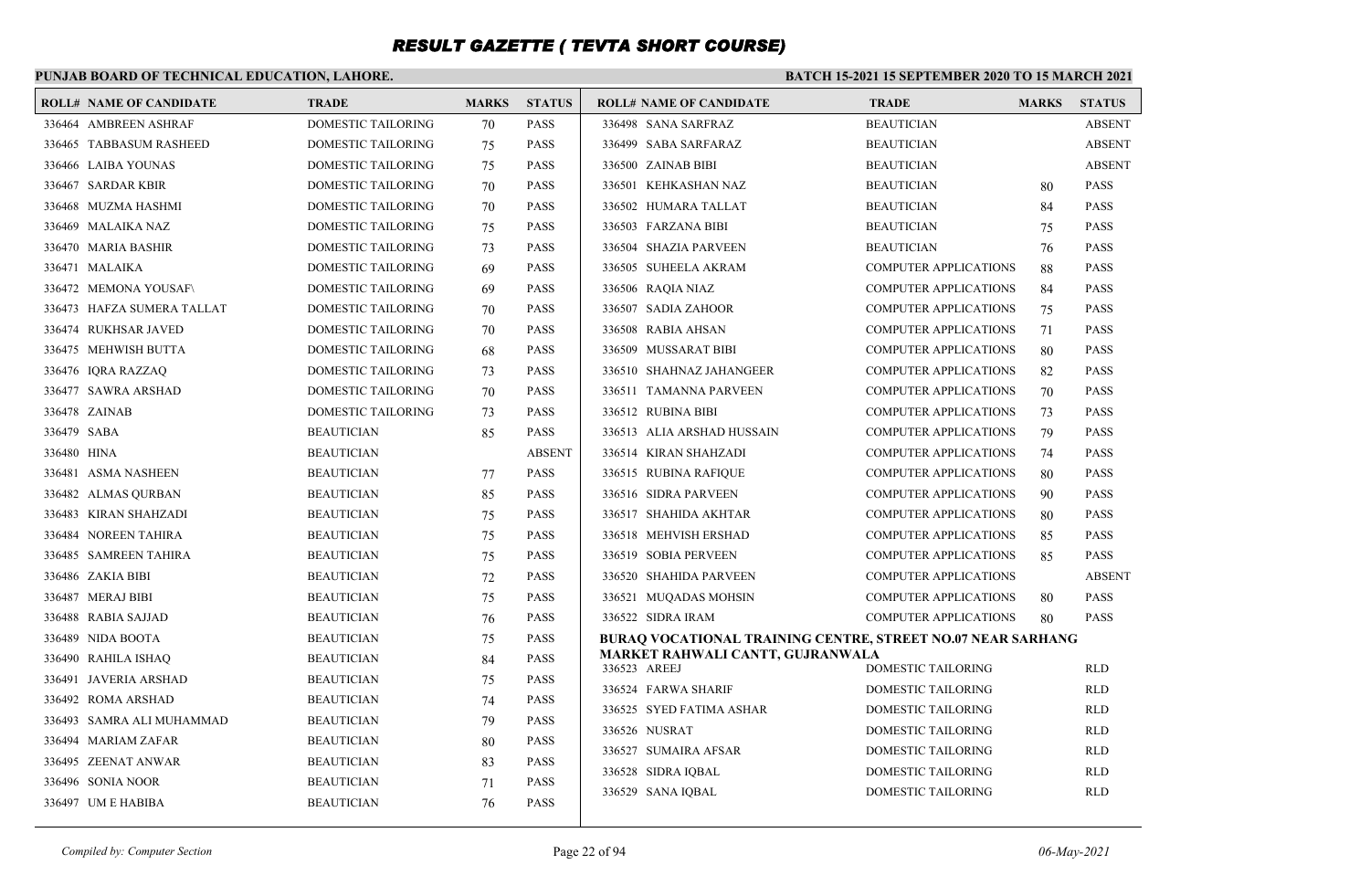### **PUNJAB BOARD OF TECHNICAL EDUCATION, LAHORE.**

|             | <b>ROLL# NAME OF CANDIDATE</b>                               | <b>TRADE</b>                 | <b>MARKS</b> | <b>STATUS</b> | <b>ROLL# NAME OF CANDIDATE</b> | <b>TRADE</b>                 | <b>MARKS</b> | <b>STATUS</b> |
|-------------|--------------------------------------------------------------|------------------------------|--------------|---------------|--------------------------------|------------------------------|--------------|---------------|
|             | 336530 SHAHNAZ BIBI                                          | <b>DOMESTIC TAILORING</b>    |              | <b>RLD</b>    | 336562 AROOJ FATIMA            | <b>COMPUTER APPLICATIONS</b> | 95           | <b>PASS</b>   |
|             | 336531 FAHIMA ALAM                                           | <b>DOMESTIC TAILORING</b>    |              | <b>RLD</b>    | 336563 IQRA ASLAM              | <b>COMPUTER APPLICATIONS</b> | 100          | PASS          |
|             | 336532 RABIA ANWAR                                           | <b>DOMESTIC TAILORING</b>    |              | <b>RLD</b>    | 336564 AYESHA SADIQA           | <b>COMPUTER APPLICATIONS</b> | 100          | PASS          |
|             | 336533 HAFIZA MAHMOONA FATIMA                                | DOMESTIC TAILORING           |              | RLD           | 336565 SANA                    | <b>COMPUTER APPLICATIONS</b> | 100          | PASS          |
|             | 336534 SHABNAM ALI                                           | <b>DOMESTIC TAILORING</b>    |              | <b>RLD</b>    | 336566 IZBA                    | <b>COMPUTER APPLICATIONS</b> | 95           | PASS          |
|             | 336535 SALMA BIBI                                            | <b>DOMESTIC TAILORING</b>    |              | RLD           | 336567 SANA                    | <b>COMPUTER APPLICATIONS</b> | 96           | <b>PASS</b>   |
|             | 336536 HALEEMA BIBI                                          | DOMESTIC TAILORING           |              | RLD           | 336568 AYESHA KHAWER           | <b>COMPUTER APPLICATIONS</b> | 90           | PASS          |
|             | 336537 MUSRRAT JABEEN                                        | DOMESTIC TAILORING           |              | <b>RLD</b>    | 336569 SHEEBA SHEHZADI         | <b>COMPUTER APPLICATIONS</b> | 92           | <b>PASS</b>   |
|             | 336538 TAMMANA                                               | DOMESTIC TAILORING           |              | <b>RLD</b>    | 336570 MISHAL                  | <b>COMPUTER APPLICATIONS</b> | 90           | PASS          |
|             | 336539 SUMMAYA                                               | <b>DOMESTIC TAILORING</b>    |              | <b>RLD</b>    | 336571 HAFIZA RABIA            | <b>COMPUTER APPLICATIONS</b> | 100          | <b>PASS</b>   |
|             | 336540 AYESHA ZAHID                                          | DOMESTIC TAILORING           |              | <b>RLD</b>    | 336572 SUNDAS PERVAIZ PATRAS   | <b>COMPUTER APPLICATIONS</b> | 90           | PASS          |
|             | 336541 TAHZEEM AKHTAR                                        | <b>DOMESTIC TAILORING</b>    |              | <b>RLD</b>    | 336573 HAFIZHA MIRAH SHAHZADI  | <b>COMPUTER APPLICATIONS</b> | 100          | PASS          |
|             | 336542 ZAINAB BIBI                                           | DOMESTIC TAILORING           |              | RLD           | 336574 TAHIRA KAZMI            | <b>COMPUTER APPLICATIONS</b> | 95           | PASS          |
|             | 336543 KIRAN ARSHAD                                          | <b>DOMESTIC TAILORING</b>    |              | <b>RLD</b>    | 336575 HALEEMA                 | <b>COMPUTER APPLICATIONS</b> | 96           | <b>PASS</b>   |
|             | 336544 RAIKHAM NOOR                                          | <b>DOMESTIC TAILORING</b>    |              | <b>RLD</b>    | 336576 MISHAL                  | <b>COMPUTER APPLICATIONS</b> | 95           | PASS          |
|             | 336545 RABIHA AFTAB                                          | <b>COMPUTER APPLICATIONS</b> |              | RLD           | 336577 MISBHA KHALID           | <b>COMPUTER APPLICATIONS</b> | 99           | PASS          |
|             | 336546 ASIYA SHABBIR                                         | <b>COMPUTER APPLICATIONS</b> |              | <b>RLD</b>    | 336578 SABIHA MAOSOOD          | <b>BEAUTICIAN</b>            | 89           | <b>PASS</b>   |
|             | 336547 MAHNOOR REHMAT ULLAH                                  | <b>COMPUTER APPLICATIONS</b> |              | <b>RLD</b>    | 336579 ZARTASHA                | <b>BEAUTICIAN</b>            | 90           | PASS          |
|             | 336548 SALEHA KHTOON                                         | <b>COMPUTER APPLICATIONS</b> |              | <b>RLD</b>    | 336580 IQRA                    | <b>BEAUTICIAN</b>            | 88           | <b>PASS</b>   |
|             | 336549 KINZA KAINAT                                          | <b>COMPUTER APPLICATIONS</b> |              | <b>RLD</b>    | 336581 NAILA                   | <b>BEAUTICIAN</b>            | 85           | PASS          |
|             | 336550 IMRANA NAEEM                                          | <b>COMPUTER APPLICATIONS</b> |              | <b>RLD</b>    | 336582 KINZA BATOOL            | <b>BEAUTICIAN</b>            | 87           | <b>PASS</b>   |
|             | 336551 SHEHAR BANO                                           | <b>COMPUTER APPLICATIONS</b> |              | <b>RLD</b>    | 336583 ROMA BHATTI             | <b>BEAUTICIAN</b>            | 88           | <b>PASS</b>   |
|             | 336552 ZUMRA UMER                                            | <b>COMPUTER APPLICATIONS</b> |              | <b>RLD</b>    | 336584 ASIFA RANI              | <b>BEAUTICIAN</b>            | 91           | <b>PASS</b>   |
|             | 336553 RUBAB AYESHA                                          | <b>COMPUTER APPLICATIONS</b> |              | <b>RLD</b>    | 336585 SAJIDA                  | <b>BEAUTICIAN</b>            | 97           | PASS          |
|             | 336554 SUMAYYA ARSHAD                                        | <b>COMPUTER APPLICATIONS</b> |              | <b>RLD</b>    | 336586 AROOJ FATIMA            | <b>BEAUTICIAN</b>            | 89           | PASS          |
|             | FARAN COLLEGE OF TECHNOLOGY FOR WOMEN, NEAR GOVT.HIGH SCHOOL |                              |              |               | 336587 AMINA                   | <b>BEAUTICIAN</b>            | 97           | <b>PASS</b>   |
|             | KHIALI ADDA, GUJRANWALA<br>336555 KHADIJAH QUDSIA            | PROFESSIONAL COOKING         | 100          | <b>PASS</b>   | 336588 SIDRA                   | <b>BEAUTICIAN</b>            | 88           | PASS          |
|             | 336556 QANDEEL JABBAR                                        | PROFESSIONAL COOKING         | 94           | <b>PASS</b>   | 336589 ZARA KHUSHI             | <b>BEAUTICIAN</b>            | 97           | <b>PASS</b>   |
|             | 336557 NIMRA SHAHZADI                                        | PROFESSIONAL COOKING         | 93           | <b>PASS</b>   | 336590 ZEENAT                  | <b>BEAUTICIAN</b>            | 88           | PASS          |
|             | 336558 SANIA SALEEM                                          | PROFESSIONAL COOKING         | 92           | <b>PASS</b>   | 336591 MALIKA MEHOOD           | <b>BEAUTICIAN</b>            | 86           | <b>PASS</b>   |
|             | 336559 MALAIKA                                               | PROFESSIONAL COOKING         | 100          | <b>PASS</b>   | 336592 ABIDA PARVEEN           | <b>BEAUTICIAN</b>            | 97           | <b>PASS</b>   |
|             | 336560 SAIMA ASHRAF                                          | COMPUTER APPLICATIONS        |              | <b>PASS</b>   | 336593 NEHA                    | <b>BEAUTICIAN</b>            | 86           | <b>PASS</b>   |
| 336561 IORA |                                                              | <b>COMPUTER APPLICATIONS</b> | 98<br>96     | <b>PASS</b>   | 336594 HARRAM TASLEEM          | <b>BEAUTICIAN</b>            | 87           | PASS          |
|             |                                                              |                              |              |               | 336595 SEEMA BIBI              | <b>BEAUTICIAN</b>            | 88           | <b>PASS</b>   |
|             |                                                              |                              |              |               |                                |                              |              |               |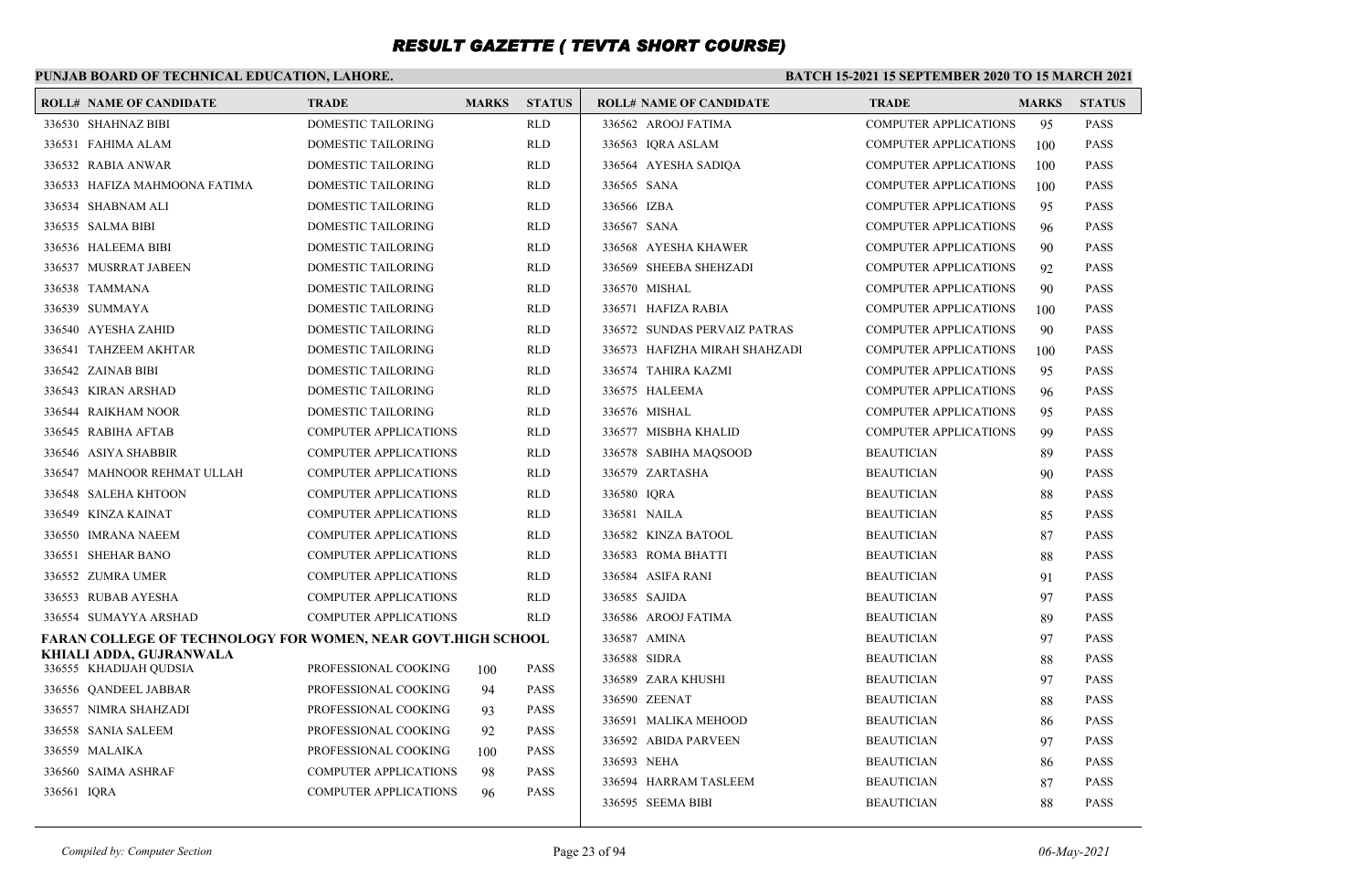### **PUNJAB BOARD OF TECHNICAL EDUCATION, LAHORE.**

#### **BATCH 15-2021 15 SEPTEMBER 2020 TO 15 MARCH 2021**

|              | <b>ROLL# NAME OF CANDIDATE</b>                                 | <b>TRADE</b>                 | <b>MARKS</b> | <b>STATUS</b> | <b>ROLL# NAME OF CANDIDATE</b> | <b>TRADE</b>                 | <b>MARKS</b> | <b>STATUS</b> |
|--------------|----------------------------------------------------------------|------------------------------|--------------|---------------|--------------------------------|------------------------------|--------------|---------------|
| 336596 SOHA  |                                                                | <b>BEAUTICIAN</b>            | 82           | <b>PASS</b>   | 336629 ASAD ALI                | COMPUTER APPLICATIONS        | 98           | <b>PASS</b>   |
|              | 336597 AMINA BIBI                                              | <b>BEAUTICIAN</b>            | 81           | <b>PASS</b>   | 336630 IBTISAM ELAHI ZAHEER    | <b>COMPUTER APPLICATIONS</b> | 90           | <b>PASS</b>   |
|              | 336598 SHAZIA ASGHAR                                           | <b>BEAUTICIAN</b>            | 86           | <b>PASS</b>   | 336631 MUHAMMAD ZAEEM RAZA     | <b>COMPUTER APPLICATIONS</b> | 90           | <b>PASS</b>   |
|              | 336599 AQSA SHEHZADI                                           | <b>BEAUTICIAN</b>            | 97           | <b>PASS</b>   | 336632 TAYYAB ALI              | <b>COMPUTER APPLICATIONS</b> | 90           | <b>PASS</b>   |
|              | 336600 AASIYA NOOR                                             | <b>BEAUTICIAN</b>            | 87           | <b>PASS</b>   | 336633 SYED ALI HAIDER         | <b>COMPUTER APPLICATIONS</b> | 91           | <b>PASS</b>   |
|              | 336601 TANZEELA                                                | <b>BEAUTICIAN</b>            | 83           | <b>PASS</b>   | 336634 MUHAMMAD ZOHAIB ALI     | <b>COMPUTER APPLICATIONS</b> | 90           | <b>PASS</b>   |
| 336602 SAIRA |                                                                | <b>BEAUTICIAN</b>            | 83           | <b>PASS</b>   | 336635 MUHAMMAD ABU BAKER      | <b>COMPUTER APPLICATIONS</b> | 90           | <b>PASS</b>   |
|              | 336603 AROOJ AFZAL                                             | DOMESTIC TAILORING           | 93           | <b>PASS</b>   | 336636 REHMAN                  | <b>COMPUTER APPLICATIONS</b> | 90           | <b>PASS</b>   |
|              | 336604 TEHSEELA ZALI GULL                                      | DOMESTIC TAILORING           | 85           | <b>PASS</b>   | 336637 SHAHROOZ SHAHZAD        | <b>COMPUTER APPLICATIONS</b> | 90           | <b>PASS</b>   |
|              | 336605 NISAR FATIMA                                            | DOMESTIC TAILORING           | 92           | <b>PASS</b>   | 336638 ZOHAIB MASOOD           | <b>COMPUTER APPLICATIONS</b> | 89           | <b>PASS</b>   |
|              | FARAN INSTITUTE OF TECHNOLOGY, KHYALI BYPASS CHOWK, GUJRANWALA |                              |              |               | 336639 ABU SUFYAN              | <b>COMPUTER APPLICATIONS</b> | 90           | <b>PASS</b>   |
|              | 336606 MUHAMMAD ZUBAIR                                         | AUTOCAD 2016                 | 95           | <b>PASS</b>   | 336640 MUHAMMAD KAMRAN         | <b>COMPUTER APPLICATIONS</b> | 90           | <b>PASS</b>   |
|              | 336607 HAFIZ ABDUL BASIT                                       | <b>AUTOCAD 2016</b>          | 100          | <b>PASS</b>   | 336641 MUHAMMAD SUBHAN         | <b>COMPUTER APPLICATIONS</b> | 98           | <b>PASS</b>   |
|              | 336608 MEHMOOD UL HASSAN                                       | AUTOCAD 2016                 | 92           | <b>PASS</b>   | 336642 ASAD ULLAH              | <b>COMPUTER APPLICATIONS</b> | 95           | <b>PASS</b>   |
|              | 336609 SHEHARYAR                                               | <b>AUTOCAD 2016</b>          | 92           | <b>PASS</b>   | 336643 NABEEL ARSHAD           | <b>COMPUTER APPLICATIONS</b> | 95           | <b>PASS</b>   |
|              | 336610 DANISH ALI                                              | COMPUTER APPLICATIONS        | 99           | <b>PASS</b>   | 336644 SHAHMIR ALI KHAN        | <b>COMPUTER APPLICATIONS</b> | 90           | <b>PASS</b>   |
|              | 336611 YASAR ARFAT                                             | <b>COMPUTER APPLICATIONS</b> | 91           | <b>PASS</b>   | 336645 MUHAMMAD HASAN ALI      | <b>COMPUTER APPLICATIONS</b> | 90           | <b>PASS</b>   |
|              | 336612 CORNILIOUS                                              | <b>COMPUTER APPLICATIONS</b> | 90           | <b>PASS</b>   | 336646 HAFIZ AKASHA KHALIL     | <b>COMPUTER APPLICATIONS</b> | 90           | <b>PASS</b>   |
|              | 336613 RANA AHSAANULLAH                                        | <b>COMPUTER APPLICATIONS</b> | 90           | <b>PASS</b>   | 336647 ALI AKBAR               | <b>COMPUTER APPLICATIONS</b> | 90           | <b>PASS</b>   |
|              | 336614 AMEER HAMZA                                             | <b>COMPUTER APPLICATIONS</b> | 100          | <b>PASS</b>   | 336648 QAZI MAJID MAHMOOD      | <b>COMPUTER APPLICATIONS</b> | 90           | <b>PASS</b>   |
|              | 336615 MUHAMMAD NAZIM                                          | <b>COMPUTER APPLICATIONS</b> | 90           | <b>PASS</b>   | 336649 HAMZA RAMZAN            | <b>COMPUTER APPLICATIONS</b> | 90           | <b>PASS</b>   |
|              | 336616 NAQASH WAHEED                                           | <b>COMPUTER APPLICATIONS</b> | 98           | <b>PASS</b>   | 336650 UMAR RAFIQUE            | <b>COMPUTER APPLICATIONS</b> | 90           | <b>PASS</b>   |
|              | 336617 MUHAMMAD HALEEM                                         | <b>COMPUTER APPLICATIONS</b> | 99           | <b>PASS</b>   | 336651 USMAN BUTT              | <b>COMPUTER APPLICATIONS</b> | 90           | <b>PASS</b>   |
|              | 336618 SYED MUJTABA HAIDER SHAH                                | <b>COMPUTER APPLICATIONS</b> | 90           | <b>PASS</b>   | 336652 MUHAMMAD ZOHAIB MALIK   | <b>COMPUTER APPLICATIONS</b> | 90           | <b>PASS</b>   |
|              | 336619 SHER SHAH KHAN                                          | <b>COMPUTER APPLICATIONS</b> | 91           | <b>PASS</b>   | 336653 ALI HASSAN              | COMPUTER APPLICATIONS        | 90           | <b>PASS</b>   |
|              | 336620 SHOAIB MASIH                                            | <b>COMPUTER APPLICATIONS</b> | 100          | <b>PASS</b>   | 336654 NABEEL ASHRAF           | <b>COMPUTER APPLICATIONS</b> | 90           | <b>PASS</b>   |
|              | 336621 MUHAMMAD ZAIN UMAR                                      | <b>COMPUTER APPLICATIONS</b> | 98           | <b>PASS</b>   | 336655 AZAN ALI                | <b>COMPUTER APPLICATIONS</b> | 90           | <b>PASS</b>   |
|              | 336622 MUHAMMAD ABRAR                                          | <b>COMPUTER APPLICATIONS</b> | 99           | <b>PASS</b>   | 336656 MUHAMMAD HASEEB TARIO   | <b>COMPUTER APPLICATIONS</b> | 98           | <b>PASS</b>   |
|              | 336623 MUHAMMAD IKHLAS                                         | <b>COMPUTER APPLICATIONS</b> | 99           | <b>PASS</b>   | 336657 WASIF ALI               | <b>COMPUTER APPLICATIONS</b> | 90           | <b>PASS</b>   |
|              | 336624 SHAGEEL AHMAD                                           | <b>COMPUTER APPLICATIONS</b> | 92           | <b>PASS</b>   | 336658 MUHAMMAD BAQAR          | <b>COMPUTER APPLICATIONS</b> | 91           | <b>PASS</b>   |
|              | 336625 TAHIR FAROOQ                                            | <b>COMPUTER APPLICATIONS</b> | 90           | <b>PASS</b>   | 336659 MUHAMMAD ABDULLAH       | <b>COMPUTER APPLICATIONS</b> | 98           | <b>PASS</b>   |
|              | 336626 MUZAMMIL BASHIR                                         | COMPUTER APPLICATIONS        | 91           | <b>PASS</b>   | 336660 MUHAMMAD SAIM           | <b>COMPUTER APPLICATIONS</b> | 92           | <b>PASS</b>   |
|              | 336627 SYED IMRAN HAIDER SHAH                                  | <b>COMPUTER APPLICATIONS</b> | 90           | <b>PASS</b>   | 336661 MUHAMMAD AWAIS          | <b>COMPUTER APPLICATIONS</b> | 92           | <b>PASS</b>   |
|              | 336628 MUHAMMAD ALI HASSAN                                     | <b>COMPUTER APPLICATIONS</b> | 95           | <b>PASS</b>   | 336662 MUHAMMAD ATTIQUE        | <b>COMPUTER APPLICATIONS</b> | 98           | <b>PASS</b>   |
|              |                                                                |                              |              |               |                                |                              |              |               |

*Compiled by: Computer Section* Page 24 of 94 *06-May-2021*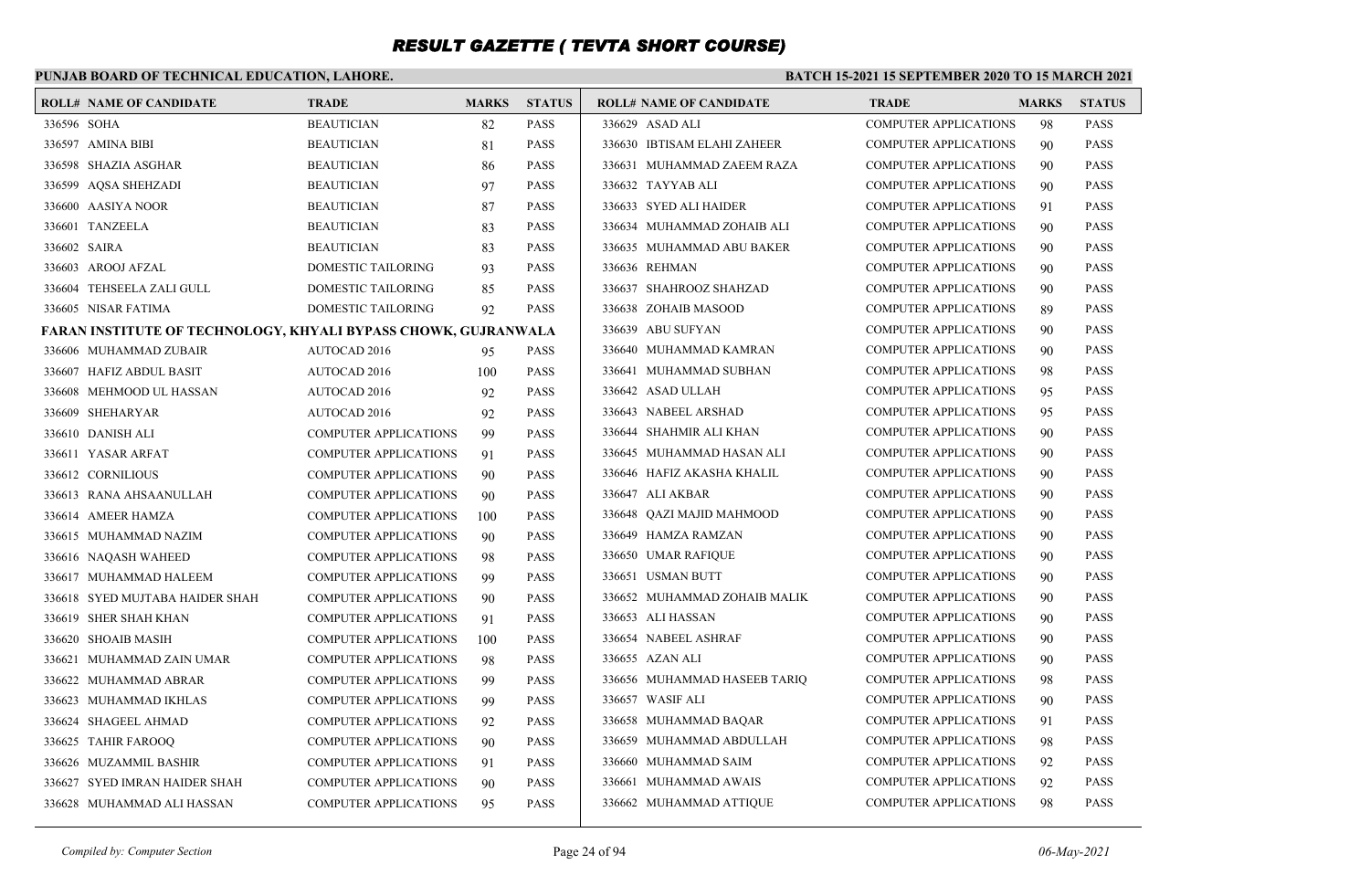### **PUNJAB BOARD OF TECHNICAL EDUCATION, LAHORE.**

| <b>ROLL# NAME OF CANDIDATE</b>                         | <b>TRADE</b>                 | <b>MARKS</b> | <b>STATUS</b> | <b>ROLL# NAME OF CANDIDATE</b>                                | <b>TRADE</b>                 | <b>MARKS</b> | <b>STATUS</b> |
|--------------------------------------------------------|------------------------------|--------------|---------------|---------------------------------------------------------------|------------------------------|--------------|---------------|
| 336663 FAHAD ALI                                       | <b>COMPUTER APPLICATIONS</b> | 90           | <b>PASS</b>   | 336695 MUHAMMAD ARSLAN                                        | <b>ELECTRICAL WIRING</b>     | 92           | <b>PASS</b>   |
| 336664 SAIFULLAH                                       | <b>COMPUTER APPLICATIONS</b> | 98           | <b>PASS</b>   | 336696 MUHAMMAD ATIF RAZZAO                                   | <b>ELECTRICAL WIRING</b>     | 79           | <b>PASS</b>   |
| 336665 MUHAMMAD SALMAN                                 | COMPUTER APPLICATIONS        | 90           | <b>PASS</b>   | 336697 SHAHROZ ZAFAR                                          | ELECTRICAL WIRING            | 81           | <b>PASS</b>   |
| 336666 HUSNAIN ZIA                                     | <b>COMPUTER APPLICATIONS</b> | 90           | <b>PASS</b>   | 336698 ARSLAN                                                 | ELECTRICAL WIRING            | 84           | <b>PASS</b>   |
| 336667 MUHAMMAD FAIZAN BUTT                            | <b>COMPUTER APPLICATIONS</b> | 90           | PASS          | 336699 MUHAMMAD USMAN                                         | ELECTRICAL WIRING            | 88           | <b>PASS</b>   |
| 336668 ASIF HUSSAIN                                    | <b>COMPUTER APPLICATIONS</b> | 90           | <b>PASS</b>   | 336700 TAYYAB                                                 | <b>ELECTRICAL WIRING</b>     | 86           | <b>PASS</b>   |
| 336669 UZAIR AZIZ                                      | <b>COMPUTER APPLICATIONS</b> | 90           | PASS          | 336701 SHAHID AMIN                                            | ELECTRICAL WIRING            | 69           | <b>PASS</b>   |
| 336670 ABRAR SHARIF                                    | <b>COMPUTER APPLICATIONS</b> | 90           | <b>PASS</b>   | 336702 M ALI HASSAN                                           | <b>ELECTRICAL WIRING</b>     | 89           | <b>PASS</b>   |
| 336671 WAQAS AHMAD                                     | <b>COMPUTER APPLICATIONS</b> | 91           | PASS          | 336703 MUHAMMAD AHMAD AHMAR                                   | <b>COMPUTER APPLICATIONS</b> | 93           | <b>PASS</b>   |
| 336672 SHAHJAHAN                                       | <b>COMPUTER APPLICATIONS</b> | 98           | <b>PASS</b>   | 336704 MUHAMMAD RIZWAN                                        | <b>COMPUTER APPLICATIONS</b> | 89           | <b>PASS</b>   |
| 336673 SAKANDAR ALI                                    | <b>COMPUTER APPLICATIONS</b> | 92           | PASS          | 336705 MUHAMMAD SHEHROZ                                       | <b>COMPUTER APPLICATIONS</b> | 85           | <b>PASS</b>   |
| 336674 MUHAMMAD ASAD                                   | <b>COMPUTER APPLICATIONS</b> | 99           | <b>PASS</b>   | 336706 MUHAMMAD UMAR                                          | <b>COMPUTER APPLICATIONS</b> | 88           | <b>PASS</b>   |
| 336675 ATIF NAEEM                                      | <b>COMPUTER APPLICATIONS</b> | 90           | PASS          | 336707 MOHAD ZULFIOAR                                         | <b>COMPUTER APPLICATIONS</b> | 91           | <b>PASS</b>   |
| 336676 SHOAIB KHAN                                     | <b>COMPUTER APPLICATIONS</b> | 90           | <b>PASS</b>   | 336708 FARRUKH AHMAD                                          | <b>COMPUTER APPLICATIONS</b> | 87           | <b>PASS</b>   |
| 336677 AFSAR KHAN                                      | <b>COMPUTER APPLICATIONS</b> | 91           | <b>PASS</b>   | 336709 ALI RAZA                                               | <b>COMPUTER APPLICATIONS</b> | 84           | <b>PASS</b>   |
| 336678 MUHAMMAD AHMAD                                  | <b>COMPUTER APPLICATIONS</b> | 91           | PASS          | 336710 AMEER HAMZA                                            | <b>COMPUTER APPLICATIONS</b> | 89           | <b>PASS</b>   |
| 336679 ALI HAMZA                                       | <b>COMPUTER APPLICATIONS</b> | 95           | <b>PASS</b>   | 336711 MUHAMMAD HASSAN ADNAN                                  | <b>COMPUTER APPLICATIONS</b> | 93           | <b>PASS</b>   |
| 336680 MUHAMMAD HAMZA                                  | <b>COMPUTER APPLICATIONS</b> | 90           | PASS          | 336712 HATIM KHAN                                             | COMPUTER APPLICATIONS        | 80           | <b>PASS</b>   |
| 336681 FAISAL REHMAN                                   | <b>ELECTRICIAN</b>           | 79           | <b>PASS</b>   | 336713 ALI SHAN                                               | <b>COMPUTER APPLICATIONS</b> | 89           | <b>PASS</b>   |
| 336682 AMEER HAMZA                                     | <b>ELECTRICIAN</b>           | 78           | <b>PASS</b>   | 336714 MUBEEN AHMAD                                           | <b>COMPUTER APPLICATIONS</b> | 88           | <b>PASS</b>   |
| GOVERNMENT TECHNICAL TRAINING INSTITUTE, PASROOR ROAD, |                              |              |               | 336715 TAYYAB ALI                                             | <b>COMPUTER APPLICATIONS</b> | 80           | <b>PASS</b>   |
| GUJRANWALA<br>336683 MUHAMMAD HAMZA AAMIR              | ELECTRICAL WIRING            | 89           | <b>PASS</b>   | 336716 HASEEB AHSAN                                           | <b>COMPUTER APPLICATIONS</b> | 85           | <b>PASS</b>   |
| 336684 ARSLAN WARIS                                    | ELECTRICAL WIRING            | 80           | <b>PASS</b>   | 336717 MUHAMMAD ZAYYAN RIZWAN                                 | <b>COMPUTER APPLICATIONS</b> | 89           | <b>PASS</b>   |
| 336685 YASIR ARFAT                                     | ELECTRICAL WIRING            | 90           | <b>PASS</b>   | 336718 ADNAN RAZA                                             | <b>COMPUTER APPLICATIONS</b> | 85           | <b>PASS</b>   |
| 336686 MOHSIN MUSTAFA                                  | ELECTRICAL WIRING            | 91           | PASS          | 336719 ZAIN ALI                                               | <b>COMPUTER APPLICATIONS</b> | 88           | <b>PASS</b>   |
| 336687 USMAN ALI                                       | ELECTRICAL WIRING            | 80           | PASS          | 336720 SAAD                                                   | <b>COMPUTER APPLICATIONS</b> | 85           | <b>PASS</b>   |
| 336688 ABU BAKAR BEIG                                  | ELECTRICAL WIRING            | 69           | PASS          | 336721 IKHLAQ AHMAD                                           | <b>COMPUTER APPLICATIONS</b> | 87           | <b>PASS</b>   |
| 336689 HAMMAD AHMAD                                    | ELECTRICAL WIRING            | 74           | <b>PASS</b>   | 336722 AYYAN AHMAD                                            | <b>COMPUTER APPLICATIONS</b> | 89           | <b>PASS</b>   |
| 336690 AMEER HAMZA ASGHAR                              | ELECTRICAL WIRING            | 71           | PASS          | GOVERNMENT VOCATIONAL TRAINING INSTITUTE FOR WOMEN, BIG CIVIL |                              |              |               |
| 336691 ZIA UR RAHMAN                                   | ELECTRICAL WIRING            | 91           | PASS          | LINES, GUJRANWALA<br>336723 KOMAL SHABEER                     | DOMESTIC TAILORING           |              | <b>ABSENT</b> |
| 336692 ABU UBAIDA                                      | ELECTRICAL WIRING            | 76           | <b>PASS</b>   | 336724 KHADIJA RANI                                           | <b>DOMESTIC TAILORING</b>    |              | <b>ABSENT</b> |
| 336693 BILAL BUTT                                      | ELECTRICAL WIRING            | 83           | <b>PASS</b>   | 336725 ESHA                                                   | DOMESTIC TAILORING           |              | <b>ABSENT</b> |
| 336694 ZAKRIA IRFAN                                    | ELECTRICAL WIRING            | 89           | <b>PASS</b>   | 336726 HADIA MUDASSAR                                         | <b>DOMESTIC TAILORING</b>    |              | <b>ABSENT</b> |
|                                                        |                              |              |               |                                                               |                              |              |               |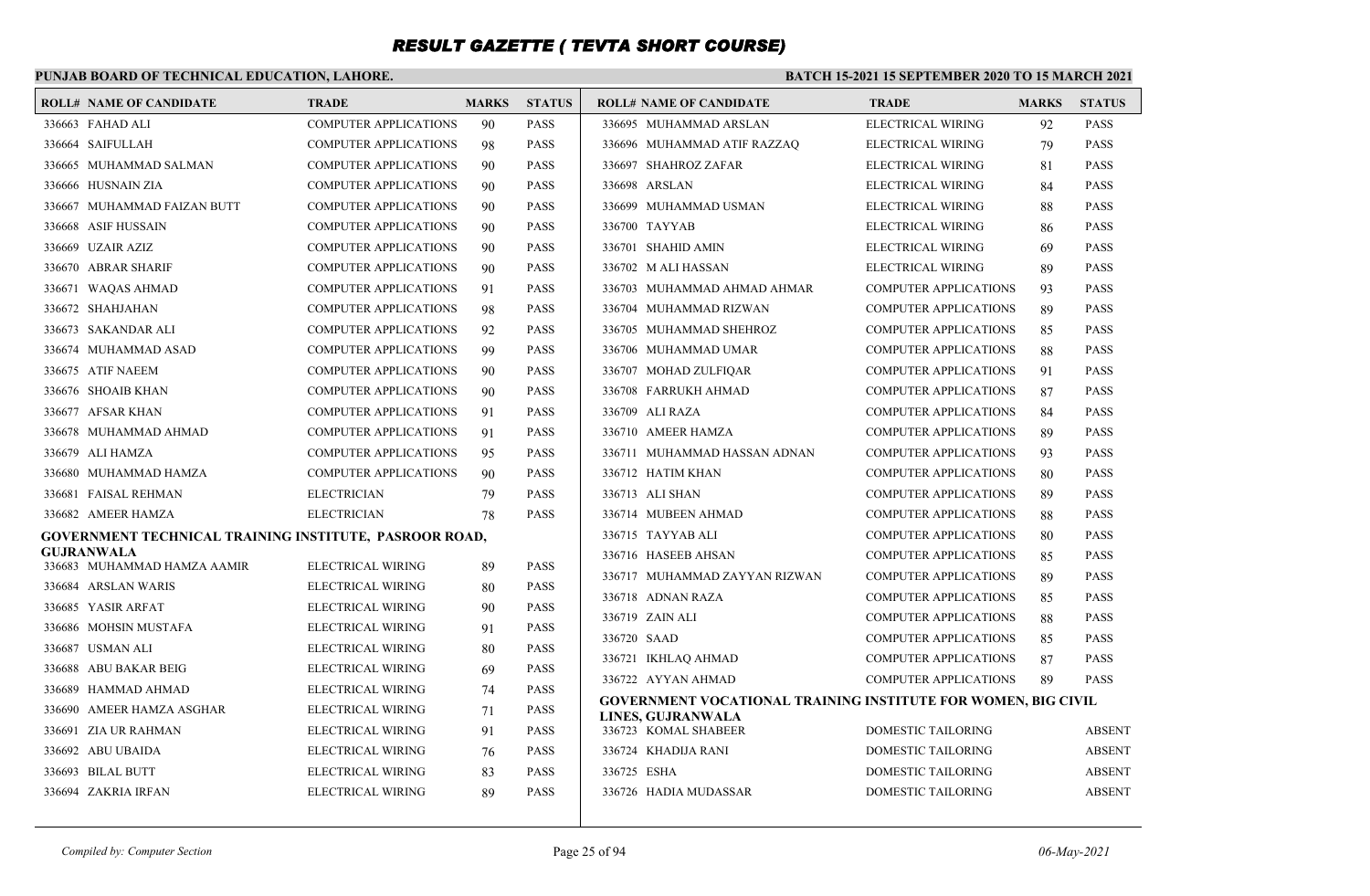### **PUNJAB BOARD OF TECHNICAL EDUCATION, LAHORE.**

| <b>ROLL# NAME OF CANDIDATE</b>                                   | <b>TRADE</b>              | <b>MARKS</b> | <b>STATUS</b> | <b>ROLL# NAME OF CANDIDATE</b>                                              | <b>TRADE</b>              | <b>MARKS</b> | <b>STATUS</b> |
|------------------------------------------------------------------|---------------------------|--------------|---------------|-----------------------------------------------------------------------------|---------------------------|--------------|---------------|
| 336727 AREEBA SEHAR                                              | <b>DOMESTIC TAILORING</b> | 84           | <b>PASS</b>   | 336760 RIMSHA QAMAR                                                         | <b>BEAUTICIAN</b>         | 97           | <b>PASS</b>   |
| 336728 AYESHA RAZAQ                                              | DOMESTIC TAILORING        | 83           | <b>PASS</b>   | 336761 ATIKA QAMAR                                                          | <b>BEAUTICIAN</b>         | 96           | <b>PASS</b>   |
| 336729 ZEENAT                                                    | <b>DOMESTIC TAILORING</b> | 86           | <b>PASS</b>   | 336762 AYESHA MUNIR                                                         | <b>BEAUTICIAN</b>         | 97           | <b>PASS</b>   |
| 336730 RIMSHA                                                    | <b>DOMESTIC TAILORING</b> |              | <b>ABSENT</b> | 336763 HUMA NAZ                                                             | <b>BEAUTICIAN</b>         | 96           | <b>PASS</b>   |
| 336731 TAZEEM NAZ                                                | <b>DOMESTIC TAILORING</b> |              | <b>ABSENT</b> | 336764 FIZZA YOUNAS                                                         | <b>BEAUTICIAN</b>         | 96           | <b>PASS</b>   |
| 336732 AISHA NOOR                                                | <b>DOMESTIC TAILORING</b> |              | <b>ABSENT</b> | 336765 UROOJ SHAHID                                                         | <b>BEAUTICIAN</b>         | 97           | <b>PASS</b>   |
| 336733 SHAMAILA MEHRIN                                           | DOMESTIC TAILORING        | 86           | <b>PASS</b>   | 336766 AYESHA                                                               | <b>BEAUTICIAN</b>         | 96           | <b>PASS</b>   |
| 336734 PAKEEZA SEERAT                                            | DOMESTIC TAILORING        | 86           | <b>PASS</b>   | 336767 FAREEHA                                                              | <b>BEAUTICIAN</b>         | 97           | <b>PASS</b>   |
| 336735 MOMINA SAEED                                              | <b>DOMESTIC TAILORING</b> | 87           | <b>PASS</b>   | 336768 IQRA IFTIKHAR                                                        | <b>BEAUTICIAN</b>         | 97           | <b>PASS</b>   |
| 336736 SABA                                                      | <b>BEAUTICIAN</b>         | 85           | <b>PASS</b>   | 336769 ZAROA ABBAS                                                          | <b>BEAUTICIAN</b>         |              | <b>ABSENT</b> |
| 336737 AISHA ABBAS                                               | <b>BEAUTICIAN</b>         | 87           | <b>PASS</b>   | 336770 FAIZA BARI                                                           | <b>BEAUTICIAN</b>         |              | <b>ABSENT</b> |
| 336738 RIMSHA                                                    | <b>BEAUTICIAN</b>         | 85           | <b>PASS</b>   | VOCATIONAL TRAINING INSTITUTE, CANTT, GUJRANWALA                            |                           |              |               |
| 336739 KIRAN SHAHZADI                                            | <b>BEAUTICIAN</b>         | 89           | <b>PASS</b>   | 336771 ADEELA KAUSAR                                                        | DOMESTIC TAILORING        |              | <b>RLD</b>    |
| 336740 MUSKAN                                                    | <b>BEAUTICIAN</b>         | 93           | <b>PASS</b>   | 336772 NADIA ISHAQ                                                          | <b>DOMESTIC TAILORING</b> |              | <b>RLD</b>    |
| 336741 ABIDA                                                     | <b>BEAUTICIAN</b>         | 82           | <b>PASS</b>   | 336773 ASMA HAMAYUM                                                         | DOMESTIC TAILORING        |              | <b>RLD</b>    |
| 336742 IORA IMRAN                                                | <b>BEAUTICIAN</b>         | 88           | <b>PASS</b>   | 336774 TABINDA                                                              | DOMESTIC TAILORING        |              | <b>RLD</b>    |
| 336743 AMINA                                                     | <b>BEAUTICIAN</b>         | 89           | <b>PASS</b>   | 336775 SUNILLA KAUSAR                                                       | DOMESTIC TAILORING        |              | <b>RLD</b>    |
| 336744 IORA RABAIL                                               | <b>BEAUTICIAN</b>         |              | <b>ABSENT</b> | 336776 QAMAR YAQUB                                                          | DOMESTIC TAILORING        |              | <b>RLD</b>    |
| 336745 IORA                                                      | <b>BEAUTICIAN</b>         | 82           | <b>PASS</b>   | 336777 SANIA MUKHTAR                                                        | DOMESTIC TAILORING        |              | <b>RLD</b>    |
| 336746 SAIRA IRFAN                                               | <b>BEAUTICIAN</b>         | 85           | <b>PASS</b>   | 336778 CHAMBAILY                                                            | DOMESTIC TAILORING        |              | <b>RLD</b>    |
| 336747 MALAKIKA SAIF                                             | <b>BEAUTICIAN</b>         | 85           | <b>PASS</b>   | 336779 AYESHA SAJID                                                         | DOMESTIC TAILORING        |              | <b>RLD</b>    |
| 336748 MUGHEERA NOOR                                             | <b>BEAUTICIAN</b>         | 94           | <b>PASS</b>   | <b>TROOPS FAMILY WELFARE CENTRE-II FOR WOMEN, 50 SUPPLY &amp; TRANSPORT</b> |                           |              |               |
| 336749 MAILA                                                     | <b>BEAUTICIAN</b>         | 83           | <b>PASS</b>   | BATTALION, TANKY NO.07, GUJRANWALA CANTT<br>336780 SHAHIDA PARVEEN          |                           |              |               |
| 336750 KHADIJA                                                   | <b>BEAUTICIAN</b>         | 96           | <b>PASS</b>   |                                                                             | <b>DOMESTIC TAILORING</b> |              | <b>RLD</b>    |
| 336751 LAIBA SHOAIB                                              | <b>BEAUTICIAN</b>         | 83           | <b>PASS</b>   | 336781 FOZIA ZEENAT                                                         | DOMESTIC TAILORING        |              | <b>RLD</b>    |
| 336752 SABA                                                      | <b>BEAUTICIAN</b>         | 91           | <b>PASS</b>   | 336782 ANSA ZEENAT                                                          | <b>DOMESTIC TAILORING</b> |              | <b>RLD</b>    |
| 336753 NIMRA SHAHID                                              | <b>BEAUTICIAN</b>         | 92           | <b>PASS</b>   | 336783 SHAHZIA KOSAR                                                        | DOMESTIC TAILORING        |              | <b>RLD</b>    |
| 336754 FAZEELA HANIF                                             | <b>BEAUTICIAN</b>         | 89           | <b>PASS</b>   | 336784 ZARTAB ANWAR                                                         | DOMESTIC TAILORING        |              | <b>RLD</b>    |
| 336755 ADEEBA                                                    | <b>BEAUTICIAN</b>         | 91           | <b>PASS</b>   | 336785 IQRA KANWAL                                                          | DOMESTIC TAILORING        |              | <b>RLD</b>    |
| 336756 KAINAT                                                    | <b>BEAUTICIAN</b>         | 91           | <b>PASS</b>   | 336786 SAMINA GULZAR                                                        | DOMESTIC TAILORING        |              | <b>RLD</b>    |
| 336757 RUBAB TABASSUM                                            | <b>BEAUTICIAN</b>         |              | <b>ABSENT</b> | 336787 SALMA NASRULLAH                                                      | <b>DOMESTIC TAILORING</b> |              | <b>RLD</b>    |
| GOVT VOCATIONAL TRAINING INTITUTE FOR WOMEN, RAHWALI, GUJRANWALA |                           |              |               | 336788 FARZANA                                                              | DOMESTIC TAILORING        |              | <b>RLD</b>    |
| 336758 SWERA AFTAB                                               | <b>BEAUTICIAN</b>         | 93           | <b>PASS</b>   | 336789 SALIMA SHAHZADI                                                      | <b>DOMESTIC TAILORING</b> |              | <b>RLD</b>    |
| 336759 SAMRA FIAZ                                                | <b>BEAUTICIAN</b>         | 96           | <b>PASS</b>   | 336790 SHAISTA JABEEN                                                       | DOMESTIC TAILORING        |              | <b>RLD</b>    |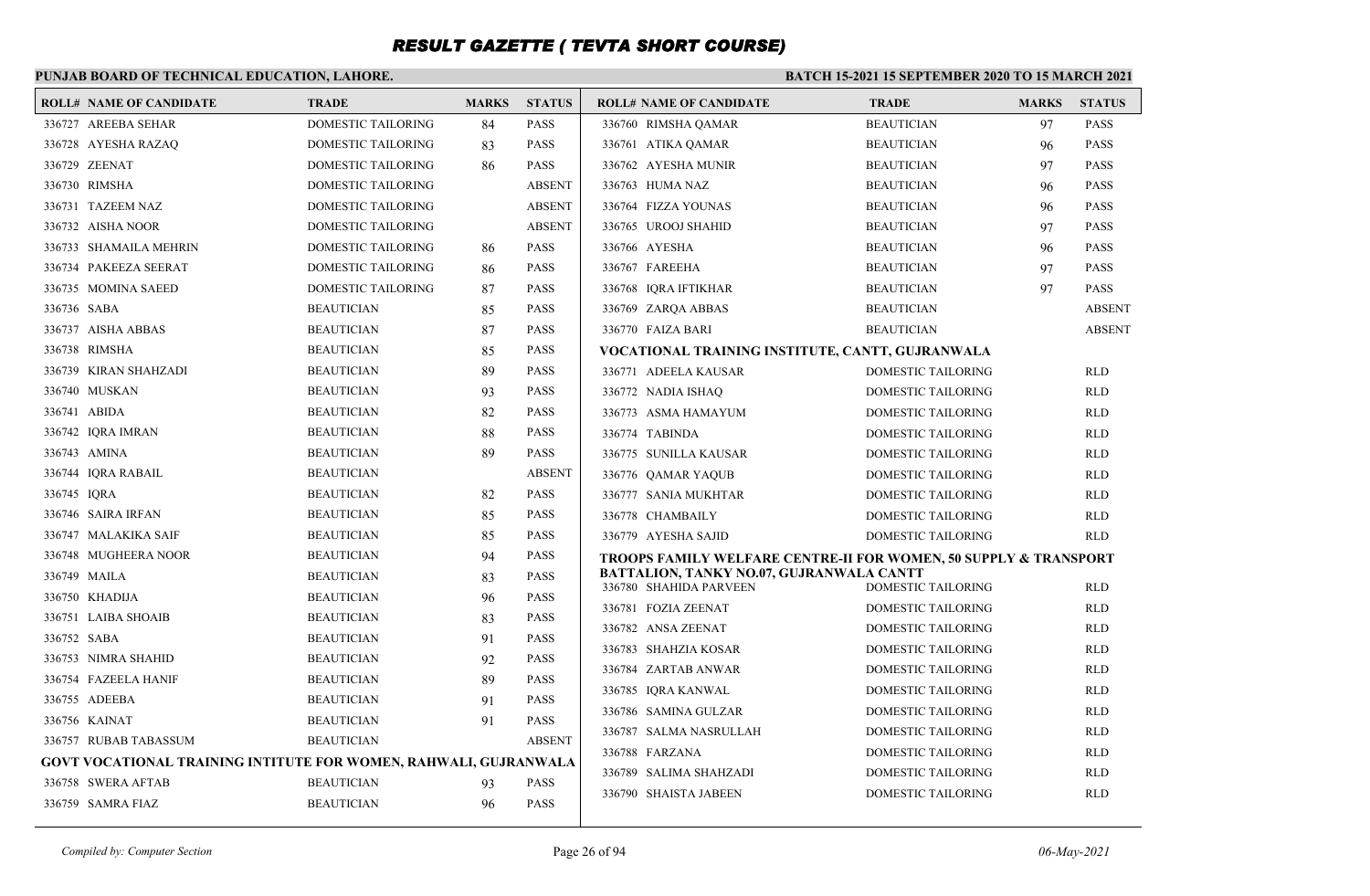### **PUNJAB BOARD OF TECHNICAL EDUCATION, LAHORE.**

| <b>ROLL# NAME OF CANDIDATE</b>                                | <b>TRADE</b>                 | <b>MARKS</b> | <b>STATUS</b> | <b>ROLL# NAME OF CANDIDATE</b>                               | <b>TRADE</b>                 | <b>MARKS</b> | <b>STATUS</b> |
|---------------------------------------------------------------|------------------------------|--------------|---------------|--------------------------------------------------------------|------------------------------|--------------|---------------|
| 336791 ALYSHA ZAFAR                                           | <b>DOMESTIC TAILORING</b>    |              | <b>RLD</b>    | 336824 HAMZA KHALID                                          | AUTOCAD 2016                 | 89           | <b>PASS</b>   |
| 336792 ANDILA NAZ                                             | DOMESTIC TAILORING           |              | <b>RLD</b>    | 336825 MUHAMMAD HAMMAD ABID                                  | AUTOCAD 2016                 | 93           | <b>PASS</b>   |
| 336793 TASMIA SHABEER                                         | DOMESTIC TAILORING           |              | <b>RLD</b>    | 336826 MUHAMMAD NAZAKAT SULTAN                               | AUTOCAD 2016                 | 90           | <b>PASS</b>   |
| 336794 HINA AMANULLAH                                         | DOMESTIC TAILORING           |              | <b>RLD</b>    | 336827 RAHAT MUNWAR                                          | AUTOCAD 2016                 | 92           | <b>PASS</b>   |
| 336795 TANZEELA                                               | DOMESTIC TAILORING           |              | <b>RLD</b>    | 336828 SHAHZAIB ALI YOUSAF                                   | AUTOCAD 2016                 | 89           | <b>PASS</b>   |
| FAST SOLUTION COLLEGE, NEAR BOYS SCHOOL NO.1 G.T ROAD, KAMOKE |                              |              |               | 336829 MUHAMMAD UMAR IMTIAZ                                  | AUTOCAD 2016                 | 91           | <b>PASS</b>   |
| 336796 MARYAM RAFIQUE                                         | <b>COMPUTER APPLICATIONS</b> | 92           | <b>PASS</b>   | 336830 FAHID JAVID                                           | AUTOCAD 2016                 | 91           | <b>PASS</b>   |
| 336797 TOOBA SHABIR                                           | <b>COMPUTER APPLICATIONS</b> | 93           | <b>PASS</b>   | WINWARE GROUP OF COLLEGES, NAGRI ABBAS SHAH, GT ROAD, KAMOKE |                              |              |               |
| 336798 SONIA YAQOOB                                           | <b>COMPUTER APPLICATIONS</b> | 94           | <b>PASS</b>   | 336831 UMAIR ASLAM                                           | <b>COMPUTER APPLICATIONS</b> | 95           | <b>PASS</b>   |
| 336799 KIRAN ARIF                                             | <b>COMPUTER APPLICATIONS</b> | 91           | <b>PASS</b>   | 336832 AREEBA BIBI                                           | <b>COMPUTER APPLICATIONS</b> | 92           | <b>PASS</b>   |
| 336800 AQSA                                                   | COMPUTER APPLICATIONS        | 90           | <b>PASS</b>   | 336833 AMINA                                                 | <b>COMPUTER APPLICATIONS</b> | 95           | <b>PASS</b>   |
| 336801 MEHWISH SHEHZADI                                       | <b>COMPUTER APPLICATIONS</b> | 88           | <b>PASS</b>   | 336834 MUHAMMAD SHEHER YAR                                   | <b>COMPUTER APPLICATIONS</b> | 91           | <b>PASS</b>   |
| 336802 MADIHA NAZEER                                          | <b>COMPUTER APPLICATIONS</b> | 93           | <b>PASS</b>   | 336835 MUHAMMAD USMAN                                        | <b>COMPUTER APPLICATIONS</b> | 89           | <b>PASS</b>   |
| 336803 KHADIJA NABEEL                                         | <b>COMPUTER APPLICATIONS</b> | 94           | <b>PASS</b>   | 336836 MARIUM SHAHZADI                                       | <b>COMPUTER APPLICATIONS</b> | 86           | <b>PASS</b>   |
| 336804 ALVEENA SHAHBAZ                                        | <b>COMPUTER APPLICATIONS</b> | 90           | <b>PASS</b>   | 336837 YUSHRA                                                | <b>COMPUTER APPLICATIONS</b> | 88           | <b>PASS</b>   |
| 336805 ANEEHA                                                 | <b>COMPUTER APPLICATIONS</b> | 92           | <b>PASS</b>   | 336838 AHMAD FARAZ                                           | <b>COMPUTER APPLICATIONS</b> | 78           | <b>PASS</b>   |
| 336806 SANA                                                   | <b>COMPUTER APPLICATIONS</b> | 92           | <b>PASS</b>   | 336839 ZAHID HANIF                                           | <b>COMPUTER APPLICATIONS</b> | 78           | <b>PASS</b>   |
| 336807 KALSOOM                                                | <b>COMPUTER APPLICATIONS</b> | 92           | <b>PASS</b>   | 336840 IORA                                                  | <b>COMPUTER APPLICATIONS</b> | 85           | <b>PASS</b>   |
| 336808 AMINA                                                  | <b>COMPUTER APPLICATIONS</b> | 92           | <b>PASS</b>   | 336841 AQSA YOUNAS                                           | <b>COMPUTER APPLICATIONS</b> | 80           | <b>PASS</b>   |
| 336809 SHABANA BANO                                           | <b>COMPUTER APPLICATIONS</b> | 95           | <b>PASS</b>   | 336842 RABIA AFZAL                                           | <b>COMPUTER APPLICATIONS</b> | 76           | <b>PASS</b>   |
| 336810 MISHAL SHAHBAZ ALI                                     | <b>COMPUTER APPLICATIONS</b> | 93           | <b>PASS</b>   | 336843 UMAR NAVEED                                           | <b>COMPUTER APPLICATIONS</b> | 75           | <b>PASS</b>   |
| 336811 AMINA                                                  | <b>COMPUTER APPLICATIONS</b> | 94           | <b>PASS</b>   | 336844 SHAMRAIZ AKHTAR                                       | <b>COMPUTER APPLICATIONS</b> | 84           | <b>PASS</b>   |
| 336812 UME SERAH                                              | <b>COMPUTER APPLICATIONS</b> | 91           | <b>PASS</b>   | 336845 SYEDA TANZEELA                                        | <b>COMPUTER APPLICATIONS</b> | 76           | <b>PASS</b>   |
| 336813 ESHA BOOTA                                             | <b>COMPUTER APPLICATIONS</b> | 93           | <b>PASS</b>   | 336846 HUMAIRA REHMAT                                        | <b>COMPUTER APPLICATIONS</b> | 95           | <b>PASS</b>   |
| 336814 ALI RAZA                                               | COMPUTER APPLICATIONS        | 92           | <b>PASS</b>   | 336847 ADEEBA NAAZ                                           | COMPUTER APPLICATIONS        | 93           | <b>PASS</b>   |
| 336815 WASIM ABBAS                                            | <b>COMPUTER APPLICATIONS</b> | 91           | <b>PASS</b>   | 336848 MUHAMMAD AMIR                                         | <b>COMPUTER APPLICATIONS</b> | 85           | <b>PASS</b>   |
| 336816 SHAHZAIB                                               | <b>COMPUTER APPLICATIONS</b> | 94           | <b>PASS</b>   | 336849 ALI HAMZA                                             | <b>COMPUTER APPLICATIONS</b> | 93           | <b>PASS</b>   |
| 336817 MUHAMMAD AKMAL                                         | <b>COMPUTER APPLICATIONS</b> | 94           | <b>PASS</b>   | 336850 SAMIA AMJED                                           | <b>COMPUTER APPLICATIONS</b> | 95           | <b>PASS</b>   |
| 336818 ANAS ARSHAD                                            | COMPUTER APPLICATIONS        | 93           | <b>PASS</b>   | 336851 EMAN SALEEM                                           | <b>COMPUTER APPLICATIONS</b> | 95           | <b>PASS</b>   |
| 336819 UMAIR IRSHAD                                           | <b>COMPUTER APPLICATIONS</b> | 94           | <b>PASS</b>   | 336852 IRAM REHMAN                                           | <b>COMPUTER APPLICATIONS</b> | 93           | <b>PASS</b>   |
| 336820 AYESHA ASLAM                                           | <b>COMPUTER APPLICATIONS</b> | 93           | <b>PASS</b>   | 336853 NUMAN MASIH                                           | <b>COMPUTER APPLICATIONS</b> | 83           | <b>PASS</b>   |
| 336821 HAMMAD ALI                                             | AUTOCAD 2016                 | 91           | <b>PASS</b>   | 336854 AROOJ AHMAD                                           | <b>COMPUTER APPLICATIONS</b> | 92           | <b>PASS</b>   |
| 336822 LUQMAN ALI                                             | AUTOCAD 2016                 | 92           | <b>PASS</b>   | 336855 TAYYAB ALI                                            | <b>COMPUTER APPLICATIONS</b> | 93           | <b>PASS</b>   |
| 336823 AHSAN JAVID                                            | AUTOCAD 2016                 | 91           | <b>PASS</b>   | 336856 NOOR FATIMA                                           | <b>COMPUTER APPLICATIONS</b> | 81           | <b>PASS</b>   |
|                                                               |                              |              |               |                                                              |                              |              |               |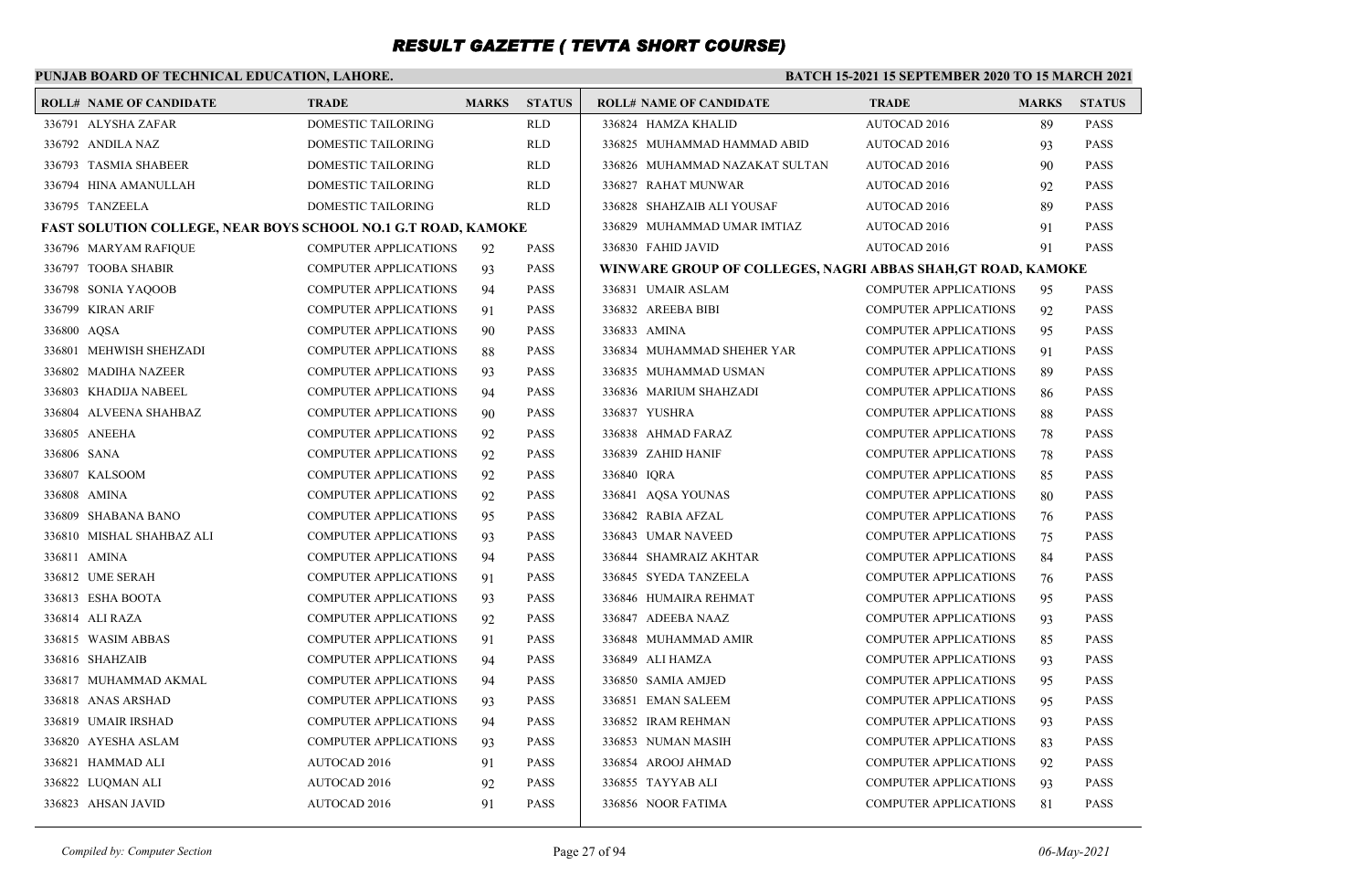### **PUNJAB BOARD OF TECHNICAL EDUCATION, LAHORE.**

#### **BATCH 15-2021 15 SEPTEMBER 2020 TO 15 MARCH 2021**

|              | <b>ROLL# NAME OF CANDIDATE</b>  | <b>TRADE</b>                 | <b>MARKS</b> | <b>STATUS</b> | <b>ROLL# NAME OF CANDIDATE</b> | <b>TRADE</b>                 | <b>MARKS</b> | <b>STATUS</b> |
|--------------|---------------------------------|------------------------------|--------------|---------------|--------------------------------|------------------------------|--------------|---------------|
|              | 336857 MUHAMMAD JAMIL           | <b>COMPUTER APPLICATIONS</b> | 93           | <b>PASS</b>   | 336891 SOBIA IRSHAD            | <b>COMPUTER APPLICATIONS</b> | 95           | <b>PASS</b>   |
| 336858 IESHA |                                 | <b>COMPUTER APPLICATIONS</b> | 90           | <b>PASS</b>   | 336892 MUHAMMAD KASHIF         | <b>COMPUTER APPLICATIONS</b> |              | <b>ABSENT</b> |
|              | 336859 BISMA KHADIM             | <b>COMPUTER APPLICATIONS</b> | 95           | <b>PASS</b>   | 336893 ABU SUFYAN              | <b>COMPUTER APPLICATIONS</b> | 93           | <b>PASS</b>   |
|              | 336860 MUHAMMAD WAQAS           | <b>COMPUTER APPLICATIONS</b> | 93           | <b>PASS</b>   | 336894 ANEES ASHRAF            | <b>COMPUTER APPLICATIONS</b> | 93           | <b>PASS</b>   |
|              | 336861 MUHAMMAD USMAN           | <b>COMPUTER APPLICATIONS</b> | 92           | <b>PASS</b>   | 336895 MUZAMMIL JAVAID         | <b>COMPUTER APPLICATIONS</b> | 95           | <b>PASS</b>   |
|              | 336862 UMAIR ALI                | <b>COMPUTER APPLICATIONS</b> | 91           | <b>PASS</b>   | 336896 MUHAMMAD OASIM          | <b>COMPUTER APPLICATIONS</b> | 75           | <b>PASS</b>   |
|              | 336863 GULSHAN SHAHZADI         | <b>COMPUTER APPLICATIONS</b> | 90           | <b>PASS</b>   | 336897 AYSHA QAMAR             | <b>COMPUTER APPLICATIONS</b> | 79           | <b>PASS</b>   |
|              | 336864 SHARMAIZ MASIH           | <b>COMPUTER APPLICATIONS</b> | 92           | <b>PASS</b>   | 336898 NISAR HUSSAIN           | <b>COMPUTER APPLICATIONS</b> | 81           | <b>PASS</b>   |
|              | 336865 HAFSA SHAFIQ             | <b>COMPUTER APPLICATIONS</b> | 95           | <b>PASS</b>   | 336899 MUHAMMAD RIZWAN KALEEM  | <b>COMPUTER APPLICATIONS</b> | 80           | <b>PASS</b>   |
|              | 336866 TALHA MEHMOOD            | <b>COMPUTER APPLICATIONS</b> | 89           | <b>PASS</b>   | 336900 SUFIAN ALI              | <b>COMPUTER APPLICATIONS</b> | 93           | <b>PASS</b>   |
|              | 336867 UMAR MUSTAFA             | <b>COMPUTER APPLICATIONS</b> | 92           | <b>PASS</b>   | 336901 HASSAN ABBAS SHAH       | <b>COMPUTER APPLICATIONS</b> | 86           | <b>PASS</b>   |
|              | 336868 SHIZA AFZAAL             | <b>COMPUTER APPLICATIONS</b> | 87           | <b>PASS</b>   | 336902 MUNEEBA RANI            | <b>COMPUTER APPLICATIONS</b> | 90           | <b>PASS</b>   |
|              | 336869 GULZAR HUSSAIN           | <b>COMPUTER APPLICATIONS</b> | 95           | <b>PASS</b>   | 336903 AHMAD AMIN              | <b>COMPUTER APPLICATIONS</b> | 69           | <b>PASS</b>   |
|              | 336870 SULEMAN MUKHTAR          | <b>COMPUTER APPLICATIONS</b> | 95           | <b>PASS</b>   | 336904 ALEEZA ALTAF            | <b>COMPUTER APPLICATIONS</b> | 94           | <b>PASS</b>   |
|              | 336871 KIREN RAFIQUE            | <b>COMPUTER APPLICATIONS</b> | 81           | <b>PASS</b>   | 336905 RIFFAT SALEEM           | <b>COMPUTER APPLICATIONS</b> | 85           | <b>PASS</b>   |
|              | 336872 MUNAZA NOOR              | <b>COMPUTER APPLICATIONS</b> | 88           | <b>PASS</b>   | 336906 GULSHAN IQBAL           | <b>COMPUTER APPLICATIONS</b> | 87           | <b>PASS</b>   |
|              | 336873 HAROON ALI               | <b>COMPUTER APPLICATIONS</b> | 92           | <b>PASS</b>   | 336907 MAHMOONA TAYYBA         | <b>COMPUTER APPLICATIONS</b> | 83           | <b>PASS</b>   |
|              | 336874 AMINA BIBI               | <b>COMPUTER APPLICATIONS</b> | 77           | <b>PASS</b>   | 336908 SAREENA ALI             | <b>COMPUTER APPLICATIONS</b> | 86           | <b>PASS</b>   |
|              | 336875 HAROON IQBAL             | <b>COMPUTER APPLICATIONS</b> | 87           | <b>PASS</b>   | 336909 SALEH ABDUL REHMAN      | <b>COMPUTER APPLICATIONS</b> | 75           | <b>PASS</b>   |
|              | 336876 MEHWISH                  | <b>COMPUTER APPLICATIONS</b> | 88           | <b>PASS</b>   | 336910 TANZEELA BIBI           | <b>COMPUTER APPLICATIONS</b> | 79           | <b>PASS</b>   |
|              | 336877 MUHAMMAD MUAZ BIN ASHFAQ | <b>COMPUTER APPLICATIONS</b> | 90           | <b>PASS</b>   | 336911 ASAD ALI                | COMPUTER APPLICATIONS        | 79           | <b>PASS</b>   |
|              | 336878 ALI HASSAN               | <b>COMPUTER APPLICATIONS</b> | 90           | <b>PASS</b>   | 336912 AMMARA NAZ              | <b>COMPUTER APPLICATIONS</b> | 86           | <b>PASS</b>   |
|              | 336879 ARSLAN AHMAD             | <b>COMPUTER APPLICATIONS</b> | 85           | <b>PASS</b>   | 336913 QAISAR RAMZAN           | <b>COMPUTER APPLICATIONS</b> | 87           | <b>PASS</b>   |
|              | 336880 ASAD NAEEM               | <b>COMPUTER APPLICATIONS</b> | 85           | <b>PASS</b>   | 336914 TALHA SAJJAD            | <b>COMPUTER APPLICATIONS</b> | 88           | <b>PASS</b>   |
|              | 336881 SABA ZULFIQAR            | <b>COMPUTER APPLICATIONS</b> | 90           | <b>PASS</b>   | 336915 AKIF SHEHZAD            | <b>COMPUTER APPLICATIONS</b> | 89           | <b>PASS</b>   |
|              | 336882 GHULAM MUHIYUDIN         | <b>COMPUTER APPLICATIONS</b> | 95           | <b>PASS</b>   | 336916 ATIF ALI                | <b>COMPUTER APPLICATIONS</b> | 90           | <b>PASS</b>   |
|              | 336883 FAISAL IQBAL             | <b>COMPUTER APPLICATIONS</b> | 84           | <b>PASS</b>   | 336917 HUMAIRA BIBI            | <b>COMPUTER APPLICATIONS</b> | 80           | <b>PASS</b>   |
|              | 336884 JAVERIA                  | <b>COMPUTER APPLICATIONS</b> | 90           | <b>PASS</b>   | 336918 LAIBA GHULAM MUSTAFA    | COMPUTER APPLICATIONS        | 82           | <b>PASS</b>   |
|              | 336885 DILSHAD ALI              | <b>COMPUTER APPLICATIONS</b> | 89           | <b>PASS</b>   | 336919 ARBAB                   | <b>COMPUTER APPLICATIONS</b> | 86           | <b>PASS</b>   |
|              | 336886 MUHAMMAD AZEEM           | <b>COMPUTER APPLICATIONS</b> | 79           | <b>PASS</b>   | 336920 MUHAMMAD USAMA          | <b>COMPUTER APPLICATIONS</b> | 88           | <b>PASS</b>   |
|              | 336887 SHAHZAIB                 | <b>COMPUTER APPLICATIONS</b> | 84           | <b>PASS</b>   | 336921 WAQAS AHMAD             | <b>COMPUTER APPLICATIONS</b> | 88           | <b>PASS</b>   |
|              | 336888 SHEEBA KANWAL            | COMPUTER APPLICATIONS        | 95           | <b>PASS</b>   | 336922 ALIA NISHAT             | <b>COMPUTER APPLICATIONS</b> | 80           | <b>PASS</b>   |
|              | 336889 SHOAIB ABBAS             | <b>COMPUTER APPLICATIONS</b> | 95           | <b>PASS</b>   | 336923 CHAND ALI               | COMPUTER APPLICATIONS        | 83           | <b>PASS</b>   |
|              | 336890 SONIA KHALID             | <b>COMPUTER APPLICATIONS</b> | 95           | <b>PASS</b>   | 336924 MAIRA SHAHBAZ           | <b>COMPUTER APPLICATIONS</b> | 75           | <b>PASS</b>   |
|              |                                 |                              |              |               |                                |                              |              |               |

*Compiled by: Computer Section* Page 28 of 94 *06-May-2021*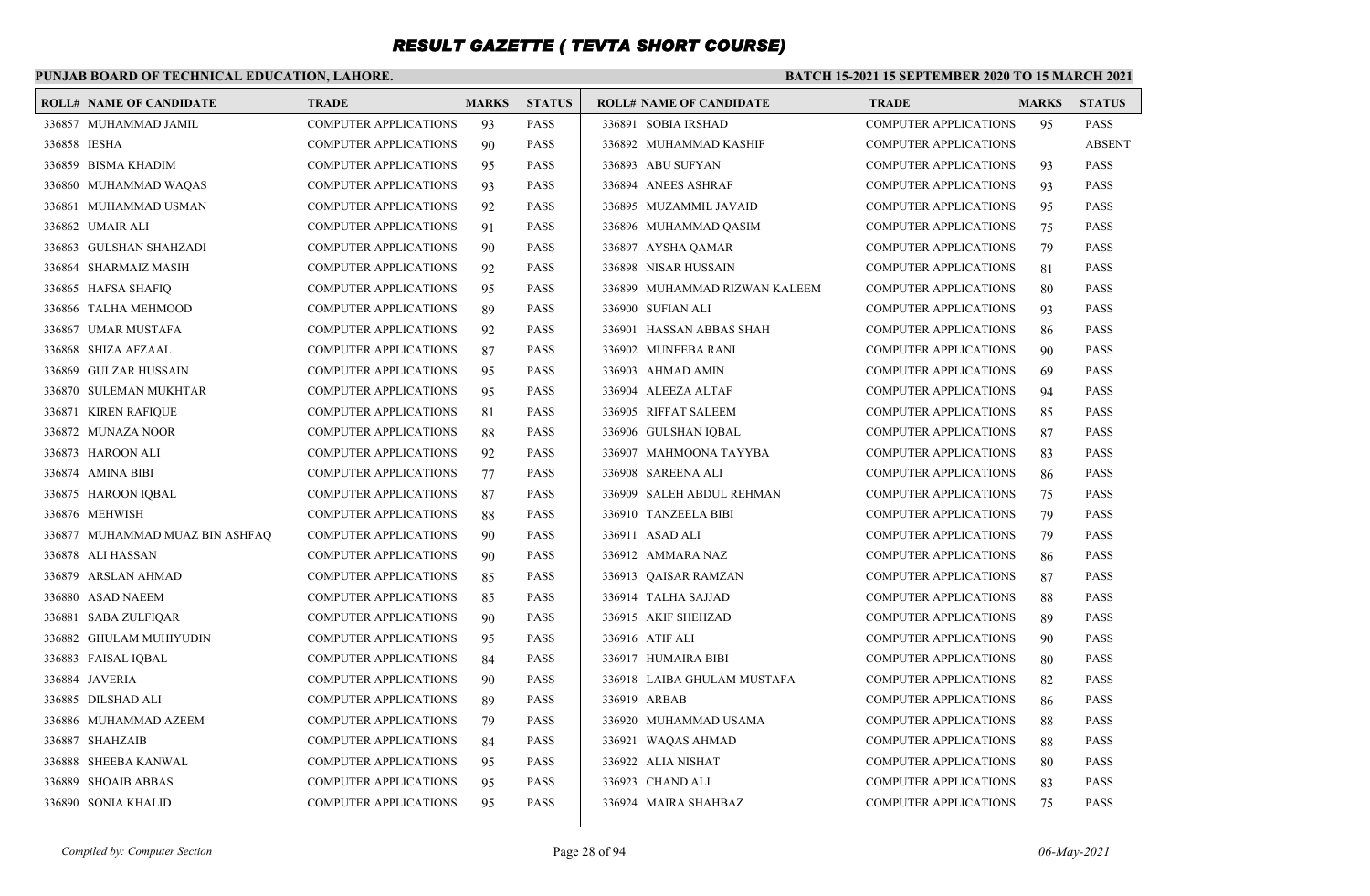### **PUNJAB BOARD OF TECHNICAL EDUCATION, LAHORE.**

|        | <b>ROLL# NAME OF CANDIDATE</b>                                 | <b>TRADE</b>                                                 | <b>MARKS</b> | <b>STATUS</b>              | <b>ROLL# NAME OF CANDIDATE</b> | <b>TRADE</b>                 | <b>MARKS</b> | <b>STATUS</b> |
|--------|----------------------------------------------------------------|--------------------------------------------------------------|--------------|----------------------------|--------------------------------|------------------------------|--------------|---------------|
|        | 336925 NOREEN KOUSAR                                           | <b>COMPUTER APPLICATIONS</b>                                 | 72           | PASS                       | 336957 HAJRA IRSHAD            | COMPUTER APPLICATIONS        | 83           | <b>PASS</b>   |
|        | 336926 SHOAIB UL HASSAN                                        | <b>COMPUTER APPLICATIONS</b>                                 | 81           | <b>PASS</b>                | 336958 AMINA BIBI              | <b>COMPUTER APPLICATIONS</b> | 90           | <b>PASS</b>   |
|        | 336927 AMEER HAMZA                                             | COMPUTER APPLICATIONS                                        | 84           | <b>PASS</b>                | 336959 MEHWISH AFZAL           | <b>COMPUTER APPLICATIONS</b> |              | <b>ABSENT</b> |
|        | 336928 NIMRA SHAHZADI                                          | <b>COMPUTER APPLICATIONS</b>                                 | 77           | <b>PASS</b>                | 336960 MARYAM SHEHZADI         | <b>COMPUTER APPLICATIONS</b> |              | <b>ABSENT</b> |
|        | 336929 MUHAMMAD SAJJAD                                         | <b>COMPUTER APPLICATIONS</b>                                 | 82           | <b>PASS</b>                | 336961 KOMAL MEMOONA           | COMPUTER APPLICATIONS        | 86           | <b>PASS</b>   |
|        | 336930 GULSHAN BIBI                                            | <b>COMPUTER APPLICATIONS</b>                                 | 79           | <b>PASS</b>                | 336962 MARYAM ASIF             | <b>BEAUTICIAN</b>            | 95           | <b>PASS</b>   |
|        | 336931 MUHAMMAD TASADAQ                                        | <b>COMPUTER APPLICATIONS</b>                                 | 87           | <b>PASS</b>                | 336963 MAHAM                   | <b>BEAUTICIAN</b>            | 95           | <b>PASS</b>   |
|        | 336932 NAZIA AYYOOB                                            | <b>COMPUTER APPLICATIONS</b>                                 | 80           | <b>PASS</b>                | 336964 SHAMMSA KANWAL          | <b>BEAUTICIAN</b>            | 95           | <b>PASS</b>   |
|        | 336933 ZAINAB BIBI                                             | <b>COMPUTER APPLICATIONS</b>                                 | 82           | <b>PASS</b>                | 336965 MISBAH BOOTA            | <b>BEAUTICIAN</b>            | 95           | <b>PASS</b>   |
|        | 336934 MUZAMMAL HUSSAIN                                        | <b>COMPUTER APPLICATIONS</b>                                 | 91           | <b>PASS</b>                | 336966 NAVEEDA AFZAL           | <b>BEAUTICIAN</b>            | 87           | <b>PASS</b>   |
|        | 336935 BILAL ARSHAD                                            | <b>COMPUTER APPLICATIONS</b>                                 | 95           | <b>PASS</b>                | 336967 IORA ZAINAB             | <b>BEAUTICIAN</b>            | 95           | <b>PASS</b>   |
|        | 336936 ALI RAZA                                                | COMPUTER APPLICATIONS                                        | 95           | <b>PASS</b>                | 336968 IQRA RANI               | <b>BEAUTICIAN</b>            | 93           | <b>PASS</b>   |
|        | GOVERNMENT VOCATIONAL TRAINING INSTITUTE FOR WOMEN, , NAUSHERA |                                                              |              |                            | 336969 AISHA SIDDIQUA          | <b>BEAUTICIAN</b>            |              | <b>ABSENT</b> |
| VIRKAN | 336937 MAHJABEEN                                               | <b>COMPUTER APPLICATIONS</b>                                 |              | <b>PASS</b>                | 336970 RUKHSANA RAMZAN         | <b>BEAUTICIAN</b>            | 95           | <b>PASS</b>   |
|        |                                                                | <b>COMPUTER APPLICATIONS</b>                                 | 92           | <b>PASS</b>                | 336971 AYESHA NAAZ             | <b>BEAUTICIAN</b>            | 91           | <b>PASS</b>   |
|        | 336938 AQSA ARSHAD<br>336939 FIAQA GULZAR                      | <b>COMPUTER APPLICATIONS</b>                                 | 94           | PASS                       | 336972 FARZANA                 | <b>BEAUTICIAN</b>            | 95           | <b>PASS</b>   |
|        | 336940 FAKHARA KIRAN                                           | <b>COMPUTER APPLICATIONS</b>                                 | 89<br>93     | <b>PASS</b>                | 336973 ROOHI MANZOOR           | <b>BEAUTICIAN</b>            | 89           | <b>PASS</b>   |
|        |                                                                | <b>COMPUTER APPLICATIONS</b>                                 |              | <b>PASS</b>                | 336974 SONIA YOUNIS            | <b>BEAUTICIAN</b>            | 89           | <b>PASS</b>   |
|        | 336941 NIMRA AMAN ULLAH<br>336942 FIZA                         | <b>COMPUTER APPLICATIONS</b>                                 | 93<br>89     | <b>PASS</b>                | 336975 TEHREEM FATIMA          | <b>BEAUTICIAN</b>            | 92           | <b>PASS</b>   |
|        | 336943 MEHR UN NISA                                            | <b>COMPUTER APPLICATIONS</b>                                 |              | <b>PASS</b>                | 336976 SADIA TABUSSAM          | <b>BEAUTICIAN</b>            | 95           | <b>PASS</b>   |
|        |                                                                | <b>COMPUTER APPLICATIONS</b>                                 | 90           | <b>PASS</b>                | 336977 ZAREEN NASIR            | <b>BEAUTICIAN</b>            | 91           | <b>PASS</b>   |
|        | 336944 SUMAIRA LIAQAT<br>336945 SHEHAR BANO                    |                                                              | 89           | <b>ABSENT</b>              | 336978 TIYYBA FIAZ             | <b>BEAUTICIAN</b>            | 90           | <b>PASS</b>   |
|        | 336946 ISMA ALI SHAMSHAD                                       | <b>COMPUTER APPLICATIONS</b><br><b>COMPUTER APPLICATIONS</b> |              | <b>PASS</b>                | 336979 FADIA YAQUB             | <b>BEAUTICIAN</b>            | 92           | <b>PASS</b>   |
|        |                                                                |                                                              | 80           |                            | 336980 ASIA ASHIQ              | <b>BEAUTICIAN</b>            | 92           | <b>PASS</b>   |
|        | 336947 ROMAN LIAQAT                                            | <b>COMPUTER APPLICATIONS</b>                                 | 92           | <b>PASS</b>                | 336981 SAMREEN KOUSAR          | <b>BEAUTICIAN</b>            | 94           | <b>PASS</b>   |
|        | 336948 HINA FAQEER<br>336949 ANSA                              | COMPUTER APPLICATIONS                                        | 83           | <b>PASS</b><br><b>PASS</b> | 336982 MARIA ASLAM             | <b>BEAUTICIAN</b>            | 94           | <b>PASS</b>   |
|        |                                                                | <b>COMPUTER APPLICATIONS</b>                                 | 91           |                            | 336983 AINI ANEEZA             | <b>BEAUTICIAN</b>            | 91           | <b>PASS</b>   |
|        | 336950 ZAKIA BANO                                              | <b>COMPUTER APPLICATIONS</b>                                 | 94           | <b>PASS</b>                | 336984 MUZALFA SHEHZADI        | <b>BEAUTICIAN</b>            | 92           | <b>PASS</b>   |
|        | 336951 SUMAIRA                                                 | COMPUTER APPLICATIONS                                        | 80           | <b>PASS</b>                | 336985 MISBAH HABIB            | <b>BEAUTICIAN</b>            | 89           | <b>PASS</b>   |
|        | 336952 HIRA SHAHZADI                                           | <b>COMPUTER APPLICATIONS</b>                                 | 90           | <b>PASS</b>                | 336986 SHAISTA KANWAL          | <b>BEAUTICIAN</b>            | 95           | <b>PASS</b>   |
|        | 336953 UMME FARWA                                              | <b>COMPUTER APPLICATIONS</b>                                 | 82           | <b>PASS</b>                | 336987 SHUMILA BIBI            | DOMESTIC TAILORING           | 89           | <b>PASS</b>   |
|        | 336954 IQSA ILYAS                                              | <b>COMPUTER APPLICATIONS</b>                                 | 82           | <b>PASS</b>                | 336988 MARYAM PARVAIZ          | DOMESTIC TAILORING           | 87           | <b>PASS</b>   |
|        | 336955 RABIA AKRAM                                             | <b>COMPUTER APPLICATIONS</b>                                 | 92           | <b>PASS</b>                | 336989 SADIJA BIBI             | DOMESTIC TAILORING           | 86           | <b>PASS</b>   |
|        | 336956 RUKHSANA BIBI                                           | <b>COMPUTER APPLICATIONS</b>                                 | 94           | <b>PASS</b>                | 336990 AYESHA SIDDIQA          | DOMESTIC TAILORING           | 90           | <b>PASS</b>   |
|        |                                                                |                                                              |              |                            |                                |                              |              |               |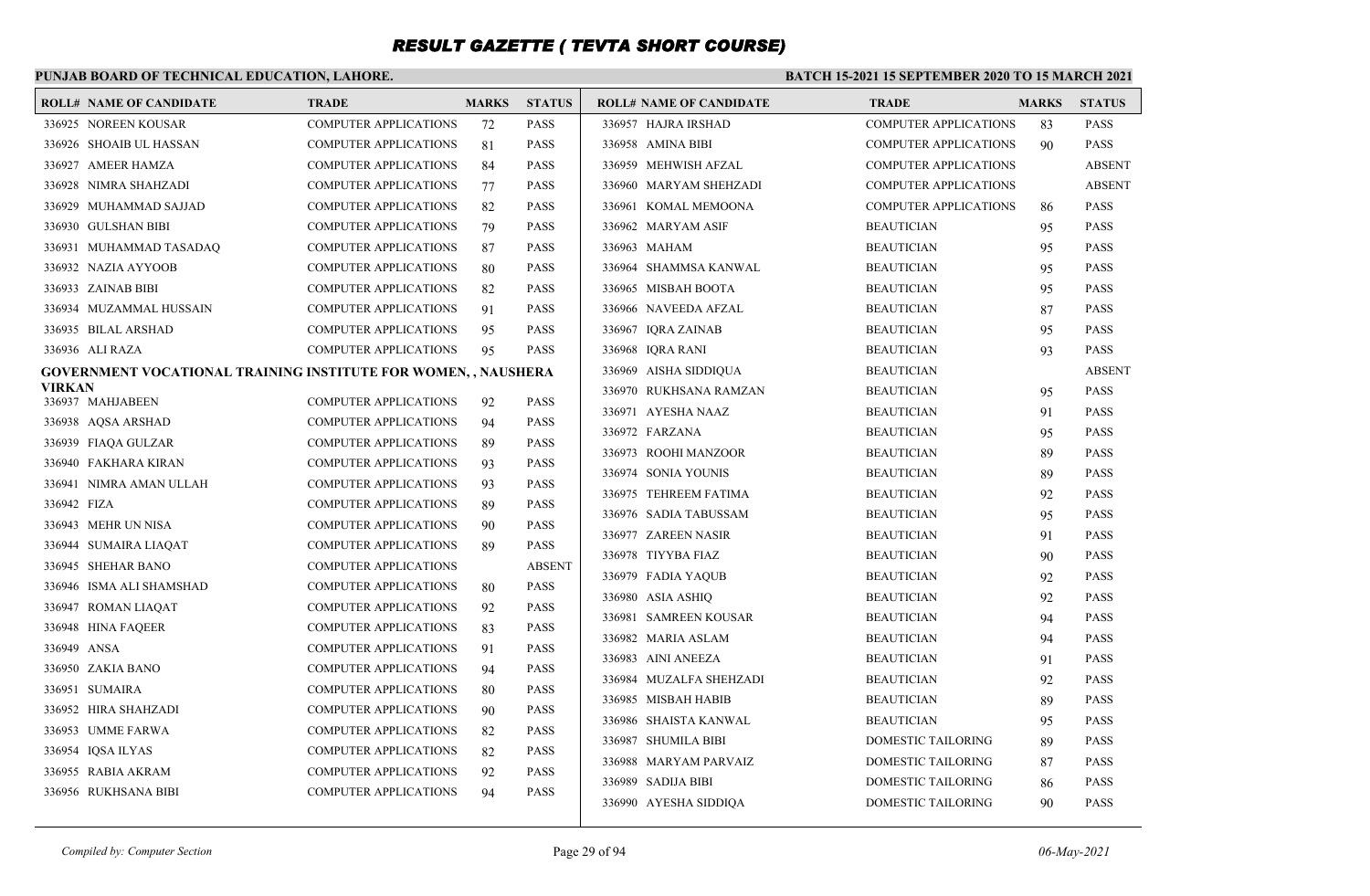### **PUNJAB BOARD OF TECHNICAL EDUCATION, LAHORE.**

| <b>ROLL# NAME OF CANDIDATE</b>                                                   | <b>TRADE</b>              | <b>MARKS</b> | <b>STATUS</b> | <b>ROLL# NAME OF CANDIDATE</b>                                | <b>TRADE</b>                 | <b>MARKS</b> | <b>STATUS</b> |
|----------------------------------------------------------------------------------|---------------------------|--------------|---------------|---------------------------------------------------------------|------------------------------|--------------|---------------|
| 336991 HIFZA ARSHAD                                                              | <b>DOMESTIC TAILORING</b> | 85           | <b>PASS</b>   | 337022 AHMED ALI CHEEMA                                       | <b>ELECTRICIAN</b>           | 93           | <b>PASS</b>   |
| 336992 SADAF ZULFIQAR                                                            | DOMESTIC TAILORING        | 88           | <b>PASS</b>   | 337023 SAQLAIN RAZA                                           | <b>ELECTRICIAN</b>           | 91           | <b>PASS</b>   |
| 336993 SAWERA SAFDAR                                                             | DOMESTIC TAILORING        | 90           | <b>PASS</b>   | GOVERNMENT VOCATIONAL TRAINING INSTITUTE FOR WOMEN, JALAL PUR |                              |              |               |
| 336994 KIRAN MUBEEN                                                              | DOMESTIC TAILORING        | 89           | <b>PASS</b>   | JATTAN ROAD, GUJRAT<br>337024 FIZA MUKHTAR                    | <b>COMPUTER APPLICATIONS</b> |              | <b>PASS</b>   |
| 336995 TAHIRA ABID                                                               | DOMESTIC TAILORING        | 86           | <b>PASS</b>   | 337025 NAYYAB                                                 |                              | 95           |               |
| 336996 NOUREEN RAMZAN                                                            | <b>DOMESTIC TAILORING</b> | 89           | <b>PASS</b>   |                                                               | <b>COMPUTER APPLICATIONS</b> | 95           | <b>PASS</b>   |
| 336997 ALISHBA SHEHZADI                                                          | DOMESTIC TAILORING        | 84           | PASS          | 337026 NITASHA NAZIM                                          | <b>COMPUTER APPLICATIONS</b> | 94           | <b>PASS</b>   |
| 336998 SABA YOUNAS                                                               | DOMESTIC TAILORING        | 88           | <b>PASS</b>   | 337027 GHULAM AYESHA                                          | <b>COMPUTER APPLICATIONS</b> | 92           | <b>PASS</b>   |
| 336999 NIDA HASAN HASHMI                                                         | <b>DOMESTIC TAILORING</b> | 82           | <b>PASS</b>   | 337028 SADIA ASLAM                                            | <b>COMPUTER APPLICATIONS</b> | 95           | <b>PASS</b>   |
| 337000 MEHWISH                                                                   | DOMESTIC TAILORING        | 91           | <b>PASS</b>   | 337029 ZIKRA ARSHAD                                           | <b>COMPUTER APPLICATIONS</b> | 97           | <b>PASS</b>   |
| 337001 TAYABA HANIF                                                              | DOMESTIC TAILORING        | 91           | <b>PASS</b>   | 337030 KHADIJA NAZ                                            | <b>COMPUTER APPLICATIONS</b> | 96           | <b>PASS</b>   |
| 337002 MUNEEBA HANIF                                                             | DOMESTIC TAILORING        | 91           | <b>PASS</b>   | 337031 MARYAM RASOOL                                          | <b>COMPUTER APPLICATIONS</b> | 95           | <b>PASS</b>   |
| 337003 ANEEZ FATIMA                                                              | DOMESTIC TAILORING        | 90           | <b>PASS</b>   | 337032 ZAROA                                                  | <b>COMPUTER APPLICATIONS</b> |              | <b>ABSENT</b> |
| 337004 AYESHA RAFAQAT                                                            | DOMESTIC TAILORING        | 87           | <b>PASS</b>   | 337033 HAMNA SAJID                                            | <b>COMPUTER APPLICATIONS</b> |              | <b>ABSENT</b> |
| 337005 MARIAM BIBI                                                               | DOMESTIC TAILORING        | 87           | <b>PASS</b>   | 337034 KANZA ARSHAD                                           | <b>COMPUTER APPLICATIONS</b> | 96           | <b>PASS</b>   |
| 337006 TAYYBA REHMAN                                                             | DOMESTIC TAILORING        | 89           | <b>PASS</b>   | 337035 SAFANA NAWAZ                                           | <b>COMPUTER APPLICATIONS</b> | 94           | <b>PASS</b>   |
| 337007 MARYAM RASHEED                                                            | DOMESTIC TAILORING        | 83           | <b>PASS</b>   | 337036 MUHIBA ZANIB                                           | <b>COMPUTER APPLICATIONS</b> | 96           | <b>PASS</b>   |
| 337008 SAWERA                                                                    | <b>DOMESTIC TAILORING</b> |              | <b>ABSENT</b> | 337037 RUOIYA BIBI                                            | <b>COMPUTER APPLICATIONS</b> | 94           | <b>PASS</b>   |
| 337009 GAZALA BIBI                                                               | DOMESTIC TAILORING        |              | <b>ABSENT</b> | 337038 ZUBIA AFZAL                                            | <b>COMPUTER APPLICATIONS</b> | 94           | <b>PASS</b>   |
| 337010 MARIA                                                                     | DOMESTIC TAILORING        |              | <b>ABSENT</b> | 337039 MISBHA SHAEEN                                          | DOMESTIC TAILORING           | 92           | <b>PASS</b>   |
| 337011 AREEJ FAROOQ                                                              | DOMESTIC TAILORING        | 90           | <b>PASS</b>   | 337040 FATIMA MEHBOOB                                         | DOMESTIC TAILORING           | 90           | <b>PASS</b>   |
| GOVERNMENT VOCATIONAL TRAINING INSTITUTE FOR WOMEN, CIRCULAR                     |                           |              |               | 337041 FARIA ARIF                                             | DOMESTIC TAILORING           | 91           | <b>PASS</b>   |
| <b>ROAD, WAZIRABAD</b>                                                           |                           |              |               | 337042 AROOJ FATIMA                                           | DOMESTIC TAILORING           |              | <b>ABSENT</b> |
| 337012 FAZA ASIM                                                                 | DOMESTIC TAILORING        | 75           | <b>PASS</b>   | 337043 JAVARIA JABEEN                                         | DOMESTIC TAILORING           | 93           | <b>PASS</b>   |
| 337013 GOHER ALIZA                                                               | DOMESTIC TAILORING        | 80           | <b>PASS</b>   | 337044 FIZA BIBI                                              | DOMESTIC TAILORING           | 96           | <b>PASS</b>   |
| 337014 ANAM MAQSOOD                                                              | DOMESTIC TAILORING        | 82           | <b>PASS</b>   | 337045 MARIA                                                  | DOMESTIC TAILORING           | 94           | <b>PASS</b>   |
| 337015 GOHAR NASAR ULLAH                                                         | DOMESTIC TAILORING        | 84           | <b>PASS</b>   | 337046 KAINAT GUL                                             | DOMESTIC TAILORING           | 98           | <b>PASS</b>   |
| 337016 MEHWISH ABBAS                                                             | <b>DOMESTIC TAILORING</b> | 82           | <b>PASS</b>   | 337047 RUBAB HABIB                                            | <b>DOMESTIC TAILORING</b>    |              | <b>ABSENT</b> |
| 337017 AYESHA                                                                    | DOMESTIC TAILORING        | 87           | <b>PASS</b>   | 337048 AYESHA ASHRAF                                          | DOMESTIC TAILORING           | 91           | <b>PASS</b>   |
| 337018 AYESHA IQBAL                                                              | DOMESTIC TAILORING        | 84           | <b>PASS</b>   | 337049 GHAZALA BIBI                                           | DOMESTIC TAILORING           | 93           | <b>PASS</b>   |
| 337019 FIZA ALI                                                                  | DOMESTIC TAILORING        | 80           | <b>PASS</b>   | 337050 TAHIRA PARVEEN                                         | DOMESTIC TAILORING           | 93           | <b>PASS</b>   |
| 337020 MEHAK ABBAS                                                               | DOMESTIC TAILORING        | 86           | <b>PASS</b>   | 337051 MAHNOOR KHLID                                          | DOMESTIC TAILORING           |              | <b>ABSENT</b> |
| 337021 SHAMA                                                                     | <b>DOMESTIC TAILORING</b> | 86           | <b>PASS</b>   | 337052 AINA SHAHZADI                                          | <b>DOMESTIC TAILORING</b>    | 92           | <b>PASS</b>   |
| ROYAL COLLEGE OF TECHNOLOGY, GENERAL BUS STAND, NEAR DOUBLE<br>PHATAK, WAZIRABAD |                           |              |               | 337053 HAJRA BIBI                                             | <b>DOMESTIC TAILORING</b>    |              | <b>ABSENT</b> |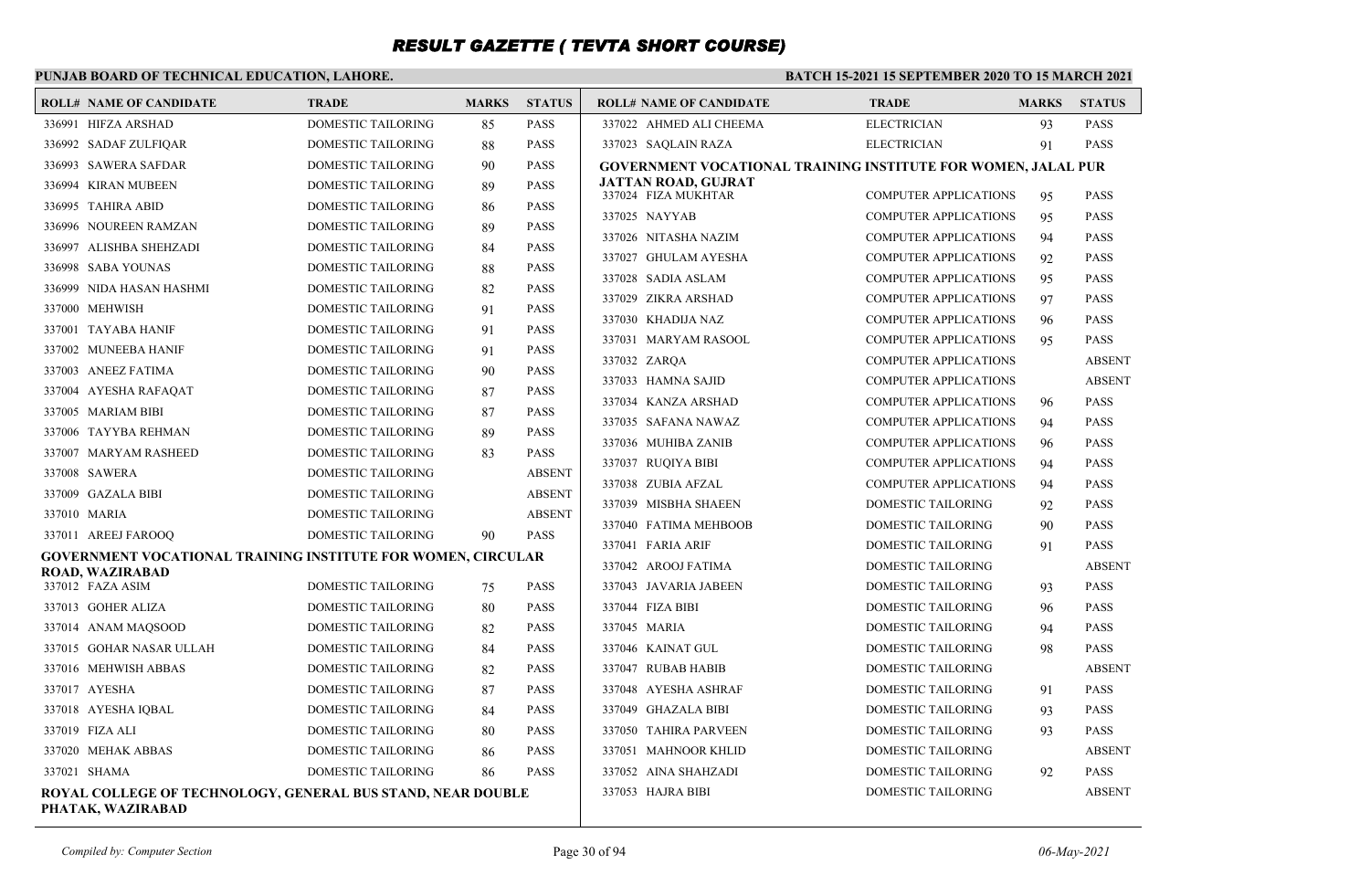### **PUNJAB BOARD OF TECHNICAL EDUCATION, LAHORE.**

| <b>ROLL# NAME OF CANDIDATE</b>                                        | <b>TRADE</b>              | <b>MARKS</b> | <b>STATUS</b> | <b>ROLL# NAME OF CANDIDATE</b>                                 | <b>TRADE</b>           | <b>MARKS</b> | <b>STATUS</b>              |
|-----------------------------------------------------------------------|---------------------------|--------------|---------------|----------------------------------------------------------------|------------------------|--------------|----------------------------|
| 337054 ZARQA NOUREEN                                                  | <b>DOMESTIC TAILORING</b> | 89           | <b>PASS</b>   | 337086 MALAIKA SHAZADI                                         | <b>FABRIC PRINTING</b> | 94           | <b>PASS</b>                |
| 337055 TAYYBA TAHIRA                                                  | <b>DOMESTIC TAILORING</b> | 89           | <b>PASS</b>   | 337087 MARYAM BATOOL                                           | <b>FABRIC PRINTING</b> | 93           | <b>PASS</b>                |
| 337056 SAIOA BIBI                                                     | <b>DOMESTIC TAILORING</b> | 91           | <b>PASS</b>   | 337088 ESHA SALAMAT                                            | <b>FABRIC PRINTING</b> | 92           | <b>PASS</b>                |
| 337057 JAVERIA MUSHTAQ                                                | DOMESTIC TAILORING        |              | <b>ABSENT</b> | 337089 AYESHA BATOOL                                           | <b>FABRIC PRINTING</b> | 89           | <b>PASS</b>                |
| 337058 FAZILAT BIBI                                                   | <b>DOMESTIC TAILORING</b> | 92           | <b>PASS</b>   | 337090 MUNIZA SHAHEEN                                          | <b>FABRIC PRINTING</b> | 94           | <b>PASS</b>                |
| 337059 MUBEEN JAVID                                                   | <b>DOMESTIC TAILORING</b> | 89           | <b>PASS</b>   | 337091 IORA ASIF                                               | <b>FABRIC PRINTING</b> | 92           | <b>PASS</b>                |
| 337060 MISHAL SHAHZADI                                                | <b>DOMESTIC TAILORING</b> | 88           | <b>PASS</b>   | 337092 SAMAVIA IFTIKHAR                                        | <b>FABRIC PRINTING</b> | 87           | <b>PASS</b>                |
| 337061 ZAINAB SHAHZADI                                                | DOMESTIC TAILORING        | 90           | <b>PASS</b>   | 337093 MARYAM MUSHTAQ                                          | <b>FABRIC PRINTING</b> | 90           | <b>PASS</b>                |
| 337062 ALEESHA MANZOOR                                                | <b>DOMESTIC TAILORING</b> |              | <b>ABSENT</b> | 337094 MEHWISH NISA                                            | <b>FABRIC PRINTING</b> | 86           | <b>PASS</b>                |
| 337063 AIMEN IQBAL                                                    | <b>DOMESTIC TAILORING</b> |              | <b>ABSENT</b> | 337095 SAFILAH NAZIR                                           | <b>FABRIC PRINTING</b> | 91           | <b>PASS</b>                |
| <b>GOVERNMENT VOCATIONAL TRAINING INSTITUTE FOR WOMEN, NEAR RURAL</b> |                           |              |               | 337096 MARIA RASHID                                            | <b>FABRIC PRINTING</b> | 97           | <b>PASS</b>                |
| HEALTH CENTRE MALKA, MANGLIA, GUJRAT<br>337064 MISHAL LODHI           | <b>BEAUTICIAN</b>         |              | <b>PASS</b>   | 337097 SIDRA NASEEB                                            | <b>FABRIC PRINTING</b> | 98           | <b>PASS</b>                |
| 337065 AOSA ZAKA                                                      | <b>BEAUTICIAN</b>         | 95<br>95     | <b>PASS</b>   | 337098 SYEDA QURATUL AIN                                       | <b>FABRIC PRINTING</b> | 89           | <b>PASS</b>                |
| 337066 NIDA ASHRAF                                                    | <b>BEAUTICIAN</b>         |              | <b>PASS</b>   | GOVERNMENT VOCATIONAL TRAINING INSTITUTE FOR WOMEN, MAIN BAZAR |                        |              |                            |
| 337067 GULSHAN ZAHOOR                                                 | <b>BEAUTICIAN</b>         | 100<br>94    | <b>PASS</b>   | NEAR MASJID, KHARIAN<br>337099 RASHADA BIBI                    | <b>FABRIC PRINTING</b> | 96           | <b>PASS</b>                |
| 337068 TOSEEFA BANO                                                   | <b>BEAUTICIAN</b>         |              | <b>PASS</b>   | 337100 ROOMA SHAHZADI                                          | <b>FABRIC PRINTING</b> |              | <b>PASS</b>                |
| 337069 AYESHA KHALIL                                                  | <b>BEAUTICIAN</b>         | 98<br>92     | <b>PASS</b>   | 337101 FAIOA FIRDOS                                            | <b>FABRIC PRINTING</b> | 94<br>95     | <b>PASS</b>                |
| 337070 SEHAR NOREEN                                                   | <b>BEAUTICIAN</b>         | 95           | <b>PASS</b>   | 337102 SALMA SHAHEEN                                           | <b>FABRIC PRINTING</b> |              | <b>PASS</b>                |
| 337071 ALEEZA ASLAM                                                   | <b>BEAUTICIAN</b>         |              | <b>PASS</b>   | 337103 SHAHEEN ZAHRA BIBI                                      | <b>FABRIC PRINTING</b> | 98           | <b>PASS</b>                |
|                                                                       | <b>BEAUTICIAN</b>         | 100          | <b>PASS</b>   | 337104 HUMAIRA TABASSUM                                        | <b>FABRIC PRINTING</b> | 95<br>97     |                            |
| 337072 SIDRA ZAHOOR                                                   |                           | 100          | <b>PASS</b>   | 337105 EMAN SABAHAT                                            |                        |              | <b>PASS</b><br><b>PASS</b> |
| 337073 ANEESA KIFAIT                                                  | <b>BEAUTICIAN</b>         | 100          |               |                                                                | <b>FABRIC PRINTING</b> | 97           |                            |
| 337074 AROOJ SHAFOAAT                                                 | <b>BEAUTICIAN</b>         | 94           | <b>PASS</b>   | 337106 IORA                                                    | <b>FABRIC PRINTING</b> | 96           | <b>PASS</b>                |
| 337075 IFRA SHAFQAT                                                   | <b>BEAUTICIAN</b>         | 100          | <b>PASS</b>   | 337107 KHADIJA PERVEEN                                         | <b>FABRIC PRINTING</b> | 94           | <b>PASS</b>                |
| 337076 SABA MUSTAFA                                                   | <b>BEAUTICIAN</b>         | 99           | <b>PASS</b>   | 337108 SAFOORA GULL                                            | <b>FABRIC PRINTING</b> | 96           | <b>PASS</b>                |
| 337077 RIMSHA AHSIQ                                                   | <b>BEAUTICIAN</b>         | 96           | <b>PASS</b>   | 337109 FARZANA MARYAM                                          | <b>FABRIC PRINTING</b> | 94           | <b>PASS</b>                |
| 337078 NAYYAB BIBI                                                    | <b>BEAUTICIAN</b>         | 95           | <b>PASS</b>   | 337110 SANA RIAZ                                               | <b>FABRIC PRINTING</b> | 94           | <b>PASS</b>                |
| 337079 SAMRA AFZAL                                                    | <b>BEAUTICIAN</b>         | 98           | <b>PASS</b>   | 337111 AFSHAN SALEEM                                           | <b>FABRIC PRINTING</b> | 100          | <b>PASS</b>                |
| 337080 HADIA KOUSAR                                                   | <b>BEAUTICIAN</b>         | 100          | <b>PASS</b>   | 337112 MARYAM RIAZ                                             | <b>FABRIC PRINTING</b> | 99           | <b>PASS</b>                |
| 337081 SHAISTA AKRAM                                                  | <b>BEAUTICIAN</b>         | 92           | <b>PASS</b>   | 337113 SIDRA BATOOL                                            | <b>FABRIC PRINTING</b> | 99           | <b>PASS</b>                |
| 337082 ZAINAB HANEEF                                                  | <b>BEAUTICIAN</b>         | 91           | <b>PASS</b>   | 337114 IREM SHEHZADI                                           | <b>FABRIC PRINTING</b> | 94           | <b>PASS</b>                |
| 337083 LAIBA SARFARAZ                                                 | <b>BEAUTICIAN</b>         | 90           | <b>PASS</b>   | 337115 FAIZA BATOOL                                            | <b>FABRIC PRINTING</b> | 96           | <b>PASS</b>                |
| 337084 RAKHSHANDA                                                     | <b>FABRIC PRINTING</b>    | 96           | <b>PASS</b>   | 337116 HINA INAYAT                                             | <b>FABRIC PRINTING</b> | 93           | <b>PASS</b>                |
| 337085 ZAHRA IQBAL                                                    | <b>FABRIC PRINTING</b>    | 88           | <b>PASS</b>   | 337117 SANA YOUNIS                                             | <b>FABRIC PRINTING</b> | 97           | <b>PASS</b>                |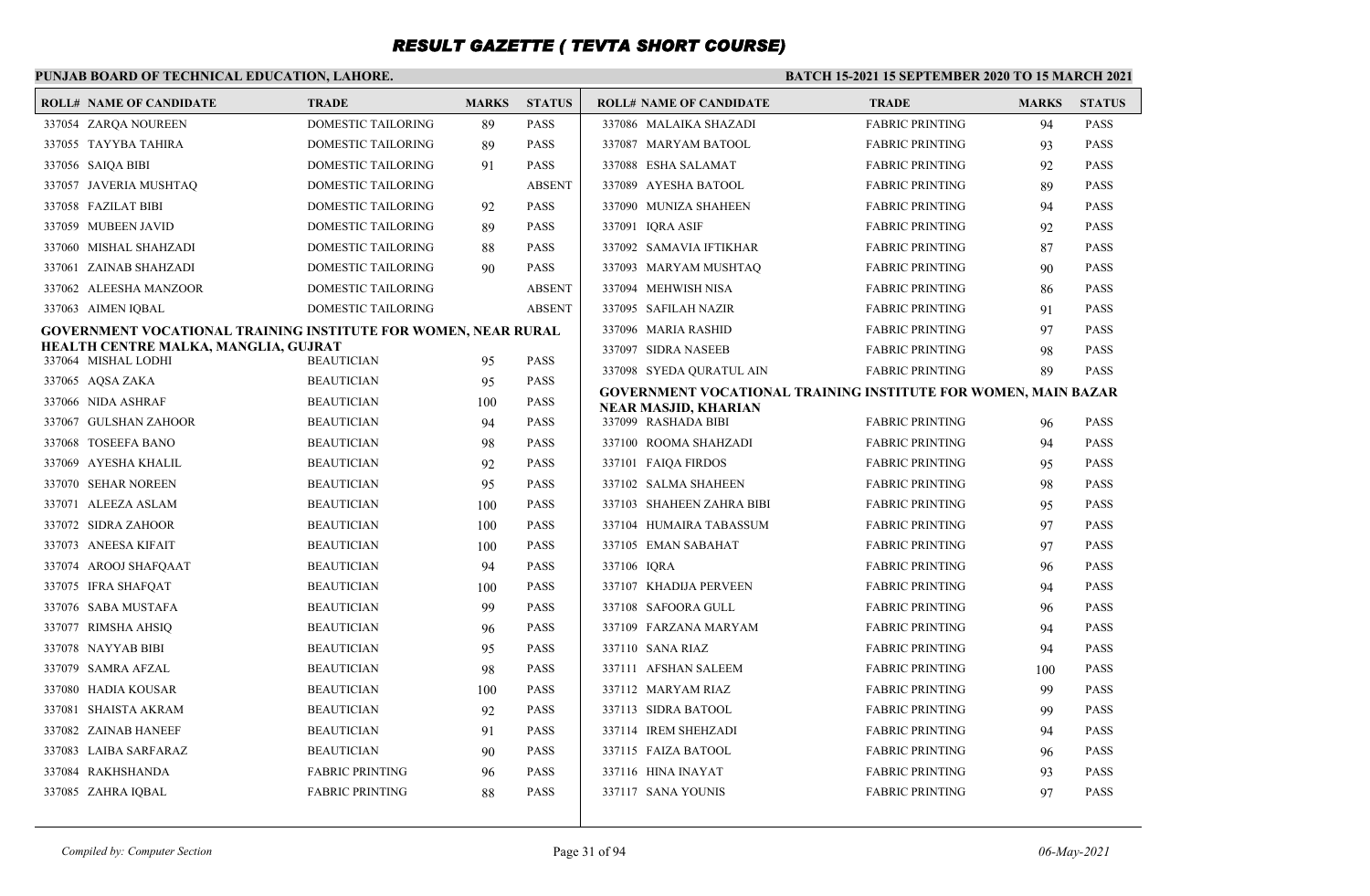#### **PUNJAB BOARD OF TECHNICAL EDUCATION, LAHORE. BATCH 15-2021 15 SEPTEMBER 2020 TO 15 MARCH 2021 ROLL# NAME OF CANDIDATE TRADE MARKS STATUS ROLL# NAME OF CANDIDATE TRADE MARKS STATUS** 337118 PARIS JAVED FABRIC PRINTING 95 PASS 337119 SHAGUFTA YASMIN DOMESTIC TAILORING 96 PASS 337120 SAIMA NOREEN DOMESTIC TAILORING 98 PASS 337121 SADIA MUNAWER DOMESTIC TAILORING 91 PASS 337122 RIMSHA QASIM DOMESTIC TAILORING 99 PASS 337123 HASNAT FATIMA DOMESTIC TAILORING 97 PASS 337124 FATIMA AZHAR DOMESTIC TAILORING 96 PASS 337125 AINA JAVAD DOMESTIC TAILORING 91 PASS 337126 SHABANA NAZ DOMESTIC TAILORING 98 PASS 337127 RIMSHA SEHAR DOMESTIC TAILORING 95 PASS 337128 SIDRA TANVEER DOMESTIC TAILORING 97 PASS 337129 ISHA SEHAR DOMESTIC TAILORING 97 PASS 337130 MUZZAMAL HUSSAIN DOMESTIC TAILORING 92 PASS 337131 IQRA AZAM DOMESTIC TAILORING 90 PASS 337132 SIDRA KOUSER DOMESTIC TAILORING 95 PASS 337133 RABIA NAZ DOMESTIC TAILORING 99 PASS 337134 SAMIA ANWAR DOMESTIC TAILORING 95 PASS 337135 SIDRA BIBI DOMESTIC TAILORING 90 PASS 337136 ANAM KHALID DOMESTIC TAILORING 99 PASS 337137 RIMSHA KANWAL DOMESTIC TAILORING 99 PASS 337138 SANA TANVIR DOMESTIC TAILORING 93 PASS 337139 MARIA MASOOD BEAUTICIAN 97 PASS 337140 AQSA MUBEEN BEAUTICIAN 97 PASS 337141 NAILA SHAHED BEAUTICIAN 98 PASS 337142 FARWA ARSALAN BEAUTICIAN 97 PASS 337143 SOMIA SHAHID BEAUTICIAN 98 PASS 337144 ALIYA NUREEN BEAUTICIAN 96 PASS 337145 HAFIZA ZUNAIR IFTIKHAR BEAUTICIAN 95 PASS 337146 IQRA MALIK BEAUTICIAN 97 PASS 337147 RUBAB IFTIKHAR BEAUTICIAN 96 PASS 337148 ATIQA RUBAB BEAUTICIAN 96 PASS 337149 KHIFSA AHMED BEAUTICIAN 96 PASS 337150 SAIMA PARVEEN BEAUTICIAN 96 PASS 337151 ASMA NOREEN BEAUTICIAN 96 PASS 337152 LAYBA SHAHBAZ BEAUTICIAN 93 PASS 337153 SHAZIA QOOSAR BEAUTICIAN 95 PASS 337154 NOREEN SABIR BEAUTICIAN 96 PASS 337155 NAHEED IQBAL BEAUTICIAN 97 PASS 337156 FATIMA TU ZAHRA BEAUTICIAN 96 PASS 337157 FAZEELA BEAUTICIAN 94 PASS 337158 KINZA SHAHID BEAUTICIAN 93 PASS 337159 SHAZIA ASIF BEAUTICIAN 93 PASS 337160 FEHMEEDA IOBAL BEAUTICIAN 94 PASS **TROOPS FAMILY WELFARE CENTRE, HEAD QUATER 17 DIVISION ARTILLERY, KHARIAN** 337161 SAIRA BUKHARI DOMESTIC TAILORING 59 PASS 337162 SABA JAVED DOMESTIC TAILORING ABSENT 337163 NAILA AKBAR DOMESTIC TAILORING 86 PASS 337164 IQRA ZAINAB DOMESTIC TAILORING ABSENT 337165 RABIA NAZAR DOMESTIC TAILORING 80 PASS 337166 KAINAT AKRAM DOMESTIC TAILORING ABSENT 337167 KIRAN SAQIB DOMESTIC TAILORING 59 PASS 337168 SAJIDA DOMESTIC TAILORING 84 PASS 337169 SADAF YASIN DOMESTIC TAILORING 92 PASS 337170 AREEBA DOMESTIC TAILORING 73 PASS 337171 IRAM ASHIQ DOMESTIC TAILORING ABSENT 337172 ZUBIRA SADIQA DOMESTIC TAILORING ABSENT 337173 NISHA ARSHAD DOMESTIC TAILORING ABSENT **GOVT. VOCATIONAL TRAINING INSTITUTE FOR WOMEN, NEAR QABARASTAN SUHEKE CHOWKI, SUKHEKE, HAFIZABAD** 337174 UROOJ FATIMA COMPUTER APPLICATIONS 91 PASS 337175 NATASHA KOMAL COMPUTER APPLICATIONS 94 PASS 337176 AMINA GULSHAN COMPUTER APPLICATIONS 90 PASS 337177 SMAVIYA ASGHAR COMPUTER APPLICATIONS 92 PASS 337178 SIDRA OUREEN COMPUTER APPLICATIONS 89 PASS 337179 RIMSHA RANI COMPUTER APPLICATIONS 77 PASS 337180 IQRA AZIZ COMPUTER APPLICATIONS 96 PASS 337181 AQSA ABBAS COMPUTER APPLICATIONS 93 PASS 337182 KAINAT COMPUTER APPLICATIONS 91 PASS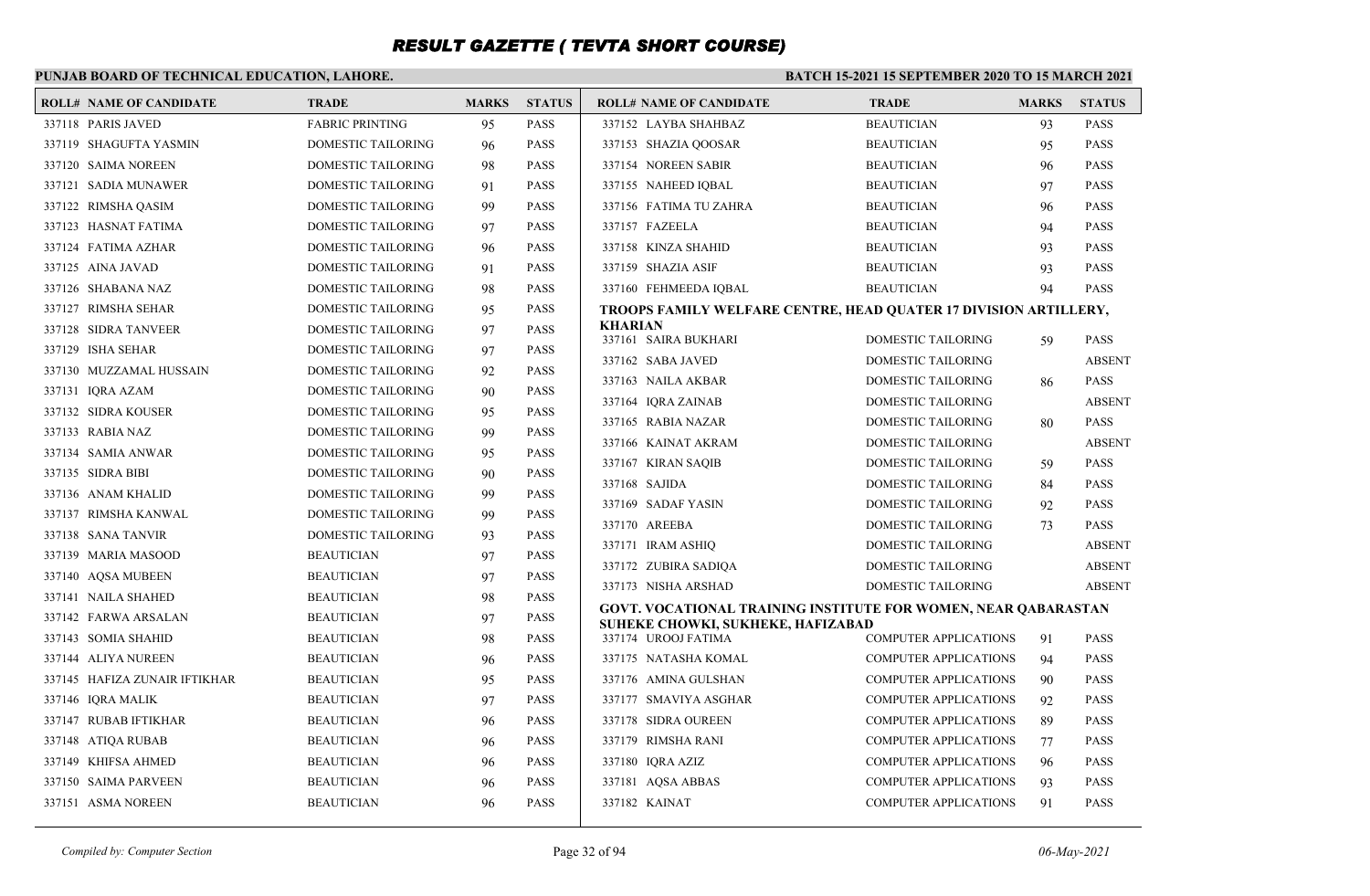### **PUNJAB BOARD OF TECHNICAL EDUCATION, LAHORE.**

#### **BATCH 15-2021 15 SEPTEMBER 2020 TO 15 MARCH 2021**

| <b>ROLL# NAME OF CANDIDATE</b> | <b>TRADE</b>                 | <b>MARKS</b> | <b>STATUS</b> | <b>ROLL# NAME OF CANDIDATE</b> | <b>TRADE</b>              | <b>MARKS</b> | <b>STATUS</b> |
|--------------------------------|------------------------------|--------------|---------------|--------------------------------|---------------------------|--------------|---------------|
| 337183 IQRA TABASUM            | <b>COMPUTER APPLICATIONS</b> | 91           | <b>PASS</b>   | 337217 SANA SHEHZADI           | <b>BEAUTICIAN</b>         | 87           | <b>PASS</b>   |
| 337184 NAZIA ARSHAD            | <b>COMPUTER APPLICATIONS</b> | 84           | <b>PASS</b>   | 337218 KASHAF KHALID           | <b>BEAUTICIAN</b>         | 92           | <b>PASS</b>   |
| 337185 SAMREEN NAWAZ           | <b>COMPUTER APPLICATIONS</b> | 89           | <b>PASS</b>   | 337219 MUDSRA                  | BEAUTICIAN                | 97           | <b>PASS</b>   |
| 337186 HABIBA NAZIR            | <b>COMPUTER APPLICATIONS</b> | 96           | <b>PASS</b>   | 337220 ADIBA ARSHAD            | BEAUTICIAN                | 97           | <b>PASS</b>   |
| 337187 ASMAY AHMAD             | <b>COMPUTER APPLICATIONS</b> | 91           | <b>PASS</b>   | 337221 FARHA KANWEL            | <b>BEAUTICIAN</b>         | 95           | <b>PASS</b>   |
| 337188 UMME E FARWA            | <b>COMPUTER APPLICATIONS</b> | 90           | <b>PASS</b>   | 337222 MADEHA TABASUM          | <b>BEAUTICIAN</b>         | 90           | <b>PASS</b>   |
| 337189 MUQADAS                 | <b>COMPUTER APPLICATIONS</b> | 93           | <b>PASS</b>   | 337223 SHAHNAZ AKHTER          | <b>BEAUTICIAN</b>         | 90           | <b>PASS</b>   |
| 337190 SAMAVIA KHIZAR          | <b>COMPUTER APPLICATIONS</b> | 96           | <b>PASS</b>   | 337224 BEENISH HABIB           | <b>BEAUTICIAN</b>         | 96           | <b>PASS</b>   |
| 337191 AMINA BIBI              | <b>COMPUTER APPLICATIONS</b> | 93           | <b>PASS</b>   | 337225 MERYAM RANI             | <b>BEAUTICIAN</b>         | 88           | <b>PASS</b>   |
| 337192 SHANZA LIAQAT           | <b>COMPUTER APPLICATIONS</b> | 91           | <b>PASS</b>   | 337226 MARIA KHALID            | <b>BEAUTICIAN</b>         | 95           | <b>PASS</b>   |
| 337193 TAIBA BIBI              | <b>COMPUTER APPLICATIONS</b> | 96           | <b>PASS</b>   | 337227 NALAIN SHABBIR          | <b>BEAUTICIAN</b>         | 94           | <b>PASS</b>   |
| 337194 RUKHSAR FATIMA          | <b>COMPUTER APPLICATIONS</b> | 95           | <b>PASS</b>   | 337228 IQRA BIBI               | <b>BEAUTICIAN</b>         | 91           | <b>PASS</b>   |
| 337195 SANA RASIB              | <b>COMPUTER APPLICATIONS</b> |              | <b>ABSENT</b> | 337229 FARZANA IQBAL           | <b>BEAUTICIAN</b>         | 89           | <b>PASS</b>   |
| 337196 KINZA                   | COMPUTER APPLICATIONS        | 92           | <b>PASS</b>   | 337230 IRSA RAUF               | <b>BEAUTICIAN</b>         | 95           | <b>PASS</b>   |
| 337197 SONIA SIDDIQUE          | <b>COMPUTER APPLICATIONS</b> | 93           | <b>PASS</b>   | 337231 NISHA                   | BEAUTICIAN                | 87           | <b>PASS</b>   |
| 337198 NASREEN ISMAIL          | <b>COMPUTER APPLICATIONS</b> | 84           | <b>PASS</b>   | 337232 SUMMAIRA SHAHZADI       | BEAUTICIAN                | 97           | <b>PASS</b>   |
| 337199 AROOJ IQBAL             | <b>COMPUTER APPLICATIONS</b> | 96           | <b>PASS</b>   | 337233 MISBAH GHULAM           | BEAUTICIAN                | 92           | <b>PASS</b>   |
| 337200 HAFSA MANZOOR           | <b>COMPUTER APPLICATIONS</b> | 82           | <b>PASS</b>   | 337234 MUBBARA ASIF            | <b>BEAUTICIAN</b>         | 88           | <b>PASS</b>   |
| 337201 RIFAT RANI              | <b>COMPUTER APPLICATIONS</b> | 94           | <b>PASS</b>   | 337235 MARIA ZAFAR             | <b>BEAUTICIAN</b>         | 91           | <b>PASS</b>   |
| 337202 KAINAAT BIBI            | <b>COMPUTER APPLICATIONS</b> | 90           | <b>PASS</b>   | 337236 IQRA MUBEEN             | DOMESTIC TAILORING        | 93           | <b>PASS</b>   |
| 337203 MUZAMMIL SAEE           | <b>COMPUTER APPLICATIONS</b> | 92           | <b>PASS</b>   | 337237 RIMSHA ASHIQ            | <b>DOMESTIC TAILORING</b> | 94           | <b>PASS</b>   |
| 337204 SANIA                   | <b>COMPUTER APPLICATIONS</b> | 82           | <b>PASS</b>   | 337238 MOHSINA SHAHZADI        | DOMESTIC TAILORING        | 85           | <b>PASS</b>   |
| 337205 SADIA SIDDIQUE          | <b>COMPUTER APPLICATIONS</b> | 93           | <b>PASS</b>   | 337239 LARAIB RIASAT           | DOMESTIC TAILORING        | 89           | <b>PASS</b>   |
| 337206 SANA AKBAR              | <b>COMPUTER APPLICATIONS</b> | 74           | <b>PASS</b>   | 337240 SABA BIBI               | <b>DOMESTIC TAILORING</b> | 88           | <b>PASS</b>   |
| 337207 KAINAT                  | <b>COMPUTER APPLICATIONS</b> | 76           | <b>PASS</b>   | 337241 TASLEEM BIBI            | DOMESTIC TAILORING        | 94           | <b>PASS</b>   |
| 337208 AYESHA SANA             | <b>COMPUTER APPLICATIONS</b> | 90           | <b>PASS</b>   | 337242 SABA BATOOL             | <b>DOMESTIC TAILORING</b> | 92           | <b>PASS</b>   |
| 337209 MEHREEN                 | <b>COMPUTER APPLICATIONS</b> | -83          | <b>PASS</b>   | 337243 MISBAH YOUSAF           | <b>DOMESTIC TAILORING</b> | 93           | <b>PASS</b>   |
| 337210 SABA RANI               | <b>COMPUTER APPLICATIONS</b> | -87          | <b>PASS</b>   | 337244 MEHWISH RANI            | DOMESTIC TAILORING        | 88           | <b>PASS</b>   |
| 337211 SIDRA                   | <b>COMPUTER APPLICATIONS</b> | 95           | <b>PASS</b>   | 337245 NAZIA FIRDOUS           | <b>DOMESTIC TAILORING</b> | 87           | <b>PASS</b>   |
| 337212 HAJIRA BIBI             | <b>BEAUTICIAN</b>            | 90           | <b>PASS</b>   | 337246 MARIA LATEEF            | DOMESTIC TAILORING        | 90           | <b>PASS</b>   |
| 337213 SEHAR                   | <b>BEAUTICIAN</b>            | 87           | <b>PASS</b>   | 337247 FAKHRA BIBI             | DOMESTIC TAILORING        | 87           | <b>PASS</b>   |
| 337214 TANZEELA QAYYUM         | <b>BEAUTICIAN</b>            | 87           | <b>PASS</b>   | 337248 HUMAILA RANI            | DOMESTIC TAILORING        | 87           | <b>PASS</b>   |
| 337215 MISBAH IQBAL            | <b>BEAUTICIAN</b>            | 91           | <b>PASS</b>   | 337249 ANEELA IQBAL            | <b>DOMESTIC TAILORING</b> | 89           | <b>PASS</b>   |
| 337216 RABIKA                  | <b>BEAUTICIAN</b>            | 89           | <b>PASS</b>   | 337250 MUNAZZAH                | <b>DOMESTIC TAILORING</b> | 88           | <b>PASS</b>   |
|                                |                              |              |               |                                |                           |              |               |

*Compiled by: Computer Section* Page 33 of 94 *06-May-2021*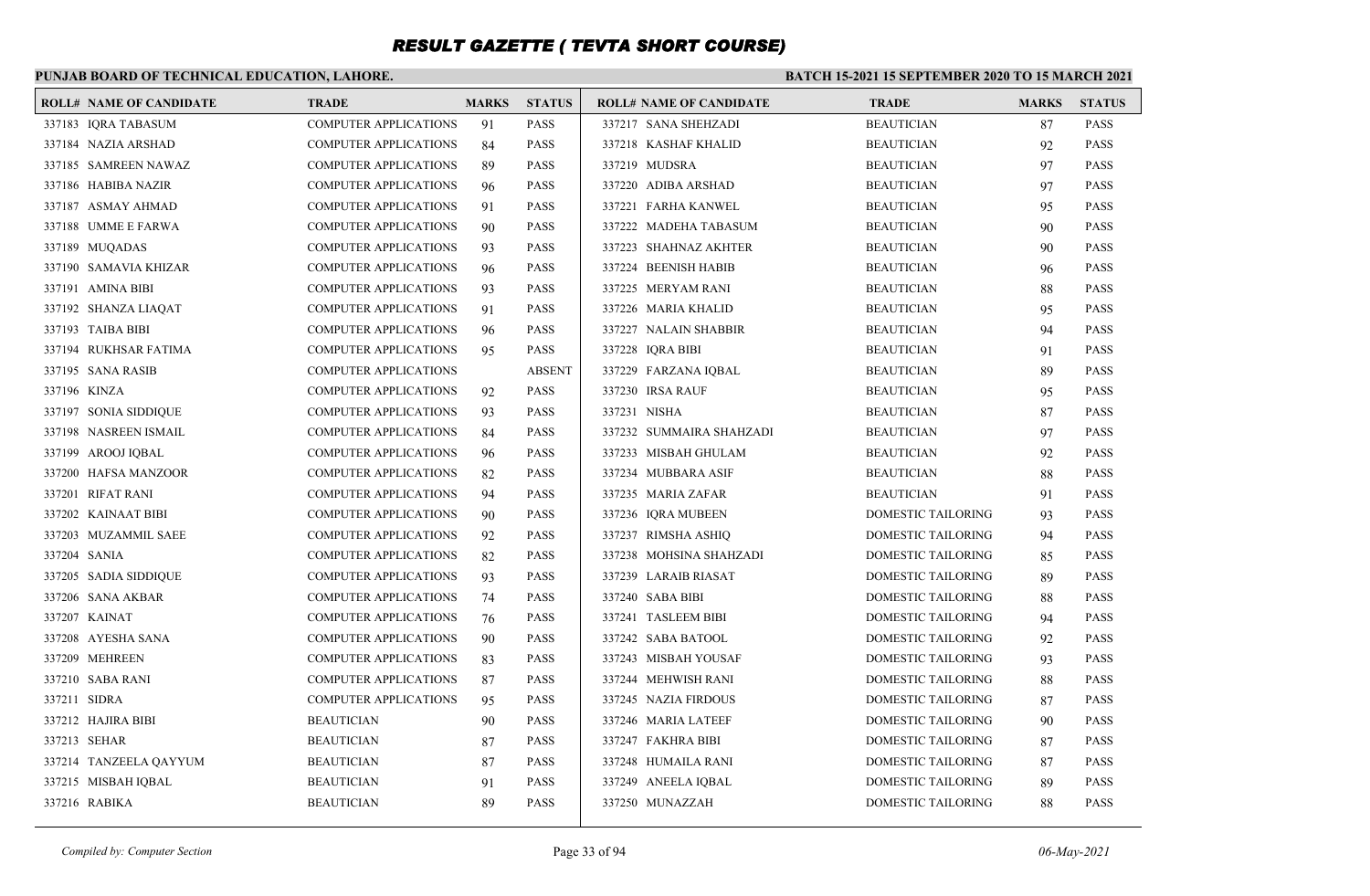### **PUNJAB BOARD OF TECHNICAL EDUCATION, LAHORE.**

#### **BATCH 15-2021 15 SEPTEMBER 2020 TO 15 MARCH 2021**

| <b>ROLL# NAME OF CANDIDATE</b>            | <b>TRADE</b>              | <b>MARKS</b> | <b>STATUS</b> | <b>ROLL# NAME OF CANDIDATE</b> | <b>TRADE</b>                 | <b>MARKS</b> | <b>STATUS</b> |
|-------------------------------------------|---------------------------|--------------|---------------|--------------------------------|------------------------------|--------------|---------------|
| 337251 ASIMA WALI MUHAMMAD                | <b>DOMESTIC TAILORING</b> | 88           | <b>PASS</b>   | 337284 AYESHA BATOOL           | <b>BEAUTICIAN</b>            | 76           | <b>PASS</b>   |
| 337252 SHAKILA LIAQAT                     | <b>DOMESTIC TAILORING</b> | 87           | <b>PASS</b>   | 337285 RIMSHA ZAFAR            | <b>BEAUTICIAN</b>            | 71           | <b>PASS</b>   |
| 337253 AQSA AKBAR                         | DOMESTIC TAILORING        | 84           | <b>PASS</b>   | 337286 LAIBA ARSHAD            | <b>BEAUTICIAN</b>            | 86           | <b>PASS</b>   |
| 337254 HIFZA NOOR                         | DOMESTIC TAILORING        |              | <b>ABSENT</b> | 337287 AQSA                    | <b>BEAUTICIAN</b>            | 75           | <b>PASS</b>   |
| 337255 BAKHAT RANI                        | DOMESTIC TAILORING        | 90           | <b>PASS</b>   | 337288 KANWAL SHAHZADI         | <b>BEAUTICIAN</b>            | 77           | <b>PASS</b>   |
| DISTRICT INDUSTRIAL ( SANAT ZAR), , JHANG |                           |              |               | 337289 ROMEESA KANWAL          | <b>BEAUTICIAN</b>            | 78           | <b>PASS</b>   |
| 337256 IQRA AZEEM                         | <b>BEAUTICIAN</b>         | 83           | <b>PASS</b>   | 337290 EMAN ELAHI              | <b>BEAUTICIAN</b>            | 83           | <b>PASS</b>   |
| 337257 ALEENA NASIR                       | <b>BEAUTICIAN</b>         | 87           | <b>PASS</b>   | 337291 RABIA SOHAIL            | <b>BEAUTICIAN</b>            | 79           | PASS          |
| 337258 MISHAL ASGHAR                      | <b>BEAUTICIAN</b>         | 79           | <b>PASS</b>   | 337292 ALEEZA NAEEM            | <b>COMPUTER APPLICATIONS</b> | 92           | <b>PASS</b>   |
| 337259 SAEEDA KANWAL                      | <b>BEAUTICIAN</b>         | 82           | <b>PASS</b>   | 337293 TOUSEEF ZAHRA           | <b>COMPUTER APPLICATIONS</b> | 93           | <b>PASS</b>   |
| 337260 MISBAH AZIZ                        | <b>BEAUTICIAN</b>         | 90           | <b>PASS</b>   | 337294 SANIA ARSHAD            | <b>COMPUTER APPLICATIONS</b> | 91           | <b>PASS</b>   |
| 337261 SHABANA SHAUKAT                    | <b>BEAUTICIAN</b>         | 83           | <b>PASS</b>   | 337295 TOOBA NASEEM            | DOMESTIC TAILORING           | 90           | <b>PASS</b>   |
| 337262 TANIA AMANULLAH                    | <b>BEAUTICIAN</b>         | 82           | <b>PASS</b>   | 337296 TASLEEM AKHTAR          | DOMESTIC TAILORING           | 93           | <b>PASS</b>   |
| 337263 KIRAN SATTAR                       | <b>BEAUTICIAN</b>         | 76           | <b>PASS</b>   | 337297 SIDRA IQBAL             | DOMESTIC TAILORING           | 85           | <b>PASS</b>   |
| 337264 JAVERIA NASIR                      | <b>BEAUTICIAN</b>         | 88           | <b>PASS</b>   | 337298 KISHWAR BATOOI          | DOMESTIC TAILORING           | 89           | <b>PASS</b>   |
| 337265 SAMINA SADIQ                       | <b>BEAUTICIAN</b>         | 84           | <b>PASS</b>   | 337299 SAFINA IQBAL            | DOMESTIC TAILORING           | 91           | <b>PASS</b>   |
| 337266 HUMERA SALEEM                      | <b>BEAUTICIAN</b>         | 79           | <b>PASS</b>   | 337300 MALAIKA RANI            | DOMESTIC TAILORING           | 87           | <b>PASS</b>   |
| 337267 AFSHAN LIAQAT BALOCH               | <b>BEAUTICIAN</b>         | 82           | <b>PASS</b>   | 337301 IQRA MAQBOOL            | DOMESTIC TAILORING           | 88           | <b>PASS</b>   |
| 337268 ANEES FATIMA                       | <b>BEAUTICIAN</b>         |              | <b>ABSENT</b> | 337302 SAJIDA PARVEEN          | DOMESTIC TAILORING           | 94           | <b>PASS</b>   |
| 337269 FIZA BATOOL                        | <b>BEAUTICIAN</b>         | 86           | <b>PASS</b>   | 337303 SEHRISH SADAF           | DOMESTIC TAILORING           | 86           | <b>PASS</b>   |
| 337270 AISHA JILLANI                      | <b>BEAUTICIAN</b>         | 84           | <b>PASS</b>   | 337304 AMNA HANIF              | DOMESTIC TAILORING           | 85           | <b>PASS</b>   |
| 337271 IRAM SHAGUFTA                      | <b>BEAUTICIAN</b>         | 80           | <b>PASS</b>   | 337305 SHAGUFTA ZAHRA          | DOMESTIC TAILORING           | 93           | <b>PASS</b>   |
| 337272 ASIMA NAZAR                        | <b>BEAUTICIAN</b>         | 78           | <b>PASS</b>   | 337306 MUJEEBA REHMAN          | DOMESTIC TAILORING           | 90           | <b>PASS</b>   |
| 337273 HUMAIRA SHAHID                     | <b>BEAUTICIAN</b>         | 77           | <b>PASS</b>   | 337307 GULSHAN BALOCH          | DOMESTIC TAILORING           | 90           | <b>PASS</b>   |
| 337274 RAZIA SABIR                        | <b>BEAUTICIAN</b>         | 79           | <b>PASS</b>   | 337308 WAJEEHA NAZ             | DOMESTIC TAILORING           | 90           | <b>PASS</b>   |
| 337275 MADEEHA RAMEEN                     | <b>BEAUTICIAN</b>         | 82           | <b>PASS</b>   | 337309 FARZANA                 | DOMESTIC TAILORING           | 89           | <b>PASS</b>   |
| 337276 SAADIA AKHTER                      | <b>BEAUTICIAN</b>         | 94           | <b>PASS</b>   | 337310 NOUREEN TABASSUM        | DOMESTIC TAILORING           | 85           | <b>PASS</b>   |
| 337277 MAIMONA SADIQ                      | <b>BEAUTICIAN</b>         | 91           | <b>PASS</b>   | 337311 RAHILA ANJAM            | DOMESTIC TAILORING           |              | <b>ABSENT</b> |
| 337278 AOSA HAMEED                        | <b>BEAUTICIAN</b>         | 73           | <b>PASS</b>   | 337312 SAJDIA PARVEEN          | DOMESTIC TAILORING           | 96           | <b>PASS</b>   |
| 337279 SOBIA WARYAM                       | <b>BEAUTICIAN</b>         | 79           | <b>PASS</b>   | 337313 FOUZIA BANO             | DOMESTIC TAILORING           | 89           | <b>PASS</b>   |
| 337280 MEHWISH ABBAS                      | <b>BEAUTICIAN</b>         | 76           | <b>PASS</b>   | 337314 SAFIA PARVEEN           | DOMESTIC TAILORING           | 90           | <b>PASS</b>   |
| 337281 ANEELA SHAHEEN                     | <b>BEAUTICIAN</b>         | 79           | <b>PASS</b>   | 337315 SAWAIRA BIBI            | <b>COMPUTER APPLICATIONS</b> | 94           | <b>PASS</b>   |
| 337282 RABIA KHALID                       | <b>BEAUTICIAN</b>         | 81           | <b>PASS</b>   | 337316 NIMRA BIBI              | <b>COMPUTER APPLICATIONS</b> | 95           | PASS          |
| 337283 FARHAT JABEEN                      | <b>BEAUTICIAN</b>         | 72           | <b>PASS</b>   | 337317 SADIA PERVEEN           | <b>COMPUTER APPLICATIONS</b> | 95           | PASS          |
|                                           |                           |              |               |                                |                              |              |               |

*Compiled by: Computer Section* Page 34 of 94 *06-May-2021*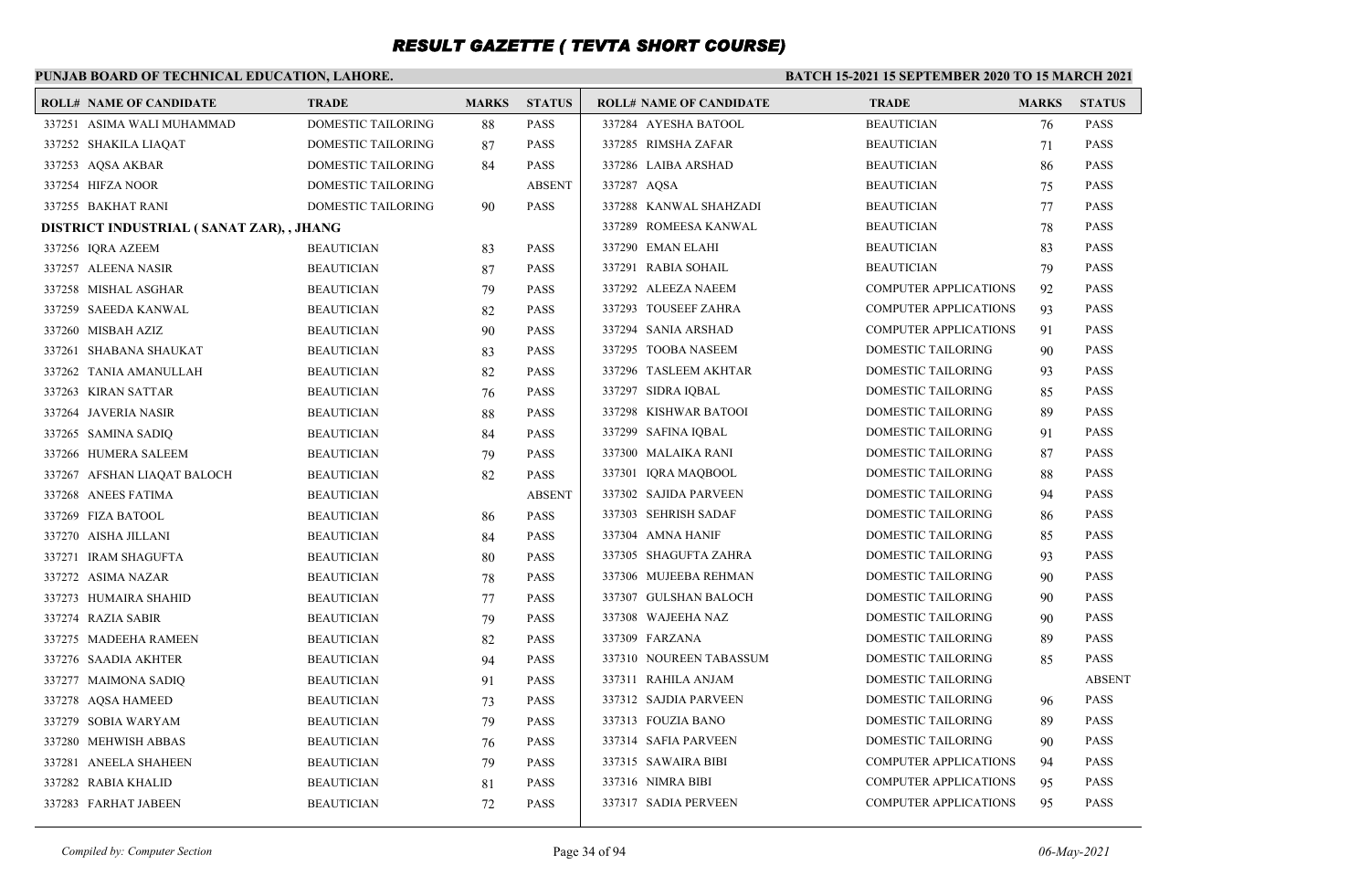### **PUNJAB BOARD OF TECHNICAL EDUCATION, LAHORE.**

#### **BATCH 15-2021 15 SEPTEMBER 2020 TO 15 MARCH 2021**

| <b>ROLL# NAME OF CANDIDATE</b>                                 | <b>TRADE</b>                 | <b>MARKS</b> | <b>STATUS</b> | <b>ROLL# NAME OF CANDIDATE</b>            | <b>TRADE</b>                  | <b>MARKS</b> | <b>STATUS</b> |
|----------------------------------------------------------------|------------------------------|--------------|---------------|-------------------------------------------|-------------------------------|--------------|---------------|
| 337318 UME UL BANEEN                                           | <b>COMPUTER APPLICATIONS</b> | 86           | <b>PASS</b>   | 337351 QASIM ALI                          | <b>COMPUTER APPLICATIONS</b>  | 94           | <b>PASS</b>   |
| 337319 SADIA ABID                                              | <b>COMPUTER APPLICATIONS</b> | 92           | <b>PASS</b>   | 337352 MUHAMMAD AWAIS                     | <b>COMPUTER APPLICATIONS</b>  | 92           | <b>PASS</b>   |
| 337320 OURAT UL AIN                                            | <b>COMPUTER APPLICATIONS</b> | 98           | <b>PASS</b>   | 337353 KHURAM SHEHZAD                     | <b>COMPUTER APPLICATIONS</b>  | 95           | <b>PASS</b>   |
| 337321 SADIA ARSHAD                                            | <b>COMPUTER APPLICATIONS</b> |              | <b>ABSENT</b> | 337354 MUHAMMAD UZAIR                     | <b>COMPUTER APPLICATIONS</b>  | 89           | <b>PASS</b>   |
| 337322 SHABNAM                                                 | <b>COMPUTER APPLICATIONS</b> | 91           | <b>PASS</b>   | 337355 AHSAN SHAHZAD                      | <b>COMPUTER APPLICATIONS</b>  | 92           | <b>PASS</b>   |
| 337323 SEHRISH HUSSAIN                                         | <b>COMPUTER APPLICATIONS</b> | 93           | <b>PASS</b>   | 337356 MUHAMMAD MAJID ALI                 | <b>COMPUTER APPLICATIONS</b>  | 94           | <b>PASS</b>   |
| 337324 ATIYA SHAFIQ                                            | <b>COMPUTER APPLICATIONS</b> |              | <b>ABSENT</b> | 337357 KHURRAM SHEHZAD                    | <b>COMPUTER APPLICATIONS</b>  | 93           | <b>PASS</b>   |
| 337325 SHAMIM ZAIDI                                            | <b>COMPUTER APPLICATIONS</b> | 85           | <b>PASS</b>   | 337358 MUHAMMAD MAHBOOB ELAHI             | <b>COMPUTER APPLICATIONS</b>  | 92           | <b>PASS</b>   |
| 337326 SANA RAMZAN                                             | <b>COMPUTER APPLICATIONS</b> | 96           | <b>PASS</b>   | 337359 SAQIB ALI                          | <b>COMPUTER APPLICATIONS</b>  | 88           | <b>PASS</b>   |
| 337327 MUBASHRA                                                | <b>COMPUTER APPLICATIONS</b> |              | <b>ABSENT</b> | 337360 MUHAMMAD MUMTAZ                    | <b>COMPUTER APPLICATIONS</b>  | 89           | <b>PASS</b>   |
| 337328 SIDRA SIDDIQUE                                          | <b>COMPUTER APPLICATIONS</b> | 83           | <b>PASS</b>   | 337361 MUHAMMAD SALEEM                    | <b>COMPUTER APPLICATIONS</b>  | 89           | <b>PASS</b>   |
| 337329 AREEJ KHAN                                              | <b>COMPUTER APPLICATIONS</b> | 97           | <b>PASS</b>   | 337362 TALHA ARMGHAN RASOOL               | <b>COMPUTER APPLICATIONS</b>  | 94           | <b>PASS</b>   |
| 337330 MISBAH RAZZAQ                                           | <b>COMPUTER APPLICATIONS</b> | 90           | PASS          | 337363 MUHAMMAD YASEEN                    | <b>COMPUTER APPLICATIONS</b>  | 90           | <b>PASS</b>   |
| 337331 TEHMINA YOUSAF                                          | COMPUTER APPLICATIONS        | 97           | <b>PASS</b>   | 337364 MEHR MUHAMMAD KALEEM               | HOME APPLIANCES REPAIR        | 85           | <b>PASS</b>   |
| 337332 KIRAN SAWERA                                            | <b>COMPUTER APPLICATIONS</b> |              | <b>ABSENT</b> | <b>MUSTAJAB</b><br>337365 MUDASSIR MAZHAR | <b>HOME APPLIANCES REPAIR</b> | 85           | <b>PASS</b>   |
| 337333 HUMAIRA JABEEN                                          | <b>COMPUTER APPLICATIONS</b> | 91           | <b>PASS</b>   | 337366 MUHAMMAD BILAL ABBAS               | HOME APPLIANCES REPAIR        | 81           | <b>PASS</b>   |
| 337334 GHULAM AYESHA IJAZ                                      | <b>COMPUTER APPLICATIONS</b> | 94           | <b>PASS</b>   | 337367 MUHAMMAD NEHAL QAMAR               | <b>HOME APPLIANCES REPAIR</b> | 81           | <b>PASS</b>   |
| 337335 KHUSHBOO GULAB                                          | <b>COMPUTER APPLICATIONS</b> | 97           | <b>PASS</b>   | 337368 SAJID NAWAZ                        | <b>HOME APPLIANCES REPAIR</b> | 83           | <b>PASS</b>   |
| 337336 SHUMAILA NAWAZ                                          | <b>COMPUTER APPLICATIONS</b> | 90           | <b>PASS</b>   | 337369 MUHAMMAD IBRAHIM                   | <b>HOME APPLIANCES REPAIR</b> | 79           | <b>PASS</b>   |
| 337337 SADAF IQBAL KHAN                                        | <b>COMPUTER APPLICATIONS</b> | 85           | PASS          | 337370 HASHIM HUSSAIN                     | HOME APPLIANCES REPAIR        | 84           | <b>PASS</b>   |
| 337338 ANSA ANUM                                               | <b>COMPUTER APPLICATIONS</b> | 91           | <b>PASS</b>   | 337371 MUHAMMAD FAIZAN                    | HOME APPLIANCES REPAIR        | 79           | <b>PASS</b>   |
| 337339 SAWERA YOUSAF                                           | <b>COMPUTER APPLICATIONS</b> | 90           | PASS          | 337372 MUHAMMAD MUJAHID                   | HOME APPLIANCES REPAIR        | 81           | <b>PASS</b>   |
| 337340 MAHJABEEN QAZALBASH                                     | <b>COMPUTER APPLICATIONS</b> | 87           | <b>PASS</b>   | 337373 ZAHID ALI                          | <b>HOME APPLIANCES REPAIR</b> | 83           | <b>PASS</b>   |
| 337341 FAZILA SAHER                                            | <b>COMPUTER APPLICATIONS</b> | 98           | <b>PASS</b>   | 337374 ABDUL RAHEEM                       | <b>HOME APPLIANCES REPAIR</b> | 86           | <b>PASS</b>   |
| 337342 HAFIZA HIRA RAFIQUE                                     | <b>COMPUTER APPLICATIONS</b> | 96           | <b>PASS</b>   | 337375 SAQLAIN RAZA                       | HOME APPLIANCES REPAIR        | 86           | <b>PASS</b>   |
| 337343 RUBAB FATIMA                                            | <b>COMPUTER APPLICATIONS</b> | 98           | PASS          | 337376 MUDASSAR SULTAN                    | HOME APPLIANCES REPAIR        | 83           | <b>PASS</b>   |
| GOVERNMENT TECHNICAL TRAINING INSTITUTE, SATELLITE TOWN, JHANG |                              |              |               | 337377 KASHIF ALI                         | HOME APPLIANCES REPAIR        | 84           | <b>PASS</b>   |
| 337344 MUZAMIL RAMZAN                                          | <b>COMPUTER APPLICATION</b>  | 93           | PASS          | 337378 FAKHAR IJAZ                        | HOME APPLIANCES REPAIR        | 78           | <b>PASS</b>   |
| 337345 MUHAMMAD YASEEN                                         | <b>COMPUTER APPLICATIONS</b> | 94           | <b>PASS</b>   | 337379 MUHAMMAD SAJJAD                    | <b>HOME APPLIANCES REPAIR</b> | 85           | <b>PASS</b>   |
| 337346 HANZALA AKRAM                                           | <b>COMPUTER APPLICATIONS</b> | 89           | PASS          | 337380 NAEEM HAIDER                       | <b>HOME APPLIANCES REPAIR</b> | 84           | <b>PASS</b>   |
| 337347 AMER SHAHZAD IQBAL                                      | <b>COMPUTER APPLICATIONS</b> | 91           | <b>PASS</b>   | 337381 HAIDER ALI                         | <b>HOME APPLIANCES REPAIR</b> |              | <b>ABSENT</b> |
| 337348 ZULQARNAIN HAIDER                                       | <b>COMPUTER APPLICATIONS</b> | 92           | <b>PASS</b>   | 337382 HAIDER ALI                         | HOME APPLIANCES REPAIR        | 78           | <b>PASS</b>   |
| 337349 FARHAN GHANI                                            | <b>COMPUTER APPLICATIONS</b> | 89           | <b>PASS</b>   | 337383 UMAR AKRAM                         | HOME APPLIANCES REPAIR        | 79           | <b>PASS</b>   |
| 337350 SAQLAIN HABIB                                           | <b>COMPUTER APPLICATIONS</b> | 88           | PASS          | 337384 MUHAMMAD SADAQAT                   | <b>COMPUTER APPLICATIONS</b>  | 89           | <b>PASS</b>   |
|                                                                |                              |              |               |                                           |                               |              |               |

*Compiled by: Computer Section* Page 35 of 94 *06-May-2021*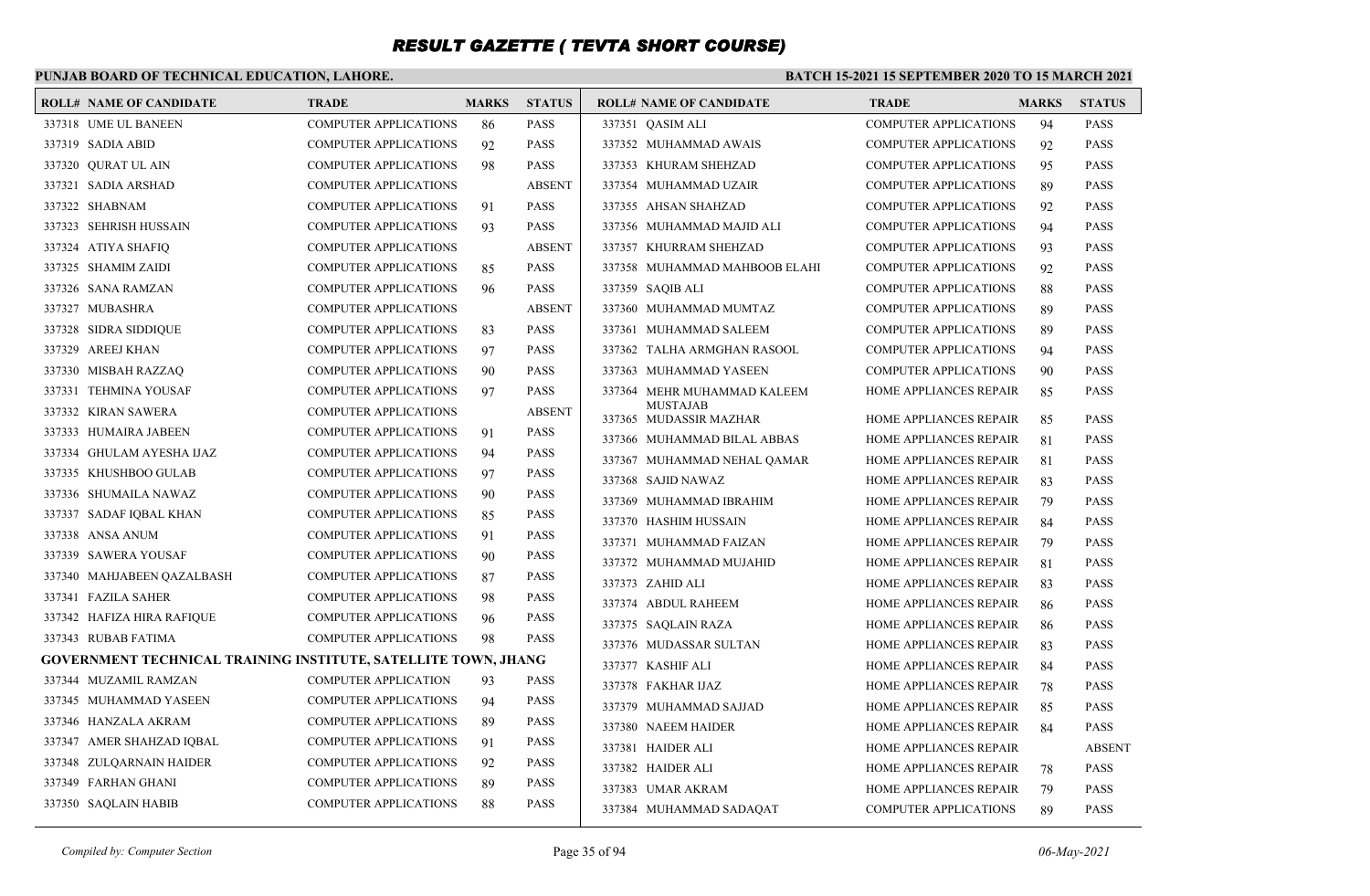### **PUNJAB BOARD OF TECHNICAL EDUCATION, LAHORE.**

#### **BATCH 15-2021 15 SEPTEMBER 2020 TO 15 MARCH 2021**

| <b>ROLL# NAME OF CANDIDATE</b>                                     | <b>TRADE</b>                 | <b>MARKS</b> | <b>STATUS</b> | <b>ROLL# NAME OF CANDIDATE</b> | TRADE                        | <b>MARKS</b> | <b>STATUS</b> |
|--------------------------------------------------------------------|------------------------------|--------------|---------------|--------------------------------|------------------------------|--------------|---------------|
| 337385 MUHAMMAD NAWAZ KHAN                                         | COMPUTER APPLICATIONS        | 91           | <b>PASS</b>   | 337418 NAZRANA IQBAL           | DOMESTIC TAILORING           | 90           | <b>PASS</b>   |
| 337386 SAMI ULLAH                                                  | COMPUTER APPLICATIONS        | 89           | <b>PASS</b>   | 337419 SAIMA MANZOOR           | DOMESTIC TAILORING           | 92           | <b>PASS</b>   |
| 337387 ABID HUSSAIN                                                | <b>COMPUTER APPLICATIONS</b> | 90           | <b>PASS</b>   | 337420 NAZIA PARVEEN           | DOMESTIC TAILORING           | 93           | <b>PASS</b>   |
| 337388 HUZAIFA MAZHAR                                              | <b>COMPUTER APPLICATIONS</b> | 89           | <b>PASS</b>   | 337421 URWA MUQADDAS           | <b>COMPUTER APPLICATIONS</b> | 85           | <b>PASS</b>   |
| 337389 MUDASSIR MAIK                                               | COMPUTER APPLICATIONS        |              | <b>ABSENT</b> | 337422 SANA FAKHAR             | <b>COMPUTER APPLICATIONS</b> | 84           | <b>PASS</b>   |
| 337390 JAVED IQBAL                                                 | COMPUTER APPLICATIONS        | 90           | <b>PASS</b>   | 337423 NAYYAB ZAHRA            | <b>COMPUTER APPLICATIONS</b> | 90           | <b>PASS</b>   |
| 337391 HASSAN ALI                                                  | COMPUTER APPLICATIONS        | 92           | <b>PASS</b>   | 337424 ALISHA ARSHAD           | <b>COMPUTER APPLICATIONS</b> | 85           | <b>PASS</b>   |
| 337392 MUHAMMAD HUSSAIN                                            | <b>COMPUTER APPLICATIONS</b> | 91           | <b>PASS</b>   | 337425 AMNA FRAZ               | <b>COMPUTER APPLICATIONS</b> | 93           | <b>PASS</b>   |
| 337393 MAHBOOB HASSAN                                              | <b>COMPUTER APPLICATIONS</b> | 89           | <b>PASS</b>   | 337426 BUSHRA BANEEN           | <b>COMPUTER APPLICATIONS</b> | 82           | <b>PASS</b>   |
| 337394 MUHAMMAD ASGHAR                                             | COMPUTER APPLICATIONS        | 89           | <b>PASS</b>   | 337427 ZUNAIRA TALIB           | <b>COMPUTER APPLICATIONS</b> | 88           | <b>PASS</b>   |
| 337395 ASHAIR SHAHAB                                               | COMPUTER APPLICATIONS        | 87           | <b>PASS</b>   | 337428 ALINA                   | <b>COMPUTER APPLICATIONS</b> | 82           | <b>PASS</b>   |
| 337396 MUHAMMAD TALHA KASHIF                                       | COMPUTER APPLICATIONS        |              | <b>ABSENT</b> | 337429 TAYYIBA KASHIF          | COMPUTER APPLICATIONS        | 87           | <b>PASS</b>   |
| <b>OURESHI</b><br>337397 MUHAMMAD NAEEM                            | COMPUTER APPLICATIONS        | 89           | <b>PASS</b>   | 337430 NADIA ASLAM             | <b>COMPUTER APPLICATIONS</b> | 80           | <b>PASS</b>   |
| 337398 MUHAMMAD PERVEZ                                             | <b>COMPUTER APPLICATIONS</b> | 89           | <b>PASS</b>   | 337431 NABILA NAZ              | <b>COMPUTER APPLICATIONS</b> | 88           | <b>PASS</b>   |
| 337399 MUHAMMAD FARHAN YOUNIS                                      | <b>COMPUTER APPLICATIONS</b> | 90           | <b>PASS</b>   | 337432 AYESHA ARSHAD JAVED     | <b>COMPUTER APPLICATIONS</b> | 80           | <b>PASS</b>   |
| 337400 GHULAM QADIR                                                | <b>COMPUTER APPLICATIONS</b> |              | <b>ABSENT</b> | 337433 AFSHAN RAMZAN           | <b>COMPUTER APPLICATIONS</b> | 88           | <b>PASS</b>   |
| 337401 MUHAMMAD QASIM                                              | COMPUTER APPLICATIONS        | 93           | <b>PASS</b>   | 337434 ALINA SHABBIR           | <b>COMPUTER APPLICATIONS</b> | 88           | <b>PASS</b>   |
| 337402 MUHAMMAD NOUMAN ASHRAF                                      | <b>COMPUTER APPLICATIONS</b> | 90           | <b>PASS</b>   | 337435 SUGHRA BIBI             | <b>COMPUTER APPLICATIONS</b> | 89           | <b>PASS</b>   |
| 337403 AMIR ALI                                                    | <b>COMPUTER APPLICATIONS</b> | 89           | <b>PASS</b>   | 337436 RIDA FATIMA             | <b>COMPUTER APPLICATIONS</b> | 89           | <b>PASS</b>   |
| <b>GOVERNMENT VOCATIONAL TRAINING INSTITUTE FOR WOMEN, , JHANG</b> |                              |              |               | 337437 SHABANA BIBI            | <b>COMPUTER APPLICATIONS</b> | 93           | <b>PASS</b>   |
| 337404 UME E KALSOOM                                               | <b>DOMESTIC TAILORING</b>    | 90           | <b>PASS</b>   | 337438 REHANA LATEEF           | <b>COMPUTER APPLICATIONS</b> | 93           | <b>PASS</b>   |
| 337405 RIDA FATIMA                                                 | <b>DOMESTIC TAILORING</b>    | 84           | <b>PASS</b>   | 337439 AZKA ARIF               | <b>COMPUTER APPLICATIONS</b> | 90           | <b>PASS</b>   |
| 337406 SANA BIBI                                                   | <b>DOMESTIC TAILORING</b>    | 90           | <b>PASS</b>   | 337440 AMMARA SALEEM           | <b>COMPUTER APPLICATIONS</b> | 95           | <b>PASS</b>   |
| 337407 SANAM MAQBOOL                                               | DOMESTIC TAILORING           | 87           | <b>PASS</b>   | 337441 FOZIA SHAHEEN           | <b>COMPUTER APPLICATIONS</b> | 80           | <b>PASS</b>   |
| 337408 ASMA BASHIR                                                 | <b>DOMESTIC TAILORING</b>    | 94           | <b>PASS</b>   | 337442 QANDEEL ZAHRA           | <b>COMPUTER APPLICATIONS</b> | 90           | <b>PASS</b>   |
| 337409 AQSA NAJEEB                                                 | DOMESTIC TAILORING           | 89           | <b>PASS</b>   | 337443 ANUM BUKHARI            | <b>COMPUTER APPLICATIONS</b> | 95           | <b>PASS</b>   |
| 337410 KHADIJA FAROOQ                                              | DOMESTIC TAILORING           | 94           | <b>PASS</b>   | 337444 SUMAIRA SHABBIR         | <b>COMPUTER APPLICATIONS</b> | 76           | <b>PASS</b>   |
| 337411 SAMINA ISMAIL                                               | DOMESTIC TAILORING           | 91           | <b>PASS</b>   | 337445 HUMA ZAHRA              | <b>COMPUTER APPLICATIONS</b> | 76           | <b>PASS</b>   |
| 337412 NIMRA BATOOL                                                | DOMESTIC TAILORING           | 91           | <b>PASS</b>   | 337446 SAMREEN SHAHZADI        | <b>COMPUTER APPLICATIONS</b> | 95           | <b>PASS</b>   |
| 337413 SAIMA IQBAL                                                 | DOMESTIC TAILORING           | 88           | <b>PASS</b>   | 337447 SADIA ASHRAF            | <b>COMPUTER APPLICATIONS</b> | 89           | <b>PASS</b>   |
| 337414 ROOP SHAHZADI                                               | DOMESTIC TAILORING           | 91           | <b>PASS</b>   | 337448 SIDRA BATOOL            | COMPUTER APPLICATIONS        | 88           | <b>PASS</b>   |
| 337415 SAFIA BIBI                                                  | DOMESTIC TAILORING           | 87           | <b>PASS</b>   | 337449 IQRA LIAQAT             | <b>COMPUTER APPLICATIONS</b> |              | ABSENT        |
| 337416 SAWERA BIBI                                                 | DOMESTIC TAILORING           | 87           | <b>PASS</b>   | 337450 SUNBAL                  | <b>COMPUTER APPLICATIONS</b> | 94           | <b>PASS</b>   |
| 337417 RAKIA FIAZ                                                  | <b>DOMESTIC TAILORING</b>    | 91           | <b>PASS</b>   | 337451 SAIMA RANI              | <b>COMPUTER APPLICATIONS</b> | 80           | <b>PASS</b>   |

*Compiled by: Computer Section* Page 36 of 94 *06-May-2021*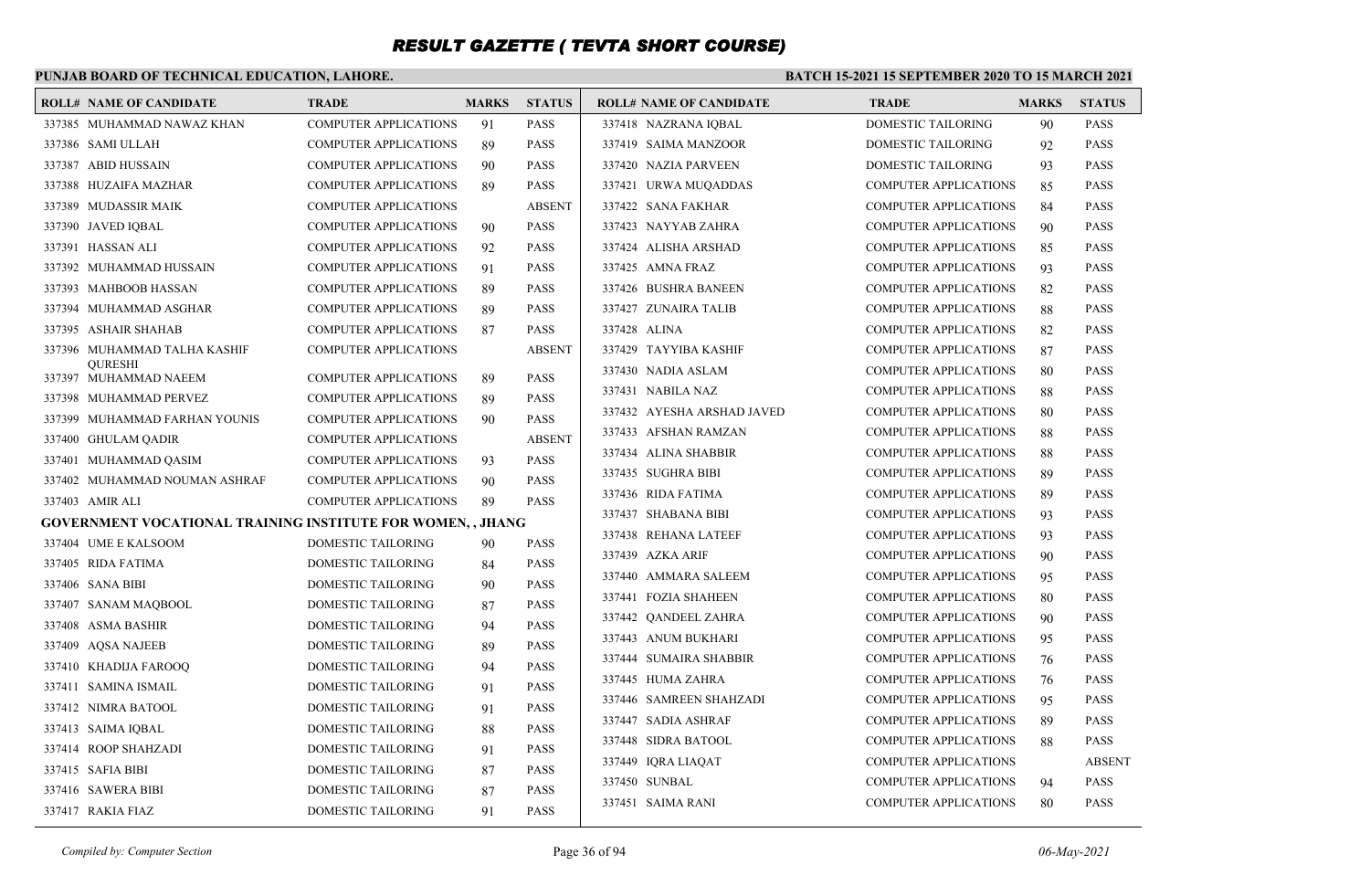### **PUNJAB BOARD OF TECHNICAL EDUCATION, LAHORE.**

| <b>ROLL# NAME OF CANDIDATE</b> | <b>TRADE</b>                 | <b>MARKS</b> | <b>STATUS</b> | <b>ROLL# NAME OF CANDIDATE</b>                               | <b>TRADE</b>                 | <b>MARKS</b> | <b>STATUS</b> |
|--------------------------------|------------------------------|--------------|---------------|--------------------------------------------------------------|------------------------------|--------------|---------------|
| 337452 ASHE ASHRAF             | <b>COMPUTER APPLICATIONS</b> | 82           | <b>PASS</b>   | 337486 SUMMIYA MAZHAR                                        | <b>BEAUTICIAN</b>            | 92           | <b>PASS</b>   |
| 337453 SAHJEL AMIN             | <b>COMPUTER APPLICATIONS</b> | 83           | <b>PASS</b>   | 337487 RABIA BIBI                                            | <b>BEAUTICIAN</b>            | 91           | <b>PASS</b>   |
| 337454 MUQADAS YAQOOB          | <b>COMPUTER APPLICATIONS</b> | 92           | <b>PASS</b>   | 337488 AYESHA ASLAM                                          | <b>BEAUTICIAN</b>            | 99           | <b>PASS</b>   |
| 337455 SAMRA                   | <b>COMPUTER APPLICATIONS</b> | 89           | <b>PASS</b>   | GOVERNMENT VOCATIONAL TRAINING INSTITUTE FOR WOMEN, , JHELUM |                              |              |               |
| 337456 SYEDA FARWA RUBAB       | <b>COMPUTER APPLICATIONS</b> | 95           | <b>PASS</b>   | 337489 TOQEER AHMED                                          | <b>COMPUTER APPLICATIONS</b> | 88           | <b>PASS</b>   |
| 337457 NAZMA ASHRAF            | <b>COMPUTER APPLICATIONS</b> | 77           | <b>PASS</b>   | 337490 MUHAMMAD ABU BAKAR                                    | <b>COMPUTER APPLICATIONS</b> | 78           | <b>PASS</b>   |
| 337458 FAKHAR UN NISA          | <b>COMPUTER APPLICATIONS</b> | 89           | <b>PASS</b>   | 337491 ABUDULLAH                                             | <b>COMPUTER APPLICATIONS</b> | 86           | <b>PASS</b>   |
| 337459 BADRA MUMTAZ            | <b>COMPUTER APPLICATIONS</b> | 84           | <b>PASS</b>   | 337492 FURQAN AJMAL                                          | <b>COMPUTER APPLICATIONS</b> | 85           | <b>PASS</b>   |
| 337460 ROBIA AHMAD             | <b>COMPUTER APPLICATIONS</b> | 91           | <b>PASS</b>   | 337493 SAEEDULLAH                                            | <b>COMPUTER APPLICATIONS</b> |              | <b>ABSENT</b> |
| 337461 KHALIDA PARVEEN         | COMPUTER APPLICATIONS        | 87           | <b>PASS</b>   | 337494 MUHAMMAD ZAHID ARIF                                   | <b>COMPUTER APPLICATIONS</b> |              | <b>ABSENT</b> |
| 337462 SOBIA AHMAD             | <b>COMPUTER APPLICATIONS</b> | 77           | <b>PASS</b>   | 337495 MUHAMMAD RIAZ                                         | <b>COMPUTER APPLICATIONS</b> | 87           | <b>PASS</b>   |
| 337463 SHABANA BIBI            | <b>COMPUTER APPLICATIONS</b> | 76           | <b>PASS</b>   | 337496 MUHAMMAD UZAIR                                        | <b>COMPUTER APPLICATIONS</b> | 84           | <b>PASS</b>   |
| 337464 GHULAM KHADIJA          | <b>COMPUTER APPLICATIONS</b> | 79           | <b>PASS</b>   | 337497 RAZ MUHAMMAD                                          | <b>COMPUTER APPLICATIONS</b> | 76           | <b>PASS</b>   |
| 337465 FATIMA IMAM             | COMPUTER APPLICATIONS        | 95           | <b>PASS</b>   | 337498 SAJJAD KHAN                                           | <b>COMPUTER APPLICATIONS</b> | 81           | <b>PASS</b>   |
| 337466 TAYYABA AKRAM           | <b>COMPUTER APPLICATIONS</b> | 82           | <b>PASS</b>   | 337499 UMAR BIN JAMSHED                                      | <b>COMPUTER APPLICATIONS</b> | 77           | <b>PASS</b>   |
| 337467 SHAMSA TAHSEEN          | <b>BEAUTICIAN</b>            | 94           | <b>PASS</b>   | 337500 MUHAMMAD YOUSAF                                       | <b>COMPUTER APPLICATIONS</b> | 80           | <b>PASS</b>   |
| 337468 MISBAH AFZAL            | <b>BEAUTICIAN</b>            | 92           | <b>PASS</b>   | 337501 MUHAMMAD HAMZA ASHRAF                                 | <b>COMPUTER APPLICATIONS</b> | 83           | <b>PASS</b>   |
| 337469 FARHAT BIBI             | <b>BEAUTICIAN</b>            | 95           | <b>PASS</b>   | 337502 MUHAMMAD SHERAZ                                       | <b>COMPUTER APPLICATIONS</b> | 77           | <b>PASS</b>   |
| 337470 ASMA BATOOL             | <b>BEAUTICIAN</b>            | 95           | <b>PASS</b>   | TROOPS FAMILY WELFARE CENTRE, , JHELUM                       |                              |              |               |
| 337471 FARZANA PARVEEN         | <b>BEAUTICIAN</b>            | 95           | <b>PASS</b>   | 337503 SUMAIRA YASMIN                                        | DOMESTIC TAILORING           | 58           | <b>PASS</b>   |
| 337472 ASFA ALAM               | <b>BEAUTICIAN</b>            | 95           | <b>PASS</b>   | 337504 MISBAH KANWAL                                         | DOMESTIC TAILORING           | 65           | <b>PASS</b>   |
| 337473 FARZANA NAWAZ           | <b>BEAUTICIAN</b>            | 93           | <b>PASS</b>   | 337505 UME HADIA                                             | DOMESTIC TAILORING           | 55           | <b>PASS</b>   |
| 337474 RASHDA IOBAL            | <b>BEAUTICIAN</b>            | 94           | <b>PASS</b>   | 337506 HALEEMA JALIL                                         | DOMESTIC TAILORING           | 61           | <b>PASS</b>   |
| 337475 IKRAM BATOOL            | <b>BEAUTICIAN</b>            | 96           | <b>PASS</b>   | 337507 ANSA JAILIL                                           | DOMESTIC TAILORING           | 65           | <b>PASS</b>   |
| 337476 SHIREEN ZAFAR           | <b>BEAUTICIAN</b>            | 96           | <b>PASS</b>   | 337508 ANEETA BANO                                           | DOMESTIC TAILORING           | 66           | <b>PASS</b>   |
| 337477 SOBIA AKHTAR            | <b>BEAUTICIAN</b>            | 92           | <b>PASS</b>   | 337509 ISMAT JEHAN                                           | DOMESTIC TAILORING           | 58           | <b>PASS</b>   |
| 337478 BUSHRA ISHAQ            | <b>BEAUTICIAN</b>            | 97           | <b>PASS</b>   | 337510 MALAIKA MANZOOR                                       | DOMESTIC TAILORING           | 60           | <b>PASS</b>   |
| 337479 ATTIA FATIMA            | <b>BEAUTICIAN</b>            | 96           | <b>PASS</b>   | 337511 FOUZIA KOUSAR                                         | DOMESTIC TAILORING           | 66           | <b>PASS</b>   |
| 337480 KINZA NASIR             | <b>BEAUTICIAN</b>            | 95           | <b>PASS</b>   | 337512 ALEENA RAFIQUE                                        | DOMESTIC TAILORING           | 67           | <b>PASS</b>   |
| 337481 DARAKHSHAN SAMREEN      | <b>BEAUTICIAN</b>            | 96           | <b>PASS</b>   | 337513 IQRA KHAN                                             | DOMESTIC TAILORING           | 65           | <b>PASS</b>   |
| 337482 NEESHA PATRAS           | <b>BEAUTICIAN</b>            | 92           | <b>PASS</b>   | 337514 FAIQA NADEEM                                          | DOMESTIC TAILORING           | 61           | <b>PASS</b>   |
| 337483 NIMRA HAYAT             | <b>BEAUTICIAN</b>            | 97           | <b>PASS</b>   | 337515 ANEESA KAYANI                                         | DOMESTIC TAILORING           | 65           | <b>PASS</b>   |
| 337484 ANUM BATOOL             | <b>BEAUTICIAN</b>            |              | <b>ABSENT</b> | 337516 AMMARA BASHIR                                         | DOMESTIC TAILORING           | 60           | <b>PASS</b>   |
| 337485 IRUM SHAHZADI           | <b>BEAUTICIAN</b>            | 96           | <b>PASS</b>   | 337517 ASMA SIDDIQA                                          | DOMESTIC TAILORING           | 62           | <b>PASS</b>   |
|                                |                              |              |               |                                                              |                              |              |               |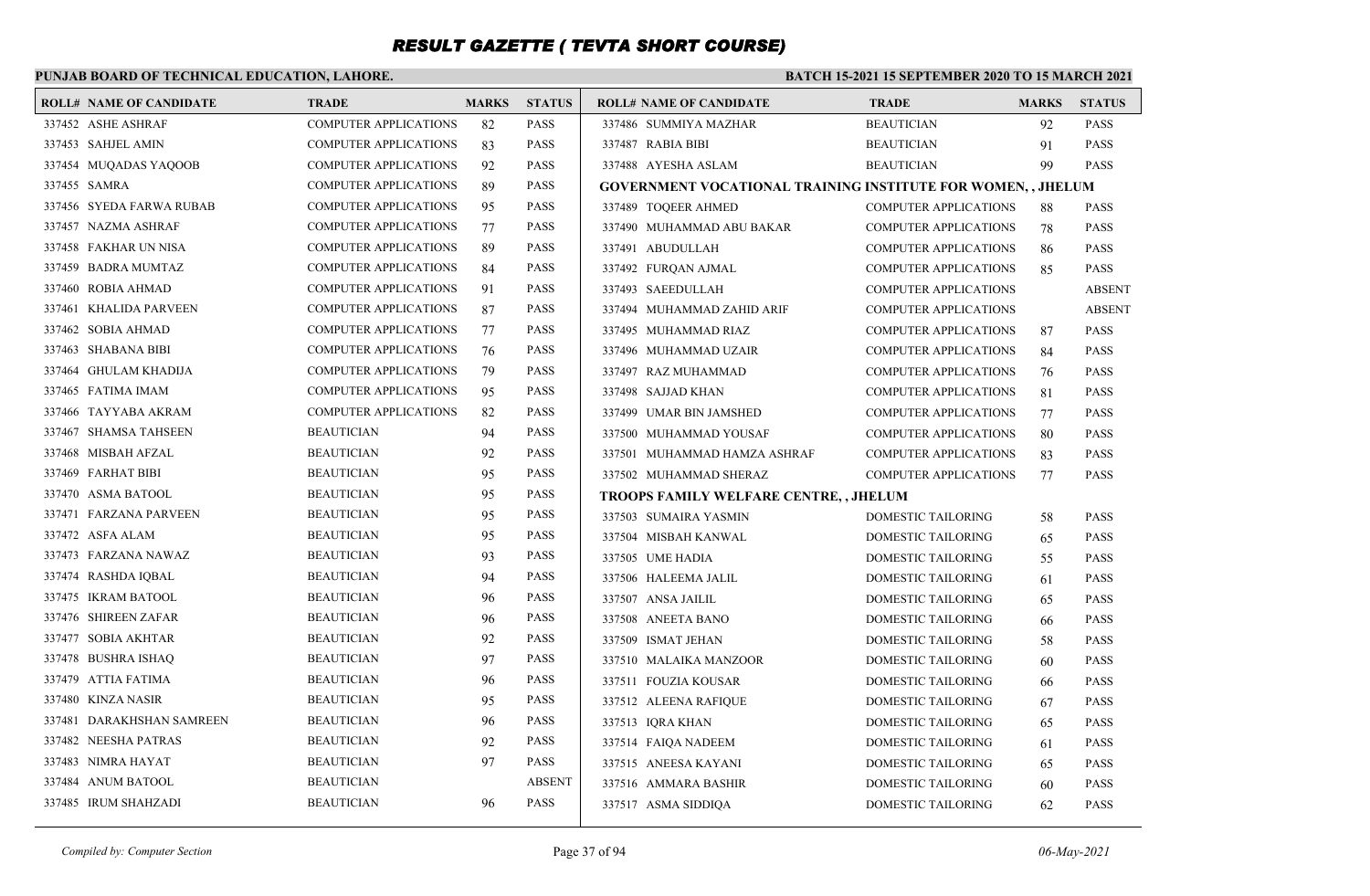### **PUNJAB BOARD OF TECHNICAL EDUCATION, LAHORE.**

| <b>ROLL# NAME OF CANDIDATE</b>                                | <b>TRADE</b>                           | <b>MARKS</b> | <b>STATUS</b>              | <b>ROLL# NAME OF CANDIDATE</b>                                                  | <b>TRADE</b>              | <b>MARKS</b> | <b>STATUS</b> |
|---------------------------------------------------------------|----------------------------------------|--------------|----------------------------|---------------------------------------------------------------------------------|---------------------------|--------------|---------------|
| 337518 MOBEEN BIBI                                            | <b>DOMESTIC TAILORING</b>              | 68           | <b>PASS</b>                | 337549 SAMREEN                                                                  | DOMESTIC TAILORING        | 79           | <b>PASS</b>   |
| 337519 SEHRISH IDREES                                         | <b>DOMESTIC TAILORING</b>              | 69           | <b>PASS</b>                | GOVERNMENT VOCATIONAL TRAINING INSTITUTE FOR WOMEN, NEAR POST                   |                           |              |               |
| 337520 MEHRAB ILTAF                                           | <b>DOMESTIC TAILORING</b>              | 66           | <b>PASS</b>                | <b>OFFICE SOHAWA, SOHAWA</b><br>337550 HIRA AKBAR                               | <b>BEAUTICIAN</b>         | 88           | <b>PASS</b>   |
| 337521 KHAZIMA MARYAM                                         | <b>DOMESTIC TAILORING</b>              | 69           | <b>PASS</b>                | 337551 SABA NAZEER                                                              | <b>BEAUTICIAN</b>         | 98           | <b>PASS</b>   |
| 337522 REHANA BEGUM                                           | DOMESTIC TAILORING                     | 62           | <b>PASS</b>                | 337552 SAMAN ZAHRA                                                              | <b>BEAUTICIAN</b>         | 98           | <b>PASS</b>   |
| 337523 SIMRAN NADEEM                                          | <b>DOMESTIC TAILORING</b>              | 67           | <b>PASS</b>                | 337553 WAHEEDA AZEEM                                                            | <b>BEAUTICIAN</b>         | 87           | <b>PASS</b>   |
| 337524 AMAN SEHR                                              | <b>DOMESTIC TAILORING</b>              | 69           | <b>PASS</b>                | 337554 SADIA JAVED                                                              | <b>BEAUTICIAN</b>         | 76           | <b>PASS</b>   |
| <b>GOLDEN EAGLE GARRISON COMMUNITY CENTRE, , MANGLA CANTT</b> |                                        |              |                            | 337555 AREEBA ISHTIAO                                                           | <b>BEAUTICIAN</b>         | 90           | <b>PASS</b>   |
| 337525 TEHMINA NUSRAT                                         | <b>BASIC GARMENT DESIGN</b>            | 95           | <b>PASS</b>                | 337556 IRAM KHALIL                                                              | <b>BEAUTICIAN</b>         | 90           | <b>PASS</b>   |
| 337526 ROBINA BIBI                                            | <b>BASIC GARMENT DESIGN</b>            | 77           | <b>PASS</b>                | 337557 SIDRA KHALID                                                             | <b>BEAUTICIAN</b>         | 94           | <b>PASS</b>   |
| 337527 MEHWISH AMANUEIL                                       | <b>BASIC GARMENT DESIGN</b>            | 93           | <b>PASS</b>                | 337558 ANAM PERVIZ                                                              | <b>BEAUTICIAN</b>         | 96           | <b>PASS</b>   |
| 337528 SOBIA ASLAM                                            | <b>BASIC GARMENT DESIGN</b>            | 83           | <b>PASS</b>                | 337559 RAFIA GULFAM                                                             | <b>BEAUTICIAN</b>         | 91           | <b>PASS</b>   |
| 337529 FATIMA BIBI                                            | <b>BASIC GARMENT DESIGN</b>            | 87           | <b>PASS</b>                | 337560 ROZEENA FIRDOUS                                                          | <b>BEAUTICIAN</b>         | 96           | <b>PASS</b>   |
| 337530 SHUMILA PERVEN                                         | <b>BASIC GARMENT DESIGN</b>            | 90           | <b>PASS</b>                | 337561 IQRA KHALID                                                              | <b>BEAUTICIAN</b>         | 91           | <b>PASS</b>   |
| 337531 AREEBA SHAHID                                          | <b>BASIC GARMENT DESIGN</b>            | 89           | <b>PASS</b>                | 337562 ISMA FAZAL                                                               | <b>BEAUTICIAN</b>         | 99           | <b>PASS</b>   |
| 337532 ROZINA NUSRAT                                          | <b>BASIC GARMENT DESIGN</b>            | 79           | <b>PASS</b>                |                                                                                 |                           |              |               |
| 337533 SONIA                                                  | <b>BASIC GARMENT DESIGN</b>            | 76           | <b>PASS</b>                | EPITONE VOCATIONAL INSTITUTE, PULL 132, JAHANIAN<br>337563 RANA FARRUK SHAMSHAD | <b>GRAPHIC DESIGNER</b>   | 88           | <b>PASS</b>   |
| 337534 AYESHA BIBI                                            | <b>BASIC GARMENT DESIGN</b>            | 82           | <b>PASS</b>                | 337564 HANNAN ALI                                                               | <b>GRAPHIC DESIGNER</b>   |              | FAIL          |
| 337535 SAMAN MAJEED                                           | <b>BASIC GARMENT DESIGN</b>            | 83           | <b>PASS</b>                | 337565 IORA ALTAF                                                               | <b>GRAPHIC DESIGNER</b>   |              | <b>PASS</b>   |
| 337536 SONIA RANI                                             | <b>BASIC GARMENT DESIGN</b>            | 85           | <b>PASS</b>                | 337566 NAGEENA RAHAM DIN                                                        | <b>FASHION DESIGN</b>     | 87           | <b>PASS</b>   |
| 337537 HALEEMA TARIQ                                          | <b>BASIC GARMENT DESIGN</b>            | 75           | <b>PASS</b>                | 337567 AQSA ASLAM                                                               | <b>FASHION DESIGN</b>     | 84           | <b>PASS</b>   |
| GOVERNMENT VOCATIONAL TRAINING INSTITUTE FOR WOMEN, NEAR POST |                                        |              |                            | 337568 TAHMINA KIREN                                                            | <b>FASHION DESIGN</b>     | 75           | <b>PASS</b>   |
| OFFICE, PIND DADAN KHAN<br>337538 AMBREEN                     | <b>COMPUTER APPLICATIONS</b>           | 75           | <b>PASS</b>                | 337569 ZAIB UN NISA                                                             | <b>FASHION DESIGN</b>     | 84           | <b>PASS</b>   |
| 337539 SIDRA YASMEEN                                          | <b>BEAUTICIAN</b>                      |              | <b>ABSENT</b>              | 337570 SHULAILA SHARIF                                                          | <b>FASHION DESIGN</b>     | 88           | <b>PASS</b>   |
| 337540 AZKA ASMA                                              | <b>BEAUTICIAN</b>                      |              | <b>PASS</b>                | 337571 SAFIA PARVEEN                                                            |                           | 91           | <b>PASS</b>   |
|                                                               |                                        | 95           |                            |                                                                                 | <b>FASHION DESIGN</b>     | 82           | <b>PASS</b>   |
| 337541 IRAM KHALID<br>337542 GHULAM KUBRA                     | <b>BEAUTICIAN</b><br><b>BEAUTICIAN</b> | 82           | <b>PASS</b><br><b>PASS</b> | 337572 TOBA BATOOL                                                              | <b>FASHION DESIGN</b>     | 78           |               |
| 337543 ALEENA KOUSAR                                          | <b>BEAUTICIAN</b>                      | 95<br>89     | <b>PASS</b>                | GOVERNMENT TECHNICAL TRAINING CENTRE (W), HOUSING SCHEME,<br>JAHANIAN           |                           |              |               |
| 337544 GULNAZ AKHTER                                          | <b>BEAUTICIAN</b>                      |              | <b>ABSENT</b>              | 337573 AYSHA ZAFAR                                                              | DOMESTIC TAILORING        |              | <b>ABSENT</b> |
| 337545 ASMA BATOOL                                            | <b>BEAUTICIAN</b>                      |              | <b>PASS</b>                | 337574 ASAD SHAHZADI                                                            | DOMESTIC TAILORING        | 87           | <b>PASS</b>   |
| 337546 SADIA PARVEEN                                          | <b>BEAUTICIAN</b>                      | 93           | <b>ABSENT</b>              | 337575 SHANZA RUKHSAR                                                           | DOMESTIC TAILORING        |              | <b>ABSENT</b> |
| 337547 SHAZMINA AKHTAR                                        | DOMESTIC TAILORING                     |              | <b>PASS</b>                | 337576 ZAINAB JAVAID                                                            | DOMESTIC TAILORING        | 88           | <b>PASS</b>   |
| 337548 UMME E KALSOOM                                         | <b>DOMESTIC TAILORING</b>              | 95           | <b>PASS</b>                | 337577 AMNA IDREES                                                              | DOMESTIC TAILORING        | 97           | <b>PASS</b>   |
|                                                               |                                        | 96           |                            | 337578 HUMAIRA BIBI                                                             | <b>DOMESTIC TAILORING</b> | 93           | <b>PASS</b>   |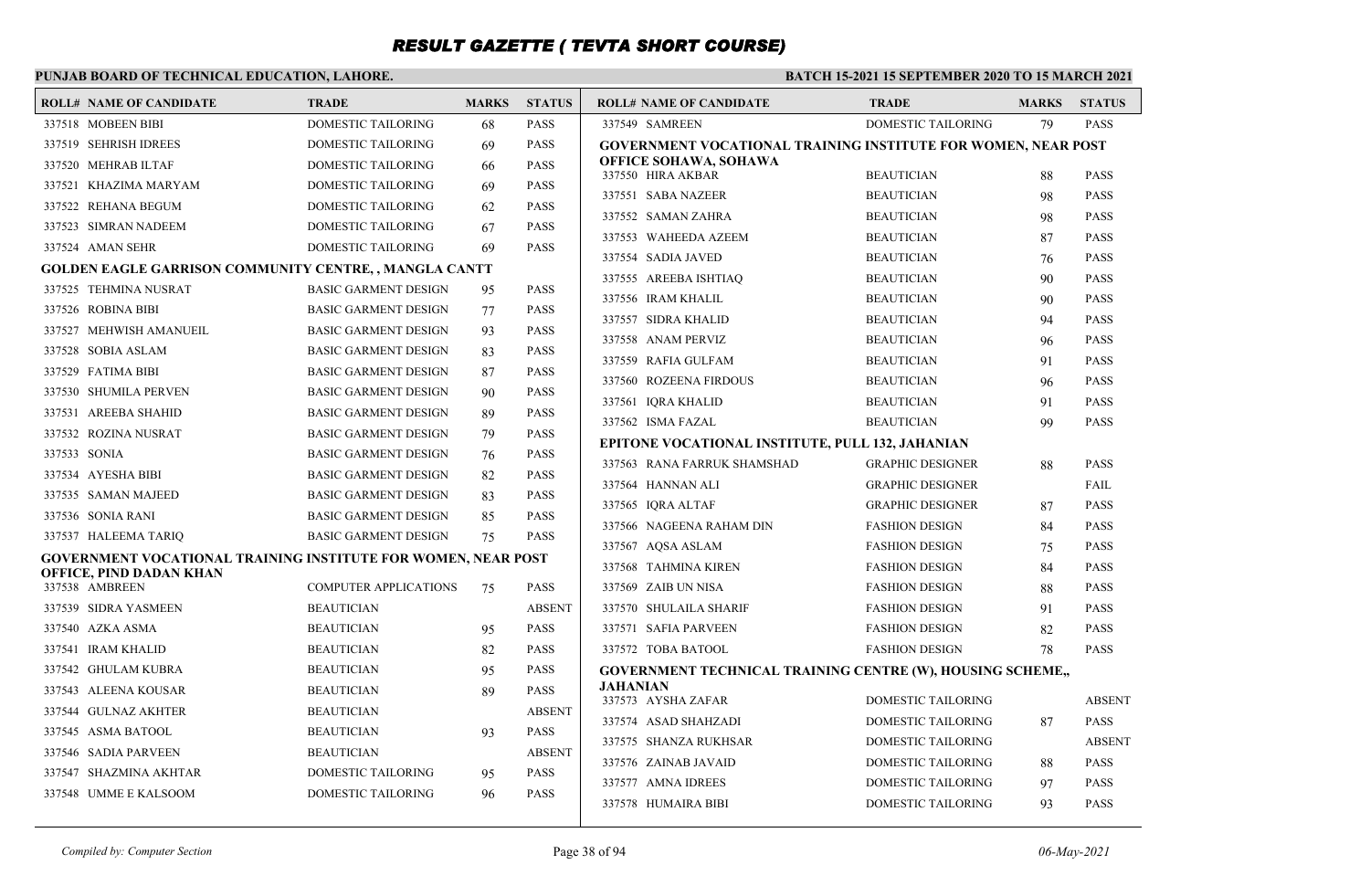### **PUNJAB BOARD OF TECHNICAL EDUCATION, LAHORE.**

| <b>ROLL# NAME OF CANDIDATE</b>  | <b>TRADE</b>                 | <b>MARKS</b> | <b>STATUS</b> | <b>ROLL# NAME OF CANDIDATE</b>                                 | <b>TRADE</b>      | <b>MARKS</b> | <b>STATUS</b> |
|---------------------------------|------------------------------|--------------|---------------|----------------------------------------------------------------|-------------------|--------------|---------------|
| 337579 NAZIA BIBI               | <b>DOMESTIC TAILORING</b>    | 96           | <b>PASS</b>   | 337613 ARIFA BIBI                                              | <b>BEAUTICIAN</b> | 93           | <b>PASS</b>   |
| 337580 ZOHRA BIBI               | DOMESTIC TAILORING           | 95           | <b>PASS</b>   | 337614 TEHREEM PERVAIZ                                         | <b>BEAUTICIAN</b> | 92           | <b>PASS</b>   |
| 337581 ZUNERA NADEEM            | DOMESTIC TAILORING           | 91           | <b>PASS</b>   | 337615 SOBIA RAFIQ                                             | <b>BEAUTICIAN</b> | 93           | <b>PASS</b>   |
| 337582 MISBAH AKHTAR            | DOMESTIC TAILORING           | 90           | <b>PASS</b>   | 337616 RIMSHA ARSHAD                                           | <b>BEAUTICIAN</b> | 93           | <b>PASS</b>   |
| 337583 RUBINA NAZAR             | DOMESTIC TAILORING           | 90           | <b>PASS</b>   | 337617 IQRA ISMAIL                                             | <b>BEAUTICIAN</b> | 92           | <b>PASS</b>   |
| 337584 ASIA BIBI                | DOMESTIC TAILORING           | 92           | <b>PASS</b>   | 337618 SHARIQA BATOOL                                          | <b>BEAUTICIAN</b> |              | <b>ABSENT</b> |
| 337585 SOBIA BIBI               | DOMESTIC TAILORING           | 93           | <b>PASS</b>   | 337619 SHAMA NASIR                                             | <b>BEAUTICIAN</b> | 92           | <b>PASS</b>   |
| 337586 NAZISH BIBI              | DOMESTIC TAILORING           | 92           | <b>PASS</b>   | 337620 NISHA RASHEED                                           | <b>BEAUTICIAN</b> | 92           | <b>PASS</b>   |
| 337587 NISHA                    | DOMESTIC TAILORING           | 94           | <b>PASS</b>   | 337621 FARZANA BIBI                                            | <b>BEAUTICIAN</b> | 88           | <b>PASS</b>   |
| 337588 SADAF LATEEF             | DOMESTIC TAILORING           | 92           | <b>PASS</b>   | 337622 AMNA                                                    | <b>BEAUTICIAN</b> | 91           | <b>PASS</b>   |
| 337589 ESHA MURSLEEN            | DOMESTIC TAILORING           | 92           | <b>PASS</b>   | 337623 IQRA PERVEEN                                            | <b>BEAUTICIAN</b> | 89           | <b>PASS</b>   |
| 337590 KIRAN IQBAL              | DOMESTIC TAILORING           | 92           | <b>PASS</b>   | 337624 SABA ASIM                                               | <b>BEAUTICIAN</b> | 93           | <b>PASS</b>   |
| 337591 MARYAM ZULFIQAR          | DOMESTIC TAILORING           | 93           | <b>PASS</b>   | 337625 RIFAT PERVEEN                                           | <b>BEAUTICIAN</b> |              | <b>ABSENT</b> |
| 337592 AROOBA FAQEER            | <b>COMPUTER APPLICATIONS</b> | 86           | <b>PASS</b>   | 337626 SIDRA AFZAL                                             | <b>BEAUTICIAN</b> | 93           | <b>PASS</b>   |
| 337593 AYESHA GULZAR            | <b>COMPUTER APPLICATIONS</b> | 80           | <b>PASS</b>   | 337627 AFIFA MUBASHIR                                          | <b>BEAUTICIAN</b> | 90           | <b>PASS</b>   |
| 337594 LUBNA GHULAM HUSSAIN     | <b>COMPUTER APPLICATIONS</b> | 91           | <b>PASS</b>   | 337628 NASIRA BIBI                                             | <b>BEAUTICIAN</b> | 95           | <b>PASS</b>   |
| 337595 ASMA RAFIQ               | <b>COMPUTER APPLICATIONS</b> | 91           | <b>PASS</b>   | 337629 SIDRA QASIM                                             | <b>BEAUTICIAN</b> | 92           | <b>PASS</b>   |
| 337596 SHAGUFTA SHAIF           | COMPUTER APPLICATIONS        | 88           | <b>PASS</b>   | 337630 AQSA MUNIR                                              | <b>BEAUTICIAN</b> | 88           | <b>PASS</b>   |
| 337597 IRAM SHAHZADI            | <b>COMPUTER APPLICATIONS</b> | 75           | <b>PASS</b>   | GOVT. TECHNICAL TRAINING CENTRE (MALE), 143-A, HOUSING SCHEME, |                   |              |               |
| 337598 NAILA TABASSAM           | <b>COMPUTER APPLICATIONS</b> |              | <b>ABSENT</b> | <b>JAHANIAN</b>                                                |                   |              |               |
| 337599 SIDRA ASLAM              | <b>COMPUTER APPLICATIONS</b> | 86           | <b>PASS</b>   | 337631 HAROON ALI                                              | <b>HVACR</b>      | 86           | <b>PASS</b>   |
| 337600 SANA ASHRAF              | <b>COMPUTER APPLICATIONS</b> | 91           | <b>PASS</b>   | 337632 NABEEL AHSAN                                            | <b>HVACR</b>      | 86           | <b>PASS</b>   |
| 337601 SADAF HUSSAIN            | <b>COMPUTER APPLICATIONS</b> | 90           | <b>PASS</b>   | 337633 MADNI SAEED                                             | <b>HVACR</b>      | 80           | <b>PASS</b>   |
| 337602 SIDRA RAFIQ              | <b>COMPUTER APPLICATIONS</b> | 82           | <b>PASS</b>   | 337634 GOHAR ALI AZEEMI                                        | <b>HVACR</b>      |              | <b>ABSENT</b> |
| 337603 SEHRISH SAQI             | <b>COMPUTER APPLICATIONS</b> | 84           | <b>PASS</b>   | 337635 ABDUL REHMAN                                            | <b>HVACR</b>      | 82           | <b>PASS</b>   |
| 337604 UROOJ FATIMA             | <b>COMPUTER APPLICATIONS</b> | 88           | <b>PASS</b>   | 337636 MUHAMMAD JAMAL                                          | <b>HVACR</b>      | 93           | <b>PASS</b>   |
| 337605 NASREEN MUHAMMAD HUSSAIN | <b>COMPUTER APPLICATIONS</b> | 81           | <b>PASS</b>   | 337637 FAHAD QAMAR                                             | <b>HVACR</b>      |              | <b>ABSENT</b> |
| 337606 RUKHSANA BIBI            | <b>COMPUTER APPLICATIONS</b> | 85           | <b>PASS</b>   | 337638 MUHAMMAD ADNAN                                          | <b>HVACR</b>      |              | <b>ABSENT</b> |
| 337607 AYESHA QASIM             | <b>COMPUTER APPLICATIONS</b> | 91           | <b>PASS</b>   | 337639 MUHAMMAD ANSAR                                          | <b>HVACR</b>      |              | <b>ABSENT</b> |
| 337608 KOUSAR                   | <b>COMPUTER APPLICATIONS</b> | 84           | <b>PASS</b>   | 337640 ASFER ALI                                               | <b>HVACR</b>      | 92           | <b>PASS</b>   |
| 337609 KALSOOM ASLAM            | <b>COMPUTER APPLICATIONS</b> | 87           | <b>PASS</b>   | 337641 MUHAMMAD ARSALAN                                        | <b>HVACR</b>      | 90           | <b>PASS</b>   |
| 337610 SHEMAIM YOUSAF           | <b>COMPUTER APPLICATIONS</b> | 87           | <b>PASS</b>   | 337642 UMAIR ALI                                               | <b>HVACR</b>      | 88           | <b>PASS</b>   |
| 337611 SAMINA IQBAL             | <b>BEAUTICIAN</b>            | 92           | <b>PASS</b>   | 337643 MUHAMMAD HARIS                                          | <b>HVACR</b>      | 87           | <b>PASS</b>   |
| 337612 SAMRA SAEED              | <b>BEAUTICIAN</b>            | 92           | <b>PASS</b>   | 337644 MUHAMMAD NUMAN LATIF                                    | <b>HVACR</b>      | 91           | <b>PASS</b>   |
|                                 |                              |              |               |                                                                |                   |              |               |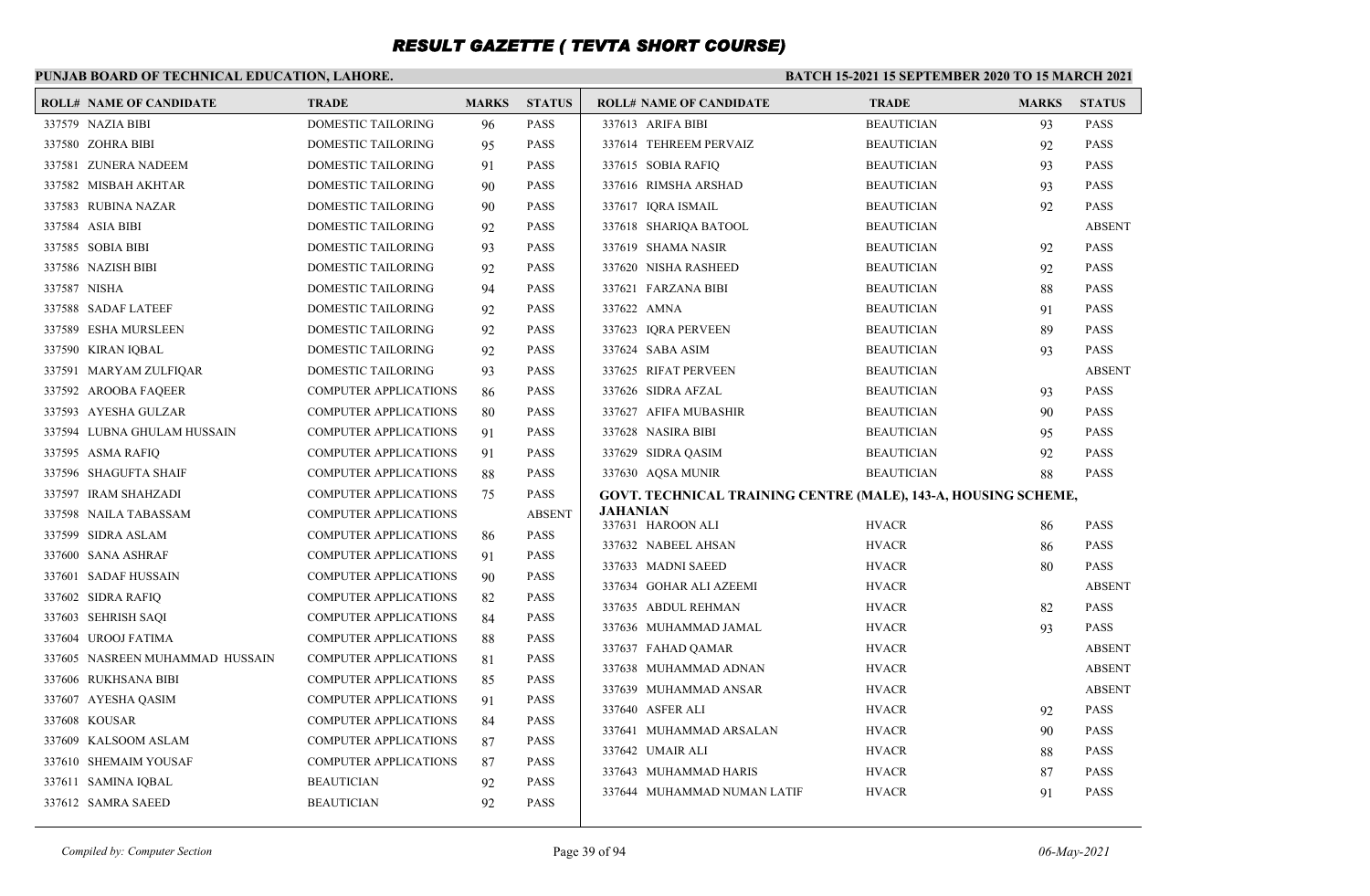### **PUNJAB BOARD OF TECHNICAL EDUCATION, LAHORE.**

|             | <b>ROLL# NAME OF CANDIDATE</b>                                        | <b>TRADE</b>              | <b>MARKS</b> | <b>STATUS</b> | <b>ROLL# NAME OF CANDIDATE</b>                              | <b>TRADE</b>              | <b>MARKS</b> | <b>STATUS</b> |
|-------------|-----------------------------------------------------------------------|---------------------------|--------------|---------------|-------------------------------------------------------------|---------------------------|--------------|---------------|
|             | 337645 DANISH ALI ASLAM                                               | <b>HVACR</b>              | 90           | <b>PASS</b>   | 337678 ANEESA BATOOL                                        | <b>DOMESTIC TAILORING</b> | 93           | <b>PASS</b>   |
|             | 337646 DANISH KHAN                                                    | <b>ELECTRICIAN</b>        |              | <b>ABSENT</b> | 337679 NAZIA KANWAL                                         | <b>DOMESTIC TAILORING</b> | 94           | <b>PASS</b>   |
|             | 337647 MUHAMMAD SAQIB                                                 | <b>ELECTRICIAN</b>        |              | <b>ABSENT</b> | 337680 SADIA NADEEM                                         | <b>DOMESTIC TAILORING</b> | 95           | <b>PASS</b>   |
|             | 337648 MUHAMMAD HASNAT JAVED                                          | <b>ELECTRICIAN</b>        | 90           | <b>PASS</b>   | 337681 REHANA MUQADDAS                                      | DOMESTIC TAILORING        | 87           | <b>PASS</b>   |
|             | 337649 TALHA KHALIL                                                   | <b>ELECTRICIAN</b>        | 97           | <b>PASS</b>   | 337682 KHADIJA BASHIR                                       | <b>DOMESTIC TAILORING</b> |              | <b>ABSENT</b> |
|             | 337650 MUHAMMAD ISMAEEL                                               | <b>ELECTRICIAN</b>        | 92           | <b>PASS</b>   | 337683 BUSHRA BASHIR                                        | DOMESTIC TAILORING        |              | <b>ABSENT</b> |
|             | 337651 MEHBOOB ALI                                                    | <b>ELECTRICIAN</b>        | 95           | <b>PASS</b>   | 337684 AYESHA SANA                                          | DOMESTIC TAILORING        | 80           | <b>PASS</b>   |
|             | 337652 MUHAMMAD YOUSUF                                                | <b>ELECTRICIAN</b>        | 90           | <b>PASS</b>   | 337685 RAQUIA YAQOOB                                        | DOMESTIC TAILORING        | 91           | <b>PASS</b>   |
|             | 337653 NAJAM UL ARFEEN                                                | <b>ELECTRICIAN</b>        | 91           | <b>PASS</b>   | 337686 MALEEHA RANI                                         | <b>DOMESTIC TAILORING</b> | 90           | <b>PASS</b>   |
|             | 337654 MUHAMMAD AQEEL ASHRAF                                          | <b>ELECTRICIAN</b>        | 92           | <b>PASS</b>   | 337687 SAIRA PARVEEN                                        | <b>BEAUTICIAN</b>         | 72           | <b>PASS</b>   |
|             | 337655 MUHAMMAD BILAL                                                 | <b>ELECTRICIAN</b>        | 89           | <b>PASS</b>   | 337688 TEHMEENA ABBASS                                      | <b>BEAUTICIAN</b>         | 94           | <b>PASS</b>   |
|             | 337656 ZAKA UR REHMAN SULEMANI                                        | <b>ELECTRICIAN</b>        | 88           | <b>PASS</b>   | 337689 AMINA ISHFAQ                                         | <b>BEAUTICIAN</b>         |              | <b>ABSENT</b> |
|             | 337657 MUHAMMAD FAROOQ                                                | <b>ELECTRICIAN</b>        | 90           | <b>PASS</b>   | 337690 ASMA BATOOL                                          | <b>BEAUTICIAN</b>         | 98           | <b>PASS</b>   |
|             | 337658 MUHAMMAD FARHAN                                                | <b>ELECTRICIAN</b>        | 90           | <b>PASS</b>   | 337691 NAZIA TANVEER                                        | <b>BEAUTICIAN</b>         | 84           | <b>PASS</b>   |
|             | 337659 AWAIS ASLAM                                                    | <b>ELECTRICIAN</b>        | 89           | <b>PASS</b>   | 337692 RUBINA SHAHEN                                        | <b>BEAUTICIAN</b>         | 70           | <b>PASS</b>   |
|             | 337660 MUHAMMAD MUBEEN                                                | <b>ELECTRICIAN</b>        | 92           | <b>PASS</b>   | 337693 MARYAM FATIMA                                        | <b>BEAUTICIAN</b>         | 95           | <b>PASS</b>   |
|             | <b>GOVERNMENT VOCATIONAL TRAINING INSTITUTE FOR WOMAN,, KABIRWALA</b> |                           |              |               | 337694 NASREEN KOUSAR                                       | <b>BEAUTICIAN</b>         | 95           | <b>PASS</b>   |
|             | 337661 MEMOONA MEHR DIN                                               | DOMESTIC TAILORING        | 89           | <b>PASS</b>   | 337695 MARIA ABBASS                                         | <b>BEAUTICIAN</b>         | 94           | <b>PASS</b>   |
|             | 337662 JAVERIA JAVED                                                  | DOMESTIC TAILORING        | 91           | <b>PASS</b>   | 337696 RABIA ABBASS                                         | <b>BEAUTICIAN</b>         | 93           | <b>PASS</b>   |
|             | 337663 SHAHNAZ BANO                                                   | DOMESTIC TAILORING        | 94           | <b>PASS</b>   | AFSARI VOCATIONAL TRAINING INSTITUTE, LATIF ROAD RANA TOWN, |                           |              |               |
|             | 337664 IQRA TABASSUM                                                  | <b>BEAUTICIAN</b>         | 96           | <b>PASS</b>   | <b>KHANEWAL</b><br>337697 MUQADDAS                          | <b>DOMESTIC TAILORING</b> | 93           | <b>PASS</b>   |
|             | 337665 JAWARIA MUSHTAQ                                                | <b>BEAUTICIAN</b>         |              | <b>ABSENT</b> | 337698 ALEENA MUSTAFA                                       | <b>DOMESTIC TAILORING</b> | 93           | <b>PASS</b>   |
|             | 337666 RIMSHA ASLAM                                                   | <b>BEAUTICIAN</b>         | 90           | <b>PASS</b>   | 337699 MAHRUKH KANWAL                                       | DOMESTIC TAILORING        |              | <b>PASS</b>   |
|             | 337667 UME HABIBA                                                     | <b>BEAUTICIAN</b>         | 92           | <b>PASS</b>   | 337700 AROOSA FATIMA                                        | DOMESTIC TAILORING        | 94<br>89     | <b>PASS</b>   |
|             | 337668 AFFIFA SAJJAD                                                  | DOMESTIC TAILORING        | 80           | <b>PASS</b>   | 337701 MAHVISH SAFDAR                                       | DOMESTIC TAILORING        | 91           | <b>PASS</b>   |
|             | 337669 KIRAN MANZOOR                                                  | DOMESTIC TAILORING        | 91           | <b>PASS</b>   | 337702 MUNAZA IMRAN                                         | <b>DOMESTIC TAILORING</b> |              | <b>PASS</b>   |
|             | 337670 NOSHEEN MARYAM                                                 | DOMESTIC TAILORING        | 80           | <b>PASS</b>   | 337703 KANEEZ KOASAR                                        | DOMESTIC TAILORING        | 96           | <b>PASS</b>   |
|             | 337671 SAIRA ASLAM                                                    | DOMESTIC TAILORING        | 79           | <b>PASS</b>   | 337704 RAZIA PERVEEN                                        | <b>DOMESTIC TAILORING</b> | 91           | <b>PASS</b>   |
|             | 337672 ATIA MAQBOOL                                                   | DOMESTIC TAILORING        |              | <b>ABSENT</b> | 337705 SOMA BIBI                                            | <b>DOMESTIC TAILORING</b> | 91           | <b>PASS</b>   |
| 337673 IQRA |                                                                       | <b>DOMESTIC TAILORING</b> | 97           | <b>PASS</b>   | 337706 AMEEN FATIMA                                         | <b>DOMESTIC TAILORING</b> | 90           | <b>PASS</b>   |
|             | 337674 SAMIA BIBI                                                     | DOMESTIC TAILORING        | 94           | <b>PASS</b>   | 337707 MUNAZA SHAHID                                        | <b>DOMESTIC TAILORING</b> | 87           | <b>PASS</b>   |
|             | 337675 SADIA AKHTAR                                                   | DOMESTIC TAILORING        |              | <b>ABSENT</b> | 337708 KANWAL RANI                                          | DOMESTIC TAILORING        | 91<br>92     | <b>PASS</b>   |
|             | 337676 NOREEN TUFAIL                                                  | DOMESTIC TAILORING        |              | <b>ABSENT</b> | 337709 ANILA MURSELEEN                                      | <b>DOMESTIC TAILORING</b> | 93           | <b>PASS</b>   |
|             | 337677 SUMIA NAWAZ                                                    | DOMESTIC TAILORING        |              | <b>ABSENT</b> |                                                             |                           |              |               |
|             |                                                                       |                           |              |               |                                                             |                           |              |               |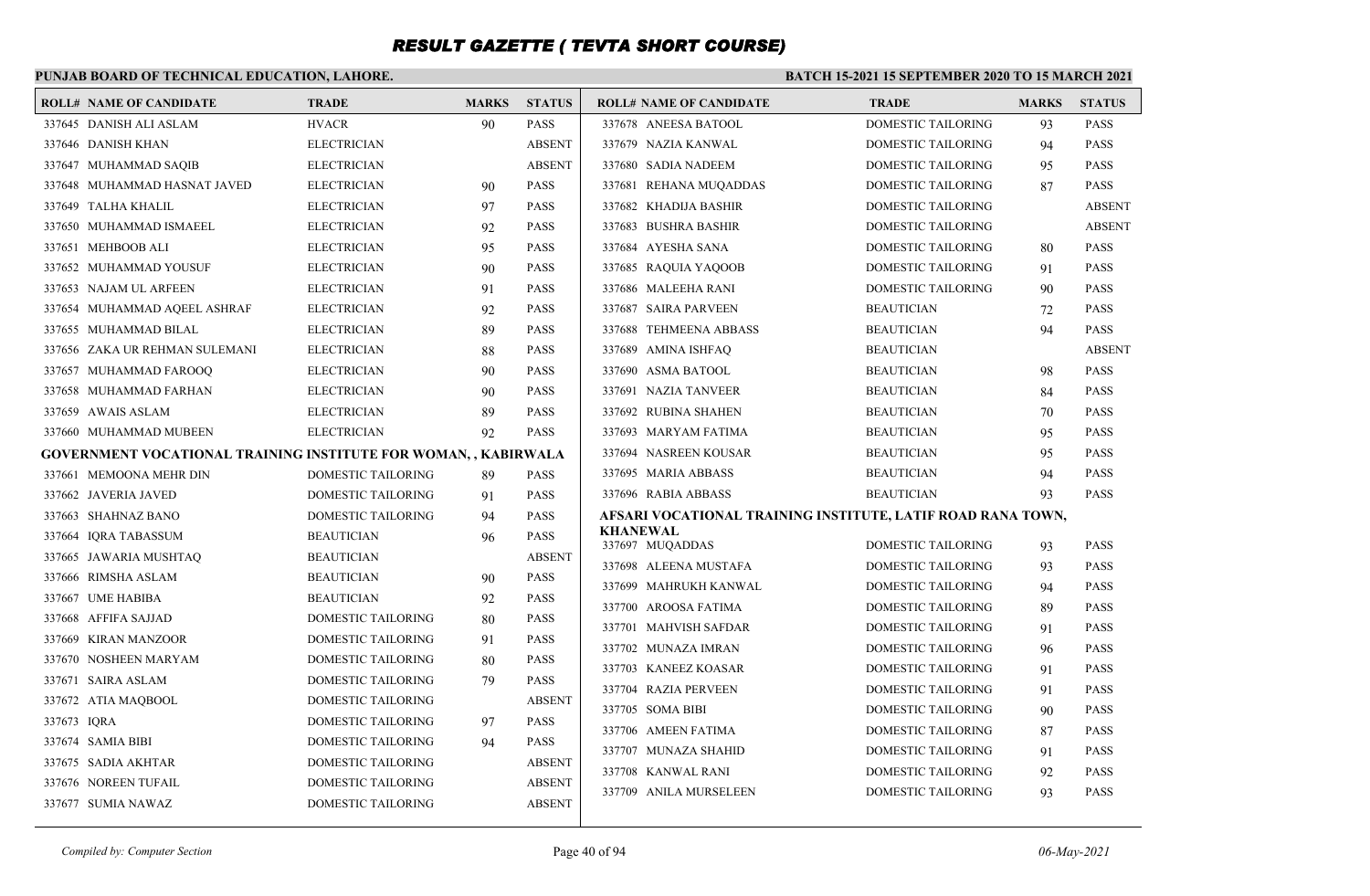### **PUNJAB BOARD OF TECHNICAL EDUCATION, LAHORE.**

#### **BATCH 15-2021 15 SEPTEMBER 2020 TO 15 MARCH 2021**

| <b>ROLL# NAME OF CANDIDATE</b> | <b>TRADE</b>                 | <b>MARKS</b> | <b>STATUS</b> | <b>ROLL# NAME OF CANDIDATE</b> | <b>TRADE</b>                 | <b>MARKS</b> | <b>STATUS</b> |
|--------------------------------|------------------------------|--------------|---------------|--------------------------------|------------------------------|--------------|---------------|
| 337710 RUQIA SHAHID            | DOMESTIC TAILORING           | 91           | <b>PASS</b>   | 337744 RABIA AKRAM             | <b>COMPUTER APPLICATIONS</b> | 93           | PASS          |
| 337711 IQRA RIAZ               | DOMESTIC TAILORING           | 90           | <b>PASS</b>   | 337745 MUHAMMAD RASHID MEHMOOD | <b>COMPUTER APPLICATIONS</b> | 98           | <b>PASS</b>   |
| 337712 SANA WAHEED             | <b>DOMESTIC TAILORING</b>    | 94           | <b>PASS</b>   | 337746 GULAM FATIMA            | <b>COMPUTER APPLICATIONS</b> | -90          | <b>PASS</b>   |
| 337713 SIDRA YAMEEN            | DOMESTIC TAILORING           | 91           | <b>PASS</b>   | 337747 TARIQ HAFEEZ            | <b>COMPUTER APPLICATIONS</b> | 90           | <b>PASS</b>   |
| 337714 RIFFAT BIBI             | DOMESTIC TAILORING           | 94           | <b>PASS</b>   | 337748 MUHAMMAD ARSLAN         | <b>COMPUTER APPLICATIONS</b> | 95           | <b>PASS</b>   |
| 337715 RUBINA ASHRAF           | <b>DOMESTIC TAILORING</b>    | 92           | <b>PASS</b>   | 337749 ASIMA KHALIL            | <b>BEAUTICIAN</b>            | 90           | <b>PASS</b>   |
| 337716 ASMA BIBI               | DOMESTIC TAILORING           | 93           | <b>PASS</b>   | 337750 ASMARA MUGHEER          | <b>BEAUTICIAN</b>            | 89           | <b>PASS</b>   |
| 337717 NIDA SAJAD              | DOMESTIC TAILORING           | 90           | <b>PASS</b>   | 337751 NAYYAR NAZ              | <b>BEAUTICIAN</b>            | 95           | <b>PASS</b>   |
| 337718 HUSSAIN SHAFIQ          | <b>COMPUTER APPLICATIONS</b> | 90           | <b>PASS</b>   | 337752 REENA UROOJ             | <b>BEAUTICIAN</b>            | 93           | <b>PASS</b>   |
| 337719 SAEED AHMAD             | COMPUTER APPLICATIONS        | 90           | <b>PASS</b>   | 337753 LAILA MUNAWAR           | <b>BEAUTICIAN</b>            | 90           | <b>PASS</b>   |
| 337720 SARFRAZ HASSAN          | <b>COMPUTER APPLICATIONS</b> | 88           | <b>PASS</b>   | 337754 AMARA RIAZ              | <b>BEAUTICIAN</b>            | 90           | <b>PASS</b>   |
| 337721 IRFAN HAIDER            | <b>COMPUTER APPLICATIONS</b> | 90           | <b>PASS</b>   | 337755 ALISHA                  | <b>BEAUTICIAN</b>            | 80           | <b>PASS</b>   |
| 337722 SAFDAR KHAN             | COMPUTER APPLICATIONS        | 89           | <b>PASS</b>   | 337756 NADIA JAHANGIR          | <b>BEAUTICIAN</b>            | 91           | <b>PASS</b>   |
| 337723 MUHAMMAD RAMZAN         | <b>COMPUTER APPLICATIONS</b> | 88           | <b>PASS</b>   | 337757 HINA SHAZADI            | <b>BEAUTICIAN</b>            | 87           | <b>PASS</b>   |
| 337724 USAMA MURAD ALI         | COMPUTER APPLICATIONS        | 86           | <b>PASS</b>   | 337758 ASHI YOUNUS             | <b>BEAUTICIAN</b>            | 85           | <b>PASS</b>   |
| 337725 MUHAMMAD IRFAN          | <b>COMPUTER APPLICATIONS</b> | 89           | <b>PASS</b>   | 337759 ZAINAB NAVEED           | <b>BEAUTICIAN</b>            | 92           | <b>PASS</b>   |
| 337726 MUHAMMAD HASHIM         | COMPUTER APPLICATIONS        | 88           | <b>PASS</b>   | 337760 FARHAT                  | <b>BEAUTICIAN</b>            | 86           | <b>PASS</b>   |
| 337727 SHAH ZAMAN              | <b>COMPUTER APPLICATIONS</b> | 90           | <b>PASS</b>   | 337761 AQSA RASHEED            | <b>BEAUTICIAN</b>            | 92           | <b>PASS</b>   |
| 337728 MUHAMMAD TAHIR          | <b>COMPUTER APPLICATIONS</b> | 87           | <b>PASS</b>   | 337762 SONIA EJAZ              | <b>BEAUTICIAN</b>            | 89           | <b>PASS</b>   |
| 337729 CHAKAR KHAN             | COMPUTER APPLICATIONS        | 89           | <b>PASS</b>   | 337763 SUMARIA PARVEEN         | <b>BEAUTICIAN</b>            | 85           | <b>PASS</b>   |
| 337730 ZAIN U DIN AHMAD        | <b>COMPUTER APPLICATIONS</b> | 90           | <b>PASS</b>   | 337764 SONIA MEHNAZ            | <b>BEAUTICIAN</b>            | 86           | <b>PASS</b>   |
| 337731 MUHAMMAD TASLEEM AKHTAR | COMPUTER APPLICATIONS        | 90           | <b>PASS</b>   | 337765 ROBINA RAMZAN           | <b>BEAUTICIAN</b>            | 82           | <b>PASS</b>   |
| 337732 MUHAMMAD ZESHAN         | <b>COMPUTER APPLICATIONS</b> | 96           | <b>PASS</b>   | 337766 SADIA MAZHAR            | <b>BEAUTICIAN</b>            | 82           | <b>PASS</b>   |
| 337733 MUHAMMAD ARSLAN         | COMPUTER APPLICATIONS        | 96           | <b>PASS</b>   | 337767 SAJEELA MUMTAZ          | <b>BEAUTICIAN</b>            | 82           | <b>PASS</b>   |
| 337734 YUSHUW MASHI            | <b>COMPUTER APPLICATIONS</b> | 95           | <b>PASS</b>   | 337768 SANIA UROOJ             | <b>BEAUTICIAN</b>            | 97           | <b>PASS</b>   |
| 337735 KASHIF MUNIR            | COMPUTER APPLICATIONS        | 97           | <b>PASS</b>   | 337769 FARAH NAZ               | <b>BEAUTICIAN</b>            | 88           | <b>PASS</b>   |
| 337736 SAIRA KHALIQ            | <b>COMPUTER APPLICATIONS</b> | 94           | <b>PASS</b>   | 337770 SAMINA BIBI             | <b>BEAUTICIAN</b>            | 87           | <b>PASS</b>   |
| 337737 ALI RAZA                | <b>COMPUTER APPLICATIONS</b> | 90           | <b>PASS</b>   | 337771 ZAINAB MEHBOOB          | <b>BEAUTICIAN</b>            | 84           | <b>PASS</b>   |
| 337738 ALI AHMAD               | COMPUTER APPLICATIONS        | 90           | <b>PASS</b>   | 337772 ZAKIA HUSSAIN           | <b>BEAUTICIAN</b>            | 87           | <b>PASS</b>   |
| 337739 FARHAT FARYIAL          | <b>COMPUTER APPLICATIONS</b> | 87           | <b>PASS</b>   | 337773 ANIQA WAHEED            | <b>BEAUTICIAN</b>            | 88           | <b>PASS</b>   |
| 337740 AYESHA BAKHAT           | COMPUTER APPLICATIONS        | 88           | <b>PASS</b>   | 337774 SHAISTA AMREEN          | <b>BEAUTICIAN</b>            | 90           | <b>PASS</b>   |
| 337741 ANITA ANJUM             | <b>COMPUTER APPLICATIONS</b> | 94           | <b>PASS</b>   | 337775 SAJIDA KANWAL           | <b>BEAUTICIAN</b>            | 85           | <b>PASS</b>   |
| 337742 SIDRA YOUSAF            | COMPUTER APPLICATIONS        | 88           | <b>PASS</b>   | 337776 IRAM SHEHZADI           | <b>BEAUTICIAN</b>            | 90           | <b>PASS</b>   |
| 337743 AYESHA ASLAM            | COMPUTER APPLICATIONS        | 93           | <b>PASS</b>   | 337777 HUMA KHALID             | <b>BEAUTICIAN</b>            | 86           | <b>PASS</b>   |
|                                |                              |              |               |                                |                              |              |               |

*Compiled by: Computer Section* Page 41 of 94 *06-May-2021*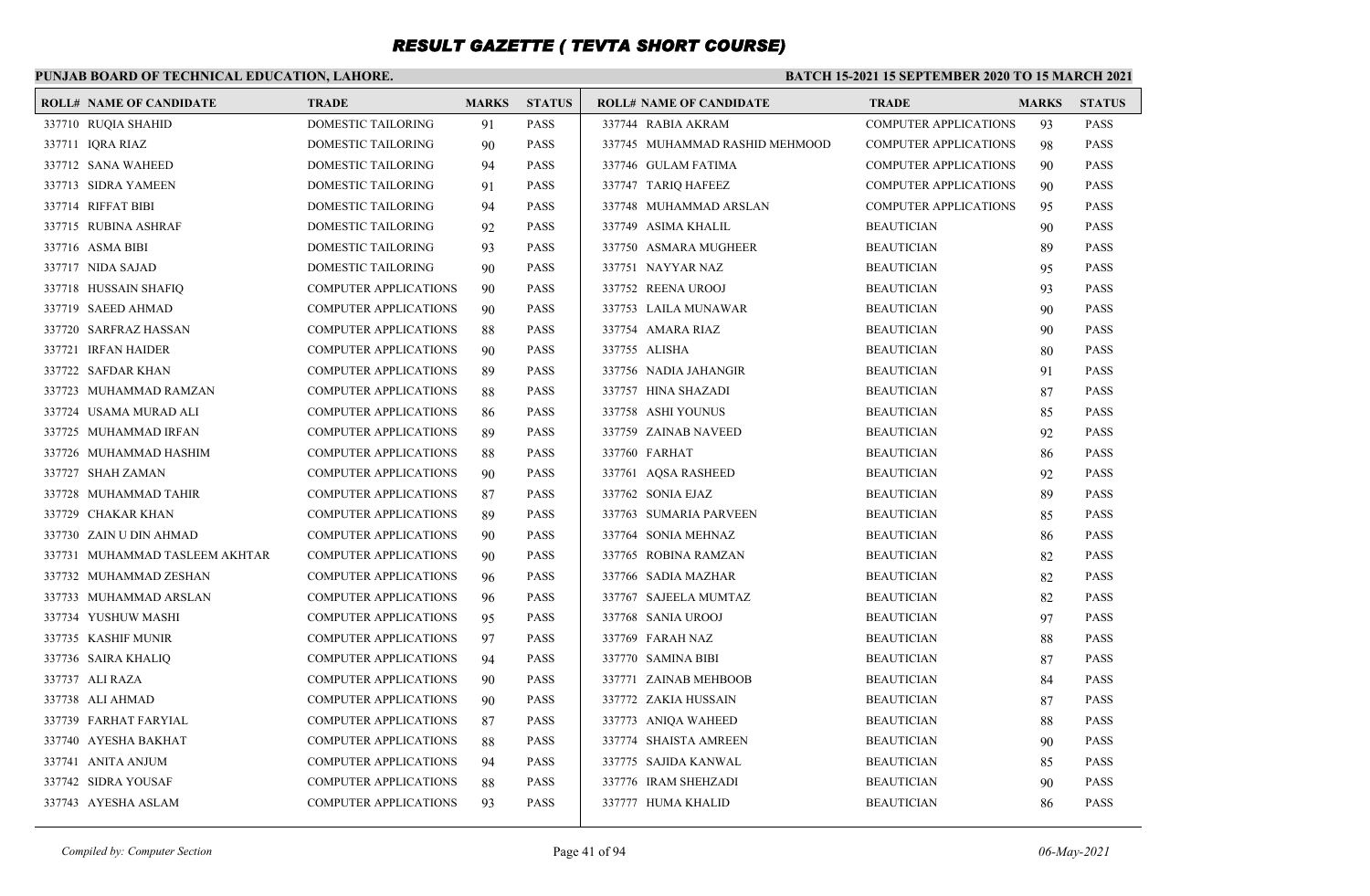| PUNJAB BOARD OF TECHNICAL EDUCATION, LAHORE.                    |                     |              |               | <b>BATCH 15-2021 15 SEPTEMBER 2020 TO 15 MARCH 2021</b>                                            |                              |              |                            |
|-----------------------------------------------------------------|---------------------|--------------|---------------|----------------------------------------------------------------------------------------------------|------------------------------|--------------|----------------------------|
| <b>ROLL# NAME OF CANDIDATE</b>                                  | <b>TRADE</b>        | <b>MARKS</b> | <b>STATUS</b> | <b>ROLL# NAME OF CANDIDATE</b>                                                                     | <b>TRADE</b>                 | <b>MARKS</b> | <b>STATUS</b>              |
| 337778 NAFISA YASEEN                                            | <b>BEAUTICIAN</b>   | 90           | <b>PASS</b>   | 337811 EHTISHAM SALEEM                                                                             | AUTOCAD 2016                 | 97           | <b>PASS</b>                |
| 337779 HARAM RAMZAN                                             | <b>BEAUTICIAN</b>   | 88           | <b>PASS</b>   | 337812 MUHAMMAD IMRAN                                                                              | <b>AUTOCAD 2016</b>          |              | <b>ABSENT</b>              |
| 337780 ARIFA ZAMANI                                             | <b>BEAUTICIAN</b>   | 89           | <b>PASS</b>   | 337813 AAMIR SAEED                                                                                 | AUTOCAD 2016                 | 96           | <b>PASS</b>                |
| 337781 KIREN ASHRAF                                             | <b>BEAUTICIAN</b>   | 91           | <b>PASS</b>   | 337814 MUHAMMAD FARHAN                                                                             | <b>AUTOCAD 2016</b>          |              | <b>ABSENT</b>              |
| 337782 RAZIA SULTANA                                            | <b>BEAUTICIAN</b>   | 85           | <b>PASS</b>   | 337815 MUHAMMAD NAYYER                                                                             | AUTOCAD 2016                 | 96           | <b>PASS</b>                |
| 337783 RIFFAT ZULIFOAR                                          | <b>BEAUTICIAN</b>   | 90           | <b>PASS</b>   | 337816 ZOHAIB ANWAR                                                                                | AUTOCAD 2016                 | 92           | <b>PASS</b>                |
| 337784 SAWIRA FIAZ                                              | <b>BEAUTICIAN</b>   | 89           | <b>PASS</b>   | 337817 ZAIN UL ABIDEEN                                                                             | AUTOCAD 2016                 | 92           | PASS                       |
| 337785 KOMAL IZHAR                                              | <b>BEAUTICIAN</b>   | 91           | <b>PASS</b>   | 337818 ADNAN ALI                                                                                   | AUTOCAD 2016                 |              | <b>ABSENT</b>              |
| 337786 DILSHAD AZIZ                                             | <b>BEAUTICIAN</b>   | 92           | <b>PASS</b>   | FUTURE COMPUTER & TECHNICAL COLLEGE(FCTC), MASJID BAZAR, MIAN                                      |                              |              |                            |
| 337787 SHAZIA BIBI                                              | <b>BEAUTICIAN</b>   | 91           | <b>PASS</b>   | <b>CHANNU</b><br>337819 FURQAN RASHEED                                                             | <b>COMPUTER APPLICATIONS</b> | 90           | <b>PASS</b>                |
| 337788 IQRA IFTIKHAR                                            | DOMESTIC TAILORING  | 91           | <b>PASS</b>   | 337820 SHAHZAIB SAQIB                                                                              | <b>COMPUTER APPLICATIONS</b> |              |                            |
| CENTER FOR AGRICULTURAL MACHINER INDUSTRIES, S.I.E, MIAN CHANNU |                     |              |               | 337821 HAMID IQBAL                                                                                 | <b>COMPUTER APPLICATIONS</b> | 90<br>93     | <b>PASS</b><br><b>PASS</b> |
| 337789 MUHAMMAD TOSEEF ANJUM                                    | <b>MACHINIST</b>    | 86           | <b>PASS</b>   | 337822 MUHAMMAD AHMAD                                                                              | <b>COMPUTER APPLICATIONS</b> | 91           | <b>PASS</b>                |
| 337790 MUHAMMAD NAVEED                                          | <b>MACHINIST</b>    | 84           | <b>PASS</b>   | 337823 MUHAMMAD SHOAIB                                                                             | <b>COMPUTER APPLICATIONS</b> | 92           | <b>PASS</b>                |
| 337791 MUHAMMAD MOEED                                           | <b>MACHINIST</b>    |              | <b>ABSENT</b> | 337824 MUHAMMAD TANZEEL RASHEED                                                                    | <b>COMPUTER APPLICATIONS</b> | 90           | <b>PASS</b>                |
| 337792 ABDULLAH AMJAD                                           | <b>MACHINIST</b>    | 79           | <b>PASS</b>   | 337825 MUHAMMAD RAMZAN U DIN                                                                       | COMPUTER APPLICATIONS        | 93           | <b>PASS</b>                |
| 337793 MUHAMMAD BILAL                                           | <b>MACHINIST</b>    | 92           | <b>PASS</b>   | 337826 SHAHZAIB JILANI                                                                             | <b>COMPUTER APPLICATIONS</b> | 91           | <b>PASS</b>                |
| 337794 REHMAT ALI                                               | <b>MACHINIST</b>    |              | <b>ABSENT</b> | 337827 MUHAMMAD USMAN ASIF                                                                         | <b>COMPUTER APPLICATIONS</b> | 91           | <b>PASS</b>                |
| 337795 SAMI ATTA                                                | <b>MACHINIST</b>    | 79           | <b>PASS</b>   | 337828 MUHAMMAD TOOEER                                                                             | <b>COMPUTER APPLICATIONS</b> | 89           | <b>PASS</b>                |
| 337796 MEER WAIZ                                                | <b>MACHINIST</b>    | 79           | <b>PASS</b>   | 337829 KAINAT                                                                                      | <b>COMPUTER APPLICATIONS</b> | 93           | <b>PASS</b>                |
| 337797 MUHAMMAD RAMZAN SHAHID                                   | AUTOCAD 2016        | 95           | <b>PASS</b>   | 337830 FIZA TARIQ                                                                                  | <b>COMPUTER APPLICATIONS</b> | 93           | <b>PASS</b>                |
| 337798 MOHSAN HASSAN KHAN                                       | AUTOCAD 2016        | 90           | <b>PASS</b>   |                                                                                                    |                              |              |                            |
| 337799 MUHAMMAD NABEEL                                          | <b>AUTOCAD 2016</b> | 97           | <b>PASS</b>   | <b>GOVERNMENT VOCATIONAL TRAINING INSTITUTE FOR WOMEN, JINNAH</b><br>TOWN,STREET NO4., MIAN CHANNU |                              |              |                            |
| 337800 RANA MUBBASHAR ASHRAF                                    | <b>AUTOCAD 2016</b> | 97           | <b>PASS</b>   | 337831 SADAF MUMTAZ                                                                                | <b>BEAUTICIAN</b>            | 93           | <b>PASS</b>                |
| 337801 ABDUL SHAKOOR                                            | AUTOCAD 2016        | 90           | <b>PASS</b>   | 337832 AZRA RAFIQ                                                                                  | <b>BEAUTICIAN</b>            | 96           | <b>PASS</b>                |
| 337802 ALI HAYDER                                               | <b>AUTOCAD 2016</b> |              | <b>ABSENT</b> | 337833 ROMANA RAFIQ                                                                                | <b>BEAUTICIAN</b>            | 97           | <b>PASS</b>                |
| 337803 MUDASSAR NOOR                                            | <b>AUTOCAD 2016</b> | 91           | <b>PASS</b>   | 337834 NARGIS MUKHTAR                                                                              | <b>BEAUTICIAN</b>            | 94           | <b>PASS</b>                |
| 337804 MUHAMMAD AJMAL SHAHZAD                                   | AUTOCAD 2016        | 82           | <b>PASS</b>   | 337835 LAIQA ANJUM                                                                                 | <b>BEAUTICIAN</b>            | 95           | <b>PASS</b>                |
| 337805 MIRZA MUHAMMAD AWAIS                                     | <b>AUTOCAD 2016</b> | 95           | <b>PASS</b>   | 337836 ASIA ZAKIR                                                                                  | <b>BEAUTICIAN</b>            | 98           | <b>PASS</b>                |
| 337806 MUHAMMAD ABSAR                                           | AUTOCAD 2016        | 82           | <b>PASS</b>   | 337837 MUQADAS SHAFIQUE                                                                            | <b>BEAUTICIAN</b>            | 84           | <b>PASS</b>                |
| 337807 RAHMAT KALEEM                                            | AUTOCAD 2016        | 95           | <b>PASS</b>   | 337838 ARSHAMA YASEEN                                                                              | <b>BEAUTICIAN</b>            | 94           | <b>PASS</b>                |
| 337808 IMRAN SHAHZAD                                            | <b>AUTOCAD 2016</b> | 96           | <b>PASS</b>   | 337839 AQSA FATIMA                                                                                 | <b>BEAUTICIAN</b>            | 95           | <b>PASS</b>                |
| 337809 TARIQ MEHMOOD                                            | <b>AUTOCAD 2016</b> | 90           | <b>PASS</b>   | 337840 ZAHARA BATOOL                                                                               | <b>BEAUTICIAN</b>            | 96           | PASS                       |
| 337810 ISTKHAR AHMAD                                            | <b>AUTOCAD 2016</b> | 97           | <b>PASS</b>   | 337841 AYESHA YASIN                                                                                | <b>BEAUTICIAN</b>            | 95           | <b>PASS</b>                |
|                                                                 |                     |              |               |                                                                                                    |                              |              |                            |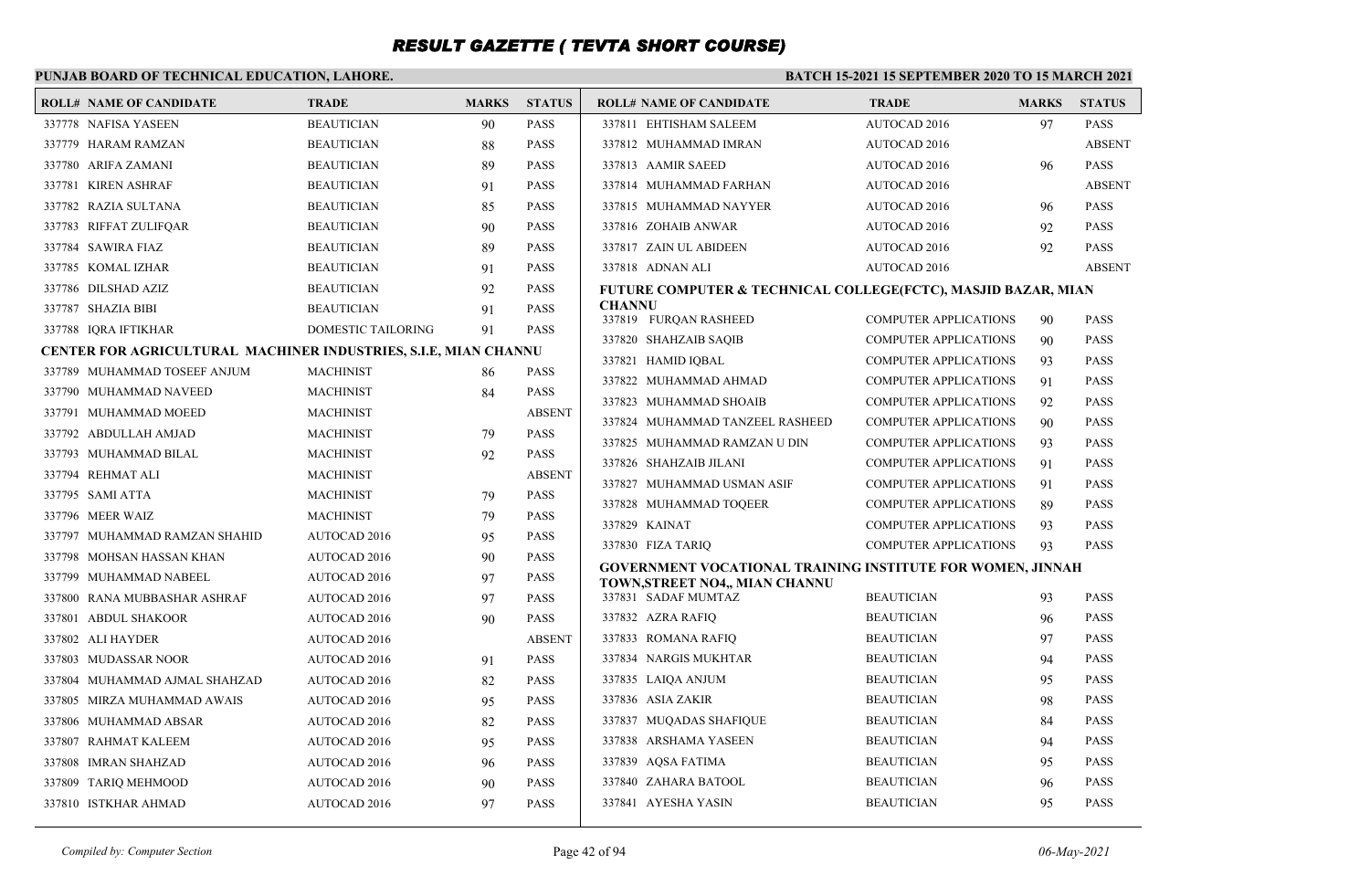### **PUNJAB BOARD OF TECHNICAL EDUCATION, LAHORE.**

|           | <b>ROLL# NAME OF CANDIDATE</b>                               | <b>TRADE</b>                 | <b>MARKS</b> | <b>STATUS</b> | <b>ROLL# NAME OF CANDIDATE</b>                                 | <b>TRADE</b>                 | <b>MARKS</b> | <b>STATUS</b> |
|-----------|--------------------------------------------------------------|------------------------------|--------------|---------------|----------------------------------------------------------------|------------------------------|--------------|---------------|
|           | 337842 IORA ALI                                              | <b>BEAUTICIAN</b>            | 94           | <b>PASS</b>   | 337874 MUHAMMAD OMAN SHER KHAN                                 | <b>COMPUTER APPLICATIONS</b> |              | <b>ABSENT</b> |
|           | 337843 NAHEED AKHTAR                                         | <b>BEAUTICIAN</b>            | 95           | <b>PASS</b>   | 337875 SAAD UMAIR                                              | <b>COMPUTER APPLICATIONS</b> |              | <b>ABSENT</b> |
|           | 337844 ZAIB UL NISA                                          | <b>BEAUTICIAN</b>            | 93           | <b>PASS</b>   | 337876 AHMAD BILAL                                             | <b>COMPUTER APPLICATIONS</b> | 80           | <b>PASS</b>   |
|           | 337845 HUMMERA GAFAR                                         | <b>BEAUTICIAN</b>            | 95           | <b>PASS</b>   | 337877 MUHAMMAD ADNAN HAIDER                                   | <b>COMPUTER APPLICATIONS</b> | 88           | <b>PASS</b>   |
|           | 337846 ZAHIDA ASHRAF                                         | <b>BEAUTICIAN</b>            | 95           | <b>PASS</b>   | 337878 ARSALAN IQBAL                                           | <b>COMPUTER APPLICATIONS</b> | 80           | <b>PASS</b>   |
|           | 337847 IQRA ALI                                              | DOMESTIC TAILORING           | 100          | <b>PASS</b>   | 337879 ABDUR REHMAN                                            | <b>COMPUTER APPLICATIONS</b> |              | <b>ABSENT</b> |
|           | 337848 RAHEELA QASIM                                         | DOMESTIC TAILORING           | 100          | <b>PASS</b>   | 337880 SYED DANIYAL HASSAN                                     | <b>COMPUTER APPLICATIONS</b> | 88           | <b>PASS</b>   |
|           | 337849 AFSHAN AKRAM                                          | DOMESTIC TAILORING           | 96           | <b>PASS</b>   | 337881 MUHAMMAD FAIZAN                                         | <b>COMPUTER APPLICATIONS</b> | 74           | <b>PASS</b>   |
|           | 337850 SADAF YOUSAF                                          | DOMESTIC TAILORING           | 99           | <b>PASS</b>   | 337882 MUHAMMAD WASHEED                                        | <b>COMPUTER APPLICATIONS</b> | 81           | <b>PASS</b>   |
|           | 337851 SAMNA MEHREEN                                         | DOMESTIC TAILORING           | 100          | <b>PASS</b>   | 337883 MUBEEN ABRAR                                            | <b>COMPUTER APPLICATIONS</b> | 79           | <b>PASS</b>   |
|           | 337852 NUZHAT NIAZLI                                         | <b>DOMESTIC TAILORING</b>    | 96           | <b>PASS</b>   | 337884 RAO FARHAN                                              | <b>COMPUTER APPLICATIONS</b> | 79           | <b>PASS</b>   |
|           | 337853 SHUMAILA ASHRAF                                       | DOMESTIC TAILORING           | 95           | <b>PASS</b>   | 337885 MUHAMMAD NAEEM                                          | <b>COMPUTER APPLICATIONS</b> | 72           | <b>PASS</b>   |
|           | 337854 ZAINAB AZHAR                                          | DOMESTIC TAILORING           | 99           | <b>PASS</b>   | 337886 ZEESHAN MASROOF                                         | <b>COMPUTER APPLICATIONS</b> | 84           | <b>PASS</b>   |
|           | 337855 SHUMAILA NAZ                                          | DOMESTIC TAILORING           | 94           | <b>PASS</b>   | 337887 MUHAMMAD SOHAIL                                         | COMPUTER APPLICATIONS        | 88           | <b>PASS</b>   |
|           | 337856 IORA IRSHAD                                           | DOMESTIC TAILORING           | 97           | <b>PASS</b>   | 337888 ZARYAB SHAHID                                           | <b>COMPUTER APPLICATIONS</b> | 82           | <b>PASS</b>   |
|           | GOVERNMENT TECHNICAL TRAINING INSTITUTE, NEAR DHQ, JOHARABAD |                              |              |               | SARGODHA COLLEGE OF TECHNOLOGY, NEAR SATELLITE TOWN MIANWALI   |                              |              |               |
| (KHUSHAB) | 337857 SHAHZAD HUSSAIN                                       | <b>COMPUTER APPLICATIONS</b> | 74           | <b>PASS</b>   | <b>ROAD, KHUSHAB</b><br>337889 MUHAMMAD ASIM MANZOOR           | <b>COMPUTER APPLICATIONS</b> | 93           | <b>PASS</b>   |
|           | 337858 AAMIR KHAN                                            | <b>COMPUTER APPLICATIONS</b> | 73           | <b>PASS</b>   | 337890 USAMA MANZOOR                                           | <b>COMPUTER APPLICATIONS</b> | 93           | <b>PASS</b>   |
|           | 337859 MUHAMMAD RIZWAN                                       | <b>COMPUTER APPLICATIONS</b> |              | <b>ABSENT</b> | 337891 MUHAMMAD SHER                                           | <b>COMPUTER APPLICATIONS</b> | 90           | <b>PASS</b>   |
|           | 337860 MUHAMMAD ARSLAN                                       | COMPUTER APPLICATIONS        |              | <b>ABSENT</b> | 337892 HARIS IQBAL                                             | <b>COMPUTER APPLICATIONS</b> | 91           | <b>PASS</b>   |
|           | 337861 AAFAQ NADEEM                                          | <b>COMPUTER APPLICATIONS</b> | 78           | <b>PASS</b>   | 337893 ABDUL GHANI                                             | AUTOCAD 2016                 | 90           | <b>PASS</b>   |
|           | 337862 MUHAMMAD UBAID                                        | <b>COMPUTER APPLICATIONS</b> | 75           | <b>PASS</b>   | 337894 MURTAZA HUSSAIN                                         | AUTOCAD 2016                 | 89           | <b>PASS</b>   |
|           | 337863 JAHANZAIB MUMTAZ                                      | <b>COMPUTER APPLICATIONS</b> | 74           | <b>PASS</b>   | GOVERNMENT VOCATIONAL TRAINING INSTITUTE FOR WOMEN, NEAR T.H.Q |                              |              |               |
|           | 337864 ABDUL ARHAM MEHMOOD                                   | <b>COMPUTER APPLICATIONS</b> |              | <b>ABSENT</b> | HOSPITAL, NOSHEHRA (KHUSHAB)<br>337895 HIBA AFZAL              | <b>BEAUTICIAN</b>            | 90           | <b>PASS</b>   |
|           | 337865 NUMAIR ALI                                            | <b>COMPUTER APPLICATIONS</b> | 76           | <b>PASS</b>   | 337896 SHANZA YASMIN                                           | <b>BEAUTICIAN</b>            | 97           | <b>PASS</b>   |
|           | 337866 MOHSIN SHAHZAD                                        | <b>COMPUTER APPLICATIONS</b> | 85           | <b>PASS</b>   | 337897 SHAMSHAD BIBI                                           | <b>BEAUTICIAN</b>            | 86           | <b>PASS</b>   |
|           | 337867 USAMA ARIF                                            | <b>COMPUTER APPLICATIONS</b> |              | <b>ABSENT</b> | 337898 NAZIA BAKHSH                                            | <b>BEAUTICIAN</b>            | 84           | <b>PASS</b>   |
|           | 337868 MUHAMMAD USAMA                                        | <b>COMPUTER APPLICATIONS</b> | 81           | <b>PASS</b>   | 337899 IQRA IJAZ                                               | <b>BEAUTICIAN</b>            | 83           | <b>PASS</b>   |
|           | 337869 AMEER HAMZA                                           | <b>COMPUTER APPLICATIONS</b> | 80           | <b>PASS</b>   | 337900 ALISHA KHALIQ                                           | <b>BEAUTICIAN</b>            | 80           | <b>PASS</b>   |
|           | 337870 MUHAMMAD NOMAN                                        | <b>COMPUTER APPLICATIONS</b> |              | <b>ABSENT</b> | 337901 UMME KALSOOM                                            |                              |              | <b>PASS</b>   |
|           | 337871 MUHAMMAD HARIS ZIA                                    | <b>COMPUTER APPLICATIONS</b> |              | <b>ABSENT</b> |                                                                | <b>BEAUTICIAN</b>            | 78           |               |
|           | 337872 MUHAMMAD MATEEN AKHTAR                                | <b>COMPUTER APPLICATIONS</b> | 83           | <b>PASS</b>   | 337902 RABBIA KIRAN                                            | <b>BEAUTICIAN</b>            | 82           | <b>PASS</b>   |
|           | 337873 REEHAN MAALIK                                         | <b>COMPUTER APPLICATIONS</b> | 74           | <b>PASS</b>   | 337903 FOUZIA BASHIR                                           | <b>BEAUTICIAN</b>            | 76           | <b>PASS</b>   |
|           |                                                              |                              |              |               | 337904 IORA NOOR MALIK                                         | <b>BEAUTICIAN</b>            | 95           | <b>PASS</b>   |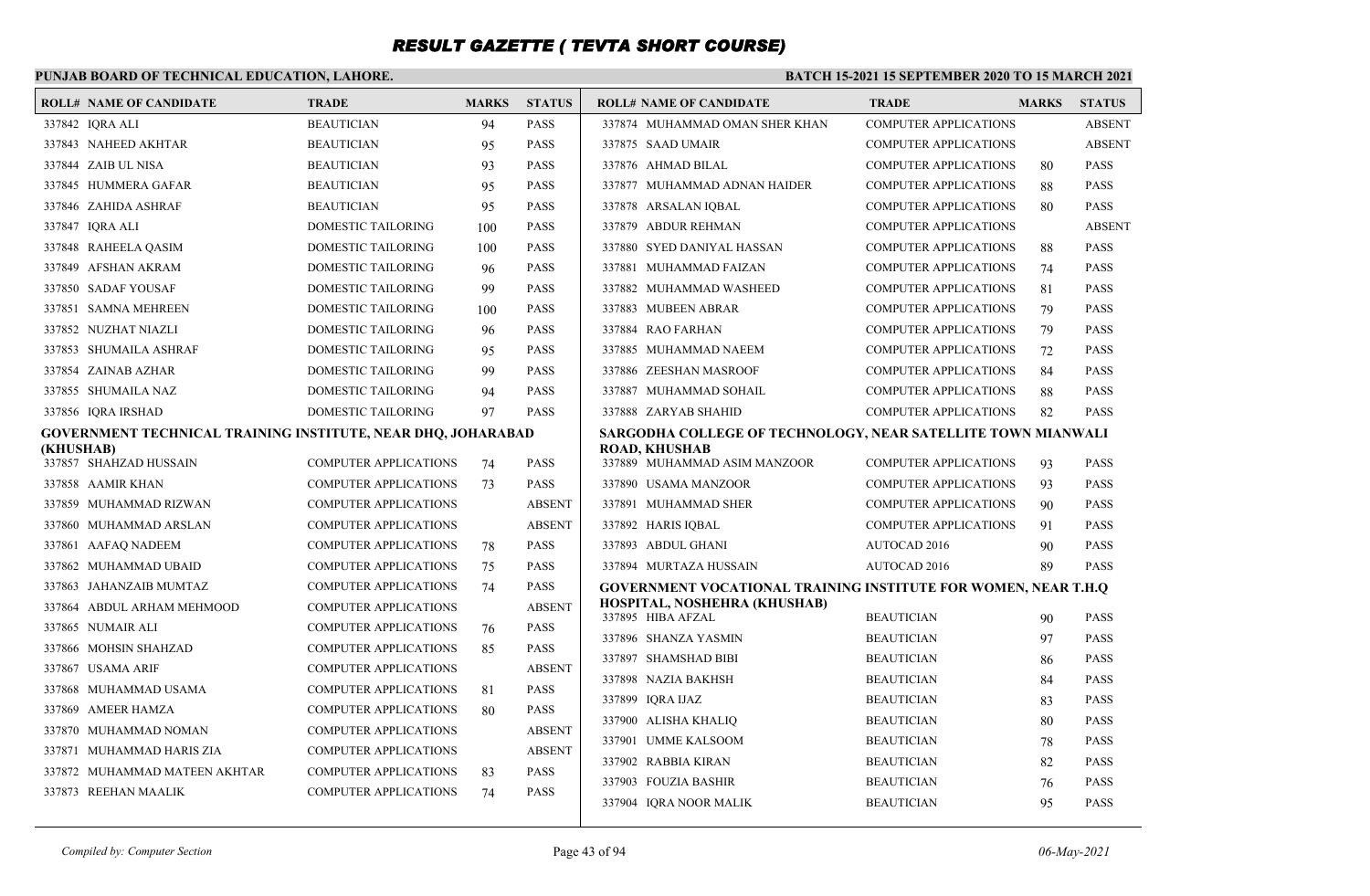### **PUNJAB BOARD OF TECHNICAL EDUCATION, LAHORE.**

| <b>ROLL# NAME OF CANDIDATE</b>                                                      | <b>TRADE</b>                                                 | <b>MARKS</b> | <b>STATUS</b> | <b>ROLL# NAME OF CANDIDATE</b> | <b>TRADE</b>                 | <b>MARKS</b> | <b>STATUS</b> |
|-------------------------------------------------------------------------------------|--------------------------------------------------------------|--------------|---------------|--------------------------------|------------------------------|--------------|---------------|
| 337905 RIMSHA SAEED                                                                 | <b>BEAUTICIAN</b>                                            | 85           | <b>PASS</b>   | 337937 HUMA PANNU              | <b>COMPUTER APPLICATIONS</b> | 88           | <b>PASS</b>   |
| 337906 RIZWANA YASMEEN                                                              | <b>BEAUTICIAN</b>                                            | 93           | <b>PASS</b>   | 337938 IQRA ISHFAQ             | <b>COMPUTER APPLICATIONS</b> | 84           | <b>PASS</b>   |
| 337907 ASMA SIDDIQUE                                                                | <b>BEAUTICIAN</b>                                            | 86           | <b>PASS</b>   | 337939 AYESHA                  | <b>COMPUTER APPLICATIONS</b> | 85           | <b>PASS</b>   |
| 337908 EMAN FAROOQ                                                                  | <b>BEAUTICIAN</b>                                            | 80           | <b>PASS</b>   | 337940 MAHAM AMJAD             | <b>COMPUTER APPLICATIONS</b> | 86           | <b>PASS</b>   |
| 337909 FARKHANDA JABEEN                                                             | <b>BEAUTICIAN</b>                                            |              | <b>ABSENT</b> | 337941 ATEEKA YOUSAF           | <b>COMPUTER APPLICATIONS</b> | 90           | <b>PASS</b>   |
| 337910 MUQADDAS IJAZ                                                                | <b>BEAUTICIAN</b>                                            |              | <b>ABSENT</b> | 337942 AREEBA MAOSOOD          | <b>COMPUTER APPLICATIONS</b> | 90           | <b>PASS</b>   |
| 337911 NADIA IQBAL                                                                  | <b>COMPUTER APPLICATIONS</b>                                 | 89           | <b>PASS</b>   | 337943 SADAF FATIMA            | <b>COMPUTER APPLICATIONS</b> | 90           | <b>PASS</b>   |
| 337912 SAMREEN AKHTER                                                               | <b>COMPUTER APPLICATIONS</b>                                 | 86           | <b>PASS</b>   | 337944 ASIFA ALI               | <b>COMPUTER APPLICATIONS</b> | 87           | <b>PASS</b>   |
| 337913 NABEELA RAMZAN                                                               | <b>COMPUTER APPLICATIONS</b>                                 | 89           | <b>PASS</b>   | 337945 GULSHAN BIBI            | <b>COMPUTER APPLICATIONS</b> |              | <b>ABSENT</b> |
| 337914 MUQADAS BATOOL                                                               | <b>COMPUTER APPLICATIONS</b>                                 | 92           | <b>PASS</b>   | 337946 IORA NOOR               | <b>COMPUTER APPLICATIONS</b> | 81           | <b>PASS</b>   |
| 337915 ALEEZA MUNIR                                                                 | <b>COMPUTER APPLICATIONS</b>                                 | 90           | <b>PASS</b>   | 337947 HAFSA FAROOQ            | <b>COMPUTER APPLICATIONS</b> | 85           | <b>PASS</b>   |
| 337916 SAHRAIN AWAN                                                                 | <b>COMPUTER APPLICATIONS</b>                                 | 90           | <b>PASS</b>   | 337948 FAIZA SARFRAZ           | <b>COMPUTER APPLICATIONS</b> |              | <b>ABSENT</b> |
| 337917 MAHRUKH                                                                      | <b>COMPUTER APPLICATIONS</b>                                 | 97           | <b>PASS</b>   | 337949 AHSAN EJAZ              | <b>COMPUTER APPLICATIONS</b> | 91           | <b>PASS</b>   |
| 337918 SIDRA NOOR MALIK                                                             | <b>COMPUTER APPLICATIONS</b>                                 | 94           | <b>PASS</b>   | 337950 MUHAMMAD AHMAD NORANI   | <b>COMPUTER APPLICATIONS</b> | 88           | <b>PASS</b>   |
| 337919 GHULAM AYESHA                                                                | <b>COMPUTER APPLICATIONS</b>                                 | 80           | <b>PASS</b>   | 337951 MUHAMMAD AZAM NOORANI   | <b>COMPUTER APPLICATIONS</b> | 84           | <b>PASS</b>   |
| 337920 AMBREEN NOOR MALIK                                                           | <b>COMPUTER APPLICATIONS</b>                                 | 91           | <b>PASS</b>   | 337952 DANYAL ASIF             | <b>COMPUTER APPLICATIONS</b> |              | <b>ABSENT</b> |
| 337921 MARIA ZAFAR                                                                  | <b>COMPUTER APPLICATIONS</b>                                 | 83           | <b>PASS</b>   | 337953 SAIM MASIH              | <b>COMPUTER APPLICATIONS</b> | 88           | <b>PASS</b>   |
| 337922 SHIZZA LARAIB                                                                | <b>COMPUTER APPLICATIONS</b>                                 | 84           | <b>PASS</b>   | 337954 MUHAMMAD SHABBIR        | <b>COMPUTER APPLICATIONS</b> | 90           | <b>PASS</b>   |
| 337923 ISMA NOREEN                                                                  | <b>COMPUTER APPLICATIONS</b>                                 | 88           | <b>PASS</b>   | 337955 QASIM SHABIR            | <b>COMPUTER APPLICATIONS</b> | 86           | <b>PASS</b>   |
| DEFENCE WELFARE SOCITY TECHNICAL VOCATIONAL TRAINING CENTRE,                        |                                                              |              |               | 337956 MUHAMMAD SULTAN         | <b>COMPUTER APPLICATIONS</b> |              | <b>ABSENT</b> |
| STREET NO. 1 PEER COLLONY WALTON ROAD, LAHORE CANTT, LAHORE<br>337924 KOMAL SHOUKAT | <b>FASHION DESIGN</b>                                        |              | <b>PASS</b>   | 337957 MUHAMMAD AHSAN          | <b>COMPUTER APPLICATIONS</b> | 82           | <b>PASS</b>   |
| 337925 MEHNAZ AKHTAR                                                                | <b>FASHION DESIGN</b>                                        | 83           | <b>ABSENT</b> | 337958 NAYYER HUSSAIN          | <b>COMPUTER APPLICATIONS</b> |              | <b>ABSENT</b> |
| 337926 ASMA PERVAIZ                                                                 | <b>FASHION DESIGN</b>                                        |              | <b>ABSENT</b> | 337959 AHMAD RAZA              | <b>COMPUTER APPLICATIONS</b> | 83           | <b>PASS</b>   |
| 337927 KAINAT WASEEM                                                                | <b>FASHION DESIGN</b>                                        |              | <b>ABSENT</b> | 337960 KHIZAR YOUSAF           | <b>COMPUTER APPLICATIONS</b> | 81           | <b>PASS</b>   |
| 337928 BISMA LATIF                                                                  | <b>FASHION DESIGN</b>                                        | 89           | <b>PASS</b>   | 337961 ALI RAZA                | <b>COMPUTER APPLICATIONS</b> | 88           | <b>PASS</b>   |
| 337929 KHADIJA RIAZ                                                                 | <b>FASHION DESIGN</b>                                        | 91           | <b>PASS</b>   | 337962 RANA MUHAMMAD ZEESHAN   | <b>COMPUTER APPLICATIONS</b> | 84           | <b>PASS</b>   |
| 337930 TOOBA RIAZ                                                                   | <b>FASHION DESIGN</b>                                        |              | <b>ABSENT</b> | 337963 MUHAMMAD SAMIULLAH      | <b>COMPUTER APPLICATIONS</b> |              | <b>ABSENT</b> |
|                                                                                     | <b>FASHION DESIGN</b>                                        |              | <b>PASS</b>   | 337964 ABDUL REHMAN            | <b>COMPUTER APPLICATIONS</b> |              | <b>ABSENT</b> |
| 337931 AQSA LATIF<br>337932 MEHWASH                                                 | <b>COMPUTER APPLICATIONS</b>                                 | 93           | <b>PASS</b>   | 337965 AYESHA                  | <b>BEAUTICIAN</b>            | 81           | <b>PASS</b>   |
|                                                                                     |                                                              | 84           | <b>PASS</b>   | 337966 MAHRUKH LARAIB          | <b>BEAUTICIAN</b>            | 80           | <b>PASS</b>   |
| 337933 ABIHA JAMIL<br>337934 SHAISTA PERVEEN                                        | <b>COMPUTER APPLICATIONS</b><br><b>COMPUTER APPLICATIONS</b> | 85           | <b>PASS</b>   | 337967 IRAM FAYYAZ KHAN        | <b>BEAUTICIAN</b>            | 83           | <b>PASS</b>   |
| 337935 NOOR FATIMA                                                                  | <b>COMPUTER APPLICATIONS</b>                                 | 97           | <b>PASS</b>   | 337968 ROZEENA KOUSAR          | <b>BEAUTICIAN</b>            | 76           | <b>PASS</b>   |
| 337936 IRAM NAZIR                                                                   | <b>COMPUTER APPLICATIONS</b>                                 | 84<br>85     | <b>PASS</b>   | 337969 HUMA SIDDIQUE           | <b>BEAUTICIAN</b>            | 94           | <b>PASS</b>   |
|                                                                                     |                                                              |              |               | 337970 REHANA                  | <b>BEAUTICIAN</b>            | 79           | <b>PASS</b>   |
|                                                                                     |                                                              |              |               |                                |                              |              |               |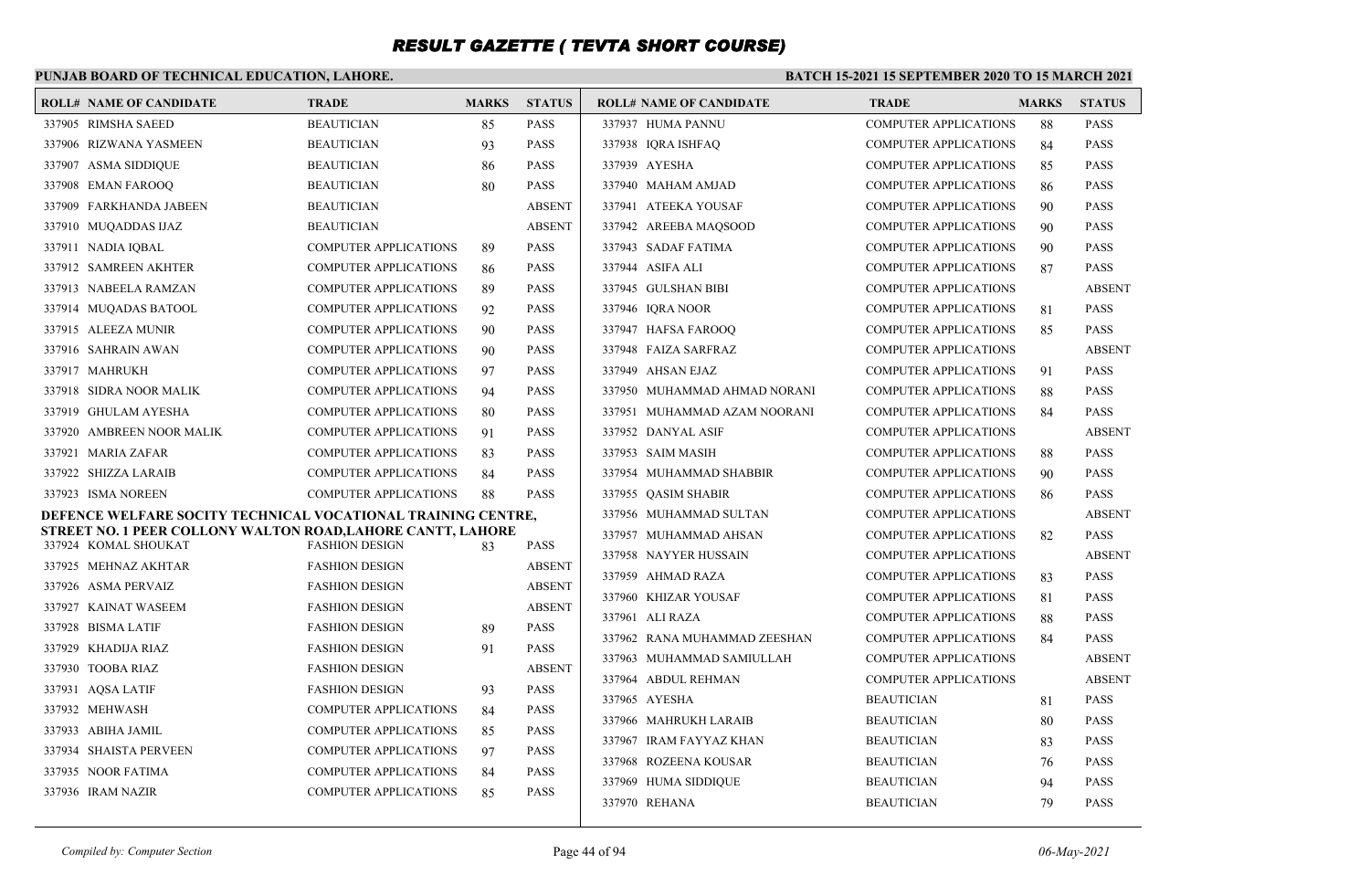### **PUNJAB BOARD OF TECHNICAL EDUCATION, LAHORE.**

| <b>ROLL# NAME OF CANDIDATE</b> | <b>TRADE</b>              | <b>MARKS</b> | <b>STATUS</b> | <b>ROLL# NAME OF CANDIDATE</b>                                   | <b>TRADE</b>                                    | <b>MARKS</b> | <b>STATUS</b> |
|--------------------------------|---------------------------|--------------|---------------|------------------------------------------------------------------|-------------------------------------------------|--------------|---------------|
| 337971 MAHAM ARSHAD            | <b>BEAUTICIAN</b>         |              | <b>ABSENT</b> | 338005 MUHAMMAD SUBHAN JAVED                                     | MOBILE PHONE REPAIRING                          | 90           | <b>PASS</b>   |
| 337972 AFSHAN MAHOOD           | <b>BEAUTICIAN</b>         | 79           | <b>PASS</b>   | 338006 MUHAMMAD KAZIM ALI                                        | MOBILE PHONE REPAIRING                          |              | <b>ABSENT</b> |
| 337973 ALIYA AKMAL             | <b>BEAUTICIAN</b>         | 78           | <b>PASS</b>   | 338007 MUHAMMAD MUNEEB MUNIR                                     | <b>COMPUTER HARDWARE</b>                        | 91           | <b>PASS</b>   |
| 337974 AYESHA KANWAL           | <b>BEAUTICIAN</b>         | 80           | <b>PASS</b>   | <b>AHMAD</b><br>338008 ATIF ALI                                  | <b>TECHNICIAN</b><br><b>COMPUTER HARDWARE</b>   | 87           | <b>PASS</b>   |
| 337975 FARWA MAHEEN            | <b>BEAUTICIAN</b>         | 84           | <b>PASS</b>   |                                                                  | <b>TECHNICIAN</b>                               |              |               |
| 337976 BUSHRA RAMZAN           | <b>BEAUTICIAN</b>         | 81           | <b>PASS</b>   | 338009 HAMZA YOUSAF                                              | <b>COMPUTER HARDWARE</b><br><b>TECHNICIAN</b>   |              | <b>ABSENT</b> |
| 337977 FRZANA NAJAM RAJ        | <b>BEAUTICIAN</b>         |              | <b>ABSENT</b> | 338010 ABDUL REHMAN                                              | <b>COMPUTER HARDWARE</b>                        | 89           | <b>PASS</b>   |
| 337978 NAJMA KOUSAR            | <b>BEAUTICIAN</b>         | 91           | <b>PASS</b>   | 338011 ATIF ABID                                                 | <b>TECHNICIAN</b><br><b>GENERAL ELECTRICIAN</b> | 83           | <b>PASS</b>   |
| 337979 SAMAN BATOOL            | <b>BEAUTICIAN</b>         | 88           | <b>PASS</b>   | 338012 SAJJAD AHMAD                                              | <b>GENERAL ELECTRICIAN</b>                      | 91           | <b>PASS</b>   |
| 337980 NAZIA AKHTAR            | <b>BEAUTICIAN</b>         |              | <b>ABSENT</b> | 338013 WASEEM SAJJAD                                             | <b>GENERAL ELECTRICIAN</b>                      | 87           | <b>PASS</b>   |
| 337981 JAMILA NAZIR            | <b>DOMESTIC TAILORING</b> | 87           | <b>PASS</b>   | 338014 NOUMAN AHMAD                                              | <b>GENERAL ELECTRICIAN</b>                      | 87           | <b>PASS</b>   |
| 337982 TAYYABA                 | <b>DOMESTIC TAILORING</b> | 88           | <b>PASS</b>   | 338015 MUHAMMAD UMAR                                             | <b>GENERAL ELECTRICIAN</b>                      | 83           | <b>PASS</b>   |
| 337983 ZAINAB NADEEM           | <b>DOMESTIC TAILORING</b> | 92           | <b>PASS</b>   | 338016 AMMAR ZAFAR                                               | <b>GENERAL ELECTRICIAN</b>                      | 82           | <b>PASS</b>   |
| 337984 AYESHA AMANAT           | <b>DOMESTIC TAILORING</b> | 91           | <b>PASS</b>   | 338017 BILAL KHAN                                                | <b>GENERAL ELECTRICIAN</b>                      | 84           | <b>PASS</b>   |
| 337985 MUQADAS MUSHTAQ         | <b>DOMESTIC TAILORING</b> | 92           | <b>PASS</b>   | 338018 MUNEEB ALI                                                | <b>GENERAL ELECTRICIAN</b>                      | 85           | <b>PASS</b>   |
| 337986 RAMEEN BIBI             | DOMESTIC TAILORING        | 95           | <b>PASS</b>   | 338019 MUNEEB ALI                                                | <b>GENERAL ELECTRICIAN</b>                      | 91           | <b>PASS</b>   |
| 337987 SHUMAILA                | <b>DOMESTIC TAILORING</b> | 88           | <b>PASS</b>   | 338020 IRFAN KHALIO                                              | <b>GENERAL ELECTRICIAN</b>                      | 86           | <b>PASS</b>   |
| 337988 AMBER ABDUL REHMAN      | DOMESTIC TAILORING        |              | <b>ABSENT</b> | 338021 MUHAMMAD ZAHID BHATTI                                     | <b>GENERAL ELECTRICIAN</b>                      | 81           | <b>PASS</b>   |
| 337989 SIDRA YASMEEN           | <b>DOMESTIC TAILORING</b> |              | <b>ABSENT</b> | 338022 AHMED ZAHEER                                              | <b>GENERAL ELECTRICIAN</b>                      | 83           | <b>PASS</b>   |
| 337990 SHEHRYAR                | <b>WEB DESIGNING</b>      | 89           | <b>PASS</b>   | 338023 MUHAMMAD NABEEL JAVAID                                    | <b>COMPUTER APPLICATIONS</b>                    |              | <b>ABSENT</b> |
| 337991 FAIZAN ALI              | <b>WEB DESIGNING</b>      | 91           | <b>PASS</b>   | DISTRICT INDUSTRIAL HOME FOR WOMEN (SANATZAR), SOCIAL WELFARE &  |                                                 |              |               |
| 337992 BABAR ILAHI             | <b>WEB DESIGNING</b>      |              | <b>ABSENT</b> | BAIT-UL-MAAL PUNJAB, 22-KASHMIR BLOCK, ALLAMA IQBAL TOWN, LAHORE |                                                 |              |               |
| 337993 AHMAD RAZA              | WEB DESIGNING             | 93           | <b>PASS</b>   | 338024 CHANDNI                                                   | <b>BEAUTICIAN</b>                               |              | <b>ABSENT</b> |
| 337994 MUHAMMAD GHAFOOR ASHRAF | <b>AUTOCAD 2016</b>       |              | <b>ABSENT</b> | 338025 SAIRA ZAIB                                                | <b>BEAUTICIAN</b>                               |              | <b>ABSENT</b> |
| 337995 MUZAMMIL MAJEED         | AUTOCAD 2016              |              | <b>ABSENT</b> | 338026 NOSHIN ZULFIQAR                                           | <b>BEAUTICIAN</b>                               | 85           | <b>PASS</b>   |
| 337996 MUHAMMAD HAMZA SALEEM   | <b>AUTOCAD 2016</b>       | 96           | <b>PASS</b>   | 338027 IQRA ALI                                                  | <b>BEAUTICIAN</b>                               | 82           | <b>PASS</b>   |
| 337997 MUHAMMAD FARRUKH        | <b>AUTOCAD 2016</b>       |              | <b>ABSENT</b> | 338028 NAZISH SAIF                                               | <b>BEAUTICIAN</b>                               | 85           | <b>PASS</b>   |
| 337998 MUHAMMAD SHAHID         | AUTOCAD 2016              |              | <b>ABSENT</b> | 338029 UROOJ KHAN                                                | <b>BEAUTICIAN</b>                               | 86           | <b>PASS</b>   |
| 337999 AMIR ALI                | <b>AUTOCAD 2016</b>       |              | <b>ABSENT</b> | 338030 MAHAM JAMSHAID                                            | <b>BEAUTICIAN</b>                               | 86           | <b>PASS</b>   |
| 338000 HUSNAIN ARSHAD          | MOBILE PHONE REPAIRING    | 87           | <b>PASS</b>   | 338031 TAHIRA NOREEN                                             | <b>BEAUTICIAN</b>                               |              | <b>ABSENT</b> |
| 338001 SALMAN                  | MOBILE PHONE REPAIRING    |              | <b>ABSENT</b> | 338032 UZMA GOHER                                                | <b>BEAUTICIAN</b>                               | 89           | <b>PASS</b>   |
| 338002 MUHAMMAD AHMAD          | MOBILE PHONE REPAIRING    |              | <b>ABSENT</b> | 338033 ZONERA AZIZ                                               | <b>BEAUTICIAN</b>                               |              | <b>ABSENT</b> |
| 338003 MUHAMMAD WAQAS DOGER    | MOBILE PHONE REPAIRING    |              | <b>ABSENT</b> | 338034 ABIDA KALSOOM                                             | <b>BEAUTICIAN</b>                               | 83           | <b>PASS</b>   |
| 338004 MUHAMMAD AWAIS NAZEER   | MOBILE PHONE REPAIRING    | 89           | <b>PASS</b>   | 338035 ADEELA TAHIR DAR                                          | <b>BEAUTICIAN</b>                               | 86           | <b>PASS</b>   |
|                                |                           |              |               |                                                                  |                                                 |              |               |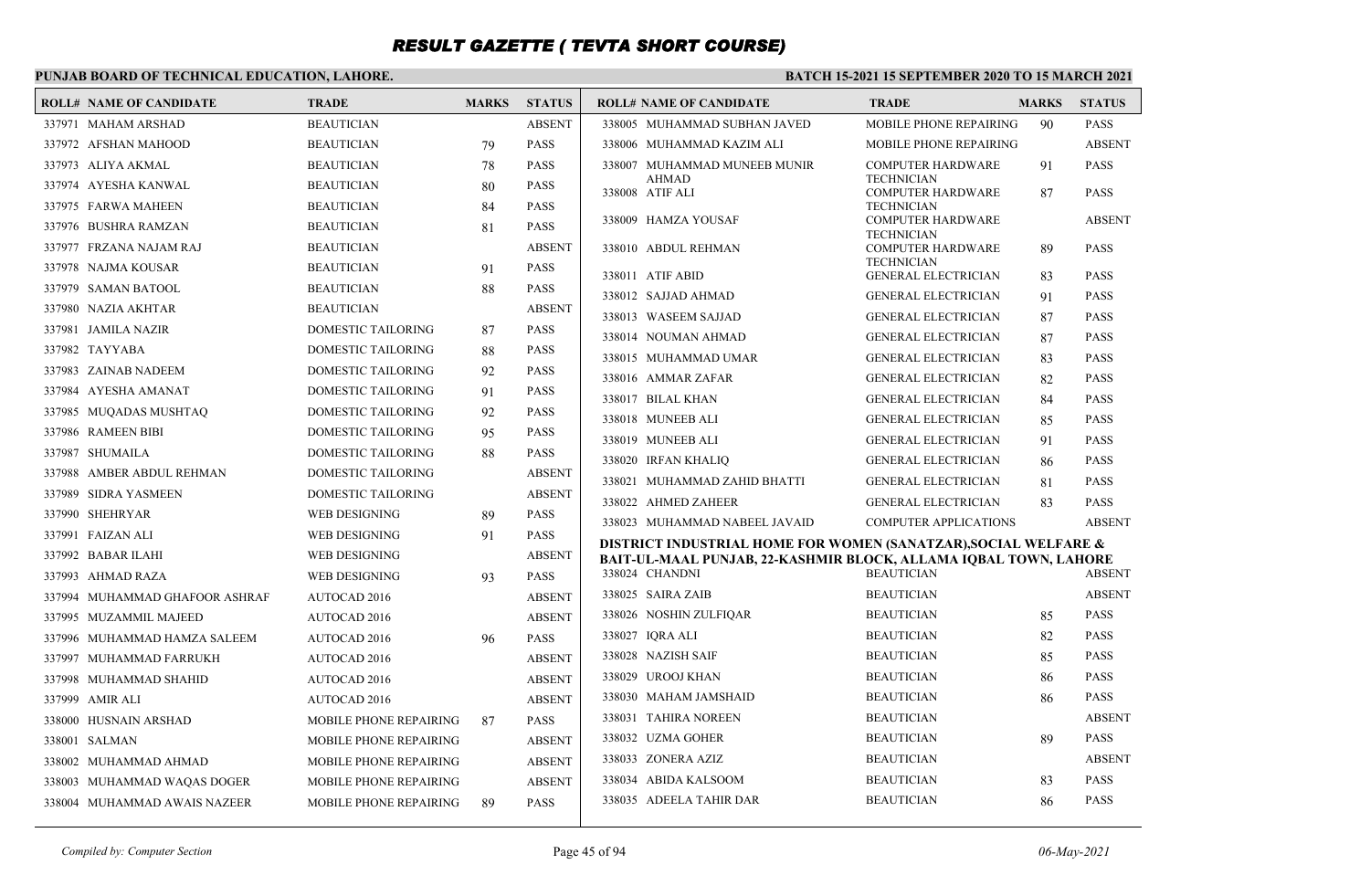### **PUNJAB BOARD OF TECHNICAL EDUCATION, LAHORE.**

|              | <b>ROLL# NAME OF CANDIDATE</b> | <b>TRADE</b>                 | <b>MARKS</b> | <b>STATUS</b> | <b>ROLL# NAME OF CANDIDATE</b>                                 | <b>TRADE</b>                 | <b>MARKS</b> | <b>STATUS</b> |
|--------------|--------------------------------|------------------------------|--------------|---------------|----------------------------------------------------------------|------------------------------|--------------|---------------|
|              | 338036 SAHER AFZAL             | <b>BEAUTICIAN</b>            | 82           | <b>PASS</b>   | 338070 ZARISH FATIMA                                           | <b>COMPUTER APPLICATIONS</b> |              | <b>ABSENT</b> |
|              | 338037 FARIHA FAYYAZ           | <b>BEAUTICIAN</b>            |              | <b>ABSENT</b> | 338071 NAILA YOUSAF                                            | <b>COMPUTER APPLICATIONS</b> | 77           | <b>PASS</b>   |
| 338038 SOBIA |                                | <b>BEAUTICIAN</b>            |              | <b>ABSENT</b> | 338072 IQRA IJAZ                                               | <b>COMPUTER APPLICATIONS</b> |              | <b>ABSENT</b> |
|              | 338039 SONIA NOOR              | <b>BEAUTICIAN</b>            |              | <b>ABSENT</b> | 338073 RABIA SABIR ALI                                         | <b>COMPUTER APPLICATIONS</b> | 68           | <b>PASS</b>   |
|              | 338040 AMMARA RIAZ             | <b>BEAUTICIAN</b>            |              | <b>ABSENT</b> | 338074 HIRA IMRAN                                              | <b>COMPUTER APPLICATIONS</b> | 78           | <b>PASS</b>   |
|              | 338041 SADIA MATEEN            | <b>BEAUTICIAN</b>            | 78           | <b>PASS</b>   | 338075 AQSA AFZAL                                              | <b>TEXTILE DESIGNING</b>     |              | <b>ABSENT</b> |
|              | 338042 MARYAM ILYAS            | <b>BEAUTICIAN</b>            | 82           | <b>PASS</b>   | 338076 LAIBA SHABIR                                            | <b>TEXTILE DESIGNING</b>     | 89           | <b>PASS</b>   |
|              | 338043 ASIMA RIAZ              | <b>BEAUTICIAN</b>            | 92           | <b>PASS</b>   | 338077 FARIHA ILYAS                                            | <b>TEXTILE DESIGNING</b>     |              | <b>ABSENT</b> |
|              | 338044 TASNEEM KAUSAR          | <b>BEAUTICIAN</b>            | 79           | <b>PASS</b>   | 338078 FATIMA NADEEM                                           | <b>TEXTILE DESIGNING</b>     | 92           | <b>PASS</b>   |
|              | 338045 AMNA WALAYAT ALI        | <b>BEAUTICIAN</b>            |              | <b>ABSENT</b> | 338079 TEHNIYAT MALIK                                          | <b>TEXTILE DESIGNING</b>     | 89           | <b>PASS</b>   |
|              | 338046 AMBER HUSSAIN           | <b>BEAUTICIAN</b>            |              | <b>ABSENT</b> | 338080 IQRA ZULFIQAR                                           | <b>TEXTILE DESIGNING</b>     | 92           | <b>PASS</b>   |
|              | 338047 MISSION SHAHZADI        | <b>BEAUTICIAN</b>            | 89           | <b>PASS</b>   | 338081 RABIA MIORAJ                                            | <b>TEXTILE DESIGNING</b>     |              | <b>ABSENT</b> |
|              | 338048 AROOSA ZAHEER           | <b>BEAUTICIAN</b>            | 88           | <b>PASS</b>   | 338082 AHBAB BAKHT NAZ                                         | <b>TEXTILE DESIGNING</b>     | 91           | <b>PASS</b>   |
|              | 338049 LUBNA BATOOL            | <b>BEAUTICIAN</b>            | 85           | <b>PASS</b>   | 338083 NEHA YAQOOB                                             | <b>TEXTILE DESIGNING</b>     | 92           | <b>PASS</b>   |
|              | 338050 MEHREEN KHAN            | <b>BEAUTICIAN</b>            | 83           | <b>PASS</b>   | 338084 SEHRISH SHAHZADI                                        | <b>BASIC BEADING</b>         |              | <b>ABSENT</b> |
|              | 338051 MEHRISH SAIF            | <b>BEAUTICIAN</b>            | 86           | <b>PASS</b>   | GOVERNMENT APPRENTICES TRAINING CENTRE, COLLEGE ROAD TOWNSHIP, |                              |              |               |
|              | 338052 MAHAM                   | <b>BEAUTICIAN</b>            | 83           | <b>PASS</b>   | <b>LAHORE</b><br>338085 MUHAMMAD ATIQUE AKRAM                  | <b>COMPUTER APPLICATIONS</b> | 61           | <b>PASS</b>   |
|              | 338053 ASIA KANWAL             | <b>BEAUTICIAN</b>            |              | <b>ABSENT</b> | 338086 AZHAR HAFEEZ                                            | <b>COMPUTER APPLICATIONS</b> | 84           | <b>PASS</b>   |
|              | 338054 GHAZALA ANJUM           | <b>BEAUTICIAN</b>            | 85           | <b>PASS</b>   | 338087 YOUHANA AMEER                                           | <b>COMPUTER APPLICATIONS</b> | 83           | <b>PASS</b>   |
|              | 338055 JAWARIA TARIQ           | DOMESTIC TAILORING           | 98           | <b>PASS</b>   | 338088 MUHAMMAD ZAKAULLAH JAVAID                               | <b>COMPUTER APPLICATIONS</b> | 81           | <b>PASS</b>   |
|              | 338056 KIRAN SHAHZADI          | DOMESTIC TAILORING           |              | <b>ABSENT</b> | 338089 MOHSAN RAZA                                             | <b>COMPUTER APPLICATIONS</b> | 81           | <b>PASS</b>   |
|              | 338057 IQRA RASHEED            | DOMESTIC TAILORING           |              | <b>ABSENT</b> | 338090 SAIF UR RAHMAN                                          | <b>COMPUTER APPLICATIONS</b> |              | FAIL          |
|              | 338058 ZUNAIRA ASLAM           | DOMESTIC TAILORING           |              | <b>ABSENT</b> | 338091 SHAHID AZAM                                             | <b>COMPUTER APPLICATIONS</b> |              | <b>ABSENT</b> |
|              | 338059 KALSUM YAQOOB           | DOMESTIC TAILORING           | 98           | <b>PASS</b>   | 338092 MUHAMMAD MUSA                                           | <b>COMPUTER APPLICATIONS</b> |              | <b>ABSENT</b> |
|              | 338060 ABEEHA SHAH             | DOMESTIC TAILORING           | 98           | <b>PASS</b>   | 338093 JAFAR SHAH                                              | <b>COMPUTER APPLICATIONS</b> | 77           | <b>PASS</b>   |
|              | 338061 SANA SHAHBAZ            | DOMESTIC TAILORING           | 94           | <b>PASS</b>   | 338094 MUHAMMAD HASEEB                                         | <b>COMPUTER APPLICATIONS</b> | 77           | <b>PASS</b>   |
|              | 338062 MAHRUKH BUTT            | DOMESTIC TAILORING           |              | <b>ABSENT</b> | 338095 KALEEM ULLAH                                            | <b>COMPUTER APPLICATIONS</b> |              | FAIL          |
|              | 338063 NADIA IRSHAD            | DOMESTIC TAILORING           |              | <b>ABSENT</b> | 338096 SYED MUHAMMAD MUDASIR                                   |                              |              | <b>PASS</b>   |
|              | 338064 IQRA NAVEED             | <b>COMPUTER APPLICATIONS</b> | 90           | PASS          | 338097 HAFIZ MUHAMMAD ANAS NISAR                               | <b>COMPUTER APPLICATIONS</b> | 77           | <b>ABSENT</b> |
|              | 338065 SAMIA                   | <b>COMPUTER APPLICATIONS</b> | 79           | <b>PASS</b>   |                                                                | <b>COMPUTER APPLICATIONS</b> |              |               |
|              | 338066 KIRAN SHEHZADI          | <b>COMPUTER APPLICATIONS</b> | 81           | <b>PASS</b>   | 338098 MOHSIN                                                  | <b>COMPUTER APPLICATIONS</b> | 76           | <b>PASS</b>   |
|              | 338067 SADAF NOREEN            | <b>COMPUTER APPLICATIONS</b> | 86           | <b>PASS</b>   | 338099 HAFIZ ULLAH                                             | <b>COMPUTER APPLICATIONS</b> | 69           | <b>PASS</b>   |
|              | 338068 HIFZA ANWAR             | <b>COMPUTER APPLICATIONS</b> | 88           | <b>PASS</b>   | 338100 SIDDIQ ULLAH                                            | <b>COMPUTER APPLICATIONS</b> | 62           | <b>PASS</b>   |
|              | 338069 AROOJ TARIQ             | <b>COMPUTER APPLICATIONS</b> | 83           | <b>PASS</b>   | 338101 SAID AKHTAR                                             | <b>COMPUTER APPLICATIONS</b> |              | <b>ABSENT</b> |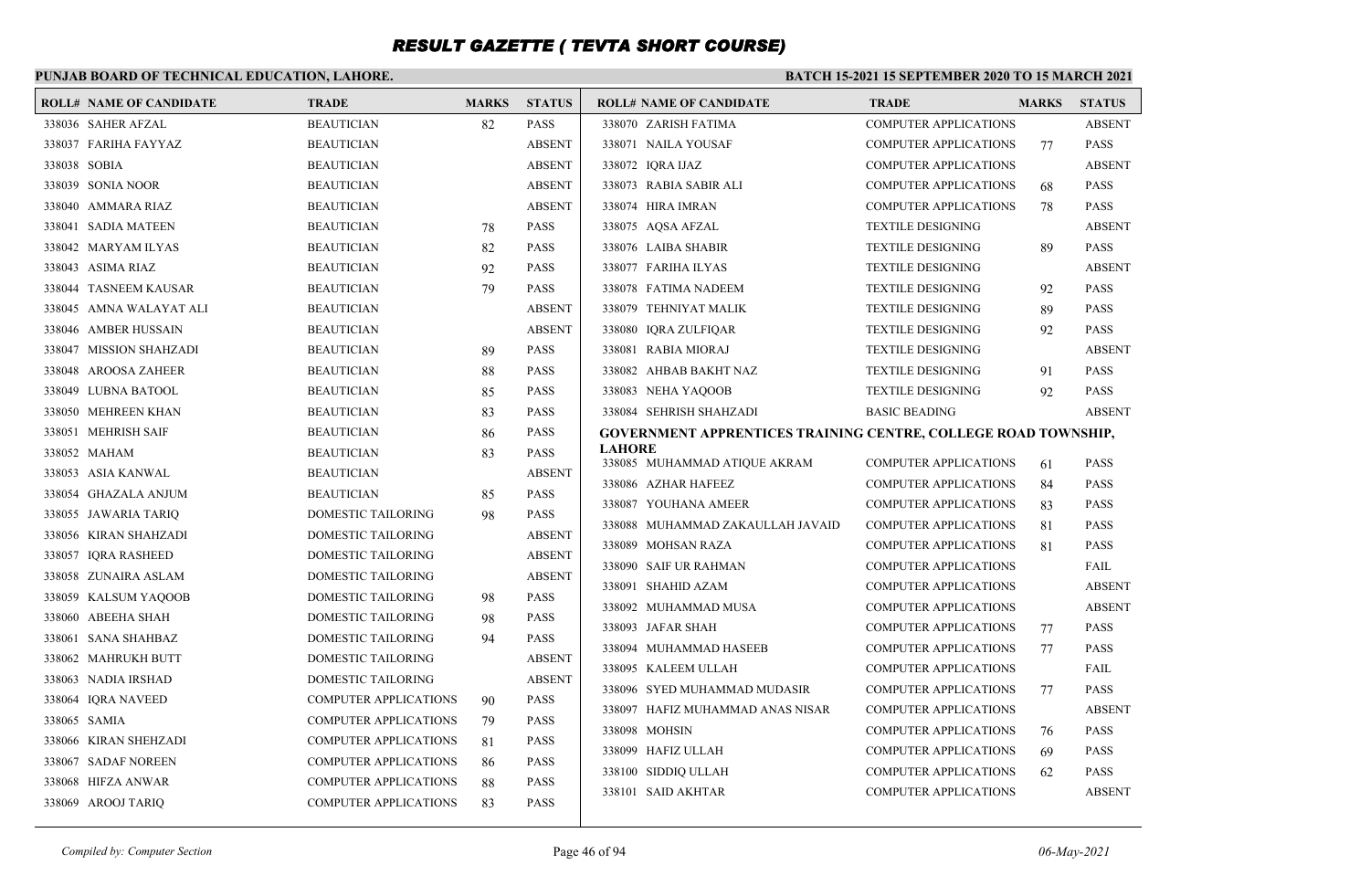### **PUNJAB BOARD OF TECHNICAL EDUCATION, LAHORE.**

| <b>ROLL# NAME OF CANDIDATE</b>                                     | <b>TRADE</b>                               | <b>MARKS</b> | <b>STATUS</b> | <b>ROLL# NAME OF CANDIDATE</b> | <b>TRADE</b>                               | <b>MARKS</b> | <b>STATUS</b> |
|--------------------------------------------------------------------|--------------------------------------------|--------------|---------------|--------------------------------|--------------------------------------------|--------------|---------------|
| 338102 SAMIULLAH                                                   | <b>COMPUTER APPLICATIONS</b>               | 72           | <b>PASS</b>   | 338133 ASAD HAYAT KHAN         | INDUSTRIAL AUTOMATION                      | 81           | <b>PASS</b>   |
| 338103 WAHEED KHAN                                                 | <b>COMPUTER APPLICATIONS</b>               | 76           | <b>PASS</b>   | 338134 UMAIR JAFAR             | & ROBOTICS<br>INDUSTRIAL AUTOMATION        | 83           | <b>PASS</b>   |
| 338104 ANAS                                                        | <b>COMPUTER APPLICATIONS</b>               | 75           | <b>PASS</b>   |                                | & ROBOTICS                                 |              |               |
| 338105 NAWAB JAN                                                   | <b>COMPUTER APPLICATIONS</b>               |              | <b>ABSENT</b> | 338135 MUHAMMAD USMAN          | INDUSTRIAL AUTOMATION<br>& ROBOTICS        | 83           | <b>PASS</b>   |
| 338106 SANA ULLAH KHAN                                             | COMPUTER APPLICATIONS                      | 74           | <b>PASS</b>   | 338136 AHMAD SHABBIR ALAM      | INDUSTRIAL AUTOMATION                      | 95           | <b>PASS</b>   |
| 338107 SANA ULLAH                                                  | <b>COMPUTER APPLICATIONS</b>               | 75           | <b>PASS</b>   | 338137 HUSSNAIN ABBAS          | & ROBOTICS<br><b>INDUSTRIAL AUTOMATION</b> |              | <b>ABSENT</b> |
| 338108 MUHAMMAD ANAS                                               | ELECTRICAL WIRING                          | 76           | <b>PASS</b>   |                                | & ROBOTICS                                 |              |               |
| 338109 SAMID ILAHI                                                 | ELECTRICAL WIRING                          | 77           | <b>PASS</b>   | 338138 ABDULLAH JAVAID         | INDUSTRIAL AUTOMATION<br>& ROBOTICS        | 80           | <b>PASS</b>   |
| 338110 FARHAN ALI                                                  | ELECTRICAL WIRING                          |              | <b>ABSENT</b> | 338139 MUHAMMAD SAAD TAHIR     | INDUSTRIAL AUTOMATION                      |              | <b>ABSENT</b> |
| 338111 AMER HAYAT                                                  | ELECTRICAL WIRING                          | 75           | <b>PASS</b>   | 338140 MUHAMMAD BILAL RIAZ     | & ROBOTICS<br>INDUSTRIAL AUTOMATION        | 85           | <b>PASS</b>   |
| 338112 MUHAMMAD AMIN                                               | ELECTRICAL WIRING                          | 87           | <b>PASS</b>   |                                | & ROBOTICS                                 |              |               |
| 338113 MUHAMMAD UKASHA QASMI                                       | ELECTRICAL WIRING                          |              | <b>ABSENT</b> | 338141 MUHAMMAD BILAL          | INDUSTRIAL AUTOMATION<br>& ROBOTICS        | 93           | <b>PASS</b>   |
| 338114 IHSANULLAH                                                  | ELECTRICAL WIRING                          |              | <b>ABSENT</b> | 338142 M HASHAM TANVEER        | INDUSTRIAL AUTOMATION                      | 80           | <b>PASS</b>   |
| 338115 SHAHID IQBAL                                                | ELECTRICAL WIRING                          | 81           | <b>PASS</b>   | 338143 NAVEED AHMAD            | & ROBOTICS<br><b>INDUSTRIAL AUTOMATION</b> |              | <b>ABSENT</b> |
| 338116 MUHAMMAD KHUBAIB KHALID                                     | ELECTRICAL WIRING                          | 85           | <b>PASS</b>   |                                | & ROBOTICS                                 |              |               |
| 338117 MUHAMMAD HAMZA KHALID                                       | ELECTRICAL WIRING                          | 81           | <b>PASS</b>   | 338144 MARYAM BASIT            | PROFESSIONAL COOKING                       | 94           | <b>PASS</b>   |
| 338118 SHAMSUR RAHMAT                                              | ELECTRICAL WIRING                          |              | <b>ABSENT</b> | 338145 ANUM SHARIF             | PROFESSIONAL COOKING                       | 93           | <b>PASS</b>   |
| 338119 ALI HIDUR                                                   | ELECTRICAL WIRING                          | 76           | <b>PASS</b>   | 338146 HAFIZ M USMAN           | PROFESSIONAL COOKING                       | 84           | <b>PASS</b>   |
| 338120 WAJAHATULLAH                                                | ELECTRICAL WIRING                          |              | <b>ABSENT</b> | 338147 ATIA YOUSAF             | PROFESSIONAL COOKING                       | 90           | <b>PASS</b>   |
| 338121 NOOR HANAN                                                  | ELECTRICAL WIRING                          |              | <b>ABSENT</b> | 338148 MUHAMMAD SHERAZ SHARIF  | PROFESSIONAL COOKING                       | 90           | <b>PASS</b>   |
| 338122 NOOR ULLAH                                                  | ELECTRICAL WIRING                          | 73           | <b>PASS</b>   | 338149 MUHAMMAD AJMAL          | PROFESSIONAL COOKING                       | 85           | <b>PASS</b>   |
| 338123 RASHEED AHMAD                                               | ELECTRICAL WIRING                          | 75           | <b>PASS</b>   | 338150 HAFIZ SHOAIB UL HASSAN  | PROFESSIONAL COOKING                       | 84           | <b>PASS</b>   |
| 338124 NAIK MUHAMMAD                                               | ELECTRICAL WIRING                          | 73           | <b>PASS</b>   | 338151 ZAIN RIAZ MAHMOOD       | PROFESSIONAL COOKING                       |              | FAIL          |
| 338125 QARI MUHAMMAD ZUBAIR                                        | ELECTRICAL WIRING                          | 85           | <b>PASS</b>   | 338152 MUHAMMAD UZAIR          | PROFESSIONAL COOKING                       | 90           | <b>PASS</b>   |
| 338126 MUHAMMAD IKRAM                                              | ELECTRICAL WIRING                          | 86           | <b>PASS</b>   | 338153 BILAL ASIF              | PROFESSIONAL COOKING                       | 90           | <b>PASS</b>   |
| 338127 IZHAR AHMAD                                                 | ELECTRICAL WIRING                          | 75           | <b>PASS</b>   | 338154 AHMAD MEHMOOD           | PROFESSIONAL COOKING                       | 91           | <b>PASS</b>   |
| 338128 SAID AKHTAR                                                 | <b>COMPUTER APPLICATIONS</b>               |              | <b>ABSENT</b> | 338155 TOOEER AHMED            | PROFESSIONAL COOKING                       | 85           | <b>PASS</b>   |
| <b>GOVERNMENT TECHNICAL TRAINING INSTITUTE, 96-GULBERG, LAHORE</b> |                                            |              |               | 338156 DANISH                  | PROFESSIONAL COOKING                       | 87           | <b>PASS</b>   |
| 338129 MUHAMMAD AWAIS                                              | INDUSTRIAL AUTOMATION                      | 93           | <b>PASS</b>   | 338157 ALI UMAIR JAVED LODHI   | PROFESSIONAL COOKING                       |              | <b>ABSENT</b> |
|                                                                    | & ROBOTICS                                 |              |               | 338158 SHALOOM PERVAIZ         | PROFESSIONAL COOKING                       | 88           | <b>PASS</b>   |
| 338130 ZAIN ALI NATT                                               | INDUSTRIAL AUTOMATION<br>& ROBOTICS        | 94           | <b>PASS</b>   | 338159 MUHAMMAD RIZWAN ASHRAF  | PROFESSIONAL COOKING                       | 87           | <b>PASS</b>   |
| 338131 HAMMAD ALI                                                  | INDUSTRIAL AUTOMATION                      | 82           | <b>PASS</b>   | 338160 AHMAD RAZA              | PROFESSIONAL COOKING                       | 91           | <b>PASS</b>   |
| 338132 REHAN ARIF                                                  | & ROBOTICS<br><b>INDUSTRIAL AUTOMATION</b> | 95           | <b>PASS</b>   | 338161 MUHAMMAD ALI            | PROFESSIONAL COOKING                       | 87           | <b>PASS</b>   |
|                                                                    | & ROBOTICS                                 |              |               | 338162 AHMAD RAZA              | PROFESSIONAL COOKING                       | 85           | <b>PASS</b>   |
|                                                                    |                                            |              |               |                                |                                            |              |               |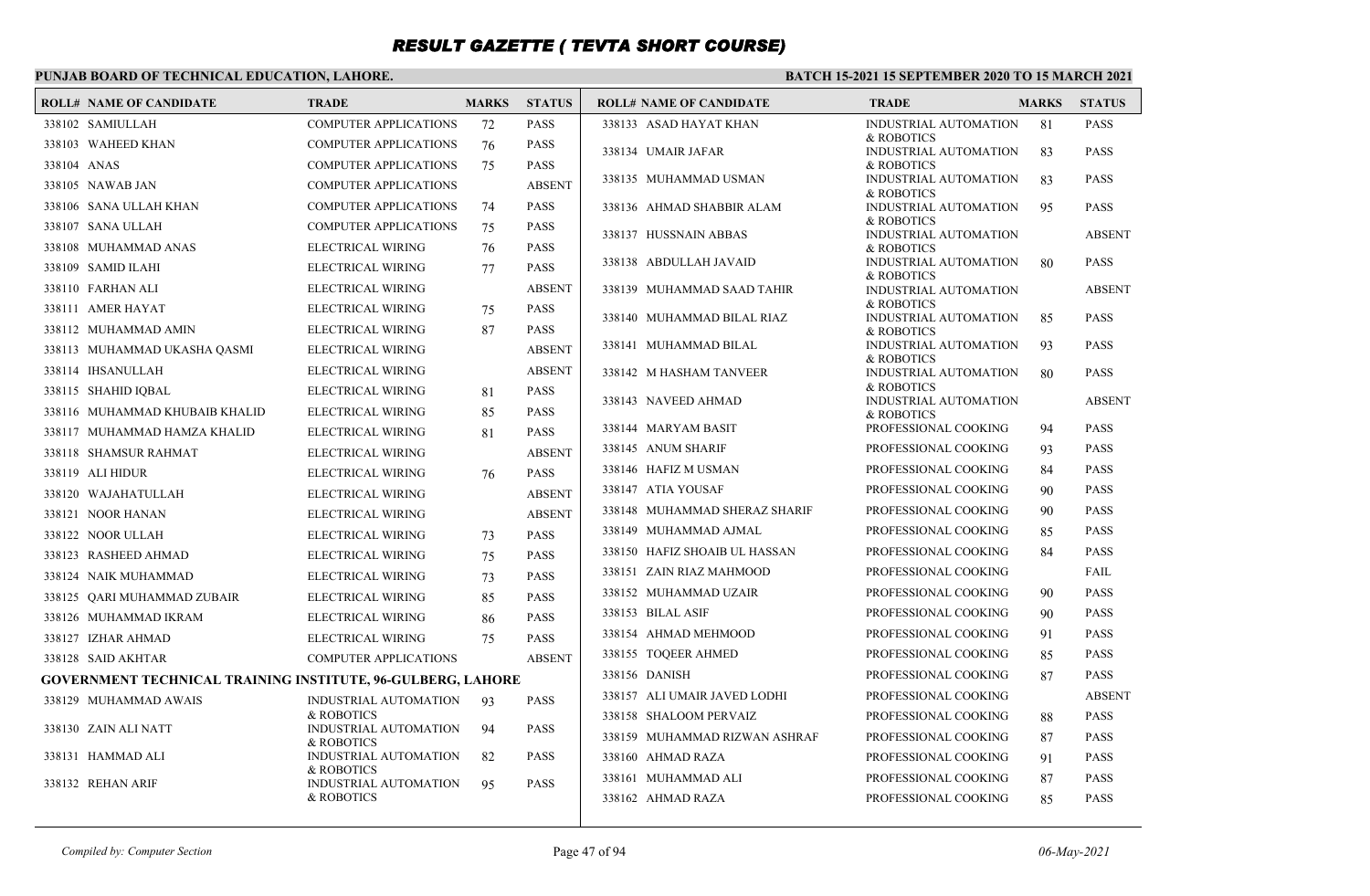### **PUNJAB BOARD OF TECHNICAL EDUCATION, LAHORE.**

| <b>ROLL# NAME OF CANDIDATE</b>                                      | <b>TRADE</b>              | <b>MARKS</b> | <b>STATUS</b> | <b>ROLL# NAME OF CANDIDATE</b> | <b>TRADE</b>                 | <b>MARKS</b> | <b>STATUS</b> |
|---------------------------------------------------------------------|---------------------------|--------------|---------------|--------------------------------|------------------------------|--------------|---------------|
| 338163 MUHAMMAD SAAD                                                | PROFESSIONAL COOKING      | 89           | <b>PASS</b>   | 338195 TAHREEM IOBAL           | DOMESTIC TAILORING           |              | <b>ABSENT</b> |
| 338164 TALHA AKHTAR                                                 | PROFESSIONAL COOKING      | 90           | <b>PASS</b>   | 338196 AMINA                   | DOMESTIC TAILORING           | 93           | <b>PASS</b>   |
| 338165 AMIR HUSSAIN                                                 | PROFESSIONAL COOKING      | 92           | <b>PASS</b>   | 338197 SHKEEBA RAFIQ           | DOMESTIC TAILORING           | 95           | <b>PASS</b>   |
| 338166 MUHAMMAD SHAHID                                              | PROFESSIONAL COOKING      | 88           | <b>PASS</b>   | 338198 SHEZA ASHRAF            | DOMESTIC TAILORING           | 97           | <b>PASS</b>   |
| 338167 ADIL AKBAR                                                   | PROFESSIONAL COOKING      | 89           | <b>PASS</b>   | 338199 NIMRA KHALIL KHAN       | DOMESTIC TAILORING           | 95           | <b>PASS</b>   |
| 338168 ABDUL SALAM                                                  | PROFESSIONAL COOKING      | 85           | <b>PASS</b>   | 338200 MAHNOOR                 | DOMESTIC TAILORING           | 96           | <b>PASS</b>   |
| 338169 MAHAM TANVEER                                                | PROFESSIONAL COOKING      |              | <b>ABSENT</b> | 338201 HIFZA ZUBARI            | DOMESTIC TAILORING           | 97           | <b>PASS</b>   |
| 338170 MUHAMMAD HAMMAD AZEEM                                        | PROFESSIONAL COOKING      |              | <b>ABSENT</b> | 338202 AYESHA                  | <b>COMPUTER APPLICATIONS</b> | 94           | <b>PASS</b>   |
| 338171 AQSA JAMIL                                                   | PROFESSIONAL COOKING      | 88           | <b>PASS</b>   | 338203 RUBAB TARIQ             | <b>COMPUTER APPLICATIONS</b> | 95           | <b>PASS</b>   |
| 338172 SHAZIA KANWAL                                                | PROFESSIONAL COOKING      |              | <b>ABSENT</b> | 338204 NAGINA                  | <b>COMPUTER APPLICATIONS</b> | 96           | <b>PASS</b>   |
| 338173 DANISH ALI                                                   | PROFESSIONAL COOKING      | 90           | <b>PASS</b>   | 338205 SANA                    | <b>COMPUTER APPLICATIONS</b> | 97           | <b>PASS</b>   |
| 338174 MUHAMMAD TALHA                                               | PROFESSIONAL COOKING      | 90           | <b>PASS</b>   | 338206 UROOJ ASHFAQ            | <b>COMPUTER APPLICATIONS</b> | 96           | <b>PASS</b>   |
| 338175 MURAD ULLAH                                                  | PROFESSIONAL COOKING      | 92           | <b>PASS</b>   | 338207 LARAB AZAM              | <b>COMPUTER APPLICATIONS</b> | 90           | <b>PASS</b>   |
| 338176 WALEED UR RAHMAN                                             | PROFESSIONAL COOKING      | 84           | <b>PASS</b>   | 338208 RUBAB KHAN              | <b>COMPUTER APPLICATIONS</b> | 97           | <b>PASS</b>   |
| 338177 SYED TALAL HAIDER ALI SHAH                                   | PROFESSIONAL COOKING      | 89           | <b>PASS</b>   | 338209 AYESHA                  | <b>COMPUTER APPLICATIONS</b> | 90           | <b>PASS</b>   |
| 338178 ASAD ZAHID                                                   | PROFESSIONAL COOKING      | 88           | <b>PASS</b>   | 338210 AIZA FAZAL              | <b>COMPUTER APPLICATIONS</b> | 96           | <b>PASS</b>   |
| 338179 M AQEEL ASGHAR                                               | PROFESSIONAL COOKING      | 89           | <b>PASS</b>   | 338211 SONIA BAKHSHISH         | <b>COMPUTER APPLICATIONS</b> | 97           | <b>PASS</b>   |
| 338180 RABI ULLAH                                                   | PROFESSIONAL COOKING      | 88           | <b>PASS</b>   | 338212 MAHAK NAVEED            | <b>COMPUTER APPLICATIONS</b> | 95           | <b>PASS</b>   |
| 338181 MUHAMMAD MATEEN WAHEED                                       | PROFESSIONAL COOKING      | 90           | <b>PASS</b>   | 338213 SAIRA NOOR              | <b>COMPUTER APPLICATIONS</b> | 94           | <b>PASS</b>   |
| 338182 AFZAAL ANSARI                                                | PROFESSIONAL COOKING      | 94           | <b>PASS</b>   | 338214 MARWA ZULFIQAR          | <b>COMPUTER APPLICATIONS</b> | 91           | <b>PASS</b>   |
| 338183 MUHAMMAD SALEEM AKHTER                                       | PROFESSIONAL COOKING      | 95           | <b>PASS</b>   | 338215 ZAINAB                  | <b>COMPUTER APPLICATIONS</b> | 90           | <b>PASS</b>   |
| 338184 ZAIN JAVED                                                   | PROFESSIONAL COOKING      |              | <b>ABSENT</b> | 338216 SUMAIRA AODAS           | <b>COMPUTER APPLICATIONS</b> | 93           | <b>PASS</b>   |
| 338185 UMAR JAVED ARIF                                              | PROFESSIONAL COOKING      | 90           | <b>PASS</b>   | 338217 SUMBAL SABIR            | <b>COMPUTER APPLICATIONS</b> | 94           | <b>PASS</b>   |
| 338186 MUKKARM TANVEER                                              | PROFESSIONAL COOKING      | 92           | <b>PASS</b>   | 338218 JANNAT PIRZADA          | PROFESSIONAL COOKING         | 82           | <b>PASS</b>   |
| 338187 KAMRAN ASHRAF                                                | PROFESSIONAL COOKING      | 88           | <b>PASS</b>   | 338219 NOUREEN                 | PROFESSIONAL COOKING         | 80           | <b>PASS</b>   |
| 338188 MUHAMMAD USMAN ASHRAF                                        | PROFESSIONAL COOKING      | 90           | <b>PASS</b>   | 338220 HEJAB ZAHRA             | PROFESSIONAL COOKING         | 87           | <b>PASS</b>   |
| 338189 MALIK AHMAD HUSSAIN                                          | PROFESSIONAL COOKING      | 86           | <b>PASS</b>   | 338221 MALIHA KHALID           | PROFESSIONAL COOKING         | 81           | <b>PASS</b>   |
| 338190 SHAROON PERVAIZ                                              | PROFESSIONAL COOKING      |              | <b>ABSENT</b> | 338222 HUMARA RASHID           | PROFESSIONAL COOKING         | 76           | <b>PASS</b>   |
| 338191 SYED QASIM HUSSAIN                                           | PROFESSIONAL COOKING      | 89           | <b>PASS</b>   | 338223 FATIMA ALAM             | PROFESSIONAL COOKING         | 78           | <b>PASS</b>   |
| <b>GOVERNMENT VOCATIONAL TRAINING INSTITUTE FOR WOMEN, DEV SMAJ</b> |                           |              |               | 338224 KHADIJA AMIN            | PROFESSIONAL COOKING         | 85           | <b>PASS</b>   |
| <b>ROAD, LAHORE</b><br>338192 SEERAT IFTIKHAR                       | DOMESTIC TAILORING        | 93           | <b>PASS</b>   | 338225 MAHIRA BATOOL           | PROFESSIONAL COOKING         | 85           | <b>PASS</b>   |
| 338193 SIDRA JAMAL                                                  | <b>DOMESTIC TAILORING</b> |              | <b>ABSENT</b> | 338226 UNIZA KAYNAT            | PROFESSIONAL COOKING         |              | <b>ABSENT</b> |
| 338194 SALMA RIAZ                                                   | DOMESTIC TAILORING        | 92           | <b>PASS</b>   | 338227 MEHWISH SAGHEER         | PROFESSIONAL COOKING         | 72           | <b>PASS</b>   |
|                                                                     |                           |              |               | 338228 MEMOONA HAMID           | PROFESSIONAL COOKING         |              | <b>ABSENT</b> |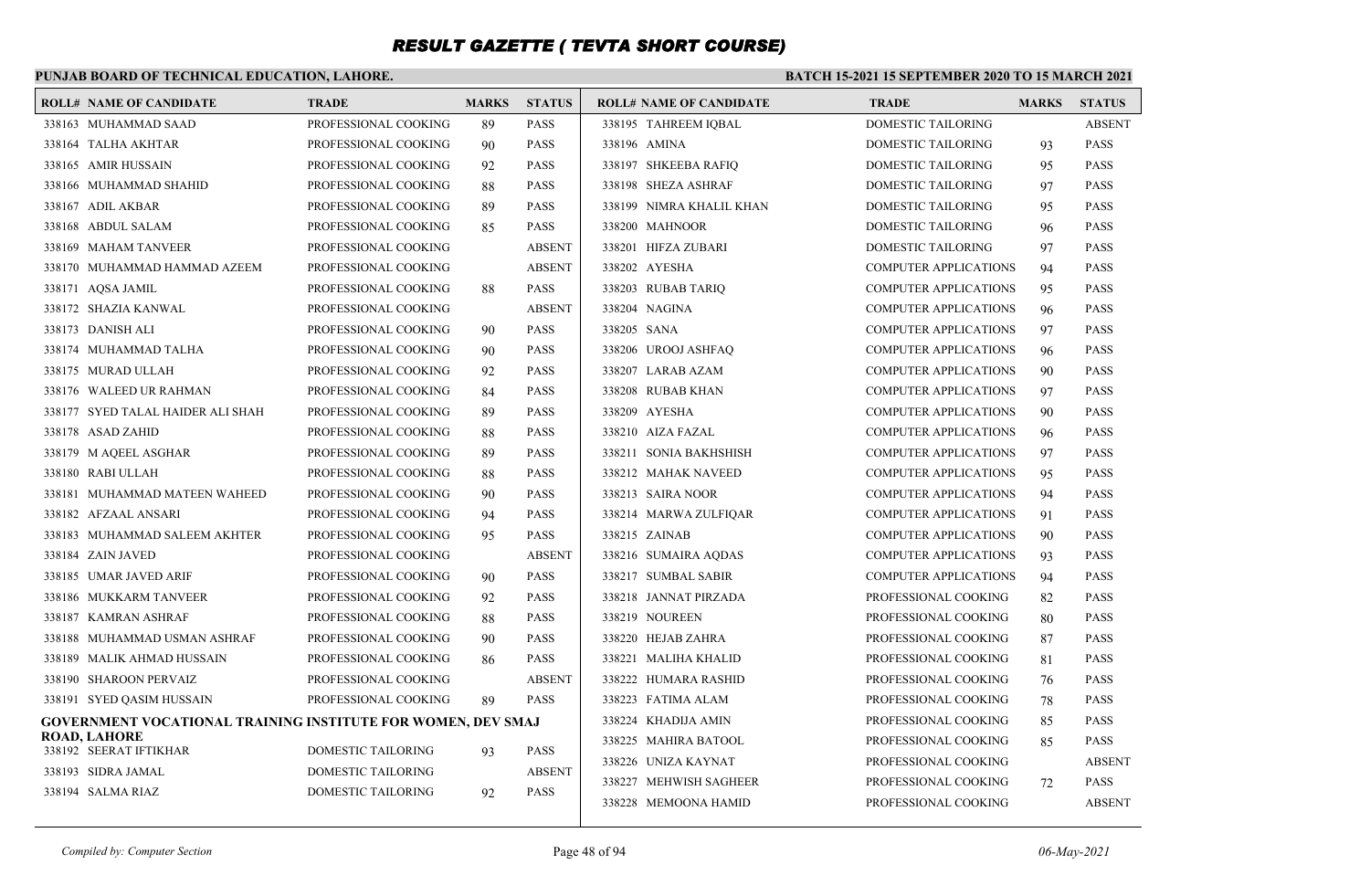### **PUNJAB BOARD OF TECHNICAL EDUCATION, LAHORE.**

| <b>ROLL# NAME OF CANDIDATE</b>                               | <b>TRADE</b>         | <b>MARKS</b> | <b>STATUS</b>              | <b>ROLL# NAME OF CANDIDATE</b>                                   | <b>TRADE</b>                 | <b>MARKS</b> | <b>STATUS</b> |
|--------------------------------------------------------------|----------------------|--------------|----------------------------|------------------------------------------------------------------|------------------------------|--------------|---------------|
| 338229 HALA HANIF                                            | PROFESSIONAL COOKING |              | <b>ABSENT</b>              | 338261 ANDLEEB                                                   | <b>BEAUTICIAN</b>            | 80           | <b>PASS</b>   |
| 338230 SANA ISHFAQ                                           | PROFESSIONAL COOKING | 89           | <b>PASS</b>                | 338262 SAADIA NASEER                                             | <b>BEAUTICIAN</b>            | 69           | <b>PASS</b>   |
| 338231 ZAHRA NASIR                                           | PROFESSIONAL COOKING | 79           | <b>PASS</b>                | 338263 SAFIA BANO                                                | <b>BEAUTICIAN</b>            | 72           | <b>PASS</b>   |
| 338232 ZAHA AZEEM                                            | PROFESSIONAL COOKING | 78           | <b>PASS</b>                | 338264 FOUZIA                                                    | <b>BEAUTICIAN</b>            | 66           | <b>PASS</b>   |
| 338233 MADIHA RUBANI                                         | PROFESSIONAL COOKING | 92           | <b>PASS</b>                | 338265 AROOJ NASEER                                              | DOMESTIC TAILORING           | 97           | <b>PASS</b>   |
| 338234 HINA RAFIK                                            | PROFESSIONAL COOKING | 84           | <b>PASS</b>                | 338266 NIMRA AMJAD                                               | DOMESTIC TAILORING           | 97           | <b>PASS</b>   |
| 338235 MARYAM SAEED KHAN                                     | PROFESSIONAL COOKING | 87           | <b>PASS</b>                | 338267 ALISHA NADEEM                                             | DOMESTIC TAILORING           |              | <b>ABSENT</b> |
| 338236 SALEHA BUTT                                           | PROFESSIONAL COOKING |              | <b>ABSENT</b>              | 338268 SEHRISH TARIQ                                             | DOMESTIC TAILORING           | 94           | <b>PASS</b>   |
| 338237 FAIZA                                                 | PROFESSIONAL COOKING | 84           | <b>PASS</b>                | 338269 UMME HABIBA                                               | DOMESTIC TAILORING           | 97           | <b>PASS</b>   |
| 338238 SAMAN ASHFAO                                          | PROFESSIONAL COOKING | 90           | <b>PASS</b>                | 338270 SALMA NOOR                                                | <b>DOMESTIC TAILORING</b>    | 97           | <b>PASS</b>   |
| 338239 LARAIB KHALID BUTT                                    | PROFESSIONAL COOKING | 86           | <b>PASS</b>                | 338271 NIMRA RAFIOUE                                             | DOMESTIC TAILORING           | 97           | <b>PASS</b>   |
| 338240 MAHNOOR                                               | PROFESSIONAL COOKING | 87           | <b>PASS</b>                | 338272 ATKA SALEEM                                               | DOMESTIC TAILORING           |              | <b>ABSENT</b> |
| 338241 SHOMAILA ASLAM                                        | PROFESSIONAL COOKING |              | <b>ABSENT</b>              | 338273 SAMRA                                                     | DOMESTIC TAILORING           | 97           | <b>PASS</b>   |
| 338242 FAREEDA QAMAR                                         | PROFESSIONAL COOKING | 75           | <b>PASS</b>                | 338274 MAHA NOOR SAEED                                           | DOMESTIC TAILORING           | 97           | <b>PASS</b>   |
| 338243 DUA PIRZADA                                           | PROFESSIONAL COOKING | 81           | <b>PASS</b>                | 338275 YOUSARA TARIQ                                             | DOMESTIC TAILORING           | 99           | <b>PASS</b>   |
| 338244 SUKAINA AZAM                                          | DOMESTIC TAILORING   | 95           | <b>PASS</b>                | 338276 ESHA                                                      | DOMESTIC TAILORING           | 94           | <b>PASS</b>   |
| 338245 MUNAZAH NASEEM                                        | DOMESTIC TAILORING   | 94           | <b>PASS</b>                | 338277 KOMAL ZULFIOAR                                            | DOMESTIC TAILORING           |              | <b>ABSENT</b> |
| GOVERNMENT VOCATIONAL TRAINING INSTITUTE FOR WOMEN, SHALIMAR |                      |              |                            | 338278 FATIMA MULFAR                                             | DOMESTIC TAILORING           |              | <b>ABSENT</b> |
| LINK ROAD, BEGHBANPURA, LAHORE<br>338246 AYESHA BIBI         |                      |              | <b>PASS</b>                | 338279 WAJEEHA YOUSAF                                            | DOMESTIC TAILORING           | 97           | <b>PASS</b>   |
|                                                              | <b>BEAUTICIAN</b>    | 69           |                            | 338280 ALIHA WAQAR                                               | <b>COMPUTER APPLICATIONS</b> | 96           | <b>PASS</b>   |
| 338247 HAFSA ARSHAD                                          | <b>BEAUTICIAN</b>    | 81           | <b>PASS</b><br><b>PASS</b> | 338281 SAHER NADEEM                                              | <b>COMPUTER APPLICATIONS</b> | 96           | <b>PASS</b>   |
| 338248 AMMARA GHULAM HUSSAIN                                 | <b>BEAUTICIAN</b>    | 66           |                            | 338282 BAKHTAWAR BIBI                                            | COMPUTER APPLICATIONS        | 94           | <b>PASS</b>   |
| 338249 SANIA RIAZ                                            | <b>BEAUTICIAN</b>    | 75           | <b>PASS</b>                | 338283 BUSHRA RAFIQUE                                            | <b>COMPUTER APPLICATIONS</b> | 92           | <b>PASS</b>   |
| 338250 ZUBAIDA ISLAM                                         | <b>BEAUTICIAN</b>    | 78           | <b>PASS</b>                | 338284 HALIMA SADIA                                              | <b>COMPUTER APPLICATIONS</b> | 93           | <b>PASS</b>   |
| 338251 NABILA AZMAT                                          | <b>BEAUTICIAN</b>    | 72           | <b>PASS</b>                | 338285 SAIRA NAZIR                                               | <b>COMPUTER APPLICATIONS</b> | 87           | <b>PASS</b>   |
| 338252 NIMRA AFTAB                                           | <b>BEAUTICIAN</b>    |              | <b>ABSENT</b>              | 338286 KAINAT MAOBOOL                                            | <b>COMPUTER APPLICATIONS</b> | 100          | <b>PASS</b>   |
| 338253 TAHIRA BATOOL                                         | <b>BEAUTICIAN</b>    | 80           | <b>PASS</b>                | 338287 AYESHA                                                    | <b>COMPUTER APPLICATIONS</b> | 98           | <b>PASS</b>   |
| 338254 UM E HABIBA                                           | <b>BEAUTICIAN</b>    | 84           | <b>PASS</b>                | 338288 SAMINA                                                    | <b>COMPUTER APPLICATIONS</b> | 91           | <b>PASS</b>   |
| 338255 AMINA SHABBIR                                         | <b>BEAUTICIAN</b>    | 75           | <b>PASS</b>                | 338289 RABIA                                                     | <b>COMPUTER APPLICATIONS</b> | 83           | <b>PASS</b>   |
| 338256 ZAINAB TARIO                                          | <b>BEAUTICIAN</b>    |              | <b>ABSENT</b>              | 338290 FARAH NAZ ABBASI                                          | <b>BEAUTICIAN</b>            | 60           | <b>PASS</b>   |
| 338257 RAZIA BIBI                                            | <b>BEAUTICIAN</b>    | 82           | <b>PASS</b>                | GOVERNMENT VOCATIONAL TRAINING INSTITUTE FOR WOMEN, INSIDE DELHI |                              |              |               |
| 338258 ANWASHA FAIZA                                         | <b>BEAUTICIAN</b>    | 77           | <b>PASS</b>                | <b>GATE NEAR MASJID WAZIR KHAN, LAHORE</b>                       |                              |              |               |
| 338259 GHAZALA SHAHEEN                                       | <b>BEAUTICIAN</b>    | 74           | <b>PASS</b>                | 338291 HAFIZA SAIMA SADDIQUE                                     | COMPUTER APPLICATIONS        | 87           | <b>PASS</b>   |
| 338260 SIDRA RAFIQUE                                         | <b>BEAUTICIAN</b>    | 76           | <b>PASS</b>                | 338292 MOMNA QASIM                                               | <b>COMPUTER APPLICATIONS</b> | 96           | <b>PASS</b>   |
|                                                              |                      |              |                            |                                                                  |                              |              |               |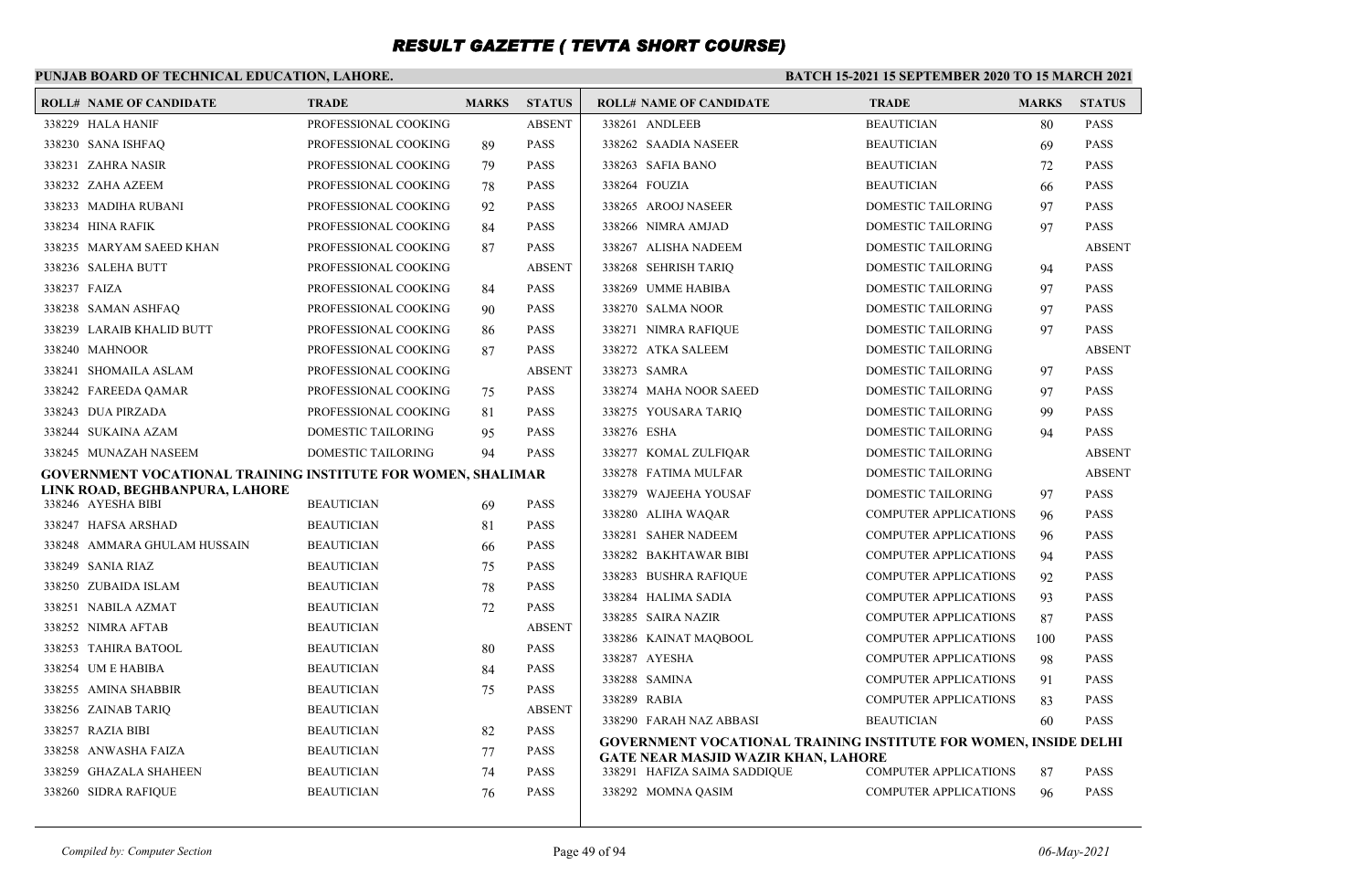### **PUNJAB BOARD OF TECHNICAL EDUCATION, LAHORE.**

|               | <b>ROLL# NAME OF CANDIDATE</b>                                    | <b>TRADE</b>                 | <b>MARKS</b> | <b>STATUS</b> | <b>ROLL# NAME OF CANDIDATE</b> | <b>TRADE</b>                 | <b>MARKS</b> | <b>STATUS</b> |
|---------------|-------------------------------------------------------------------|------------------------------|--------------|---------------|--------------------------------|------------------------------|--------------|---------------|
|               | 338293 HUMA TAHIR                                                 | <b>COMPUTER APPLICATIONS</b> | 97           | <b>PASS</b>   | 338325 KAINAT ARSHAD           | <b>COMPUTER APPLICATIONS</b> | 94           | <b>PASS</b>   |
|               | 338294 MUNEEZA TAHIR                                              | <b>COMPUTER APPLICATIONS</b> | 96           | <b>PASS</b>   | 338326 MEHWISH ALI             | <b>COMPUTER APPLICATIONS</b> | 95           | <b>PASS</b>   |
|               | 338295 FARHIA RSAHEED                                             | <b>COMPUTER APPLICATIONS</b> |              | <b>ABSENT</b> | 338327 LAIBA NADEEM            | <b>COMPUTER APPLICATIONS</b> | 95           | <b>PASS</b>   |
|               | 338296 SYEDA SAMRA ZAIDI                                          | <b>COMPUTER APPLICATIONS</b> | 88           | <b>PASS</b>   | 338328 TAYYABA AKRAM           | <b>COMPUTER APPLICATIONS</b> | 90           | <b>PASS</b>   |
|               | 338297 AREEBA                                                     | <b>COMPUTER APPLICATIONS</b> | 88           | <b>PASS</b>   | 338329 AMNA AKRAM              | <b>COMPUTER APPLICATIONS</b> | 88           | <b>PASS</b>   |
|               | 338298 SIDRA TUL MUNTAHA                                          | <b>COMPUTER APPLICATIONS</b> | 90           | <b>PASS</b>   | 338330 SHAISTA HABIB           | <b>COMPUTER APPLICATIONS</b> | 96           | <b>PASS</b>   |
|               | 338299 CHASHMAN SHAFAQAT                                          | <b>COMPUTER APPLICATIONS</b> | 96           | <b>PASS</b>   | 338331 IQRA JAVED BUTT         | <b>COMPUTER APPLICATIONS</b> | 84           | <b>PASS</b>   |
|               | 338300 RAINA AZAM                                                 | <b>COMPUTER APPLICATIONS</b> | 89           | <b>PASS</b>   | 338332 MALAIKA NAEEM           | <b>COMPUTER APPLICATIONS</b> | 95           | <b>PASS</b>   |
|               | 338301 MARYAM                                                     | <b>COMPUTER APPLICATIONS</b> | 94           | <b>PASS</b>   | 338333 UME RUBAB               | DOMESTIC TAILORING           | 90           | <b>PASS</b>   |
|               | 338302 MAHA NAVEED                                                | <b>COMPUTER APPLICATIONS</b> | 87           | <b>PASS</b>   | 338334 FIZA                    | DOMESTIC TAILORING           | 95           | <b>PASS</b>   |
|               | 338303 TAYYBA MIRZA                                               | <b>COMPUTER APPLICATIONS</b> | 78           | <b>PASS</b>   | 338335 HUMAIRA RANI            | <b>DOMESTIC TAILORING</b>    |              | <b>ABSENT</b> |
|               | 338304 ALISHBA                                                    | <b>COMPUTER APPLICATIONS</b> |              | <b>ABSENT</b> | 338336 NAZISH ZULFIQAR         | DOMESTIC TAILORING           | 85           | <b>PASS</b>   |
|               | 338305 FAIZA YOUNAS                                               | <b>COMPUTER APPLICATIONS</b> | 85           | <b>PASS</b>   | 338337 HAFSA IDREES            | <b>DOMESTIC TAILORING</b>    | 95           | <b>PASS</b>   |
|               | 338306 NOORISH SHAHID                                             | <b>COMPUTER APPLICATIONS</b> | 85           | <b>PASS</b>   | 338338 ASMA REHANA             | DOMESTIC TAILORING           | 96           | <b>PASS</b>   |
|               | 338307 NIMRA                                                      | DOMESTIC TAILORING           |              | <b>ABSENT</b> | 338339 GHULAM FATIMA           | DOMESTIC TAILORING           | 95           | <b>PASS</b>   |
|               | 338308 SUMBAL                                                     | DOMESTIC TAILORING           | 95           | <b>PASS</b>   | 338340 AMINA BIBI              | DOMESTIC TAILORING           | 96           | <b>PASS</b>   |
|               | 338309 MARIA                                                      | DOMESTIC TAILORING           |              | <b>ABSENT</b> | 338341 MEMONA RAZZAQ           | DOMESTIC TAILORING           | 93           | <b>PASS</b>   |
|               | 338310 MARIYAM ARIF                                               | DOMESTIC TAILORING           | 80           | <b>PASS</b>   | 338342 IQRA SALAMAT            | DOMESTIC TAILORING           |              | <b>ABSENT</b> |
|               | 338311 RUBINA                                                     | DOMESTIC TAILORING           | 63           | <b>PASS</b>   | 338343 HUMA JAVAID             | DOMESTIC TAILORING           | 93           | <b>PASS</b>   |
|               | 338312 UMAMA MAQBOOL                                              | DOMESTIC TAILORING           |              | <b>ABSENT</b> | 338344 IQRA                    | DOMESTIC TAILORING           | 93           | <b>PASS</b>   |
|               | 338313 SURAIYA                                                    | DOMESTIC TAILORING           |              | <b>ABSENT</b> | 338345 AMNA BIBI               | DOMESTIC TAILORING           | 94           | <b>PASS</b>   |
|               | 338314 MAHNOOR ASHRAF                                             | DOMESTIC TAILORING           | 92           | <b>PASS</b>   | 338346 ABIDA PERVEEN           | <b>BEAUTICIAN</b>            | 94           | <b>PASS</b>   |
|               | 338315 KASHMALA                                                   | <b>DOMESTIC TAILORING</b>    | 78           | <b>PASS</b>   | 338347 YASMEN                  | <b>BEAUTICIAN</b>            | 94           | <b>PASS</b>   |
|               | 338316 MINAHIL WAJID                                              | DOMESTIC TAILORING           | 71           | <b>PASS</b>   | 338348 MEHAR TANVEER           | <b>BEAUTICIAN</b>            | 94           | <b>PASS</b>   |
|               | 338317 MALIHA BABAR                                               | DOMESTIC TAILORING           |              | <b>ABSENT</b> | 338349 GOHAR SHAHZADI          | <b>BEAUTICIAN</b>            | 94           | <b>PASS</b>   |
|               | <b>GOVERNMENT VOCATIONAL TRAINING INSTITUTE FOR WOMEN, CANTT,</b> |                              |              |               | 338350 RASHIDA ARSHAD          | <b>BEAUTICIAN</b>            | 94           | <b>PASS</b>   |
| <b>LAHORE</b> | 338318 ISMA ARSHAD                                                | <b>COMPUTER APPLICATIONS</b> | 94           | <b>PASS</b>   | 338351 SANIA LIAQAT            | <b>BEAUTICIAN</b>            | 94           | <b>PASS</b>   |
|               | 338319 SAMIA SALEEM                                               | <b>COMPUTER APPLICATIONS</b> | 95           | <b>PASS</b>   | 338352 ALEEZA                  | <b>BEAUTICIAN</b>            | 92           | <b>PASS</b>   |
|               | 338320 AMBRIN MUNEER                                              | <b>COMPUTER APPLICATIONS</b> | 98           | <b>PASS</b>   | 338353 NAZIA AHMAD             | <b>BEAUTICIAN</b>            | 90           | <b>PASS</b>   |
|               | 338321 ASMA MUNIR                                                 | <b>COMPUTER APPLICATIONS</b> | 95           | <b>PASS</b>   | 338354 FARHANA ANDLEEB         | <b>BEAUTICIAN</b>            | 94           | <b>PASS</b>   |
|               | 338322 HEEBA RAFAQAT                                              | <b>COMPUTER APPLICATIONS</b> | 91           | <b>PASS</b>   | 338355 MOBEEN ASHRAF           | <b>BEAUTICIAN</b>            | 94           | <b>PASS</b>   |
|               | 338323 SOBIA KHALID                                               | <b>COMPUTER APPLICATIONS</b> | 97           | <b>PASS</b>   | 338356 KOMAL                   | <b>BEAUTICIAN</b>            | 96           | <b>PASS</b>   |
|               | 338324 MAHAM TARIQ                                                | <b>COMPUTER APPLICATIONS</b> | 92           | <b>PASS</b>   | 338357 AMINA FAYYAZ            | <b>BEAUTICIAN</b>            | 96           | <b>PASS</b>   |
|               |                                                                   |                              |              |               | 338358 MOMNA QASIM             | <b>BEAUTICIAN</b>            | 96           | <b>PASS</b>   |
|               |                                                                   |                              |              |               |                                |                              |              |               |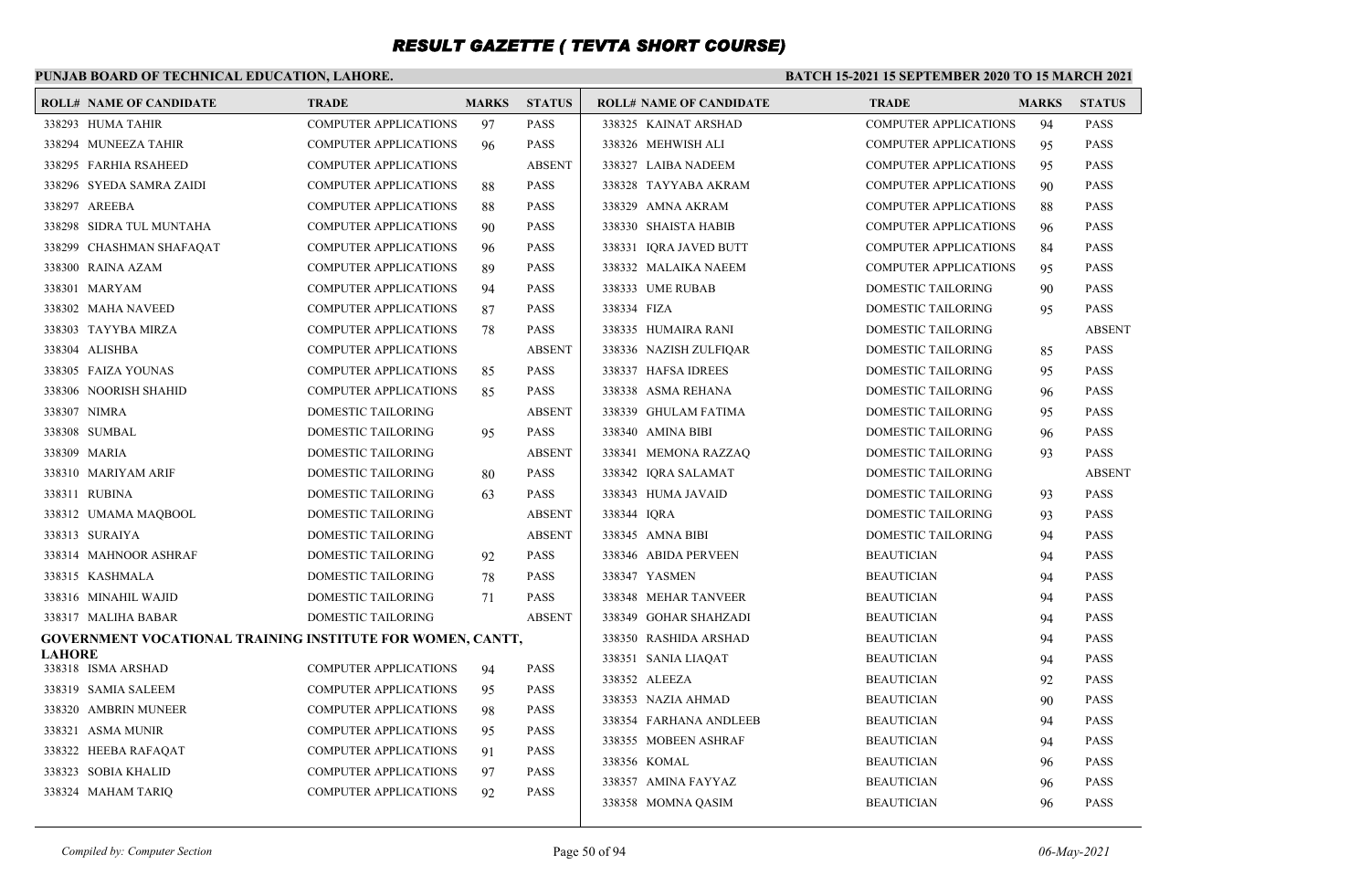#### **PUNJAB BOARD OF TECHNICAL EDUCATION, LAHORE. BATCH 15-2021 15 SEPTEMBER 2020 TO 15 MARCH 2021 ROLL# NAME OF CANDIDATE TRADE MARKS STATUS ROLL# NAME OF CANDIDATE TRADE MARKS STATUS** 338359 SANA SAEED BEAUTICIAN 95 PASS 338360 ZABISH AMJAD BEAUTICIAN 94 PASS 338361 MISBAH BEAUTICIAN ABSENT 338362 ANBER BEAUTICIAN 95 PASS 338363 TANZEELA BEAUTICIAN 94 PASS 338364 SANA BASHIR BEAUTICIAN 95 PASS 338365 NADIA DALBAR BEAUTICIAN 92 PASS 338366 FAIZA BEAUTICIAN 93 PASS **GOVERNMENT VOCATIONAL TRAINING INSTITUTE FOR WOMEN, SHAD BAGH, LAHORE** 338367 TEHREEM BATOOL ARIF DOMESTIC TAILORING 97 PASS 338368 BAKHTAWER SADDIQUI DOMESTIC TAILORING ABSENT 338369 EISHA TUR RAZIA DOMESTIC TAILORING 79 PASS 338370 SEHAR MUQEEM DOMESTIC TAILORING 85 PASS 338371 HADIA IRFAN DOMESTIC TAILORING 95 PASS 338372 SARA SHAHID DOMESTIC TAILORING 72 PASS 338373 FATIMA SADDIQUI DOMESTIC TAILORING 74 PASS 338374 MALAIKA SHAHID DOMESTIC TAILORING 96 PASS 338375 HINA NAZAR DOMESTIC TAILORING 74 PASS 338376 SADIA NAZ DOMESTIC TAILORING 81 PASS 338377 ZAINAB FAROOQ DOMESTIC TAILORING ABSENT 338378 FATIMA ISRAR DOMESTIC TAILORING 75 PASS 338379 MEERAB IRFAN DOMESTIC TAILORING ABSENT 338380 ISHRAT RAZZAQ DOMESTIC TAILORING ABSENT 338381 MAHNOOR FAROOQ DOMESTIC TAILORING ABSENT 338382 AYESHA ILYAS DOMESTIC TAILORING 80 PASS 338383 SHANZA DOMESTIC TAILORING 97 PASS 338384 MAMOONA TUFAIL DOMESTIC TAILORING 80 PASS 338385 AMNA QAISER DOMESTIC TAILORING 92 PASS 338386 AQSA AKRAM BUTT DOMESTIC TAILORING 75 PASS 338387 WAJIHA NADEEM DOMESTIC TAILORING 77 PASS 338388 NIMRA SIDDIQUE DOMESTIC TAILORING 78 PASS 338389 BUSHRA LIAQAT DOMESTIC TAILORING ABSENT 338390 MOMNA NAEEM DOMESTIC TAILORING ABSENT 338391 AAMNA NAZIR DOMESTIC TAILORING ABSENT 338392 AYESHA ARSHAD BEAUTICIAN 80 PASS 338393 MUBEEN JAVED IQBAL BEAUTICIAN 97 PASS 338394 MOMAL QASIM BEAUTICIAN 83 PASS 338395 SADAF NOOR BEAUTICIAN 90 PASS 338396 BISMA BEAUTICIAN 94 PASS 338397 SHEEREN QAISAR BEAUTICIAN ABSENT 338398 TAYYABA SALEEM BEAUTICIAN 78 PASS 338399 IRAM SADIQUE BEAUTICIAN 87 PASS 338400 HINA TALLAT BEAUTICIAN 90 PASS 338401 ATIQA NAEEM BEAUTICIAN 77 PASS 338402 KINZA AAMER BEAUTICIAN 83 PASS 338403 HUMA KHAN BEAUTICIAN 97 PASS 338404 KASHAF ABBAS BEAUTICIAN 76 PASS 338405 FARZANA ISHAQ BEAUTICIAN 90 PASS 338406 AREEBA SHAHID BEAUTICIAN 85 PASS 338407 NAZIA AFZAL BEAUTICIAN 87 PASS 338408 FOZIA JAMIL BEAUTICIAN 83 PASS 338409 AYESHA ZAHOOR BEAUTICIAN 87 PASS 338410 SUMBAL BEAUTICIAN 79 PASS 338411 HINA BIBI BEAUTICIAN 88 PASS 338412 JAWERIA ASIF BEAUTICIAN 92 PASS 338413 ASMA IBRAHIM BEAUTICIAN 83 PASS 338414 HAFIZA KALSOOM BIBI BEAUTICIAN 88 PASS 338415 AYESHA ABID BEAUTICIAN 78 PASS 338416 SAMEEN ALMAS BEAUTICIAN 88 PASS 338417 SYEDA TAHSEEN BATOOL COMPUTER APPLICATIONS 96 PASS 338418 SEERAT FATIMA COMPUTER APPLICATIONS 96 PASS 338419 SIDRA COMPUTER APPLICATIONS 82 PASS 338420 HADIA COMPUTER APPLICATIONS 95 PASS 338421 HALIMA COMPUTER APPLICATIONS 85 PASS 338422 BAKHTAWAR KALEEM COMPUTER APPLICATIONS 92 PASS 338423 FATIMA COMPUTER APPLICATIONS 81 PASS 338424 MARIA TARIQ COMPUTER APPLICATIONS 97 PASS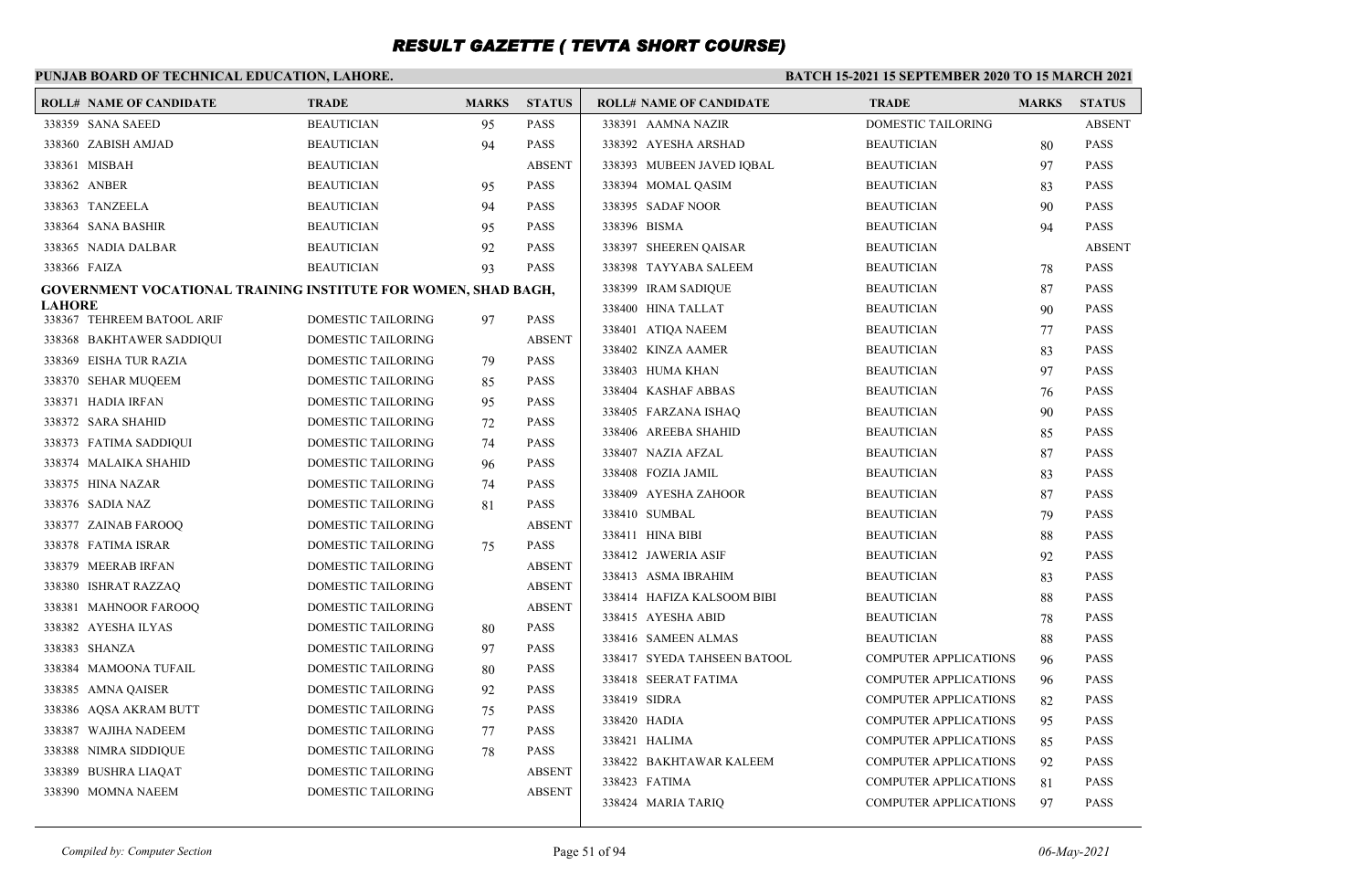### **PUNJAB BOARD OF TECHNICAL EDUCATION, LAHORE.**

| <b>ROLL# NAME OF CANDIDATE</b>                              | <b>TRADE</b>                 | <b>MARKS</b> | <b>STATUS</b> | <b>ROLL# NAME OF CANDIDATE</b> | <b>TRADE</b>                                 | <b>MARKS</b> | <b>STATUS</b> |
|-------------------------------------------------------------|------------------------------|--------------|---------------|--------------------------------|----------------------------------------------|--------------|---------------|
| 338425 ASMA AMAN ULLAH                                      | <b>COMPUTER APPLICATIONS</b> | 89           | <b>PASS</b>   | 338457 RABIA SHAHAB            | <b>COMPUTER APPLICATIONS</b>                 | 86           | <b>PASS</b>   |
| 338426 SEHER                                                | <b>COMPUTER APPLICATIONS</b> |              | <b>ABSENT</b> | 338458 KINAZ AKBAR             | <b>COMPUTER APPLICATIONS</b>                 | 88           | <b>PASS</b>   |
| 338427 ANUM ABBAS                                           | <b>COMPUTER APPLICATIONS</b> | 76           | <b>PASS</b>   | 338459 SHEHNEEL KANWAL         | <b>COMPUTER APPLICATIONS</b>                 | 84           | <b>PASS</b>   |
| 338428 KHADIJA SHAHID                                       | <b>COMPUTER APPLICATIONS</b> | 97           | <b>PASS</b>   | 338460 ALISHBA BERQ            | <b>COMPUTER APPLICATIONS</b>                 | 83           | <b>PASS</b>   |
| 338429 SAMINA BHATTI                                        | <b>COMPUTER APPLICATIONS</b> | 86           | <b>PASS</b>   | 338461 MUBASHRA TARIQ          | <b>COMPUTER APPLICATIONS</b>                 | 83           | <b>PASS</b>   |
| 338430 ANEELA IJAZ                                          | <b>COMPUTER APPLICATIONS</b> | 95           | <b>PASS</b>   | 338462 HIJAB                   | <b>MACHINE AND HAND</b>                      |              | <b>ABSENT</b> |
| 338431 LAIBA KASHIF                                         | <b>COMPUTER APPLICATIONS</b> | 91           | <b>PASS</b>   | 338463 SANIA HUSSAIN           | <b>EMBROIDERY</b><br><b>MACHINE AND HAND</b> | 78           | <b>PASS</b>   |
| 338432 AMNA                                                 | <b>COMPUTER APPLICATIONS</b> | 92           | <b>PASS</b>   |                                | <b>EMBROIDERY</b>                            |              |               |
| 338433 AOSA RANI                                            | <b>COMPUTER APPLICATIONS</b> | 88           | <b>PASS</b>   | 338464 NOSHI BASHER            | <b>MACHINE AND HAND</b><br><b>EMBROIDERY</b> | 79           | <b>PASS</b>   |
| 338434 NOREEN INAM ULLAH                                    | <b>COMPUTER APPLICATIONS</b> |              | <b>ABSENT</b> | 338465 TANZEELA SAJJAD         | <b>MACHINE AND HAND</b>                      | 83           | <b>PASS</b>   |
| 338435 NOOR FATIMA                                          | <b>COMPUTER APPLICATIONS</b> | 92           | <b>PASS</b>   | 338466 SHUMAILA RANA           | <b>EMBROIDERY</b><br><b>MACHINE AND HAND</b> |              | <b>PASS</b>   |
| 338436 SEHRISH                                              | <b>COMPUTER APPLICATIONS</b> | 90           | <b>PASS</b>   |                                | <b>EMBROIDERY</b>                            | 93           |               |
| 338437 RABEEAH KAUSAR                                       | <b>COMPUTER APPLICATIONS</b> | 96           | <b>PASS</b>   | 338467 SABA GULSHAN            | <b>MACHINE AND HAND</b>                      | 77           | <b>PASS</b>   |
| 338438 IRAM IMTIAZ                                          | <b>COMPUTER APPLICATIONS</b> | 98           | <b>PASS</b>   | 338468 ASFA ASIF               | <b>EMBROIDERY</b><br><b>MACHINE AND HAND</b> | 79           | <b>PASS</b>   |
| 338439 SAIRA NAZ                                            | <b>COMPUTER APPLICATIONS</b> | 95           | <b>PASS</b>   |                                | <b>EMBROIDERY</b>                            |              |               |
| 338440 ZEENAT ZAHOOR                                        | <b>COMPUTER APPLICATIONS</b> | 95           | <b>PASS</b>   | 338469 FARWA SAJJAD            | <b>MACHINE AND HAND</b><br><b>EMBROIDERY</b> | 84           | <b>PASS</b>   |
| 338441 AYESHA                                               | <b>COMPUTER APPLICATIONS</b> | 91           | <b>PASS</b>   | 338470 NIMRA                   | <b>MACHINE AND HAND</b>                      | 79           | <b>PASS</b>   |
| GOVERNMENT VOCATIONAL TRAINING INSTITUTE FOR WOMEN, JIAMUSA |                              |              |               | 338471 NAYAB                   | <b>EMBROIDERY</b><br><b>MACHINE AND HAND</b> | 79           | <b>PASS</b>   |
| <b>SHAHDARA, LAHORE</b>                                     |                              |              |               |                                | <b>EMBROIDERY</b>                            |              |               |
| 338442 SUMAN IOBAL                                          | <b>COMPUTER APPLICATIONS</b> | 83           | <b>PASS</b>   | 338472 ALIA HAMEED             | <b>MACHINE AND HAND</b><br><b>EMBROIDERY</b> | 78           | <b>PASS</b>   |
| 338443 AYESHA BIBI                                          | <b>COMPUTER APPLICATIONS</b> | 82           | <b>PASS</b>   | 338473 ATIKA                   | <b>MACHINE AND HAND</b>                      | 78           | <b>PASS</b>   |
| 338444 MALIH                                                | <b>COMPUTER APPLICATIONS</b> | 84           | <b>PASS</b>   |                                | <b>EMBROIDERY</b>                            |              |               |
| 338445 LAIBA ISLAM                                          | <b>COMPUTER APPLICATIONS</b> | 86           | <b>PASS</b>   | 338474 MUNIBA FATIMA           | <b>MACHINE AND HAND</b><br><b>EMBROIDERY</b> | 78           | <b>PASS</b>   |
| 338446 TANZEELA ISHAQ                                       | <b>COMPUTER APPLICATIONS</b> | 91           | <b>PASS</b>   | 338475 SHAFAQ NAZ              | <b>MACHINE AND HAND</b>                      | 81           | <b>PASS</b>   |
| 338447 AREESHA SHAHZADI                                     | <b>COMPUTER APPLICATIONS</b> | 84           | <b>PASS</b>   | 338476 HAFIZA SADIO            | <b>EMBROIDERY</b><br><b>MACHINE AND HAND</b> | 78           | <b>PASS</b>   |
| 338448 ZAINAB BIBI                                          | <b>COMPUTER APPLICATIONS</b> | 84           | <b>PASS</b>   |                                | <b>EMBROIDERY</b>                            |              |               |
| 338449 BUSHRA KALSUM                                        | <b>COMPUTER APPLICATIONS</b> | 83           | <b>PASS</b>   | 338477 KIRAN SHAHZADI          | <b>MACHINE AND HAND</b><br><b>EMBROIDERY</b> | 89           | <b>PASS</b>   |
| 338450 SUMRA HAMEED                                         | <b>COMPUTER APPLICATIONS</b> | 86           | <b>PASS</b>   | 338478 LALA RUKH               | <b>MACHINE AND HAND</b>                      | 79           | <b>PASS</b>   |
| 338451 MAHRUKH SHAHNAWAZ                                    | <b>COMPUTER APPLICATIONS</b> | 89           | <b>PASS</b>   | 338479 SHAHNAZ SHOUKAT         | <b>EMBROIDERY</b><br><b>MACHINE AND HAND</b> |              | <b>ABSENT</b> |
| 338452 AIMAN IKRAM                                          | <b>COMPUTER APPLICATIONS</b> | 85           | <b>PASS</b>   |                                | <b>EMBROIDERY</b>                            |              |               |
| 338453 TEHREEM ZAFAR                                        | <b>COMPUTER APPLICATIONS</b> | 89           | <b>PASS</b>   | 338480 ALIYA ZAHID             | <b>MACHINE AND HAND</b><br><b>EMBROIDERY</b> |              | <b>ABSENT</b> |
| 338454 AYESHA QAMAR KHAN                                    | <b>COMPUTER APPLICATIONS</b> | 83           | <b>PASS</b>   | 338481 ESHA QAMAR KHAN         | <b>MACHINE AND HAND</b>                      | 86           | <b>PASS</b>   |
| 338455 KONAIN FATIMA                                        | <b>COMPUTER APPLICATIONS</b> | 83           | <b>PASS</b>   |                                | <b>EMBROIDERY</b>                            |              |               |
| 338456 NEHA ULFAT                                           | <b>COMPUTER APPLICATIONS</b> | 83           | <b>PASS</b>   | 338482 SUNDAS AORANG ZEAB      | <b>BEAUTICIAN</b>                            | 89           | <b>PASS</b>   |
|                                                             |                              |              |               | 338483 MAHVISH                 | <b>BEAUTICIAN</b>                            | 84           | <b>PASS</b>   |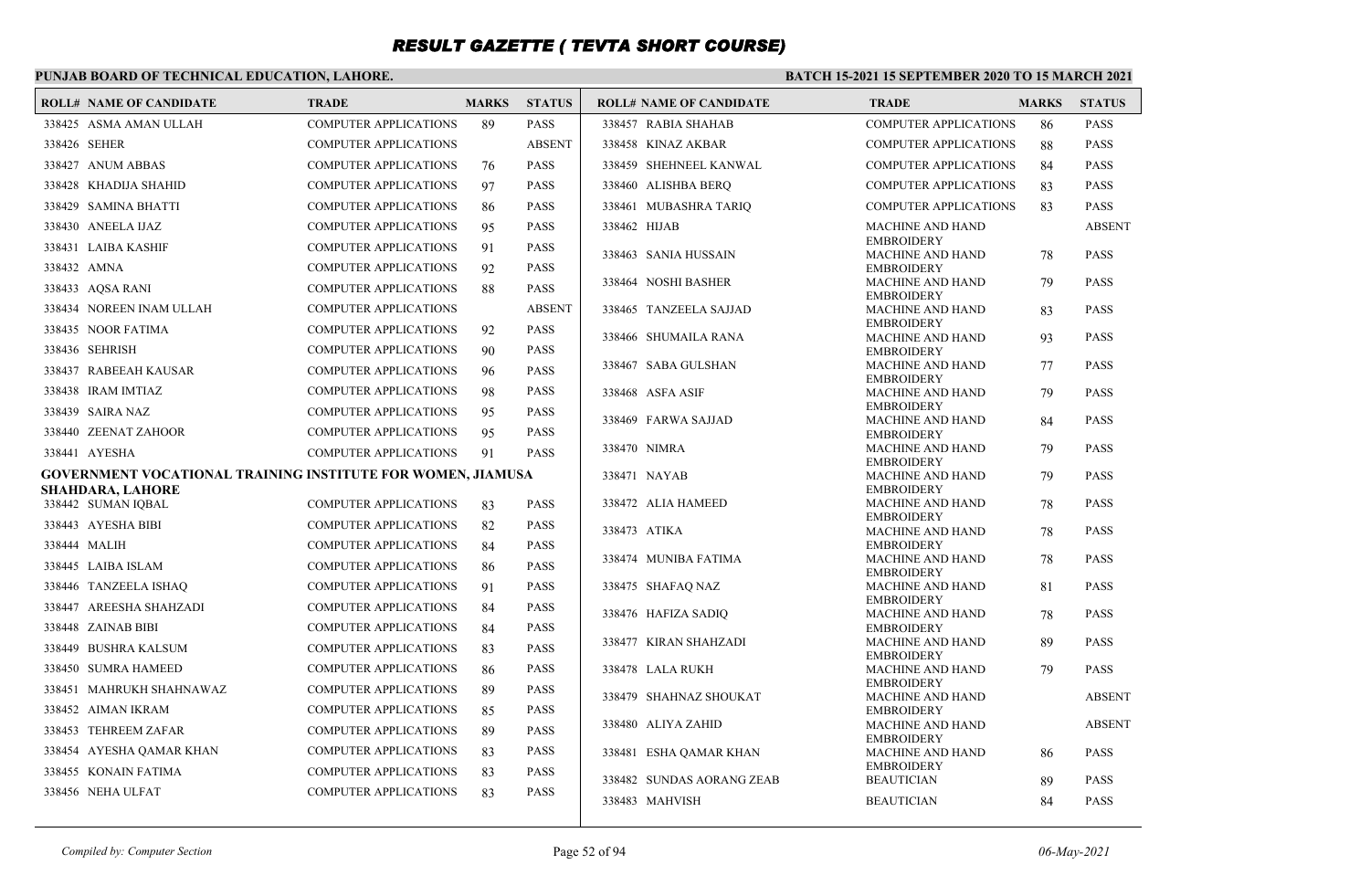### **PUNJAB BOARD OF TECHNICAL EDUCATION, LAHORE.**

| <b>ROLL# NAME OF CANDIDATE</b> | <b>TRADE</b>                 | <b>MARKS</b> | <b>STATUS</b> | <b>ROLL# NAME OF CANDIDATE</b>                                    | <b>TRADE</b>                                                | <b>MARKS</b> | <b>STATUS</b> |
|--------------------------------|------------------------------|--------------|---------------|-------------------------------------------------------------------|-------------------------------------------------------------|--------------|---------------|
| 338484 MUBEEN                  | <b>BEAUTICIAN</b>            | 83           | <b>PASS</b>   | 338518 HUNZA AMJAD                                                | <b>DOMESTIC TAILORING</b>                                   | 78           | <b>PASS</b>   |
| 338485 FATIMA MANZOOR          | <b>BEAUTICIAN</b>            |              | <b>ABSENT</b> | 338519 TAHIRA SAJJAD                                              | DOMESTIC TAILORING                                          | 76           | <b>PASS</b>   |
| 338486 MARIAM MUSHTAQ          | <b>BEAUTICIAN</b>            | 81           | <b>PASS</b>   | 338520 KAINAT                                                     | <b>DOMESTIC TAILORING</b>                                   | 91           | <b>PASS</b>   |
| 338487 SANA ILYAS              | <b>BEAUTICIAN</b>            | 85           | <b>PASS</b>   | 338521 UMME HABIBA                                                | DOMESTIC TAILORING                                          | 90           | <b>PASS</b>   |
| 338488 SHAHEEN FAYYAZ          | <b>BEAUTICIAN</b>            |              | <b>ABSENT</b> | 338522 AISHA JAMEEL                                               | DOMESTIC TAILORING                                          | 80           | <b>PASS</b>   |
| 338489 ZOEYA BIBI              | <b>BEAUTICIAN</b>            | 88           | <b>PASS</b>   | GOVT. APPAREL MANUFACTURING TRAINING INSTITUE, INSIDE GTTI WOMEN, |                                                             |              |               |
| 338490 SAIRA MUBARAK           | <b>BEAUTICIAN</b>            | 86           | <b>PASS</b>   | <b>TOWNSHIP, LAHORE</b>                                           |                                                             |              |               |
| 338491 ZARQA BIBI              | <b>BEAUTICIAN</b>            | 88           | <b>PASS</b>   | 338523 MEHWISH NAZIR                                              | <b>INDUSTRIAL STITCHING</b><br><b>MACHINE OPERATOR 2016</b> |              | <b>ABSENT</b> |
| 338492 SAIRA YASMEEN           | <b>BEAUTICIAN</b>            |              | <b>ABSENT</b> | 338524 BUSHRA                                                     | <b>INDUSTRIAL STITCHING</b>                                 | 87           | <b>PASS</b>   |
| 338493 YASRRA SADDIQUE         | <b>BEAUTICIAN</b>            | 89           | <b>PASS</b>   | 338525 SHABANA ARSALAN                                            | <b>MACHINE OPERATOR 2016</b><br><b>INDUSTRIAL STITCHING</b> |              | <b>ABSENT</b> |
| 338494 GHAZAL JAMSHAID         | <b>BEAUTICIAN</b>            | 87           | <b>PASS</b>   |                                                                   | <b>MACHINE OPERATOR 2016</b>                                |              |               |
| 338495 AMNA BASHIR             | <b>BEAUTICIAN</b>            | 90           | <b>PASS</b>   | 338526 SUMERA YOUNAS                                              | <b>INDUSTRIAL STITCHING</b><br><b>MACHINE OPERATOR 2016</b> | 81           | <b>PASS</b>   |
| 338496 MARYAM                  | <b>BEAUTICIAN</b>            | 89           | <b>PASS</b>   | 338527 MUZALFA MEHNAZ                                             | <b>INDUSTRIAL STITCHING</b>                                 | 78           | <b>PASS</b>   |
| 338497 NIMRA SADDIQUE          | <b>COMPUTER APPLICATIONS</b> | 83           | <b>PASS</b>   | 338528 RIDA SAJID                                                 | <b>MACHINE OPERATOR 2016</b><br><b>INDUSTRIAL STITCHING</b> | 84           | <b>PASS</b>   |
| 338498 KASHAF                  | <b>COMPUTER APPLICATIONS</b> | 91           | <b>PASS</b>   |                                                                   | <b>MACHINE OPERATOR 2016</b>                                |              |               |
| 338499 ALISHBA ZAHID           | <b>COMPUTER APPLICATIONS</b> | 85           | <b>PASS</b>   | 338529 FATIMA BIBI                                                | <b>INDUSTRIAL STITCHING</b>                                 | 93           | <b>PASS</b>   |
| 338500 IRAM SHEHZADI           | <b>COMPUTER APPLICATIONS</b> | 88           | <b>PASS</b>   | 338530 SHAZEMA BOOTA                                              | <b>MACHINE OPERATOR 2016</b><br><b>INDUSTRIAL STITCHING</b> | 75           | <b>PASS</b>   |
| 338501 RIMSHA                  | <b>COMPUTER APPLICATIONS</b> | 90           | <b>PASS</b>   |                                                                   | <b>MACHINE OPERATOR 2016</b>                                |              |               |
| 338502 HALEEMA SADIA           | COMPUTER APPLICATIONS        | 84           | <b>PASS</b>   | 338531 SHUMAILA YAQOOB                                            | INDUSTRIAL STITCHING<br><b>MACHINE OPERATOR 2016</b>        |              | <b>ABSENT</b> |
| 338503 ARBAB SARFARAZ          | <b>COMPUTER APPLICATIONS</b> | 83           | <b>PASS</b>   | 338532 FARZANA RIAZ                                               | <b>INDUSTRIAL STITCHING</b>                                 | 86           | <b>PASS</b>   |
| 338504 KANEEZ FATIMA           | <b>COMPUTER APPLICATIONS</b> | 89           | <b>PASS</b>   | 338533 ZUNAIRA HAMID                                              | <b>MACHINE OPERATOR 2016</b><br><b>INDUSTRIAL STITCHING</b> | 88           | <b>PASS</b>   |
| 338505 KINZA SAHAZADI          | <b>COMPUTER APPLICATIONS</b> | 85           | <b>PASS</b>   |                                                                   | <b>MACHINE OPERATOR 2016</b>                                |              |               |
| 338506 NIMRA                   | <b>COMPUTER APPLICATIONS</b> | 88           | <b>PASS</b>   | 338534 AQSA HAMAD                                                 | <b>INDUSTRIAL STITCHING</b><br><b>MACHINE OPERATOR 2016</b> | 88           | <b>PASS</b>   |
|                                | <b>COMPUTER APPLICATIONS</b> |              | <b>PASS</b>   | 338535 BATOOL ALI                                                 | <b>INDUSTRIAL STITCHING</b>                                 | 87           | <b>PASS</b>   |
| 338507 ALIHA ZULIFQAR          |                              | 82           |               |                                                                   | <b>MACHINE OPERATOR 2016</b>                                |              |               |
| 338508 MARIA MUSTAFA           | <b>COMPUTER APPLICATIONS</b> | 84           | <b>PASS</b>   | 338536 HAFSA RAMZAN                                               | <b>INDUSTRIAL STITCHING</b><br><b>MACHINE OPERATOR 2016</b> | 89           | <b>PASS</b>   |
| 338509 MUQADAS SIDDIQUE        | <b>COMPUTER APPLICATIONS</b> | 84           | <b>PASS</b>   | 338537 IQRA NAWAZ                                                 | <b>INDUSTRIAL STITCHING</b>                                 |              | <b>ABSENT</b> |
| 338510 RIMSHA SHAHZADI         | <b>DOMESTIC TAILORING</b>    | 91           | <b>PASS</b>   | 338538 SOBIA KASHIF                                               | <b>MACHINE OPERATOR 2016</b><br><b>INDUSTRIAL STITCHING</b> | 77           | <b>PASS</b>   |
| 338511 GURIYA ZULFIQAR         | <b>DOMESTIC TAILORING</b>    |              | <b>ABSENT</b> |                                                                   | <b>MACHINE OPERATOR 2016</b>                                |              |               |
| 338512 SAMINA RAFIQUE          | DOMESTIC TAILORING           | 89           | <b>PASS</b>   | 338539 TANZILA SHAHZADI                                           | INDUSTRIAL STITCHING<br><b>MACHINE OPERATOR 2016</b>        |              | <b>ABSENT</b> |
| 338513 AMINA SHAFIQ            | DOMESTIC TAILORING           | 84           | <b>PASS</b>   | 338540 SABIRA SULTANA                                             | <b>INDUSTRIAL STITCHING</b>                                 |              | <b>ABSENT</b> |
| 338514 FATIMA                  | DOMESTIC TAILORING           | 86           | <b>PASS</b>   |                                                                   | <b>MACHINE OPERATOR 2016</b>                                |              |               |
| 338515 SABA SHAZIA             | DOMESTIC TAILORING           | 80           | <b>PASS</b>   | 338541 TEHREEM FATIMA                                             | INDUSTRIAL STITCHING<br><b>MACHINE OPERATOR 2016</b>        | 86           | <b>PASS</b>   |
| 338516 AYESHA                  | DOMESTIC TAILORING           |              | <b>ABSENT</b> | 338542 SAMIA NASEER                                               | <b>INDUSTRIAL STITCHING</b>                                 | 83           | <b>PASS</b>   |
| 338517 SOHA KHUSHNOOD          | DOMESTIC TAILORING           |              | <b>ABSENT</b> |                                                                   | <b>MACHINE OPERATOR 2016</b>                                |              |               |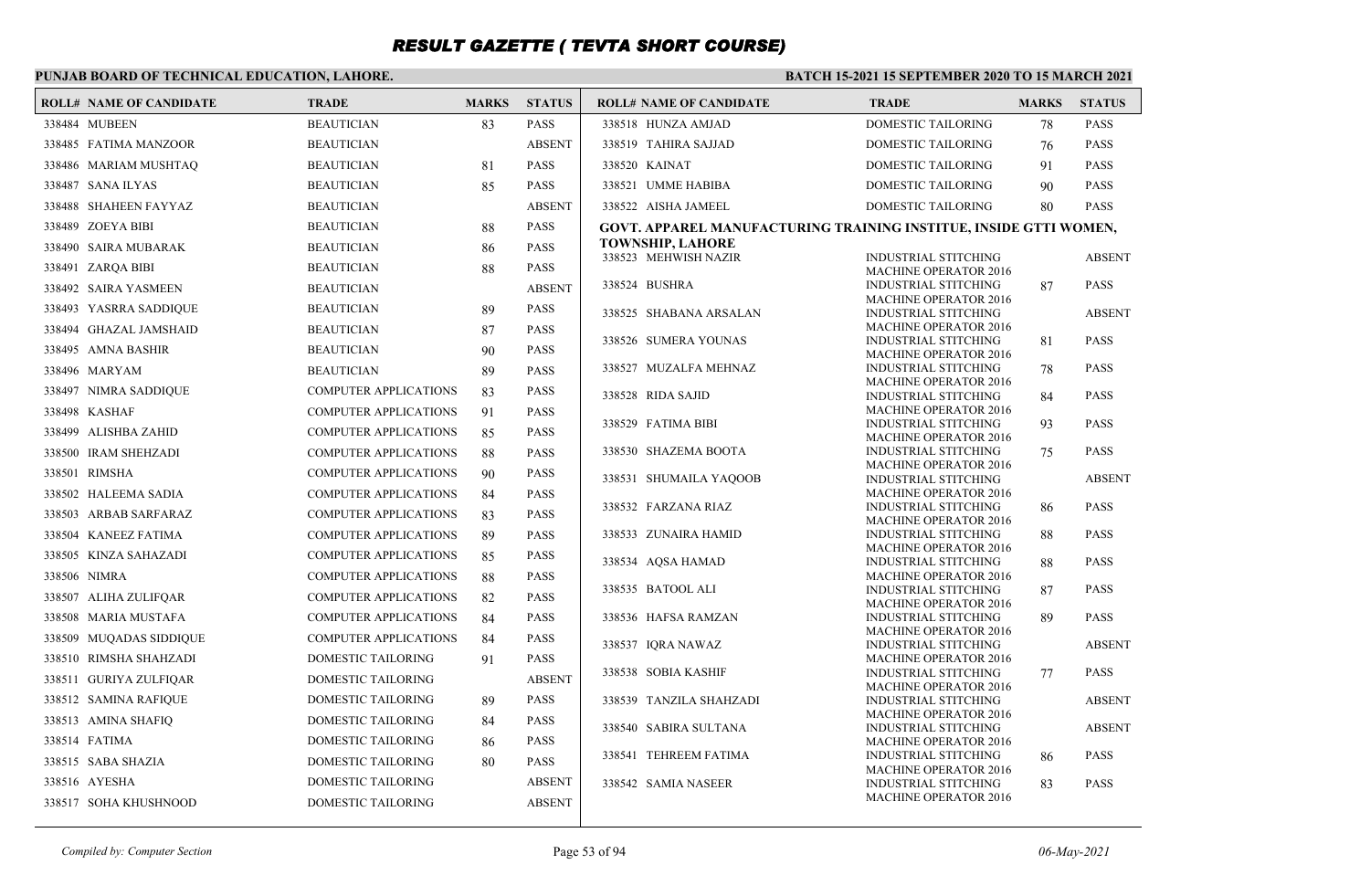### **PUNJAB BOARD OF TECHNICAL EDUCATION, LAHORE.**

#### **BATCH 15-2021 15 SEPTEMBER 2020 TO 15 MARCH 2021**

| <b>ROLL# NAME OF CANDIDATE</b>                                  | <b>TRADE</b>                                                | <b>MARKS</b> | <b>STATUS</b> | <b>ROLL# NAME OF CANDIDATE</b>                                    | <b>TRADE</b>              | <b>MARKS</b> | <b>STATUS</b> |
|-----------------------------------------------------------------|-------------------------------------------------------------|--------------|---------------|-------------------------------------------------------------------|---------------------------|--------------|---------------|
| 338543 MISBA RAEES                                              | <b>INDUSTRIAL STITCHING</b>                                 | 81           | <b>PASS</b>   | 338569 HAFIZA HIRA KANWAL                                         | PROFESSIONAL COOKING      | 85           | <b>PASS</b>   |
|                                                                 | <b>MACHINE OPERATOR 2016</b>                                |              |               | 338570 RIZWAN KARAMAT                                             | PROFESSIONAL COOKING      | 80           | <b>PASS</b>   |
| 338544 SOFIA SHABBIR                                            | <b>INDUSTRIAL STITCHING</b><br><b>MACHINE OPERATOR 2016</b> | 89           | <b>PASS</b>   | 338571 NOOR SABA                                                  | PROFESSIONAL COOKING      | 83           | <b>PASS</b>   |
| 338545 UMME HABIBA                                              | <b>INDUSTRIAL STITCHING</b>                                 | 86           | <b>PASS</b>   | 338572 HAFIZ ABDUL REHMAN                                         | PROFESSIONAL COOKING      | 93           | <b>PASS</b>   |
|                                                                 | <b>MACHINE OPERATOR 2016</b>                                |              |               |                                                                   |                           |              |               |
| 338546 KANEEZ FATIMA                                            | <b>INDUSTRIAL STITCHING</b><br><b>MACHINE OPERATOR 2016</b> | 89           | <b>PASS</b>   | 338573 MUHAMMAD FAHEEM UL HAQ                                     | PROFESSIONAL COOKING      | 87           | <b>PASS</b>   |
| 338547 IQRA YOUSAF                                              | <b>INDUSTRIAL STITCHING</b>                                 | 90           | <b>PASS</b>   | 338574 ALI RAZA RASHEED                                           | PROFESSIONAL COOKING      | 80           | <b>PASS</b>   |
|                                                                 | <b>MACHINE OPERATOR 2016</b>                                |              |               | 338575 ARHAMA HAKEEM                                              | PROFESSIONAL COOKING      | 85           | <b>PASS</b>   |
| 338548 RAZIA BIBI                                               | <b>INDUSTRIAL STITCHING</b>                                 | 92           | <b>PASS</b>   | 338576 UMAIR SHAHID                                               | PROFESSIONAL COOKING      |              | <b>ABSENT</b> |
| 338549 NUSRAT RAFIQ                                             | <b>MACHINE OPERATOR 2016</b><br><b>INDUSTRIAL STITCHING</b> |              | <b>ABSENT</b> | 338577 KANZA TARIQ                                                | PROFESSIONAL COOKING      | 81           | <b>PASS</b>   |
|                                                                 | <b>MACHINE OPERATOR 2016</b>                                |              |               | 338578 SAHIRA JAMEEL                                              | PROFESSIONAL COOKING      | 82           | <b>PASS</b>   |
| 338550 ALEEZA KAMAL                                             | INDUSTRIAL STITCHING                                        |              | <b>ABSENT</b> |                                                                   |                           |              |               |
|                                                                 | <b>MACHINE OPERATOR 2016</b>                                |              |               | 338579 ANAM SHARAFAT                                              | PROFESSIONAL COOKING      | 73           | <b>PASS</b>   |
| 338551 HANFA MUSHTAQ                                            | <b>INDUSTRIAL STITCHING</b><br><b>MACHINE OPERATOR 2016</b> | 87           | <b>PASS</b>   | 338580 HARMALAH SHAFAQAT                                          | PROFESSIONAL COOKING      | 73           | <b>PASS</b>   |
| 338552 TAHIR ARSHAD                                             | <b>INDUSTRIAL STITCHING</b>                                 |              | <b>ABSENT</b> | 338581 AYESHA MANZOOR                                             | PROFESSIONAL COOKING      |              | <b>ABSENT</b> |
|                                                                 | <b>MACHINE OPERATOR 2016</b>                                |              |               | 338582 RUMSHA SAJID                                               | PROFESSIONAL COOKING      | 80           | <b>PASS</b>   |
| 338553 RIDA KIRN                                                | INDUSTRIAL STITCHING<br><b>MACHINE OPERATOR 2016</b>        |              | <b>ABSENT</b> | 338583 SAAD UR REHMAN                                             | PROFESSIONAL COOKING      | 80           | <b>PASS</b>   |
| 338554 ESHAH ARSHAD                                             | <b>INDUSTRIAL STITCHING</b>                                 |              | <b>ABSENT</b> | 338584 KHOLA REHMAN                                               | PROFESSIONAL COOKING      | 75           | <b>PASS</b>   |
|                                                                 | <b>MACHINE OPERATOR 2016</b>                                |              |               | 338585 MUHAMMAD ARSLAN                                            | PROFESSIONAL COOKING      | 84           | <b>PASS</b>   |
| 338555 MARIA MARAJ                                              | <b>INDUSTRIAL STITCHING</b><br><b>MACHINE OPERATOR 2016</b> | 90           | <b>PASS</b>   |                                                                   |                           |              |               |
| 338556 ARZOO KANWAL                                             | INDUSTRIAL STITCHING                                        |              | <b>ABSENT</b> | 338586 FATIMA JAMEEL                                              | PROFESSIONAL COOKING      | 74           | <b>PASS</b>   |
|                                                                 | <b>MACHINE OPERATOR 2016</b>                                |              |               | 338587 MUHAMMAD ISHTIAQ AHMAD                                     | PROFESSIONAL COOKING      | 73           | <b>PASS</b>   |
| 338557 FAIZA SHAHID                                             | <b>INDUSTRIAL STITCHING</b><br><b>MACHINE OPERATOR 2016</b> | 82           | <b>PASS</b>   | GOVT. VOCATIONAL TRAINING INSTITUTE (W), LOHARI/SAMANABAD, LAHORE |                           |              |               |
| 338558 ANAM KHAN                                                | <b>INDUSTRIAL STITCHING</b>                                 | 86           | <b>PASS</b>   | 338588 FATIMA ATTIQ UR REHMAN                                     | DOMESTIC TAILORING        | 98           | <b>PASS</b>   |
|                                                                 | <b>MACHINE OPERATOR 2016</b>                                |              |               | 338589 NAZIA GHULAM HUSSAIN                                       | DOMESTIC TAILORING        | 97           | <b>PASS</b>   |
| 338559 SAIRA AHMAD                                              | <b>INDUSTRIAL STITCHING</b><br><b>MACHINE OPERATOR 2016</b> | 74           | <b>PASS</b>   | 338590 AIMAN ARSHAD                                               | DOMESTIC TAILORING        |              | <b>ABSENT</b> |
| 338560 ANEELA                                                   | <b>INDUSTRIAL STITCHING</b>                                 |              | <b>ABSENT</b> | 338591 FARZEEN                                                    | DOMESTIC TAILORING        |              | <b>ABSENT</b> |
|                                                                 | <b>MACHINE OPERATOR 2016</b>                                |              |               |                                                                   |                           |              |               |
| 338561 LAIBA                                                    | <b>INDUSTRIAL STITCHING</b>                                 | 85           | <b>PASS</b>   | 338592 AMNA HABIB                                                 | DOMESTIC TAILORING        |              | <b>ABSENT</b> |
| 338562 ALISHBA                                                  | <b>MACHINE OPERATOR 2016</b><br><b>INDUSTRIAL STITCHING</b> | 83           | <b>PASS</b>   | 338593 AYESHA                                                     | DOMESTIC TAILORING        |              | <b>ABSENT</b> |
|                                                                 | <b>MACHINE OPERATOR 2016</b>                                |              |               | 338594 AMNA BASHIR                                                | DOMESTIC TAILORING        | 100          | <b>PASS</b>   |
| GOVT. TECHNICAL TRAINING INSTITUTE (W), COLLEGE ROAD, TOWNSHIP, |                                                             |              |               | 338595 MAHRUKH FAROOQI                                            | DOMESTIC TAILORING        |              | <b>ABSENT</b> |
| <b>LAHORE</b>                                                   |                                                             |              |               | 338596 HIRA MOHSIN                                                | DOMESTIC TAILORING        |              | <b>ABSENT</b> |
| 338563 MAIRA                                                    | PROFESSIONAL COOKING                                        | 74           | <b>PASS</b>   | 338597 SADIA SARWAR                                               | DOMESTIC TAILORING        |              | <b>ABSENT</b> |
| 338564 TAHIRA ASHIQ                                             | PROFESSIONAL COOKING                                        | 73           | <b>PASS</b>   | 338598 SAIMA                                                      | DOMESTIC TAILORING        |              | <b>ABSENT</b> |
| 338565 UZBA TASLEEM                                             | PROFESSIONAL COOKING                                        | 83           | <b>PASS</b>   |                                                                   |                           |              |               |
| 338566 USWA SAJJAD                                              | PROFESSIONAL COOKING                                        | 74           | <b>PASS</b>   | 338599 BISMA                                                      | DOMESTIC TAILORING        |              | <b>ABSENT</b> |
| 338567 SARA JALEEL                                              | PROFESSIONAL COOKING                                        |              | <b>ABSENT</b> | 338600 ZANIAB ARIF                                                | <b>DOMESTIC TAILORING</b> | 98           | <b>PASS</b>   |
| 338568 AYESHA RAMZAN                                            | PROFESSIONAL COOKING                                        | 77           | <b>PASS</b>   | 338601 GURIYA PALWASHA                                            | <b>DOMESTIC TAILORING</b> | 100          | <b>PASS</b>   |
|                                                                 |                                                             |              |               |                                                                   |                           |              |               |

*Compiled by: Computer Section* Page 54 of 94 *06-May-2021*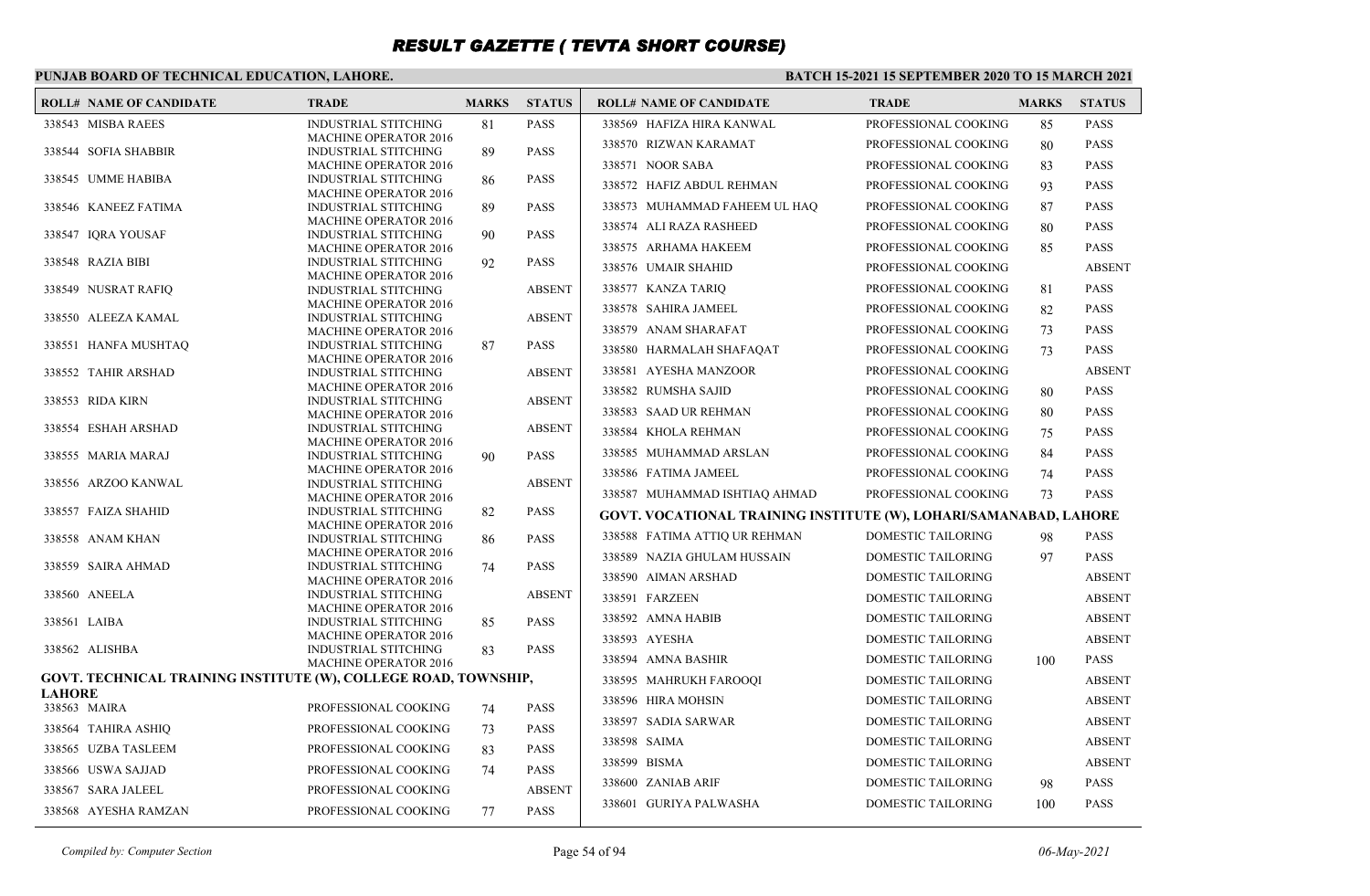### **PUNJAB BOARD OF TECHNICAL EDUCATION, LAHORE.**

| <b>ROLL# NAME OF CANDIDATE</b>                                        | <b>TRADE</b>                                                 | <b>MARKS</b> | <b>STATUS</b> | <b>ROLL# NAME OF CANDIDATE</b>                                          | <b>TRADE</b>              | <b>MARKS</b> | <b>STATUS</b> |
|-----------------------------------------------------------------------|--------------------------------------------------------------|--------------|---------------|-------------------------------------------------------------------------|---------------------------|--------------|---------------|
| 338602 AYESHA ALTAF                                                   | DOMESTIC TAILORING                                           | 98           | <b>PASS</b>   | 338634 NIMRA NASEEM                                                     | COMPUTER APPLICATIONS     | 96           | <b>PASS</b>   |
| 338603 SADAF JABEEN                                                   | <b>BEAUTICIAN</b>                                            | 100          | <b>PASS</b>   | 338635 RABEEYA NAVEED                                                   | DOMESTIC TAILORING        | 83           | <b>PASS</b>   |
| 338604 SOFIA YUNAS                                                    | <b>BEAUTICIAN</b>                                            | 100          | <b>PASS</b>   | 338636 NOSHI KANWAL                                                     | DOMESTIC TAILORING        | 88           | <b>PASS</b>   |
| 338605 KHUSH BAKHT                                                    | <b>BEAUTICIAN</b>                                            | 100          | <b>PASS</b>   | 338637 HAMNA NAVEED                                                     | DOMESTIC TAILORING        | 93           | <b>PASS</b>   |
| 338606 SADIA TOUQIR                                                   | <b>BEAUTICIAN</b>                                            | 100          | <b>PASS</b>   | 338638 ASMA ISLAM                                                       | DOMESTIC TAILORING        | 94           | <b>PASS</b>   |
| 338607 NIMRA IJAZ                                                     | <b>BEAUTICIAN</b>                                            | 100          | <b>PASS</b>   | 338639 BASHARAT                                                         | DOMESTIC TAILORING        | 94           | <b>PASS</b>   |
| 338608 SUMBAL IJAZ                                                    | <b>BEAUTICIAN</b>                                            | 100          | <b>PASS</b>   | 338640 MAHAK SHAHZADI                                                   | DOMESTIC TAILORING        | 89           | <b>PASS</b>   |
| 338609 MISBAH RIAZ                                                    | <b>BEAUTICIAN</b>                                            | 100          | <b>PASS</b>   | 338641 SANA ARIF                                                        | DOMESTIC TAILORING        | 82           | <b>PASS</b>   |
| 338610 MEERAB BUTT                                                    | <b>BEAUTICIAN</b>                                            | 80           | <b>PASS</b>   | 338642 ALIZA FARUKH                                                     | DOMESTIC TAILORING        |              | <b>ABSENT</b> |
| 338611 SAJIDA KHANUM                                                  | <b>BEAUTICIAN</b>                                            | 100          | <b>PASS</b>   | 338643 ASMA KHAN                                                        | DOMESTIC TAILORING        |              | <b>ABSENT</b> |
| 338612 AROOJ SAJJAD                                                   | <b>BEAUTICIAN</b>                                            | 80           | <b>PASS</b>   | 338644 AMINA ASAD                                                       | <b>DOMESTIC TAILORING</b> | 78           | <b>PASS</b>   |
| 338613 SAMINA NARGIS                                                  | <b>BEAUTICIAN</b>                                            |              | <b>ABSENT</b> | 338645 NOOR UL AIN                                                      | <b>BEAUTICIAN</b>         | 90           | <b>PASS</b>   |
| 338614 MAHAM MAQSOOD                                                  | <b>BEAUTICIAN</b>                                            | 95           | <b>PASS</b>   | 338646 ASHFA AFZAAL                                                     | <b>BEAUTICIAN</b>         | 90           | <b>PASS</b>   |
| 338615 SAIRA KHALID                                                   | <b>BEAUTICIAN</b>                                            | 95           | <b>PASS</b>   | 338647 LAIBA NOOR                                                       | <b>BEAUTICIAN</b>         |              | <b>ABSENT</b> |
| 338616 SAMRA RAMZAN                                                   | <b>BEAUTICIAN</b>                                            |              | <b>ABSENT</b> | 338648 SABA ISLAM                                                       | <b>BEAUTICIAN</b>         | 90           | <b>PASS</b>   |
| 338617 KIRAN KHALID                                                   | <b>BEAUTICIAN</b>                                            | 100          | <b>PASS</b>   | 338649 AQSA AZAM                                                        | <b>BEAUTICIAN</b>         | 95           | <b>PASS</b>   |
| 338618 BINT E ZAINAB                                                  | <b>BEAUTICIAN</b>                                            | 95           | <b>PASS</b>   | 338650 SYEDA TAYYABA                                                    | <b>BEAUTICIAN</b>         | 88           | <b>PASS</b>   |
| 338619 JAMILA                                                         | <b>BEAUTICIAN</b>                                            | 80           | <b>PASS</b>   | 338651 MAHNOOR KIRAN                                                    | <b>BEAUTICIAN</b>         | 88           | <b>PASS</b>   |
| GOVT. VOCATIONAL TRAINING INSTITUTE (W),, 939 ALLAH BUSHKH ROAD, BUTT |                                                              |              |               | 338652 MARIA ZULIFQAR                                                   | <b>BEAUTICIAN</b>         | 94           | <b>PASS</b>   |
| <b>CHOWK, TOWNSHIP,, LAHORE</b><br>338620 AROOJ FATIMA                | <b>COMPUTER APPLICATIONS</b>                                 | 96           | <b>PASS</b>   | 338653 UZMA NAZ                                                         | <b>BEAUTICIAN</b>         | 94           | <b>PASS</b>   |
| 338621 AIMAN AYESHA                                                   | <b>COMPUTER APPLICATIONS</b>                                 | 96           | <b>PASS</b>   | 338654 MADIHA IQBAL                                                     | <b>BEAUTICIAN</b>         | 88           | <b>PASS</b>   |
| 338622 FATIMA KASHIF                                                  | <b>COMPUTER APPLICATIONS</b>                                 | 96           | <b>PASS</b>   | 338655 SANOBER EJAZ                                                     | <b>BEAUTICIAN</b>         | 89           | <b>PASS</b>   |
| 338623 SARA IFTIKHAR                                                  | <b>COMPUTER APPLICATIONS</b>                                 | 97           | <b>PASS</b>   | 338656 KHUSHBU JAVID                                                    | <b>BEAUTICIAN</b>         | 94           | <b>PASS</b>   |
| 338624 RUKHSANA BATOOL                                                | <b>COMPUTER APPLICATIONS</b>                                 | 94           | <b>PASS</b>   | 338657 AYESHA NOOR                                                      | <b>BEAUTICIAN</b>         | 90           | <b>PASS</b>   |
| 338625 SANA SAEED                                                     | <b>COMPUTER APPLICATIONS</b>                                 | 95           | <b>PASS</b>   | 338658 AMINA BIBI                                                       | <b>BEAUTICIAN</b>         | 95           | <b>PASS</b>   |
| 338626 SANIA ASGHAR                                                   | <b>COMPUTER APPLICATIONS</b>                                 | 95           | <b>PASS</b>   | 338659 TASMIA HAMEED                                                    | <b>BEAUTICIAN</b>         | 90           | <b>PASS</b>   |
| 338627 FIQA ABID                                                      | <b>COMPUTER APPLICATIONS</b>                                 | 95           | <b>PASS</b>   | 338660 ISHRAF FATIMA                                                    | <b>BEAUTICIAN</b>         | 88           | <b>PASS</b>   |
| 338628 PALWISHA ARIF                                                  | <b>COMPUTER APPLICATIONS</b>                                 | 93           | <b>PASS</b>   | 338661 SIDRA                                                            | <b>BEAUTICIAN</b>         | 92           | <b>PASS</b>   |
| 338629 MARIA MEMOOD                                                   | <b>COMPUTER APPLICATIONS</b>                                 |              | <b>PASS</b>   | 338662 MUSARAT NAZIR                                                    | <b>BEAUTICIAN</b>         |              | <b>ABSENT</b> |
| 338630 UZMA AKRAM                                                     | <b>COMPUTER APPLICATIONS</b>                                 | 96           | <b>PASS</b>   | 338663 SAMIYA KHAN                                                      | <b>BEAUTICIAN</b>         |              | <b>ABSENT</b> |
|                                                                       |                                                              | 96           | <b>PASS</b>   | 338664 AQSA ISHTIAQ                                                     | <b>BEAUTICIAN</b>         | 91           | <b>PASS</b>   |
| 338631 IQRA MEHBOOB<br>338632 TAYYABA MUNIR                           | <b>COMPUTER APPLICATIONS</b><br><b>COMPUTER APPLICATIONS</b> | 92<br>95     | <b>PASS</b>   | <b>GOVT. VOCATIONAL TRAINING INSTITUTE FOR WOMEN, AWAN TOWN, LAHORE</b> |                           |              |               |
| 338633 SONIA ALLAH DITTA                                              | <b>COMPUTER APPLICATIONS</b>                                 | 97           | <b>PASS</b>   | 338665 KAINAAT BATOOL                                                   | DOMESTIC TAILORING        | 97           | <b>PASS</b>   |
|                                                                       |                                                              |              |               | 338666 RASHIDA BIBI                                                     | DOMESTIC TAILORING        | 97           | <b>PASS</b>   |
|                                                                       |                                                              |              |               |                                                                         |                           |              |               |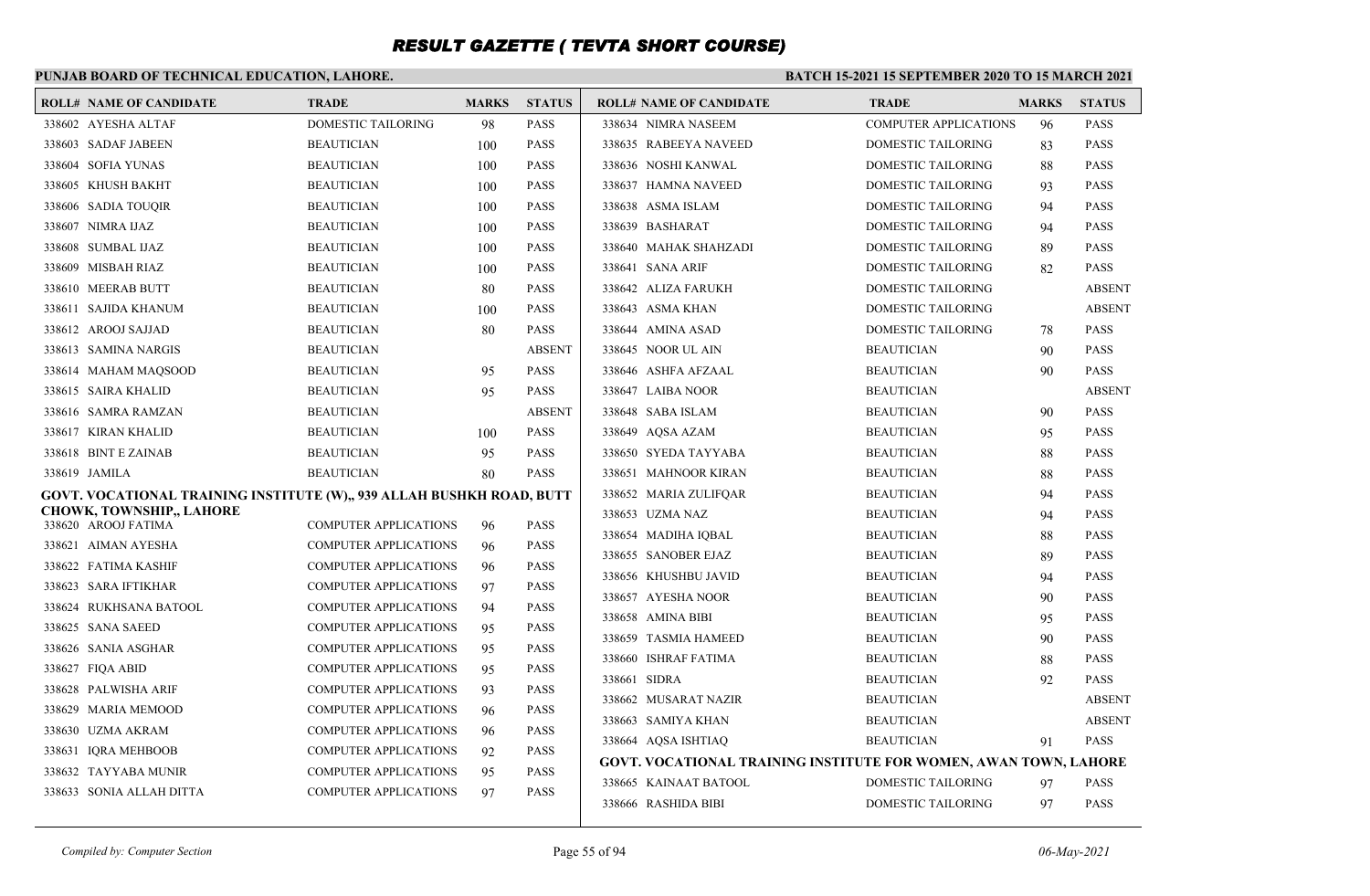### **PUNJAB BOARD OF TECHNICAL EDUCATION, LAHORE.**

| <b>TRADE</b>                                                                                                                                                                                                                                                                                                                                                                                                                                                                                                                                                                                                                                                                                                                                                                                | <b>MARKS</b>                           | <b>STATUS</b> | <b>ROLL# NAME OF CANDIDATE</b> | <b>TRADE</b>         | <b>MARKS</b>                         | <b>STATUS</b> |
|---------------------------------------------------------------------------------------------------------------------------------------------------------------------------------------------------------------------------------------------------------------------------------------------------------------------------------------------------------------------------------------------------------------------------------------------------------------------------------------------------------------------------------------------------------------------------------------------------------------------------------------------------------------------------------------------------------------------------------------------------------------------------------------------|----------------------------------------|---------------|--------------------------------|----------------------|--------------------------------------|---------------|
| DOMESTIC TAILORING                                                                                                                                                                                                                                                                                                                                                                                                                                                                                                                                                                                                                                                                                                                                                                          |                                        | <b>ABSENT</b> | 338700 AMNA MAOSOOD            | DOMESTIC TAILORING   | 97                                   | <b>PASS</b>   |
| DOMESTIC TAILORING                                                                                                                                                                                                                                                                                                                                                                                                                                                                                                                                                                                                                                                                                                                                                                          | 89                                     | <b>PASS</b>   | 338701 ABAHAT MEHBOOB          | DOMESTIC TAILORING   | 93                                   | <b>PASS</b>   |
| DOMESTIC TAILORING                                                                                                                                                                                                                                                                                                                                                                                                                                                                                                                                                                                                                                                                                                                                                                          | 90                                     | <b>PASS</b>   | 338702 ALISHA REHMAT           | DOMESTIC TAILORING   | 94                                   | <b>PASS</b>   |
| DOMESTIC TAILORING                                                                                                                                                                                                                                                                                                                                                                                                                                                                                                                                                                                                                                                                                                                                                                          | 96                                     | <b>PASS</b>   | 338703 LAIBA AHMED RAZA        | DOMESTIC TAILORING   | 95                                   | <b>PASS</b>   |
| DOMESTIC TAILORING                                                                                                                                                                                                                                                                                                                                                                                                                                                                                                                                                                                                                                                                                                                                                                          | 98                                     | <b>PASS</b>   | 338704 AMNA TOUFEEQ            | DOMESTIC TAILORING   | 98                                   | <b>PASS</b>   |
| DOMESTIC TAILORING                                                                                                                                                                                                                                                                                                                                                                                                                                                                                                                                                                                                                                                                                                                                                                          | 99                                     | <b>PASS</b>   | 338705 MARYAM JAVED            | DOMESTIC TAILORING   | 98                                   | <b>PASS</b>   |
| DOMESTIC TAILORING                                                                                                                                                                                                                                                                                                                                                                                                                                                                                                                                                                                                                                                                                                                                                                          | 89                                     | <b>PASS</b>   | 338706 FARZANA SHAHZADI        | DOMESTIC TAILORING   | 98                                   | <b>PASS</b>   |
| DOMESTIC TAILORING                                                                                                                                                                                                                                                                                                                                                                                                                                                                                                                                                                                                                                                                                                                                                                          | 100                                    | <b>PASS</b>   | 338707 KOMAL BIBI              | DOMESTIC TAILORING   | 98                                   | <b>PASS</b>   |
| DOMESTIC TAILORING                                                                                                                                                                                                                                                                                                                                                                                                                                                                                                                                                                                                                                                                                                                                                                          | 93                                     | <b>PASS</b>   | 338708 IRAM NASEEM             | DOMESTIC TAILORING   | 92                                   | <b>PASS</b>   |
| DOMESTIC TAILORING                                                                                                                                                                                                                                                                                                                                                                                                                                                                                                                                                                                                                                                                                                                                                                          | 98                                     | <b>PASS</b>   | 338709 SURAYYA BIBI            | DOMESTIC TAILORING   | 92                                   | <b>PASS</b>   |
| DOMESTIC TAILORING                                                                                                                                                                                                                                                                                                                                                                                                                                                                                                                                                                                                                                                                                                                                                                          |                                        | <b>ABSENT</b> | 338710 RIMSHA NADEEM           | DOMESTIC TAILORING   | 99                                   | <b>PASS</b>   |
| DOMESTIC TAILORING                                                                                                                                                                                                                                                                                                                                                                                                                                                                                                                                                                                                                                                                                                                                                                          | 97                                     | <b>PASS</b>   | 338711 RABIA FAREED            | DOMESTIC TAILORING   | 93                                   | <b>PASS</b>   |
| DOMESTIC TAILORING                                                                                                                                                                                                                                                                                                                                                                                                                                                                                                                                                                                                                                                                                                                                                                          | 96                                     | <b>PASS</b>   | 338712 TAHIRA AMEEN            | DOMESTIC TAILORING   | 93                                   | <b>PASS</b>   |
| <b>BEAUTICIAN</b>                                                                                                                                                                                                                                                                                                                                                                                                                                                                                                                                                                                                                                                                                                                                                                           | 97                                     | <b>PASS</b>   | 338713 AQSA                    | DOMESTIC TAILORING   | 96                                   | <b>PASS</b>   |
| <b>BEAUTICIAN</b>                                                                                                                                                                                                                                                                                                                                                                                                                                                                                                                                                                                                                                                                                                                                                                           | 98                                     | <b>PASS</b>   | 338714 ZEENAT BATOOL           | DOMESTIC TAILORING   | 93                                   | <b>PASS</b>   |
| <b>BEAUTICIAN</b>                                                                                                                                                                                                                                                                                                                                                                                                                                                                                                                                                                                                                                                                                                                                                                           | 95                                     | <b>PASS</b>   | 338715 SHABANA ASHRAF          | DOMESTIC TAILORING   | 92                                   | <b>PASS</b>   |
| <b>BEAUTICIAN</b>                                                                                                                                                                                                                                                                                                                                                                                                                                                                                                                                                                                                                                                                                                                                                                           | 92                                     | <b>PASS</b>   | 338716 SEHAR BIBI              | DOMESTIC TAILORING   | 100                                  | <b>PASS</b>   |
| <b>BEAUTICIAN</b>                                                                                                                                                                                                                                                                                                                                                                                                                                                                                                                                                                                                                                                                                                                                                                           | 90                                     | <b>PASS</b>   | 338717 RIMSHA                  | DOMESTIC TAILORING   |                                      | <b>ABSENT</b> |
| <b>BEAUTICIAN</b>                                                                                                                                                                                                                                                                                                                                                                                                                                                                                                                                                                                                                                                                                                                                                                           | 90                                     | <b>PASS</b>   | 338718 ALISHBA KHALID          | DOMESTIC TAILORING   | 99                                   | <b>PASS</b>   |
| <b>BEAUTICIAN</b>                                                                                                                                                                                                                                                                                                                                                                                                                                                                                                                                                                                                                                                                                                                                                                           | 100                                    | <b>PASS</b>   |                                |                      |                                      |               |
| <b>BEAUTICIAN</b>                                                                                                                                                                                                                                                                                                                                                                                                                                                                                                                                                                                                                                                                                                                                                                           | 89                                     | <b>PASS</b>   | 338719 ALIZA BUTT              | PROFESSIONAL COOKING | 92                                   | <b>PASS</b>   |
| <b>BEAUTICIAN</b>                                                                                                                                                                                                                                                                                                                                                                                                                                                                                                                                                                                                                                                                                                                                                                           | 89                                     | <b>PASS</b>   | 338720 SHEEBA SIDDIQUE         | PROFESSIONAL COOKING |                                      | <b>ABSENT</b> |
| <b>BEAUTICIAN</b>                                                                                                                                                                                                                                                                                                                                                                                                                                                                                                                                                                                                                                                                                                                                                                           | 91                                     | <b>PASS</b>   | 338721 RABIHA AKRAM            | PROFESSIONAL COOKING | 80                                   | <b>PASS</b>   |
| <b>BEAUTICIAN</b>                                                                                                                                                                                                                                                                                                                                                                                                                                                                                                                                                                                                                                                                                                                                                                           | 90                                     | <b>PASS</b>   | 338722 KANWAL IMTIAZ           | PROFESSIONAL COOKING | 85                                   | <b>PASS</b>   |
| <b>BEAUTICIAN</b>                                                                                                                                                                                                                                                                                                                                                                                                                                                                                                                                                                                                                                                                                                                                                                           | 80                                     | <b>PASS</b>   | 338723 MEHWISH SHARIF          | PROFESSIONAL COOKING |                                      | <b>ABSENT</b> |
| <b>BEAUTICIAN</b>                                                                                                                                                                                                                                                                                                                                                                                                                                                                                                                                                                                                                                                                                                                                                                           | 95                                     | <b>PASS</b>   | 338724 MAHAM                   | PROFESSIONAL COOKING | 79                                   | <b>PASS</b>   |
| <b>BEAUTICIAN</b>                                                                                                                                                                                                                                                                                                                                                                                                                                                                                                                                                                                                                                                                                                                                                                           |                                        | <b>ABSENT</b> | 338725 SHAISTA NAUREEN         | PROFESSIONAL COOKING | 97                                   | <b>PASS</b>   |
| <b>BEAUTICIAN</b>                                                                                                                                                                                                                                                                                                                                                                                                                                                                                                                                                                                                                                                                                                                                                                           | 92                                     | <b>PASS</b>   | 338726 ANILA                   | PROFESSIONAL COOKING |                                      | <b>ABSENT</b> |
|                                                                                                                                                                                                                                                                                                                                                                                                                                                                                                                                                                                                                                                                                                                                                                                             |                                        |               | 338727 AYESHA SOHAIL           | PROFESSIONAL COOKING |                                      | <b>ABSENT</b> |
| DOMESTIC TAILORING                                                                                                                                                                                                                                                                                                                                                                                                                                                                                                                                                                                                                                                                                                                                                                          | 90                                     | <b>PASS</b>   | 338728 MARYUM USMAN            | DOMESTIC TAILORING   |                                      | <b>ABSENT</b> |
| DOMESTIC TAILORING                                                                                                                                                                                                                                                                                                                                                                                                                                                                                                                                                                                                                                                                                                                                                                          | 99                                     | <b>PASS</b>   | 338729 SUMMAIYA LUQMAN         | DOMESTIC TAILORING   |                                      | <b>ABSENT</b> |
| DOMESTIC TAILORING                                                                                                                                                                                                                                                                                                                                                                                                                                                                                                                                                                                                                                                                                                                                                                          | 92                                     | <b>PASS</b>   | 338730 TAQVEEM MUTAHIR         | DOMESTIC TAILORING   | 63                                   | <b>PASS</b>   |
| DOMESTIC TAILORING                                                                                                                                                                                                                                                                                                                                                                                                                                                                                                                                                                                                                                                                                                                                                                          | 98                                     | <b>PASS</b>   | 338731 BISMA MUSTAFA           | DOMESTIC TAILORING   |                                      | <b>ABSENT</b> |
| DOMESTIC TAILORING                                                                                                                                                                                                                                                                                                                                                                                                                                                                                                                                                                                                                                                                                                                                                                          | 97                                     | <b>PASS</b>   | 338732 HURAB SHAHID MEHMOOD    | DOMESTIC TAILORING   | 88                                   | <b>PASS</b>   |
| <b>ROLL# NAME OF CANDIDATE</b><br>338667 RUKHSANA LATIF<br>338668 SAIMA<br>338669 IQRA<br>338670 MUQDAS<br>338671 MADIHA<br>338672 SUNEHA<br>338673 MAIRA MUSHARAF<br>338674 KIRAN<br>338675 SALEH BOOTA<br>338676 GULSHAN SHAHZADI<br>338677 SYEDA ZULAKHA BAGHDADI<br>338678 LAILA BATOOL<br>338679 SAVERA<br>338680 ASIFA EHSAN<br>338681 RASHIDA MUBARIK<br>338682 AALYIA<br>338683 SUMAIRA SHARIF<br>338684 ASMA MANZOOR<br>338685 SHAHIDA ALTAF<br>338686 HAFSA KHAN<br>338687 NIMRA FAROOQ<br>338688 TAHAJJUD BATOOL<br>338689 AASIA FIAZ<br>338690 AMNA YASEEN<br>338691 FATIMA TUL ZAHRA<br>338692 FATIMA RASHEED<br>338693 AQSA TAHIR<br>338694 RAHMANA GULZAR<br>338695 AQSA AKRAM<br>338696 MARIA ABBASI<br>338697 SAMRA RAFIQUE<br>338698 AYEZA KAUSAR<br>338699 MALIHA ARSHAD | ILMO HUANR FOUNDATION, QAINCHI, LAHORE |               |                                |                      | RSLN GVTI (W), 2-LYTTON ROAD, LAHORE |               |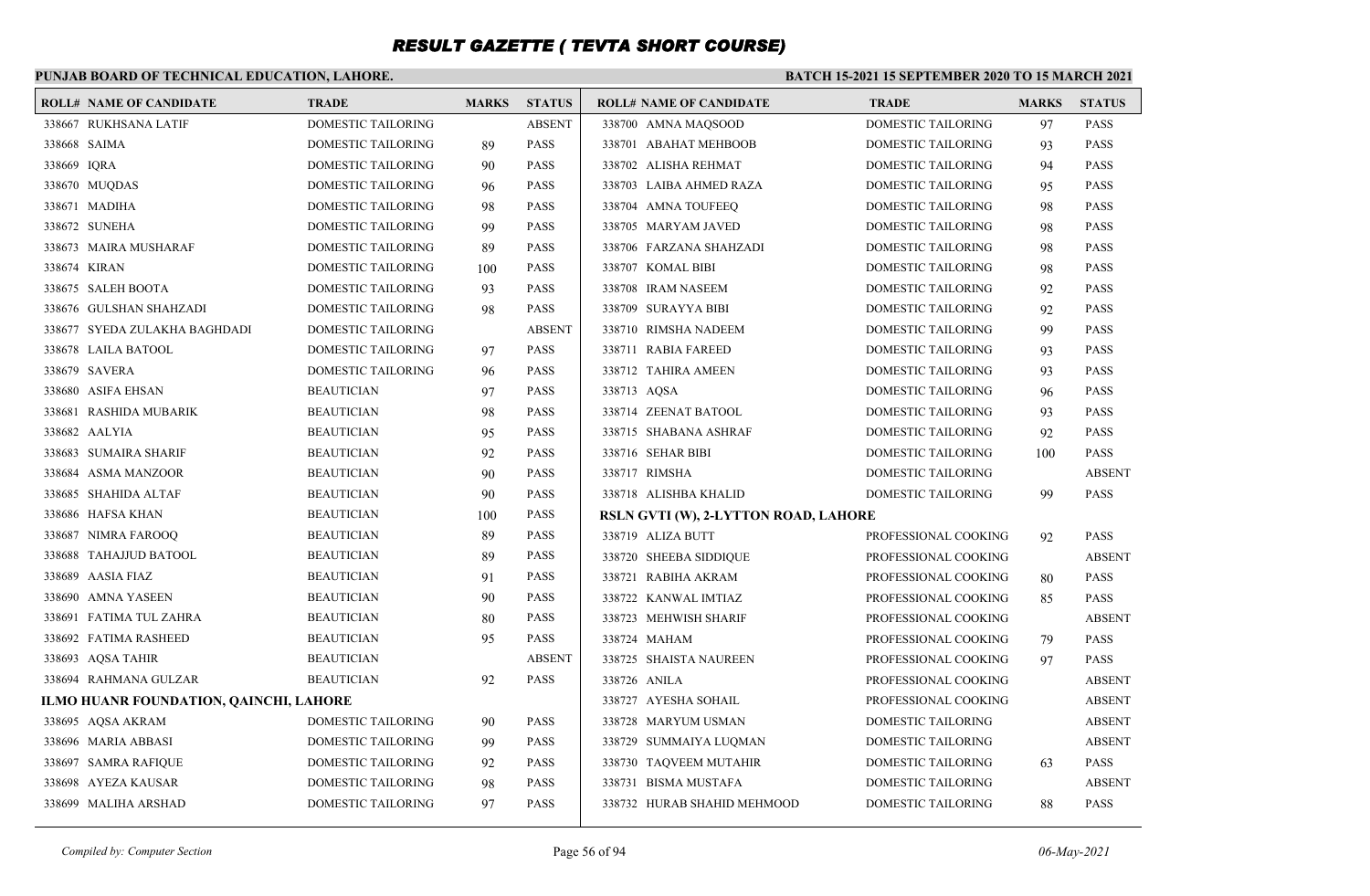### **PUNJAB BOARD OF TECHNICAL EDUCATION, LAHORE.**

|             | <b>ROLL# NAME OF CANDIDATE</b>                                 | <b>TRADE</b>                             | <b>MARKS</b> | <b>STATUS</b> | <b>ROLL# NAME OF CANDIDATE</b>                             | <b>TRADE</b>                 | <b>MARKS</b> | <b>STATUS</b> |
|-------------|----------------------------------------------------------------|------------------------------------------|--------------|---------------|------------------------------------------------------------|------------------------------|--------------|---------------|
|             | 338733 TOOBA AZIZ                                              | <b>DOMESTIC TAILORING</b>                | 96           | <b>PASS</b>   | 338765 NIMRA SAEED                                         | <b>DOMESTIC TAILORING</b>    |              | <b>ABSENT</b> |
|             | 338734 MALAIKA                                                 | DOMESTIC TAILORING                       | 75           | <b>PASS</b>   | 338766 SHAHNAZ AKHTAR                                      | DOMESTIC TAILORING           | 93           | <b>PASS</b>   |
|             | 338735 SANA PARVAIZ                                            | DOMESTIC TAILORING                       |              | <b>ABSENT</b> | 338767 NAJMA NAHEED                                        | DOMESTIC TAILORING           | 94           | <b>PASS</b>   |
|             | 338736 NAMEL SHAHZADI                                          | DOMESTIC TAILORING                       | 63           | <b>PASS</b>   | 338768 MAHNOOR                                             | DOMESTIC TAILORING           |              | <b>ABSENT</b> |
|             | 338737 SAJADA BIBI                                             | <b>DOMESTIC TAILORING</b>                |              | <b>ABSENT</b> | 338769 NIMRA HASSAN                                        | DOMESTIC TAILORING           | 94           | <b>PASS</b>   |
|             | 338738 RABIA ARIF                                              | <b>BEAUTICIAN</b>                        | 83           | <b>PASS</b>   | 338770 MARIA KANWAL                                        | DOMESTIC TAILORING           |              | <b>ABSENT</b> |
|             | 338739 AYEZHA LIAQAT                                           | <b>BEAUTICIAN</b>                        | 96           | <b>PASS</b>   | 338771 MUQADDAS                                            | DOMESTIC TAILORING           |              | <b>ABSENT</b> |
|             | 338740 SAIMA GULFAM                                            | <b>BEAUTICIAN</b>                        | 82           | <b>PASS</b>   | 338772 RUKHSAR ABID                                        | <b>BEAUTICIAN</b>            | 90           | <b>PASS</b>   |
| 338741 HINA |                                                                | <b>BEAUTICIAN</b>                        | 94           | <b>PASS</b>   | 338773 AMNA RAMZAN                                         | <b>BEAUTICIAN</b>            | 93           | <b>PASS</b>   |
|             | 338742 AYESHA SAEED                                            | <b>BEAUTICIAN</b>                        | 97           | <b>PASS</b>   | 338774 SADAF NOSHEEN                                       | <b>BEAUTICIAN</b>            |              | <b>ABSENT</b> |
|             | 338743 RUBEENA SHAHBAZ                                         | <b>BEAUTICIAN</b>                        | 85           | <b>PASS</b>   | 338775 NADIA                                               | <b>BEAUTICIAN</b>            | 95           | <b>PASS</b>   |
|             | 338744 AFSHAN FAYYAZ                                           | <b>BEAUTICIAN</b>                        | 96           | <b>PASS</b>   | 338776 KIRAN TAJA MUL HUSSAIN                              | <b>BEAUTICIAN</b>            | 93           | <b>PASS</b>   |
|             | 338745 JANAT SHAHID MEHMOOD                                    | <b>BEAUTICIAN</b>                        | 94           | <b>PASS</b>   | 338777 AREEBA ARSHAD                                       | <b>BEAUTICIAN</b>            |              | <b>ABSENT</b> |
|             | 338746 IMAN MUDASSAR                                           | <b>BEAUTICIAN</b>                        | 96           | <b>PASS</b>   | 338778 AFSHA                                               | <b>BEAUTICIAN</b>            | 94           | <b>PASS</b>   |
|             | 338747 NAZISH BATOOL                                           | <b>BEAUTICIAN</b>                        | 94           | <b>PASS</b>   | 338779 AJEIA SADDIQUE                                      | <b>BEAUTICIAN</b>            |              | <b>ABSENT</b> |
|             | 338748 RABIA                                                   | <b>BEAUTICIAN</b>                        | 83           | <b>PASS</b>   | 338780 ABIDA PARVEEN                                       | <b>BEAUTICIAN</b>            | 95           | <b>PASS</b>   |
|             | 338749 AROOJ YOUSAF                                            | <b>BEAUTICIAN</b>                        | 98           | <b>PASS</b>   | 338781 SAMIYA                                              | <b>BEAUTICIAN</b>            | 97           | <b>PASS</b>   |
|             | 338750 FATIMA NISAR                                            | <b>BEAUTICIAN</b>                        | 95           | <b>PASS</b>   | 338782 MAHDID MUBASHIR                                     | <b>BEAUTICIAN</b>            | 94           | <b>PASS</b>   |
|             | 338751 AYMEN ILYAS                                             | <b>BEAUTICIAN</b>                        | 93           | <b>PASS</b>   | 338783 KOMAL HUSSAIN                                       | <b>BEAUTICIAN</b>            |              | <b>ABSENT</b> |
|             | 338752 SHAMIM AKHAR                                            | DOMESTIC TAILORING                       | 74           | <b>PASS</b>   | SOCIETY COLLEGE OF COMPUTER SCIENCES,, MOGHALPURA,, LAHORE |                              |              |               |
|             | 338753 JANAT NADEEM                                            | PROFESSIONAL COOKING                     | 89           | <b>PASS</b>   | 338784 MALAIKA FAYYAZ                                      | <b>COMPUTER APPLICATIONS</b> | 97           | <b>PASS</b>   |
|             | SIR SIKANDAR GOVERNMENT VOCATIONAL INSTITUTE FOR WOMEN, 2787/D |                                          |              |               | 338785 AMBREEN SYEDA                                       | <b>COMPUTER APPLICATIONS</b> | 100          | <b>PASS</b>   |
|             | JORY MORY BAZAR SHAHALAM GATE, LAHORE<br>338754 SABA ASLAM     | <b>COMPUTER APPLICATIONS</b>             | 96           | <b>PASS</b>   | 338786 SEMRAN                                              | <b>COMPUTER APPLICATIONS</b> | 99           | <b>PASS</b>   |
|             | 338755 RIMSHA ABID                                             | <b>COMPUTER APPLICATIONS</b>             |              | <b>ABSENT</b> | <b>GOVT. INSTITUTE OF COMMERCE, , CHAUBARA</b>             |                              |              |               |
|             | 338756 FAZEELA                                                 | <b>COMPUTER APPLICATIONS</b>             | 95           | <b>PASS</b>   | 338787 MUQADDAS                                            | <b>COMPUTER APPLICATIONS</b> | 88           | <b>PASS</b>   |
| 338757 ASMA |                                                                | <b>COMPUTER APPLICATIONS</b>             | 95           | <b>PASS</b>   | 338788 SIDRA SARWER                                        | <b>COMPUTER APPLICATIONS</b> | 94           | <b>PASS</b>   |
|             | 338758 FIZZA MALIK                                             | <b>COMPUTER APPLICATIONS</b>             | 96           | <b>PASS</b>   | 338789 SUGHRA ASHIO                                        | <b>COMPUTER APPLICATIONS</b> | 94           | <b>PASS</b>   |
|             | 338759 GULNAZ MAJEED                                           | <b>COMPUTER APPLICATIONS</b>             | 89           | <b>PASS</b>   | 338790 SAJEELA IOBAL                                       | <b>COMPUTER APPLICATIONS</b> | 90           | <b>PASS</b>   |
|             | 338760 HINA JUMMAN KHAN                                        | <b>COMPUTER APPLICATIONS</b>             |              | <b>PASS</b>   | 338791 MALIKA ALTAF                                        | <b>COMPUTER APPLICATIONS</b> | 89           | <b>PASS</b>   |
|             | 338761 RABIA NASIR                                             | <b>DOMESTIC TAILORING</b>                | 97<br>94     | <b>PASS</b>   | 338792 MEHWISH SAFDAR                                      | <b>COMPUTER APPLICATIONS</b> | 90           | <b>PASS</b>   |
|             |                                                                |                                          |              | <b>ABSENT</b> | 338793 KAINAT TARIQ                                        | <b>COMPUTER APPLICATIONS</b> | 89           | <b>PASS</b>   |
|             | 338762 AMNA NADEEM<br>338763 FAIQA                             | DOMESTIC TAILORING<br>DOMESTIC TAILORING |              | <b>PASS</b>   | 338794 ROBINA KOUSER                                       | <b>COMPUTER APPLICATIONS</b> | 91           | <b>PASS</b>   |
|             | 338764 MEHAK SHEHZADI                                          | DOMESTIC TAILORING                       | 92           | <b>ABSENT</b> | 338795 SIDRA PARVEEZ                                       | <b>COMPUTER APPLICATIONS</b> | 95           | <b>PASS</b>   |
|             |                                                                |                                          |              |               | 338796 MUQADAS PARVEZ                                      | <b>COMPUTER APPLICATIONS</b> | 92           | <b>PASS</b>   |
|             |                                                                |                                          |              |               |                                                            |                              |              |               |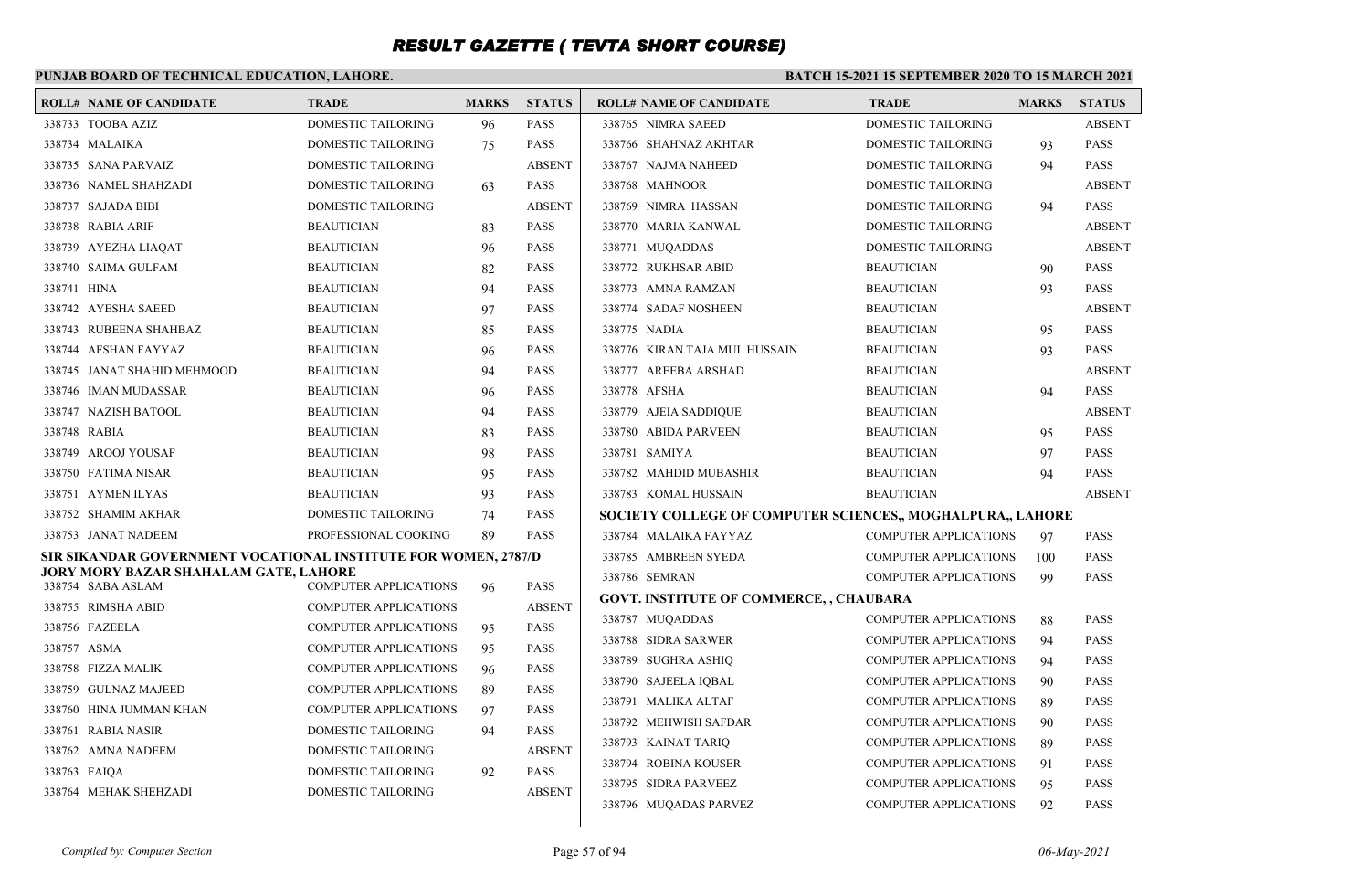### **PUNJAB BOARD OF TECHNICAL EDUCATION, LAHORE.**

#### **BATCH 15-2021 15 SEPTEMBER 2020 TO 15 MARCH 2021**

| <b>ROLL# NAME OF CANDIDATE</b> | <b>TRADE</b>                 | <b>MARKS</b> | <b>STATUS</b> | <b>ROLL# NAME OF CANDIDATE</b> | <b>TRADE</b>                 | <b>MARKS</b> | <b>STATUS</b> |
|--------------------------------|------------------------------|--------------|---------------|--------------------------------|------------------------------|--------------|---------------|
| 338797 NOREEN AKHTAR           | <b>COMPUTER APPLICATIONS</b> | 90           | <b>PASS</b>   | 338831 MEHWISH NAZ             | <b>COMPUTER APPLICATIONS</b> | 92           | <b>PASS</b>   |
| 338798 ALEEZA KHALIQ           | <b>COMPUTER APPLICATIONS</b> | 96           | <b>PASS</b>   | 338832 RAHILA                  | <b>COMPUTER APPLICATIONS</b> | 91           | <b>PASS</b>   |
| 338799 MUBASHRA ISHAO          | <b>COMPUTER APPLICATIONS</b> | 95           | <b>PASS</b>   | 338833 IORA ASLAM              | <b>COMPUTER APPLICATIONS</b> | 92           | <b>PASS</b>   |
| 338800 MEHWISH MISBAH GUL      | <b>COMPUTER APPLICATIONS</b> | 92           | <b>PASS</b>   | 338834 NABISHA ASLAM           | <b>COMPUTER APPLICATIONS</b> | 92           | <b>PASS</b>   |
| 338801 ASMA ZULFIQAR           | <b>COMPUTER APPLICATIONS</b> | 94           | <b>PASS</b>   | 338835 UMER HAYAT              | <b>COMPUTER APPLICATIONS</b> | 88           | <b>PASS</b>   |
| 338802 ANEELA BIBI             | <b>COMPUTER APPLICATIONS</b> | 96           | <b>PASS</b>   | 338836 YASMEEN MUSHTAO         | <b>COMPUTER APPLICATIONS</b> | 88           | <b>PASS</b>   |
| 338803 KINZA BIBI              | <b>COMPUTER APPLICATIONS</b> | 96           | <b>PASS</b>   | 338837 TAHIR ABBAS             | <b>COMPUTER APPLICATIONS</b> | 91           | <b>PASS</b>   |
| 338804 ZUBAIR ASGHAR           | <b>COMPUTER APPLICATIONS</b> | 94           | <b>PASS</b>   | 338838 NAEEM ABBAS             | <b>COMPUTER APPLICATIONS</b> | 88           | <b>PASS</b>   |
| 338805 MUHAMMAD ZEESHAN        | <b>COMPUTER APPLICATIONS</b> | 94           | <b>PASS</b>   | 338839 ARSLAN ASLAM            | <b>COMPUTER APPLICATIONS</b> | 90           | <b>PASS</b>   |
| 338806 FAREEHA IQBAL           | <b>COMPUTER APPLICATIONS</b> | 92           | <b>PASS</b>   | 338840 MUHAMMAD TAHIR ASLAM    | COMPUTER APPLICATIONS        | 86           | <b>PASS</b>   |
| 338807 ATIF RIAZ               | <b>COMPUTER APPLICATIONS</b> | 93           | <b>PASS</b>   | 338841 QAMAR RASHEED           | <b>COMPUTER APPLICATIONS</b> | 93           | <b>PASS</b>   |
| 338808 DILAWAIZ SHAHZADI       | <b>COMPUTER APPLICATIONS</b> | 96           | <b>PASS</b>   | 338842 NOUMAN AZIZ             | <b>COMPUTER APPLICATIONS</b> | 90           | <b>PASS</b>   |
| 338809 IQRA PARVEEN            | <b>COMPUTER APPLICATIONS</b> | 92           | <b>PASS</b>   | 338843 MUHAMMAD SHOAIB         | <b>COMPUTER APPLICATIONS</b> | 87           | <b>PASS</b>   |
| 338810 MUHAMMAD SOHAIB AMJAD   | <b>COMPUTER APPLICATIONS</b> | 92           | <b>PASS</b>   | 338844 BASIT NADEEM            | <b>COMPUTER APPLICATIONS</b> | 91           | <b>PASS</b>   |
| 338811 MUHAMMAD ZOHAIB AMJAD   | <b>COMPUTER APPLICATIONS</b> | 92           | <b>PASS</b>   | 338845 MUHAMMAD ARSHAD SHAHZAD | <b>COMPUTER APPLICATIONS</b> | 91           | <b>PASS</b>   |
| 338812 FARAH HUSSAIN           | <b>COMPUTER APPLICATIONS</b> | 93           | <b>PASS</b>   | 338846 ALI HASSAN              | <b>COMPUTER APPLICATIONS</b> | 87           | <b>PASS</b>   |
| 338813 MUSSARAT PARVEEN        | <b>COMPUTER APPLICATIONS</b> | 94           | <b>PASS</b>   | 338847 MUHAMMAD ZAIN ALI       | <b>COMPUTER APPLICATIONS</b> | 94           | <b>PASS</b>   |
| 338814 SOBIA TASSADAQ          | <b>COMPUTER APPLICATIONS</b> | 92           | <b>PASS</b>   | 338848 MUHAMMAD TARIQ          | <b>COMPUTER APPLICATIONS</b> | 93           | <b>PASS</b>   |
| 338815 ZAFAR HUSSAIN ZAFARI    | <b>COMPUTER APPLICATIONS</b> | 93           | <b>PASS</b>   | 338849 ANEES AKBAR             | <b>COMPUTER APPLICATIONS</b> | 89           | <b>PASS</b>   |
| 338816 AYESHA RASHEED          | <b>COMPUTER APPLICATIONS</b> | 95           | <b>PASS</b>   | 338850 ALI AKRAM               | <b>COMPUTER APPLICATIONS</b> | 92           | <b>PASS</b>   |
| 338817 SEHRISH SABA GUL        | <b>COMPUTER APPLICATIONS</b> | 94           | <b>PASS</b>   | 338851 AAMAR NAWAZ             | <b>COMPUTER APPLICATIONS</b> | 87           | <b>PASS</b>   |
| 338818 SAMIRA SHOUKAT          | COMPUTER APPLICATIONS        | 91           | <b>PASS</b>   | 338852 ASMA ZAFAR              | <b>COMPUTER APPLICATIONS</b> | 90           | <b>PASS</b>   |
| 338819 QUAIS IQBAL             | <b>COMPUTER APPLICATIONS</b> | 91           | <b>PASS</b>   | 338853 GULNAZ TUBSIM           | <b>COMPUTER APPLICATIONS</b> | 90           | <b>PASS</b>   |
| 338820 ZOHA AFZAL              | COMPUTER APPLICATIONS        | 93           | <b>PASS</b>   | 338854 MUHAMMAD AHMAD          | COMPUTER APPLICATIONS        | 92           | <b>PASS</b>   |
| 338821 HABIB UL REHMAN         | <b>COMPUTER APPLICATIONS</b> | 91           | <b>PASS</b>   | 338855 MUHAMMAD ARSHAD         | <b>COMPUTER APPLICATIONS</b> | 88           | <b>PASS</b>   |
| 338822 MUHAMMAD ARSLAN IQBAL   | <b>COMPUTER APPLICATIONS</b> | 93           | <b>PASS</b>   | 338856 SAMRA MAJEED            | <b>COMPUTER APPLICATIONS</b> | 90           | <b>PASS</b>   |
| 338823 ANISA IQBAL             | <b>COMPUTER APPLICATIONS</b> | 94           | <b>PASS</b>   | 338857 AREEJ SULTAN            | <b>COMPUTER APPLICATIONS</b> | 90           | <b>PASS</b>   |
| 338824 ANUM JAVED              | <b>COMPUTER APPLICATIONS</b> | 92           | <b>PASS</b>   | 338858 NAGHMA IOBAL            | <b>COMPUTER APPLICATIONS</b> | 91           | <b>PASS</b>   |
| 338825 MARYAM SHAFEE           | <b>COMPUTER APPLICATIONS</b> | 95           | <b>PASS</b>   | 338859 UZMA SHEHZADI           | <b>COMPUTER APPLICATIONS</b> | 92           | <b>PASS</b>   |
| 338826 MUHAMMAD SHAHBAZ        | <b>COMPUTER APPLICATIONS</b> | 91           | <b>PASS</b>   | 338860 ALI RAZA                | <b>COMPUTER APPLICATIONS</b> | 89           | <b>PASS</b>   |
| 338827 IRAM ALTAF              | <b>COMPUTER APPLICATIONS</b> | 90           | <b>PASS</b>   | 338861 MUNEEBA SULTAN          | <b>COMPUTER APPLICATIONS</b> | 92           | <b>PASS</b>   |
| 338828 FARHAT SHAHEEN          | <b>COMPUTER APPLICATIONS</b> | 90           | <b>PASS</b>   | 338862 MUHAMMAD AHMAD          | <b>COMPUTER APPLICATIONS</b> | 87           | <b>PASS</b>   |
| 338829 UZMA KALSOOM            | <b>COMPUTER APPLICATIONS</b> | 87           | <b>PASS</b>   | 338863 SAEED AHMAD             | <b>COMPUTER APPLICATIONS</b> | 88           | <b>PASS</b>   |
| 338830 SANIA YAQOOB            | <b>COMPUTER APPLICATIONS</b> | 92           | <b>PASS</b>   | 338864 SOHAIL MUSTAFA          | <b>COMPUTER APPLICATIONS</b> | 91           | <b>PASS</b>   |
|                                |                              |              |               |                                |                              |              |               |

*Compiled by: Computer Section* Page 58 of 94 *06-May-2021*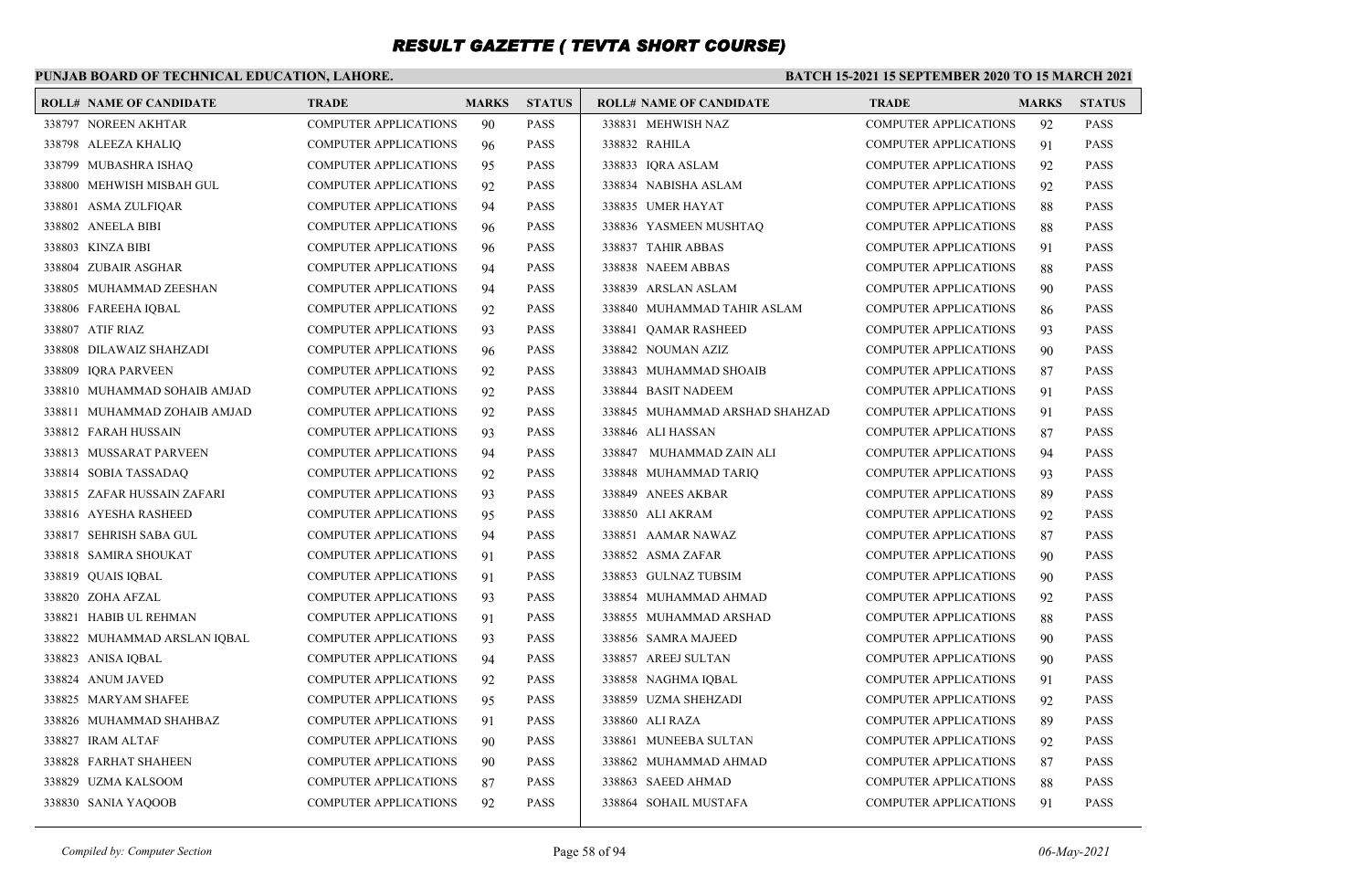### **PUNJAB BOARD OF TECHNICAL EDUCATION, LAHORE.**

| <b>ROLL# NAME OF CANDIDATE</b>                               | TRADE                        | <b>MARKS</b> | <b>STATUS</b> | <b>ROLL# NAME OF CANDIDATE</b> | <b>TRADE</b>                 | <b>MARKS</b> | <b>STATUS</b> |
|--------------------------------------------------------------|------------------------------|--------------|---------------|--------------------------------|------------------------------|--------------|---------------|
| 338865 MUHAMMAD BASHARAT                                     | <b>COMPUTER APPLICATIONS</b> | 90           | <b>PASS</b>   | 338898 MUHAMMAD MAZHAR         | <b>COMPUTER APPLICATIONS</b> | 97           | <b>PASS</b>   |
| 338866 MUHAMMAD ADEEB                                        | <b>COMPUTER APPLICATIONS</b> | 90           | <b>PASS</b>   | 338899 HAMMAD HUSSAIN          | <b>COMPUTER APPLICATIONS</b> | 98           | <b>PASS</b>   |
| 338867 ABDULLAH KHAN                                         | <b>COMPUTER APPLICATIONS</b> | 90           | <b>PASS</b>   | 338900 MUHAMMAD RAMZAN         | <b>COMPUTER APPLICATIONS</b> | 98           | <b>PASS</b>   |
| 338868 IJAZ HUSSAIN                                          | <b>COMPUTER APPLICATIONS</b> | 91           | <b>PASS</b>   | 338901 MUHAMMAD HUZAIFA        | <b>COMPUTER APPLICATIONS</b> | 97           | <b>PASS</b>   |
| 338869 HANAN AHMAD                                           | <b>COMPUTER APPLICATIONS</b> | 91           | <b>PASS</b>   | 338902 AMIR SOHAIL             | <b>COMPUTER APPLICATIONS</b> | 97           | <b>PASS</b>   |
| 338870 MUHAMMAD KAHSIF                                       | <b>COMPUTER APPLICATIONS</b> | 92           | <b>PASS</b>   | 338903 MUHAMMAD AMIR           | <b>COMPUTER APPLICATIONS</b> | 97           | <b>PASS</b>   |
| 338871 MISBAH JAVED                                          | <b>COMPUTER APPLICATIONS</b> | 91           | <b>PASS</b>   | 338904 HASSAN ADEEL            | <b>COMPUTER APPLICATIONS</b> | 98           | <b>PASS</b>   |
| 338872 SHAKEELA JAVED                                        | <b>COMPUTER APPLICATIONS</b> | 89           | <b>PASS</b>   | 338905 ALI ABBAS               | <b>COMPUTER APPLICATIONS</b> | 98           | <b>PASS</b>   |
| 338873 MUHAMMAD AWAIS                                        | <b>COMPUTER APPLICATIONS</b> | 93           | <b>PASS</b>   | 338906 IMRAN ABBAS             | <b>COMPUTER APPLICATIONS</b> | 98           | <b>PASS</b>   |
| 338874 FAKHAR IQBAL                                          | <b>COMPUTER APPLICATIONS</b> | 94           | <b>PASS</b>   | 338907 JOUN ABBAS              | <b>COMPUTER APPLICATIONS</b> | 98           | <b>PASS</b>   |
| 338875 MUHAMMAD ROSHAN                                       | <b>COMPUTER APPLICATIONS</b> | 90           | <b>PASS</b>   | 338908 JAVED ABBAS KHAN        | <b>COMPUTER APPLICATIONS</b> | 97           | <b>PASS</b>   |
| 338876 HUMAIRA MUNEER                                        | <b>COMPUTER APPLICATIONS</b> | 90           | <b>PASS</b>   | 338909 SAMMER ABBAS            | <b>COMPUTER APPLICATIONS</b> | 97           | <b>PASS</b>   |
| 338877 ASAD ANAYAT                                           | <b>COMPUTER APPLICATIONS</b> | 91           | <b>PASS</b>   | 338910 SYED ZARTAJ HASSAN SHAH | <b>COMPUTER APPLICATIONS</b> | 98           | <b>PASS</b>   |
| 338878 MUHAMMAD ASIF                                         | <b>COMPUTER APPLICATIONS</b> | 91           | <b>PASS</b>   | 338911 SOHAIL ABBAS            | <b>COMPUTER APPLICATIONS</b> | 98           | <b>PASS</b>   |
| 338879 MUHAMMAD UMAR DRAZ                                    | COMPUTER APPLICATIONS        | 91           | <b>PASS</b>   | 338912 ATTA UR REHMAN          | <b>COMPUTER APPLICATIONS</b> | 98           | <b>PASS</b>   |
| 338880 MUHAMMAD WAQAS                                        | COMPUTER APPLICATIONS        | 91           | <b>PASS</b>   | 338913 MUHAMMAD IQBAL          | CIVIL SURVEYOR 2016          | 98           | <b>PASS</b>   |
| 338881 MUHAMMAD USMAN                                        | COMPUTER APPLICATIONS        | 94           | <b>PASS</b>   | 338914 MUHAMMAD NOMAN NADEEM   | <b>COMPUTER APPLICATIONS</b> | 100          | <b>PASS</b>   |
| 338882 MUHAMMAD ASIF                                         | COMPUTER APPLICATIONS        | 89           | <b>PASS</b>   | 338915 RAJAB ALI               | COMPUTER APPLICATIONS        | 98           | <b>PASS</b>   |
| 338883 MUHAMMAD USMAN                                        | <b>COMPUTER APPLICATIONS</b> | 90           | <b>PASS</b>   | 338916 RIMSHA                  | <b>COMPUTER APPLICATIONS</b> | 98           | <b>PASS</b>   |
| 338884 HUMAIRA SALEEM                                        | <b>COMPUTER APPLICATIONS</b> | 91           | <b>PASS</b>   | 338917 NAGEENA IJAZ            | <b>COMPUTER APPLICATIONS</b> | 97           | <b>PASS</b>   |
| 338885 SAMAR HAMEED                                          | <b>COMPUTER APPLICATIONS</b> | 91           | <b>PASS</b>   | 338918 MUHAMMAD ABDULLAH       | <b>COMPUTER APPLICATIONS</b> | 97           | <b>PASS</b>   |
| 338886 BALOEES BIBI                                          | COMPUTER APPLICATIONS        | 91           | <b>PASS</b>   | 338919 ABDUL ISLAM             | <b>COMPUTER APPLICATIONS</b> | 97           | <b>PASS</b>   |
| 338887 UZMA NASEEM                                           | <b>COMPUTER APPLICATIONS</b> | 93           | <b>PASS</b>   | 338920 RIZWAN SHAFIQ           | <b>COMPUTER APPLICATIONS</b> | 98           | <b>PASS</b>   |
| 338888 KAINAT KIRN                                           | <b>COMPUTER APPLICATIONS</b> | 94           | <b>PASS</b>   | 338921 ABDUL REHMAN            | <b>COMPUTER APPLICATIONS</b> | 98           | <b>PASS</b>   |
| 338889 MUHAMMAD AMIN                                         | <b>COMPUTER APPLICATIONS</b> | 90           | <b>PASS</b>   | 338922 HAIDAR ALI              | <b>COMPUTER APPLICATIONS</b> | 98           | <b>PASS</b>   |
| 338890 MUZAMMIL HUSSAIN                                      | <b>COMPUTER APPLICATIONS</b> | 87           | <b>PASS</b>   | 338923 OMAR OAYYUM             | <b>COMPUTER APPLICATIONS</b> | 97           | <b>PASS</b>   |
| 338891 SHAZIA MANZOOR                                        | <b>COMPUTER APPLICATIONS</b> | 95           | <b>PASS</b>   | 338924 TAHIR JAVAID            | <b>COMPUTER APPLICATIONS</b> | 98           | <b>PASS</b>   |
| 338892 RIZWAN MUNIR                                          | <b>COMPUTER APPLICATIONS</b> | 94           | <b>PASS</b>   | 338925 MUHAMMAD WARIS          | <b>COMPUTER APPLICATIONS</b> | 98           | <b>PASS</b>   |
| ALI COLLEGE OF TECHNOLOGY,, FATTEH PUR ROAD,, KAROR LAL ESAN |                              |              |               | 338926 FAISAL NADEEM           | <b>COMPUTER APPLICATIONS</b> | 97           | <b>PASS</b>   |
| 338893 MEHTAB HAIDER                                         | <b>COMPUTER APPLICATIONS</b> | 98           | <b>PASS</b>   | 338927 LUQMAN AHMAD KHAN       | <b>COMPUTER APPLICATIONS</b> | 97           | <b>PASS</b>   |
| 338894 KHAN ZAMAN                                            | <b>COMPUTER APPLICATIONS</b> | 97           | <b>PASS</b>   | 338928 ASJAD ALI               | <b>COMPUTER APPLICATIONS</b> | 97           | <b>PASS</b>   |
| 338895 SABA LATEEF                                           | <b>COMPUTER APPLICATIONS</b> | 98           | <b>PASS</b>   | 338929 FAIZ RASOOL             | <b>COMPUTER APPLICATIONS</b> | 98           | <b>PASS</b>   |
| 338896 FATAMA RASOOL                                         | COMPUTER APPLICATIONS        | 98           | <b>PASS</b>   | 338930 EHTISHAM ALI ANJUM      | <b>COMPUTER APPLICATIONS</b> | 98           | <b>PASS</b>   |
| 338897 JAHANGIR AHMAD                                        | <b>COMPUTER APPLICATIONS</b> | 97           | <b>PASS</b>   | 338931 MUJEEB UD DIN ARSHAD    | <b>COMPUTER APPLICATIONS</b> | 98           | <b>PASS</b>   |
|                                                              |                              |              |               |                                |                              |              |               |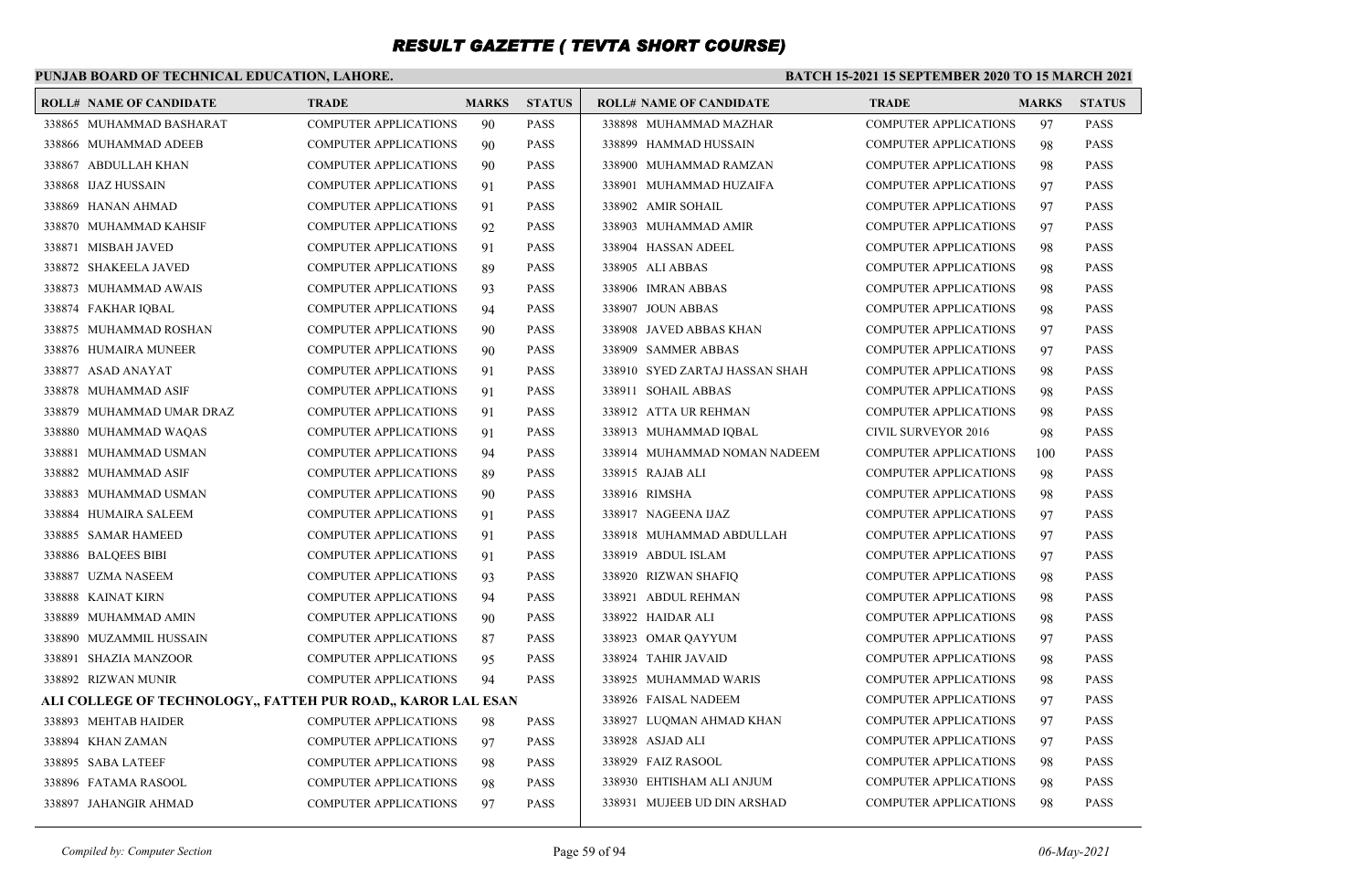### **PUNJAB BOARD OF TECHNICAL EDUCATION, LAHORE.**

| <b>ROLL# NAME OF CANDIDATE</b>                                   | <b>TRADE</b>                 | <b>MARKS</b> | <b>STATUS</b> | <b>ROLL# NAME OF CANDIDATE</b>                  | <b>TRADE</b>                 | <b>MARKS</b> | <b>STATUS</b> |
|------------------------------------------------------------------|------------------------------|--------------|---------------|-------------------------------------------------|------------------------------|--------------|---------------|
| 338932 HANZLA KHALID                                             | <b>COMPUTER APPLICATIONS</b> | 98           | <b>PASS</b>   | 338964 ZAHIDA BASHIR                            | COMPUTER APPLICATIONS        | 100          | <b>PASS</b>   |
| 338933 MUHAMMAD FAIZ RASOOL                                      | <b>COMPUTER APPLICATIONS</b> | 98           | <b>PASS</b>   | 338965 SUMAIRA PERVEEN                          | <b>COMPUTER APPLICATIONS</b> | 100          | <b>PASS</b>   |
| 338934 MUHAMMAD AHSAN                                            | <b>COMPUTER APPLICATIONS</b> | 98           | <b>PASS</b>   | 338966 RUKHSANA KAUSAR                          | <b>COMPUTER APPLICATIONS</b> | 100          | <b>PASS</b>   |
| 338935 MUHAMMAD FAISAL ABBAS                                     | <b>COMPUTER APPLICATIONS</b> | 98           | <b>PASS</b>   | 338967 KHADIJA BATOOL                           | <b>COMPUTER APPLICATIONS</b> | 100          | <b>PASS</b>   |
| 338936 ABDUL SALAM                                               | <b>COMPUTER APPLICATIONS</b> | 98           | <b>PASS</b>   | 338968 SHAMSA AMMAN                             | <b>COMPUTER APPLICATIONS</b> | 96           | <b>PASS</b>   |
| 338937 MUHAMMAD IRFAN                                            | <b>COMPUTER APPLICATIONS</b> | 98           | <b>PASS</b>   | GOVT. INSTITUTE OF COMMERCE, KOT SULTAN, LAYYAH |                              |              |               |
| 338938 ZIA UR REHMAN FAROOO                                      | <b>COMPUTER APPLICATIONS</b> | 98           | <b>PASS</b>   | 338969 SOBIA BIBI                               | <b>COMPUTER APPLICATIONS</b> | 91           | <b>PASS</b>   |
| 338939 MUHAMMAD AMEER HUMZA                                      | <b>COMPUTER APPLICATIONS</b> | 98           | <b>PASS</b>   | 338970 TAYYAB MUNEER                            | <b>COMPUTER APPLICATIONS</b> |              | <b>ABSENT</b> |
| 338940 MUHAMMAD SHAVAIZ                                          | <b>COMPUTER APPLICATIONS</b> | 98           | <b>PASS</b>   | 338971 SYED NALAIN ABBAS SHAH                   | <b>COMPUTER APPLICATIONS</b> | 90           | <b>PASS</b>   |
| 338941 BAHADUR ALI                                               | <b>COMPUTER APPLICATIONS</b> | 98           | <b>PASS</b>   | 338972 ROBINA SHARIF                            | <b>COMPUTER APPLICATIONS</b> | 88           | <b>PASS</b>   |
| 338942 MUHAMMAD AHMAD SHAHBAZ                                    | <b>COMPUTER APPLICATIONS</b> | 98           | <b>PASS</b>   | 338973 KUBRA AZIZ                               | <b>COMPUTER APPLICATIONS</b> | 88           | <b>PASS</b>   |
| 338943 NADEEM ALI                                                | <b>COMPUTER APPLICATIONS</b> | 98           | <b>PASS</b>   | 338974 RIMSHA YASEEN                            | <b>COMPUTER APPLICATIONS</b> |              | <b>ABSENT</b> |
| 338944 ALI HAMZA                                                 | <b>COMPUTER APPLICATIONS</b> | 98           | <b>PASS</b>   | 338975 MUHAMMAD YOUNIS                          | <b>COMPUTER APPLICATIONS</b> | 88           | <b>PASS</b>   |
| 338945 NOOR HASSAN                                               | <b>COMPUTER APPLICATIONS</b> | 98           | <b>PASS</b>   | 338976 NASREEN AKHTAR                           | <b>COMPUTER APPLICATIONS</b> | 88           | <b>PASS</b>   |
| 338946 AHTASHAM ASLAM                                            | <b>COMPUTER APPLICATIONS</b> | 100          | <b>PASS</b>   | 338977 REHANA BIBI                              | <b>COMPUTER APPLICATIONS</b> | 90           | <b>PASS</b>   |
| 338947 MUAZ ARIF                                                 | COMPUTER APPLICATIONS        | 100          | <b>PASS</b>   | 338978 AWAIS MAJEED                             | <b>COMPUTER APPLICATIONS</b> | 87           | <b>PASS</b>   |
| 338948 SHAHZAD ALI                                               | <b>COMPUTER APPLICATIONS</b> | 100          | <b>PASS</b>   | 338979 IQRA ASHIQ                               | <b>COMPUTER APPLICATIONS</b> | 89           | <b>PASS</b>   |
| 338949 MUZAMMIL ABBAS                                            | PLUMBER 2016                 | 100          | <b>PASS</b>   | 338980 AOSA MOBEEN                              | <b>COMPUTER APPLICATIONS</b> | 90           | <b>PASS</b>   |
| 338950 SOHAIB AHMAD                                              | CIVIL DRAFTSMAN (AUTO        | 100          | <b>PASS</b>   | 338981 IQRA MEHREEN                             | <b>COMPUTER APPLICATIONS</b> | 89           | <b>PASS</b>   |
| GOVT. VOCATIONAL TRAINING INSTITUTE FOR WOMEN, NEAR JALAL UD DIN | CAD)                         |              |               | 338982 IFFAT MUJAHID                            | <b>COMPUTER APPLICATIONS</b> | 91           | <b>PASS</b>   |
| CLINIC,, KAROR LAL ESAN                                          |                              |              |               | 338983 SAMINA MAJEED                            | <b>COMPUTER APPLICATIONS</b> |              | <b>ABSENT</b> |
| 338951 ZULLEKHA BIBI                                             | <b>COMPUTER APPLICATIONS</b> | 97           | <b>PASS</b>   | 338984 ANUM ASGHAR                              | COMPUTER APPLICATIONS        | 93           | <b>PASS</b>   |
| 338952 KASHAN FATIMA                                             | <b>COMPUTER APPLICATIONS</b> | 97           | <b>PASS</b>   | 338985 NADIA MAJEED                             | <b>COMPUTER APPLICATIONS</b> |              | <b>ABSENT</b> |
| 338953 MUNAZA SHAHEEN                                            | <b>COMPUTER APPLICATIONS</b> | 88           | <b>PASS</b>   | 338986 SHAHIDA PARVEEN                          | <b>COMPUTER APPLICATIONS</b> | 90           | <b>PASS</b>   |
| 338954 MALAIKA KANWAL                                            | COMPUTER APPLICATIONS        | 100          | <b>PASS</b>   | 338987 MUHAMMAD ASIM                            | <b>COMPUTER APPLICATIONS</b> | 89           | <b>PASS</b>   |
| 338955 KALSOOM BIBI                                              | <b>COMPUTER APPLICATIONS</b> |              | <b>ABSENT</b> | 338988 TAHA YASEEN RAMZAN                       | <b>COMPUTER APPLICATIONS</b> | 89           | <b>PASS</b>   |
| 338956 SIDRA BIBI                                                | <b>COMPUTER APPLICATIONS</b> | 96           | <b>PASS</b>   | 338989 MUHAMMAD SALEEM                          | <b>COMPUTER APPLICATIONS</b> | 87           | <b>PASS</b>   |
| 338957 GUL PANIRRA KHAN                                          | COMPUTER APPLICATIONS        | 87           | <b>PASS</b>   | 338990 MUHAMMAD SHAKEEL                         | <b>COMPUTER APPLICATIONS</b> | 88           | <b>PASS</b>   |
| 338958 SAMINA NAZEER                                             | <b>COMPUTER APPLICATIONS</b> |              | <b>ABSENT</b> | 338991 SAGHEER AHMAD                            | <b>COMPUTER APPLICATIONS</b> | 88           | <b>PASS</b>   |
| 338959 AJUM SHAHEEN                                              | <b>COMPUTER APPLICATIONS</b> | 91           | <b>PASS</b>   | 338992 MUNEER HUSSAIN                           | <b>COMPUTER APPLICATIONS</b> | 88           | <b>PASS</b>   |
| 338960 RIMSHA GULL                                               | <b>COMPUTER APPLICATIONS</b> | 97           | <b>PASS</b>   | 338993 MUHAMMAD ARIF                            | <b>COMPUTER APPLICATIONS</b> | 89           | <b>PASS</b>   |
| 338961 MARIA BATOOL                                              | <b>COMPUTER APPLICATIONS</b> | 100          | <b>PASS</b>   | 338994 ABDUL SHAKOOR                            | <b>COMPUTER APPLICATIONS</b> | 87           | <b>PASS</b>   |
| 338962 MAMOONA IJAZ                                              | <b>COMPUTER APPLICATIONS</b> | 95           | <b>PASS</b>   | 338995 JUNAID ABAS                              | <b>COMPUTER APPLICATIONS</b> | 88           | <b>PASS</b>   |
| 338963 AMINA SARWAR                                              | <b>COMPUTER APPLICATIONS</b> | 100          | <b>PASS</b>   | 338996 HUSSAIN AHMAD MADNI                      | <b>COMPUTER APPLICATIONS</b> | 88           | <b>PASS</b>   |
|                                                                  |                              |              |               |                                                 |                              |              |               |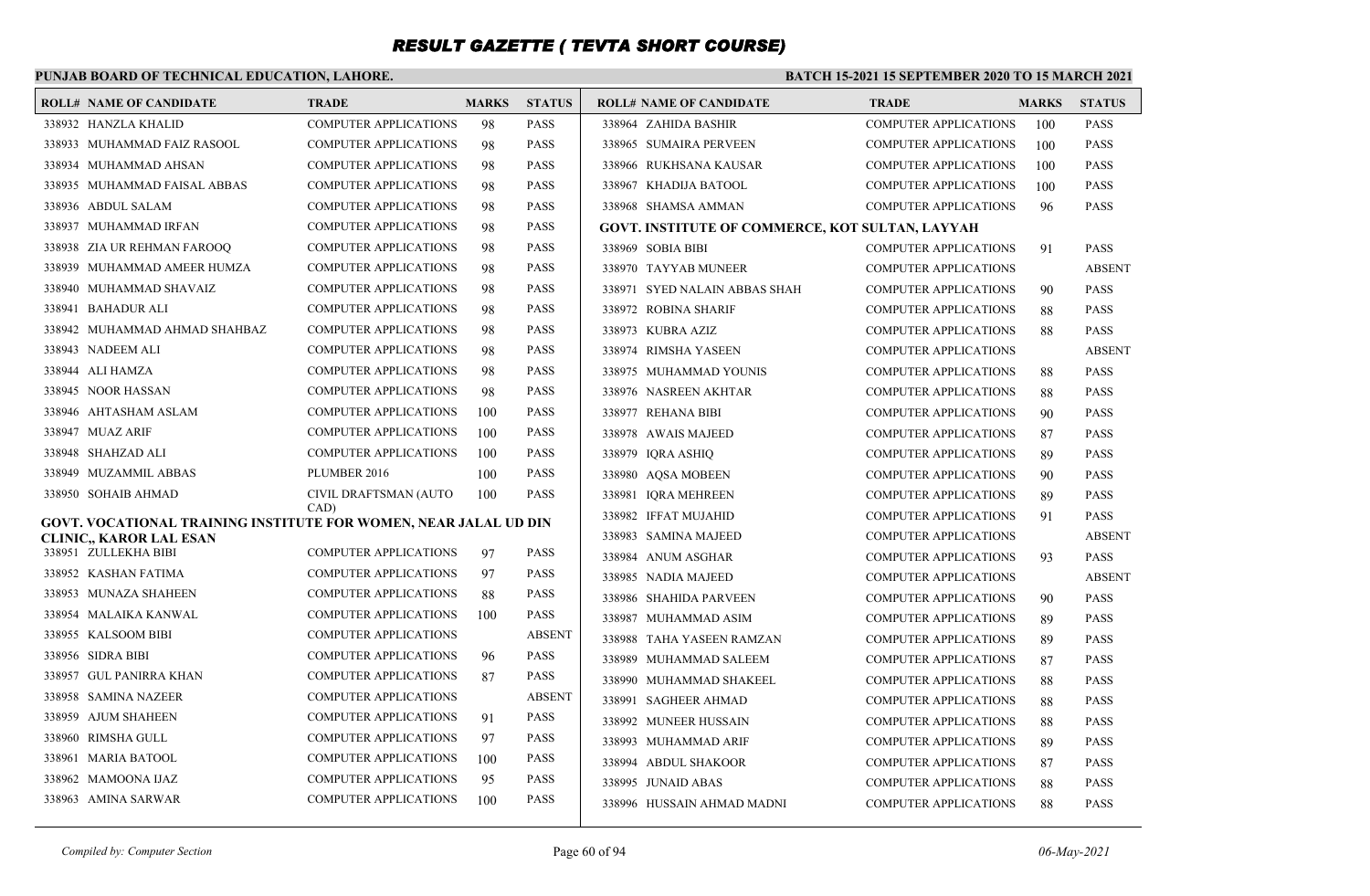### **PUNJAB BOARD OF TECHNICAL EDUCATION, LAHORE.**

#### **BATCH 15-2021 15 SEPTEMBER 2020 TO 15 MARCH 2021**

| <b>ROLL# NAME OF CANDIDATE</b>                            | <b>TRADE</b>                 | <b>MARKS</b> | <b>STATUS</b> | <b>ROLL# NAME OF CANDIDATE</b>                          | <b>TRADE</b>                 | <b>MARKS</b> | <b>STATUS</b> |
|-----------------------------------------------------------|------------------------------|--------------|---------------|---------------------------------------------------------|------------------------------|--------------|---------------|
| 338997 MUHAMMAD SHOAIB                                    | <b>COMPUTER APPLICATIONS</b> | 89           | <b>PASS</b>   | 339030 MAFIA BATOOL                                     | <b>COMPUTER APPLICATIONS</b> | 100          | <b>PASS</b>   |
| GOVERNMENT TECHNICAL TRAINING CENTRE (W), , KAHROOR PACCA |                              |              |               | 339031 TAHMEENA SAEED                                   | <b>COMPUTER APPLICATIONS</b> | 98           | <b>PASS</b>   |
| 338998 NADIA BIBI                                         | <b>BEAUTICIAN</b>            | 100          | <b>PASS</b>   | 339032 WAJEEHA GHAFFAR                                  | <b>COMPUTER APPLICATIONS</b> | 100          | <b>PASS</b>   |
| 338999 RABIA BIBI                                         | <b>BEAUTICIAN</b>            | 99           | <b>PASS</b>   | 339033 TUBA GHAFFAR                                     | <b>COMPUTER APPLICATIONS</b> | 100          | <b>PASS</b>   |
| 339000 SUMAIRA KHAN                                       | <b>BEAUTICIAN</b>            | 99           | <b>PASS</b>   | 339034 SAPNA KANWAL                                     | <b>COMPUTER APPLICATIONS</b> | 98           | <b>PASS</b>   |
| 339001 KOUSAR SAEED                                       | <b>BEAUTICIAN</b>            | 98           | <b>PASS</b>   | 339035 NIMRA SAEED                                      | <b>COMPUTER APPLICATIONS</b> | 99           | <b>PASS</b>   |
| 339002 JAVARIA DILSHAD                                    | <b>BEAUTICIAN</b>            | 98           | <b>PASS</b>   | 339036 UJALA SALEEM                                     | <b>COMPUTER APPLICATIONS</b> | 99           | <b>PASS</b>   |
| 339003 KHADIJA ISMAIL                                     | <b>BEAUTICIAN</b>            | 100          | <b>PASS</b>   | 339037 AYESHA MAJEED                                    | <b>COMPUTER APPLICATIONS</b> | 100          | <b>PASS</b>   |
| 339004 MEHWISH RANI                                       | <b>BEAUTICIAN</b>            | 100          | <b>PASS</b>   | 339038 NADIA FAIZ                                       | <b>COMPUTER APPLICATIONS</b> | 100          | <b>PASS</b>   |
| 339005 FOZIA                                              | <b>BEAUTICIAN</b>            | 100          | <b>PASS</b>   | 339039 ANAM IKRAM                                       | <b>COMPUTER APPLICATIONS</b> | 100          | <b>PASS</b>   |
| 339006 IRAM ARSHAD                                        | <b>BEAUTICIAN</b>            | 100          | <b>PASS</b>   | 339040 IORA RASHEED                                     | <b>COMPUTER APPLICATIONS</b> | 100          | <b>PASS</b>   |
| 339007 AYESHA KHAN                                        | <b>BEAUTICIAN</b>            | 100          | <b>PASS</b>   | 339041 NAZIA HANIF                                      | <b>COMPUTER APPLICATIONS</b> |              | <b>ABSENT</b> |
| 339008 BUSHRA MANZOOR                                     | <b>BEAUTICIAN</b>            | 99           | <b>PASS</b>   | 339042 AFIA AKRAM                                       | <b>COMPUTER APPLICATIONS</b> | 100          | <b>PASS</b>   |
| 339009 FARZANA KANWAL                                     | <b>BEAUTICIAN</b>            | 99           | <b>PASS</b>   | GOVT. TECHNICAL TRAINING CENTRE (MALE), , KAHROOR PACCA |                              |              |               |
| 339010 ZARA MANZOOR                                       | <b>BEAUTICIAN</b>            | 98           | <b>PASS</b>   | 339043 MUHAMMAD IMRAN                                   | PLUMBER 2016                 | 85           | <b>PASS</b>   |
| 339011 HIRA RAO                                           | <b>BEAUTICIAN</b>            | 98           | <b>PASS</b>   | 339044 MUHAMMAD MASHOOD MOEEN                           | PLUMBER 2016                 | 84           | <b>PASS</b>   |
| 339012 SHABANA NASEEM                                     | <b>BEAUTICIAN</b>            | 100          | <b>PASS</b>   | 339045 HAMID HASSAN                                     | PLUMBER 2016                 | 89           | <b>PASS</b>   |
| 339013 AYESHA BILAL                                       | DOMESTIC TAILORING           | 97           | <b>PASS</b>   | 339046 TALHA NASEER                                     | PLUMBER 2016                 | 84           | <b>PASS</b>   |
| 339014 SAWAIRA MUMTAZ                                     | DOMESTIC TAILORING           |              | <b>ABSENT</b> | 339047 ABDUL SALAM                                      | PLUMBER 2016                 | 84           | <b>PASS</b>   |
| 339015 ABIDA BIBI                                         | DOMESTIC TAILORING           | 84           | <b>PASS</b>   | 339048 MUDASSAR ALI                                     | PLUMBER 2016                 | 83           | <b>PASS</b>   |
| 339016 LAIBA YOUNAS                                       | DOMESTIC TAILORING           | 92           | <b>PASS</b>   | 339049 MUHAMMAD AZAM DIDAR                              | PLUMBER 2016                 | 86           | <b>PASS</b>   |
| 339017 MEHREEN RAO                                        | DOMESTIC TAILORING           | 90           | <b>PASS</b>   | 339050 JAWAD AKRAM                                      | PLUMBER 2016                 | 86           | <b>PASS</b>   |
| 339018 NADIA PAREVEEN                                     | DOMESTIC TAILORING           | 90           | <b>PASS</b>   | 339051 MUHAMMAD ABU BAKAR                               | PLUMBER 2016                 | 85           | <b>PASS</b>   |
| 339019 MAHNOOR                                            | DOMESTIC TAILORING           | 78           | <b>PASS</b>   | 339052 ALI RAZA                                         | PLUMBER 2016                 | 86           | <b>PASS</b>   |
| 339020 AYESHA BILAL                                       | DOMESTIC TAILORING           | 93           | <b>PASS</b>   | 339053 MUHAMMAD RAFIQUE                                 | PLUMBER 2016                 | 83           | <b>PASS</b>   |
| 339021 UJALA ZIA                                          | DOMESTIC TAILORING           |              | <b>ABSENT</b> | 339054 HAMMAD AKRAM                                     | PLUMBER 2016                 | 85           | <b>PASS</b>   |
| 339022 RABIA ALLAH DITTAH                                 | DOMESTIC TAILORING           | 83           | <b>PASS</b>   | 339055 MUHAMMAD TAHIR JUNAID                            | <b>WELDER</b>                | 87           | <b>PASS</b>   |
| 339023 SOBIA WAHID BUKHSH                                 | DOMESTIC TAILORING           | 83           | <b>PASS</b>   | 339056 MUHAMMAD UMAR                                    | WELDER                       | 87           | <b>PASS</b>   |
| 339024 YASMEEN                                            | DOMESTIC TAILORING           | 92           | <b>PASS</b>   | 339057 SAJID ALI                                        | <b>WELDER</b>                | 88           | <b>PASS</b>   |
| 339025 FAKHRA BEGUM                                       | DOMESTIC TAILORING           | 79           | <b>PASS</b>   | 339058 HAMID RAZA                                       | WELDER                       | 87           | <b>PASS</b>   |
| 339026 TAHIRA ANWAR                                       | DOMESTIC TAILORING           | 93           | <b>PASS</b>   | 339059 ASHFAQ AHMAD                                     | WELDER                       | 82           | <b>PASS</b>   |
| 339027 ANEELA BIBI                                        | DOMESTIC TAILORING           |              | <b>ABSENT</b> | 339060 SHAHZAD MAHFOOZ                                  | WELDER                       | 84           | <b>PASS</b>   |
| 339028 SHAMA NOREEN                                       | <b>COMPUTER APPLICATIONS</b> | 100          | <b>PASS</b>   | 339061 RANA SHAHZAD ANJUM                               | <b>WELDER</b>                | 80           | <b>PASS</b>   |
| 339029 ZARMEENA SAEED                                     | <b>COMPUTER APPLICATIONS</b> | 99           | <b>PASS</b>   | 339062 SHAUKAT HUSSAIN                                  | <b>WELDER</b>                | 84           | <b>PASS</b>   |
|                                                           |                              |              |               |                                                         |                              |              |               |

*Compiled by: Computer Section* Page 61 of 94 *06-May-2021*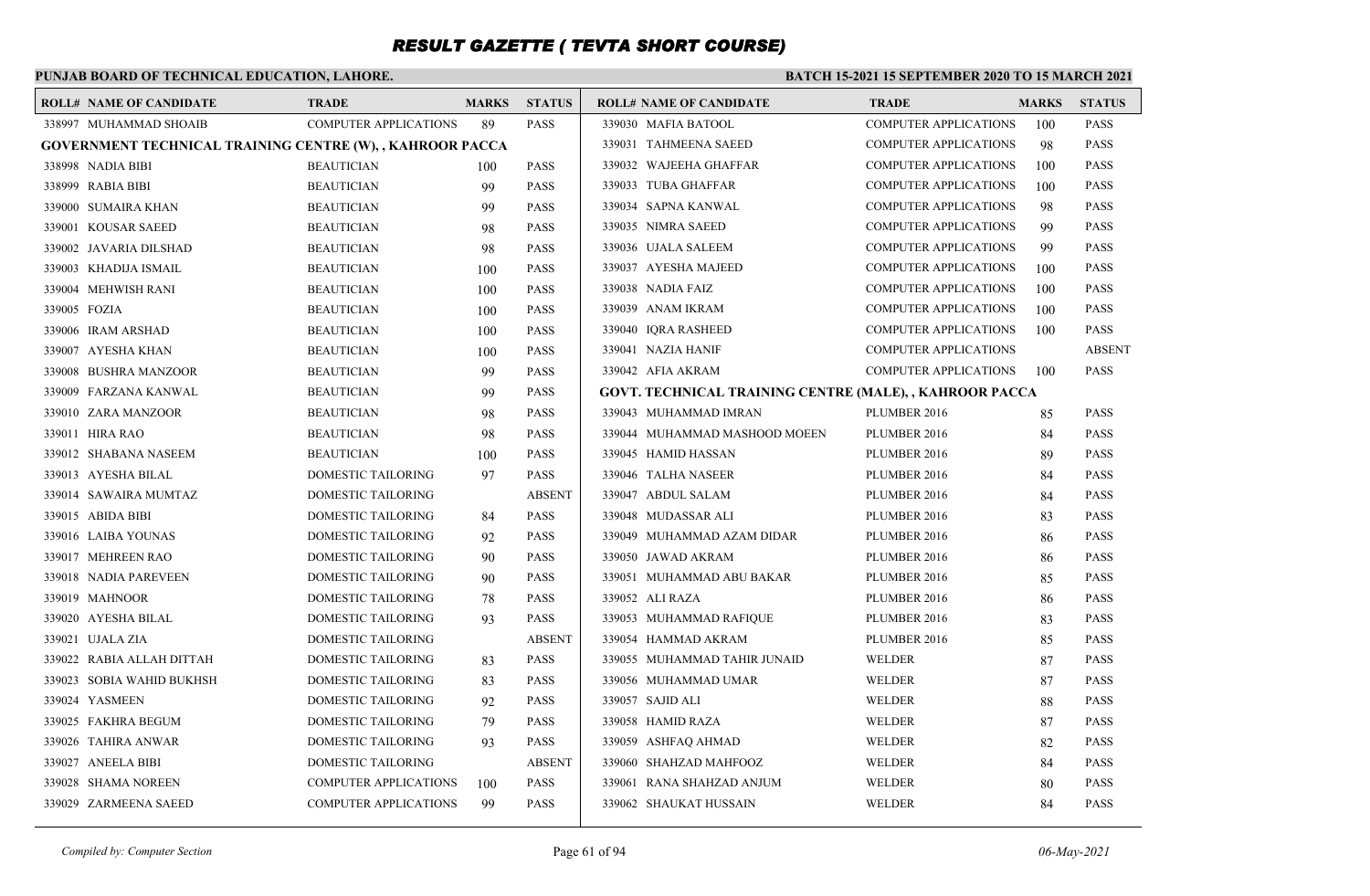### **PUNJAB BOARD OF TECHNICAL EDUCATION, LAHORE.**

|         | <b>ROLL# NAME OF CANDIDATE</b>                                  | <b>TRADE</b>              | <b>MARKS</b> | <b>STATUS</b> | <b>ROLL# NAME OF CANDIDATE</b>                                | <b>TRADE</b>               | <b>MARKS</b> | <b>STATUS</b> |
|---------|-----------------------------------------------------------------|---------------------------|--------------|---------------|---------------------------------------------------------------|----------------------------|--------------|---------------|
|         | 339063 MUHAMMAD TARIQ HUSSAIN                                   | <b>WELDER</b>             | 85           | <b>PASS</b>   | 339095 UROOJ                                                  | <b>DOMESTIC TAILORING</b>  | 79           | <b>PASS</b>   |
|         | 339064 MUHAMMAD ZUBAIR                                          | <b>WELDER</b>             | 90           | <b>PASS</b>   | 339096 PARVEEN                                                | DOMESTIC TAILORING         | 76           | <b>PASS</b>   |
|         | 339065 MUHAMMAD ASIF                                            | <b>ELECTRICIAN</b>        | 80           | <b>PASS</b>   | 339097 ASMA ASGHER                                            | DOMESTIC TAILORING         |              | <b>ABSENT</b> |
|         | 339066 MUHAMMAD ISHAQ                                           | <b>ELECTRICIAN</b>        | 92           | <b>PASS</b>   | 339098 SOBIA ARIF                                             | DOMESTIC TAILORING         | 94           | <b>PASS</b>   |
|         | 339067 MUHAMMAD ASIF                                            | <b>ELECTRICIAN</b>        | 84           | <b>PASS</b>   | 339099 MUQADAS MANAN                                          | DOMESTIC TAILORING         | 90           | <b>PASS</b>   |
|         | 339068 MUHAMMAD TARIQ                                           | <b>ELECTRICIAN</b>        | 75           | <b>PASS</b>   | 339100 NAGMA IRSHAD                                           | <b>DOMESTIC TAILORING</b>  | 79           | <b>PASS</b>   |
|         | 339069 MUHAMMAD MUDASSIR                                        | <b>ELECTRICIAN</b>        | 91           | <b>PASS</b>   | 339101 SANA JAMEEL                                            | DOMESTIC TAILORING         | 88           | <b>PASS</b>   |
|         | 339070 MUHAMMAD AHMAD                                           | <b>ELECTRICIAN</b>        | 83           | <b>PASS</b>   | 339102 SUMAIRA BIBI                                           | DOMESTIC TAILORING         |              | <b>ABSENT</b> |
|         | 339071 MUHAMMAD ASIF                                            | <b>ELECTRICIAN</b>        | 87           | <b>PASS</b>   | 339103 RIMA HAYAT                                             | DOMESTIC TAILORING         | 98           | <b>PASS</b>   |
|         | 339072 MUHAMMAD AHMAD                                           | <b>ELECTRICIAN</b>        | 90           | <b>PASS</b>   | 339104 SHAZIA                                                 | <b>DOMESTIC TAILORING</b>  |              | <b>ABSENT</b> |
|         | 339073 MUHAMMAD EJAZ                                            | <b>ELECTRICIAN</b>        | 86           | <b>PASS</b>   | 339105 MUSARAT MAI                                            | DOMESTIC TAILORING         |              | <b>ABSENT</b> |
|         | 339074 GHULAM HAIDAR                                            | <b>ELECTRICIAN</b>        | 93           | <b>PASS</b>   | 339106 SABA                                                   | DOMESTIC TAILORING         |              | <b>ABSENT</b> |
|         | 339075 MUHAMMAD WAQAR                                           | <b>ELECTRICIAN</b>        | 85           | <b>PASS</b>   | AL-MUSTAFA TECHNICAL COLLEGE, NEAR FAISAL BANK, RAILWAY ROAD, |                            |              |               |
|         | 339076 MUDDASIR ABBAS                                           | <b>ELECTRICIAN</b>        | 76           | <b>PASS</b>   | <b>MANDI BAHAUDDIN</b><br>339107 MUHAMMAD SHAHZAIB MIRZA      | <b>CIVIL SURVEYOR 2016</b> | 89           | <b>PASS</b>   |
|         | 339077 GHULAM MAHBOOB                                           | <b>ELECTRICIAN</b>        | 78           | <b>PASS</b>   | 339108 MUHAMMAD SAFEER                                        | <b>CIVIL SURVEYOR 2016</b> | 90           | <b>PASS</b>   |
|         | 339078 MUHAMMAD HASSAN NADEEM                                   | <b>ELECTRICIAN</b>        | 89           | <b>PASS</b>   | 339109 WAQAS BABAR                                            | <b>CIVIL SURVEYOR 2016</b> | 88           | <b>PASS</b>   |
|         | 339079 MUHAMMAD ADNAN                                           | <b>ELECTRICIAN</b>        | 88           | <b>PASS</b>   | 339110 ALI HASSAN                                             | <b>CIVIL SURVEYOR 2016</b> | 88           | <b>PASS</b>   |
|         | GOVT. VOCATIONAL TRAINING INSTITUE FOR WOMEN, HATTI MOTON MULL, |                           |              |               | 339111 AMMAR MAOBOOL                                          | <b>CIVIL SURVEYOR 2016</b> | 92           | <b>PASS</b>   |
| LODHRAN | 339080 AMARA ZAHOOR                                             | <b>BEAUTICIAN</b>         | 92           | <b>PASS</b>   | 339112 MUHAMMAD DOAD IBRAHIM                                  | <b>CIVIL SURVEYOR 2016</b> | 83           | <b>PASS</b>   |
|         | 339081 AOM E HABIBA                                             | <b>BEAUTICIAN</b>         | 92           | <b>PASS</b>   | 339113 USAMA HASSAN                                           | <b>CIVIL SURVEYOR 2016</b> | 90           | <b>PASS</b>   |
|         | 339082 SAWERA KHALIL                                            | <b>BEAUTICIAN</b>         | 90           | <b>PASS</b>   | 339114 MUDDASAR                                               | <b>CIVIL SURVEYOR 2016</b> | 87           | <b>PASS</b>   |
|         | 339083 TAHIRA YASIN                                             | <b>BEAUTICIAN</b>         | 95           | <b>PASS</b>   | 339115 UMAR FAROOO                                            | <b>CIVIL SURVEYOR 2016</b> | 87           | <b>PASS</b>   |
|         | 339084 SAWERA ASHRAF                                            | <b>BEAUTICIAN</b>         | 95           | <b>PASS</b>   | 339116 WAJI UL HASSAN                                         | <b>CIVIL SURVEYOR 2016</b> | 92           | <b>PASS</b>   |
|         | 339085 REHANA                                                   | <b>BEAUTICIAN</b>         | 95           | <b>PASS</b>   | 339117 WAQAS AHMAD                                            | <b>CIVIL SURVEYOR 2016</b> | 89           | <b>PASS</b>   |
|         | 339086 SULTANA PARVEEN                                          | <b>BEAUTICIAN</b>         |              | <b>ABSENT</b> | 339118 FAISAL UR REHMAN                                       | <b>CIVIL SURVEYOR 2016</b> | 86           | <b>PASS</b>   |
|         | 339087 SAJIDA PARVEEN                                           | <b>BEAUTICIAN</b>         | 91           | <b>PASS</b>   | 339119 BILAL AHMED                                            | <b>CIVIL SURVEYOR 2016</b> | 85           | <b>PASS</b>   |
|         | 339088 SAIRA AZIZ                                               | <b>BEAUTICIAN</b>         |              | <b>ABSENT</b> | 339120 AHTASHAM HUSSAIN                                       | <b>CIVIL SURVEYOR 2016</b> | 90           | <b>PASS</b>   |
|         | 339089 SAJIDA BIBI                                              | <b>BEAUTICIAN</b>         | 92           | <b>PASS</b>   | 339121 ZAEEM ARSHIAN                                          | <b>CIVIL SURVEYOR 2016</b> |              | <b>ABSENT</b> |
|         | 339090 SAWERA HASHIM                                            | <b>BEAUTICIAN</b>         |              | <b>ABSENT</b> | 339122 KHURRAM SHAHZAD                                        | <b>CIVIL SURVEYOR 2016</b> | 85           | <b>PASS</b>   |
|         | 339091 TAHIRA RAZAQ                                             | <b>BEAUTICIAN</b>         |              | <b>ABSENT</b> | 339123 MUHAMMAD HASEEB UR REHMAN                              | <b>CIVIL SURVEYOR 2016</b> | 90           | <b>PASS</b>   |
|         | 339092 SHAKILA SADIQ                                            | DOMESTIC TAILORING        | 97           | <b>PASS</b>   | 339124 ALI SIKENDAR                                           | <b>CIVIL SURVEYOR 2016</b> | 85           | <b>PASS</b>   |
|         | 339093 KHADIJA ABDUL RAHMAN                                     | <b>DOMESTIC TAILORING</b> | 97           | <b>PASS</b>   | 339125 RAO MUHAMMAD ALI                                       | <b>CIVIL SURVEYOR 2016</b> | 92           | <b>PASS</b>   |
|         | 339094 TEHMINA                                                  | DOMESTIC TAILORING        | 85           | <b>PASS</b>   | 339126 SADEEM UR REHMAN                                       | <b>CIVIL SURVEYOR 2016</b> | 90           | <b>PASS</b>   |
|         |                                                                 |                           |              |               |                                                               |                            |              |               |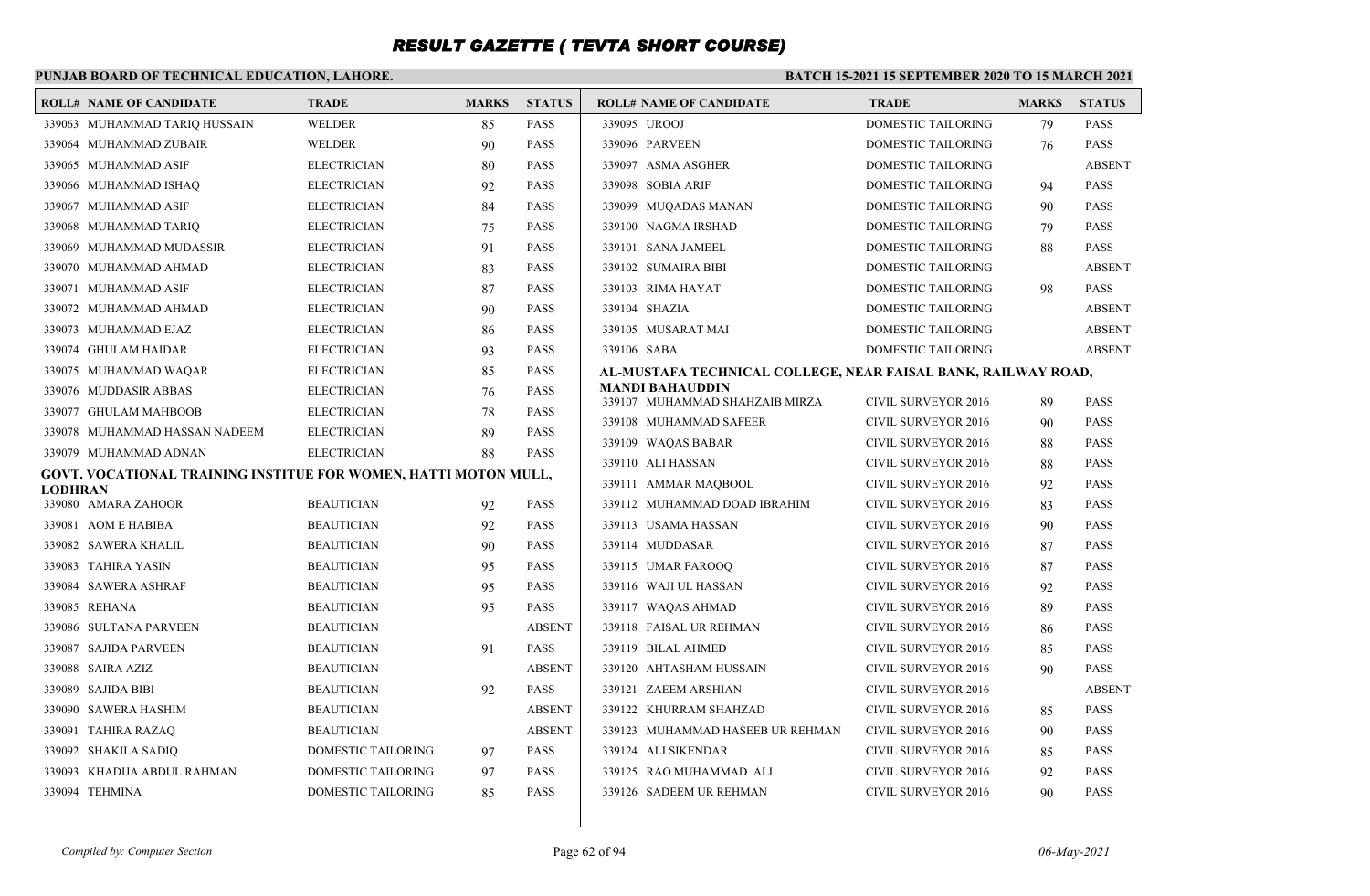### **PUNJAB BOARD OF TECHNICAL EDUCATION, LAHORE.**

| <b>ROLL# NAME OF CANDIDATE</b>                                  | <b>TRADE</b>                  | <b>MARKS</b> | <b>STATUS</b> | <b>ROLL# NAME OF CANDIDATE</b>                                          | <b>TRADE</b>                 | <b>MARKS</b> | <b>STATUS</b> |
|-----------------------------------------------------------------|-------------------------------|--------------|---------------|-------------------------------------------------------------------------|------------------------------|--------------|---------------|
| 339127 HUSNAIN MUHAMMAD                                         | <b>CIVIL SURVEYOR 2016</b>    | 92           | <b>PASS</b>   | 339159 HAFSA RANI                                                       | <b>COMPUTER APPLICATIONS</b> | 89           | <b>PASS</b>   |
| 339128 ABEER UL HASSAN                                          | <b>CIVIL SURVEYOR 2016</b>    | 90           | <b>PASS</b>   | 339160 NOUREEN TALAT                                                    | <b>COMPUTER APPLICATIONS</b> | 80           | <b>PASS</b>   |
| 339129 ALYAN HASAN                                              | <b>QUANTITY SURVEYOR 2016</b> | 85           | <b>PASS</b>   | 339161 NIMRA ATIQ                                                       | <b>COMPUTER APPLICATIONS</b> | 83           | <b>PASS</b>   |
| GOVERNMENT VOCATIONAL TRAINING INSTITUTE FOR WOMEN, THANA ROAD, |                               |              |               | 339162 MARYAM SALEEM                                                    | <b>COMPUTER APPLICATIONS</b> | 76           | <b>PASS</b>   |
| MANDI BAHAUDDIN<br>339130 MAHNOOR                               | <b>BEAUTICIAN</b>             | 89           | <b>PASS</b>   | 339163 ASMA                                                             | DOMESTIC TAILORING           | 82           | <b>PASS</b>   |
| 339131 ZAHRA BATOOL RAIZ                                        | <b>BEAUTICIAN</b>             |              | <b>PASS</b>   | 339164 NAGINA                                                           | <b>DOMESTIC TAILORING</b>    | 83           | <b>PASS</b>   |
|                                                                 |                               | 73           |               | 339165 NATASHA RAFIQUE                                                  | DOMESTIC TAILORING           | 84           | <b>PASS</b>   |
| 339132 SUMERA HABIB                                             | <b>BEAUTICIAN</b>             | 79           | <b>PASS</b>   | 339166 KOMAL SHAHEEN                                                    | DOMESTIC TAILORING           | 84           | <b>PASS</b>   |
| 339133 AROOJ PARVEZ                                             | <b>BEAUTICIAN</b>             | 93           | <b>PASS</b>   | 339167 TANIA SHEHZADI                                                   | <b>DOMESTIC TAILORING</b>    | 92           | <b>PASS</b>   |
| 339134 MUSSARAT BIBI                                            | <b>BEAUTICIAN</b>             | 77           | <b>PASS</b>   | 339168 NEELAM                                                           | DOMESTIC TAILORING           | 81           | <b>PASS</b>   |
| 339135 MARYAM                                                   | <b>BEAUTICIAN</b>             | 88           | <b>PASS</b>   | 339169 MAFIA SHAR MUHAMMAD                                              | DOMESTIC TAILORING           | 81           | <b>PASS</b>   |
| 339136 FOUZIA PERVEEN                                           | <b>BEAUTICIAN</b>             | 92           | <b>PASS</b>   | 339170 SIDRA MUBEEN                                                     | DOMESTIC TAILORING           | 82           | <b>PASS</b>   |
| 339137 ASMA BUBEEN                                              | <b>BEAUTICIAN</b>             | 95           | <b>PASS</b>   | 339171 SHAISTA JABEEN                                                   | DOMESTIC TAILORING           | 80           | <b>PASS</b>   |
| 339138 MARYAM NOOR                                              | <b>BEAUTICIAN</b>             | 84           | <b>PASS</b>   | 339172 MUQADAS RANI                                                     | DOMESTIC TAILORING           | 83           | <b>PASS</b>   |
| 339139 TOSHEEBA KANWAL                                          | <b>BEAUTICIAN</b>             | 89           | <b>PASS</b>   | 339173 ASMA ANWAR                                                       | DOMESTIC TAILORING           | 91           | <b>PASS</b>   |
| 339140 MUQADDAS SHAHZADI                                        | <b>BEAUTICIAN</b>             | 80           | <b>PASS</b>   | 339174 TANIA MAZHAR                                                     | DOMESTIC TAILORING           | 85           | <b>PASS</b>   |
| 339141 AQSA LIAQAT ALI                                          | <b>BEAUTICIAN</b>             | 88           | <b>PASS</b>   | 339175 IORA ZAMAN                                                       | <b>DOMESTIC TAILORING</b>    | 83           | <b>PASS</b>   |
| 339142 RIMSHA ASHRAF                                            | <b>BEAUTICIAN</b>             | 91           | <b>PASS</b>   | 339176 RIDA RIAZ                                                        | DOMESTIC TAILORING           | 81           | <b>PASS</b>   |
| 339143 NIMRAN ASHRAF                                            | <b>BEAUTICIAN</b>             | 81           | <b>PASS</b>   | 339177 TIMRA TARIO                                                      | DOMESTIC TAILORING           | 88           | <b>PASS</b>   |
| 339144 HAJARA RANI                                              | <b>BEAUTICIAN</b>             | 86           | <b>PASS</b>   | 339178 RAFIA ILYAS                                                      | DOMESTIC TAILORING           | 87           | <b>PASS</b>   |
| 339145 AYESHA SADDIQUE                                          | <b>BEAUTICIAN</b>             | 90           | <b>PASS</b>   | 339179 AYESHA SALEEM                                                    | DOMESTIC TAILORING           | 81           | <b>PASS</b>   |
| 339146 ZAHIDA                                                   | <b>BEAUTICIAN</b>             | 95           | <b>PASS</b>   | 339180 ZOYA SHAMSHAD                                                    | DOMESTIC TAILORING           | 79           | <b>PASS</b>   |
| 339147 YASMIN KOUSAR                                            | <b>BEAUTICIAN</b>             | 87           | <b>PASS</b>   | 339181 WAJEEHA NAHEED                                                   | DOMESTIC TAILORING           | 83           | <b>PASS</b>   |
| 339148 MARYAM ASHRAF                                            | <b>BEAUTICIAN</b>             | 83           | <b>PASS</b>   | 339182 AYESHA BASHIR                                                    | <b>DOMESTIC TAILORING</b>    | 84           | <b>PASS</b>   |
| 339149 BUSHRA                                                   | <b>BEAUTICIAN</b>             | 88           | <b>PASS</b>   | <b>ORIENTAL INSTITUTE OF TECHNOLOGY,, MOHALLAH SHAFQAT ABAD, PHALIA</b> |                              |              |               |
| 339150 FARHANA KOUSAR                                           | <b>BEAUTICIAN</b>             | 88           | <b>PASS</b>   | ROAD., MANDI BAHAUDDIN                                                  |                              |              |               |
| 339151 BUSHRA NASIR                                             | <b>COMPUTER APPLICATIONS</b>  | 88           | <b>PASS</b>   | 339183 IMRAN SAFDAR                                                     | <b>CIVIL SURVEYOR 2016</b>   | 96           | <b>PASS</b>   |
| 339152 AQSA JABEEN                                              | <b>COMPUTER APPLICATIONS</b>  | 77           | <b>PASS</b>   | 339184 SUFYAN ALI                                                       | <b>CIVIL SURVEYOR 2016</b>   | 98           | <b>PASS</b>   |
| 339153 BISMA KANWAL                                             | <b>COMPUTER APPLICATIONS</b>  | 77           | <b>PASS</b>   | 339185 MUZAMMAL AHMAD                                                   | <b>CIVIL SURVEYOR 2016</b>   | 93           | <b>PASS</b>   |
| 339154 MARIA                                                    | <b>COMPUTER APPLICATIONS</b>  | 90           | <b>PASS</b>   | <b>GOVERNMENT VOCATIONAL TRAINING INSTITUTE FOR WOMEN, KOTHIYALA</b>    |                              |              |               |
| 339155 HUSSAN ZARI                                              | <b>COMPUTER APPLICATIONS</b>  | 87           | <b>PASS</b>   | SHEIKHAN ROAD,, PHALIA<br>339186 MARYAM BIBI                            | DOMESTIC TAILORING           |              | <b>PASS</b>   |
| 339156 TANZILA AZAM                                             | <b>COMPUTER APPLICATIONS</b>  |              | <b>ABSENT</b> |                                                                         | DOMESTIC TAILORING           | 96           | <b>ABSENT</b> |
| 339157 MISHAL AMJAD                                             | <b>COMPUTER APPLICATIONS</b>  | 91           | <b>PASS</b>   | 339187 ZUNAIRA QAMAR ABBAS                                              |                              |              |               |
| 339158 AMAN OADOOS                                              | <b>COMPUTER APPLICATIONS</b>  | 77           | <b>PASS</b>   | 339188 NAZISH NAWAZ                                                     | DOMESTIC TAILORING           |              | <b>ABSENT</b> |
|                                                                 |                               |              |               | 339189 ADEELA IRAM                                                      | <b>DOMESTIC TAILORING</b>    | 91           | <b>PASS</b>   |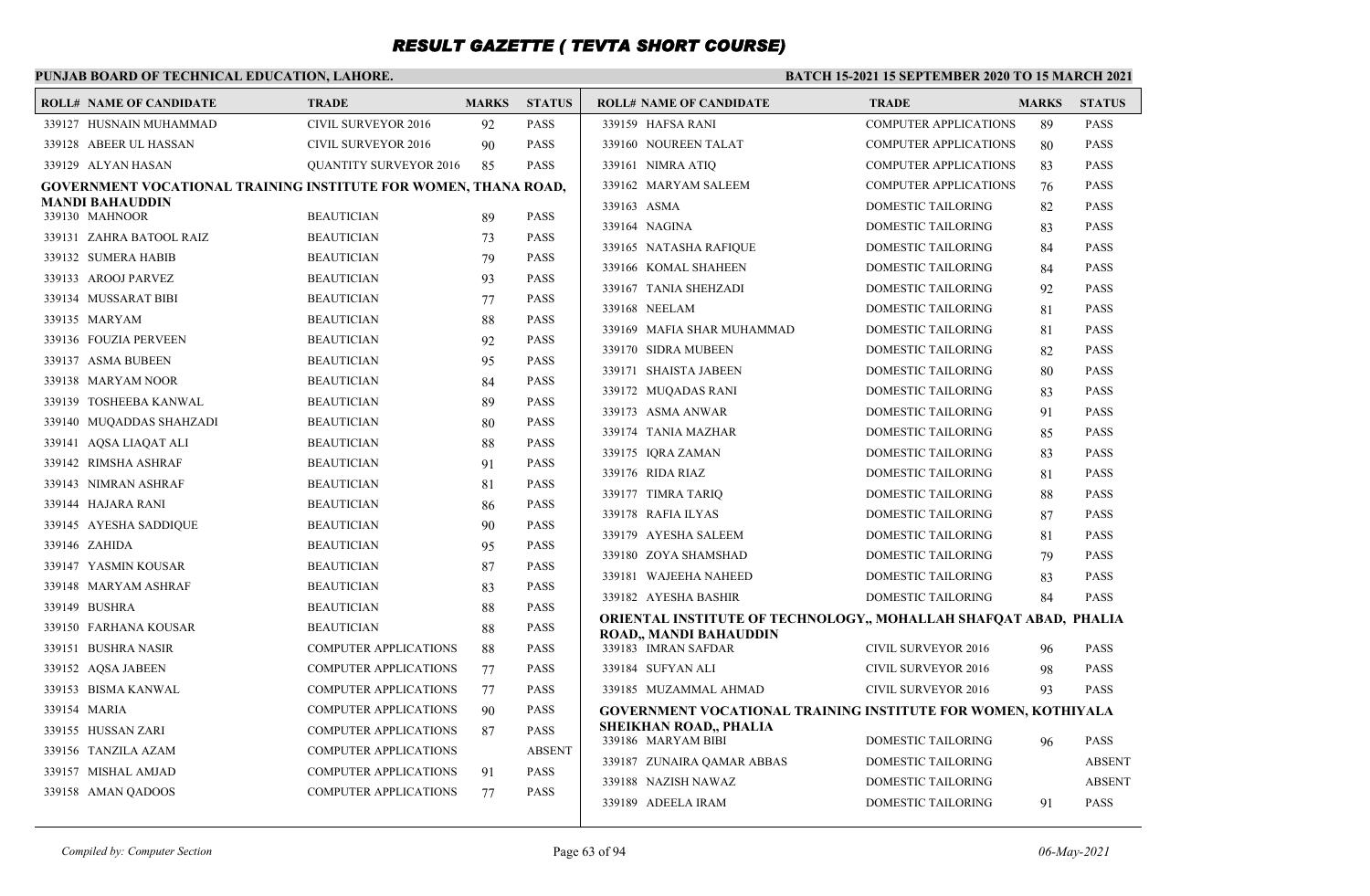### **PUNJAB BOARD OF TECHNICAL EDUCATION, LAHORE.**

| <b>ROLL# NAME OF CANDIDATE</b> | <b>TRADE</b>              | <b>MARKS</b> | <b>STATUS</b> | <b>ROLL# NAME OF CANDIDATE</b>                                    | <b>TRADE</b>                 | <b>MARKS</b> | <b>STATUS</b> |
|--------------------------------|---------------------------|--------------|---------------|-------------------------------------------------------------------|------------------------------|--------------|---------------|
| 339190 AROOJ FATIMA            | <b>DOMESTIC TAILORING</b> | 94           | <b>PASS</b>   | 339224 MISBAH KANWAL                                              | <b>BEAUTICIAN</b>            | 89           | <b>PASS</b>   |
| 339191 NOSHABA ARSHAD          | DOMESTIC TAILORING        | 93           | <b>PASS</b>   | 339225 ANAM SAWARA                                                | <b>BEAUTICIAN</b>            |              | <b>ABSENT</b> |
| 339192 UMM E SHAHEEN           | DOMESTIC TAILORING        | 96           | <b>PASS</b>   | 339226 SNOBER HUSNAIN                                             | <b>BEAUTICIAN</b>            | 87           | <b>PASS</b>   |
| 339193 IRAM ZULFIQAR           | DOMESTIC TAILORING        |              | <b>ABSENT</b> | 339227 SHAISTA NARGIS                                             | <b>COMPUTER APPLICATIONS</b> |              | <b>ABSENT</b> |
| 339194 BEENISH AKBER           | DOMESTIC TAILORING        | 94           | PASS          | 339228 KINZA ZAINAB                                               | <b>COMPUTER APPLICATIONS</b> | 88           | <b>PASS</b>   |
| 339195 TAHIRA MARYAM           | DOMESTIC TAILORING        | 95           | PASS          | 339229 MUQADDAS RANI                                              | <b>COMPUTER APPLICATIONS</b> | 89           | <b>PASS</b>   |
| 339196 SAMAN RANI              | DOMESTIC TAILORING        | 94           | PASS          | 339230 SUMAIRA BIBI                                               | <b>COMPUTER APPLICATIONS</b> | 87           | <b>PASS</b>   |
| 339197 MARYAM SANA             | <b>DOMESTIC TAILORING</b> | 93           | <b>PASS</b>   | 339231 ALISHBA KANWAL                                             | <b>COMPUTER APPLICATIONS</b> |              | <b>ABSENT</b> |
| 339198 HIRA AFZAL              | DOMESTIC TAILORING        | 90           | PASS          | 339232 NOVEELA TABASSUM                                           | <b>COMPUTER APPLICATIONS</b> |              | <b>ABSENT</b> |
| 339199 SABAHAT ABBAS           | DOMESTIC TAILORING        | 89           | <b>PASS</b>   | 339233 AMNA JAMIL                                                 | <b>COMPUTER APPLICATIONS</b> | 90           | <b>PASS</b>   |
| 339200 UMM E RUBAB             | DOMESTIC TAILORING        | 91           | <b>PASS</b>   | 339234 PAKEEZA TARIQ                                              | <b>COMPUTER APPLICATIONS</b> | 94           | <b>PASS</b>   |
| 339201 LUBNA RUBAB             | DOMESTIC TAILORING        | 90           | <b>PASS</b>   | 339235 IQRA WAHEED                                                | <b>COMPUTER APPLICATIONS</b> | 85           | <b>PASS</b>   |
| 339202 AMNA PARVEEN            | DOMESTIC TAILORING        |              | <b>ABSENT</b> | 339236 ANDLEEB ZAHRA                                              | <b>COMPUTER APPLICATIONS</b> | 96           | <b>PASS</b>   |
| 339203 KHADIJA BIBI            | DOMESTIC TAILORING        |              | <b>ABSENT</b> | 339237 JAWERIA FATIMA                                             | <b>COMPUTER APPLICATIONS</b> | 93           | <b>PASS</b>   |
| 339204 NISHA PARVEZ            | DOMESTIC TAILORING        |              | <b>ABSENT</b> | 339238 NIDA BATOOL                                                | <b>COMPUTER APPLICATIONS</b> | 91           | <b>PASS</b>   |
| 339205 ZAINAB MANSHA           | <b>DOMESTIC TAILORING</b> | 88           | <b>PASS</b>   | 339239 ALISHA ALEEM                                               | <b>COMPUTER APPLICATIONS</b> | 87           | <b>PASS</b>   |
| 339206 FRIHA JABEEN            | DOMESTIC TAILORING        |              | <b>ABSENT</b> | 339240 IQRA ASHRAF                                                | <b>COMPUTER APPLICATIONS</b> | 93           | <b>PASS</b>   |
| 339207 SANA FAIZ               | <b>BEAUTICIAN</b>         |              | <b>ABSENT</b> | 339241 MAFIA MUQADAS                                              | <b>COMPUTER APPLICATIONS</b> | 87           | <b>PASS</b>   |
| 339208 MARYAM KANWAL           | <b>BEAUTICIAN</b>         | 91           | <b>PASS</b>   | 339242 BEENASH RANI                                               | <b>COMPUTER APPLICATIONS</b> | 85           | <b>PASS</b>   |
| 339209 ZONARAH ASLAM           | <b>BEAUTICIAN</b>         | 93           | <b>PASS</b>   | 339243 SAWERA AFZAL                                               | <b>COMPUTER APPLICATIONS</b> | 90           | <b>PASS</b>   |
| 339210 AYSHA YAMEEN            | <b>BEAUTICIAN</b>         | 79           | <b>PASS</b>   | 339244 SEHRISH BATOOL                                             | <b>COMPUTER APPLICATIONS</b> | 92           | <b>PASS</b>   |
| 339211 TALHA AFZAL             | <b>BEAUTICIAN</b>         | 87           | PASS          | 339245 QANDEEL ZEHRA                                              | <b>COMPUTER APPLICATIONS</b> | 95           | <b>PASS</b>   |
| 339212 NAZIA MANZOOR           | <b>BEAUTICIAN</b>         | 91           | <b>PASS</b>   | 339246 REEBA AZHAR                                                | <b>COMPUTER APPLICATIONS</b> | 87           | <b>PASS</b>   |
| 339213 JAVARIA ABBAS           | <b>BEAUTICIAN</b>         | 90           | PASS          | <b>GOVERNMENT VOCATIONAL TRAINING INSTITUTE FOR WOMEN, MOHALA</b> |                              |              |               |
| 339214 RAVESH SHAHZADI         | <b>BEAUTICIAN</b>         | 86           | PASS          | ALAM KHAN, ISA KHEL<br>339247 ASMA MURTAZA                        | <b>DOMESTIC TAILORING</b>    | 90           | <b>PASS</b>   |
| 339215 AQSA RIAZ               | <b>BEAUTICIAN</b>         | 90           | PASS          | 339248 SANA NOUREEN                                               | <b>DOMESTIC TAILORING</b>    | 93           | <b>PASS</b>   |
| 339216 HAFSA YAQOOB            | <b>BEAUTICIAN</b>         | 93           | <b>PASS</b>   | 339249 TANZILA BIBI                                               | <b>DOMESTIC TAILORING</b>    | 91           | <b>PASS</b>   |
| 339217 RAHEELA KAUSAR          | <b>BEAUTICIAN</b>         | 85           | PASS          | 339250 UZMA BIBI                                                  | DOMESTIC TAILORING           | 89           | <b>PASS</b>   |
| 339218 TANZEELA MARYAM         | <b>BEAUTICIAN</b>         | 87           | PASS          | 339251 MISBAH NOOR                                                | <b>DOMESTIC TAILORING</b>    | 88           | <b>PASS</b>   |
| 339219 ASIA BIBI               | <b>BEAUTICIAN</b>         | 92           | <b>PASS</b>   | 339252 SHAZIA BIBI                                                | <b>DOMESTIC TAILORING</b>    | 89           | <b>PASS</b>   |
| 339220 SANA RANI               | <b>BEAUTICIAN</b>         | 84           | <b>PASS</b>   | 339253 FARIA BIBI                                                 | DOMESTIC TAILORING           | 91           | <b>PASS</b>   |
| 339221 KINZA ABBAS             | <b>BEAUTICIAN</b>         |              | <b>ABSENT</b> | 339254 SABA BIBI                                                  | <b>DOMESTIC TAILORING</b>    | 84           | <b>PASS</b>   |
| 339222 KHANSA ASGHAR           | <b>BEAUTICIAN</b>         | 90           | PASS          | 339255 TEHMEENA BIBI                                              | <b>DOMESTIC TAILORING</b>    | 88           | <b>PASS</b>   |
| 339223 ALEEZA NASEER           | <b>BEAUTICIAN</b>         |              | <b>ABSENT</b> |                                                                   |                              |              |               |
|                                |                           |              |               |                                                                   |                              |              |               |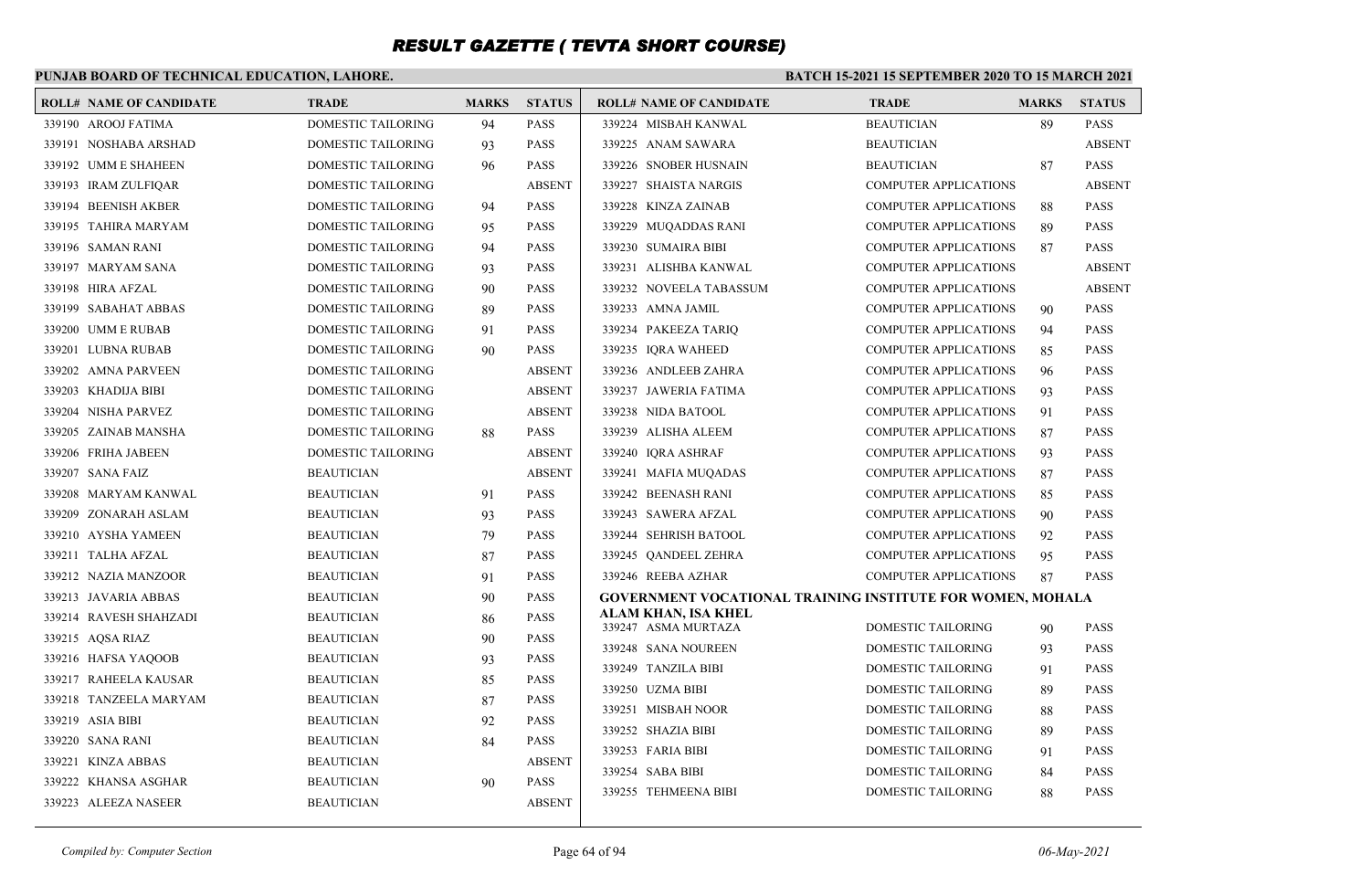### **PUNJAB BOARD OF TECHNICAL EDUCATION, LAHORE.**

| <b>ROLL# NAME OF CANDIDATE</b>                             | <b>TRADE</b>                  | <b>MARKS</b> | <b>STATUS</b> | <b>ROLL# NAME OF CANDIDATE</b>                                   | <b>TRADE</b>              | <b>MARKS</b> | <b>STATUS</b> |
|------------------------------------------------------------|-------------------------------|--------------|---------------|------------------------------------------------------------------|---------------------------|--------------|---------------|
| 339256 SADAF BIBI                                          | DOMESTIC TAILORING            | 83           | <b>PASS</b>   | 339289 HAMZA BILAL                                               | HOME APPLIANCES REPAIR    | 86           | <b>PASS</b>   |
| 339257 SHAGUFTA ZIA                                        | DOMESTIC TAILORING            | 84           | <b>PASS</b>   | 339290 AFTAB AHMAD HUSSAIN SHAH                                  | HOME APPLIANCES REPAIR    | 86           | <b>PASS</b>   |
| 339258 MISBAH TEHSEEN                                      | DOMESTIC TAILORING            | 87           | <b>PASS</b>   | 339291 MUHAMMAD TASDDAQ HUSSAIN                                  | HOME APPLIANCES REPAIR    | 86           | <b>PASS</b>   |
| 339259 BUSHRA AYOUB NIAZI                                  | DOMESTIC TAILORING            | 79           | <b>PASS</b>   | 339292 MUHAMMAD AFNAN                                            | HOME APPLIANCES REPAIR    | 87           | <b>PASS</b>   |
| 339260 TAHIRA BIBI                                         | DOMESTIC TAILORING            | 84           | <b>PASS</b>   | 339293 SAJID NAWAZ KHAN                                          | HOME APPLIANCES REPAIR    | 88           | <b>PASS</b>   |
| 339261 RABIA BIBI                                          | DOMESTIC TAILORING            | 81           | <b>PASS</b>   | 339294 CHAND HASSAN                                              | HOME APPLIANCES REPAIR    | 86           | <b>PASS</b>   |
| <b>GOVERNMENT TECHNICAL TRAINING INSTITUTE, , MIANWALI</b> |                               |              |               | 339295 SAFEER AHMAD                                              | HOME APPLIANCES REPAIR    | 87           | <b>PASS</b>   |
| 339262 MUHAMMAD ISMAIL                                     | <b>COMPUTER APPLICATIONS</b>  | 87           | <b>PASS</b>   | 339296 SHARIK ABDULLAH KHAN                                      | HOME APPLIANCES REPAIR    | 87           | <b>PASS</b>   |
| 339263 MUHAMMAD SHAHZAD                                    | <b>COMPUTER APPLICATIONS</b>  | 88           | <b>PASS</b>   | 339297 ZAFAR IOBAL                                               | HOME APPLIANCES REPAIR    | 85           | <b>PASS</b>   |
| 339264 ARSLAN AHMAD                                        | <b>COMPUTER APPLICATIONS</b>  | 88           | <b>PASS</b>   | 339298 MUHAMMAD RAMZAN                                           | HOME APPLIANCES REPAIR    | 85           | <b>PASS</b>   |
| 339265 MUHAMMAD SALEEM AKRAM                               | <b>COMPUTER APPLICATIONS</b>  | 88           | <b>PASS</b>   | 339299 ARSHAD BILAL                                              | HOME APPLIANCES REPAIR    | 91           | <b>PASS</b>   |
| 339266 SHAHID IOBAL                                        | <b>COMPUTER APPLICATIONS</b>  | 87           | <b>PASS</b>   | 339300 HAFIZ SYED ABDUL MAJID KAZMI                              | HOME APPLIANCES REPAIR    | 91           | <b>PASS</b>   |
| 339267 MUHAMMAD RIZWAN                                     | <b>COMPUTER APPLICATIONS</b>  | 89           | <b>PASS</b>   | 339301 KHURAM SHAHZAD                                            | HOME APPLIANCES REPAIR    | 85           | <b>PASS</b>   |
| 339268 MUHAMMAD MUJAHID                                    | <b>COMPUTER APPLICATIONS</b>  | 89           | <b>PASS</b>   | GOVERNMENT VOCATIONAL TRAINING INSTITUTE FOR WOMEN, MOHALLAH     |                           |              |               |
| 339269 FASIH UD DIN                                        | <b>COMPUTER APPLICATIONS</b>  | 88           | <b>PASS</b>   | SHERMAN KHEL STREET INAMULLAH KHAN, MIANWALI<br>339302 ASMA BIBI | <b>DOMESTIC TAILORING</b> | 93           | <b>PASS</b>   |
| 339270 HAFIZ MUHAMMAD TANVEER                              | <b>COMPUTER APPLICATIONS</b>  | 87           | <b>PASS</b>   | 339303 ANEELA                                                    | DOMESTIC TAILORING        | 94           | <b>PASS</b>   |
| 339271 NAFEES AHMED                                        | <b>COMPUTER APPLICATIONS</b>  | 88           | <b>PASS</b>   | 339304 SAMEENA BALQEES                                           | DOMESTIC TAILORING        | 96           | <b>PASS</b>   |
| 339272 MUHAMMAD ASIF                                       | <b>COMPUTER APPLICATIONS</b>  | 88           | <b>PASS</b>   | 339305 SAMREEN BIBI                                              | <b>DOMESTIC TAILORING</b> | 97           | <b>PASS</b>   |
| 339273 RAHEEL AHMAD                                        | <b>COMPUTER APPLICATIONS</b>  | 87           | <b>PASS</b>   | 339306 FARZANA ATTA                                              | DOMESTIC TAILORING        | 96           | <b>PASS</b>   |
| 339274 ALAM ZEB KHAN                                       | <b>COMPUTER APPLICATIONS</b>  | 88           | <b>PASS</b>   | 339307 SUMRAH RAMZAN                                             | <b>DOMESTIC TAILORING</b> | 95           | <b>PASS</b>   |
| 339275 ADIL RASOOL ATTARI                                  | <b>COMPUTER APPLICATIONS</b>  | 90           | <b>PASS</b>   | 339308 AQSA GULL                                                 | DOMESTIC TAILORING        | 93           | <b>PASS</b>   |
| 339276 MUHAMMAD NOMAN JALIL                                | <b>COMPUTER APPLICATIONS</b>  | 92           | <b>PASS</b>   | 339309 UZMA NAJEEB                                               | <b>DOMESTIC TAILORING</b> | 94           | <b>PASS</b>   |
| 339277 MUHAMMAD ASHAN ALI HAMZA                            | <b>COMPUTER APPLICATIONS</b>  | 90           | <b>PASS</b>   | 339310 SAPNA NAYAB KHAN                                          | <b>DOMESTIC TAILORING</b> | 93           | <b>PASS</b>   |
| 339278 MUHAMMAD IMTIAZ                                     | <b>COMPUTER APPLICATIONS</b>  | 91           | <b>PASS</b>   | 339311 AIMAN RAFI                                                | <b>DOMESTIC TAILORING</b> | 93           | <b>PASS</b>   |
| 339279 NOMAN NAWAB                                         | <b>COMPUTER APPLICATIONS</b>  | 92           | <b>PASS</b>   | 339312 ASIA KHAN                                                 | <b>DOMESTIC TAILORING</b> | 96           | <b>PASS</b>   |
| 339280 ZAIGHAM ALI                                         | <b>COMPUTER APPLICATIONS</b>  | 92           | <b>PASS</b>   | 339313 FARHAT PERVEEN                                            | <b>DOMESTIC TAILORING</b> | 93           | <b>PASS</b>   |
| 339281 ZOHIAB HASSAN KHAN                                  | <b>COMPUTER APPLICATIONS</b>  | 88           | <b>PASS</b>   | 339314 REHANA BIBI                                               | <b>DOMESTIC TAILORING</b> |              | <b>ABSENT</b> |
| 339282 MUHAMMAD SHAFIQ                                     | HOME APPLIANCES REPAIR        | 90           | <b>PASS</b>   | 339315 KIRAN KHATOON                                             | <b>DOMESTIC TAILORING</b> | 95           | <b>PASS</b>   |
| 339283 MUHAMMAD AMEER KHAN                                 | <b>HOME APPLIANCES REPAIR</b> | 85           | <b>PASS</b>   | 339316 SHAKEELA BIBI                                             | <b>DOMESTIC TAILORING</b> | 94           | <b>PASS</b>   |
| 339284 KALEEM ULLAH KHAN                                   | HOME APPLIANCES REPAIR        | 83           | <b>PASS</b>   | 339317 AMMARA GULL                                               | <b>BEAUTICIAN</b>         | 94           | <b>PASS</b>   |
| 339285 MUHAMMAD HUMAIR HAYAT                               | <b>HOME APPLIANCES REPAIR</b> | 84           | <b>PASS</b>   | 339318 ASMA GUL                                                  | BEAUTICIAN                | 100          | <b>PASS</b>   |
| 339286 MUHAMMAD HAMMAS KHAN                                | <b>HOME APPLIANCES REPAIR</b> | 84           | <b>PASS</b>   | 339319 AMNA KANEEZ KHATOON                                       | <b>BEAUTICIAN</b>         | 100          | <b>PASS</b>   |
| 339287 ZAFAR IQBAL KHAN                                    | HOME APPLIANCES REPAIR        | 84           | <b>PASS</b>   | 339320 SOBIA                                                     | <b>BEAUTICIAN</b>         | 98           | <b>PASS</b>   |
| 339288 ABID HUSSAIN                                        | HOME APPLIANCES REPAIR        | 87           | <b>PASS</b>   |                                                                  |                           |              |               |
|                                                            |                               |              |               |                                                                  |                           |              |               |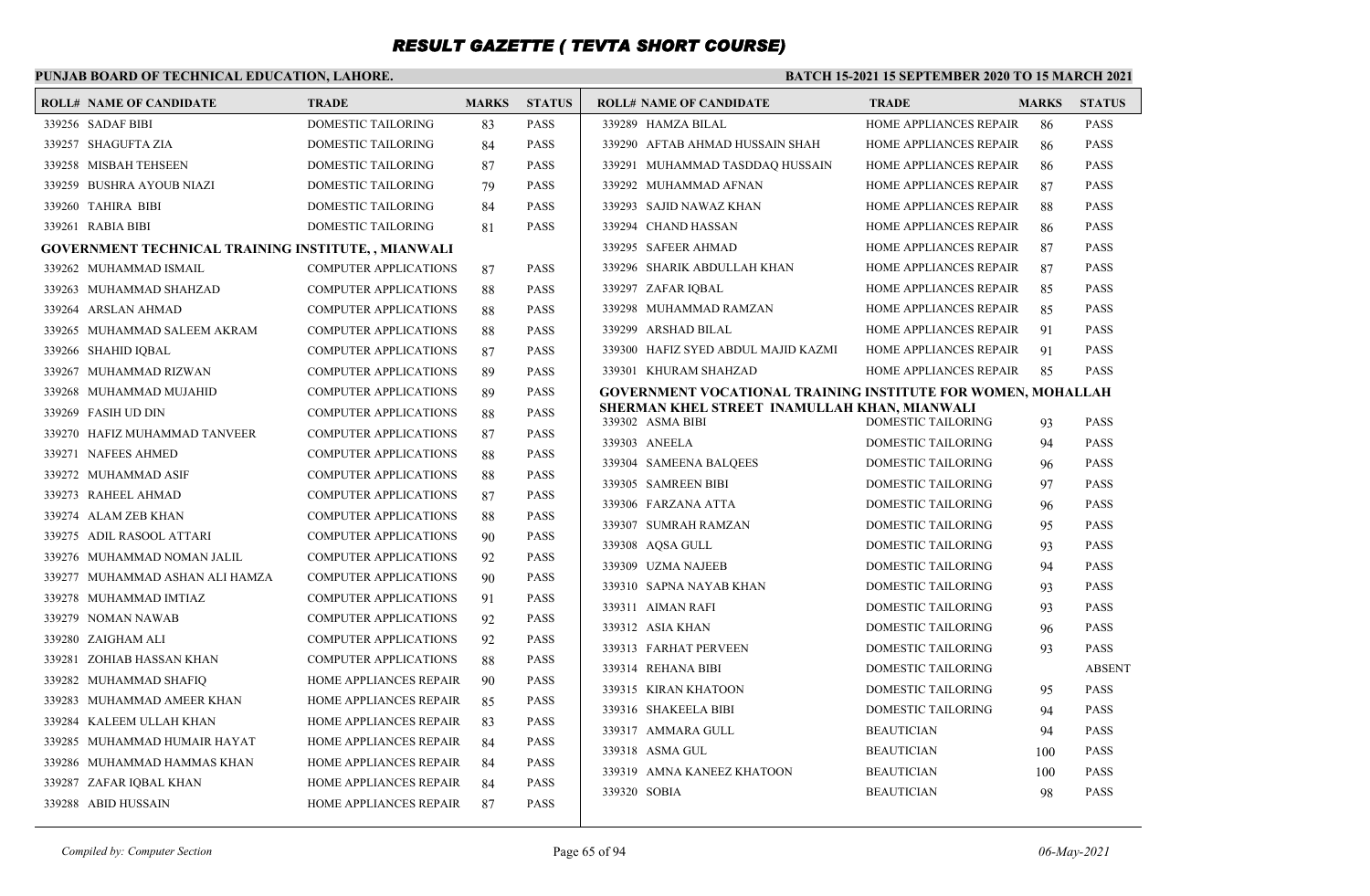### **PUNJAB BOARD OF TECHNICAL EDUCATION, LAHORE.**

| <b>ROLL# NAME OF CANDIDATE</b>                           | <b>TRADE</b>                 | <b>MARKS</b> | <b>STATUS</b> | <b>ROLL# NAME OF CANDIDATE</b>                               | <b>TRADE</b>                 | <b>MARKS</b> | <b>STATUS</b> |
|----------------------------------------------------------|------------------------------|--------------|---------------|--------------------------------------------------------------|------------------------------|--------------|---------------|
| 339321 PARVEEN AKHTAR                                    | <b>BEAUTICIAN</b>            | 89           | PASS          | 339353 NADIA BIBI                                            | <b>COMPUTER APPLICATIONS</b> | 83           | <b>PASS</b>   |
| 339322 TEHMEENA BALQEES                                  | <b>BEAUTICIAN</b>            | 91           | <b>PASS</b>   | 339354 ISHRAT FATIMA                                         | <b>DOMESTIC TAILORING</b>    | 89           | <b>PASS</b>   |
| 339323 SAWAIRA BIBI                                      | <b>BEAUTICIAN</b>            | 98           | PASS          | 339355 KAINAT HAMDANI                                        | DOMESTIC TAILORING           | 82           | <b>PASS</b>   |
| 339324 AMINA KHATOON                                     | <b>BEAUTICIAN</b>            | 99           | PASS          | 339356 NIDA FIDA                                             | DOMESTIC TAILORING           | 81           | <b>PASS</b>   |
| 339325 UZMA GUL                                          | <b>BEAUTICIAN</b>            | 100          | PASS          | 339357 YASMIN NAZ                                            | DOMESTIC TAILORING           | 82           | <b>PASS</b>   |
| 339326 UZMA SANA                                         | <b>BEAUTICIAN</b>            | 92           | <b>PASS</b>   | 339358 IQRA SHAHID                                           | DOMESTIC TAILORING           | 90           | <b>PASS</b>   |
| 339327 SUMEIRA BIBI                                      | <b>BEAUTICIAN</b>            | 91           | PASS          | 339359 ASIA BIBI                                             | DOMESTIC TAILORING           | 90           | PASS          |
| 339328 SONIA BIBI                                        | <b>BEAUTICIAN</b>            | 90           | <b>PASS</b>   | 339360 SHAMEEM AKHTAR                                        | DOMESTIC TAILORING           | 80           | <b>PASS</b>   |
| 339329 AZMAT BIBI                                        | <b>BEAUTICIAN</b>            | 90           | PASS          | 339361 AOSA BIBI                                             | DOMESTIC TAILORING           | 82           | <b>PASS</b>   |
| 339330 KAINAT                                            | <b>BEAUTICIAN</b>            | 90           | <b>PASS</b>   | 339362 ISHA FATIMA BIBI                                      | DOMESTIC TAILORING           | 80           | <b>PASS</b>   |
| 339331 SHABANA HABIB                                     | <b>BEAUTICIAN</b>            |              | <b>ABSENT</b> | 339363 SAFIA BIBI                                            | DOMESTIC TAILORING           | 79           | <b>PASS</b>   |
| GOVRNMENT VOCATIONAL TRAINING INSTITUTE FOR WOMAN, KAMAR |                              |              |               | 339364 MEHREEN                                               | DOMESTIC TAILORING           | 81           | <b>PASS</b>   |
| MUSHANI, MIANWALI                                        |                              |              |               | 339365 MEHWISH BIBI                                          | DOMESTIC TAILORING           | 86           | <b>PASS</b>   |
| 339332 TANZEELA ATTA                                     | <b>BEAUTICIAN</b>            | 68           | PASS          | 339366 TANZILA FATIMA                                        | DOMESTIC TAILORING           | 85           | <b>PASS</b>   |
| 339333 AFEFA JABEEN                                      | <b>BEAUTICIAN</b>            | 59           | <b>PASS</b>   | GOVT. VOCATIONAL TRAINING INSTITUE FOR WOMEN, ABAD, MIANWALI |                              |              |               |
| 339334 FARHAT UL AIN                                     | <b>BEAUTICIAN</b>            | 60           | PASS          | 339367 HIFZA BIBI                                            | <b>DOMESTIC TAILORING</b>    | 92           | <b>PASS</b>   |
| 339335 TEIBA QANDEEL                                     | <b>BEAUTICIAN</b>            | 60           | <b>PASS</b>   | 339368 REHANA BIBI                                           | DOMESTIC TAILORING           | 97           | <b>PASS</b>   |
| 339336 KAINAT BIBI                                       | <b>BEAUTICIAN</b>            | 81           | PASS          | 339369 SEHRISH NOOR                                          | <b>DOMESTIC TAILORING</b>    | 95           | <b>PASS</b>   |
| 339337 SAIMA RASHEED                                     | <b>BEAUTICIAN</b>            | 61           | <b>PASS</b>   | 339370 NASEEM FATIMA                                         | DOMESTIC TAILORING           | 94           | <b>PASS</b>   |
| 339338 ASMA BIBI                                         | <b>BEAUTICIAN</b>            | 73           | PASS          | 339371 SAWAIRA BIBI                                          | DOMESTIC TAILORING           | 96           | <b>PASS</b>   |
| 339339 SAMREEN FAIZ                                      | <b>BEAUTICIAN</b>            | 89           | <b>PASS</b>   | 339372 MADEEHA ZAHRA                                         | DOMESTIC TAILORING           | 97           | <b>PASS</b>   |
| 339340 ULFAT BIBI                                        | <b>BEAUTICIAN</b>            | 73           | PASS          | 339373 MEHNAZ BIBI                                           | DOMESTIC TAILORING           | 97           | <b>PASS</b>   |
| 339341 TASLEEM BIBI                                      | <b>BEAUTICIAN</b>            | 94           | <b>PASS</b>   | 339374 SAIRA RAEES                                           | DOMESTIC TAILORING           | 95           | <b>PASS</b>   |
| 339342 ZEENAT BIBI                                       | COMPUTER APPLICATIONS        | 93           | PASS          | 339375 SAWAERA IOBAL                                         | <b>DOMESTIC TAILORING</b>    | 96           | <b>PASS</b>   |
| 339343 ASIA BATOOL                                       | <b>COMPUTER APPLICATIONS</b> | 91           | PASS          | 339376 SUMERA NIAZI                                          | DOMESTIC TAILORING           | 96           | <b>PASS</b>   |
| 339344 NAGEEN BIBI                                       | <b>COMPUTER APPLICATIONS</b> | 90           | PASS          | 339377 NUSRAT IOBAL                                          | <b>DOMESTIC TAILORING</b>    | 98           | <b>PASS</b>   |
| 339345 KAUSAR PARVEEN                                    | <b>COMPUTER APPLICATIONS</b> | 89           | <b>PASS</b>   | 339378 RABIA NOOR                                            | DOMESTIC TAILORING           | 96           | <b>PASS</b>   |
| 339346 NOUREEN AKHTER                                    | <b>COMPUTER APPLICATIONS</b> | 86           | <b>PASS</b>   | 339379 SHAHEEN AKHTAR                                        | <b>DOMESTIC TAILORING</b>    | 98           | <b>PASS</b>   |
| 339347 SOMIA FATIMA                                      | <b>COMPUTER APPLICATIONS</b> | 91           | <b>PASS</b>   | 339380 SOBIA YASMIN                                          | DOMESTIC TAILORING           | 97           | <b>PASS</b>   |
| 339348 BEENISH FATIMA                                    | COMPUTER APPLICATIONS        | 83           | <b>PASS</b>   | 339381 IFRA SAKHAWAT                                         | DOMESTIC TAILORING           | 96           | <b>PASS</b>   |
| 339349 ANJUM SHAHEEN                                     | <b>COMPUTER APPLICATIONS</b> | 83           | <b>PASS</b>   | 339382 MAH RUKH FATIMA                                       | <b>BEAUTICIAN</b>            | 96           | <b>PASS</b>   |
| 339350 MUNAFFIA SARDAR                                   | COMPUTER APPLICATIONS        | 85           | <b>PASS</b>   | 339383 SURRIYA YASMIN                                        | <b>BEAUTICIAN</b>            | 94           | <b>PASS</b>   |
| 339351 SARA BIBI                                         | <b>COMPUTER APPLICATIONS</b> | 86           | PASS          | 339384 AMBER NAZ                                             | <b>BEAUTICIAN</b>            |              | <b>PASS</b>   |
| 339352 AMNA SARDAR                                       | <b>COMPUTER APPLICATIONS</b> | 87           | PASS          | 339385 SIDRA GUL                                             | <b>BEAUTICIAN</b>            | 95           | <b>PASS</b>   |
|                                                          |                              |              |               |                                                              |                              | 95           |               |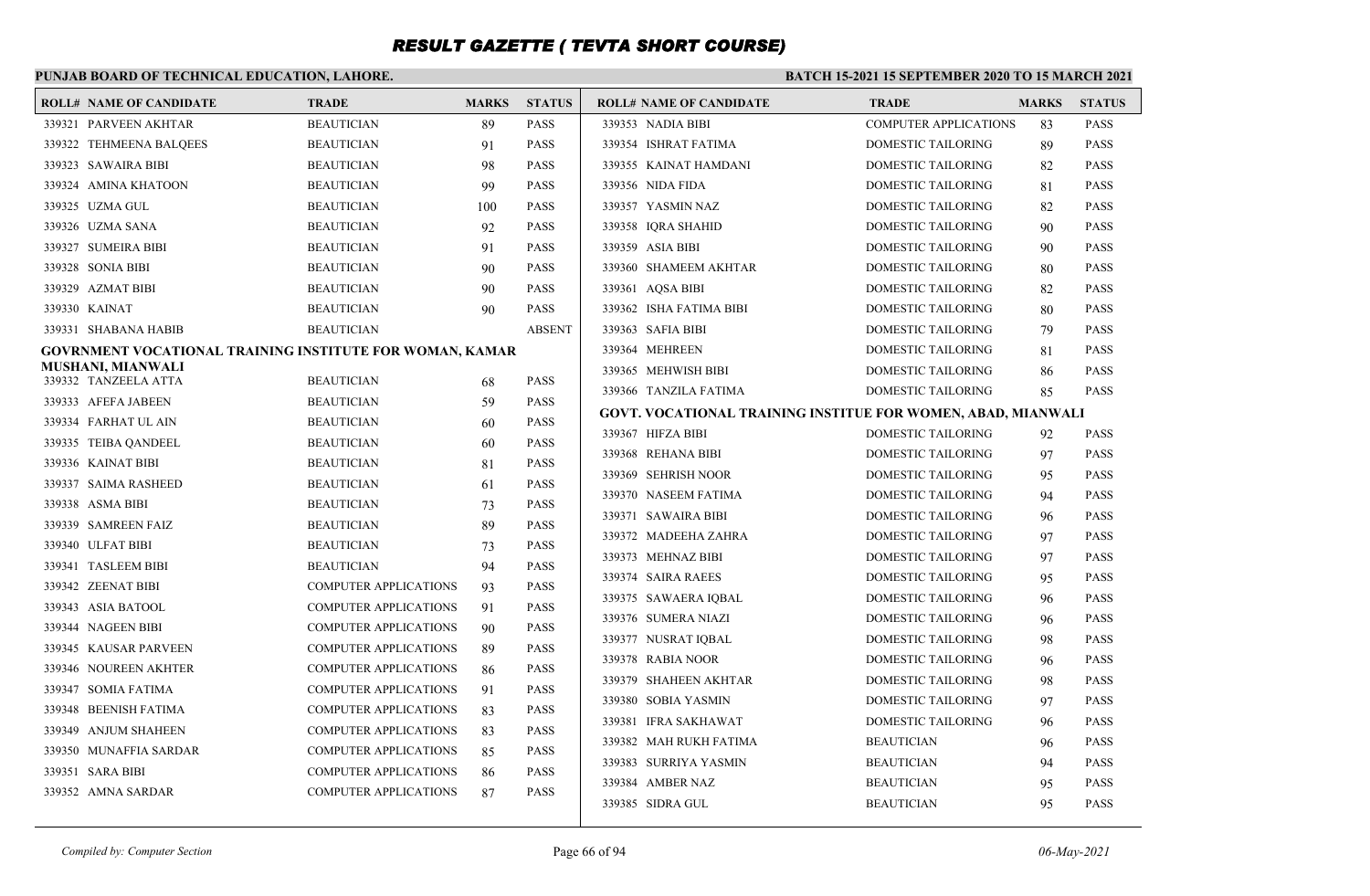## **PUNJAB BOARD OF TECHNICAL EDUCATION, LAHORE.**

#### **BATCH 15-2021 15 SEPTEMBER 2020 TO 15 MARCH 2021**

|              | <b>ROLL# NAME OF CANDIDATE</b>                                 | <b>TRADE</b>              | <b>MARKS</b> | <b>STATUS</b> | <b>ROLL# NAME OF CANDIDATE</b>                                    | <b>TRADE</b>              | <b>MARKS</b> | <b>STATUS</b> |
|--------------|----------------------------------------------------------------|---------------------------|--------------|---------------|-------------------------------------------------------------------|---------------------------|--------------|---------------|
|              | 339386 AQSA KANWAL                                             | <b>BEAUTICIAN</b>         |              | <b>ABSENT</b> | 339419 BUSHRA HAMEED                                              | DOMESTIC TAILORING        | 90           | <b>PASS</b>   |
|              | 339387 UNZA NIAZI                                              | <b>BEAUTICIAN</b>         | 94           | <b>PASS</b>   | 339420 MARYAM BIBI                                                | <b>DOMESTIC TAILORING</b> | 92           | <b>PASS</b>   |
|              | 339388 SANA ZAKA                                               | <b>BEAUTICIAN</b>         | 94           | <b>PASS</b>   | 339421 SAMIA GHAFFAR                                              | DOMESTIC TAILORING        | 90           | <b>PASS</b>   |
|              | 339389 AQSA SABIR                                              | <b>BEAUTICIAN</b>         | 95           | <b>PASS</b>   | 339422 HUMAIRA TAZEEM                                             | DOMESTIC TAILORING        |              | <b>ABSENT</b> |
|              | 339390 TAZAKA MUJTABA                                          | <b>BEAUTICIAN</b>         | 94           | <b>PASS</b>   | 339423 SADIA JABBAR                                               | DOMESTIC TAILORING        |              | <b>ABSENT</b> |
|              | 339391 SAHRA SAHAR                                             | <b>BEAUTICIAN</b>         | 94           | <b>PASS</b>   | 339424 SHUMILA KIRAN                                              | DOMESTIC TAILORING        |              | <b>ABSENT</b> |
|              | 339392 MEHWISH YOUNAS                                          | <b>BEAUTICIAN</b>         | 96           | <b>PASS</b>   | 339425 TAYYIBAH BIBI                                              | DOMESTIC TAILORING        | 90           | <b>PASS</b>   |
|              | 339393 SANA DIL AWAIZ                                          | <b>BEAUTICIAN</b>         | 94           | <b>PASS</b>   | 339426 FOZIA BIBI                                                 | DOMESTIC TAILORING        | 91           | <b>PASS</b>   |
|              | 339394 SYEDA NIMRA IZHAR                                       | <b>BEAUTICIAN</b>         | 96           | <b>PASS</b>   | 339427 GULNAZ IOBAL                                               | DOMESTIC TAILORING        | 90           | <b>PASS</b>   |
|              | 339395 AYESHA IRUM                                             | <b>BEAUTICIAN</b>         | 93           | <b>PASS</b>   | 339428 ZAKIA ANWAR                                                | DOMESTIC TAILORING        | 92           | <b>PASS</b>   |
|              | 339396 RUKHSANA                                                | <b>BEAUTICIAN</b>         | 96           | <b>PASS</b>   | 339429 KANIZ FATIMA                                               | DOMESTIC TAILORING        | 89           | <b>PASS</b>   |
|              | <b>GOVERNMENT TECHNICAL TRAINING CENTRE (FEMALE), , PIPLAN</b> |                           |              |               | 339430 FARIA YASMEEN                                              | <b>DOMESTIC TAILORING</b> | 93           | <b>PASS</b>   |
|              | 339397 SAWEIRA                                                 | <b>MACHINE EMBROIDERY</b> |              | <b>ABSENT</b> | 339431 SYEDA GULSHAN ZARA                                         | DOMESTIC TAILORING        | 90           | <b>PASS</b>   |
|              | 339398 RUQIA BIBI                                              | <b>MACHINE EMBROIDERY</b> | 93           | <b>PASS</b>   | FARRUKH MUKHTAR VOCATIONAL CENTRE (GULSHAN), HUSSAIN MILL         |                           |              |               |
| 339399 NADIA |                                                                | <b>MACHINE EMBROIDERY</b> | 92           | <b>PASS</b>   | OPPOSIT TIMBER MARKET,VEHARI ROAD, MULTAN,<br>339432 ARIBA MUMTAZ | DOMESTIC TAILORING        |              | <b>ABSENT</b> |
|              | 339400 UMAIRA AKHTAR                                           | <b>MACHINE EMBROIDERY</b> | 90           | <b>PASS</b>   | 339433 ASIFA YOUSAF                                               | DOMESTIC TAILORING        | 89           | <b>PASS</b>   |
|              | 339401 SAFIA ANWAR                                             | <b>MACHINE EMBROIDERY</b> |              | FAIL          | 339434 AYESHA IQBAL                                               | DOMESTIC TAILORING        | 81           | <b>PASS</b>   |
|              | 339402 AYESHA RASHEED                                          | <b>MACHINE EMBROIDERY</b> | 87           | <b>PASS</b>   | 339435 BAKHT AZIZ                                                 | DOMESTIC TAILORING        | 88           | <b>PASS</b>   |
|              | 339403 MUSARAT BIBI                                            | <b>MACHINE EMBROIDERY</b> | 87           | <b>PASS</b>   | 339436 FARAH BIBI                                                 | DOMESTIC TAILORING        | 84           | <b>PASS</b>   |
|              | 339404 RUOYYIA BIBI                                            | <b>MACHINE EMBROIDERY</b> |              | <b>ABSENT</b> | 339437 FATIMA                                                     | DOMESTIC TAILORING        | 86           | <b>PASS</b>   |
|              | 339405 FIZA GUL                                                | <b>MACHINE EMBROIDERY</b> | 94           | <b>PASS</b>   | 339438 HIFZA IFTIKHAR                                             | DOMESTIC TAILORING        | 80           | <b>PASS</b>   |
|              | 339406 ISHA ISHFAQ                                             | <b>MACHINE EMBROIDERY</b> | 84           | <b>PASS</b>   | 339439 IFAT SHAFIQ UR REHMAN                                      | DOMESTIC TAILORING        | 85           | <b>PASS</b>   |
|              | 339407 MARIA SHAFIQ                                            | <b>MACHINE EMBROIDERY</b> | 89           | <b>PASS</b>   | 339440 IRAM GHAFOOR                                               | DOMESTIC TAILORING        | 89           | <b>PASS</b>   |
|              | 339408 SAJIDA YASMEEN                                          | <b>MACHINE EMBROIDERY</b> | 93           | <b>PASS</b>   | 339441 KANEEZ MEMUNA                                              | DOMESTIC TAILORING        | 90           | <b>PASS</b>   |
|              | 339409 AYMAN GHAFFAR                                           | <b>MACHINE EMBROIDERY</b> | 98           | <b>PASS</b>   | 339442 LAIBA BIBI                                                 | DOMESTIC TAILORING        | 84           | <b>PASS</b>   |
|              | 339410 IORA AFZAL                                              | <b>MACHINE EMBROIDERY</b> | 84           | <b>PASS</b>   | 339443 NAHAL AHMED                                                | DOMESTIC TAILORING        | 84           | <b>PASS</b>   |
|              | 339411 MEHWISH BIBI                                            | <b>MACHINE EMBROIDERY</b> | 91           | <b>PASS</b>   | 339444 NOOR UL AIN                                                | DOMESTIC TAILORING        | 84           | <b>PASS</b>   |
|              | 339412 UROOBA ALI                                              | DOMESTIC TAILORING        | 89           | <b>PASS</b>   | 339445 QURAT UL AIN                                               | DOMESTIC TAILORING        | 84           | <b>PASS</b>   |
|              | 339413 RAZIA AREEJ                                             | <b>DOMESTIC TAILORING</b> | 90           | <b>PASS</b>   | 339446 OURAT UL AIN                                               | DOMESTIC TAILORING        | 90           | <b>PASS</b>   |
|              | 339414 AYESHA KHAN                                             | DOMESTIC TAILORING        | 95           | <b>PASS</b>   | 339447 SABA MARYAM                                                | DOMESTIC TAILORING        | 88           | <b>PASS</b>   |
|              | 339415 BENISH AYOUB                                            | DOMESTIC TAILORING        | 89           | <b>PASS</b>   | 339448 SABRINA                                                    | DOMESTIC TAILORING        | 86           | <b>PASS</b>   |
|              | 339416 RUQIA BIBI                                              | DOMESTIC TAILORING        | 89           | <b>PASS</b>   | 339449 SADIA BIBI                                                 | DOMESTIC TAILORING        | 90           | <b>PASS</b>   |
|              | 339417 RUMAISA BIBI                                            | DOMESTIC TAILORING        | 94           | <b>PASS</b>   | 339450 SAIRA NISAR                                                | DOMESTIC TAILORING        | 90           | <b>PASS</b>   |
|              | 339418 NAHEED BIBI                                             | DOMESTIC TAILORING        | 89           | <b>PASS</b>   |                                                                   |                           |              |               |

*Compiled by: Computer Section* Page 67 of 94 *06-May-2021*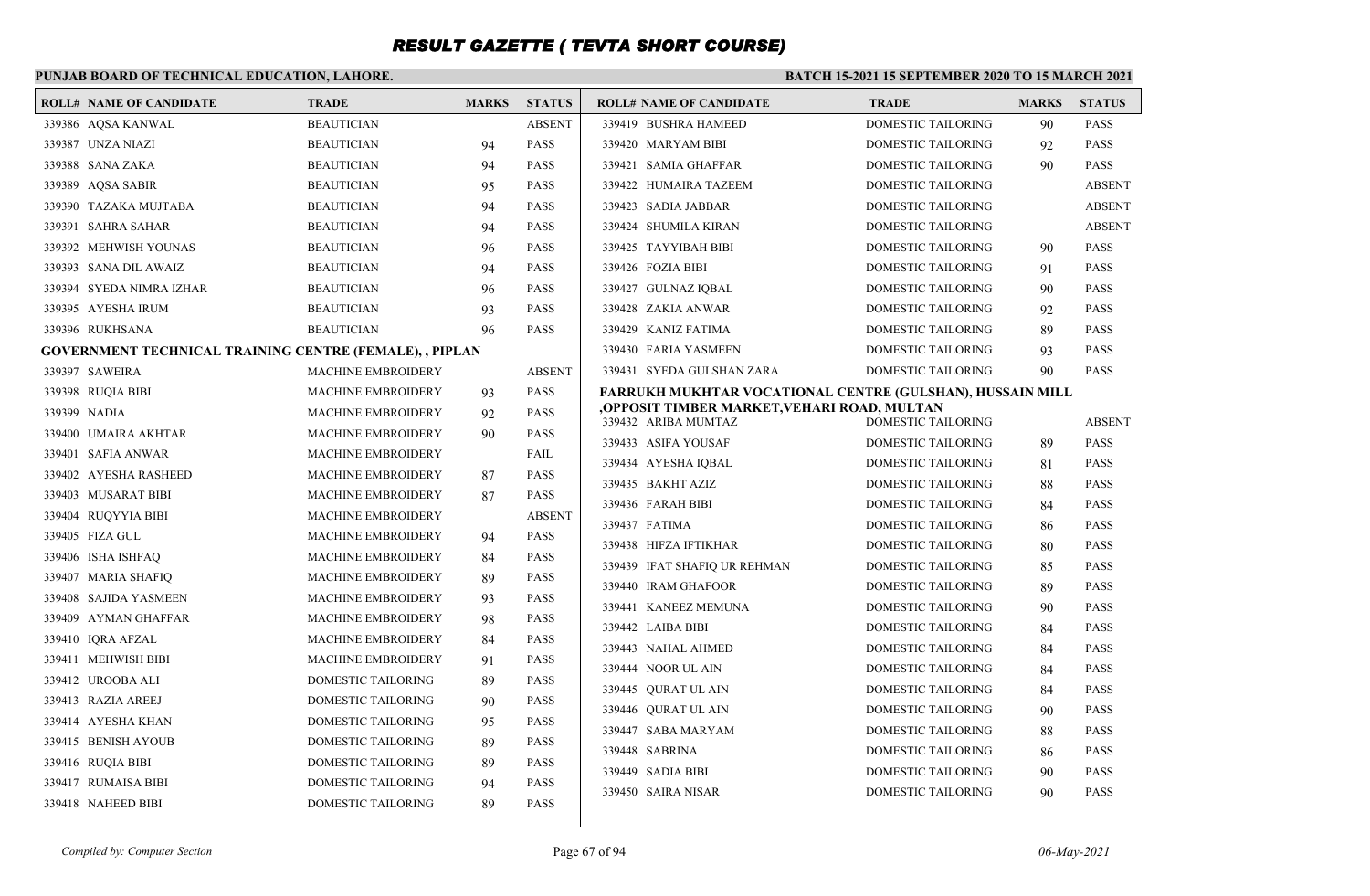### **PUNJAB BOARD OF TECHNICAL EDUCATION, LAHORE.**

| DOMESTIC TAILORING<br><b>PASS</b><br><b>BEAUTICIAN</b><br>339451 SAJAL SAEED<br>88<br>339485 RIDA ARSHAD<br>87<br>339452 SAWERA BIBI<br>DOMESTIC TAILORING<br><b>PASS</b><br>339486 SAJAL MUSTAFA<br>84<br><b>BEAUTICIAN</b><br>83<br><b>PASS</b><br>339453 SEHRISH WAHEED<br><b>DOMESTIC TAILORING</b><br>339487 SANA GHAFFAR<br><b>BEAUTICIAN</b><br>79<br>87<br>339454 SHEHZEEN TARIQ<br><b>DOMESTIC TAILORING</b><br><b>ABSENT</b><br>339488 SANA SHARIF<br><b>BEAUTICIAN</b><br>88<br><b>PASS</b><br>339455 SUNDAS MARYAM<br><b>DOMESTIC TAILORING</b><br>339489 SEEMAL AHMAD SHEIKH<br><b>BEAUTICIAN</b><br>80<br>89 | <b>PASS</b><br><b>PASS</b><br><b>PASS</b><br><b>PASS</b><br><b>PASS</b><br><b>PASS</b><br><b>PASS</b><br><b>PASS</b> |
|----------------------------------------------------------------------------------------------------------------------------------------------------------------------------------------------------------------------------------------------------------------------------------------------------------------------------------------------------------------------------------------------------------------------------------------------------------------------------------------------------------------------------------------------------------------------------------------------------------------------------|----------------------------------------------------------------------------------------------------------------------|
|                                                                                                                                                                                                                                                                                                                                                                                                                                                                                                                                                                                                                            |                                                                                                                      |
|                                                                                                                                                                                                                                                                                                                                                                                                                                                                                                                                                                                                                            |                                                                                                                      |
|                                                                                                                                                                                                                                                                                                                                                                                                                                                                                                                                                                                                                            |                                                                                                                      |
|                                                                                                                                                                                                                                                                                                                                                                                                                                                                                                                                                                                                                            |                                                                                                                      |
|                                                                                                                                                                                                                                                                                                                                                                                                                                                                                                                                                                                                                            |                                                                                                                      |
| DOMESTIC TAILORING<br><b>PASS</b><br>339490 SHAZIA PARVEEN<br><b>BEAUTICIAN</b><br>339456 WAJIHA QADEER<br>89<br>81                                                                                                                                                                                                                                                                                                                                                                                                                                                                                                        |                                                                                                                      |
| <b>DOMESTIC TAILORING</b><br><b>PASS</b><br>339457 ZAINAB ISHAO<br>339491 SIDRA JAVAID IOBAL<br><b>BEAUTICIAN</b><br>88<br>87                                                                                                                                                                                                                                                                                                                                                                                                                                                                                              |                                                                                                                      |
| 339458 ADEEFA NADEEM<br><b>BEAUTICIAN</b><br><b>PASS</b><br>339492 HAFZA SOBIA MAQSOOD<br><b>BEAUTICIAN</b><br>87<br>80                                                                                                                                                                                                                                                                                                                                                                                                                                                                                                    |                                                                                                                      |
| 339459 ALISHA<br><b>BEAUTICIAN</b><br>82<br><b>PASS</b><br>339493 SUMERA MANZOOR<br><b>BEAUTICIAN</b><br>81                                                                                                                                                                                                                                                                                                                                                                                                                                                                                                                | <b>PASS</b>                                                                                                          |
| <b>PASS</b><br>339494 SYEDA TAMKEEN ZAHRA<br>339460 AMBER BIBI<br><b>BEAUTICIAN</b><br>89<br><b>BEAUTICIAN</b><br>78                                                                                                                                                                                                                                                                                                                                                                                                                                                                                                       | <b>PASS</b>                                                                                                          |
| <b>BEAUTICIAN</b><br><b>PASS</b><br>339461 AMMARA KANWAL<br>80<br>339495 TANZEELA RAOUF<br><b>BEAUTICIAN</b><br>80                                                                                                                                                                                                                                                                                                                                                                                                                                                                                                         | <b>PASS</b>                                                                                                          |
| <b>PASS</b><br>339496 TAYYBA<br>339462 ANIOA KHALID<br><b>BEAUTICIAN</b><br><b>BEAUTICIAN</b><br>89<br>83                                                                                                                                                                                                                                                                                                                                                                                                                                                                                                                  | <b>PASS</b>                                                                                                          |
| 339463 ANUM SIDDIQ<br><b>BEAUTICIAN</b><br>90<br><b>PASS</b><br>339497 SUMBAL<br><b>BEAUTICIAN</b><br>76                                                                                                                                                                                                                                                                                                                                                                                                                                                                                                                   | <b>PASS</b>                                                                                                          |
| 339464 BANISH IQBAL<br><b>BEAUTICIAN</b><br><b>PASS</b><br>88<br>FARRUKH MUKHTAR VOCATIONAL EDUCATION CENTRE (MADNI), OPP. MADNI                                                                                                                                                                                                                                                                                                                                                                                                                                                                                           |                                                                                                                      |
| PARK, MADNI CHOK,, MULTAN<br><b>BEAUTICIAN</b><br><b>PASS</b><br>339465 FATIMA FAIZ<br>86                                                                                                                                                                                                                                                                                                                                                                                                                                                                                                                                  | <b>PASS</b>                                                                                                          |
| 339498 AASMA BIBI<br>DOMESTIC TAILORING<br>80<br><b>BEAUTICIAN</b><br><b>PASS</b><br>339466 FATIMA SHAFFIQ<br>82<br>339499 ABIHA EMAN<br>DOMESTIC TAILORING                                                                                                                                                                                                                                                                                                                                                                                                                                                                | <b>ABSENT</b>                                                                                                        |
| <b>PASS</b><br>339467 HURAIMA<br><b>BEAUTICIAN</b><br>84<br>339500 ALISHBA MEHBOOB<br>DOMESTIC TAILORING                                                                                                                                                                                                                                                                                                                                                                                                                                                                                                                   | <b>PASS</b>                                                                                                          |
| 95<br>339468 IQRA KHALID<br><b>BEAUTICIAN</b><br><b>PASS</b><br>85<br><b>DOMESTIC TAILORING</b>                                                                                                                                                                                                                                                                                                                                                                                                                                                                                                                            | <b>ABSENT</b>                                                                                                        |
| 339501 AQSA<br>339469 IQRA MAQSOOD<br>82<br><b>PASS</b><br><b>BEAUTICIAN</b><br>339502 AQSA TARIQ MEHMOOD<br>DOMESTIC TAILORING                                                                                                                                                                                                                                                                                                                                                                                                                                                                                            | <b>PASS</b>                                                                                                          |
| 91<br>339470 JABEEN FATIMA<br>PASS<br><b>BEAUTICIAN</b><br>87                                                                                                                                                                                                                                                                                                                                                                                                                                                                                                                                                              |                                                                                                                      |
| DOMESTIC TAILORING<br>339503 AREESHA SHAHZAD<br>339471 LAILA<br>84<br><b>PASS</b><br><b>BEAUTICIAN</b><br>339504 ASIA SALEEM<br>DOMESTIC TAILORING                                                                                                                                                                                                                                                                                                                                                                                                                                                                         | <b>ABSENT</b><br><b>ABSENT</b>                                                                                       |
| <b>ABSENT</b><br>339472 MAHNOOR YOUNIS<br><b>BEAUTICIAN</b>                                                                                                                                                                                                                                                                                                                                                                                                                                                                                                                                                                |                                                                                                                      |
| 339505 ASMA PERVEEN<br>DOMESTIC TAILORING<br>79<br><b>PASS</b><br>339473 MANAHIL<br><b>BEAUTICIAN</b><br>78<br>339506 BISMILA                                                                                                                                                                                                                                                                                                                                                                                                                                                                                              | <b>PASS</b><br><b>PASS</b>                                                                                           |
| DOMESTIC TAILORING<br>89<br><b>ABSENT</b><br>339474 MARHABA AIMEEN<br><b>BEAUTICIAN</b>                                                                                                                                                                                                                                                                                                                                                                                                                                                                                                                                    |                                                                                                                      |
| 339507 FATIMA HASSAN<br>DOMESTIC TAILORING<br><b>PASS</b><br>339475 MARINA KHAN<br><b>BEAUTICIAN</b><br>78                                                                                                                                                                                                                                                                                                                                                                                                                                                                                                                 | <b>ABSENT</b>                                                                                                        |
| 339508 FATIMA MALIK<br>DOMESTIC TAILORING<br><b>BEAUTICIAN</b><br><b>PASS</b><br>339476 MOMINA SAJJAD<br>80                                                                                                                                                                                                                                                                                                                                                                                                                                                                                                                | <b>ABSENT</b>                                                                                                        |
| 339509 FOUZIA BIBI<br>DOMESTIC TAILORING<br>339477 MUSARRAT NIAZ<br><b>BEAUTICIAN</b><br><b>PASS</b><br>83                                                                                                                                                                                                                                                                                                                                                                                                                                                                                                                 | <b>ABSENT</b>                                                                                                        |
| 339510 GUL KAINAT<br>DOMESTIC TAILORING<br>339478 MUSKAN KANWAL<br><b>BEAUTICIAN</b><br>82<br><b>PASS</b>                                                                                                                                                                                                                                                                                                                                                                                                                                                                                                                  | <b>ABSENT</b>                                                                                                        |
| 339511 BAKHTAWAR<br>DOMESTIC TAILORING<br>339479 NADIA IQBAL<br><b>PASS</b><br><b>BEAUTICIAN</b><br>87                                                                                                                                                                                                                                                                                                                                                                                                                                                                                                                     | <b>ABSENT</b>                                                                                                        |
| 339512 HASINA BIBI<br>DOMESTIC TAILORING<br><b>BEAUTICIAN</b><br><b>ABSENT</b><br>339480 NIMRA IMRAN                                                                                                                                                                                                                                                                                                                                                                                                                                                                                                                       | <b>ABSENT</b>                                                                                                        |
| 339513 KIRAN IQBAL<br>DOMESTIC TAILORING<br>95<br><b>PASS</b><br>339481 NUZHAT YASMEEN<br><b>BEAUTICIAN</b><br>89                                                                                                                                                                                                                                                                                                                                                                                                                                                                                                          | <b>PASS</b>                                                                                                          |
| 339514 MAHNOOR JAVED<br>DOMESTIC TAILORING<br>96<br>339482 RAAZIA KIRAN<br><b>BEAUTICIAN</b><br><b>PASS</b><br>86                                                                                                                                                                                                                                                                                                                                                                                                                                                                                                          | <b>PASS</b>                                                                                                          |
| 339515 MARIA RASOOL<br>DOMESTIC TAILORING<br>91<br>339483 RAMILA ZAHID<br><b>BEAUTICIAN</b><br><b>PASS</b><br>84                                                                                                                                                                                                                                                                                                                                                                                                                                                                                                           | <b>PASS</b>                                                                                                          |
| <b>DOMESTIC TAILORING</b><br>339516 MARYAM BIBI<br>91<br><b>BEAUTICIAN</b><br>77<br><b>PASS</b><br>339484 RAMLA NIAZ                                                                                                                                                                                                                                                                                                                                                                                                                                                                                                       | <b>PASS</b>                                                                                                          |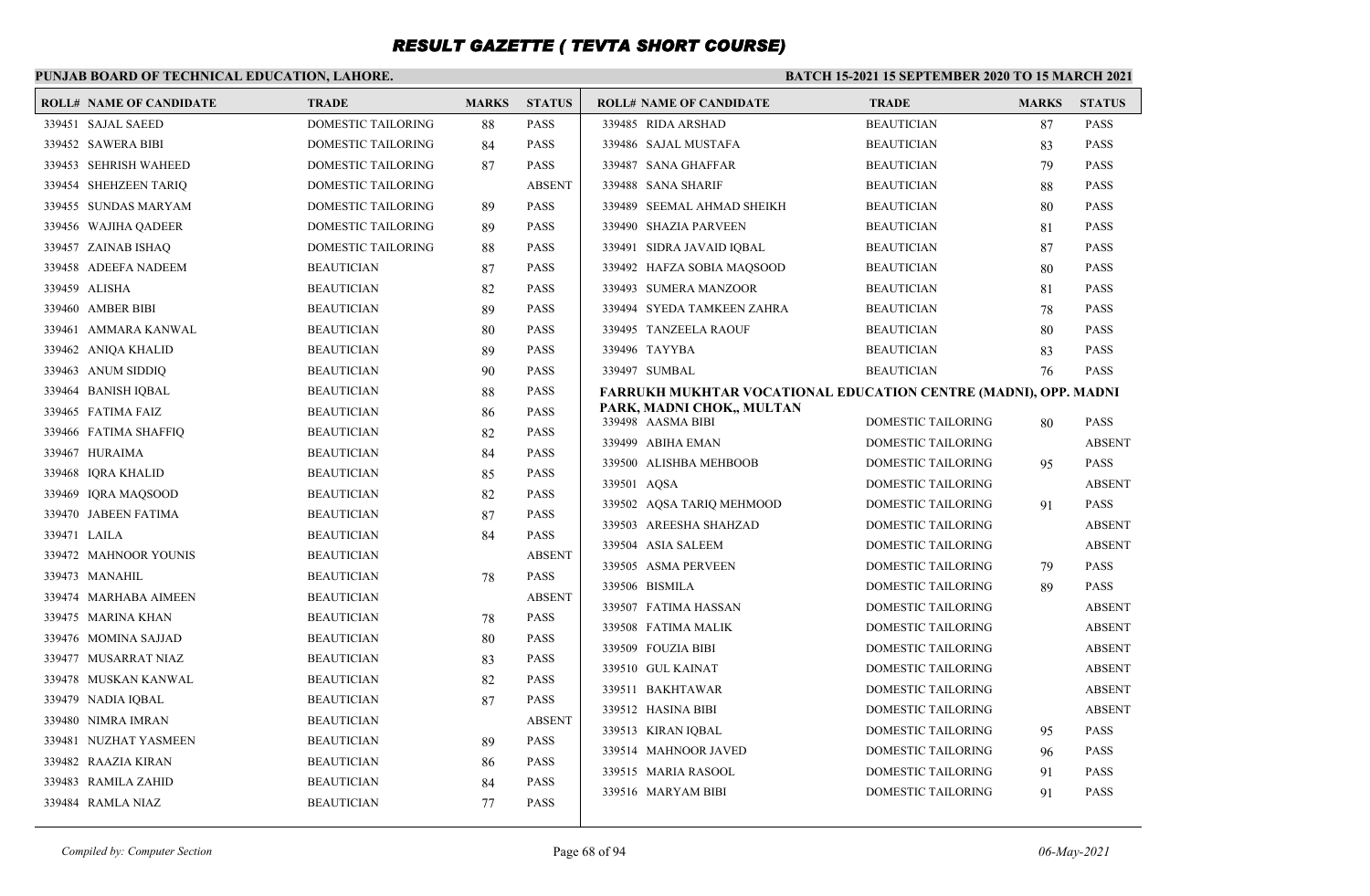#### **PUNJAB BOARD OF TECHNICAL EDUCATION, LAHORE. BATCH 15-2021 15 SEPTEMBER 2020 TO 15 MARCH 2021 ROLL# NAME OF CANDIDATE TRADE MARKS STATUS ROLL# NAME OF CANDIDATE TRADE MARKS STATUS** 339517 MEHREEN ABID DOMESTIC TAILORING ABSENT 339518 MUQADAS DOMESTIC TAILORING ABSENT 339519 NIMRA SHARIF DOMESTIC TAILORING 86 PASS 339520 RABIA ASGHAR DOMESTIC TAILORING 85 PASS 339521 SADIA BIBI DOMESTIC TAILORING ABSENT 339522 SADIA MUREED DOMESTIC TAILORING 90 PASS 339523 SAHIBA DOMESTIC TAILORING ABSENT 339524 SAIRA BANO DOMESTIC TAILORING ABSENT 339525 SAWAIRA AFZAL DOMESTIC TAILORING ABSENT 339526 SHABINA DOMESTIC TAILORING ABSENT 339527 SHAISTA RAMZAN DOMESTIC TAILORING 93 PASS 339528 SHAZIA ASHIQ DOMESTIC TAILORING ABSENT 339529 SHAZMA DOMESTIC TAILORING 85 PASS 339530 SEHRISH MUMTAZ DOMESTIC TAILORING 86 PASS 339531 SONIA ASHRAF DOMESTIC TAILORING ABSENT 339532 TEHMINA BIBI DOMESTIC TAILORING ABSENT 339533 UNSA MAZHAR DOMESTIC TAILORING 95 PASS 339534 UZMA KHIZAR DOMESTIC TAILORING 91 PASS 339535 AASMA KANWAL BEAUTICIAN 83 PASS 339536 ALEENA MALIK BEAUTICIAN ABSENT 339537 ALIZA IJAZ BEAUTICIAN 82 PASS 339538 AMNA ARSHAD BEAUTICIAN 80 PASS 339539 AMNA BIBI BEAUTICIAN 89 PASS 339540 AREENA FATIMA BEAUTICIAN 77 PASS 339541 ASIFA BIBI BEAUTICIAN 83 PASS 339542 ASMA NOOR BEAUTICIAN 81 PASS 339543 ASMA SAMREEN BEAUTICIAN 89 PASS 339544 ATOOFA SEHAR BEAUTICIAN 78 PASS 339545 AYESHA KHAN BEAUTICIAN ABSENT 339546 AYESHA SALEEM BEAUTICIAN 82 PASS 339547 AYESHA BEAUTICIAN 78 PASS 339548 AZRA MUNEER BEAUTICIAN 90 PASS 339549 BEENISH MAZHAR BEAUTICIAN 90 PASS 339550 BUSHRA SAMAN BEAUTICIAN 84 PASS 339551 FARHAT BEAUTICIAN 93 PASS 339552 FARZANA BASHIR BEAUTICIAN 89 PASS 339553 HAMNA ASLAM BEAUTICIAN ABSENT 339554 HINA AMANULLAH BEAUTICIAN 90 PASS 339555 HINA SHAHZAD BEAUTICIAN 90 PASS 339556 HUMARA RASHID BEAUTICIAN 90 PASS 339557 IRAM SHEHZADI BEAUTICIAN 90 PASS 339558 KHANSA IJAZ BEAUTICIAN 80 PASS 339559 KIRAN KHALIQ BEAUTICIAN 80 PASS 339560 LAILA TANVEER BEAUTICIAN 85 PASS 339561 MARIA SABIR BEAUTICIAN 89 PASS 339562 MARIA SAGHEER BEAUTICIAN 82 PASS 339563 MARYAM BIBI BEAUTICIAN ABSENT 339564 MUNAZZA TARIQ BEAUTICIAN ABSENT 339565 MUQADDAS BIBI BEAUTICIAN 80 PASS 339566 NOMERA KANWEL BEAUTICIAN ABSENT 339567 NUSHABA BEAUTICIAN 81 PASS 339568 RINA AMANULLAH BEAUTICIAN 76 PASS 339569 ROBINA SAHER BEAUTICIAN ABSENT 339570 SABAHAT KANWAL BEAUTICIAN 80 PASS 339571 SADIA HUSSAIN BEAUTICIAN 74 PASS 339572 SAIRA NASIR BEAUTICIAN 90 PASS 339573 SALMA SALEEM BEAUTICIAN 80 PASS 339574 SANIA YASEEN BEAUTICIAN 90 PASS 339575 SAWERA BIBI BEAUTICIAN 80 PASS 339576 SEEMAB AKRAM BEAUTICIAN 89 PASS 339577 SHABNAM YOUNIS BEAUTICIAN 90 PASS 339578 SHAMA BIBI BEAUTICIAN 81 PASS 339579 SHAMSHAD KHIZAR BEAUTICIAN 76 PASS 339580 SHAZIA MEHER ALI BEAUTICIAN ABSENT 339581 SIDRA IJAZ BEAUTICIAN 88 PASS 339582 SONIA AKRAM BEAUTICIAN 80 PASS 339583 SUMARA NAWAB BEAUTICIAN 84 PASS 339584 SAVAIRA BEAUTICIAN ABSENT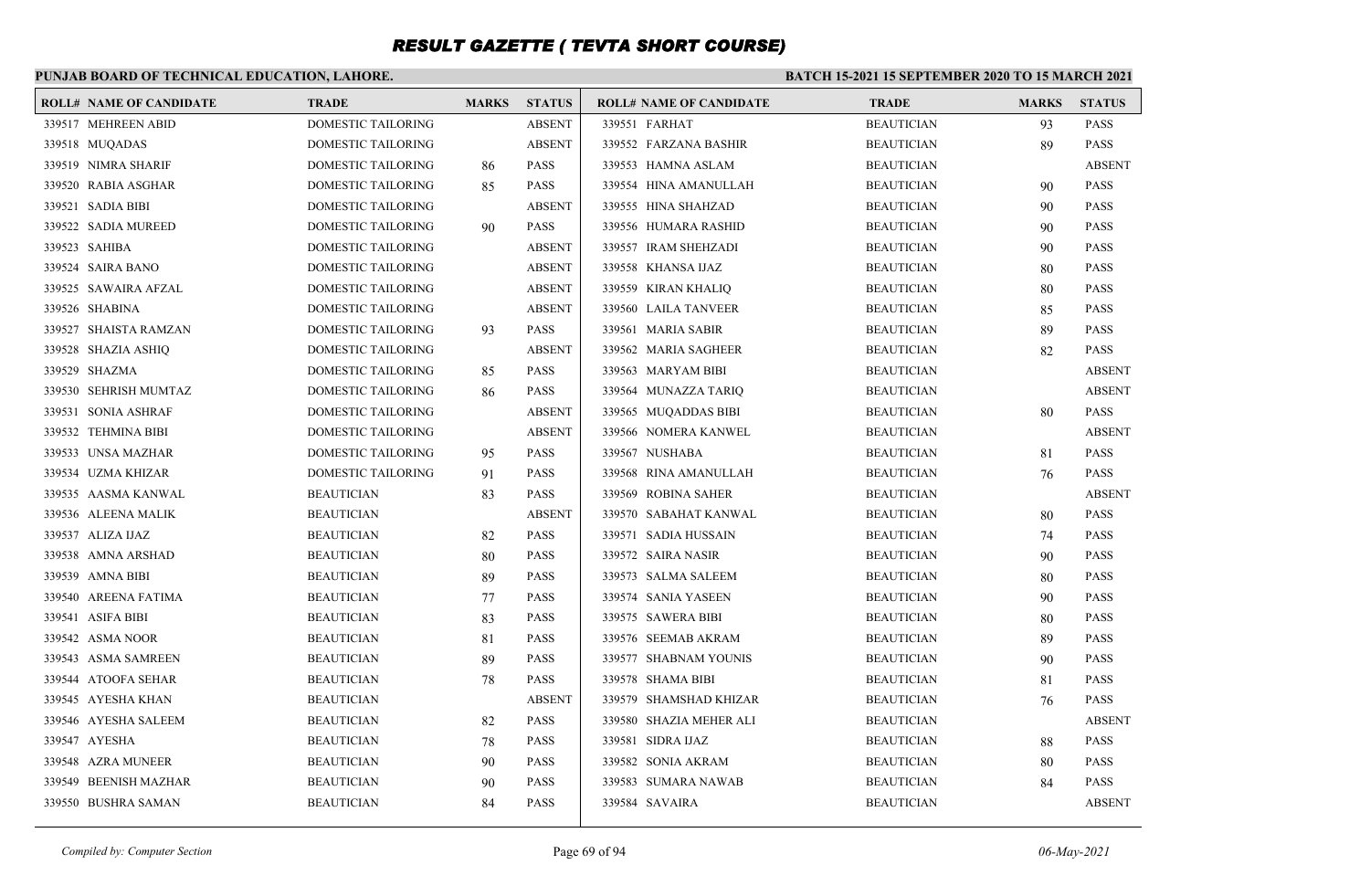### **PUNJAB BOARD OF TECHNICAL EDUCATION, LAHORE.**

#### **BATCH 15-2021 15 SEPTEMBER 2020 TO 15 MARCH 2021**

| <b>ROLL# NAME OF CANDIDATE</b>                          | <b>TRADE</b>                  | <b>MARKS</b> | <b>STATUS</b> | <b>ROLL# NAME OF CANDIDATE</b>                                | <b>TRADE</b>                  | <b>MARKS</b> | <b>STATUS</b> |
|---------------------------------------------------------|-------------------------------|--------------|---------------|---------------------------------------------------------------|-------------------------------|--------------|---------------|
| 339585 SYEDA HADIA FATIMA                               | <b>BEAUTICIAN</b>             | 92           | <b>PASS</b>   | 339618 ALI HAMZA                                              | MOBILE PHONE REPAIRING        | 86           | <b>PASS</b>   |
| 339586 TANIA RAMZAN                                     | <b>BEAUTICIAN</b>             |              | <b>ABSENT</b> | 339619 MUHAMMAD AIJAZ                                         | MOBILE PHONE REPAIRING        | 97           | <b>PASS</b>   |
| 339587 TAYYABA JAHANGIR                                 | <b>BEAUTICIAN</b>             | 81           | <b>PASS</b>   | 339620 HAFIZ MUNEER AHMAD                                     | <b>MOBILE PHONE REPAIRING</b> | 87           | <b>PASS</b>   |
| 339588 ZUNAIRA SHAHEEN                                  | <b>BEAUTICIAN</b>             | 78           | <b>PASS</b>   | 339621 MUHAMMAD FAHEEM                                        | MOBILE PHONE REPAIRING        | 93           | <b>PASS</b>   |
| GOVT. TECHNICAL TRAINING INSTITUTE, DAULAT GATE, MULTAN |                               |              |               | 339622 KHIZAR TOOEER                                          | <b>MOBILE PHONE REPAIRING</b> | 90           | <b>PASS</b>   |
| 339589 NAUMAN SAFDAR                                    | <b>COMPUTER APPLICATIONS</b>  | 100          | <b>PASS</b>   | 339623 MUHAMMAD MADNEE                                        | <b>MOBILE PHONE REPAIRING</b> | 92           | <b>PASS</b>   |
| 339590 HASNAIN AFZAL                                    | <b>COMPUTER APPLICATIONS</b>  | 99           | <b>PASS</b>   | 339624 RAZA RASOOL                                            | MOBILE PHONE REPAIRING        | 92           | <b>PASS</b>   |
| 339591 MUHAMMAD DAOOD                                   | <b>COMPUTER APPLICATIONS</b>  | 97           | <b>PASS</b>   | 339625 MUHAMMAD RAMZAN                                        | MOBILE PHONE REPAIRING        | 92           | <b>PASS</b>   |
| 339592 SHAHBAZ AHMAD                                    | <b>COMPUTER APPLICATIONS</b>  | 95           | <b>PASS</b>   | 339626 ABRAR HUSSAIN                                          | MOBILE PHONE REPAIRING        | 94           | <b>PASS</b>   |
| 339593 HAFIZ TALHA REHMAN                               | <b>COMPUTER APPLICATIONS</b>  | 90           | <b>PASS</b>   | 339627 MUHAMMAD SHAN                                          | MOBILE PHONE REPAIRING        | 93           | <b>PASS</b>   |
| 339594 MUHAMMAD SHABAN                                  | <b>COMPUTER APPLICATIONS</b>  | 94           | <b>PASS</b>   | 339628 MUZAMAL SHAHZAD                                        | MOBILE PHONE REPAIRING        | -87          | <b>PASS</b>   |
| 339595 MUDDSAR HUSSAIN                                  | <b>COMPUTER APPLICATIONS</b>  | 90           | <b>PASS</b>   | GOVT. TECHNICAL TRAINING INSTITUTE (WOMEN), SHAH RUKN-E-ALAM  |                               |              |               |
| 339596 MUHAMMAD MADNI                                   | COMPUTER APPLICATIONS         | 94           | <b>PASS</b>   | <b>COLONY, MULTAN</b><br>339629 DANIYAL IJAZ                  | <b>COMPUTER APPLICATIONS</b>  | 83           | <b>PASS</b>   |
| 339597 AHSAN MAHMMOOD                                   | COMPUTER APPLICATIONS         | 90           | <b>PASS</b>   | 339630 MUHAMMAD ASHRAF                                        | <b>COMPUTER APPLICATIONS</b>  | 87           | <b>PASS</b>   |
| 339598 SAIF UR REHMAN                                   | <b>COMPUTER APPLICATIONS</b>  | 96           | <b>PASS</b>   | 339631 MUHAMMAD RAMZAN                                        | <b>COMPUTER APPLICATIONS</b>  | 81           | <b>PASS</b>   |
| 339599 MUHAMMAD AWAIS                                   | <b>COMPUTER APPLICATIONS</b>  | 94           | <b>PASS</b>   | 339632 MUHAMMAD SHAMS UL HAQ                                  | <b>COMPUTER APPLICATIONS</b>  | 76           | <b>PASS</b>   |
| 339600 JAVED AHMAD                                      | <b>COMPUTER APPLICATIONS</b>  | 96           | <b>PASS</b>   | 339633 MUHAMMAD MUJTABA BUTT                                  | <b>COMPUTER APPLICATIONS</b>  | 69           | <b>PASS</b>   |
| 339601 JABBAR ALI                                       | COMPUTER APPLICATIONS         | 100          | <b>PASS</b>   | 339634 MUHAMMAD WAQAS                                         | <b>COMPUTER APPLICATIONS</b>  | 71           | <b>PASS</b>   |
| 339602 MUHAMMAD IJAZ                                    | <b>COMPUTER APPLICATIONS</b>  | 90           | <b>PASS</b>   | 339635 MUHAMMAD AHSAN                                         | <b>COMPUTER APPLICATIONS</b>  | 76           | <b>PASS</b>   |
| 339603 MUHAMMAD JALAL                                   | <b>COMPUTER APPLICATIONS</b>  | 92           | <b>PASS</b>   | 339636 MUHAMMAD JAMAL                                         | <b>COMPUTER APPLICATIONS</b>  | 76           | <b>PASS</b>   |
| 339604 MUHAMMAD IMRAN                                   | <b>COMPUTER APPLICATIONS</b>  | 95           | <b>PASS</b>   | 339637 GHULAM YASIN                                           | <b>COMPUTER APPLICATIONS</b>  | 79           | <b>PASS</b>   |
| 339605 MEHMOOD HASSAN                                   | <b>COMPUTER APPLICATIONS</b>  | 100          | <b>PASS</b>   | 339638 MUHAMMAD ZAHID SHAREEF                                 | <b>COMPUTER APPLICATIONS</b>  | 73           | <b>PASS</b>   |
| 339606 MUHAMMAD NOOR UL HASSAN                          | COMPUTER APPLICATIONS         | 92           | <b>PASS</b>   | 339639 SAEED AHMAD                                            | <b>COMPUTER APPLICATIONS</b>  | 76           | <b>PASS</b>   |
| 339607 SAAD ULLAH                                       | <b>COMPUTER APPLICATIONS</b>  | 96           | <b>PASS</b>   | 339640 MUHAMMAD SUBHAN MUSTAFA                                | <b>COMPUTER APPLICATIONS</b>  | 80           | <b>PASS</b>   |
| 339608 MUHAMMAD HUSNAIN                                 | <b>COMPUTER APPLICATIONS</b>  | 97           | <b>PASS</b>   | 339641 MUHAMMAD ZOHAIB                                        | <b>COMPUTER APPLICATIONS</b>  | 76           | <b>PASS</b>   |
| 339609 TAHIR MEHMOOD                                    | <b>MOBILE PHONE REPAIRING</b> | 90           | <b>PASS</b>   | 339642 MUHAMMAD ALI                                           | <b>COMPUTER APPLICATIONS</b>  | 71           | <b>PASS</b>   |
| 339610 MUHAMMAD NASIR NAZEER                            | <b>MOBILE PHONE REPAIRING</b> | 100          | <b>PASS</b>   | 339643 MUHAMMAD SHAHBAZ SHAH                                  | <b>COMPUTER APPLICATIONS</b>  | 69           | <b>PASS</b>   |
| 339611 MUHAMMAD WASEEM                                  | <b>MOBILE PHONE REPAIRING</b> | 77           | <b>PASS</b>   | 339644 MUHAMMAD MUDASIR TUFAIL                                | <b>COMPUTER APPLICATIONS</b>  | 74           | <b>PASS</b>   |
| 339612 MUHAMMAD ABBAS                                   | MOBILE PHONE REPAIRING        | 77           | <b>PASS</b>   | GOVT. VOCATIONAL TRAINING INSTITUTE FOR WOMEN, NEW DOLAT GATE |                               |              |               |
| 339613 MUHAMMAD FAHAD                                   | <b>MOBILE PHONE REPAIRING</b> | 93           | <b>PASS</b>   | <b>MULTAN, MULTAN</b>                                         |                               |              |               |
| 339614 MOEEN UD DIN BASHIR                              | MOBILE PHONE REPAIRING        | 91           | <b>PASS</b>   | 339645 KAINAT                                                 | <b>BEAUTICIAN</b>             | 90           | <b>PASS</b>   |
| 339615 MUHAMMAD ADNAN                                   | <b>MOBILE PHONE REPAIRING</b> | 93           | <b>PASS</b>   | 339646 RAFIA BIBI                                             | <b>BEAUTICIAN</b>             |              | <b>ABSENT</b> |
| 339616 FIAZ AHAMAD                                      | <b>MOBILE PHONE REPAIRING</b> | 97           | <b>PASS</b>   | 339647 HINA SHABBIR                                           | <b>BEAUTICIAN</b>             | 94           | <b>PASS</b>   |
| 339617 HASSAN MEHMOOD                                   | MOBILE PHONE REPAIRING        | 87           | <b>PASS</b>   | 339648 TAHREEM AFZAL                                          | <b>BEAUTICIAN</b>             | 90           | <b>PASS</b>   |
|                                                         |                               |              |               |                                                               |                               |              |               |

*Compiled by: Computer Section* Page 70 of 94 *06-May-2021*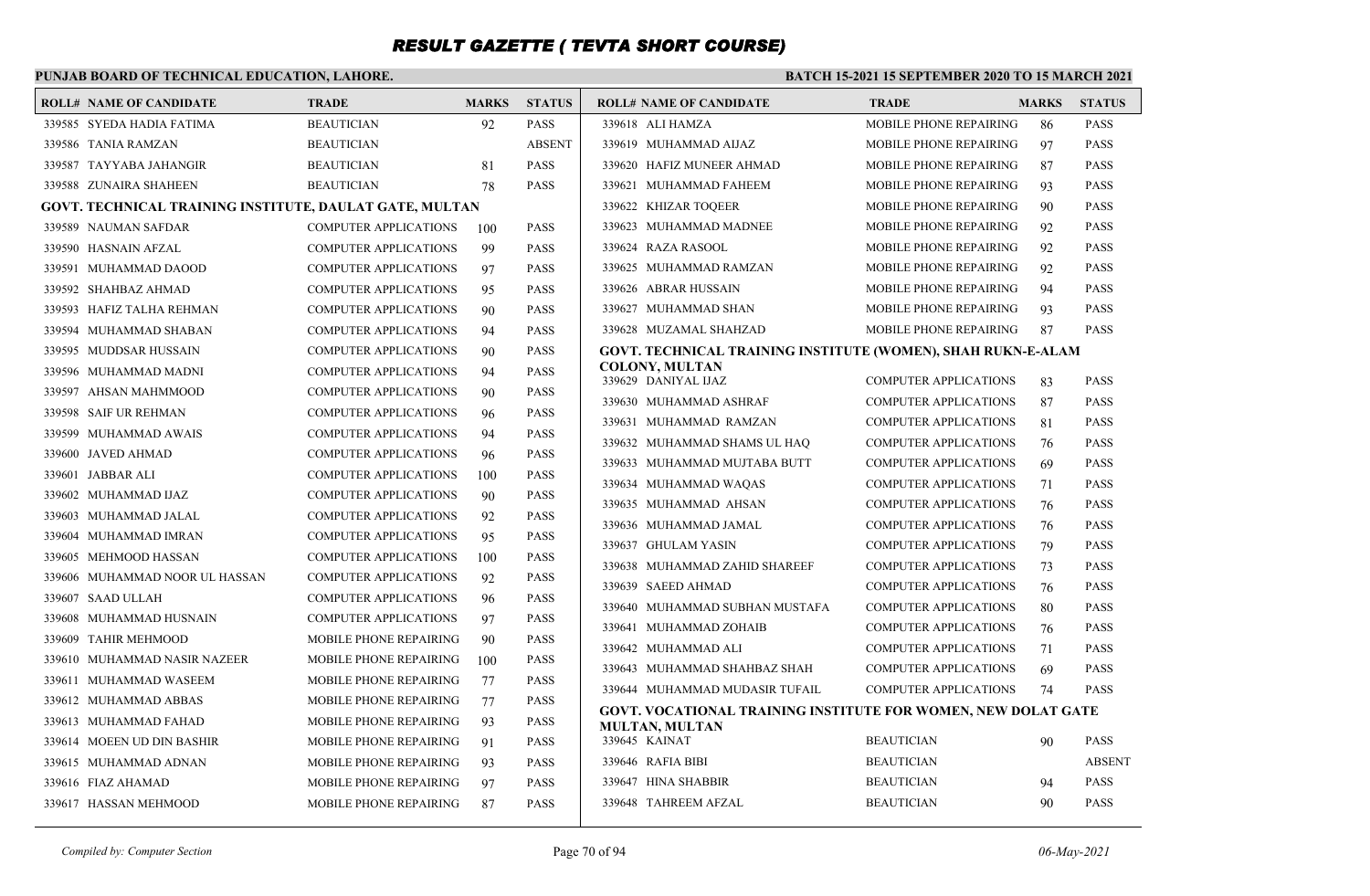### **PUNJAB BOARD OF TECHNICAL EDUCATION, LAHORE.**

| <b>ROLL# NAME OF CANDIDATE</b>                                   | <b>TRADE</b>       | <b>MARKS</b> | <b>STATUS</b> | <b>ROLL# NAME OF CANDIDATE</b>                                | <b>TRADE</b>              | <b>MARKS</b> | <b>STATUS</b> |
|------------------------------------------------------------------|--------------------|--------------|---------------|---------------------------------------------------------------|---------------------------|--------------|---------------|
| 339649 RAMEEN ZAHRA                                              | <b>BEAUTICIAN</b>  | 95           | <b>PASS</b>   | 339681 MARIA HANEEF                                           | <b>BEAUTICIAN</b>         | 94           | <b>PASS</b>   |
| 339650 GULAM FATIMA                                              | <b>BEAUTICIAN</b>  | 90           | <b>PASS</b>   | 339682 HAMNA KAINAT                                           | <b>BEAUTICIAN</b>         | 91           | <b>PASS</b>   |
| 339651 MALEEHA SABEEN                                            | <b>BEAUTICIAN</b>  | 93           | <b>PASS</b>   | 339683 MISBAH RAMZAN                                          | <b>BEAUTICIAN</b>         | 91           | <b>PASS</b>   |
| 339652 UMAIMA SHAHID                                             | <b>BEAUTICIAN</b>  | 89           | <b>PASS</b>   | 339684 MADIHA BATOOL                                          | <b>BEAUTICIAN</b>         | 90           | <b>PASS</b>   |
| 339653 SALIHA YOUSAF                                             | <b>BEAUTICIAN</b>  | 92           | <b>PASS</b>   | 339685 IRFA                                                   | <b>BEAUTICIAN</b>         | 93           | <b>PASS</b>   |
| 339654 ANSA SHABEER                                              | <b>BEAUTICIAN</b>  | 92           | <b>PASS</b>   | 339686 SABERA PARVEEN                                         | <b>BEAUTICIAN</b>         | 90           | <b>PASS</b>   |
| 339655 SYEDA DOHIRA YOUNIS SHIRAZI                               | <b>BEAUTICIAN</b>  | 88           | <b>PASS</b>   | 339687 TASMIA RUBAB MALIK                                     | <b>BEAUTICIAN</b>         | 92           | <b>PASS</b>   |
| 339656 FATIMA                                                    | <b>BEAUTICIAN</b>  |              | <b>ABSENT</b> | 339688 NADIA BIBI                                             | <b>BEAUTICIAN</b>         | 92           | <b>PASS</b>   |
| 339657 AMNA BATOOL                                               | <b>BEAUTICIAN</b>  | 90           | <b>PASS</b>   | 339689 KIRAN YASEEN                                           | <b>BEAUTICIAN</b>         | 90           | <b>PASS</b>   |
| 339658 SUNDAS RAJ                                                | <b>BEAUTICIAN</b>  | 87           | <b>PASS</b>   | 339690 SHANZA ALLAH BAKHSH                                    | <b>BEAUTICIAN</b>         | 93           | <b>PASS</b>   |
| 339659 MAHNOOR JAFFER                                            | <b>BEAUTICIAN</b>  | 90           | <b>PASS</b>   | 339691 AROSA RAFIQ                                            | <b>BEAUTICIAN</b>         | 96           | <b>PASS</b>   |
| 339660 AYESHA NOOR                                               | <b>BEAUTICIAN</b>  |              | <b>ABSENT</b> | 339692 AYESHA BIBI                                            | <b>BEAUTICIAN</b>         | 95           | <b>PASS</b>   |
| 339661 NAZISH SAEED                                              | <b>BEAUTICIAN</b>  | 88           | <b>PASS</b>   | 339693 TOOBA BATOOL                                           | <b>BEAUTICIAN</b>         | 95           | <b>PASS</b>   |
| 339662 AUMNA IQBAL                                               | <b>BEAUTICIAN</b>  | 85           | <b>PASS</b>   | 339694 NADIA IOBAL                                            | <b>BEAUTICIAN</b>         | 93           | <b>PASS</b>   |
| GOVT. VOCATIONAL TRAINING INSTITUTE FOR WOMEN, NEAR NEW KHAN BUS |                    |              |               | GOVERNMENT VOCATIONAL TRAINING INSTITUTE FOR WOMEN, FATEH PUR |                           |              |               |
| STAND JALAL PUR ROAD, SHUJABAD<br>339663 SONIA BIBI              | DOMESTIC TAILORING | 90           | <b>PASS</b>   | ROAD NEAR NORANI MASJID, ALIPUR<br>339695 UMM-E-FARWA         | <b>BEAUTICIAN</b>         | 94           | <b>PASS</b>   |
| 339664 SHAHEENA BIBI                                             | DOMESTIC TAILORING |              | <b>ABSENT</b> | 339696 ASMA MUREED                                            | <b>BEAUTICIAN</b>         | 92           | <b>PASS</b>   |
| 339665 MISHAL                                                    | DOMESTIC TAILORING | 90           | <b>PASS</b>   | 339697 AQSA MUREED                                            | <b>BEAUTICIAN</b>         | 93           | <b>PASS</b>   |
| 339666 BENISH HAMEED                                             | DOMESTIC TAILORING | 91           | <b>PASS</b>   | 339698 UZMA AJMAL                                             | <b>BEAUTICIAN</b>         | 94           | <b>PASS</b>   |
| 339667 GULSHAN BIBI                                              | DOMESTIC TAILORING | 94           | <b>PASS</b>   | 339699 LARAIB NAZAR                                           | <b>BEAUTICIAN</b>         | 95           | <b>PASS</b>   |
| 339668 SHEEZA RAB NAWAZ                                          | DOMESTIC TAILORING | 92           | <b>PASS</b>   | 339700 MEHWISH ABBAS                                          | <b>BEAUTICIAN</b>         | 92           | <b>PASS</b>   |
| 339669 RAMSHA BIBI                                               | DOMESTIC TAILORING | 88           | <b>PASS</b>   | 339701 HUMARA BASHIR                                          | <b>BEAUTICIAN</b>         | 94           | <b>PASS</b>   |
| 339670 JAVARIA MALIK                                             | DOMESTIC TAILORING | 89           | <b>PASS</b>   | 339702 MADEEHA SHAHID                                         | <b>BEAUTICIAN</b>         | 91           | <b>PASS</b>   |
| 339671 ASHBA MUREED                                              | DOMESTIC TAILORING | 92           | <b>PASS</b>   | 339703 TAMSEELA YASIN                                         | <b>BEAUTICIAN</b>         | 95           | <b>PASS</b>   |
| 339672 SANIA BANO                                                | DOMESTIC TAILORING | 95           | <b>PASS</b>   | 339704 ULFAT YASIN                                            | <b>BEAUTICIAN</b>         | 95           | <b>PASS</b>   |
| 339673 FAIZA GULZAR                                              | DOMESTIC TAILORING | 93           | <b>PASS</b>   | 339705 MEMONA YASEEN                                          | <b>BEAUTICIAN</b>         | 91           | <b>PASS</b>   |
| 339674 KHADIJA MUNAWAR                                           | DOMESTIC TAILORING | 92           | <b>PASS</b>   | 339706 KOSAR ASHIO                                            | <b>BEAUTICIAN</b>         | 94           | <b>PASS</b>   |
| 339675 MISBAH MUREED                                             | DOMESTIC TAILORING | 87           | <b>PASS</b>   | 339707 NADIA NOUREEN                                          | <b>BEAUTICIAN</b>         | 91           | <b>PASS</b>   |
| 339676 GULSHAN BIBI                                              | DOMESTIC TAILORING | 92           | <b>PASS</b>   | 339708 ZARFANA                                                | <b>BEAUTICIAN</b>         | 94           | <b>PASS</b>   |
| 339677 SEHRISH SARFRAZ                                           | DOMESTIC TAILORING |              | <b>ABSENT</b> | 339709 SAIRA BATOOL                                           | <b>BEAUTICIAN</b>         | 94           | <b>PASS</b>   |
| 339678 SAMREEN BIBI                                              | DOMESTIC TAILORING |              | <b>ABSENT</b> | 339710 RASHDA                                                 | <b>DOMESTIC TAILORING</b> | 90           | <b>PASS</b>   |
| 339679 KHADEEJA MEHBOOB                                          | BEAUTICIAN         | 93           | <b>PASS</b>   | 339711 SAWERA AKBAR                                           | DOMESTIC TAILORING        | 97           | <b>PASS</b>   |
| 339680 SAMIA BIBI                                                | <b>BEAUTICIAN</b>  | 90           | <b>PASS</b>   | 339712 NAVEERA ZAFAR                                          | DOMESTIC TAILORING        | 87           | <b>PASS</b>   |
|                                                                  |                    |              |               |                                                               |                           |              |               |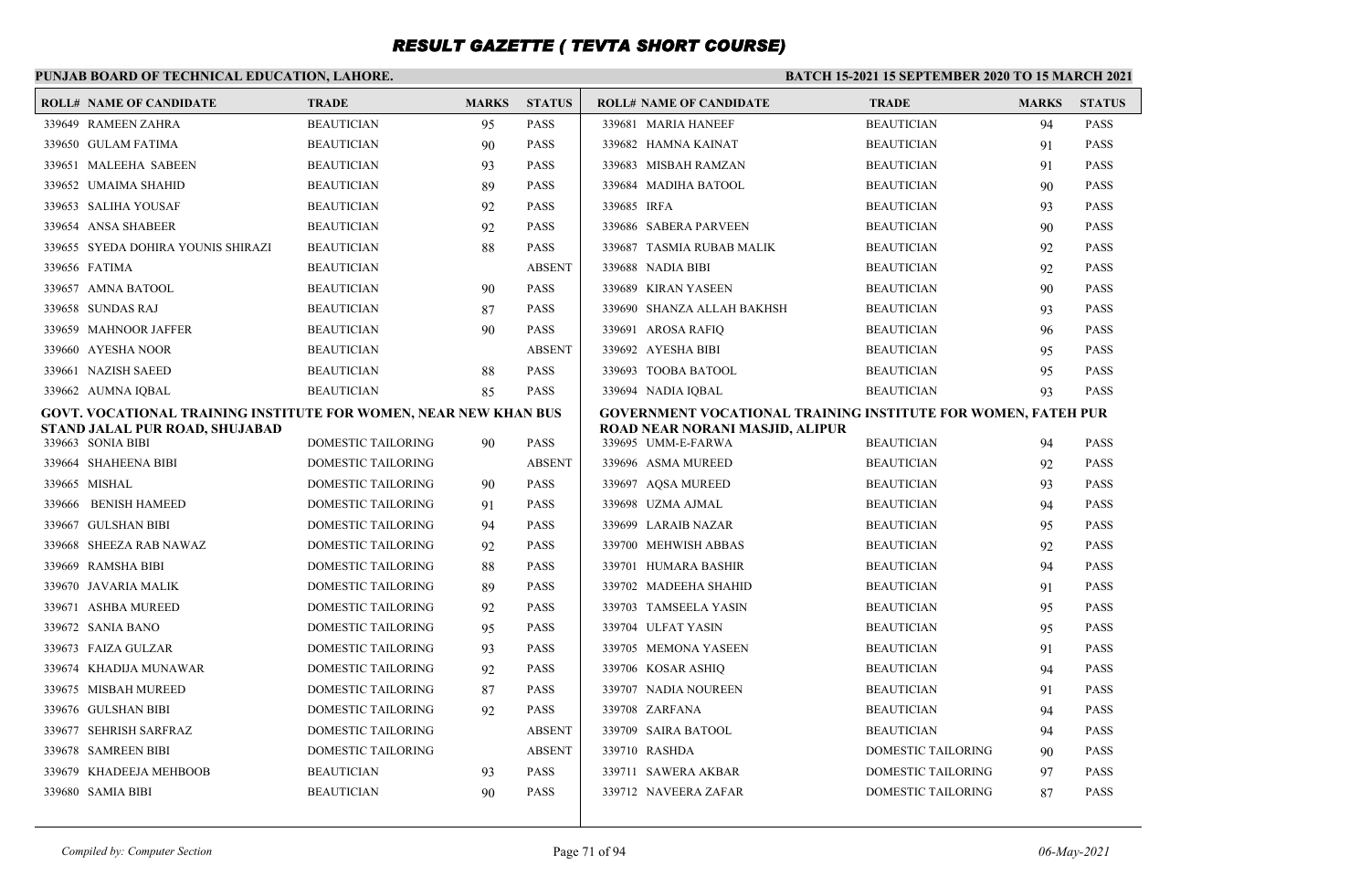### **PUNJAB BOARD OF TECHNICAL EDUCATION, LAHORE.**

| <b>ROLL# NAME OF CANDIDATE</b>                                      | <b>TRADE</b>                 | <b>MARKS</b> | <b>STATUS</b> | <b>ROLL# NAME OF CANDIDATE</b> | <b>TRADE</b>                 | <b>MARKS</b> | <b>STATUS</b> |
|---------------------------------------------------------------------|------------------------------|--------------|---------------|--------------------------------|------------------------------|--------------|---------------|
| 339713 FARIA MUKHTIAR                                               | <b>DOMESTIC TAILORING</b>    | 88           | <b>PASS</b>   | 339744 AYESHA ANWAR            | <b>DOMESTIC TAILORING</b>    | 95           | <b>PASS</b>   |
| 339714 FARIA MUSHTAQ                                                | DOMESTIC TAILORING           | 87           | <b>PASS</b>   | 339745 SOBIA BIBI              | DOMESTIC TAILORING           | 82           | <b>PASS</b>   |
| 339715 TANIA BIBI                                                   | <b>DOMESTIC TAILORING</b>    | 95           | <b>PASS</b>   | 339746 NOSHABA SADIQ           | <b>DOMESTIC TAILORING</b>    | 83           | <b>PASS</b>   |
| 339716 ABIDA JABBAR                                                 | DOMESTIC TAILORING           | 96           | <b>PASS</b>   | 339747 SAMREENA KOUSAR         | DOMESTIC TAILORING           | 89           | <b>PASS</b>   |
| 339717 YASMEEN RASHEED                                              | DOMESTIC TAILORING           | 90           | <b>PASS</b>   | 339748 MUSTAQEEM BILAL         | DOMESTIC TAILORING           | 86           | <b>PASS</b>   |
| 339718 AIMAN IQBAL                                                  | DOMESTIC TAILORING           | 91           | <b>PASS</b>   | 339749 ZAREENA BIBI            | DOMESTIC TAILORING           |              | <b>ABSENT</b> |
| 339719 ALISHA NAZIR                                                 | DOMESTIC TAILORING           | 85           | <b>PASS</b>   | 339750 AASMA BIBI              | DOMESTIC TAILORING           | 83           | <b>PASS</b>   |
| 339720 TEHMINA IKHLAQ                                               | DOMESTIC TAILORING           | 85           | <b>PASS</b>   | 339751 SIDRA BIBI              | DOMESTIC TAILORING           | 85           | <b>PASS</b>   |
| 339721 RUQIA BIBI                                                   | DOMESTIC TAILORING           | 83           | <b>PASS</b>   | 339752 EFAT FATIMA             | DOMESTIC TAILORING           | 88           | <b>PASS</b>   |
| 339722 MUMTAZ AMEEN                                                 | <b>DOMESTIC TAILORING</b>    | 83           | <b>PASS</b>   | 339753 SUMAIRA BILAL           | DOMESTIC TAILORING           | 91           | <b>PASS</b>   |
| 339723 HAFSA IBRAHIM                                                | DOMESTIC TAILORING           | 88           | <b>PASS</b>   | 339754 SUMAIRA PERVEEN         | DOMESTIC TAILORING           |              | <b>ABSENT</b> |
| 339724 HAFIZA ALMAS RIAZ                                            | DOMESTIC TAILORING           | 87           | <b>PASS</b>   | 339755 SANA MUSTAFA            | DOMESTIC TAILORING           | 91           | <b>PASS</b>   |
| <b>GLOBAL COLLEGE OF TECHNOLOGY, NEAR CHOWK NOOR SHAH, KOT ADDU</b> |                              |              |               | 339756 SANIA BIBI              | DOMESTIC TAILORING           | 85           | <b>PASS</b>   |
| 339725 MUHAMMAD ARSHAD IQBAL                                        | <b>COMPUTER APPLICATIONS</b> | 94           | <b>PASS</b>   | 339757 KHALIDA BIBI            | DOMESTIC TAILORING           |              | <b>ABSENT</b> |
| 339726 MUHAMMAD ZAMEER KHAN                                         | <b>COMPUTER APPLICATIONS</b> | 92           | <b>PASS</b>   | 339758 FATIMA BIBI             | DOMESTIC TAILORING           | 92           | <b>PASS</b>   |
| 339727 WAQAS KHAN                                                   | <b>COMPUTER APPLICATIONS</b> | 93           | <b>PASS</b>   | 339759 BARERA BIBI             | DOMESTIC TAILORING           | 87           | <b>PASS</b>   |
| 339728 SANA ULLAH                                                   | <b>COMPUTER APPLICATIONS</b> | 91           | <b>PASS</b>   | 339760 SADIA KHURSHEED         | <b>DOMESTIC TAILORING</b>    | 89           | <b>PASS</b>   |
| 339729 HAMZA SADIQ                                                  | <b>COMPUTER APPLICATIONS</b> | 92           | <b>PASS</b>   | 339761 RUBINA KOSAR            | DOMESTIC TAILORING           | 87           | <b>PASS</b>   |
| 339730 MUHAMMAD RIZWAN                                              | <b>COMPUTER APPLICATIONS</b> | 91           | <b>PASS</b>   | 339762 SAHIR AROOJ             | <b>DOMESTIC TAILORING</b>    |              | <b>ABSENT</b> |
| 339731 MUHAMMAD USAMA                                               | <b>COMPUTER APPLICATIONS</b> | 92           | <b>PASS</b>   | 339763 MEHWISH ABBAS           | DOMESTIC TAILORING           | 88           | <b>PASS</b>   |
| 339732 MUHAMMAD BILAL                                               | <b>COMPUTER APPLICATIONS</b> | 88           | <b>PASS</b>   | 339764 SAIRA BIBI              | DOMESTIC TAILORING           | 84           | <b>PASS</b>   |
| 339733 GHAZANFAR ALI                                                | <b>COMPUTER APPLICATIONS</b> | 94           | <b>PASS</b>   | 339765 QURATUL AIN             | DOMESTIC TAILORING           | 95           | <b>PASS</b>   |
| 339734 NASEER AHMAD                                                 | <b>COMPUTER APPLICATIONS</b> | 92           | <b>PASS</b>   | 339766 ASMA RASHEED            | DOMESTIC TAILORING           | 85           | <b>PASS</b>   |
| 339735 SHAIR ALI                                                    | <b>COMPUTER APPLICATIONS</b> | 93           | <b>PASS</b>   | 339767 RIFAT BIBI              | DOMESTIC TAILORING           | 88           | <b>PASS</b>   |
| 339736 JUNAID AHMAD                                                 | <b>COMPUTER APPLICATIONS</b> | 97           | <b>PASS</b>   | 339768 IRAM RAHI               | DOMESTIC TAILORING           |              | <b>ABSENT</b> |
| 339737 RAHILA IOBAL                                                 | <b>COMPUTER APPLICATIONS</b> | 97           | <b>PASS</b>   | 339769 ALEEZA NAZAR            | DOMESTIC TAILORING           | 81           | <b>PASS</b>   |
| 339738 SARA SHAFIQE                                                 | <b>COMPUTER APPLICATIONS</b> | 97           | <b>PASS</b>   | 339770 NAHEEDA RAMZAN          | DOMESTIC TAILORING           | 95           | <b>PASS</b>   |
| 339739 SAWERA ABID                                                  | <b>COMPUTER APPLICATIONS</b> | 96           | <b>PASS</b>   | 339771 AMNA BIBI               | DOMESTIC TAILORING           | 94           | <b>PASS</b>   |
| 339740 UKAISHA RAUF                                                 | COMPUTER APPLICATIONS        | 95           | <b>PASS</b>   | 339772 ANSA HAFEEZ             | DOMESTIC TAILORING           |              | <b>ABSENT</b> |
| 339741 DUR E ZAHRA                                                  | <b>COMPUTER APPLICATIONS</b> | 97           | <b>PASS</b>   | 339773 ASIA BIBI               | DOMESTIC TAILORING           | 83           | <b>PASS</b>   |
| 339742 MONA LIZA                                                    | <b>COMPUTER APPLICATIONS</b> | 97           | <b>PASS</b>   | 339774 TEHMINA FAREED          | <b>COMPUTER APPLICATIONS</b> | 87           | <b>PASS</b>   |
| 339743 FARHA MEHTAB                                                 | <b>COMPUTER APPLICATIONS</b> | 96           | <b>PASS</b>   | 339775 MEMONA BIBI             | <b>COMPUTER APPLICATIONS</b> |              | <b>ABSENT</b> |
| MUSHTAO AHMAD GHURMANI VOCATIONAL TRAINING INSTITUTE FOR GIRLS,     |                              |              |               | 339776 ASIA JAMEEL             | <b>COMPUTER APPLICATIONS</b> | 84           | <b>PASS</b>   |
| MAG COMMUNITY COMPLEX, NEAR TCF HIGH SCHOOL THATTA, KOT ADDU        |                              |              |               | 339777 TAHIRA ASHIO            | <b>COMPUTER APPLICATIONS</b> |              | <b>ABSENT</b> |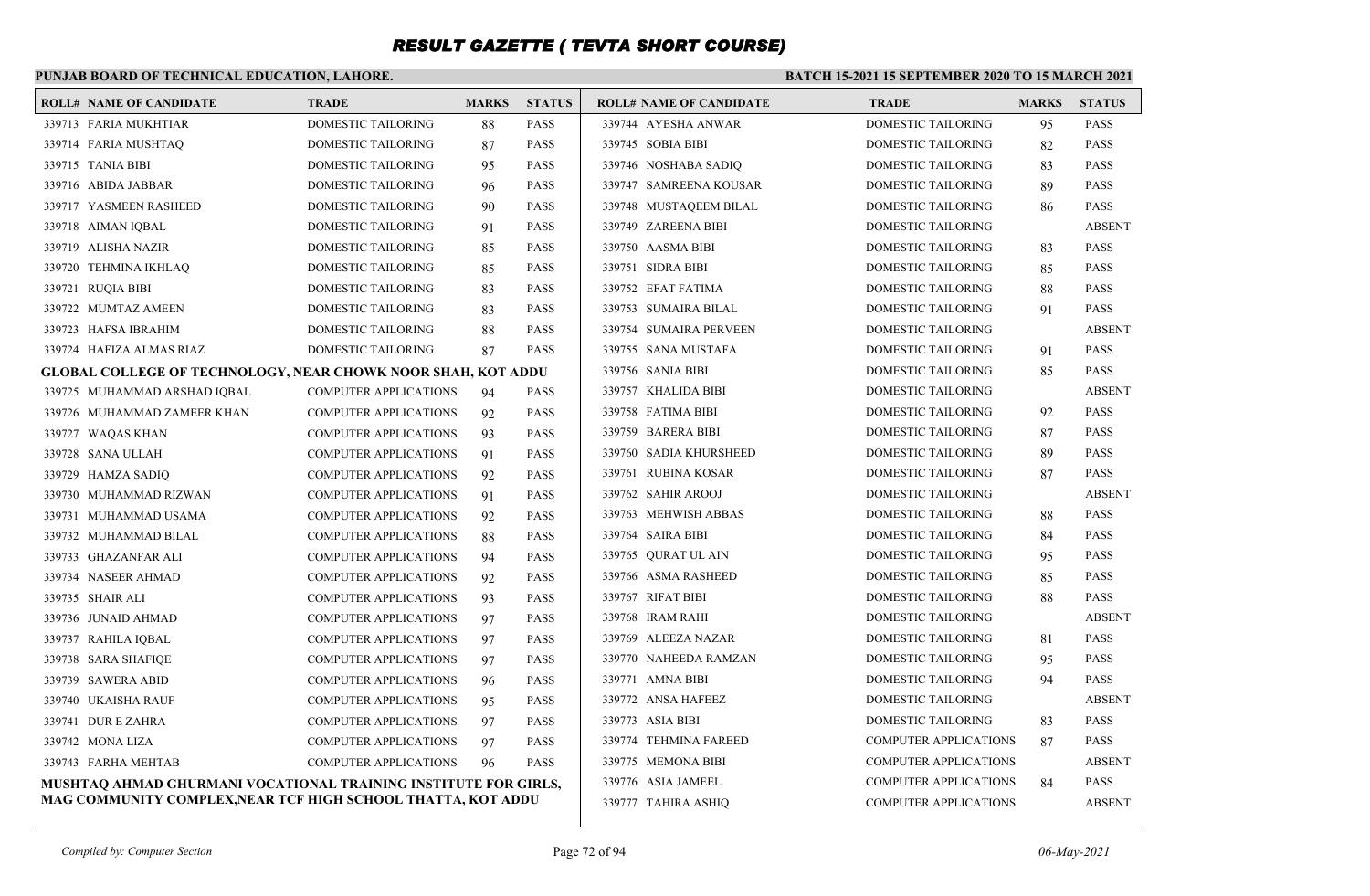### **PUNJAB BOARD OF TECHNICAL EDUCATION, LAHORE.**

| <b>ROLL# NAME OF CANDIDATE</b> | <b>TRADE</b>                 | <b>MARKS</b> | <b>STATUS</b> | <b>ROLL# NAME OF CANDIDATE</b>                                          | <b>TRADE</b>                 | <b>MARKS</b> | <b>STATUS</b> |
|--------------------------------|------------------------------|--------------|---------------|-------------------------------------------------------------------------|------------------------------|--------------|---------------|
| 339778 ASIA ZUBAIR             | <b>COMPUTER APPLICATIONS</b> | 96           | <b>PASS</b>   | 339812 AMRA BIBI                                                        | <b>BEAUTICIAN</b>            | 92           | <b>PASS</b>   |
| 339779 MAHA AZIZ               | <b>COMPUTER APPLICATIONS</b> | 90           | <b>PASS</b>   | 339813 IQRA QADIR                                                       | <b>BEAUTICIAN</b>            | 88           | <b>PASS</b>   |
| 339780 MARYAM ARSHAD           | <b>COMPUTER APPLICATIONS</b> | 94           | <b>PASS</b>   | <b>GOVERNMENT COLLEGE OF COMMERCE, BEHIND FAISAL STADIUM, DERA</b>      |                              |              |               |
| 339781 MUQADDAS SAEED          | <b>COMPUTER APPLICATIONS</b> | 97           | <b>PASS</b>   | <b>GHAZI KHAN ROAD, MUZAFFARGARH</b><br>339814 MUHAMMAD HAROON ABUBAKAR | <b>COMPUTER APPLICATIONS</b> | 88           | <b>PASS</b>   |
| 339782 IQRA ASIF               | <b>COMPUTER APPLICATIONS</b> | 97           | <b>PASS</b>   | 339815 MAJID SIRAJ                                                      | <b>COMPUTER APPLICATIONS</b> |              | <b>ABSENT</b> |
| 339783 SANA NASIR              | <b>COMPUTER APPLICATIONS</b> |              | <b>ABSENT</b> | 339816 SAOLAIN AHMAD                                                    | <b>COMPUTER APPLICATIONS</b> |              | <b>PASS</b>   |
| 339784 AMINA ANWAR             | COMPUTER APPLICATIONS        | 96           | <b>PASS</b>   | 339817 MUHAMMAD SHOAIB                                                  | <b>COMPUTER APPLICATIONS</b> | 88<br>88     | <b>PASS</b>   |
| 339785 ASRA NIAZ               | <b>COMPUTER APPLICATIONS</b> | 89           | <b>PASS</b>   | 339818 ABDUL RAZZAQ                                                     | <b>COMPUTER APPLICATIONS</b> | 88           | <b>PASS</b>   |
| 339786 MASHAF BUKHARI          | <b>COMPUTER APPLICATIONS</b> | 92           | <b>PASS</b>   | 339819 FOZIA PERVEEN                                                    | <b>COMPUTER APPLICATIONS</b> | 88           | <b>PASS</b>   |
| 339787 AQSA RANI               | <b>COMPUTER APPLICATIONS</b> | 85           | <b>PASS</b>   | 339820 SHAHIDA PARVEEN                                                  | <b>COMPUTER APPLICATIONS</b> | 88           | <b>PASS</b>   |
| 339788 SIDRA RAZAQ             | <b>COMPUTER APPLICATIONS</b> |              | <b>ABSENT</b> | 339821 HISBAH NASIR                                                     | <b>COMPUTER APPLICATIONS</b> | 88           | <b>PASS</b>   |
| 339789 SHABANA BIBI            | <b>COMPUTER APPLICATIONS</b> | 92           | <b>PASS</b>   | 339822 MUHAMMAD ISHAQ                                                   | <b>COMPUTER APPLICATIONS</b> | 88           | <b>PASS</b>   |
| 339790 SUMMAIRA YASMIN         | <b>COMPUTER APPLICATIONS</b> | 92           | <b>PASS</b>   | 339823 RABIA BIBI                                                       | <b>COMPUTER APPLICATIONS</b> | 88           | <b>PASS</b>   |
| 339791 IMTIAZ RAMZAN           | <b>COMPUTER APPLICATIONS</b> | 89           | <b>PASS</b>   | 339824 LARAIB SADIQ                                                     | <b>COMPUTER APPLICATIONS</b> | 87           | <b>PASS</b>   |
| 339792 HINA RAMZAN             | <b>BEAUTICIAN</b>            | 87           | <b>PASS</b>   | 339825 MUHAMMAD AMIR SAMAD                                              | <b>COMPUTER APPLICATIONS</b> | 88           | <b>PASS</b>   |
| 339793 SOBIA DEEN              | <b>BEAUTICIAN</b>            | 88           | <b>PASS</b>   | 339826 MUHAMMAD ZEESHAN                                                 | <b>COMPUTER APPLICATIONS</b> | 88           | <b>PASS</b>   |
| 339794 FOUZIA RIASAT           | <b>BEAUTICIAN</b>            | 91           | <b>PASS</b>   | 339827 HASEEB UR REHMAN                                                 | <b>COMPUTER APPLICATIONS</b> |              | <b>ABSENT</b> |
| 339795 MUBEEN KANWAL           | <b>BEAUTICIAN</b>            | 93           | <b>PASS</b>   | 339828 MUHAMMAD SALEEM                                                  | <b>COMPUTER APPLICATIONS</b> |              | <b>ABSENT</b> |
| 339796 ZARYAB BATOOL           | <b>BEAUTICIAN</b>            | 97           | <b>PASS</b>   | 339829 MUHAMMAD RASHID                                                  | <b>COMPUTER APPLICATIONS</b> |              | <b>ABSENT</b> |
| 339797 SANA KANWAL             | <b>BEAUTICIAN</b>            | 92           | <b>PASS</b>   | 339830 MUHAMMAD ASGAR IQBAL                                             | <b>COMPUTER APPLICATIONS</b> | 88           | <b>PASS</b>   |
| 339798 SHAISTA YASMIN          | <b>BEAUTICIAN</b>            | 98           | <b>PASS</b>   | 339831 MUHAMMAD YOUNUS                                                  | <b>COMPUTER APPLICATIONS</b> | 88           | <b>PASS</b>   |
| 339799 RUBINA KOSAR            | <b>BEAUTICIAN</b>            | 89           | <b>PASS</b>   | 339832 MUHAMMAD MUDASSIR ABBAS                                          | <b>COMPUTER APPLICATIONS</b> | 86           | <b>PASS</b>   |
| 339800 UMAIRA ISMAIL           | <b>BEAUTICIAN</b>            |              | <b>ABSENT</b> | 339833 ZUBAIR ABBAS                                                     | <b>COMPUTER APPLICATIONS</b> | 88           | <b>PASS</b>   |
| 339801 ANEELA CHAND            | <b>BEAUTICIAN</b>            | 89           | <b>PASS</b>   | 339834 MUHAMMAD FAHAD HASSAN                                            | <b>COMPUTER APPLICATIONS</b> | 88           | <b>PASS</b>   |
| 339802 ASMA BIBI               | <b>BEAUTICIAN</b>            | 88           | <b>PASS</b>   | 339835 WAQAS AKHTAR KHAN                                                | <b>COMPUTER APPLICATIONS</b> |              | <b>ABSENT</b> |
| 339803 SIBENA NOSHEEN          | <b>BEAUTICIAN</b>            | 92           | <b>PASS</b>   | 339836 IRSHAD HUSSAIN                                                   | <b>COMPUTER APPLICATIONS</b> | 88           | <b>PASS</b>   |
| 339804 FARAH ASLAM             | <b>BEAUTICIAN</b>            |              | <b>ABSENT</b> | 339837 MUHAMMAD FAHEEM                                                  | <b>COMPUTER APPLICATIONS</b> |              | <b>ABSENT</b> |
| 339805 SAJIDA SHOUKAT          | <b>BEAUTICIAN</b>            | 88           | <b>PASS</b>   | 339838 USAMA MUKHTIYAR                                                  | <b>COMPUTER APPLICATIONS</b> |              | <b>ABSENT</b> |
| 339806 AREEBA SALEEM           | <b>BEAUTICIAN</b>            | 95           | <b>PASS</b>   | 339839 MUHAMMAD HASEEB NAWAZ                                            | <b>COMPUTER APPLICATIONS</b> |              | <b>ABSENT</b> |
| 339807 BENISH ISMAIL           | <b>BEAUTICIAN</b>            | 91           | <b>PASS</b>   | 339840 SYED ZAHRA BATOOL                                                | <b>COMPUTER APPLICATIONS</b> | 89           | <b>PASS</b>   |
| 339808 SAMREEN MANZOOR         | <b>BEAUTICIAN</b>            | 89           | <b>PASS</b>   | 339841 HAMZA ALI                                                        | <b>COMPUTER APPLICATIONS</b> | 88           | <b>PASS</b>   |
| 339809 HUMAIRA BILAL           | <b>BEAUTICIAN</b>            | 98           | <b>PASS</b>   | 339842 MUHAMMAD MASHHOOD BASHIR                                         | <b>COMPUTER APPLICATIONS</b> | 88           | <b>PASS</b>   |
| 339810 SAWEERA BANO            | <b>BEAUTICIAN</b>            | 86           | <b>PASS</b>   | 339843 MUHAMMAD IJAZ                                                    | <b>COMPUTER APPLICATIONS</b> | 88           | <b>PASS</b>   |
| 339811 MISBAH RAHEEM           | <b>BEAUTICIAN</b>            |              | <b>ABSENT</b> |                                                                         |                              |              |               |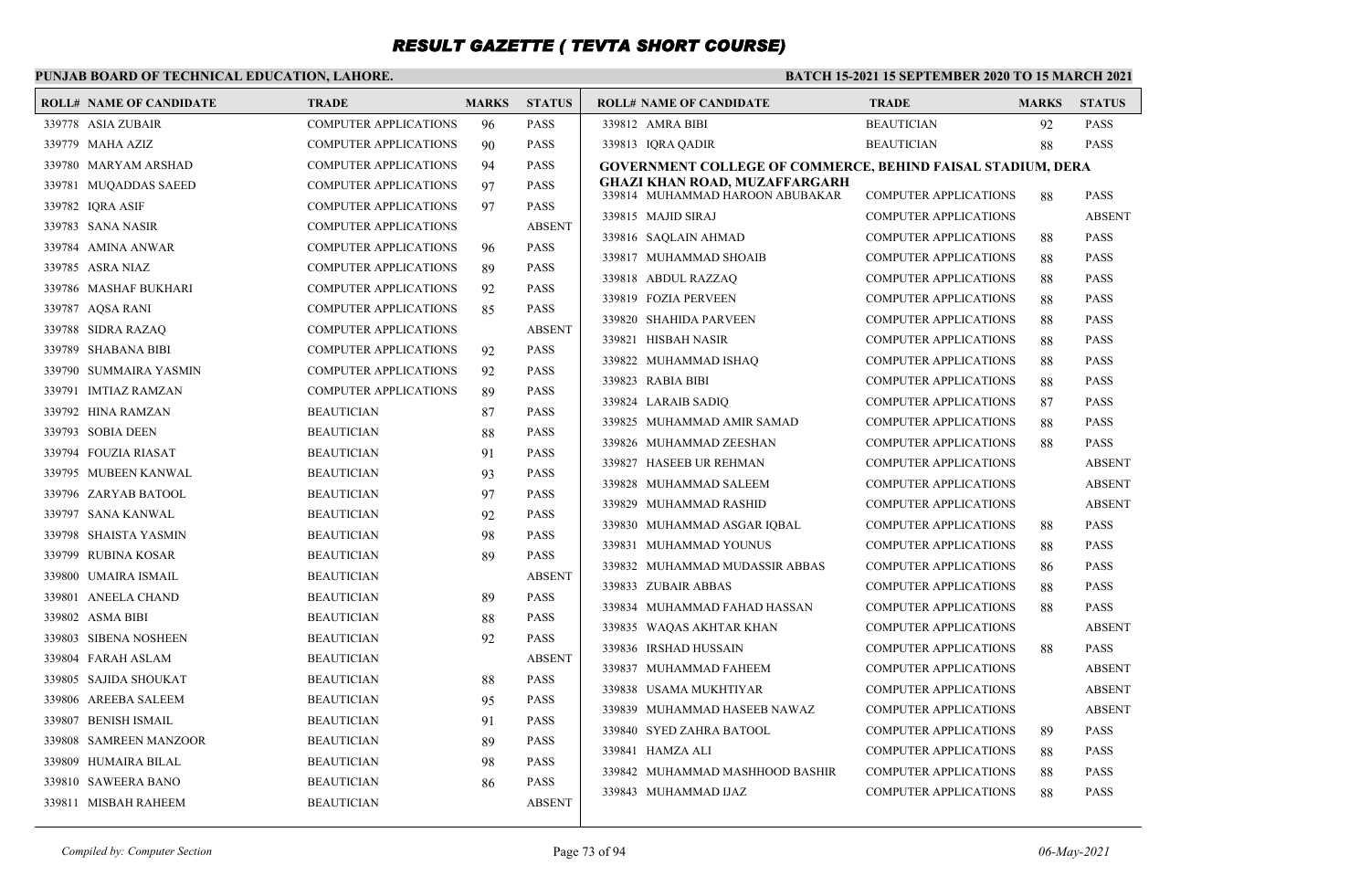### **PUNJAB BOARD OF TECHNICAL EDUCATION, LAHORE.**

| <b>ROLL# NAME OF CANDIDATE</b> | <b>TRADE</b>                 | <b>MARKS</b> | <b>STATUS</b> | <b>ROLL# NAME OF CANDIDATE</b>                                  | <b>TRADE</b>                 | <b>MARKS</b> | <b>STATUS</b> |
|--------------------------------|------------------------------|--------------|---------------|-----------------------------------------------------------------|------------------------------|--------------|---------------|
| 339844 MUHAMMAD FIAZ           | <b>COMPUTER APPLICATIONS</b> | 88           | <b>PASS</b>   | 339878 ABDUL WAQAS                                              | <b>COMPUTER APPLICATIONS</b> | 88           | <b>PASS</b>   |
| 339845 SAAD SARWAR KHAN        | <b>COMPUTER APPLICATIONS</b> | 88           | <b>PASS</b>   | 339879 SYEDA GHAZIA SADIA                                       | <b>COMPUTER APPLICATIONS</b> | 88           | <b>PASS</b>   |
| 339846 FAHAD NIAZ              | <b>COMPUTER APPLICATIONS</b> |              | <b>ABSENT</b> | 339880 MUHAMMAD AMIR AZIZ                                       | <b>COMPUTER APPLICATIONS</b> | 87           | <b>PASS</b>   |
| 339847 ZEESHAN MUNAWAR         | <b>COMPUTER APPLICATIONS</b> | 88           | <b>PASS</b>   | 339881 DANISH ALI                                               | <b>COMPUTER APPLICATIONS</b> | 88           | <b>PASS</b>   |
| 339848 NAJAF ALI               | COMPUTER APPLICATIONS        | 88           | <b>PASS</b>   | 339882 AHSAN ULLAH                                              | <b>COMPUTER APPLICATIONS</b> |              | <b>ABSENT</b> |
| 339849 ARBAB RAZA              | <b>COMPUTER APPLICATIONS</b> |              | <b>ABSENT</b> | 339883 SYED ABDUL RAHMAN BUKHARI                                | <b>COMPUTER APPLICATIONS</b> | 88           | <b>PASS</b>   |
| 339850 MUHAMMAD SHAHZAD        | <b>COMPUTER APPLICATIONS</b> |              | <b>ABSENT</b> | 339884 SYED ABDULLAH SHAH BUKHARI                               | <b>COMPUTER APPLICATIONS</b> | 88           | <b>PASS</b>   |
| 339851 WASIF ABBAS             | <b>COMPUTER APPLICATIONS</b> | 87           | <b>PASS</b>   | 339885 MUHAMMAD AHMAD                                           | <b>COMPUTER APPLICATIONS</b> | 86           | <b>PASS</b>   |
| 339852 NAVEED AHMAD            | <b>COMPUTER APPLICATIONS</b> | 86           | <b>PASS</b>   | 339886 MUHAMMAD OWAIS                                           | <b>COMPUTER APPLICATIONS</b> | 88           | <b>PASS</b>   |
| 339853 MUHAMMAD SHABIR KHALID  | <b>COMPUTER APPLICATIONS</b> | 88           | <b>PASS</b>   | 339887 AMJAD KAREEM                                             | <b>COMPUTER APPLICATIONS</b> | 87           | <b>PASS</b>   |
| 339854 SHAMSHEER ALI           | <b>COMPUTER APPLICATIONS</b> | 88           | <b>PASS</b>   | 339888 ASIF ABBAS                                               | <b>COMPUTER APPLICATIONS</b> | 87           | <b>PASS</b>   |
| 339855 MUHAMMAD ZAIN JABBAR    | COMPUTER APPLICATIONS        | 88           | <b>PASS</b>   | 339889 ZULQARNAIN                                               | <b>COMPUTER APPLICATIONS</b> | 88           | <b>PASS</b>   |
| 339856 GHAZANFAR ABBAS         | <b>COMPUTER APPLICATIONS</b> |              | <b>ABSENT</b> | 339890 MUHAMMAD SHAHID                                          | <b>COMPUTER APPLICATIONS</b> |              | <b>ABSENT</b> |
| 339857 ZESHAN NOOR             | <b>COMPUTER APPLICATIONS</b> |              | <b>ABSENT</b> | 339891 MUHAMMAD KHUBAIB                                         | <b>COMPUTER APPLICATIONS</b> |              | <b>ABSENT</b> |
| 339858 MUHAMMAD RASHID         | <b>COMPUTER APPLICATIONS</b> | 88           | <b>PASS</b>   | 339892 MUHAMMAD ANAS JAVED                                      | <b>COMPUTER APPLICATIONS</b> | 88           | <b>PASS</b>   |
| 339859 MUHAMMAD AQASH          | <b>COMPUTER APPLICATIONS</b> |              | <b>ABSENT</b> | 339893 MUHAMMAD BABAR                                           | <b>COMPUTER APPLICATIONS</b> | 88           | <b>PASS</b>   |
| 339860 MUHAMMAD AZEEM          | <b>COMPUTER APPLICATIONS</b> | 88           | <b>PASS</b>   | 339894 HAFIZ MUHAMMAD KASHIF                                    | <b>COMPUTER APPLICATIONS</b> |              | <b>ABSENT</b> |
| 339861 SHOAIB NIAZ             | <b>COMPUTER APPLICATIONS</b> | 88           | <b>PASS</b>   | 339895 MUHAMMAD FAISAL MUKHTAR                                  | <b>COMPUTER APPLICATIONS</b> | 88           | <b>PASS</b>   |
| 339862 SHAHID NIAZ             | <b>COMPUTER APPLICATIONS</b> | 87           | <b>PASS</b>   | 339896 HASNAIN FARID                                            | <b>COMPUTER APPLICATIONS</b> | 87           | <b>PASS</b>   |
| 339863 NOUMAN SAJID            | <b>COMPUTER APPLICATIONS</b> | 88           | <b>PASS</b>   | 339897 ABDUL RAZZAO                                             | <b>COMPUTER APPLICATIONS</b> |              | <b>ABSENT</b> |
| 339864 MUHAMMAD WALEED KHAN    | <b>COMPUTER APPLICATIONS</b> | 87           | <b>PASS</b>   | 339898 TAHIRA BATOOL                                            | <b>COMPUTER APPLICATIONS</b> | 89           | <b>PASS</b>   |
| 339865 SHARJEEL FAISAL         | COMPUTER APPLICATIONS        |              | <b>ABSENT</b> | 339899 ZAHID HUSSAIN                                            | <b>COMPUTER APPLICATIONS</b> |              | <b>ABSENT</b> |
| 339866 MUHAMMAD WAQAR AMEEN    | <b>COMPUTER APPLICATIONS</b> | 88           | <b>PASS</b>   | 339900 HUMAIRA ZAHID                                            | <b>COMPUTER APPLICATIONS</b> | 88           | <b>PASS</b>   |
| 339867 MUHAMMAD MANAN          | <b>COMPUTER APPLICATIONS</b> |              | <b>ABSENT</b> | 339901 SAMRA ZAHID                                              | <b>COMPUTER APPLICATIONS</b> | 88           | <b>PASS</b>   |
| 339868 MUHAMMAD MUZAMMIL       | <b>COMPUTER APPLICATIONS</b> |              | <b>ABSENT</b> | 339902 AMMAR AHMAD RANA                                         | <b>COMPUTER APPLICATIONS</b> |              | <b>ABSENT</b> |
| 339869 MUHAMMAD MUZAMIL ABBAS  | <b>COMPUTER APPLICATIONS</b> | 85           | <b>PASS</b>   | 339903 AMEER ABBAS                                              | COMPUTER APPLICATIONS        |              | <b>ABSENT</b> |
| 339870 MUHAMMAD ANSAR SHABEER  | <b>COMPUTER APPLICATIONS</b> | 85           | <b>PASS</b>   | 339904 NORINA BIBI                                              | <b>COMPUTER APPLICATIONS</b> | 87           | <b>PASS</b>   |
| 339871 MUHAMMAD NADEEM         | <b>COMPUTER APPLICATIONS</b> |              | <b>ABSENT</b> | 339905 ALIZA ZANISH                                             | <b>COMPUTER APPLICATIONS</b> | 89           | <b>PASS</b>   |
| 339872 MUHAMMAD SHAHZAD        | <b>COMPUTER APPLICATIONS</b> | 88           | <b>PASS</b>   | 339906 AHSAN RAZA                                               | <b>COMPUTER APPLICATIONS</b> |              | <b>ABSENT</b> |
| 339873 UMAR HAYAT              | <b>COMPUTER APPLICATIONS</b> | 88           | <b>PASS</b>   | 339907 SALMAN RAMZAN                                            | <b>COMPUTER APPLICATIONS</b> |              | <b>ABSENT</b> |
| 339874 MUHAMMAD WASEEM         | <b>COMPUTER APPLICATIONS</b> |              | <b>ABSENT</b> | 339908 SYED HUMZA ZEESHAN BUKHARI                               | COMPUTER APPLICATIONS        | 87           | <b>PASS</b>   |
| 339875 MUHAMMAD SHEHZAD        | <b>COMPUTER APPLICATIONS</b> | 88           | <b>PASS</b>   | 339909 FAISAL REHMAN                                            | <b>COMPUTER APPLICATIONS</b> |              | <b>ABSENT</b> |
| 339876 WAJEEHA BATOOL          | COMPUTER APPLICATIONS        | 87           | <b>PASS</b>   | GOVERNMENT VOCATIONAL TRAINING INSTITUTE FOR WOMEN, NEAR FAISAL |                              |              |               |
| 339877 SADIA BATOOL            | <b>COMPUTER APPLICATIONS</b> | 88           | <b>PASS</b>   | STADIUM, MUZAFFARGARH                                           |                              |              |               |
|                                |                              |              |               |                                                                 |                              |              |               |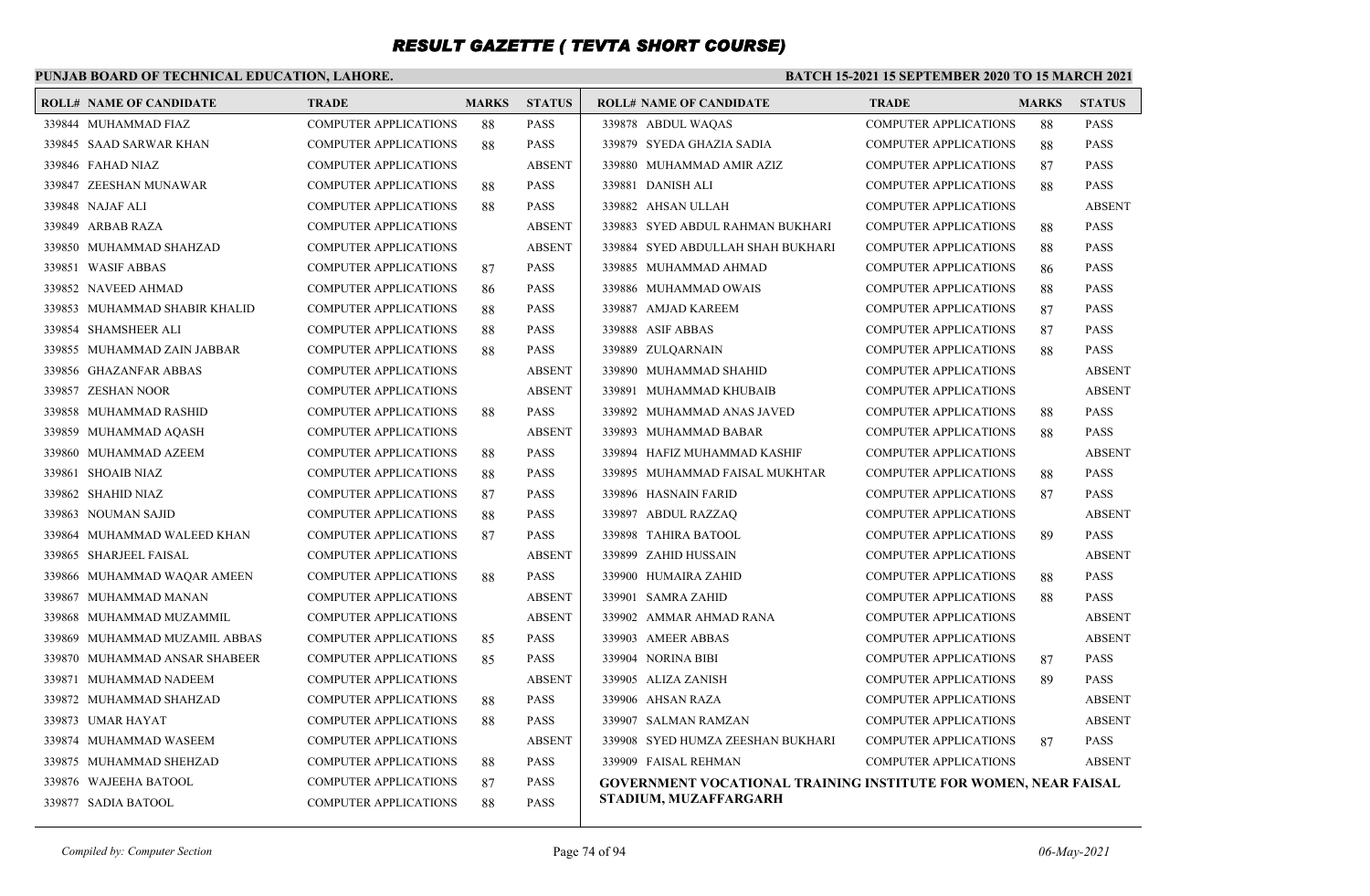### **PUNJAB BOARD OF TECHNICAL EDUCATION, LAHORE.**

#### **BATCH 15-2021 15 SEPTEMBER 2020 TO 15 MARCH 2021**

| <b>ROLL# NAME OF CANDIDATE</b>                                                                          | <b>TRADE</b>                 | <b>MARKS</b> | <b>STATUS</b> | <b>ROLL# NAME OF CANDIDATE</b>                | <b>TRADE</b>                 | <b>MARKS</b> | <b>STATUS</b> |
|---------------------------------------------------------------------------------------------------------|------------------------------|--------------|---------------|-----------------------------------------------|------------------------------|--------------|---------------|
| 339910 NIGHT YASMEEN                                                                                    | <b>BEAUTICIAN</b>            | 63           | <b>PASS</b>   | 339941 MUHAMMAD BILAL                         | <b>ELECTRICIAN</b>           |              | <b>ABSENT</b> |
| 339911 SYEDA SHAHNA GILLANI                                                                             | <b>BEAUTICIAN</b>            | 63           | <b>PASS</b>   | 339942 MUHAMMAD ALI                           | <b>ELECTRICIAN</b>           | 92           | <b>PASS</b>   |
| 339912 NATASHA TAHIR                                                                                    | <b>BEAUTICIAN</b>            | 75           | <b>PASS</b>   | 339943 MUHAMMAD USAMA                         | <b>ELECTRICIAN</b>           | 91           | <b>PASS</b>   |
| 339913 SHEHNILA KANWAL                                                                                  | <b>BEAUTICIAN</b>            | 74           | <b>PASS</b>   | 339944 JAVED AHMAD                            | <b>ELECTRICIAN</b>           | 93           | <b>PASS</b>   |
| 339914 ZARWAH TUL ISLAM                                                                                 | <b>BEAUTICIAN</b>            | 85           | <b>PASS</b>   | 339945 SHARJEEL SHAKEEL                       | <b>ELECTRICIAN</b>           | 88           | <b>PASS</b>   |
| 339915 ALIA ISHAQ                                                                                       | <b>BEAUTICIAN</b>            | 65           | <b>PASS</b>   | 339946 MUHAMMAD YOUSAF HASSAN                 | <b>ELECTRICIAN</b>           | 93           | <b>PASS</b>   |
| 339916 SURIYA BANO                                                                                      | <b>BEAUTICIAN</b>            | 97           | <b>PASS</b>   | 339947 MUHAMMAD RIZWAN                        | <b>ELECTRICIAN</b>           | 90           | <b>PASS</b>   |
| 339917 LARIB BIBI                                                                                       | <b>BEAUTICIAN</b>            | 81           | <b>PASS</b>   | 339948 MUHAMMAD KASHIF                        | <b>ELECTRICIAN</b>           | 84           | <b>PASS</b>   |
| 339918 BUSHRA ZAFFAR                                                                                    | <b>BEAUTICIAN</b>            | 66           | <b>PASS</b>   | 339949 GHULAM AKHTER                          | <b>ELECTRICIAN</b>           | 88           | <b>PASS</b>   |
| 339919 RABIA BATOOL                                                                                     | <b>BEAUTICIAN</b>            | 65           | <b>PASS</b>   | 339950 MUHAMMAD SHOAIB                        | <b>COMPUTER APPLICATIONS</b> | 97           | <b>PASS</b>   |
| 339920 NATASHA NIAZ                                                                                     | <b>BEAUTICIAN</b>            | 95           | <b>PASS</b>   | 339951 MUHAMMAD KASHIF                        | <b>COMPUTER APPLICATIONS</b> |              | <b>ABSENT</b> |
| 339921 ZOHRA BIBI                                                                                       | <b>BEAUTICIAN</b>            | 64           | <b>PASS</b>   | 339952 MUHAMMAD RIZWAN                        | <b>COMPUTER APPLICATIONS</b> |              | <b>ABSENT</b> |
| 339922 SHAMSA KANWAL                                                                                    | <b>BEAUTICIAN</b>            | 61           | <b>PASS</b>   | 339953 ALI RAZA                               | <b>COMPUTER APPLICATIONS</b> |              | <b>ABSENT</b> |
| <b>GOVT INSTITUTE OF COMMERCE, ALI PUR, MUZAFFARGARH</b>                                                |                              |              |               | 339954 MUHAMMAD ZEESHAN TARIO                 | <b>COMPUTER APPLICATIONS</b> | 89           | <b>PASS</b>   |
| 339923 RAI MUHAMMAD ARIF                                                                                | <b>COMPUTER APPLICATIONS</b> | 95           | <b>PASS</b>   | 339955 MUHAMMAD NADIR                         | <b>COMPUTER APPLICATIONS</b> | 98           | <b>PASS</b>   |
| 339924 RAI QAISAR ABBAS                                                                                 | <b>COMPUTER APPLICATIONS</b> | 93           | <b>PASS</b>   | 339956 MUHAMMAD NUOMAAN NAZAR                 | <b>COMPUTER APPLICATIONS</b> | 92           | <b>PASS</b>   |
| 339925 RAY MUHAMMAD YOUSAF                                                                              | <b>COMPUTER APPLICATIONS</b> | 95           | <b>PASS</b>   | 339957 HAFIZ GHULAM MUHAMMAD                  | <b>COMPUTER APPLICATIONS</b> | 80           | <b>PASS</b>   |
| 339926 WASEEM AKRAM                                                                                     | <b>COMPUTER APPLICATIONS</b> | 93           | <b>PASS</b>   | <b>MURTAZA</b><br>339958 MUHAMMAD AWAIS OURNI | <b>COMPUTER APPLICATIONS</b> | 88           | <b>PASS</b>   |
| 339927 MUHAMMAD FAISAL                                                                                  | <b>COMPUTER APPLICATIONS</b> | 94           | <b>PASS</b>   | 339959 MUHAMMAD WASEEM                        | <b>COMPUTER APPLICATIONS</b> | 90           | <b>PASS</b>   |
| 339928 FARHAN LIOAT                                                                                     | <b>COMPUTER APPLICATIONS</b> | 94           | <b>PASS</b>   | 339960 MUHAMMAD JAMSHAID                      | <b>COMPUTER APPLICATIONS</b> |              | <b>ABSENT</b> |
| 339929 KALEEM AHMAD                                                                                     | <b>COMPUTER APPLICATIONS</b> | 100          | <b>PASS</b>   | 339961 AMEER HAMZA                            | WELDER                       | 97           | <b>PASS</b>   |
| 339930 SYED ALI HAIDER BUKHARI                                                                          | <b>COMPUTER APPLICATIONS</b> | 98           | <b>PASS</b>   | 339962 MUHAMMAD NAVEED                        | <b>WELDER</b>                | 96           | <b>PASS</b>   |
| 339931 ASIF MEHMOOD                                                                                     | <b>COMPUTER APPLICATIONS</b> | 98           | <b>PASS</b>   | 339963 SAJJAD HUSSAIN                         | <b>WELDER</b>                | 93           | <b>PASS</b>   |
| 339932 MUHAMMAD ASADULLAH ZAHID                                                                         | <b>COMPUTER APPLICATIONS</b> | 93           | <b>PASS</b>   | 339964 MUHAMMAD SHAHBAZ                       | <b>WELDER</b>                | 92           | <b>PASS</b>   |
| 339933 MUHAMMAD TALHA                                                                                   | <b>COMPUTER APPLICATIONS</b> | 91           | <b>PASS</b>   | 339965 ZAHID HUSSAIN                          | <b>WELDER</b>                | 95           | <b>PASS</b>   |
| 339934 SAMINA NAZ                                                                                       | <b>COMPUTER APPLICATIONS</b> | 91           | <b>PASS</b>   | 339966 HASEEB ANJUM                           | <b>WELDER</b>                | 95           | <b>PASS</b>   |
| 339935 NAZNEEN KOUSAR                                                                                   | <b>COMPUTER APPLICATIONS</b> | 95           | <b>PASS</b>   | 339967 MUHAMMAD MUJAHID                       | WELDER                       | 97           | <b>PASS</b>   |
| 339936 SAWAIRA PERVEEN                                                                                  | <b>COMPUTER APPLICATIONS</b> | 91           | <b>PASS</b>   | 339968 ABDUL JABBAR                           | <b>WELDER</b>                | 90           | <b>PASS</b>   |
| MUSHTAO AHMAD GHURMANI VOCATIONAL TRAINING INSTITUTE FOR BOYS,                                          |                              |              |               | 339969 MUHAMMAD ANSAR                         | <b>WELDER</b>                | 88           | <b>PASS</b>   |
| OLD NAWAB MUSHTAQ AHMAD GHURMANI BANGLA,NEAR DERA MIAN SAIF<br>UDDIN, GHURMANI FOUNDATION, MUZAFFARGARH |                              |              |               | 339970 MUHAMMAD ZAMEER                        | WELDER                       | 95           | <b>PASS</b>   |
| 339937 MUHAMMAD SAIFAL                                                                                  | <b>ELECTRICIAN</b>           | 91           | <b>PASS</b>   | 339971 ABDUL WAHEED                           | <b>WELDER</b>                | 92           | <b>PASS</b>   |
| 339938 MUHAMMAD SHAFIQ                                                                                  | <b>ELECTRICIAN</b>           | 89           | <b>PASS</b>   | 339972 GHULAM AKBAR                           | WELDER                       | 91           | <b>PASS</b>   |
| 339939 MUHAMMAD ASAD MUSTAFA                                                                            | <b>ELECTRICIAN</b>           | 86           | <b>PASS</b>   | 339973 ROHAIL AHMAD                           | <b>WELDER</b>                | 91           | <b>PASS</b>   |
| 339940 KHADIM HUSSAIN                                                                                   | <b>ELECTRICIAN</b>           | 92           | <b>PASS</b>   | 339974 ABDUL SHAKOOR                          | WELDER                       | 90           | <b>PASS</b>   |

*Compiled by: Computer Section* Page 75 of 94 *06-May-2021*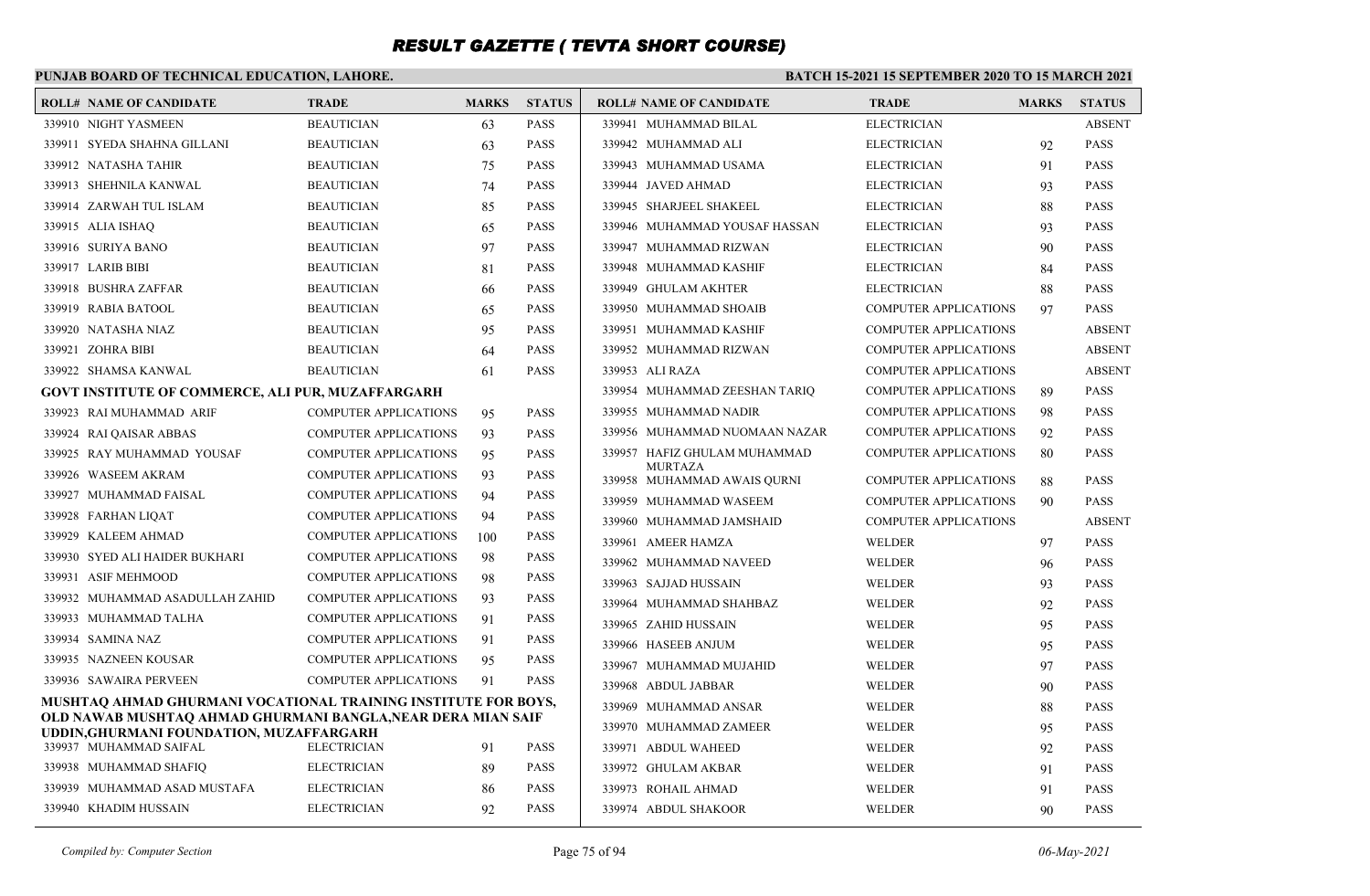### **PUNJAB BOARD OF TECHNICAL EDUCATION, LAHORE.**

| <b>ROLL# NAME OF CANDIDATE</b>                                 | <b>TRADE</b>              | <b>MARKS</b> | <b>STATUS</b> | <b>ROLL# NAME OF CANDIDATE</b>                                   | <b>TRADE</b>                 | <b>MARKS</b> | <b>STATUS</b> |
|----------------------------------------------------------------|---------------------------|--------------|---------------|------------------------------------------------------------------|------------------------------|--------------|---------------|
| 339975 BAKHT ALI                                               | <b>WELDER</b>             | 89           | <b>PASS</b>   | 340008 URVAH TAHIR                                               | <b>DOMESTIC TAILORING</b>    | 89           | <b>PASS</b>   |
| 339976 MUHAMMAD WASEEM                                         | <b>WELDER</b>             | 91           | <b>PASS</b>   | 340009 AQSA PARVEEN                                              | DOMESTIC TAILORING           | 83           | <b>PASS</b>   |
| 339977 MUHAMMAD ABUBAKAR                                       | <b>WELDER</b>             | 86           | <b>PASS</b>   | 340010 MEHVISH BIBI                                              | <b>COMPUTER APPLICATIONS</b> | 81           | <b>PASS</b>   |
| 339978 MUHAMMAD ASIF BILAL                                     | <b>WELDER</b>             | 93           | <b>PASS</b>   | 340011 SABA YASEEN                                               | <b>COMPUTER APPLICATIONS</b> | 78           | <b>PASS</b>   |
| 339979 MUHAMMAD ALTAF                                          | WELDER                    | 89           | <b>PASS</b>   | 340012 MUQADDAS SHAHZADI                                         | <b>COMPUTER APPLICATIONS</b> | 84           | <b>PASS</b>   |
| 339980 MUHAMMAD SULTAN ANWAR                                   | WELDER                    | 87           | <b>PASS</b>   | 340013 AMSA REHMAN                                               | <b>COMPUTER APPLICATIONS</b> | 91           | <b>PASS</b>   |
| GOVT. VOCATIONAL TRAINING INSTITUTE FOR WOMEN, , NANKANA SAHIB |                           |              |               | 340014 GULSHAN BATOOL                                            | <b>COMPUTER APPLICATIONS</b> | 86           | <b>PASS</b>   |
| 339981 MUQDDAS ASHRAF                                          | <b>BEAUTICIAN</b>         | 90           | <b>PASS</b>   | 340015 MARYAM MANSHA                                             | <b>COMPUTER APPLICATIONS</b> | 80           | <b>PASS</b>   |
| 339982 SYEDA IQRA BUKHARI                                      | <b>BEAUTICIAN</b>         | 82           | <b>PASS</b>   | 340016 SHABANA KAUSAR                                            | <b>COMPUTER APPLICATIONS</b> |              | <b>ABSENT</b> |
| 339983 SABA BASHIR                                             | <b>BEAUTICIAN</b>         | 75           | <b>PASS</b>   | 340017 SIDRA RIAZ                                                | <b>COMPUTER APPLICATIONS</b> | 85           | <b>PASS</b>   |
| 339984 HINA SHAHZADI                                           | <b>BEAUTICIAN</b>         | 79           | <b>PASS</b>   | 340018 SADIA SATTAR                                              | <b>COMPUTER APPLICATIONS</b> | 79           | <b>PASS</b>   |
| 339985 FATIMA                                                  | <b>BEAUTICIAN</b>         | 77           | <b>PASS</b>   | 340019 SIDRAH NAVEED                                             | <b>COMPUTER APPLICATIONS</b> | 91           | <b>PASS</b>   |
| 339986 SAWERA                                                  | <b>BEAUTICIAN</b>         | 91           | <b>PASS</b>   | 340020 NIMRA                                                     | <b>COMPUTER APPLICATIONS</b> | 84           | <b>PASS</b>   |
| 339987 SANA BIBI                                               | <b>BEAUTICIAN</b>         | 81           | <b>PASS</b>   | 340021 MARYAM SHEHZADI                                           | <b>COMPUTER APPLICATIONS</b> | 88           | <b>PASS</b>   |
| 339988 SUNITA                                                  | <b>BEAUTICIAN</b>         | 80           | <b>PASS</b>   | 340022 MARYAM MEHMOOD                                            | <b>COMPUTER APPLICATIONS</b> | 87           | <b>PASS</b>   |
| 339989 AQSA BASHARAT                                           | <b>BEAUTICIAN</b>         | 87           | <b>PASS</b>   | 340023 ARIFA BATOOL                                              | <b>COMPUTER APPLICATIONS</b> | 88           | <b>PASS</b>   |
| 339990 AQSA REHMAN                                             | <b>BEAUTICIAN</b>         | 88           | <b>PASS</b>   | 340024 SIDRA                                                     | <b>COMPUTER APPLICATIONS</b> | 79           | <b>PASS</b>   |
| 339991 AMNA BIBI                                               | <b>BEAUTICIAN</b>         | 76           | <b>PASS</b>   | 340025 SANA NAWAZ                                                | <b>COMPUTER APPLICATIONS</b> | 86           | <b>PASS</b>   |
| 339992 SABA AURANG ZEB                                         | <b>BEAUTICIAN</b>         | 77           | <b>PASS</b>   | 340026 SUNDAS                                                    | <b>COMPUTER APPLICATIONS</b> | 83           | <b>PASS</b>   |
| 339993 TEHNIAT AMDAD                                           | <b>BEAUTICIAN</b>         | 65           | <b>PASS</b>   | 340027 RIMSHA IRSHAD                                             | <b>COMPUTER APPLICATIONS</b> | 83           | <b>PASS</b>   |
| 339994 ALEEZA AKRAM                                            | <b>BEAUTICIAN</b>         | 84           | <b>PASS</b>   | 340028 SHAGUFTA PARVEEN                                          | <b>COMPUTER APPLICATIONS</b> | 80           | <b>PASS</b>   |
| 339995 ESHA                                                    | <b>BEAUTICIAN</b>         |              | <b>ABSENT</b> | GOVERNMENT VOCATIONAL TRAINING INSTITUTE FOR WOMEN, NEAR HUSSAIN |                              |              |               |
| 339996 CHANDNI SADIQ                                           | <b>BEAUTICIAN</b>         | 72           | <b>PASS</b>   | TRUST, SANGLA HILLS<br>340029 NAZIA ISMAIL                       | <b>BEAUTICIAN</b>            | 88           | <b>PASS</b>   |
| 339997 SONIA                                                   | <b>BEAUTICIAN</b>         | 82           | <b>PASS</b>   | 340030 RIFFAT ASHIO                                              | <b>BEAUTICIAN</b>            | 86           | <b>PASS</b>   |
| 339998 AYESHA SHAFIQUE                                         | <b>BEAUTICIAN</b>         | 85           | <b>PASS</b>   | 340031 TAYYABA LIAQAT                                            | <b>BEAUTICIAN</b>            | 92           | <b>PASS</b>   |
| 339999 NABILA SAEED                                            | <b>BEAUTICIAN</b>         | 79           | <b>PASS</b>   | 340032 MUBEEN FATIMA                                             | <b>BEAUTICIAN</b>            | 88           | <b>PASS</b>   |
| 340000 NOOR FATIMA                                             | <b>DOMESTIC TAILORING</b> | 65           | <b>PASS</b>   | 340033 SIDRA NAZ                                                 | <b>BEAUTICIAN</b>            | 88           | <b>PASS</b>   |
| 340001 SEHAR BIBI                                              | <b>DOMESTIC TAILORING</b> | 91           | <b>PASS</b>   | 340034 MARIA NASIR                                               | <b>BEAUTICIAN</b>            | 87           | <b>PASS</b>   |
| 340002 FAIZA MAQSOOD                                           | DOMESTIC TAILORING        | 93           | <b>PASS</b>   | 340035 RUQIEQA TUSLIM                                            | <b>BEAUTICIAN</b>            | 93           | <b>PASS</b>   |
| 340003 AZRA BIBI                                               | <b>DOMESTIC TAILORING</b> | 88           | <b>PASS</b>   | 340036 RABIA ZULFIQAR                                            | <b>BEAUTICIAN</b>            | 91           | <b>PASS</b>   |
| 340004 MARYUM MUNAWAR                                          | DOMESTIC TAILORING        | 72           | <b>PASS</b>   | 340037 MAHVEEN FATIMA                                            | <b>BEAUTICIAN</b>            |              | <b>ABSENT</b> |
| 340005 NOUREEN                                                 | DOMESTIC TAILORING        | 75           | <b>PASS</b>   | 340038 NAZISH SARWAR                                             | <b>BEAUTICIAN</b>            | 94           | <b>PASS</b>   |
| 340006 SANIA                                                   | <b>DOMESTIC TAILORING</b> | 72           | <b>PASS</b>   | 340039 WARDAH NAZAR                                              | <b>BEAUTICIAN</b>            | 89           | <b>PASS</b>   |
| 340007 NOOR AFSHAN                                             | DOMESTIC TAILORING        | 83           | <b>PASS</b>   |                                                                  |                              |              |               |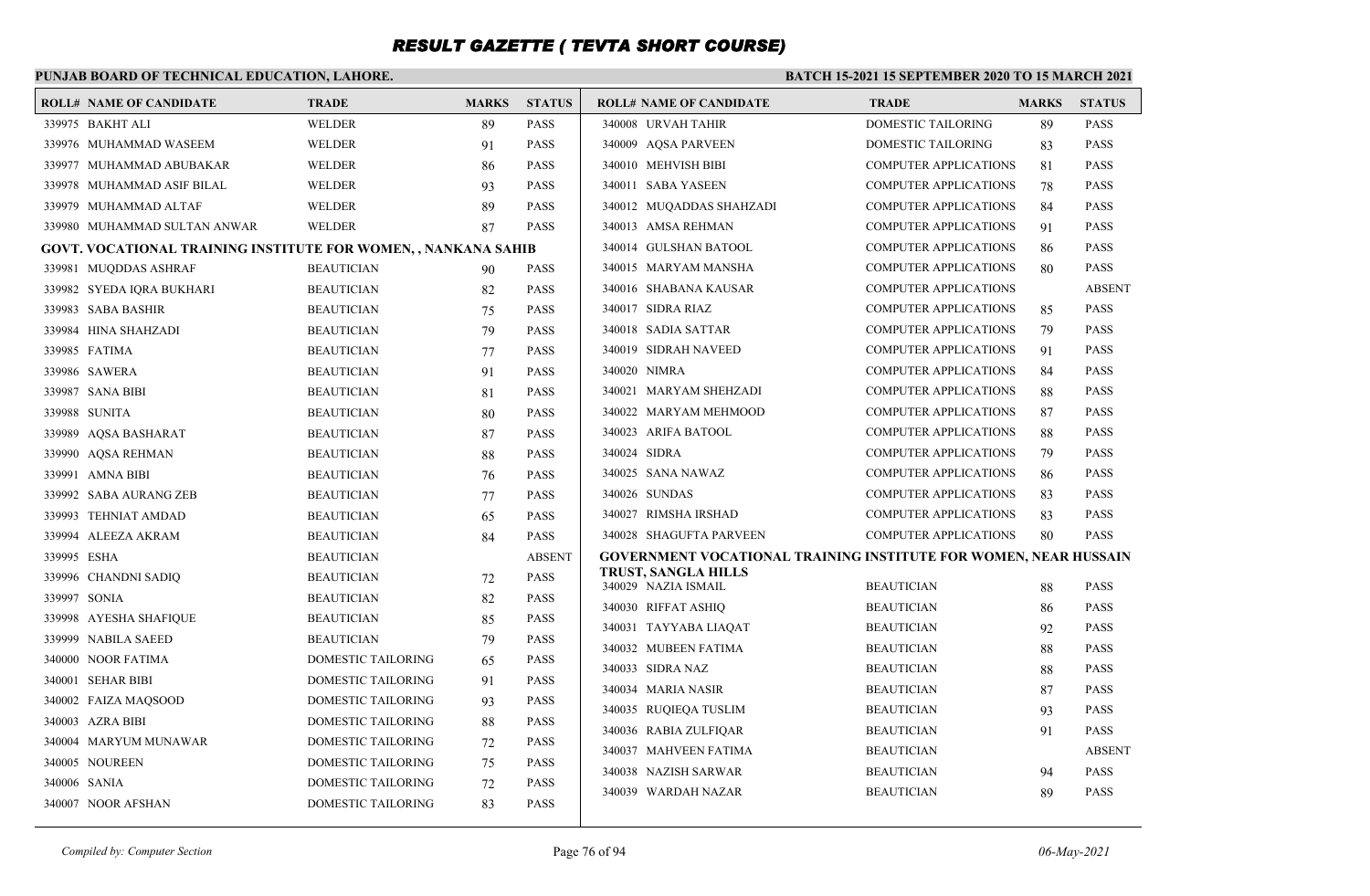### **PUNJAB BOARD OF TECHNICAL EDUCATION, LAHORE.**

| <b>ROLL# NAME OF CANDIDATE</b> | <b>TRADE</b>                 | <b>MARKS</b> | <b>STATUS</b> | <b>ROLL# NAME OF CANDIDATE</b>                                 | <b>TRADE</b>                            | <b>MARKS</b> | <b>STATUS</b>              |
|--------------------------------|------------------------------|--------------|---------------|----------------------------------------------------------------|-----------------------------------------|--------------|----------------------------|
| 340040 AMINA RAYYASAT          | <b>BEAUTICIAN</b>            | 89           | <b>PASS</b>   | 340074 RIMSHA PARVEEN                                          | <b>COMPUTER APPLICATIONS</b>            | 90           | <b>PASS</b>                |
| 340041 REHANA                  | <b>BEAUTICIAN</b>            |              | <b>ABSENT</b> | 340075 INSBAAT FAZAL                                           | <b>COMPUTER APPLICATIONS</b>            | 86           | <b>PASS</b>                |
| 340042 AYYSHA MEHBOOB          | <b>BEAUTICIAN</b>            | 89           | <b>PASS</b>   | 340076 SAWERA QAISAR                                           | <b>COMPUTER APPLICATIONS</b>            | 84           | <b>PASS</b>                |
| 340043 NADIA SAIF              | <b>BEAUTICIAN</b>            | 90           | <b>PASS</b>   | 340077 UMMAYAMAARAH                                            | <b>COMPUTER APPLICATIONS</b>            | 86           | <b>PASS</b>                |
| 340044 MAMOONA                 | <b>BEAUTICIAN</b>            | 89           | <b>PASS</b>   | 340078 ADIBA MAOSOOD                                           | <b>COMPUTER APPLICATIONS</b>            | 91           | <b>PASS</b>                |
| 340045 MEHAK SHABEER           | <b>BEAUTICIAN</b>            | 89           | <b>PASS</b>   | 340079 ATTIA TALIB                                             | <b>COMPUTER APPLICATIONS</b>            | 91           | <b>PASS</b>                |
| 340046 SONIA SHAZADI           | <b>BEAUTICIAN</b>            | 90           | <b>PASS</b>   | GOVERNMENT VOCATIONAL TRAINING INSTITUTE FOR WOMEN, MOHALLAH   |                                         |              |                            |
| 340047 HAFSA AKMAL             | <b>BEAUTICIAN</b>            | 88           | <b>PASS</b>   | ABBAS NAGAR NEAR MISKEEN HOTEL, NAROWAL<br>340080 MARIAM IQBAL | DOMESTIC TAILORING                      | 90           | <b>PASS</b>                |
| 340048 AFZA                    | <b>BEAUTICIAN</b>            |              | <b>ABSENT</b> | 340081 NYLA HUSSAIN                                            | DOMESTIC TAILORING                      | 92           | <b>PASS</b>                |
| 340049 NIMRA ZAHEER            | <b>BEAUTICIAN</b>            | 88           | <b>PASS</b>   | 340082 AMINA BIBI                                              | DOMESTIC TAILORING                      | 91           | <b>PASS</b>                |
| 340050 GHULAM FATIMA           | <b>BEAUTICIAN</b>            | 87           | <b>PASS</b>   | 340083 FAIZA KHAN                                              | <b>DOMESTIC TAILORING</b>               | 89           | <b>PASS</b>                |
| 340051 ANEEZA ZAHID            | DOMESTIC TAILORING           | 93           | <b>PASS</b>   | 340084 NIDA SHAHZADI                                           | DOMESTIC TAILORING                      | 89           | <b>PASS</b>                |
| 340052 SABA SHAHZADI           | DOMESTIC TAILORING           | 87           | <b>PASS</b>   | 340085 SANA ASLAM                                              | <b>BEAUTICIAN</b>                       | 74           | <b>PASS</b>                |
| 340053 FARHAT JABEEN           | <b>DOMESTIC TAILORING</b>    |              | <b>ABSENT</b> | 340086 SHUMILA RANI                                            | <b>BEAUTICIAN</b>                       | 73           | <b>PASS</b>                |
| 340054 SAMIA NASEER            | DOMESTIC TAILORING           | 91           | <b>PASS</b>   | 340087 SANA AYYAZ                                              | <b>BEAUTICIAN</b>                       | 73           | <b>PASS</b>                |
| 340055 KHADIJA KOUSAR          | DOMESTIC TAILORING           | 91           | <b>PASS</b>   | 340088 AYESHA MEHBOOB                                          | <b>BEAUTICIAN</b>                       | 77           | <b>PASS</b>                |
| 340056 NIMRA REHMAN            | DOMESTIC TAILORING           | 88           | <b>PASS</b>   | 340089 KIRAN SERWAR                                            | <b>BEAUTICIAN</b>                       | 70           | <b>PASS</b>                |
| 340057 HIBA UMAR               | DOMESTIC TAILORING           | 94           | <b>PASS</b>   | 340090 NAILA YAQOOB                                            | <b>BEAUTICIAN</b>                       | 97           | <b>PASS</b>                |
| 340058 NIMRA AZHAR             | DOMESTIC TAILORING           | 92           | <b>PASS</b>   | 340091 ZAREEN BUTT                                             | <b>BEAUTICIAN</b>                       | 73           | <b>PASS</b>                |
| 340059 SANIA IQBAL             | DOMESTIC TAILORING           | 88           | <b>PASS</b>   | 340092 TAMANA SADAO                                            | <b>BEAUTICIAN</b>                       | 75           | <b>PASS</b>                |
| 340060 NEELAM RASHEED          | <b>COMPUTER APPLICATIONS</b> | 90           | <b>PASS</b>   | 340093 MARYA KANWAL                                            | <b>BEAUTICIAN</b>                       | 87           | <b>PASS</b>                |
| 340061 SIDRA SAIF              | <b>COMPUTER APPLICATIONS</b> | 91           | <b>PASS</b>   | 340094 NIDA BIBI                                               | <b>BEAUTICIAN</b>                       |              | <b>PASS</b>                |
| 340062 SONIYA                  | <b>COMPUTER APPLICATIONS</b> | 87           | <b>PASS</b>   | 340095 MARIA BIBI                                              | <b>BEAUTICIAN</b>                       | 100          | <b>PASS</b>                |
| 340063 TEHNEAT UL NISA         | <b>COMPUTER APPLICATIONS</b> | 89           | <b>PASS</b>   | 340096 JANNAT SHAHZADI                                         | <b>BEAUTICIAN</b>                       | 95           | <b>PASS</b>                |
| 340064 MARIA RANI              | <b>COMPUTER APPLICATIONS</b> |              | <b>ABSENT</b> | 340097 RUBEENA REHMAN                                          | <b>BEAUTICIAN</b>                       | 70           | <b>PASS</b>                |
| 340065 SAMEEN AKHTAR           | <b>COMPUTER APPLICATIONS</b> | 89           | <b>PASS</b>   | 340098 AMINA SHABBIR                                           | <b>BEAUTICIAN</b>                       | 96<br>91     | <b>PASS</b>                |
| 340066 SHAMIM ARIF             | <b>COMPUTER APPLICATIONS</b> | 85           | <b>PASS</b>   | 340099 KIRAN                                                   | <b>BEAUTICIAN</b>                       |              | <b>PASS</b>                |
| 340067 ANAM JAVAID             | <b>COMPUTER APPLICATIONS</b> | 83           | <b>PASS</b>   |                                                                | <b>BEAUTICIAN</b>                       | 90           | <b>PASS</b>                |
| 340068 NABIHA EJAZ             | <b>COMPUTER APPLICATIONS</b> | 90           | <b>PASS</b>   | 340100 OURATUL ANN<br>340101 ZONOBIA ZOYA                      | <b>BEAUTICIAN</b>                       | 98           | <b>PASS</b>                |
| 340069 BUSHRA SADIA WAINS      | COMPUTER APPLICATIONS        |              | <b>ABSENT</b> | 340102 AMINA SHAHZADI                                          |                                         | 84           | <b>PASS</b>                |
| 340070 NASREEN TARIO           | <b>COMPUTER APPLICATIONS</b> | 90           | <b>PASS</b>   |                                                                | <b>BEAUTICIAN</b>                       | 95           |                            |
| 340071 USWA                    | <b>COMPUTER APPLICATIONS</b> |              | <b>ABSENT</b> | 340103 FARAH SALAMAT<br>340104 SANIA KHAN                      | <b>BEAUTICIAN</b><br>DOMESTIC TAILORING | 70           | <b>PASS</b><br><b>PASS</b> |
| 340072 NAYAB ZAFAR             | <b>COMPUTER APPLICATIONS</b> | 84           | <b>PASS</b>   |                                                                |                                         | 89           |                            |
| 340073 ARBAB ZAFAR             | <b>COMPUTER APPLICATIONS</b> | 84           | <b>PASS</b>   | 340105 SAIRA ARIF                                              | DOMESTIC TAILORING                      | 90           | <b>PASS</b>                |
|                                |                              |              |               |                                                                |                                         |              |                            |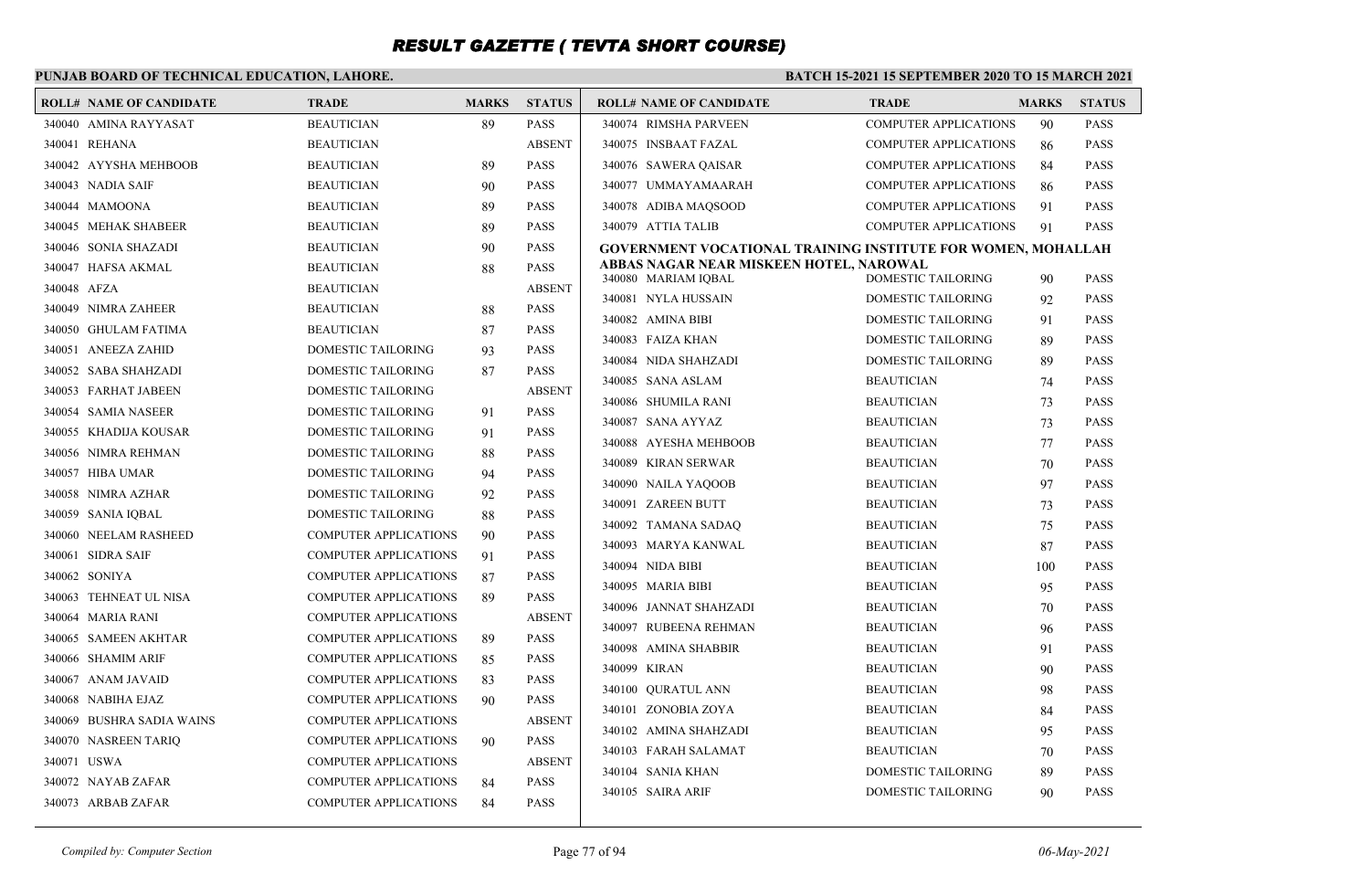### **PUNJAB BOARD OF TECHNICAL EDUCATION, LAHORE.**

| <b>ROLL# NAME OF CANDIDATE</b>                                    | <b>TRADE</b>              | <b>MARKS</b> | <b>STATUS</b>              | <b>ROLL# NAME OF CANDIDATE</b>                                         | <b>TRADE</b>                 | <b>MARKS</b> | <b>STATUS</b> |
|-------------------------------------------------------------------|---------------------------|--------------|----------------------------|------------------------------------------------------------------------|------------------------------|--------------|---------------|
| 340106 SAMIA                                                      | DOMESTIC TAILORING        | 91           | <b>PASS</b>                | 340137 MUHAMMAD HAMMAD BUTT                                            | <b>COMPUTER APPLICATIONS</b> | 80           | <b>PASS</b>   |
| 340107 HIRA ASHRAF                                                | DOMESTIC TAILORING        | 89           | <b>PASS</b>                | 340138 ISHRAT FATIMA                                                   | COMPUTER APPLICATIONS        | 93           | <b>PASS</b>   |
| 340108 KIRAN REHAN                                                | DOMESTIC TAILORING        | 90           | <b>PASS</b>                | 340139 RIDA WASEEM                                                     | COMPUTER APPLICATIONS        | 84           | <b>PASS</b>   |
| 340109 SAFOORA                                                    | DOMESTIC TAILORING        | 90           | <b>PASS</b>                | 340140 AMNA SEHR                                                       | <b>COMPUTER APPLICATIONS</b> | 86           | <b>PASS</b>   |
| 340110 MADIHA LATIF                                               | DOMESTIC TAILORING        | 91           | <b>PASS</b>                | 340141 HUMERA SHAHADAT                                                 | <b>COMPUTER APPLICATIONS</b> | 87           | <b>PASS</b>   |
| 340111 SHAHAR BANO                                                | <b>DOMESTIC TAILORING</b> | 90           | <b>PASS</b>                | 340142 SADAF                                                           | COMPUTER APPLICATIONS        | 83           | <b>PASS</b>   |
| 340112 MEHWISH AZAM                                               | DOMESTIC TAILORING        | 90           | <b>PASS</b>                | 340143 ALI HASNAIN                                                     | <b>COMPUTER APPLICATIONS</b> | 74           | <b>PASS</b>   |
| 340113 HIRA                                                       | DOMESTIC TAILORING        | 89           | <b>PASS</b>                | 340144 NADEEM WARIS                                                    | <b>COMPUTER APPLICATIONS</b> | 83           | <b>PASS</b>   |
| 340114 HASEENA MAEEN                                              | DOMESTIC TAILORING        | 90           | <b>PASS</b>                | 340145 MUHAMMAD AWAIS                                                  | COMPUTER APPLICATIONS        | 83           | <b>PASS</b>   |
| 340115 NOREEN BATOOL                                              | DOMESTIC TAILORING        | 90           | <b>PASS</b>                | 340146 MUDASSER HUSSAIN                                                | <b>COMPUTER APPLICATIONS</b> | 83           | <b>PASS</b>   |
| 340116 UMMEE HABIBA                                               | DOMESTIC TAILORING        | 89           | <b>PASS</b>                | 340147 SAJID HUSSAIN SHAH                                              | <b>COMPUTER APPLICATIONS</b> | 79           | <b>PASS</b>   |
| 340117 SANAM SHAHZADI                                             | DOMESTIC TAILORING        | 90           | <b>PASS</b>                | 340148 USAMA PERVAIZ                                                   | <b>COMPUTER APPLICATIONS</b> | 97           | <b>PASS</b>   |
| <b>GOVERNMENT VOCATIONAL TRAINING INSTITUTE FOR WOMEN, DARMAN</b> |                           |              |                            | 340149 CH MUHAMMAD GHAZANFAR ILYAS COMPUTER APPLICATIONS               |                              | 72           | <b>PASS</b>   |
| ROAD, SHAKARGARH<br>340118 RIMSHA FATIMA                          | <b>BEAUTICIAN</b>         | 89           | <b>PASS</b>                | 340150 MUHAMMAD YASEEN RASOOL                                          | <b>COMPUTER APPLICATIONS</b> | 96           | <b>PASS</b>   |
| 340119 ATIA RASHEED                                               | <b>BEAUTICIAN</b>         |              |                            | 340151 SYED ABU UL HASSAN SHAH                                         | <b>COMPUTER APPLICATIONS</b> | 80           | <b>PASS</b>   |
| 340120 SABA ANWAR                                                 | <b>BEAUTICIAN</b>         | 73           | <b>PASS</b><br><b>PASS</b> | 340152 MUHAMMAD ABBAS RAFIQUE                                          | <b>COMPUTER APPLICATIONS</b> | 95           | <b>PASS</b>   |
| 340121 USMANA SHAHZADI                                            | <b>BEAUTICIAN</b>         | 86<br>79     | <b>PASS</b>                | 340153 MUHAMMAD IMRAN YOUSAF                                           | COMPUTER APPLICATIONS        | 79           | <b>PASS</b>   |
| 340122 UZMA KOSER                                                 | <b>BEAUTICIAN</b>         | 77           | <b>PASS</b>                | 340154 MUHAMMAD SOHAIL AMEEN                                           | <b>COMPUTER APPLICATIONS</b> | 85           | <b>PASS</b>   |
| 340123 IRAM SALEEM                                                | <b>BEAUTICIAN</b>         | 79           | <b>PASS</b>                | 340155 MUHAMMAD USAMA                                                  | <b>COMPUTER APPLICATIONS</b> | 82           | <b>PASS</b>   |
| 340124 SADIA MAJEED                                               | <b>BEAUTICIAN</b>         | 83           | <b>PASS</b>                | 340156 MUHAMMAD SHERAZ KHAN                                            | <b>COMPUTER APPLICATIONS</b> | 71           | <b>PASS</b>   |
| 340125 MARYAM SHAHZADI                                            | <b>BEAUTICIAN</b>         |              | <b>PASS</b>                | 340157 HUSNAIN ALI                                                     | <b>COMPUTER APPLICATIONS</b> | 84           | <b>PASS</b>   |
| 340126 WARDAH JAVED                                               | <b>BEAUTICIAN</b>         | 84           | <b>FAIL</b>                | 340158 AYESHA SADIA                                                    | <b>COMPUTER APPLICATIONS</b> | 72           | <b>PASS</b>   |
| 340127 ERM SHAHZADI                                               | <b>BEAUTICIAN</b>         |              | <b>PASS</b>                | 340159 AQSA RUBAB                                                      | <b>COMPUTER APPLICATIONS</b> | 72           | <b>PASS</b>   |
| 340128 IORA SHAHZADI                                              | <b>BEAUTICIAN</b>         | 81<br>80     | <b>PASS</b>                | 340160 SHEHRAN SAQIB                                                   | <b>COMPUTER APPLICATIONS</b> | 96           | <b>PASS</b>   |
| 340129 FOZIA PERVEEN                                              | <b>BEAUTICIAN</b>         |              | <b>PASS</b>                | 340161 ALI ASAD                                                        | <b>COMPUTER APPLICATIONS</b> | 82           | <b>PASS</b>   |
|                                                                   |                           | 75           |                            | 340162 NIDA ARSHED                                                     | <b>COMPUTER APPLICATIONS</b> | 84           | <b>PASS</b>   |
| 340130 KOMAL SHAHZADI                                             | <b>BEAUTICIAN</b>         | 83           | <b>PASS</b><br><b>PASS</b> | 340163 MUHAMMAD JAHANZAIB AFZAL                                        | <b>COMPUTER APPLICATIONS</b> | 80           | <b>PASS</b>   |
| 340131 SAMERA NAZ                                                 | <b>BEAUTICIAN</b>         | 84           |                            | <b>GOVT.VOCATIONAL TRAINING INSTITUTE (FOR WOMEN), NEAR CITY PARK,</b> |                              |              |               |
| 340132 SHABILA NAZ                                                | <b>BEAUTICIAN</b>         | 83           | <b>PASS</b>                | <b>KHANPUR</b>                                                         |                              |              | <b>PASS</b>   |
| 340133 RUKHSANDA KAUSAR                                           | <b>BEAUTICIAN</b>         | 82           | <b>PASS</b>                | 340164 HINA HASHMI                                                     | <b>BEAUTICIAN</b>            | 91           |               |
| 340134 RUBAB ZAHRA                                                | <b>BEAUTICIAN</b>         | 85           | <b>PASS</b>                | 340165 ZAINAB BIBI                                                     | <b>BEAUTICIAN</b>            | 90           | <b>PASS</b>   |
| 340135 UMM E HAFSA FAYYAZ                                         | <b>BEAUTICIAN</b>         | 86           | <b>PASS</b>                | 340166 AYESHA BIBI                                                     | <b>BEAUTICIAN</b>            | 90           | <b>PASS</b>   |
| 340136 HABIB TUL KUBRA                                            | <b>BEAUTICIAN</b>         | 80           | <b>PASS</b>                | 340167 RABIA TASLEEM                                                   | <b>BEAUTICIAN</b>            | 93           | <b>PASS</b>   |
| <b>GOVT. COLLEGE OF COMMERCE,, OKARA</b>                          |                           |              |                            | 340168 AYESHA AKHTAR                                                   | <b>BEAUTICIAN</b>            | 90           | <b>PASS</b>   |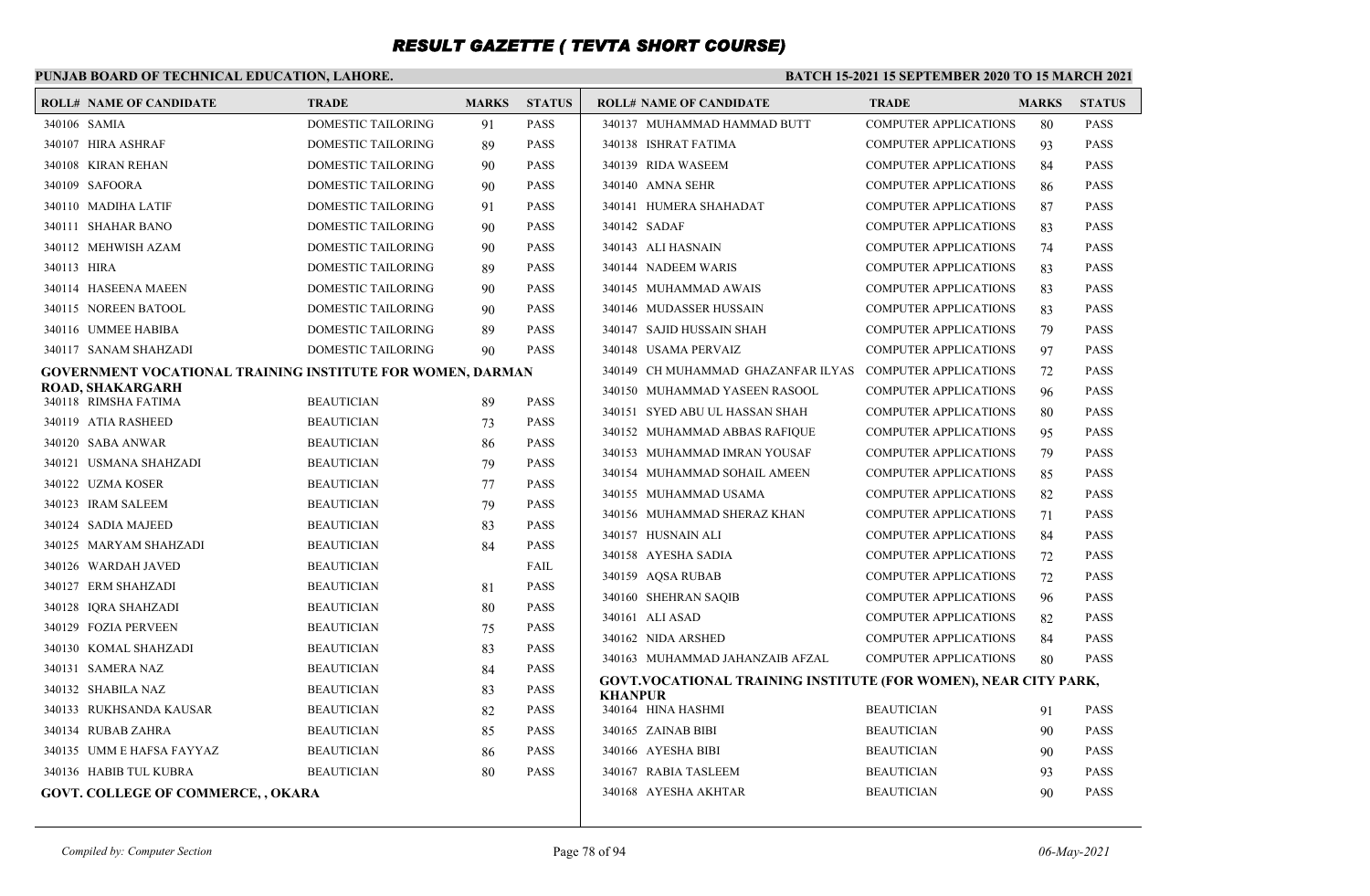### **PUNJAB BOARD OF TECHNICAL EDUCATION, LAHORE.**

| <b>ROLL# NAME OF CANDIDATE</b> | <b>TRADE</b>                 | <b>MARKS</b> | <b>STATUS</b> | <b>ROLL# NAME OF CANDIDATE</b>                                    | <b>TRADE</b>                 | <b>MARKS</b> | <b>STATUS</b> |
|--------------------------------|------------------------------|--------------|---------------|-------------------------------------------------------------------|------------------------------|--------------|---------------|
| 340169 AYESHA SHAFEEQ          | <b>BEAUTICIAN</b>            | 91           | <b>PASS</b>   | 340203 TASLEEM BIBI                                               | <b>COMPUTER APPLICATIONS</b> | 91           | <b>PASS</b>   |
| 340170 NIMRA ANWAR             | <b>BEAUTICIAN</b>            | 91           | <b>PASS</b>   | 340204 BAD E SABA ARIF                                            | <b>COMPUTER APPLICATIONS</b> |              | <b>ABSENT</b> |
| 340171 SAIMA ASGHAR            | <b>BEAUTICIAN</b>            | 95           | <b>PASS</b>   | 340205 ASIFA NOUREEN                                              | <b>COMPUTER APPLICATIONS</b> | 97           | <b>PASS</b>   |
| 340172 BAKHTAWAR BIBI          | <b>BEAUTICIAN</b>            |              | <b>ABSENT</b> | GOVERNMENT VOCATIONAL TRAINING INSTITUTE FOR WOMEN, EID GAH ROAD, |                              |              |               |
| 340173 RIMSHA YAMEEN           | <b>BEAUTICIAN</b>            | 92           | <b>PASS</b>   | <b>RAHIM YAR KHAN</b><br>340206 MARYAM ARIF                       | <b>BEAUTICIAN</b>            | 80           | <b>PASS</b>   |
| 340174 SABIHA                  | <b>BEAUTICIAN</b>            | 87           | <b>PASS</b>   | 340207 MARIA RIAZ                                                 | <b>BEAUTICIAN</b>            |              | <b>ABSENT</b> |
| 340175 AMBER CHAUHARY          | <b>BEAUTICIAN</b>            | 90           | <b>PASS</b>   | 340208 ANISHA AKMAL                                               | <b>BEAUTICIAN</b>            | 82           | <b>PASS</b>   |
| 340176 SANA ANJUM              | <b>BEAUTICIAN</b>            |              | <b>ABSENT</b> | 340209 IORA JAMIL                                                 | <b>BEAUTICIAN</b>            | 83           | <b>PASS</b>   |
| 340177 IORA SAWALI             | <b>BEAUTICIAN</b>            | 92           | <b>PASS</b>   | 340210 HIRA JABBAR                                                | <b>BEAUTICIAN</b>            | 85           | <b>PASS</b>   |
| 340178 TAYYBA KIRAN            | <b>BEAUTICIAN</b>            | 90           | <b>PASS</b>   | 340211 DUR E SHAHWAR HAYDER                                       | <b>BEAUTICIAN</b>            |              | <b>ABSENT</b> |
| 340179 SANA SALEEM             | <b>BEAUTICIAN</b>            | 89           | <b>PASS</b>   | 340212 FOZIA WAZIR                                                | <b>BEAUTICIAN</b>            | 89           | <b>PASS</b>   |
| 340180 BUSHRA BIBI             | <b>COMPUTER APPLICATIONS</b> | 85           | <b>PASS</b>   |                                                                   |                              |              | <b>PASS</b>   |
| 340181 UMAIRA JAFAR            | <b>BEAUTICIAN</b>            | 91           | <b>PASS</b>   | 340213 WAJEEHA ZUBAIR                                             | <b>BEAUTICIAN</b>            | 91           |               |
| 340182 AMBREEN ASIF            | <b>BEAUTICIAN</b>            | 91           | <b>PASS</b>   | 340214 ANDLIB ZAHRA<br>340215 SUNBAL HIRA                         | <b>BEAUTICIAN</b>            | 89           | <b>PASS</b>   |
| 340183 HAFIZA ARIBA RASOOL     | <b>BEAUTICIAN</b>            | 91           | <b>PASS</b>   |                                                                   | <b>BEAUTICIAN</b>            | 79           | <b>PASS</b>   |
| 340184 AYESHA KIRAN            | <b>BEAUTICIAN</b>            |              | <b>ABSENT</b> | 340216 IORA ANWAR                                                 | <b>BEAUTICIAN</b>            | 84           | <b>PASS</b>   |
| 340185 SHUMAILA ASLAM          | <b>BEAUTICIAN</b>            | 89           | <b>PASS</b>   | 340217 KAINAT<br>340218 AYESHA HAIDER                             | <b>BEAUTICIAN</b>            | 85           | <b>PASS</b>   |
| 340186 RIDA SATTAR             | <b>BEAUTICIAN</b>            | 86           | <b>PASS</b>   |                                                                   | <b>BEAUTICIAN</b>            | 80           | <b>PASS</b>   |
| 340187 FATIMA MUNAWAR          | <b>BEAUTICIAN</b>            | 89           | <b>PASS</b>   | 340219 MALIHA SHOUKAT                                             | <b>BEAUTICIAN</b>            | 79           | <b>PASS</b>   |
| 340188 FOZIA NOOR              | <b>BEAUTICIAN</b>            | 94           | <b>PASS</b>   | 340220 TAYYABA RAMZAN                                             | <b>BEAUTICIAN</b>            | 80           | <b>PASS</b>   |
| 340189 FARHANA ANJUM           | <b>COMPUTER APPLICATIONS</b> |              | <b>ABSENT</b> | 340221 SABA SHUJAAT                                               | <b>BEAUTICIAN</b>            | 82           | <b>PASS</b>   |
| 340190 IFFAT BANO              | <b>COMPUTER APPLICATIONS</b> |              | <b>ABSENT</b> | 340222 IQRA ZULFQAR                                               | <b>BEAUTICIAN</b>            | 82           | <b>PASS</b>   |
| 340191 SABA ABID               | <b>COMPUTER APPLICATIONS</b> | 84           | <b>PASS</b>   | 340223 ESHA NADEEM                                                | <b>BEAUTICIAN</b>            | 78           | <b>PASS</b>   |
| 340192 ZOBIA JALEEL            | <b>COMPUTER APPLICATIONS</b> | 90           | <b>PASS</b>   | 340224 SHUMAILA PARVEEN                                           | <b>BEAUTICIAN</b>            | 79           | <b>PASS</b>   |
| 340193 TANZEELA MAJEED         | <b>COMPUTER APPLICATIONS</b> | 90           | <b>PASS</b>   | 340225 FATIMA BIBI                                                | <b>BEAUTICIAN</b>            | 78           | <b>PASS</b>   |
| 340194 KAINAT ASLAM            | <b>COMPUTER APPLICATIONS</b> | 90           | <b>PASS</b>   | 340226 MEHWISH UROOJ                                              | <b>BEAUTICIAN</b>            | 83           | <b>PASS</b>   |
| 340195 MUQADUS RASHEED         | <b>COMPUTER APPLICATIONS</b> | 90           | <b>PASS</b>   | 340227 SHABANA ASHRAF                                             | <b>BEAUTICIAN</b>            | 84           | <b>PASS</b>   |
| 340196 AKILA NOREEN            | <b>COMPUTER APPLICATIONS</b> | 90           | <b>PASS</b>   | 340228 NAYAB                                                      | <b>BEAUTICIAN</b>            | 80           | <b>PASS</b>   |
| 340197 NATASHA IQBAL           | <b>COMPUTER APPLICATIONS</b> | 91           | <b>PASS</b>   | 340229 SADIA TARIQ                                                | <b>BEAUTICIAN</b>            | 88           | <b>PASS</b>   |
| 340198 RIMSHA AKHTAR           | <b>COMPUTER APPLICATIONS</b> | 90           | <b>PASS</b>   | 340230 AROSA FATIMA                                               | <b>BEAUTICIAN</b>            |              | <b>ABSENT</b> |
| 340199 SAMREEN KHALIL          | <b>COMPUTER APPLICATIONS</b> | 89           | <b>PASS</b>   | 340231 NIMRA MARYAM                                               | DOMESTIC TAILORING           |              | <b>ABSENT</b> |
| 340200 FATIMA HAMEED           | <b>COMPUTER APPLICATIONS</b> | 92           | <b>PASS</b>   | 340232 MEAMONA BASHIR                                             | DOMESTIC TAILORING           |              | <b>ABSENT</b> |
| 340201 SANA JAVEED             | <b>COMPUTER APPLICATIONS</b> | 87           | <b>PASS</b>   | 340233 NIMRA BANO                                                 | DOMESTIC TAILORING           | 88           | <b>PASS</b>   |
| 340202 UMAMA GHAFFAR           | <b>COMPUTER APPLICATIONS</b> | 93           | <b>PASS</b>   | 340234 ANEELA KOUSAR                                              | DOMESTIC TAILORING           | 90           | <b>PASS</b>   |
|                                |                              |              |               |                                                                   |                              |              |               |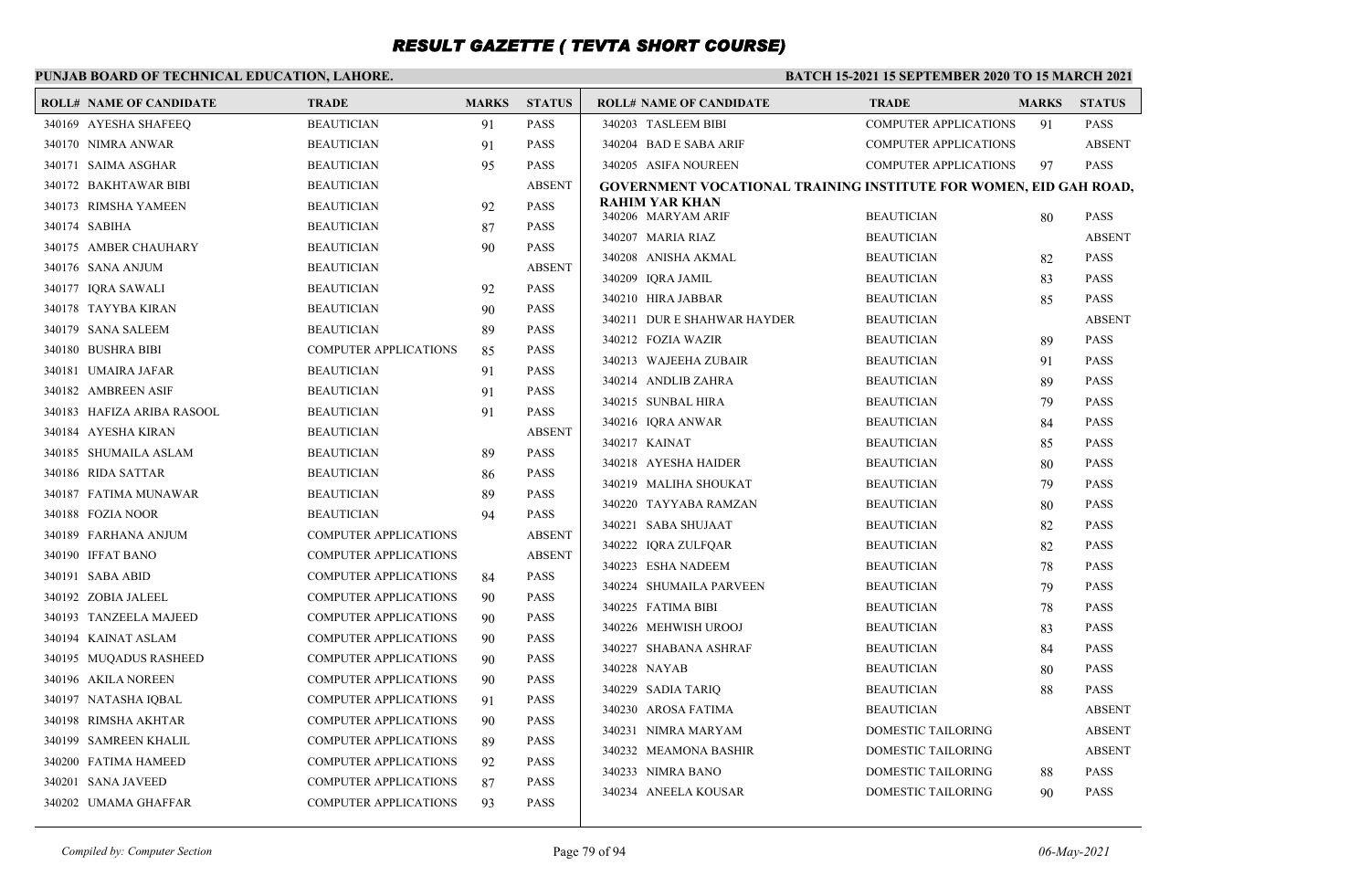### **PUNJAB BOARD OF TECHNICAL EDUCATION, LAHORE.**

| <b>ROLL# NAME OF CANDIDATE</b> | <b>TRADE</b>                 | <b>MARKS</b> | <b>STATUS</b> | <b>ROLL# NAME OF CANDIDATE</b>                                  | <b>TRADE</b>                           | <b>MARKS</b> | <b>STATUS</b>                  |
|--------------------------------|------------------------------|--------------|---------------|-----------------------------------------------------------------|----------------------------------------|--------------|--------------------------------|
| 340235 RIMSHA MUNIR            | DOMESTIC TAILORING           | 97           | <b>PASS</b>   | 340269 ASIFA OWAISI                                             | <b>COMPUTER APPLICATIONS</b>           |              | <b>ABSENT</b>                  |
| 340236 SAMIYA AKBAR            | <b>DOMESTIC TAILORING</b>    | 94           | <b>PASS</b>   | 340270 SHAHZADI                                                 | <b>COMPUTER APPLICATIONS</b>           | 74           | <b>PASS</b>                    |
| 340237 SONIA MUNAWWAR          | <b>DOMESTIC TAILORING</b>    | 80           | <b>PASS</b>   | 340271 SAWERA SHAHBAZ                                           | <b>COMPUTER APPLICATIONS</b>           |              | <b>ABSENT</b>                  |
| 340238 SADIA LATIF             | DOMESTIC TAILORING           | 88           | <b>PASS</b>   | 340272 SHAMIM AKHTAR                                            | <b>COMPUTER APPLICATIONS</b>           |              | <b>ABSENT</b>                  |
| 340239 AYESHA SHOUKAT          | DOMESTIC TAILORING           |              | <b>ABSENT</b> | GOVERNMENT VOCATIONAL TRAINING INSTITUTE FOR WOMEN, KANAL ROAD, |                                        |              |                                |
| 340240 FATIMA TAYYABA          | DOMESTIC TAILORING           | 90           | <b>PASS</b>   | <b>SADIOABAD</b><br>340273 INSHIRAH ALI                         | <b>BEAUTICIAN</b>                      | 85           | <b>PASS</b>                    |
| 340241 SABA RASHEED            | DOMESTIC TAILORING           |              | <b>ABSENT</b> | 340274 ALINA MUNEER                                             | <b>BEAUTICIAN</b>                      | 85           | <b>PASS</b>                    |
| 340242 RIMSHA PARVEZ           | <b>DOMESTIC TAILORING</b>    |              | <b>ABSENT</b> | 340275 RAZIA NAZIR                                              | <b>BEAUTICIAN</b>                      | 79           | <b>PASS</b>                    |
| 340243 MASHAIL                 | <b>DOMESTIC TAILORING</b>    |              | <b>ABSENT</b> | 340276 MAHNOOR AMJAD                                            | <b>BEAUTICIAN</b>                      | 84           | <b>PASS</b>                    |
| 340244 MADIHA TANVEER          | <b>DOMESTIC TAILORING</b>    | 78           | <b>PASS</b>   | 340277 AMBER SHAHID                                             | <b>BEAUTICIAN</b>                      | 75           | <b>PASS</b>                    |
| 340245 AYESHA AFZAL            | <b>DOMESTIC TAILORING</b>    | 85           | <b>PASS</b>   | 340278 KHUNSA BURHAN                                            | <b>BEAUTICIAN</b>                      | 88           | <b>PASS</b>                    |
| 340246 ESHA SHAREEF            | <b>DOMESTIC TAILORING</b>    |              | <b>ABSENT</b> | 340279 ADEENA TARIQ                                             | <b>BEAUTICIAN</b>                      |              | <b>PASS</b>                    |
| 340247 EMAAN AMEEN             | <b>COMPUTER APPLICATIONS</b> | 60           | <b>PASS</b>   |                                                                 |                                        | 87           | <b>PASS</b>                    |
| 340248 MARIAM GULL             | <b>COMPUTER APPLICATIONS</b> | 71           | <b>PASS</b>   | 340280 SHREEN ARSHAD<br>340281 SHAIZA SHABBIR                   | <b>BEAUTICIAN</b>                      | 85           | <b>PASS</b>                    |
| 340249 SAIMA KIRAN             | <b>COMPUTER APPLICATIONS</b> | 66           | <b>PASS</b>   | 340282 ALIA ATTA                                                | <b>BEAUTICIAN</b><br><b>BEAUTICIAN</b> | 83           | <b>ABSENT</b>                  |
| 340250 ZAINAB BIB              | <b>COMPUTER APPLICATIONS</b> | 79           | <b>PASS</b>   | 340283 NAZIA PERVEEN                                            | <b>BEAUTICIAN</b>                      |              | <b>PASS</b>                    |
| 340251 ALISHBA NOOR            | <b>COMPUTER APPLICATIONS</b> |              | <b>ABSENT</b> | 340284 ANAM SAJID                                               | <b>BEAUTICIAN</b>                      | 85           | <b>PASS</b>                    |
| 340252 SAEEDA                  | <b>COMPUTER APPLICATIONS</b> | 98           | <b>PASS</b>   |                                                                 |                                        | 77           |                                |
| 340253 SAKEENA SAFDAR          | <b>COMPUTER APPLICATIONS</b> | 82           | <b>PASS</b>   | 340285 MEMOONA MISSAL<br>340286 SYEDA SHANAB SHAH               | <b>BEAUTICIAN</b><br><b>BEAUTICIAN</b> | 78           | <b>PASS</b><br><b>PASS</b>     |
| 340254 MISHAL ASIF             | <b>COMPUTER APPLICATIONS</b> | 96           | <b>PASS</b>   |                                                                 |                                        | 79           |                                |
| 340255 ANAM SHEHZADI           | <b>COMPUTER APPLICATIONS</b> | 71           | <b>PASS</b>   | 340287 BENISH PERVEEN<br>340288 SAWERA MUQEEM                   | <b>BEAUTICIAN</b><br><b>BEAUTICIAN</b> |              | <b>ABSENT</b><br><b>ABSENT</b> |
| 340256 HAJIRA TARIO            | <b>COMPUTER APPLICATIONS</b> | 80           | <b>PASS</b>   |                                                                 |                                        |              |                                |
| 340257 MEHAK EJAZ              | <b>COMPUTER APPLICATIONS</b> |              | <b>ABSENT</b> | 340289 AMNA MUKHTAR                                             | <b>BEAUTICIAN</b>                      |              | <b>ABSENT</b>                  |
| 340258 SANA AKRAM              | <b>COMPUTER APPLICATIONS</b> | 81           | <b>PASS</b>   | 340290 HUMA RAZZAQ                                              | <b>BEAUTICIAN</b>                      | 79           | <b>PASS</b>                    |
| 340259 MARIYAM FATIMA          | <b>COMPUTER APPLICATIONS</b> | 94           | <b>PASS</b>   | 340291 RAMSHA ZAFAR                                             | <b>BEAUTICIAN</b>                      | 81           | <b>PASS</b>                    |
| 340260 ASMA BIBI               | <b>COMPUTER APPLICATIONS</b> | 85           | <b>PASS</b>   | 340292 SAHER NAZ                                                | <b>BEAUTICIAN</b>                      |              | <b>ABSENT</b>                  |
| 340261 LARAIB TANVEER          | <b>COMPUTER APPLICATIONS</b> | 79           | <b>PASS</b>   | 340293 SHAMSA PARVEEN                                           | <b>COMPUTER APPLICATIONS</b>           | 89           | <b>PASS</b>                    |
| 340262 FAREENA SADIQ           | <b>COMPUTER APPLICATIONS</b> |              | <b>ABSENT</b> | 340294 RASHIDA PERVEEN                                          | <b>COMPUTER APPLICATIONS</b>           | 77           | <b>PASS</b>                    |
| 340263 SHAISTA KOUSAR          | <b>COMPUTER APPLICATIONS</b> | 67           | <b>PASS</b>   | 340295 ADEELA IJAZ                                              | <b>COMPUTER APPLICATIONS</b>           | 83           | <b>PASS</b>                    |
| 340264 SHIFFA WASEEM           | <b>COMPUTER APPLICATIONS</b> | 71           | <b>PASS</b>   | 340296 SANA JAMSHEED                                            | <b>COMPUTER APPLICATIONS</b>           | 94           | <b>PASS</b>                    |
| 340265 AEMAN SHAHZADI          | <b>COMPUTER APPLICATIONS</b> | 80           | <b>PASS</b>   | 340297 SARA AHMAD                                               | <b>COMPUTER APPLICATIONS</b>           | 78           | <b>PASS</b>                    |
| 340266 FARHANA TAJ             | <b>COMPUTER APPLICATIONS</b> |              | <b>ABSENT</b> | 340298 PARMESH KUMARI                                           | <b>COMPUTER APPLICATIONS</b>           | 93           | <b>PASS</b>                    |
| 340267 ANILA SAEED             | <b>COMPUTER APPLICATIONS</b> |              | <b>ABSENT</b> | 340299 HIRA FAROOQ                                              | <b>COMPUTER APPLICATIONS</b>           | 80           | <b>PASS</b>                    |
| 340268 FIZA JAMIL              | <b>COMPUTER APPLICATIONS</b> | 76           | <b>PASS</b>   | 340300 NIMRA FAROOO                                             | <b>COMPUTER APPLICATIONS</b>           | 80           | <b>PASS</b>                    |
|                                |                              |              |               |                                                                 |                                        |              |                                |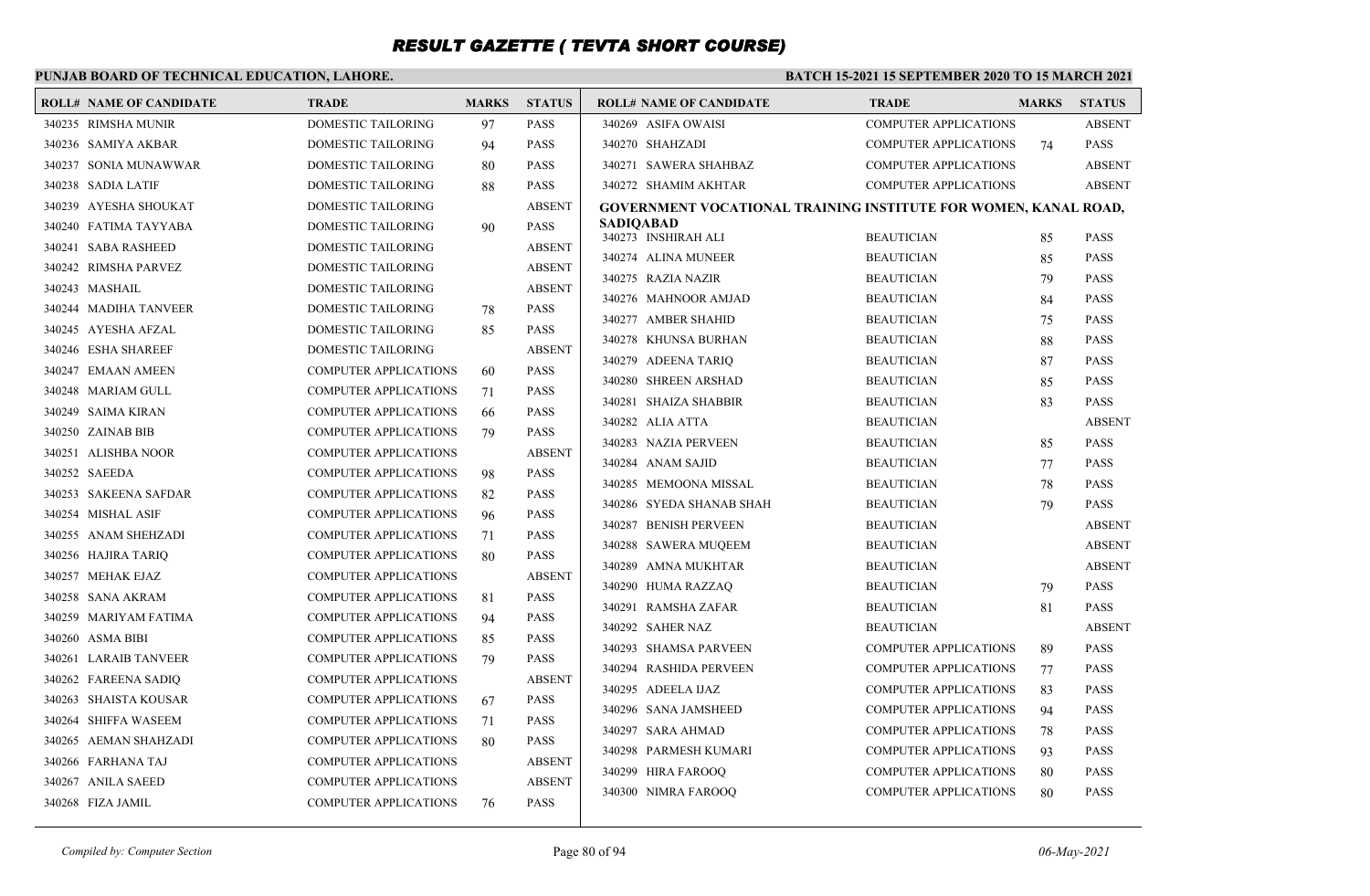### **PUNJAB BOARD OF TECHNICAL EDUCATION, LAHORE.**

| <b>ROLL# NAME OF CANDIDATE</b>                                                             | <b>TRADE</b>                             | <b>MARKS</b> | <b>STATUS</b>                | <b>ROLL# NAME OF CANDIDATE</b>                                            | <b>TRADE</b>                                           | <b>MARKS</b> | <b>STATUS</b>            |
|--------------------------------------------------------------------------------------------|------------------------------------------|--------------|------------------------------|---------------------------------------------------------------------------|--------------------------------------------------------|--------------|--------------------------|
| 340301 SHAMIM SHABBIR                                                                      | <b>COMPUTER APPLICATIONS</b>             | 82           | <b>PASS</b>                  | 340332 NOOR UL HUDAH                                                      | <b>AUTOCAD 2016</b>                                    | 82           | <b>PASS</b>              |
| 340302 ALISHMA ABBAS                                                                       | <b>COMPUTER APPLICATIONS</b>             | 89           | <b>PASS</b>                  | 340333 MUHAMMAD SHAHZAD                                                   | AUTOCAD 2016                                           | 93           | <b>PASS</b>              |
| 340303 LAIBA ZAHID                                                                         | <b>COMPUTER APPLICATIONS</b>             | 87           | <b>PASS</b>                  | 340334 RASHID MEHMOOD                                                     | AUTOCAD 2016                                           |              | <b>ABSENT</b>            |
| 340304 ESHA TARIO                                                                          | <b>COMPUTER APPLICATIONS</b>             |              | <b>ABSENT</b>                | 340335 SHEHRYAR JAHANGIR                                                  | AUTOCAD 2016                                           | 87           | <b>PASS</b>              |
| 340305 NOSHEEN AZIZ                                                                        | <b>COMPUTER APPLICATIONS</b>             | 92           | <b>PASS</b>                  | 340336 HASSAN ALI                                                         | AUTOCAD 2016                                           | 78           | <b>PASS</b>              |
| 340306 MADIHA LIAQUAT                                                                      | <b>COMPUTER APPLICATIONS</b>             |              | <b>ABSENT</b>                | 340337 AMEER HAMZA KHAN                                                   | AUTOCAD 2016                                           | 74           | <b>PASS</b>              |
| 340307 SAIMA TALIB                                                                         | <b>COMPUTER APPLICATIONS</b>             | 77           | <b>PASS</b>                  | 340338 AAMIR AYUAB                                                        | AUTOCAD 2016                                           | 95           | <b>PASS</b>              |
| 340308 IORA TEHREEM                                                                        | <b>COMPUTER APPLICATIONS</b>             | 78           | <b>PASS</b>                  | 340339 MUHAMMAD ATIF NAZEER                                               | AUTOCAD 2016                                           | 96           | <b>PASS</b>              |
| 340309 NIDA IOBAL                                                                          | <b>COMPUTER APPLICATIONS</b>             | -89          | <b>PASS</b>                  | 340340 MUHAMMAD SAQLAIN KHAN                                              | AUTOCAD 2016                                           | 69           | <b>PASS</b>              |
| 340310 HIRA SAOIB                                                                          | <b>COMPUTER APPLICATIONS</b>             | 90           | <b>PASS</b>                  | 340341 AI HASSAN                                                          | AUTOCAD 2016                                           | 85           | PASS                     |
| 340311 AREEBA JAVID                                                                        | <b>COMPUTER APPLICATIONS</b>             | 84           | <b>PASS</b>                  | 340342 EHSAN UL HAO                                                       | AUTOCAD 2016                                           | 96           | <b>PASS</b>              |
| 340312 IORA AMJAD                                                                          | <b>COMPUTER APPLICATIONS</b>             |              | <b>ABSENT</b>                | 340343 RAJA AHSAN IMTIAZ                                                  | AUTOCAD 2016                                           | 73           | <b>PASS</b>              |
| 340313 SAWAIRA LATIF                                                                       | <b>COMPUTER APPLICATIONS</b>             | 88           | <b>PASS</b>                  | 340344 AGHA MUHAMMAD WALEED ULLAH AUTOCAD 2016                            |                                                        | 81           | <b>PASS</b>              |
| 340314 MAHAM ISLAM                                                                         | <b>COMPUTER APPLICATIONS</b>             | 80           | <b>PASS</b>                  | 340345 HASSAN IDREES KHAN                                                 | AUTOCAD 2016                                           | 86           | <b>PASS</b>              |
| 340315 FARIHA ZULFQAR                                                                      | <b>COMPUTER APPLICATIONS</b>             | 83           | <b>PASS</b>                  | 340346 ABDUL MOIZ                                                         | AUTOCAD 2016                                           | 91           | <b>PASS</b>              |
| 340316 NIMRAH RASHID                                                                       | <b>COMPUTER APPLICATIONS</b>             | 87           | <b>PASS</b>                  | 340347 MUHAMMAD ALI RASHID                                                | AUTOCAD 2016                                           | 86           | <b>PASS</b>              |
| 340317 AALIA AYOUB                                                                         | <b>COMPUTER APPLICATIONS</b>             | 82           | <b>PASS</b>                  | 340348 MUHAMMAD AKASH                                                     | AUTOCAD 2016                                           | 73           | <b>PASS</b>              |
| PAKISTAN NAVY WOMEN ASSOCIATION TRAINING CENTRE, HEADQUARTER                               |                                          |              |                              | 340349 UMAIR RAUF                                                         | AUTOCAD 2016                                           | 94           | <b>PASS</b>              |
| <b>COMMANDER NORTH, SECTOR E-8, ISLAMABAD</b><br>340318 KINZA TABASSUM                     | DOMESTIC TAILORING                       |              | <b>ABSENT</b>                | 340350 MUHAMMAD ALI                                                       | AUTOCAD 2016                                           | 96           | <b>PASS</b>              |
| 340319 NAZIA YOUNUS                                                                        | DOMESTIC TAILORING                       |              | <b>PASS</b>                  | 340351 MUHAMMAD FARHAN MIRZA                                              | AUTOCAD 2016                                           | 84           | <b>PASS</b>              |
|                                                                                            | DOMESTIC TAILORING                       | 85           |                              | 340352 MUHAMMAD FAZAIL KHALID                                             | AUTOCAD 2016                                           | 96           | <b>PASS</b>              |
| 340320 MUQADDAS ISHAQ                                                                      |                                          | 85           | <b>PASS</b><br><b>PASS</b>   | 340353 MUHAMMAD SOHAIL                                                    | AUTOCAD 2016                                           |              | <b>ABSENT</b>            |
| 340321 NADIA IMTIAZ<br>340322 FERHANA NOOR                                                 | DOMESTIC TAILORING                       | 89           | <b>PASS</b>                  | <b>INDUSTRIAL HOME, 496 ENGINEERING GROUP (FWO) CHAK LALA, RAWALPINDI</b> |                                                        |              |                          |
|                                                                                            | DOMESTIC TAILORING                       | 89           |                              | <b>CANTT</b>                                                              |                                                        |              |                          |
| 340323 AMNA UMER<br>340324 ANAM IFTIKHAR                                                   | DOMESTIC TAILORING<br>DOMESTIC TAILORING |              | <b>ABSENT</b><br><b>PASS</b> | 340354 KAINAT SHAHBAZ<br>340355 EZZA BINTA ASHIO                          | <b>DOMESTIC TAILORING</b><br><b>DOMESTIC TAILORING</b> |              | <b>RLD</b><br><b>RLD</b> |
|                                                                                            |                                          | -89          |                              |                                                                           |                                                        |              |                          |
| 340325 ATTIA KANWAL<br>340326 IORA KHATTAK                                                 | DOMESTIC TAILORING<br>DOMESTIC TAILORING | 89           | <b>PASS</b><br><b>PASS</b>   | 340356 SHUMAILA LIAQAT<br>340357 WATAN ZARI                               | <b>DOMESTIC TAILORING</b><br><b>DOMESTIC TAILORING</b> |              | <b>RLD</b><br><b>RLD</b> |
| 340327 MUNAWWAR BATOOL                                                                     |                                          | 82           |                              |                                                                           |                                                        |              |                          |
| 340328 GHULAM FATIMA                                                                       | DOMESTIC TAILORING<br>DOMESTIC TAILORING | 93           | <b>PASS</b><br><b>PASS</b>   | 340358 SIDRA TUL MUNTHA<br>340359 YASMEEN AKHTER                          | <b>DOMESTIC TAILORING</b><br><b>DOMESTIC TAILORING</b> |              | <b>RLD</b><br><b>RLD</b> |
|                                                                                            |                                          | 86           |                              |                                                                           |                                                        |              | <b>RLD</b>               |
| 340329 ANEELA BIBI                                                                         | DOMESTIC TAILORING                       | 87           | <b>PASS</b>                  | 340360 MUQADDUS BIBI                                                      | <b>DOMESTIC TAILORING</b>                              |              |                          |
| 340330 IRSA FAHEEM                                                                         | DOMESTIC TAILORING                       |              | <b>ABSENT</b>                | 340361 MEHMOONA FAZAL                                                     | <b>DOMESTIC TAILORING</b>                              |              | <b>RLD</b>               |
| 340331 AMAL JAMIL                                                                          | DOMESTIC TAILORING                       |              | <b>ABSENT</b>                | 340362 SANA JAHANGIR                                                      | DOMESTIC TAILORING                                     |              | <b>RLD</b>               |
| <b>GOVERNMENT INSTITUTE OF INFORMATION TECHNOLOGY, KOHATI BAZAR,,</b><br><b>RAWALPINDI</b> |                                          |              |                              | 340363 SAKINA BEIGUM                                                      | <b>DOMESTIC TAILORING</b>                              |              | <b>RLD</b>               |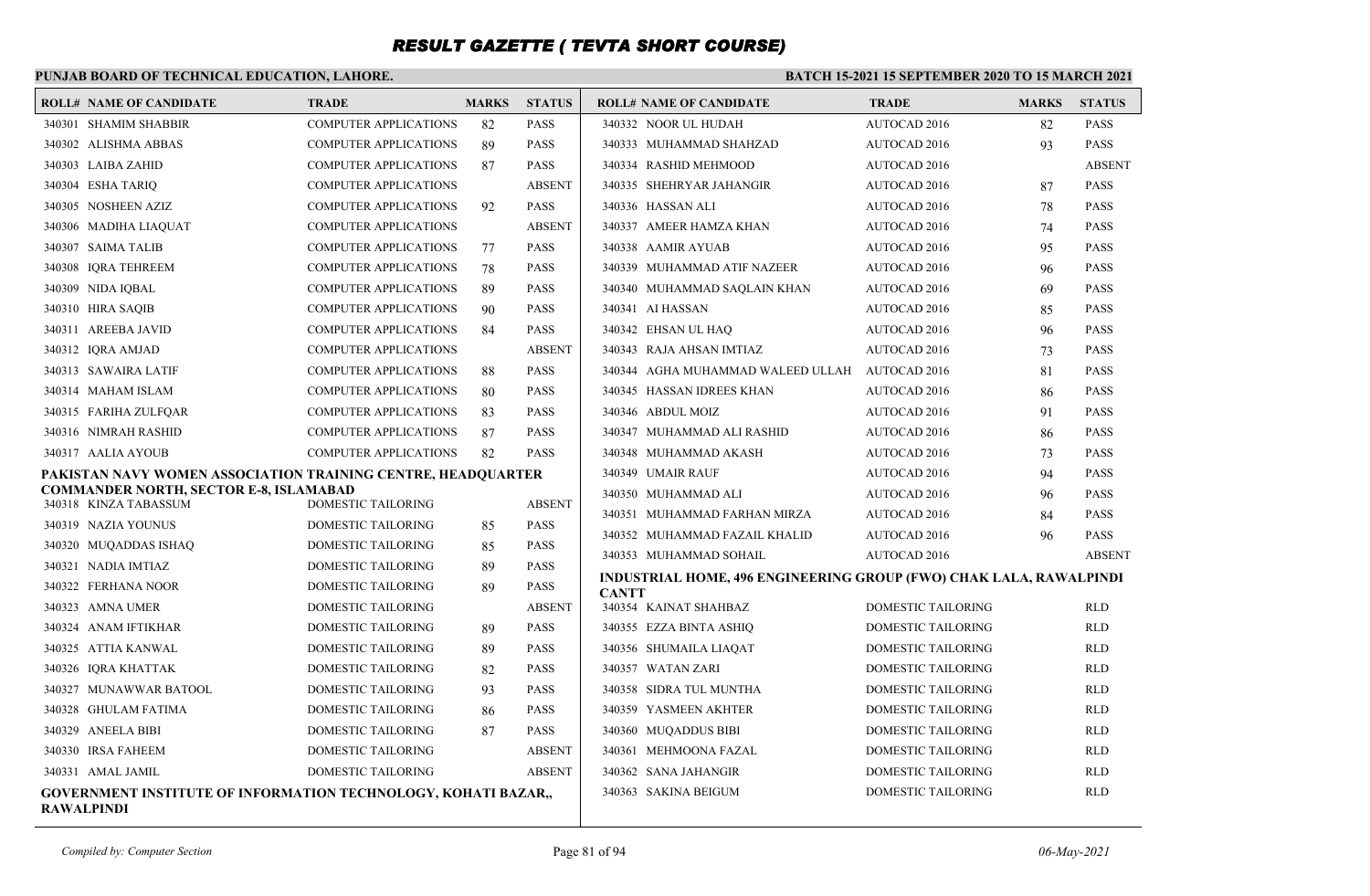### **PUNJAB BOARD OF TECHNICAL EDUCATION, LAHORE.**

| <b>ROLL# NAME OF CANDIDATE</b>                                       | <b>TRADE</b>                 | <b>MARKS</b> | <b>STATUS</b> | <b>ROLL# NAME OF CANDIDATE</b>                               | <b>TRADE</b>                 | <b>MARKS</b> | <b>STATUS</b> |
|----------------------------------------------------------------------|------------------------------|--------------|---------------|--------------------------------------------------------------|------------------------------|--------------|---------------|
| 340364 SAIRA AHMED                                                   | DOMESTIC TAILORING           |              | <b>RLD</b>    | 340396 SEETAL NISHAT                                         | <b>COMPUTER APPLICATIONS</b> | 93           | <b>PASS</b>   |
| 340365 AAMNA NASIR                                                   | DOMESTIC TAILORING           |              | <b>RLD</b>    | 340397 ARZOO HABIB                                           | <b>COMPUTER APPLICATIONS</b> | 83           | <b>PASS</b>   |
| 340366 AYESHA BIBI                                                   | DOMESTIC TAILORING           |              | <b>RLD</b>    | 340398 SIDRA NASIR                                           | <b>COMPUTER APPLICATIONS</b> | 93           | <b>PASS</b>   |
| 340367 AIZA ABID                                                     | <b>DOMESTIC TAILORING</b>    |              | <b>RLD</b>    | 340399 AOSA SHAMSHAD                                         | <b>COMPUTER APPLICATIONS</b> | 82           | <b>PASS</b>   |
| 340368 MEHWISH GUL                                                   | DOMESTIC TAILORING           |              | <b>RLD</b>    | 340400 TAYYBA HASSAN                                         | <b>COMPUTER APPLICATIONS</b> | 86           | <b>PASS</b>   |
| 340369 SALMA SHAHEEN                                                 | DOMESTIC TAILORING           |              | <b>RLD</b>    | 340401 NOUMAN RASHID                                         | <b>COMPUTER APPLICATIONS</b> | 82           | <b>PASS</b>   |
| 340370 FAIZA NOREEN                                                  | DOMESTIC TAILORING           |              | RLD           | 340402 UMAIR MUSTAFA                                         | <b>COMPUTER APPLICATIONS</b> | 85           | <b>PASS</b>   |
| 340371 IRUM KHAN                                                     | DOMESTIC TAILORING           |              | <b>RLD</b>    | 340403 ZAIN UL ABIDEEN                                       | <b>COMPUTER APPLICATIONS</b> | 88           | <b>PASS</b>   |
| 340372 MARYAM RANI                                                   | DOMESTIC TAILORING           |              | RLD           | 340404 MUHAMMAD TANVEER                                      | <b>COMPUTER APPLICATIONS</b> | 89           | <b>PASS</b>   |
| 340373 MARYAM SHAUKAT                                                | DOMESTIC TAILORING           |              | <b>RLD</b>    | 340405 KHUBIBA ABBAS                                         | <b>COMPUTER APPLICATIONS</b> | 86           | <b>PASS</b>   |
| 340374 FOUZIA AYUB                                                   | DOMESTIC TAILORING           |              | RLD           | 340406 MUHAMMAD AZHAAR                                       | <b>COMPUTER APPLICATIONS</b> | 86           | <b>PASS</b>   |
| 340375 AYESHA RIAZ                                                   | DOMESTIC TAILORING           |              | RLD           | 340407 WASEEM ASHRAF                                         | <b>COMPUTER APPLICATIONS</b> | 86           | <b>PASS</b>   |
| 340376 NAZIMA BIBI                                                   | DOMESTIC TAILORING           |              | <b>RLD</b>    | 340408 ANSAR ABBAS                                           | <b>COMPUTER APPLICATIONS</b> | 82           | <b>PASS</b>   |
| 340377 SADIA YASMEEN                                                 | DOMESTIC TAILORING           |              | RLD           | 340409 MUHAMMAD TANJEEL HAMEED                               | <b>AUTOCAD 2016</b>          | 90           | <b>PASS</b>   |
| 340378 TEHMINA                                                       | DOMESTIC TAILORING           |              | <b>RLD</b>    | 340410 MUHAMMAD ADIL SHAHZAD                                 | <b>AUTOCAD 2016</b>          | 92           | <b>PASS</b>   |
| 340379 SUMRA SHAFAQAT                                                | DOMESTIC TAILORING           |              | <b>RLD</b>    | 340411 RIZWAN TOUQEER                                        | AUTOCAD 2016                 |              | <b>FAIL</b>   |
| 340380 SAFA NADEEM                                                   | DOMESTIC TAILORING           |              | <b>RLD</b>    | 340412 BILAL MUKHTAR                                         | <b>AUTOCAD 2016</b>          | 90           | <b>PASS</b>   |
| 340381 AYESHA BASHIR                                                 | DOMESTIC TAILORING           |              | <b>RLD</b>    | 340413 AHTASHAM UL HASSAN                                    | <b>AUTOCAD 2016</b>          | 90           | <b>PASS</b>   |
| 340382 MARYAM ZAIB                                                   | DOMESTIC TAILORING           |              | <b>RLD</b>    | 340414 AHTASHAM IQBAL                                        | <b>AUTOCAD 2016</b>          | 89           | <b>PASS</b>   |
| 340383 TAYYAB SULTAN                                                 | DOMESTIC TAILORING           |              | RLD           | 340415 MUHAMMAD                                              | <b>AUTOCAD 2016</b>          | 90           | <b>PASS</b>   |
| 340384 ANEELA SARWAR                                                 | DOMESTIC TAILORING           |              | <b>RLD</b>    | 340416 NOMAN AHMAD                                           | <b>AUTOCAD 2016</b>          | 89           | <b>PASS</b>   |
| 340385 SAIMA BIBI                                                    | DOMESTIC TAILORING           |              | <b>RLD</b>    | 340417 QASIM ALI                                             | <b>AUTOCAD 2016</b>          | 89           | <b>PASS</b>   |
| <b>CHICHAWATNI COLLEGE OF TECHNOLOGY, BUREWALA ROAD, OPP ST. #3,</b> |                              |              |               | 340418 QADASH M BHATTI                                       | <b>AUTOCAD 2016</b>          |              | FAIL          |
| HAYATABAD COLONY., CHICHAWATNI<br>340386 MUHAMMAD SAAD               | <b>COMPUTER APPLICATIONS</b> | 84           | <b>PASS</b>   | 340419 USAMA HAFEEZ                                          | <b>AUTOCAD 2016</b>          |              | <b>FAIL</b>   |
| 340387 MAHBOOB ALAM                                                  | <b>COMPUTER APPLICATIONS</b> | 84           | <b>PASS</b>   | <b>GOVERNMENT COLLEGE OF COMMERCE, G.T ROAD, CHICHAWATNI</b> |                              |              |               |
| 340388 MUHAMMAD RAMZAN                                               | <b>COMPUTER APPLICATIONS</b> | 83           | <b>PASS</b>   | 340420 MUHAMMAD ADIL IKRAM                                   | <b>COMPUTER APPLICATIONS</b> | 90           | <b>PASS</b>   |
| 340389 MUHAMMAD WAQAS                                                | <b>COMPUTER APPLICATIONS</b> | 86           | <b>PASS</b>   | 340421 ADEEL ARSHAD                                          | <b>COMPUTER APPLICATIONS</b> | 93           | <b>PASS</b>   |
| 340390 MUHAMMAD SAJID                                                | <b>COMPUTER APPLICATIONS</b> | 83           | <b>PASS</b>   | 340422 MUHAMMAD USMAN                                        | <b>COMPUTER APPLICATIONS</b> | 85           | <b>PASS</b>   |
| 340391 NAUMAN ARSHAD                                                 | <b>COMPUTER APPLICATIONS</b> | 82           | <b>PASS</b>   | 340423 NISHA TANVEER                                         | <b>COMPUTER APPLICATIONS</b> | 87           | <b>PASS</b>   |
| 340392 MEERAL NAZ                                                    | <b>COMPUTER APPLICATIONS</b> | 87           | <b>PASS</b>   | 340424 SAIF UR REHMAN                                        | <b>COMPUTER APPLICATIONS</b> | 85           | <b>PASS</b>   |
| 340393 SUMMRA RAFIQ                                                  | <b>COMPUTER APPLICATIONS</b> | 93           | <b>PASS</b>   | 340425 AMMAR HUSSAIN                                         | <b>COMPUTER APPLICATIONS</b> | 90           | <b>PASS</b>   |
| 340394 ZUBAIR HAMID                                                  | <b>COMPUTER APPLICATIONS</b> | 82           | <b>PASS</b>   | 340426 SABAHAT NOOR                                          | <b>COMPUTER APPLICATIONS</b> | 86           | <b>PASS</b>   |
| 340395 HUSANARA IMRAN                                                | <b>COMPUTER APPLICATIONS</b> | 83           | <b>PASS</b>   | 340427 SHAHBAZ RIAZ                                          | <b>COMPUTER APPLICATIONS</b> | 87           | <b>PASS</b>   |
|                                                                      |                              |              |               | 340428 AHMAD RAZA                                            | <b>COMPUTER APPLICATIONS</b> | 90           | <b>PASS</b>   |
|                                                                      |                              |              |               |                                                              |                              |              |               |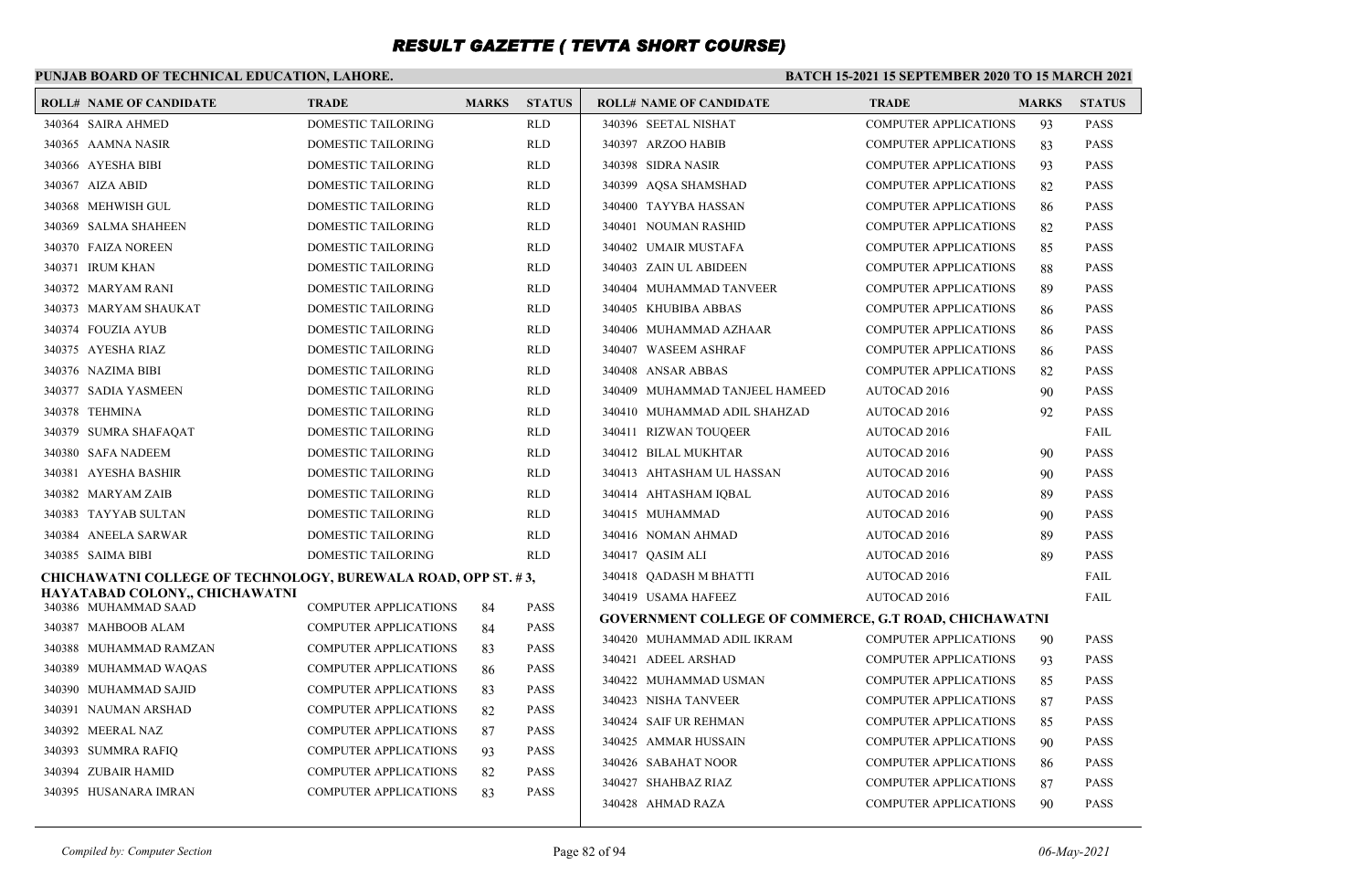### **PUNJAB BOARD OF TECHNICAL EDUCATION, LAHORE.**

| <b>ROLL# NAME OF CANDIDATE</b>       | <b>TRADE</b>                 | <b>MARKS</b> | <b>STATUS</b> | <b>ROLL# NAME OF CANDIDATE</b>                                    | <b>TRADE</b>                 | <b>MARKS</b> | <b>STATUS</b> |
|--------------------------------------|------------------------------|--------------|---------------|-------------------------------------------------------------------|------------------------------|--------------|---------------|
| 340429 ALI HASAN VIRK                | <b>COMPUTER APPLICATIONS</b> |              | <b>ABSENT</b> | GOVT VOCATIONAL TRAINING INSTITUE FOR WOMEN, 94-W HOUSING COLONY, |                              |              |               |
| 340430 SHAHROZE HANIF                | <b>COMPUTER APPLICATIONS</b> | 93           | <b>PASS</b>   | <b>CHICHAWATNI</b><br>340462 SIDRA ARSHAD                         | <b>COMPUTER APPLICATIONS</b> |              | <b>ABSENT</b> |
| 340431 HAFSA HANIF                   | COMPUTER APPLICATIONS        | 93           | <b>PASS</b>   |                                                                   |                              |              |               |
| 340432 UME KHADIJA                   | <b>COMPUTER APPLICATIONS</b> | 92           | <b>PASS</b>   | 340463 ZOBIA MAQSOOD                                              | <b>COMPUTER APPLICATIONS</b> | 96           | <b>PASS</b>   |
| 340433 KHALIDA PARVEEN               | <b>COMPUTER APPLICATIONS</b> | 93           | <b>PASS</b>   | 340464 NIMRA IQBAL                                                | <b>COMPUTER APPLICATIONS</b> | 95           | <b>PASS</b>   |
| 340434 ZOHAIB HAIDER                 | <b>COMPUTER APPLICATIONS</b> | 86           | <b>PASS</b>   | 340465 RIMSHA MEHMOOD                                             | <b>COMPUTER APPLICATIONS</b> | 96           | <b>PASS</b>   |
| 340435 GHULAM SABIR                  | <b>COMPUTER APPLICATIONS</b> | 86           | <b>PASS</b>   | 340466 KIRAN YASEEN                                               | <b>COMPUTER APPLICATIONS</b> | 94           | <b>PASS</b>   |
| 340436 MUHAMMAD SHAHID ARSHAD        | <b>COMPUTER APPLICATIONS</b> | 86           | <b>PASS</b>   | 340467 HIRA KOSAR                                                 | <b>COMPUTER APPLICATIONS</b> | 93           | <b>PASS</b>   |
| 340437 MOHSAN HASAN                  | <b>COMPUTER APPLICATIONS</b> |              | <b>ABSENT</b> | 340468 BENISH BIBI                                                | <b>COMPUTER APPLICATIONS</b> | 95           | <b>PASS</b>   |
| 340438 USAMA ABBAS                   | <b>COMPUTER APPLICATIONS</b> | 91           | <b>PASS</b>   | 340469 SHAGUFTA RASHEED                                           | <b>COMPUTER APPLICATIONS</b> | 96           | <b>PASS</b>   |
| 340439 MUHAMMAD ASIM SHAHZAD         | <b>COMPUTER APPLICATIONS</b> | 90           | <b>PASS</b>   | 340470 AIZA MEHREEN                                               | <b>COMPUTER APPLICATIONS</b> |              | <b>ABSENT</b> |
| 340440 SYED HASSAN RAZA SHAH SHERAZI | <b>COMPUTER APPLICATIONS</b> | 91           | <b>PASS</b>   | 340471 RIMSHA ZAKA                                                | <b>COMPUTER APPLICATIONS</b> | 97           | <b>PASS</b>   |
| 340441 ALI HUSSNAIN                  | <b>COMPUTER APPLICATIONS</b> | 90           | <b>PASS</b>   | 340472 UZMA NASIR                                                 | <b>COMPUTER APPLICATIONS</b> | 94           | <b>PASS</b>   |
| 340442 MUHAMMAD HAMAD AKRAM          | <b>COMPUTER APPLICATIONS</b> | 92           | <b>PASS</b>   | 340473 ROMILA ASHRAF                                              | <b>COMPUTER APPLICATIONS</b> | 92           | <b>PASS</b>   |
| 340443 MUHAMMAD TALHA MUNEER         | <b>COMPUTER APPLICATIONS</b> | 90           | <b>PASS</b>   | 340474 ANITA PERVAIZ                                              | <b>COMPUTER APPLICATIONS</b> | 95           | <b>PASS</b>   |
| 340444 TALHA ABBAS                   | <b>COMPUTER APPLICATIONS</b> |              | <b>ABSENT</b> | 340475 NAFESA ZAKA                                                | <b>COMPUTER APPLICATIONS</b> | 96           | <b>PASS</b>   |
| 340445 USAMA ALI                     | COMPUTER APPLICATIONS        |              | <b>ABSENT</b> | 340476 HIRA LIAQAT                                                | <b>COMPUTER APPLICATIONS</b> |              | <b>ABSENT</b> |
| 340446 MUHAMMAD SHARJEEL             | <b>COMPUTER APPLICATIONS</b> | 90           | <b>PASS</b>   | 340477 HADEEBA SALEEM                                             | <b>COMPUTER APPLICATIONS</b> | 92           | <b>PASS</b>   |
| 340447 AJMAL HUSSAIN                 | <b>COMPUTER APPLICATIONS</b> | 92           | <b>PASS</b>   | 340478 NIDA ZAFAR                                                 | <b>COMPUTER APPLICATIONS</b> | 88           | <b>PASS</b>   |
| 340448 MUHAMMAD NOMAN OAMAR          | <b>COMPUTER APPLICATIONS</b> | 90           | <b>PASS</b>   | 340479 TAYYBA MUZAFFAR                                            | <b>COMPUTER APPLICATIONS</b> | 93           | <b>PASS</b>   |
| 340449 SHARJEEL KHAN                 | <b>COMPUTER APPLICATIONS</b> | 92           | <b>PASS</b>   | 340480 ASIFA NOREEN                                               | <b>COMPUTER APPLICATIONS</b> | 94           | <b>PASS</b>   |
| 340450 ALIYAN TARIQ                  | <b>COMPUTER APPLICATIONS</b> | 90           | <b>PASS</b>   | 340481 SADIA ABBAS                                                | <b>COMPUTER APPLICATIONS</b> | 92           | <b>PASS</b>   |
| 340451 WAQAS HUSSAIN                 | <b>COMPUTER APPLICATIONS</b> | 87           | <b>PASS</b>   | 340482 KINZA KHALID                                               | <b>BEAUTICIAN</b>            |              | <b>ABSENT</b> |
| 340452 IRFAN NASEER                  | <b>COMPUTER APPLICATIONS</b> | 93           | <b>PASS</b>   | 340483 HINA RAFIQUE                                               | <b>BEAUTICIAN</b>            | 98           | <b>PASS</b>   |
| 340453 SHEERAZ ALI                   | <b>COMPUTER APPLICATIONS</b> | 87           | <b>PASS</b>   | 340484 NOREEN KOUSAR                                              | <b>BEAUTICIAN</b>            | 98           | <b>PASS</b>   |
| 340454 MUHAMMAD ALI                  | <b>COMPUTER APPLICATIONS</b> | 91           | <b>PASS</b>   | 340485 TEHREEM TAHIR                                              | <b>BEAUTICIAN</b>            | 97           | <b>PASS</b>   |
| 340455 SHAHNEEL NOUMAN               | <b>COMPUTER APPLICATIONS</b> | 90           | <b>PASS</b>   | 340486 MASOOMA SHAHZADI                                           | <b>BEAUTICIAN</b>            | 98           | <b>PASS</b>   |
| 340456 SADAM YASEEN                  | <b>COMPUTER APPLICATIONS</b> | 91           | <b>PASS</b>   | 340487 SOBIA                                                      | <b>BEAUTICIAN</b>            | 92           | <b>PASS</b>   |
| 340457 MUHAMMAD SHAHID MAOSOOD       | <b>COMPUTER APPLICATIONS</b> |              | ABSENT        | 340488 ALISHBA SHARAFAT                                           | <b>BEAUTICIAN</b>            | 95           | <b>PASS</b>   |
| 340458 KOMAL BANO                    | <b>COMPUTER APPLICATIONS</b> | 90           | <b>PASS</b>   | 340489 IORA KANWAL                                                | <b>BEAUTICIAN</b>            | 97           | <b>PASS</b>   |
| 340459 AQSA ANAM                     | <b>COMPUTER APPLICATIONS</b> | 90           | <b>PASS</b>   | 340490 NAGEENA KOUSAR                                             | <b>BEAUTICIAN</b>            | 98           | <b>PASS</b>   |
| 340460 HASNAIN ALI                   | <b>COMPUTER APPLICATIONS</b> | 88           | <b>PASS</b>   | 340491 REHANA KOUSAR                                              | <b>BEAUTICIAN</b>            | 95           | <b>PASS</b>   |
| 340461 TALHA ASHRAF                  | <b>COMPUTER APPLICATIONS</b> | 92           | <b>PASS</b>   | 340492 RIMSHA JAVEED                                              | <b>BEAUTICIAN</b>            | 99           | <b>PASS</b>   |
|                                      |                              |              |               | 340493 RABIA ARSHAD                                               | <b>BEAUTICIAN</b>            | 96           | <b>PASS</b>   |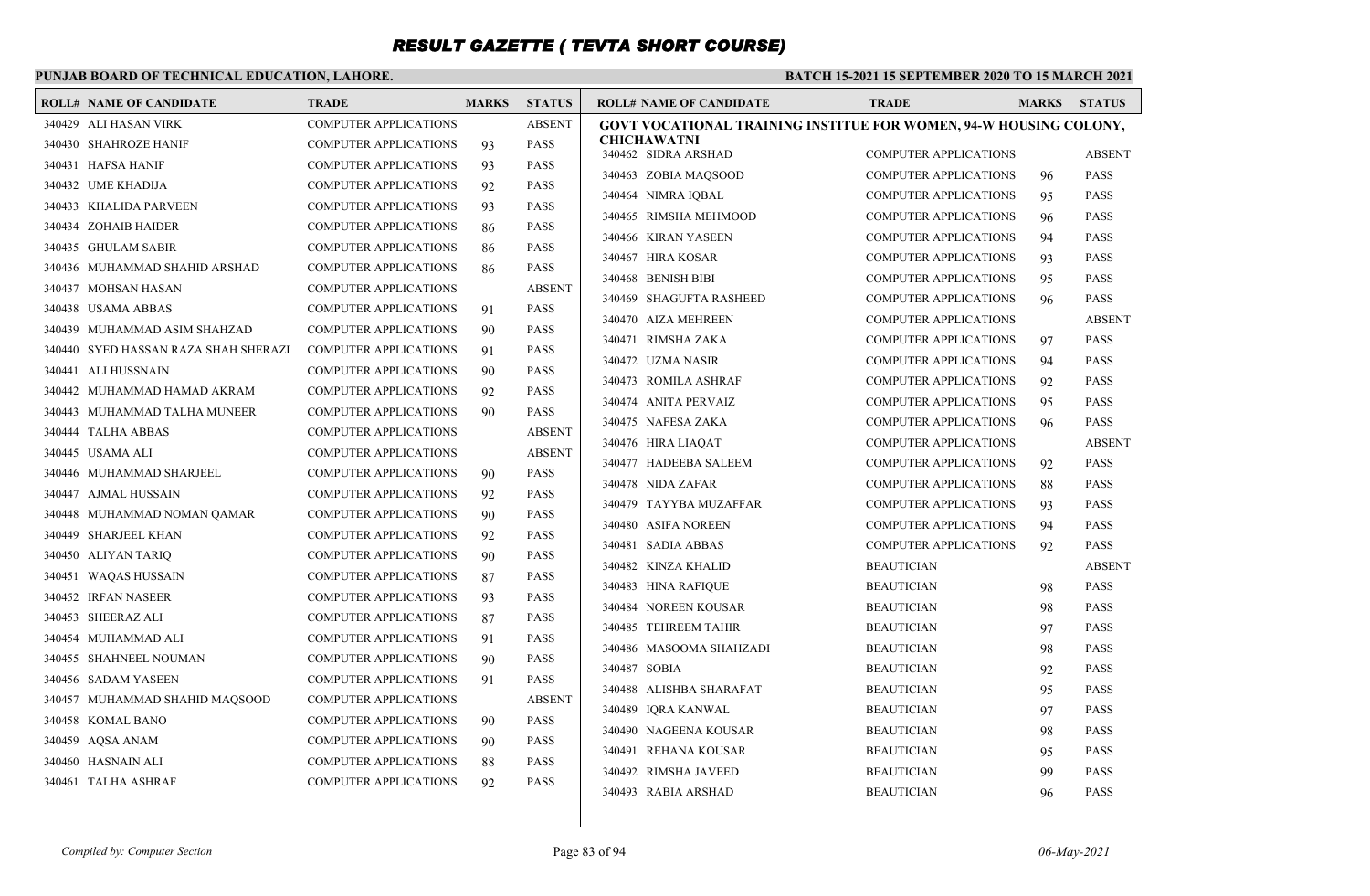### **PUNJAB BOARD OF TECHNICAL EDUCATION, LAHORE.**

| <b>ROLL# NAME OF CANDIDATE</b>                                          | <b>TRADE</b>                 | <b>MARKS</b> | <b>STATUS</b> | <b>ROLL# NAME OF CANDIDATE</b>                                   | <b>TRADE</b>                 | <b>MARKS</b> | <b>STATUS</b> |
|-------------------------------------------------------------------------|------------------------------|--------------|---------------|------------------------------------------------------------------|------------------------------|--------------|---------------|
| 340494 AMNA ISRAR                                                       | <b>BEAUTICIAN</b>            | 99           | <b>PASS</b>   | 340526 SHUMAILA BADAR                                            | <b>COMPUTER APPLICATIONS</b> | 82           | <b>PASS</b>   |
| 340495 SONIA ASLAM                                                      | <b>BEAUTICIAN</b>            | 97           | <b>PASS</b>   | 340527 IHSAN AMJAD                                               | <b>COMPUTER APPLICATIONS</b> | 87           | <b>PASS</b>   |
| 340496 NOREEN FATIMA                                                    | <b>BEAUTICIAN</b>            | 98           | <b>PASS</b>   | 340528 MUHAMMAD AHMAD                                            | <b>COMPUTER APPLICATIONS</b> | 83           | <b>PASS</b>   |
| 340497 MUZAMMAL BIBI                                                    | <b>BEAUTICIAN</b>            | 99           | <b>PASS</b>   | 340529 ALI RAZA                                                  | <b>COMPUTER APPLICATIONS</b> | 78           | <b>PASS</b>   |
| 340498 EMAN SEHAR                                                       | <b>BEAUTICIAN</b>            | 98           | <b>PASS</b>   | 340530 MUHAMMAD USMAN RAZA                                       | <b>COMPUTER APPLICATIONS</b> | 81           | <b>PASS</b>   |
| 340499 HAFIZA OMAIMA ZAINAB                                             | <b>BEAUTICIAN</b>            | 97           | <b>PASS</b>   | 340531 MUHAMMAD ZUBAIR                                           | <b>COMPUTER APPLICATIONS</b> | 78           | <b>PASS</b>   |
| 340500 BUSHRA ALLAH RAKHA                                               | <b>BEAUTICIAN</b>            |              | <b>ABSENT</b> | 340532 MUHAMMAD UMAR FAROOQ                                      | <b>COMPUTER APPLICATIONS</b> | 88           | <b>PASS</b>   |
| 340501 IRUM MAHMOOD                                                     | <b>BEAUTICIAN</b>            |              | <b>ABSENT</b> | 340533 MUHAMMAD ADEEL AKHTER                                     | <b>COMPUTER APPLICATIONS</b> | 82           | <b>PASS</b>   |
| <b>JINNAH COLLEGE OF ENGINEERING &amp; TECHNOLOGY, TOP OF MCB, NEAR</b> |                              |              |               | 340534 HAMZA ALI                                                 | <b>COMPUTER APPLICATIONS</b> | 84           | <b>PASS</b>   |
| POLICE STATION, CHICHAWATNI<br>340502 BUSHRA BIBI                       | <b>COMPUTER APPLICATIONS</b> |              | <b>PASS</b>   | 340535 SULEMAN AHMAD                                             | <b>COMPUTER APPLICATIONS</b> | 79           | <b>PASS</b>   |
| 340503 IORA DASTAGEER                                                   | <b>COMPUTER APPLICATIONS</b> | 80<br>85     | <b>PASS</b>   | 340536 MUHAMMAD BILAL                                            | <b>COMPUTER APPLICATIONS</b> | 85           | <b>PASS</b>   |
| 340504 NAMRA SHAHZADI                                                   | <b>COMPUTER APPLICATIONS</b> | 85           | <b>PASS</b>   | 340537 MUHAMMAD SHAHZAD                                          | <b>COMPUTER APPLICATIONS</b> | 86           | <b>PASS</b>   |
| 340505 SHAHEEN FATIMA                                                   | <b>COMPUTER APPLICATIONS</b> | 83           | <b>PASS</b>   | 340538 MUHAMMAD ADNAN                                            | <b>COMPUTER APPLICATIONS</b> | 86           | <b>PASS</b>   |
| 340506 SOBIA SHOUKAT                                                    | <b>COMPUTER APPLICATIONS</b> | 86           | <b>PASS</b>   | 340539 ARSLAN ALI                                                | <b>COMPUTER APPLICATIONS</b> | 86           | <b>PASS</b>   |
| 340507 SEHRISH PARVEEN                                                  | <b>COMPUTER APPLICATIONS</b> | 80           | <b>PASS</b>   | 340540 NAURAIZ SIDDIQUE                                          | <b>COMPUTER APPLICATIONS</b> | 87           | <b>PASS</b>   |
| 340508 DUA WASEEM                                                       | <b>COMPUTER APPLICATIONS</b> | 86           | <b>PASS</b>   | 340541 ABDULLAH ASHRAF                                           | <b>COMPUTER APPLICATIONS</b> | 83           | <b>PASS</b>   |
| 340509 NIDA GULZAR                                                      | <b>COMPUTER APPLICATIONS</b> | 88           | <b>PASS</b>   | 340542 SHAH FAISAL BUKHARI                                       | <b>COMPUTER APPLICATIONS</b> | 80           | <b>PASS</b>   |
| 340510 NOREENA KOUSAR                                                   | <b>COMPUTER APPLICATIONS</b> | 86           | <b>PASS</b>   | 340543 ALI FAIZAN                                                | <b>COMPUTER APPLICATIONS</b> | 86           | <b>PASS</b>   |
| 340511 AREEBA SADDIQUE                                                  | <b>COMPUTER APPLICATIONS</b> | 74           | <b>PASS</b>   | 340544 MUHAMMAD HAMZA                                            | <b>COMPUTER APPLICATIONS</b> | 84           | <b>PASS</b>   |
| 340512 SAHER ASIF                                                       | <b>COMPUTER APPLICATIONS</b> | 80           | <b>PASS</b>   | 340545 ABAID UR REHMAN                                           | <b>COMPUTER APPLICATIONS</b> | 83           | <b>PASS</b>   |
| 340513 MUBEEN AKHTAR                                                    | <b>COMPUTER APPLICATIONS</b> |              | <b>PASS</b>   | 340546 MUHAMMAD EHTASHAM                                         | <b>COMPUTER APPLICATIONS</b> | 81           | <b>PASS</b>   |
| 340514 RUOYYA                                                           | <b>COMPUTER APPLICATIONS</b> | 84<br>79     | <b>PASS</b>   | 340547 MUHAMMAD HAROON                                           | <b>COMPUTER APPLICATIONS</b> | 78           | <b>PASS</b>   |
| 340515 AISHA                                                            | <b>COMPUTER APPLICATIONS</b> | 81           | <b>PASS</b>   | 340548 MUHAMMAD SHABBIR                                          | <b>COMPUTER APPLICATIONS</b> | 86           | <b>PASS</b>   |
| 340516 MARYAM NAZ                                                       | <b>COMPUTER APPLICATIONS</b> | 85           | <b>PASS</b>   | 340549 MUHAMMAD USMAN HAIDER KHAN                                | <b>COMPUTER APPLICATIONS</b> | 82           | <b>PASS</b>   |
| 340517 MUHAMMAD UMAR ASHRAF                                             | <b>COMPUTER APPLICATIONS</b> | 79           | <b>PASS</b>   | 340550 TALHA NAZ                                                 | <b>COMPUTER APPLICATIONS</b> | 83           | <b>PASS</b>   |
| 340518 MUHAMMAD HUSSAIN                                                 | <b>COMPUTER APPLICATIONS</b> | 78           | <b>PASS</b>   | 340551 ALI RAZA                                                  | <b>COMPUTER APPLICATIONS</b> | 83           | <b>PASS</b>   |
| 340519 YAUMMNA SHAHZADI                                                 | <b>COMPUTER APPLICATIONS</b> | 81           | <b>PASS</b>   | 340552 GHULAM SUGHRAN                                            | <b>COMPUTER APPLICATIONS</b> | 81           | <b>PASS</b>   |
| 340520 RIDA KANWAL                                                      | <b>COMPUTER APPLICATIONS</b> | 82           | <b>PASS</b>   | 340553 GHAYAS UL HASSAN                                          | <b>CIVIL SURVEYOR 2016</b>   | 84           | <b>PASS</b>   |
| 340521 MUHAMMAD ISLAM KHAN                                              | <b>COMPUTER APPLICATIONS</b> | 85           | <b>PASS</b>   | 340554 MUHAMMAD ISMAIL JAVED                                     | <b>AUTOCAD 2016</b>          | 93           | <b>PASS</b>   |
| 340522 MISBAH ASHRAF                                                    | <b>COMPUTER APPLICATIONS</b> | 79           | <b>PASS</b>   | 340555 RAMISHA                                                   | <b>COMPUTER APPLICATIONS</b> | 89           | <b>PASS</b>   |
| 340523 SABA                                                             | <b>COMPUTER APPLICATIONS</b> | 84           | <b>PASS</b>   | GOVERNMENT VOCATIONAL TRAINING INSTITUTE FOR WOMEN, NAI ABADI    |                              |              |               |
| 340524 ABIDA YOUSAF                                                     | <b>COMPUTER APPLICATIONS</b> | 80           | <b>PASS</b>   | NEAR GOVT. URBAN AREA HIGH SCHOOL, SAHIWAL<br>340556 GUL E ARZOO | COMPUTER APPLICATIONS        | 93           | <b>PASS</b>   |
| 340525 RIMSHA RIAZ                                                      | <b>COMPUTER APPLICATIONS</b> | 80           | <b>PASS</b>   | 340557 BHARAWAN BIBI                                             | <b>COMPUTER APPLICATIONS</b> | 92           | <b>PASS</b>   |
|                                                                         |                              |              |               |                                                                  |                              |              |               |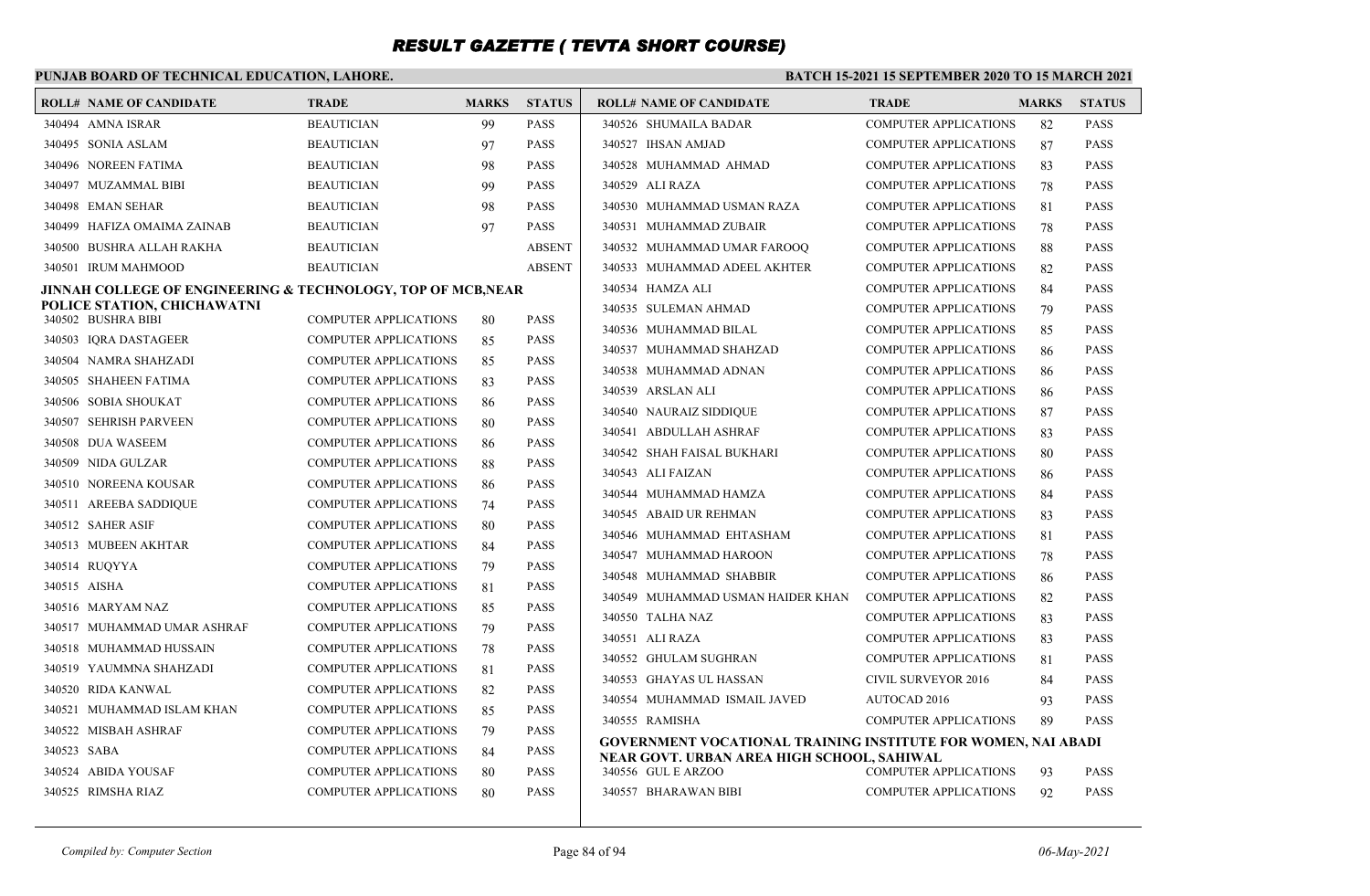### **PUNJAB BOARD OF TECHNICAL EDUCATION, LAHORE.**

| <b>ROLL# NAME OF CANDIDATE</b> | <b>TRADE</b>                 | <b>MARKS</b> | <b>STATUS</b> | <b>ROLL# NAME OF CANDIDATE</b>                                  | <b>TRADE</b>                 | <b>MARKS</b> | <b>STATUS</b>              |
|--------------------------------|------------------------------|--------------|---------------|-----------------------------------------------------------------|------------------------------|--------------|----------------------------|
| 340558 FARWA FALAK             | <b>COMPUTER APPLICATIONS</b> | 92           | <b>PASS</b>   | 340592 HUMARA ARIF                                              | <b>DOMESTIC TAILORING</b>    | 95           | <b>PASS</b>                |
| 340559 SEHMOON BIBI            | <b>COMPUTER APPLICATIONS</b> | 94           | <b>PASS</b>   | 340593 AIMAN REHMAN                                             | DOMESTIC TAILORING           | 95           | <b>PASS</b>                |
| 340560 SUMBAL JAVAID           | <b>COMPUTER APPLICATIONS</b> | 93           | <b>PASS</b>   | 340594 SABA REHAN                                               | DOMESTIC TAILORING           | 93           | <b>PASS</b>                |
| 340561 AMNA KHANAM             | <b>COMPUTER APPLICATIONS</b> | 93           | <b>PASS</b>   | 340595 RIDA NAZEER                                              | DOMESTIC TAILORING           | 95           | <b>PASS</b>                |
| 340562 SAIMA NOOR              | COMPUTER APPLICATIONS        | 94           | <b>PASS</b>   | DISTRICT INDUSTRIAL HOME (SANATZAR), 5-X NEW SATELLITE TOWN,    |                              |              |                            |
| 340563 SABA GHAFOOR            | <b>COMPUTER APPLICATIONS</b> | 93           | <b>PASS</b>   | SARGODHA<br>340596 AUQDAS NOUREEN                               | DOMESTIC TAILORING           | 88           | <b>PASS</b>                |
| 340564 YUSRA SAJID             | <b>COMPUTER APPLICATIONS</b> | 94           | <b>PASS</b>   | 340597 SAIRA JAMIL                                              | DOMESTIC TAILORING           | 89           | <b>PASS</b>                |
| 340565 SAMRAH SHEHZADI         | <b>COMPUTER APPLICATIONS</b> | 94           | <b>PASS</b>   | 340598 SAMIA ALIZAY                                             | DOMESTIC TAILORING           |              | <b>PASS</b>                |
| 340566 AQIBA TANVEER           | <b>COMPUTER APPLICATIONS</b> | 95           | <b>PASS</b>   | 340599 ANUM FATIMA                                              | DOMESTIC TAILORING           | 82           | <b>PASS</b>                |
| 340567 SEHAR FATIMA            | <b>COMPUTER APPLICATIONS</b> | 93           | <b>PASS</b>   | 340600 SANA ASHRAF                                              | DOMESTIC TAILORING           | 80           | <b>PASS</b>                |
| 340568 IORA YASEEN             | <b>COMPUTER APPLICATIONS</b> | 95           | <b>PASS</b>   |                                                                 |                              | 76           |                            |
| 340569 ATTIYA MARRIYAM         | <b>COMPUTER APPLICATIONS</b> | 94           | <b>PASS</b>   | 340601 MEHRU NISA                                               | DOMESTIC TAILORING           | 75           | <b>PASS</b><br><b>PASS</b> |
| 340570 SANA KOUSAR             | <b>COMPUTER APPLICATIONS</b> | 94           | <b>PASS</b>   | 340602 ZAIB UN NISA                                             | DOMESTIC TAILORING           | 74           |                            |
| 340571 NABILA SHAHZADI         | <b>BEAUTICIAN</b>            | 95           | <b>PASS</b>   | 340603 HUMAIRA BATOOL                                           | DOMESTIC TAILORING           | 76           | <b>PASS</b>                |
| 340572 MEHWISH JAVAID          | <b>BEAUTICIAN</b>            | 95           | <b>PASS</b>   | 340604 AQEELA PERVEEN                                           | <b>COMPUTER APPLICATIONS</b> |              | <b>ABSENT</b>              |
| 340573 YOUSRA NAWAZ            | <b>BEAUTICIAN</b>            | 92           | <b>PASS</b>   | 340605 AIMEN IDREES                                             | <b>COMPUTER APPLICATIONS</b> | 84           | <b>PASS</b>                |
| 340574 ZAREEN SARWAR           | <b>BEAUTICIAN</b>            | 94           | <b>PASS</b>   | 340606 BAKHTAWAR AFZAAL                                         | <b>COMPUTER APPLICATIONS</b> |              | <b>ABSENT</b>              |
| 340575 NAGEEN ARSHAD           | <b>BEAUTICIAN</b>            | 90           | <b>PASS</b>   | 340607 KOMAL NAWAZ                                              | <b>COMPUTER APPLICATIONS</b> | 80           | <b>PASS</b>                |
| 340576 TASBIHA                 | <b>BEAUTICIAN</b>            | 94           | <b>PASS</b>   | 340608 SYEDA ZAHRA BATOOL                                       | <b>COMPUTER APPLICATIONS</b> | 80           | <b>PASS</b>                |
| 340577 FATIMA                  | DOMESTIC TAILORING           | 95           | <b>PASS</b>   | 340609 ARSH AZIZ                                                | <b>COMPUTER APPLICATIONS</b> |              | <b>ABSENT</b>              |
| 340578 KIRAN ASHRAF            | <b>BEAUTICIAN</b>            | 95           | <b>PASS</b>   | 340610 RUKHSANA SAFDAR                                          | <b>COMPUTER APPLICATIONS</b> | 81           | <b>PASS</b>                |
| 340579 IRAM ARSHAD             | <b>BEAUTICIAN</b>            | 95           | <b>PASS</b>   | 340611 RUBINA RIAZ                                              | <b>COMPUTER APPLICATIONS</b> | 84           | <b>PASS</b>                |
| 340580 SUMAIRA SADIQ           | <b>BEAUTICIAN</b>            | 95           | <b>PASS</b>   | 340612 SHAZIA JAMIL                                             | <b>COMPUTER APPLICATIONS</b> | 80           | <b>PASS</b>                |
| 340581 AIMAN SHAFIQ            | <b>BEAUTICIAN</b>            | 94           | <b>PASS</b>   | 340613 SEHRISH NOOR                                             | <b>COMPUTER APPLICATIONS</b> | 85           | <b>PASS</b>                |
| 340582 SHABANA KOUSAR          | <b>BEAUTICIAN</b>            | 94           | <b>PASS</b>   | 340614 RIDA MUKHTAR                                             | <b>COMPUTER APPLICATIONS</b> | 83           | <b>PASS</b>                |
| 340583 RIMSHA ASIF IMRAN       | <b>BEAUTICIAN</b>            | 95           | <b>PASS</b>   | 340615 SAMREEN GULNAZ                                           | <b>COMPUTER APPLICATIONS</b> | 81           | <b>PASS</b>                |
| 340584 AMBREEN HAFEEZ          | <b>BEAUTICIAN</b>            | 95           | <b>PASS</b>   | <b>GOVERNMENT TECHNICAL TRAINING INSTITUTE, 47 NB, SARGODHA</b> |                              |              |                            |
| 340585 MAHLIKA                 | <b>BEAUTICIAN</b>            | 93           | <b>PASS</b>   | 340616 MUHAMMAD HAMZA                                           | <b>COMPUTER APPLICATIONS</b> | 68           | <b>PASS</b>                |
| 340586 MARYAM                  | DOMESTIC TAILORING           | 94           | <b>PASS</b>   | 340617 RANA MUHAMMAD AWAIS                                      | <b>COMPUTER APPLICATIONS</b> | 80           | <b>PASS</b>                |
| 340587 MEHREEN IRSHAD          | <b>DOMESTIC TAILORING</b>    | 93           | <b>PASS</b>   | 340618 IQBAL HASSAN                                             | <b>COMPUTER APPLICATIONS</b> | 74           | <b>PASS</b>                |
| 340588 AYESHA                  | DOMESTIC TAILORING           | 94           | <b>PASS</b>   | 340619 MUHAMMAD ARSLAN ZAFAR                                    | <b>COMPUTER APPLICATIONS</b> | 72           | <b>PASS</b>                |
| 340589 MARIA ASHRAF            | <b>DOMESTIC TAILORING</b>    | 95           | <b>PASS</b>   | 340620 IJAZ AHMAD                                               | <b>COMPUTER APPLICATIONS</b> | 86           | <b>PASS</b>                |
| 340590 ABEEHA ZAHEER KHAN      | DOMESTIC TAILORING           | 95           | <b>PASS</b>   | 340621 MUHAMMAD UMAR                                            | <b>COMPUTER APPLICATIONS</b> | 74           | <b>PASS</b>                |
| 340591 ESHA SALEEM             | DOMESTIC TAILORING           | 93           | <b>PASS</b>   | 340622 SHAN MUNAWAR                                             | <b>COMPUTER APPLICATIONS</b> | 76           | <b>PASS</b>                |
|                                |                              |              |               |                                                                 |                              |              |                            |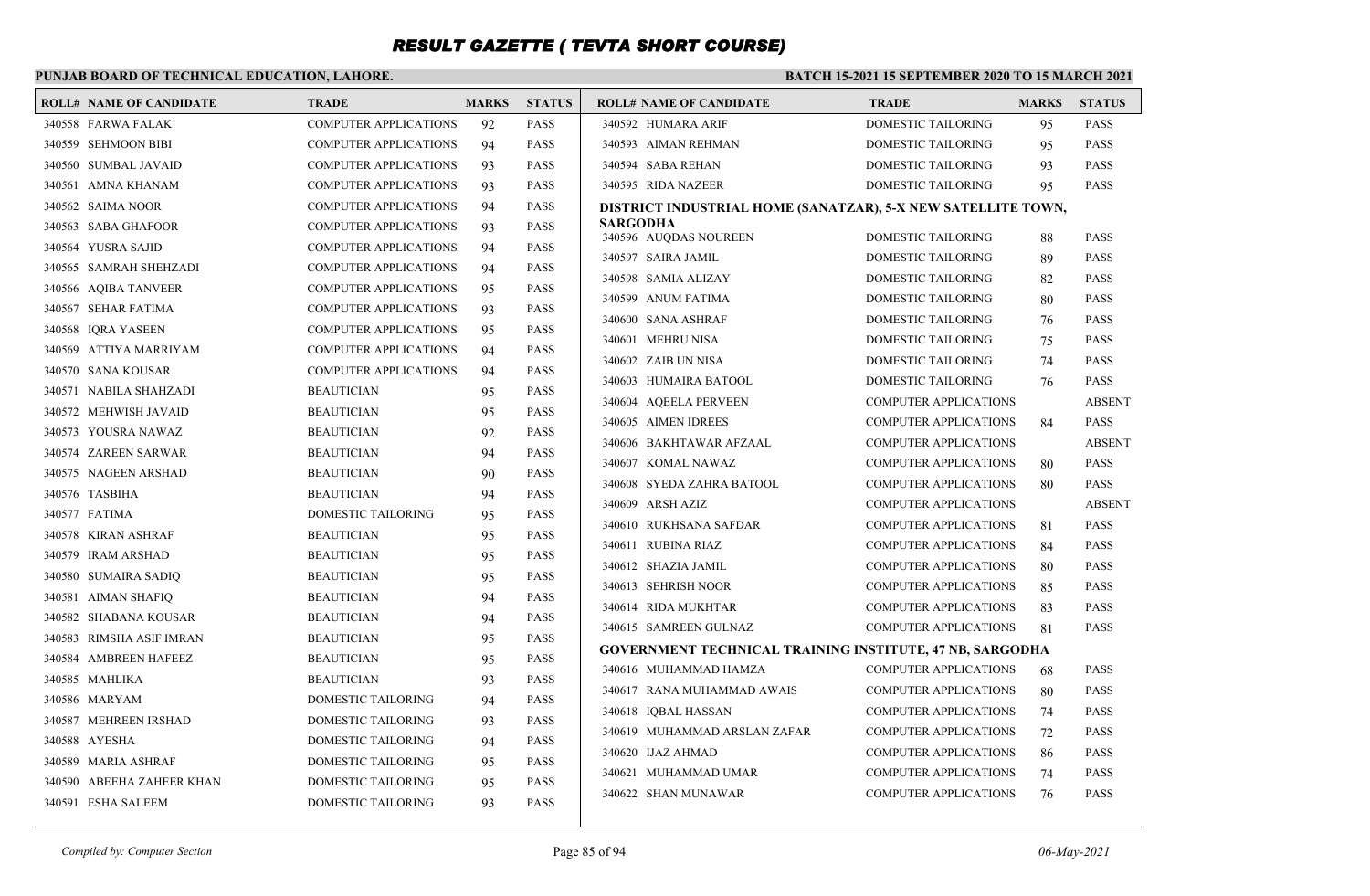### **PUNJAB BOARD OF TECHNICAL EDUCATION, LAHORE.**

| <b>ROLL# NAME OF CANDIDATE</b> | <b>TRADE</b>                  | <b>MARKS</b> | <b>STATUS</b> | <b>ROLL# NAME OF CANDIDATE</b>                      | <b>TRADE</b>                 | <b>MARKS</b> | <b>STATUS</b> |
|--------------------------------|-------------------------------|--------------|---------------|-----------------------------------------------------|------------------------------|--------------|---------------|
| 340623 MUHAMMAD ARBAZ AZHAR    | <b>COMPUTER APPLICATIONS</b>  | 66           | <b>PASS</b>   | 340657 MUHAMMAD FARHAN IOBAL                        | <b>COMPUTER APPLICATIONS</b> | 79           | <b>PASS</b>   |
| 340624 TALHA BILAL             | <b>COMPUTER APPLICATIONS</b>  |              | <b>ABSENT</b> | 340658 MUHAMMAD ADNAN                               | <b>COMPUTER APPLICATIONS</b> | 77           | <b>PASS</b>   |
| 340625 SAYYED AQEEL RAZA SHAH  | COMPUTER APPLICATIONS         |              | <b>ABSENT</b> | 340659 ISHAN ULLAH                                  | <b>COMPUTER APPLICATIONS</b> |              | <b>ABSENT</b> |
| 340626 MUHAMMAD USMAN          | <b>COMPUTER APPLICATIONS</b>  | 86           | <b>PASS</b>   | 340660 ABDUL REHMAN                                 | <b>COMPUTER APPLICATIONS</b> |              | <b>ABSENT</b> |
| 340627 MUHAMMAD BILAL IQBAL    | <b>COMPUTER APPLICATIONS</b>  | 86           | <b>PASS</b>   | 340661 HAFIZ MUHAMMAD QASIM ZIA                     | <b>COMPUTER APPLICATIONS</b> | 85           | <b>PASS</b>   |
| 340628 SHAWAIZ AHMAD           | <b>COMPUTER APPLICATIONS</b>  | 79           | <b>PASS</b>   | 340662 OMER SHAFIQUE                                | <b>COMPUTER APPLICATIONS</b> | 91           | <b>PASS</b>   |
| 340629 MUHAMMAD HAMMAD AHSAN   | <b>COMPUTER APPLICATIONS</b>  | 69           | <b>PASS</b>   | 340663 ABU BAKAR IQBAL                              | <b>COMPUTER APPLICATIONS</b> | 92           | <b>PASS</b>   |
| 340630 MUHAMMAD BILAL          | <b>COMPUTER APPLICATIONS</b>  | 61           | <b>PASS</b>   | 340664 WAQAS HASNAIN                                | <b>COMPUTER APPLICATIONS</b> |              | <b>ABSENT</b> |
| 340631 ARSLAN ALI SARWAR       | <b>COMPUTER APPLICATIONS</b>  | 61           | <b>PASS</b>   | 340665 MUHAMMAD ARSALAN                             | COMPUTER APPLICATIONS        | 76           | <b>PASS</b>   |
| 340632 HAFIZ SAMIULLAH         | <b>MOBILE PHONE REPAIRING</b> | 65           | <b>PASS</b>   | 340666 HAFIZ MUHAMMAD FAHAD IQBAL                   | <b>COMPUTER APPLICATIONS</b> | 61           | <b>PASS</b>   |
| 340633 ABUBAKAR SIDDIQUE       | MOBILE PHONE REPAIRING        | 68           | <b>PASS</b>   | 340667 KHAWAR ALI                                   | <b>COMPUTER APPLICATIONS</b> | 85           | <b>PASS</b>   |
| 340634 ABDUR REHMAN            | <b>MOBILE PHONE REPAIRING</b> | 84           | <b>PASS</b>   | 340668 TANVEER HUSSAIN                              | <b>COMPUTER APPLICATIONS</b> | 78           | <b>PASS</b>   |
| 340635 ABDUL REHMAN            | MOBILE PHONE REPAIRING        | 78           | <b>PASS</b>   | GOVT. TECHNICAL TRAINING INSTITUTE, BHERA, SARGODHA |                              |              |               |
| 340636 SHOAIB AKHTAR           | MOBILE PHONE REPAIRING        |              | <b>ABSENT</b> | 340669 SYED ETHISHAM HAIDER                         | <b>COMPUTER APPLICATIONS</b> | 79           | <b>PASS</b>   |
| 340637 USAMA SHAHZAD           | <b>MOBILE PHONE REPAIRING</b> | 57           | <b>PASS</b>   | 340670 MUDASSAR MANZOOR                             | <b>COMPUTER APPLICATIONS</b> | 81           | <b>PASS</b>   |
| 340638 HAIDER ALI              | MOBILE PHONE REPAIRING        | 83           | <b>PASS</b>   | 340671 RAFAQAT RAMZAN                               | <b>COMPUTER APPLICATIONS</b> | 78           | <b>PASS</b>   |
| 340639 ABDUL RAZZAO            | <b>MOBILE PHONE REPAIRING</b> | 75           | <b>PASS</b>   | 340672 MUBASHAR IQBAL                               | <b>COMPUTER APPLICATIONS</b> | 79           | <b>PASS</b>   |
| 340640 MUHAMMAD SULEMAN        | MOBILE PHONE REPAIRING        | 59           | <b>PASS</b>   | 340673 SYED ALI HAIDER                              | <b>COMPUTER APPLICATIONS</b> | 85           | <b>PASS</b>   |
| 340641 MUHAMMAD NOMAN AHMED    | <b>MOBILE PHONE REPAIRING</b> |              | <b>ABSENT</b> | 340674 ALI HAMZA                                    | <b>COMPUTER APPLICATIONS</b> | 92           | <b>PASS</b>   |
| 340642 WALEED IJAZ             | MOBILE PHONE REPAIRING        | 89           | <b>PASS</b>   | 340675 MUHAMMAD ASIM                                | <b>COMPUTER APPLICATIONS</b> | 78           | <b>PASS</b>   |
| 340643 MUHAMMAD BASIT          | MOBILE PHONE REPAIRING        | 55           | <b>PASS</b>   | 340676 MUHAMMAD WAQAR                               | <b>COMPUTER APPLICATIONS</b> | 79           | <b>PASS</b>   |
| 340644 ADIL JAVED              | <b>MOBILE PHONE REPAIRING</b> | 63           | <b>PASS</b>   | 340677 UMAR FAROOQ                                  | <b>COMPUTER APPLICATIONS</b> | 80           | <b>PASS</b>   |
| 340645 BIN YAMEEN              | MOBILE PHONE REPAIRING        | 84           | PASS          | 340678 ABDUL REHMAN MUSHTAQ                         | <b>COMPUTER APPLICATIONS</b> | 82           | <b>PASS</b>   |
| 340646 MUHAMMAD SAQIB          | <b>MOBILE PHONE REPAIRING</b> | 88           | <b>PASS</b>   | 340679 FAISAL MEHMOOD                               | <b>COMPUTER APPLICATIONS</b> | 87           | <b>PASS</b>   |
| 340647 ABDULLAH AJAZ           | MOBILE PHONE REPAIRING        | 58           | <b>PASS</b>   | 340680 MUHAMMAD FAISAL                              | COMPUTER APPLICATIONS        | 87           | <b>PASS</b>   |
| 340648 SHEHZAR HUSNAIN         | <b>MOBILE PHONE REPAIRING</b> | -54          | <b>PASS</b>   | 340681 ATEEB ARSHAD                                 | <b>COMPUTER APPLICATIONS</b> | 92           | <b>PASS</b>   |
| 340649 MUHAMMAD FAIZAN         | <b>COMPUTER APPLICATIONS</b>  | 83           | <b>PASS</b>   | 340682 FAISAL SHAHZAD                               | <b>COMPUTER APPLICATIONS</b> | 82           | <b>PASS</b>   |
| 340650 FAHEEM NAEEM            | <b>COMPUTER APPLICATIONS</b>  | 68           | <b>PASS</b>   | 340683 MUHAMMAD FARHAN                              | <b>COMPUTER APPLICATIONS</b> | 80           | <b>PASS</b>   |
| 340651 ABDUL REHMAN            | <b>COMPUTER APPLICATIONS</b>  | 63           | <b>PASS</b>   | 340684 MUHAMMAD QASIM                               | <b>COMPUTER APPLICATIONS</b> | 86           | <b>PASS</b>   |
| 340652 SHERAZ KHAN             | <b>COMPUTER APPLICATIONS</b>  |              | <b>ABSENT</b> | 340685 ABDUR REHMAN                                 | <b>COMPUTER APPLICATIONS</b> | 81           | <b>PASS</b>   |
| 340653 MUHAMMAD ABDUR REHMAN   | <b>COMPUTER APPLICATIONS</b>  | 85           | <b>PASS</b>   | 340686 SAAD UR REHMAN                               | <b>COMPUTER APPLICATIONS</b> | 86           | <b>PASS</b>   |
| 340654 MUHAMMAD BURHAN AKBAR   | <b>COMPUTER APPLICATIONS</b>  | 61           | <b>PASS</b>   | 340687 MUHAMMAD SHEHZAD                             | <b>COMPUTER APPLICATIONS</b> |              | <b>ABSENT</b> |
| 340655 MUHAMMAD HUZAIFA        | <b>COMPUTER APPLICATIONS</b>  | 85           | <b>PASS</b>   | 340688 MUHAMMAD SHABBIR                             | <b>COMPUTER APPLICATIONS</b> | 84           | <b>PASS</b>   |
| 340656 ALI EHSAN               | <b>COMPUTER APPLICATIONS</b>  | 86           | <b>PASS</b>   | 340689 MUHAMMAD ARSALAN KHALIQ                      | <b>COMPUTER APPLICATIONS</b> |              | <b>ABSENT</b> |
|                                |                               |              |               |                                                     |                              |              |               |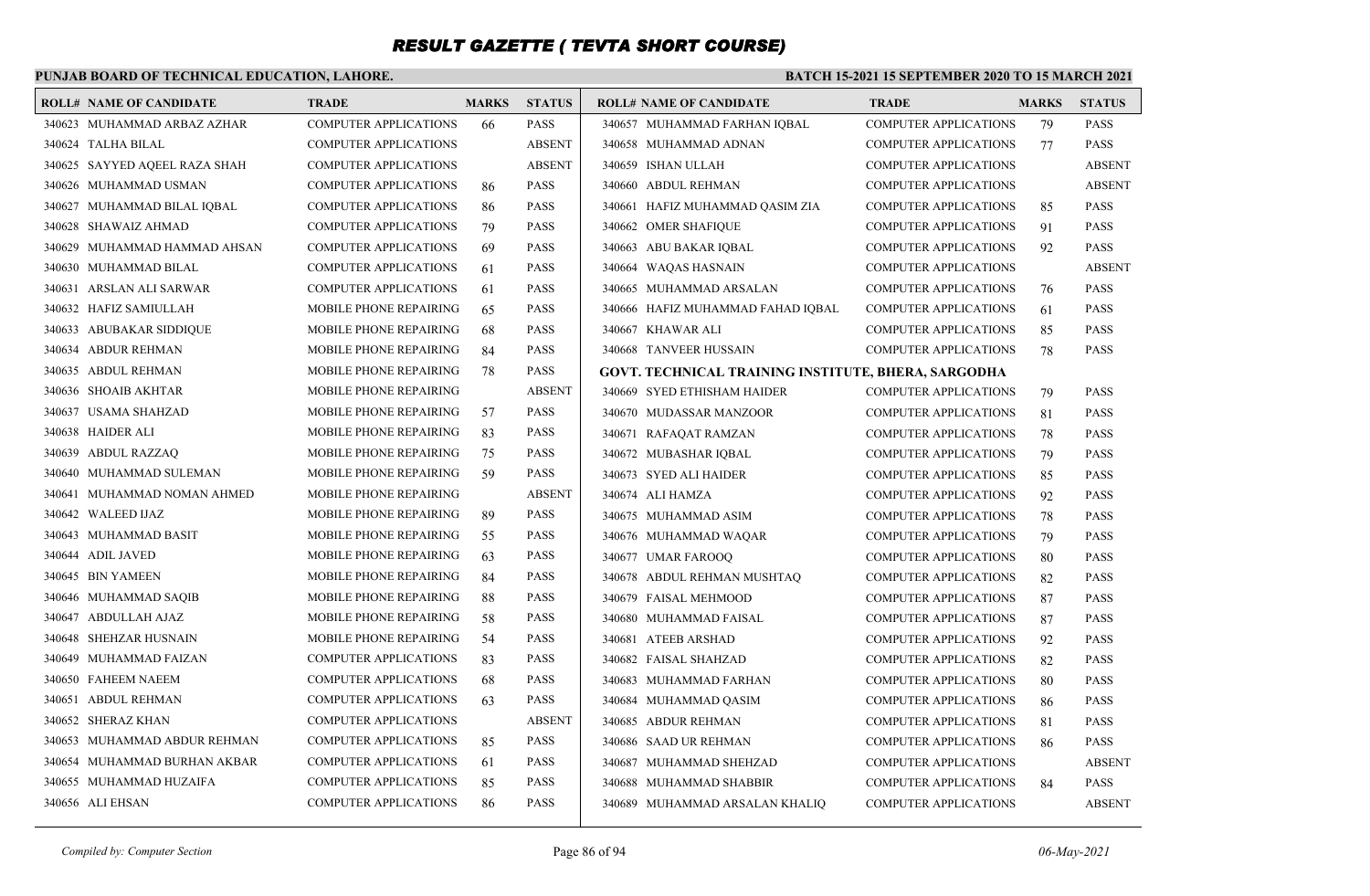### **PUNJAB BOARD OF TECHNICAL EDUCATION, LAHORE.**

| <b>ROLL# NAME OF CANDIDATE</b>                                | <b>TRADE</b>                 | <b>MARKS</b> | <b>STATUS</b> | <b>ROLL# NAME OF CANDIDATE</b>                                       | <b>TRADE</b>                 | <b>MARKS</b> | <b>STATUS</b> |
|---------------------------------------------------------------|------------------------------|--------------|---------------|----------------------------------------------------------------------|------------------------------|--------------|---------------|
| 340690 HAMEED KHAN                                            | <b>COMPUTER APPLICATIONS</b> | 82           | <b>PASS</b>   | 340721 SYEDA SHAGUFTA KAZMI                                          | <b>BEAUTICIAN</b>            | 80           | PASS          |
| 340691 HUSSNAIN ALI                                           | <b>COMPUTER APPLICATIONS</b> | 83           | <b>PASS</b>   | 340722 ASMA RANI                                                     | <b>BEAUTICIAN</b>            | 84           | <b>PASS</b>   |
| 340692 MUHAMMAD ADNAN                                         | <b>COMPUTER APPLICATIONS</b> | 80           | <b>PASS</b>   | 340723 SOBIA AMBREEN                                                 | <b>BEAUTICIAN</b>            | 85           | PASS          |
| 340693 MUHAMMAD ZULOARNAIN HAIDER                             | <b>COMPUTER APPLICATIONS</b> |              | <b>ABSENT</b> | 340724 HINA RASHEED                                                  | DOMESTIC TAILORING           | 97           | <b>PASS</b>   |
| 340694 HAIDER ALI                                             | <b>COMPUTER APPLICATIONS</b> | 82           | <b>PASS</b>   | 340725 SANA JAMIL                                                    | <b>DOMESTIC TAILORING</b>    | 94           | PASS          |
| 340695 MUHAMMAD ADNAN                                         | <b>COMPUTER APPLICATIONS</b> | 94           | <b>PASS</b>   | 340726 MALAIKA ARSHAD                                                | <b>DOMESTIC TAILORING</b>    | 92           | PASS          |
| 340696 MUHAMMAD NAVEED                                        | COMPUTER APPLICATIONS        | 94           | <b>PASS</b>   | 340727 HAFIZA MARIA AKHTAR                                           | <b>DOMESTIC TAILORING</b>    | 97           | PASS          |
| HEAVEN INSTITUTE OF TECHNOLOGY, CHAK NO.8 NB, FACTORY AREA    |                              |              |               | 340728 AROOJ SADIQ                                                   | DOMESTIC TAILORING           | 97           | PASS          |
| BHALWAL, SARGODHA<br>340697 MUHAMMAD TANVEER                  | <b>CIVIL SURVEYOR 2016</b>   | 90           | <b>PASS</b>   | 340729 BAKHTAWAR ILYAS                                               | <b>DOMESTIC TAILORING</b>    |              | <b>ABSENT</b> |
| 340698 HAMMAD UL HASSAN                                       | <b>AUTOCAD 2016</b>          |              | <b>ABSENT</b> | 340730 GULL AFREEN                                                   | <b>DOMESTIC TAILORING</b>    |              | <b>ABSENT</b> |
| 340699 MUHAMMAD DANIAL ASHRAF                                 | <b>COMPUTER APPLICATIONS</b> | 91           | <b>PASS</b>   | 340731 TAYYABA KANWAL                                                | <b>DOMESTIC TAILORING</b>    | 91           | <b>PASS</b>   |
| 340700 GULL SHAIR AHMAD                                       | <b>COMPUTER APPLICATIONS</b> | 90           | <b>PASS</b>   | 340732 ROZI ZUBAIR                                                   | DOMESTIC TAILORING           |              | <b>ABSENT</b> |
| 340701 HUSNAIN SHOUKAT                                        | <b>COMPUTER APPLICATIONS</b> |              | <b>ABSENT</b> | 340733 AYESHA BUTT                                                   | <b>DOMESTIC TAILORING</b>    | 95           | <b>PASS</b>   |
| 340702 RAO HASEEB UR REHMAN                                   | <b>COMPUTER APPLICATIONS</b> | 92           | <b>PASS</b>   | 340734 MOBEEN MATLOOB                                                | DOMESTIC TAILORING           | 90           | PASS          |
| 340703 ABDUL MOIZ AHMAD KHAN                                  | <b>COMPUTER APPLICATIONS</b> |              | <b>ABSENT</b> | 340735 ASMA ZAINAB                                                   | <b>DOMESTIC TAILORING</b>    | 97           | <b>PASS</b>   |
| GOVERNMENT VOCATIONAL TRAINING INSTITUTE FOR WOMEN, ALI AKBAR |                              |              |               | 340736 NAYAB KOSAR                                                   | <b>DOMESTIC TAILORING</b>    | 96           | PASS          |
| ROAD CHOWK ABBAS AMAMIA COLONY, FEROZEWALA                    |                              |              |               | 340737 GHULAM FATIMA                                                 | <b>DOMESTIC TAILORING</b>    | 90           | PASS          |
| 340704 SEEMAB SHAMIM                                          | <b>BEAUTICIAN</b>            | 85           | <b>PASS</b>   | 340738 SEHER SHAHZADI                                                | DOMESTIC TAILORING           | 96           | PASS          |
| 340705 LAILLA MARYAM                                          | <b>BEAUTICIAN</b>            | 78           | <b>PASS</b>   | 340739 KHADIJA BASHARAT                                              | DOMESTIC TAILORING           | 94           | PASS          |
| 340706 ZAMEN MAOSOOD                                          | <b>BEAUTICIAN</b>            | 82           | <b>PASS</b>   | 340740 VANEEZA FATIMA                                                | <b>DOMESTIC TAILORING</b>    | 97           | PASS          |
| 340707 HINA NADEEM                                            | <b>BEAUTICIAN</b>            | 83           | <b>PASS</b>   | 340741 IQRA SHARIF                                                   | DOMESTIC TAILORING           | 97           | <b>PASS</b>   |
| 340708 MUTEEBA SHAHZADI                                       | <b>BEAUTICIAN</b>            | 78           | <b>PASS</b>   | 340742 RIMSHA                                                        | <b>DOMESTIC TAILORING</b>    |              | <b>ABSENT</b> |
| 340709 RAHAT ANGLI                                            | <b>BEAUTICIAN</b>            | 89           | <b>PASS</b>   | 340743 KHADIJA ARSHAD                                                | <b>DOMESTIC TAILORING</b>    | 92           | PASS          |
| 340710 LARAIB SHAH                                            | <b>BEAUTICIAN</b>            |              | <b>ABSENT</b> | LAHORE POLYTECHNIC INSTITUTE,, OPP. TEHSIL HEAD QUARTER HOSPITAL G.T |                              |              |               |
| 340711 FARWA MAJAD GILLANI                                    | <b>BEAUTICIAN</b>            | 89           | <b>PASS</b>   | <b>ROAD, MURIDKE</b><br>340744 MAHAK AKRAM                           | <b>COMPUTER APPLICATIONS</b> | 82           | <b>PASS</b>   |
| 340712 AYESHA AQEEL                                           | <b>BEAUTICIAN</b>            | 83           | <b>PASS</b>   | 340745 SHAHZAD AHMAD                                                 | <b>CIVIL SURVEYOR 2016</b>   | 82           | PASS          |
| 340713 RAMISHA ANDLEEB                                        | <b>BEAUTICIAN</b>            | 90           | <b>PASS</b>   | 340746 RASHID RAFIQUE                                                | CIVIL SURVEYOR 2016          | 83           | PASS          |
| 340714 KOMAL AFSHAN                                           | <b>BEAUTICIAN</b>            | 91           | <b>PASS</b>   | WINWARE INSTITUTE OF COMPUTER SCIENCES, , MURIDKE                    |                              |              |               |
| 340715 FATIMA ABBAS                                           | <b>BEAUTICIAN</b>            | 90           | <b>PASS</b>   | 340747 HAFIZ MUHAMMAD ASIM                                           | <b>COMPUTER APPLICATIONS</b> | 85           | PASS          |
| 340716 SHAMSA JAMIL                                           | <b>BEAUTICIAN</b>            | 82           | <b>PASS</b>   | 340748 ABIDA PERVEEN                                                 | <b>COMPUTER APPLICATIONS</b> | 83           | PASS          |
| 340717 SALMA                                                  | <b>BEAUTICIAN</b>            | 88           | <b>PASS</b>   | 340749 HAFIZ MUHAMMAD KASHIF                                         | <b>COMPUTER APPLICATIONS</b> |              | <b>PASS</b>   |
| 340718 AIMA BATOOL                                            | <b>BEAUTICIAN</b>            | 84           | <b>PASS</b>   | 340750 MUHAMMAD YOUSAF                                               | <b>COMPUTER APPLICATIONS</b> | 86           | PASS          |
| 340719 MUBASHARA                                              | <b>BEAUTICIAN</b>            | 76           | <b>PASS</b>   |                                                                      |                              | 90           |               |
| 340720 ZAINAB                                                 | <b>BEAUTICIAN</b>            | 90           | <b>PASS</b>   | 340751 KHALID MUHMOOD                                                | <b>COMPUTER APPLICATIONS</b> | 90           | PASS          |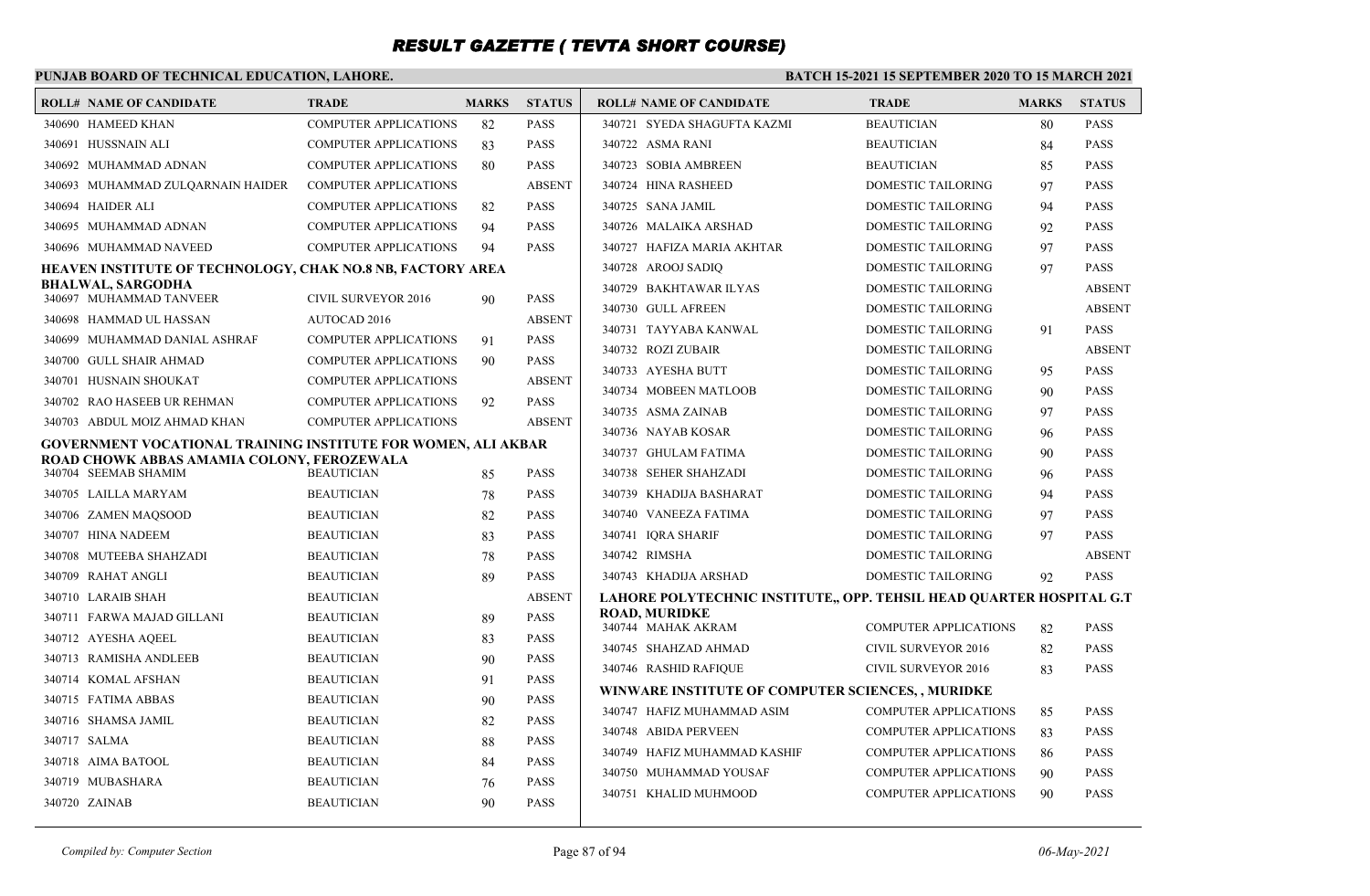### **PUNJAB BOARD OF TECHNICAL EDUCATION, LAHORE.**

#### **BATCH 15-2021 15 SEPTEMBER 2020 TO 15 MARCH 2021**

| <b>ROLL# NAME OF CANDIDATE</b> | <b>TRADE</b>                 | <b>MARKS</b> | <b>STATUS</b> | <b>ROLL# NAME OF CANDIDATE</b>                                          | <b>TRADE</b>                 | <b>MARKS</b> | <b>STATUS</b> |
|--------------------------------|------------------------------|--------------|---------------|-------------------------------------------------------------------------|------------------------------|--------------|---------------|
| 340752 ALI SHOUKAT             | <b>COMPUTER APPLICATIONS</b> | 92           | <b>PASS</b>   | 340786 NABILA BASHIR                                                    | <b>COMPUTER APPLICATIONS</b> | 90           | <b>PASS</b>   |
| 340753 MUHAMMAD DAWOOD KHAN    | <b>COMPUTER APPLICATIONS</b> | 92           | <b>PASS</b>   | 340787 MISBAH JAVED                                                     | <b>COMPUTER APPLICATIONS</b> | 90           | <b>PASS</b>   |
| 340754 SAAD ABBAD              | <b>COMPUTER APPLICATIONS</b> | 91           | <b>PASS</b>   | 340788 MUNTAHA ZAHRA                                                    | <b>COMPUTER APPLICATIONS</b> | 90           | <b>PASS</b>   |
| 340755 MUHAMMAD KALEEM ULLAH   | <b>COMPUTER APPLICATIONS</b> | 90           | <b>PASS</b>   | 340789 MADIHA TARIO                                                     | <b>COMPUTER APPLICATIONS</b> | 88           | <b>PASS</b>   |
| 340756 ALI AHSAN               | <b>COMPUTER APPLICATIONS</b> | 93           | <b>PASS</b>   | 340790 IMSHA ASHRAF                                                     | <b>COMPUTER APPLICATIONS</b> | 92           | <b>PASS</b>   |
| 340757 MUHAMMAD TAYYAB         | <b>COMPUTER APPLICATIONS</b> | 87           | <b>PASS</b>   | 340791 SADIA SIDDIQUE                                                   | <b>COMPUTER APPLICATIONS</b> | 89           | <b>PASS</b>   |
| 340758 MUHAMMAD WAJAHAT        | <b>COMPUTER APPLICATIONS</b> | 90           | <b>PASS</b>   | 340792 AROOJ AKRAM                                                      | <b>COMPUTER APPLICATIONS</b> | 89           | <b>PASS</b>   |
| 340759 AHMAD ALI               | <b>COMPUTER APPLICATIONS</b> | 90           | <b>PASS</b>   | 340793 KHIZRA AKRAM                                                     | <b>COMPUTER APPLICATIONS</b> | 89           | <b>PASS</b>   |
| 340760 ALLAH DITTA             | <b>COMPUTER APPLICATIONS</b> | 90           | <b>PASS</b>   | 340794 FAIQA SHAHZADI                                                   | <b>COMPUTER APPLICATIONS</b> | 90           | <b>PASS</b>   |
| 340761 HAMZA NAWAZ             | <b>COMPUTER APPLICATIONS</b> | 90           | <b>PASS</b>   | 340795 AYESHA RASHEED                                                   | <b>COMPUTER APPLICATIONS</b> | 89           | <b>PASS</b>   |
| 340762 GHULAM MUSTIFA          | <b>COMPUTER APPLICATIONS</b> | 90           | <b>PASS</b>   | 340796 GULNAZ SHAKKIR                                                   | <b>COMPUTER APPLICATIONS</b> | 88           | <b>PASS</b>   |
| 340763 AHMAD RAZA              | <b>COMPUTER APPLICATIONS</b> | 90           | <b>PASS</b>   | 340797 BISMA ISHAO                                                      | <b>COMPUTER APPLICATIONS</b> | 86           | <b>PASS</b>   |
| 340764 DAWOOD HUSSAIN          | <b>COMPUTER APPLICATIONS</b> | 91           | <b>PASS</b>   | 340798 SEHRISH SALEEM                                                   | <b>COMPUTER APPLICATIONS</b> | 88           | <b>PASS</b>   |
| 340765 SULTAN AHMED            | <b>COMPUTER APPLICATIONS</b> | 82           | <b>PASS</b>   | 340799 TANZEELA AKRAM                                                   | <b>COMPUTER APPLICATIONS</b> | 90           | <b>PASS</b>   |
| 340766 ALI RAZA                | <b>COMPUTER APPLICATIONS</b> | 88           | <b>PASS</b>   | 340800 RIDA AZIZ                                                        | <b>COMPUTER APPLICATIONS</b> | 89           | <b>PASS</b>   |
| 340767 MUHAMMAD AWAIS          | <b>COMPUTER APPLICATIONS</b> | 89           | <b>PASS</b>   | 340801 KINZA WARIS                                                      | <b>COMPUTER APPLICATIONS</b> | 90           | <b>PASS</b>   |
| 340768 MIRZA AWAIS BAIG        | <b>COMPUTER APPLICATIONS</b> | 89           | <b>PASS</b>   | 340802 SANA BASHIR                                                      | <b>COMPUTER APPLICATIONS</b> | 89           | <b>PASS</b>   |
| 340769 ATIF ALI                | <b>COMPUTER APPLICATIONS</b> | 89           | <b>PASS</b>   | 340803 NAZ FATIMA                                                       | <b>COMPUTER APPLICATIONS</b> | 88           | <b>PASS</b>   |
| 340770 SHAHID RAFIOUE          | <b>COMPUTER APPLICATIONS</b> | 89           | <b>PASS</b>   | 340804 FATIMA TUL ZAHRA                                                 | <b>COMPUTER APPLICATIONS</b> | 90           | <b>PASS</b>   |
| 340771 ZULQARNAIN KHALIQ SHAH  | <b>COMPUTER APPLICATIONS</b> | 90           | <b>PASS</b>   | 340805 HINA JAVED                                                       | <b>COMPUTER APPLICATIONS</b> | 89           | <b>PASS</b>   |
| 340772 RAHMAT ALI              | <b>COMPUTER APPLICATIONS</b> | 88           | <b>PASS</b>   | 340806 KASHAF TAHIR                                                     | <b>COMPUTER APPLICATIONS</b> | 89           | <b>PASS</b>   |
| 340773 SHAMAS ALI              | <b>COMPUTER APPLICATIONS</b> | 89           | <b>PASS</b>   | 340807 NOMAL MUSHTAO                                                    | <b>COMPUTER APPLICATIONS</b> | 88           | <b>PASS</b>   |
| 340774 SHAISTA GULL            | <b>COMPUTER APPLICATIONS</b> | 92           | <b>PASS</b>   | 340808 MUBASHIR ALI                                                     | <b>COMPUTER APPLICATIONS</b> | 89           | <b>PASS</b>   |
| 340775 SIDRA                   | <b>COMPUTER APPLICATIONS</b> | 92           | <b>PASS</b>   | 340809 ZULQARNAIN HAIDER                                                | <b>COMPUTER APPLICATIONS</b> | 88           | <b>PASS</b>   |
| 340776 ANAM JAVED              | <b>COMPUTER APPLICATIONS</b> | 92           | <b>PASS</b>   | 340810 ASAD RAFIQ                                                       | <b>COMPUTER APPLICATIONS</b> | 88           | <b>PASS</b>   |
| 340777 ZUNAIRA ALYAS           | <b>COMPUTER APPLICATIONS</b> | 89           | <b>PASS</b>   | 340811 TALHA HABIB                                                      | <b>COMPUTER APPLICATIONS</b> | 89           | <b>PASS</b>   |
| 340778 SAIRA ABDUL SALAM       | <b>COMPUTER APPLICATIONS</b> | 89           | <b>PASS</b>   | 340812 MEHROZ ALI                                                       | <b>COMPUTER APPLICATIONS</b> | 89           | <b>PASS</b>   |
| 340779 RABIA REHMAT ALI        | <b>COMPUTER APPLICATIONS</b> | 88           | <b>PASS</b>   | <b>GOVERNMENT VOCATIONAL TRAINING INSTITUTE FOR WOMEN, AKBER BAZAR,</b> |                              |              |               |
| 340780 ARZOO                   | <b>COMPUTER APPLICATIONS</b> | 90           | <b>PASS</b>   | <b>SHEIKHUPURA</b>                                                      |                              |              |               |
| 340781 MANOOR                  | <b>COMPUTER APPLICATIONS</b> | 89           | <b>PASS</b>   | 340813 SAMINA                                                           | <b>MACHINE EMBROIDERY</b>    | 82           | <b>PASS</b>   |
| 340782 KASHMALA MEHBOOB        | <b>COMPUTER APPLICATIONS</b> | 89           | <b>PASS</b>   | 340814 FAIZA RAFIQUE                                                    | <b>MACHINE EMBROIDERY</b>    |              | <b>ABSENT</b> |
| 340783 SEYEDA SIDRA TABASSUM   | <b>COMPUTER APPLICATIONS</b> | 88           | <b>PASS</b>   | 340815 LAIBA SHAHID                                                     | <b>MACHINE EMBROIDERY</b>    | 74           | <b>PASS</b>   |
| 340784 RABIA BATOOL            | <b>COMPUTER APPLICATIONS</b> | 89           | <b>PASS</b>   | 340816 ANEELA KANWAL                                                    | MACHINE EMBROIDERY           | 76           | <b>PASS</b>   |
| 340785 ZUNAIRA                 | <b>COMPUTER APPLICATIONS</b> | 89           | <b>PASS</b>   | 340817 KIRAN SHAHZADI                                                   | <b>MACHINE EMBROIDERY</b>    |              | <b>ABSENT</b> |

*Compiled by: Computer Section* Page 88 of 94 *06-May-2021*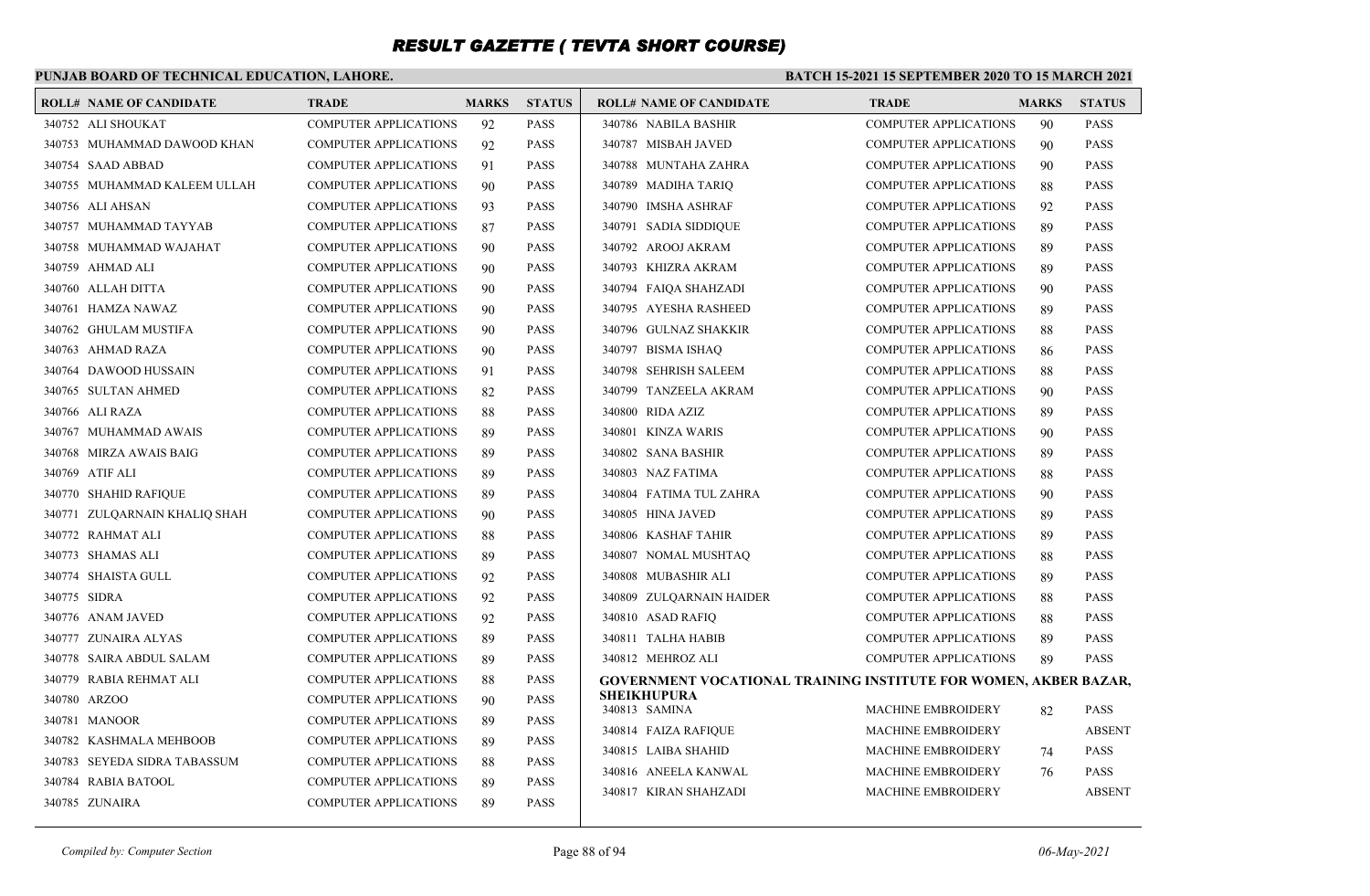### **PUNJAB BOARD OF TECHNICAL EDUCATION, LAHORE.**

| <b>ROLL# NAME OF CANDIDATE</b> | <b>TRADE</b>                 | <b>MARKS</b> | <b>STATUS</b> | <b>ROLL# NAME OF CANDIDATE</b> | <b>TRADE</b>              | <b>MARKS</b> | <b>STATUS</b> |
|--------------------------------|------------------------------|--------------|---------------|--------------------------------|---------------------------|--------------|---------------|
| 340818 AMINA BIBI              | <b>MACHINE EMBROIDERY</b>    | 81           | <b>PASS</b>   | 340852 FATIMA KHALIL           | <b>BEAUTICIAN</b>         | 91           | <b>PASS</b>   |
| 340819 AFSHEEN SHABIR          | <b>MACHINE EMBROIDERY</b>    | 88           | <b>PASS</b>   | 340853 SALIKA ZAHID            | <b>BEAUTICIAN</b>         | 86           | <b>PASS</b>   |
| 340820 NOOR UL SABA            | <b>MACHINE EMBROIDERY</b>    | 84           | <b>PASS</b>   | 340854 NIMRAH PREVAIZ          | <b>BEAUTICIAN</b>         | 90           | <b>PASS</b>   |
| 340821 AYESHA SIDDIQUA         | <b>MACHINE EMBROIDERY</b>    |              | <b>ABSENT</b> | 340855 IQRA YASMEEN            | <b>BEAUTICIAN</b>         | 87           | <b>PASS</b>   |
| 340822 ANUM ASHFAQ             | <b>MACHINE EMBROIDERY</b>    | 73           | <b>PASS</b>   | 340856 ZAB UN NISA             | <b>BEAUTICIAN</b>         | 91           | <b>PASS</b>   |
| 340823 AYESHA ASHRAF           | <b>MACHINE EMBROIDERY</b>    | 89           | <b>PASS</b>   | 340857 AROOJ NAWAZ             | <b>BEAUTICIAN</b>         | 85           | <b>PASS</b>   |
| 340824 NISHA SHAHZADI          | <b>MACHINE EMBROIDERY</b>    |              | <b>ABSENT</b> | 340858 RIDA MUHAMMAD ALI       | <b>BEAUTICIAN</b>         | 84           | <b>PASS</b>   |
| 340825 SADAF FAQIR HUSSAIN     | <b>MACHINE EMBROIDERY</b>    | 76           | <b>PASS</b>   | 340859 RABIA                   | <b>BEAUTICIAN</b>         | 90           | <b>PASS</b>   |
| 340826 NAZIA AROOJ             | <b>MACHINE EMBROIDERY</b>    | 86           | <b>PASS</b>   | 340860 AMBER SAJJAD            | <b>BEAUTICIAN</b>         | 91           | <b>PASS</b>   |
| 340827 ANEEKA MUHAMMAD ALI     | <b>MACHINE EMBROIDERY</b>    | 86           | <b>PASS</b>   | 340861 UMM E RUBAAB            | <b>BEAUTICIAN</b>         | 92           | <b>PASS</b>   |
| 340828 TEHMINA MAQSOOD         | <b>COMPUTER APPLICATIONS</b> | 87           | <b>PASS</b>   | 340862 ASMA TOSEEF             | <b>BEAUTICIAN</b>         | 85           | <b>PASS</b>   |
| 340829 MAHNOOR                 | <b>COMPUTER APPLICATIONS</b> | 80           | <b>PASS</b>   | 340863 SANA SHAFIQ             | <b>BEAUTICIAN</b>         | 91           | <b>PASS</b>   |
| 340830 SUMBAL SHERAFGAN        | COMPUTER APPLICATIONS        | 85           | PASS          | 340864 BUSHRA RANI             | <b>BEAUTICIAN</b>         | 90           | PASS          |
| 340831 SUMBAL KHALID           | <b>COMPUTER APPLICATIONS</b> | 88           | <b>PASS</b>   | 340865 AYESHA WALI MUHAMMAD    | <b>BEAUTICIAN</b>         | 88           | PASS          |
| 340832 REDA KHALID             | <b>COMPUTER APPLICATIONS</b> | 90           | <b>PASS</b>   | 340866 SUMAIRA GULSHAN         | <b>BEAUTICIAN</b>         | 92           | <b>PASS</b>   |
| 340833 AQSA SHAKEEL            | <b>COMPUTER APPLICATIONS</b> | 87           | <b>PASS</b>   | 340867 KINZA                   | <b>BEAUTICIAN</b>         | 87           | <b>PASS</b>   |
| 340834 SYEDA FATIMA            | <b>COMPUTER APPLICATIONS</b> | 81           | <b>PASS</b>   | 340868 KOMAL RAFEEQ            | <b>BEAUTICIAN</b>         | 89           | <b>PASS</b>   |
| 340835 AQSA AMJAD              | <b>COMPUTER APPLICATIONS</b> | 83           | <b>PASS</b>   | 340869 RIZWANA                 | <b>BEAUTICIAN</b>         | 85           | <b>PASS</b>   |
| 340836 AYESHA QADIR            | COMPUTER APPLICATIONS        | 83           | <b>PASS</b>   | 340870 SYEDA KIRAN BATOOL      | <b>BEAUTICIAN</b>         | 86           | <b>PASS</b>   |
| 340837 IRAM SADIA              | <b>COMPUTER APPLICATIONS</b> | 85           | <b>PASS</b>   | 340871 SAHER ARIF              | DOMESTIC TAILORING        |              | <b>ABSENT</b> |
| 340838 ZAKIA AMJAD             | <b>COMPUTER APPLICATIONS</b> | 86           | <b>PASS</b>   | 340872 SHABANA KAUSAR          | <b>DOMESTIC TAILORING</b> |              | <b>ABSENT</b> |
| 340839 KOMAL NAZ               | <b>COMPUTER APPLICATIONS</b> | 83           | <b>PASS</b>   | 340873 SIDRA AMBREEN           | DOMESTIC TAILORING        | 93           | <b>PASS</b>   |
| 340840 SALMA SHAFEEQ           | <b>COMPUTER APPLICATIONS</b> | 88           | <b>PASS</b>   | 340874 MEHREEN ASHRAF          | DOMESTIC TAILORING        | 93           | <b>PASS</b>   |
| 340841 NAGINA JABBAR           | <b>COMPUTER APPLICATIONS</b> |              | <b>ABSENT</b> | 340875 ADEELA MARIYAM          | DOMESTIC TAILORING        | 95           | <b>PASS</b>   |
| 340842 IRAM RIAZ               | <b>COMPUTER APPLICATIONS</b> | 90           | <b>PASS</b>   | 340876 RESHAM YOUSAF           | DOMESTIC TAILORING        |              | <b>ABSENT</b> |
| 340843 REHMANA YOUNS           | <b>COMPUTER APPLICATIONS</b> | 90           | <b>PASS</b>   | 340877 SEHAR MANZOOR           | <b>DOMESTIC TAILORING</b> | 87           | <b>PASS</b>   |
| 340844 AMINA SALEEM            | <b>COMPUTER APPLICATIONS</b> | 81           | <b>PASS</b>   | 340878 SABA YOUNAS             | <b>DOMESTIC TAILORING</b> | 90           | <b>PASS</b>   |
| 340845 SOFIA SHAHZADI          | <b>COMPUTER APPLICATIONS</b> | 80           | <b>PASS</b>   | 340879 MARYAM BIBI             | DOMESTIC TAILORING        |              | <b>ABSENT</b> |
| 340846 AREEBA FATIMA           | <b>BEAUTICIAN</b>            | 90           | <b>PASS</b>   | 340880 ABIDA YASIN             | DOMESTIC TAILORING        | 95           | <b>PASS</b>   |
| 340847 KIRAN SHEHZADI          | <b>BEAUTICIAN</b>            | 88           | <b>PASS</b>   | 340881 SHAZIA IQBAL            | DOMESTIC TAILORING        | 98           | <b>PASS</b>   |
| 340848 SAIQA ARSHAD            | <b>BEAUTICIAN</b>            | 85           | <b>PASS</b>   | 340882 RUKHSAR IMDAD           | DOMESTIC TAILORING        | 89           | <b>PASS</b>   |
| 340849 SABA SHAKEEL            | <b>BEAUTICIAN</b>            | 85           | <b>PASS</b>   | 340883 SAMUN SADDIQUE          | DOMESTIC TAILORING        | 90           | <b>PASS</b>   |
| 340850 ARZOO ASAD              | <b>BEAUTICIAN</b>            | 88           | <b>PASS</b>   | 340884 IQRA                    | DOMESTIC TAILORING        | 93           | <b>PASS</b>   |
| 340851 AROOJ KHALIL            | <b>BEAUTICIAN</b>            | 93           | <b>PASS</b>   | 340885 MARIA ASHRAF            | DOMESTIC TAILORING        | 95           | <b>PASS</b>   |
|                                |                              |              |               |                                |                           |              |               |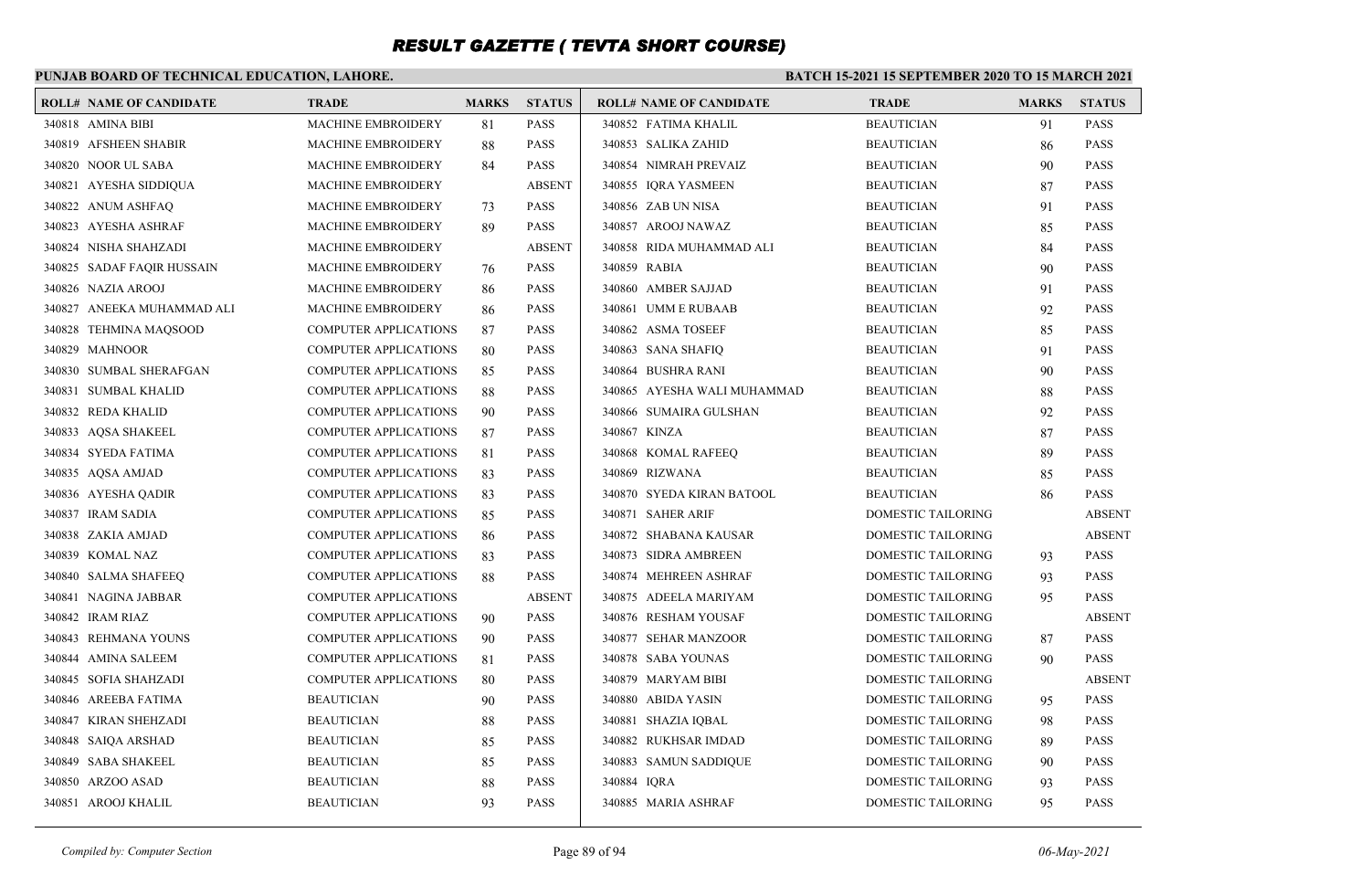| PUNJAB BOARD OF TECHNICAL EDUCATION, LAHORE. |                                                                    |                    |              | <b>BATCH 15-2021 15 SEPTEMBER 2020 TO 15 MARCH 2021</b> |                                                     |                                                                     |              |               |
|----------------------------------------------|--------------------------------------------------------------------|--------------------|--------------|---------------------------------------------------------|-----------------------------------------------------|---------------------------------------------------------------------|--------------|---------------|
|                                              | <b>ROLL# NAME OF CANDIDATE</b>                                     | <b>TRADE</b>       | <b>MARKS</b> | <b>STATUS</b>                                           | <b>ROLL# NAME OF CANDIDATE</b>                      | <b>TRADE</b>                                                        | <b>MARKS</b> | <b>STATUS</b> |
|                                              | 340886 ZAINAB ARSHED                                               | DOMESTIC TAILORING | 88           | <b>PASS</b>                                             | 340919 FAREEHA ASLAM                                | <b>DOMESTIC TAILORING</b>                                           | 92           | <b>PASS</b>   |
|                                              | 340887 ANSA ILYAS                                                  | DOMESTIC TAILORING | 90           | <b>PASS</b>                                             | 340920 ANEEZA KHALID                                | DOMESTIC TAILORING                                                  | 95           | <b>PASS</b>   |
|                                              | 340888 FIZA MAHMOOD                                                | DOMESTIC TAILORING | 91           | <b>PASS</b>                                             | 340921 SABAHAT SAJJAD                               | DOMESTIC TAILORING                                                  |              | <b>ABSENT</b> |
|                                              | 340889 MEHNAZ BIBI                                                 | DOMESTIC TAILORING | 91           | <b>PASS</b>                                             | 340922 MARIA IRSHAD                                 | DOMESTIC TAILORING                                                  | 90           | <b>PASS</b>   |
|                                              | 340890 SOBIA GULZAR                                                | DOMESTIC TAILORING |              | <b>ABSENT</b>                                           | 340923 MUSSARAT FATIMA                              | DOMESTIC TAILORING                                                  | 82           | <b>PASS</b>   |
|                                              | 340891 KOMAL ZULFIQAR                                              | DOMESTIC TAILORING | 88           | PASS                                                    | 340924 SAMYA SALEEM                                 | DOMESTIC TAILORING                                                  | 95           | <b>PASS</b>   |
|                                              | 340892 AROOJ ZULIFQAR                                              | DOMESTIC TAILORING | 89           | <b>PASS</b>                                             | 340925 AYESHA AMIN                                  | DOMESTIC TAILORING                                                  |              | <b>ABSENT</b> |
|                                              | 340893 MARYAM BIBI                                                 | DOMESTIC TAILORING | 90           | PASS                                                    | 340926 SOBIA                                        | DOMESTIC TAILORING                                                  | 82           | <b>PASS</b>   |
|                                              | 340894 SUNDAS FAQEER                                               | DOMESTIC TAILORING | 89           | <b>PASS</b>                                             | 340927 AREESHA JABEEN                               | DOMESTIC TAILORING                                                  | 95           | <b>PASS</b>   |
|                                              | 340895 TAYYBA ASHRAF                                               | DOMESTIC TAILORING | 94           | <b>PASS</b>                                             | 340928 RIMSHA BIBI                                  | DOMESTIC TAILORING                                                  | 91           | <b>PASS</b>   |
|                                              | <b>GOVERNMENT VOCATIONAL TRAINING INSTITUTE FOR WOMEN, , DASKA</b> |                    |              |                                                         | 340929 NOOR FATIMA                                  | DOMESTIC TAILORING                                                  | 96           | <b>PASS</b>   |
|                                              | 340896 SAIRA PARVEZ                                                | <b>BEAUTICIAN</b>  | 91           | <b>PASS</b>                                             |                                                     | <b>GOVERNMENT VOCATIONAL TRAINING INSTITUTE FOR WOMEN, MOHALLAH</b> |              |               |
|                                              | 340897 SHAZMA SHAHID SIDDIQUI                                      | <b>BEAUTICIAN</b>  | 94           | <b>PASS</b>                                             | <b>INAYAT PURA, PASRUR</b><br>340930 ASYMA SADDIQUE | DOMESTIC TAILORING                                                  | 86           | <b>PASS</b>   |
|                                              | 340898 ASMA SAFDAR                                                 | <b>BEAUTICIAN</b>  |              | <b>ABSENT</b>                                           | 340931 RIMSHA NAFEES                                | DOMESTIC TAILORING                                                  | 96           | <b>PASS</b>   |
|                                              | 340899 UZMA RANI                                                   | <b>BEAUTICIAN</b>  | 96           | <b>PASS</b>                                             | 340932 KAINAT                                       | DOMESTIC TAILORING                                                  | 95           | <b>PASS</b>   |
|                                              | 340900 MOHADASA FIAZ                                               | <b>BEAUTICIAN</b>  |              | <b>ABSENT</b>                                           | 340933 ABIR FATIMA                                  | DOMESTIC TAILORING                                                  |              | <b>ABSENT</b> |
|                                              | 340901 UZMA AMIN                                                   | <b>BEAUTICIAN</b>  | 96           | <b>PASS</b>                                             | 340934 RAZIA AKBAR                                  | DOMESTIC TAILORING                                                  | 95           | <b>PASS</b>   |
|                                              | 340902 SABAHAT ZAFAR                                               | <b>BEAUTICIAN</b>  | 90           | <b>PASS</b>                                             | 340935 NIDA SATTAR                                  | DOMESTIC TAILORING                                                  | 94           | <b>PASS</b>   |
|                                              | 340903 ZUNAIRA HABIB                                               | <b>BEAUTICIAN</b>  | 92           | <b>PASS</b>                                             | 340936 SAMRA                                        | DOMESTIC TAILORING                                                  | 96           | <b>PASS</b>   |
|                                              | 340904 FAIOA                                                       | <b>BEAUTICIAN</b>  | 86           | <b>PASS</b>                                             | 340937 MANAZAH BANO                                 | DOMESTIC TAILORING                                                  |              | <b>ABSENT</b> |
|                                              | 340905 SHABANA KOUSAR                                              | <b>BEAUTICIAN</b>  | 86           | PASS                                                    | 340938 AREEBA SULTAN                                | DOMESTIC TAILORING                                                  | 96           | <b>PASS</b>   |
|                                              | 340906 FAREEZA TABUSSAM                                            | <b>BEAUTICIAN</b>  | 92           | <b>PASS</b>                                             | 340939 AMINA BIBI                                   | DOMESTIC TAILORING                                                  | 87           | <b>PASS</b>   |
|                                              | 340907 MAHWISH RAFIQ                                               | <b>BEAUTICIAN</b>  | 89           | <b>PASS</b>                                             | 340940 SAMINA KOUSAR                                | DOMESTIC TAILORING                                                  | 87           | <b>PASS</b>   |
|                                              | 340908 NOOR FATIMA                                                 | <b>BEAUTICIAN</b>  | 86           | <b>PASS</b>                                             | 340941 RIMSHA KHALID                                | DOMESTIC TAILORING                                                  | 96           | <b>PASS</b>   |
|                                              | 340909 BUSHRA AMIN                                                 | <b>BEAUTICIAN</b>  | 91           | PASS                                                    | 340942 SHANZA                                       | DOMESTIC TAILORING                                                  | 89           | <b>PASS</b>   |
|                                              | 340910 ZAHRA FATIMA                                                | <b>BEAUTICIAN</b>  | 89           | <b>PASS</b>                                             | 340943 NIDA AZHAR                                   | DOMESTIC TAILORING                                                  | 87           | <b>PASS</b>   |
|                                              | 340911 KINZA BATOOL                                                | <b>BEAUTICIAN</b>  | 95           | <b>PASS</b>                                             | 340944 NAVEEDA AYYOUB                               | <b>BEAUTICIAN</b>                                                   | 95           | <b>PASS</b>   |
|                                              | 340912 ANJAM SHAHZADI                                              | <b>BEAUTICIAN</b>  | 92           | <b>PASS</b>                                             | 340945 AQSA HAIDER                                  | <b>BEAUTICIAN</b>                                                   | 90           | <b>PASS</b>   |
|                                              | 340913 JANNAT NAVEED                                               | <b>BEAUTICIAN</b>  | 93           | <b>PASS</b>                                             | 340946 SALMA RAFI                                   | <b>BEAUTICIAN</b>                                                   | 93           | <b>PASS</b>   |
|                                              | 340914 ANMOL AMJAD                                                 | DOMESTIC TAILORING | 96           | <b>PASS</b>                                             | 340947 SADAF SADEEQ                                 | <b>BEAUTICIAN</b>                                                   |              | <b>ABSENT</b> |
|                                              | 340915 ASIA YAOOOB                                                 | DOMESTIC TAILORING | 91           | <b>PASS</b>                                             | 340948 ARBAB                                        | <b>BEAUTICIAN</b>                                                   |              | <b>PASS</b>   |
|                                              | 340916 SAYEDA SANIYA UL AIN GILLANI                                | DOMESTIC TAILORING | 95           | <b>PASS</b>                                             | 340949 SANA TARIQ                                   | <b>BEAUTICIAN</b>                                                   | 96           | <b>PASS</b>   |
|                                              | 340917 ZAINAB                                                      | DOMESTIC TAILORING | 98           | <b>PASS</b>                                             | 340950 SUMAIRA JAVED                                | <b>BEAUTICIAN</b>                                                   | 96<br>95     | <b>PASS</b>   |
|                                              | 340918 THREEM ZOHRA                                                | DOMESTIC TAILORING | 82           | <b>PASS</b>                                             |                                                     |                                                                     |              |               |
|                                              |                                                                    |                    |              |                                                         |                                                     |                                                                     |              |               |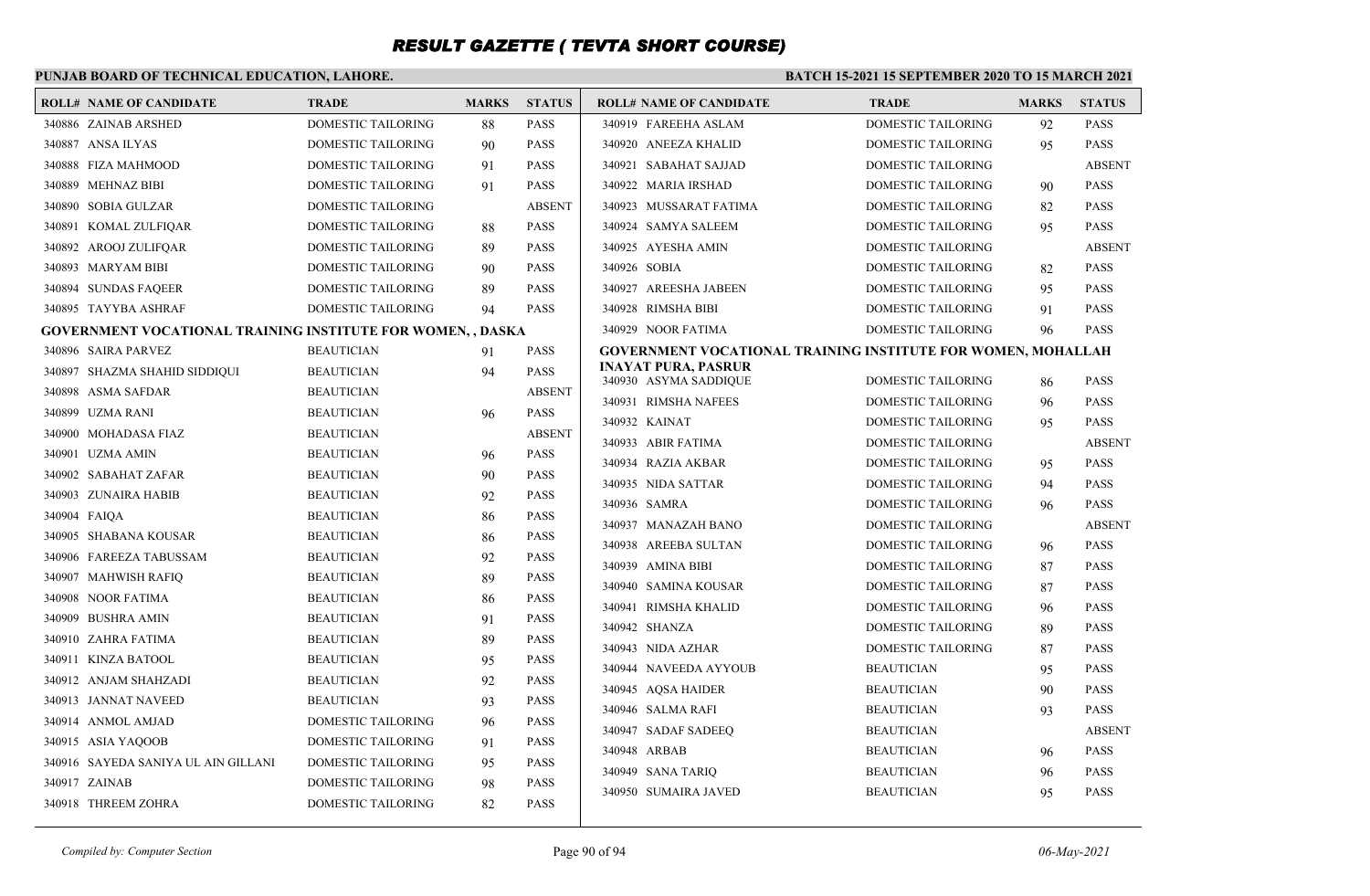|                | PUNJAB BOARD OF TECHNICAL EDUCATION, LAHORE.                           |                           |              |               | <b>BATCH 15-2021 15 SEPTEMBER 2020 TO 15 MARCH 2021</b>           |                              |              |               |  |
|----------------|------------------------------------------------------------------------|---------------------------|--------------|---------------|-------------------------------------------------------------------|------------------------------|--------------|---------------|--|
|                | <b>ROLL# NAME OF CANDIDATE</b>                                         | <b>TRADE</b>              | <b>MARKS</b> | <b>STATUS</b> | <b>ROLL# NAME OF CANDIDATE</b>                                    | <b>TRADE</b>                 | <b>MARKS</b> | <b>STATUS</b> |  |
|                | 340951 AMREEN                                                          | <b>BEAUTICIAN</b>         | 91           | <b>PASS</b>   | 340983 SYED TAGHAZAL ZAHRA                                        | <b>BEAUTICIAN</b>            | 96           | <b>PASS</b>   |  |
|                | 340952 KHADIJA BIBI                                                    | <b>BEAUTICIAN</b>         | 93           | <b>PASS</b>   | 340984 ADEELA RASHID                                              | <b>BEAUTICIAN</b>            | 100          | <b>PASS</b>   |  |
|                | 340953 SANA SHAFIQUE                                                   | <b>BEAUTICIAN</b>         | 90           | <b>PASS</b>   | 340985 MARIYAM AHSAN                                              | <b>BEAUTICIAN</b>            | 95           | <b>PASS</b>   |  |
|                | 340954 UME KALSOOM                                                     | <b>BEAUTICIAN</b>         | 90           | <b>PASS</b>   | 340986 NASEEM AKHTER                                              | <b>BEAUTICIAN</b>            | 100          | <b>PASS</b>   |  |
|                | 340955 MEHWISH KIRN                                                    | <b>BEAUTICIAN</b>         | 95           | <b>PASS</b>   | 340987 ROOHA IFTIKHAR                                             | <b>BEAUTICIAN</b>            | 100          | <b>PASS</b>   |  |
|                | 340956 RAHEELA JAMIL                                                   | <b>BEAUTICIAN</b>         | 94           | <b>PASS</b>   | 340988 SALWA JANNAT                                               | <b>BEAUTICIAN</b>            |              | <b>ABSENT</b> |  |
|                | <b>GOVERNMENT VOCATIONAL TRAINING INSTITUTE FOR WOMEN, PARIS ROAD,</b> |                           |              |               | 340989 HINA FATIMA                                                | <b>BEAUTICIAN</b>            | 100          | <b>PASS</b>   |  |
| <b>SIALKOT</b> |                                                                        | <b>DOMESTIC TAILORING</b> |              |               | 340990 FARWA BATOOL                                               | <b>BEAUTICIAN</b>            |              | <b>ABSENT</b> |  |
|                | 340957 KOMAL SHAHZADI                                                  |                           | 99           | <b>PASS</b>   | 340991 AREEBA IJAZ                                                | <b>BEAUTICIAN</b>            |              | <b>ABSENT</b> |  |
|                | 340958 KAHKASHAN                                                       | DOMESTIC TAILORING        | 96           | <b>PASS</b>   | 340992 ARZOO MUNEER                                               | <b>BEAUTICIAN</b>            |              | <b>ABSENT</b> |  |
|                | 340959 NAFIA                                                           | DOMESTIC TAILORING        | 97           | <b>PASS</b>   | 340993 TAYYABA MUQADDAS                                           | <b>BEAUTICIAN</b>            | 100          | <b>PASS</b>   |  |
|                | 340960 JAWAIRIA SHAFIQUE                                               | <b>DOMESTIC TAILORING</b> | 98           | <b>PASS</b>   | 340994 KASHFA NASEEM                                              | <b>BEAUTICIAN</b>            |              | <b>ABSENT</b> |  |
|                | 340961 AMINA BATOOL                                                    | DOMESTIC TAILORING        | 96           | <b>PASS</b>   | 340995 SADIA AMJAD                                                | <b>BEAUTICIAN</b>            |              | <b>ABSENT</b> |  |
| 340962 IRSA    |                                                                        | DOMESTIC TAILORING        | 98           | <b>PASS</b>   | 340996 SEHAR FATIMA                                               | <b>BEAUTICIAN</b>            |              | <b>ABSENT</b> |  |
|                | 340963 RIMSHA                                                          | DOMESTIC TAILORING        | 95           | <b>PASS</b>   | <b>GOVT COLLEGE OF TECHNOLOGY, PARIS ROAD, SIALKOT</b>            |                              |              |               |  |
|                | 340964 MEHAK                                                           | DOMESTIC TAILORING        | 99           | <b>PASS</b>   | 340997 MOEEN SHAMS                                                | <b>COMPUTER APPLICATIONS</b> | 84           | <b>PASS</b>   |  |
|                | 340965 ARBAB GHAFOOR                                                   | DOMESTIC TAILORING        | 98           | <b>PASS</b>   | 340998 ALI HAIDER                                                 | <b>COMPUTER APPLICATIONS</b> |              | <b>ABSENT</b> |  |
|                | 340966 IRSA RUBAB                                                      | DOMESTIC TAILORING        | 99           | <b>PASS</b>   | 340999 MUHAMMAD SHAHBAZ CHURAHI                                   | <b>COMPUTER APPLICATIONS</b> | 74           | <b>PASS</b>   |  |
|                | 340967 NIDA TANVEER                                                    | DOMESTIC TAILORING        | 97           | <b>PASS</b>   | 341000 MUHAMMAD HANAN NASIR                                       | <b>COMPUTER APPLICATIONS</b> | 65           | <b>PASS</b>   |  |
|                | 340968 KHADIJA RIAZ                                                    | <b>DOMESTIC TAILORING</b> | 99           | <b>PASS</b>   | 341001 MUHAMMAD ANAS                                              | <b>COMPUTER APPLICATIONS</b> |              | <b>ABSENT</b> |  |
|                | 340969 SHUMAILA                                                        | DOMESTIC TAILORING        | 96           | <b>PASS</b>   | 341002 MUHAMMAD TAYAB UR REHMAN                                   | <b>COMPUTER APPLICATIONS</b> | 72           | <b>PASS</b>   |  |
|                | 340970 MEERAB YOUNAS                                                   | DOMESTIC TAILORING        | 99           | <b>PASS</b>   | 341003 IBRAHIM                                                    | <b>COMPUTER APPLICATIONS</b> | 70           | <b>PASS</b>   |  |
|                | 340971 KIRAN SHAHZADI                                                  | DOMESTIC TAILORING        | 98           | <b>PASS</b>   | 341004 MUHAMMAD RAGHIB BHATTI                                     | <b>COMPUTER APPLICATIONS</b> | 60           | <b>PASS</b>   |  |
|                | 340972 LAIBA TANVEER                                                   | <b>BEAUTICIAN</b>         | 99           | <b>PASS</b>   | 341005 MUHAMMAD SHOAIB                                            | <b>COMPUTER APPLICATIONS</b> | 73           | <b>PASS</b>   |  |
|                | 340973 SAMIA                                                           | <b>BEAUTICIAN</b>         | 93           | <b>PASS</b>   | 341006 MUHAMMAD MUZAMMIL                                          | <b>COMPUTER APPLICATIONS</b> | 82           | <b>PASS</b>   |  |
|                | 340974 ZENAB BIBI                                                      | <b>BEAUTICIAN</b>         | 96           | <b>PASS</b>   | 341007 MUHAMMAD BOOTA                                             | ELECTRICAL WIRING            | 67           | <b>PASS</b>   |  |
|                | 340975 REHMANA SHEHZADI                                                | <b>BEAUTICIAN</b>         |              | <b>ABSENT</b> | 341008 ABDUL REHMAN                                               | ELECTRICAL WIRING            | 72           | <b>PASS</b>   |  |
|                | 340976 SADIA                                                           | <b>BEAUTICIAN</b>         |              | <b>ABSENT</b> | 341009 ABDUL GAFAR                                                | ELECTRICAL WIRING            | 90           | <b>PASS</b>   |  |
|                | 340977 SABA AKBAR                                                      | <b>BEAUTICIAN</b>         | 98           | <b>PASS</b>   | 341010 MUHAMMAD AHMAD RAZA                                        | ELECTRICAL WIRING            | 89           | <b>PASS</b>   |  |
|                | 340978 SIDRA SHABBIR                                                   | <b>BEAUTICIAN</b>         | 98           | <b>PASS</b>   | 341011 KHIZAR HUSSAIN                                             | ELECTRICAL WIRING            | 94           | <b>PASS</b>   |  |
|                | 340979 AMINA                                                           | <b>BEAUTICIAN</b>         |              | <b>ABSENT</b> | 341012 MIRZA ABDULLAH BAIG                                        | COMPUTER APPLICATIONS        | 84           | <b>PASS</b>   |  |
|                | 340980 NAZIA SHAH                                                      | <b>BEAUTICIAN</b>         | 100          | <b>PASS</b>   | RACHINA INSTITUTE OF TECHNICAL EDUCATION, ZAFAR ALI ROAD, SIALKOT |                              |              |               |  |
|                | 340981 AYESHA SAJJAD                                                   | <b>BEAUTICIAN</b>         |              | <b>ABSENT</b> | 341013 NAZIR MUHAMMAD                                             | <b>CIVIL SURVEYOR 2016</b>   | 84           | <b>PASS</b>   |  |
|                | 340982 ANDLEEB SADDIQUE                                                | <b>BEAUTICIAN</b>         |              | <b>ABSENT</b> | 341014 ZAHID WAZIR                                                | <b>CIVIL SURVEYOR 2016</b>   | 86           | <b>PASS</b>   |  |
|                |                                                                        |                           |              |               |                                                                   |                              |              |               |  |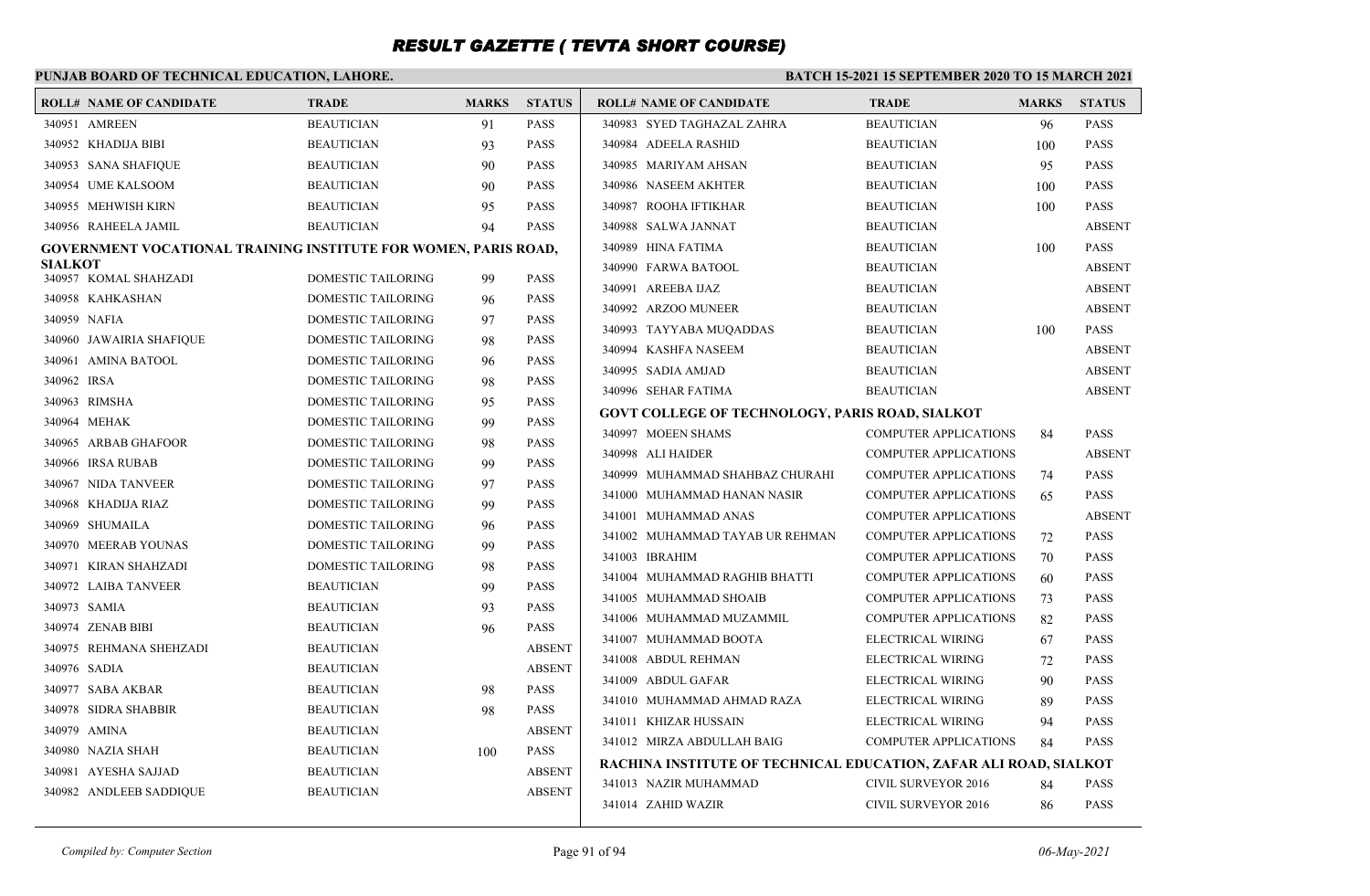### **PUNJAB BOARD OF TECHNICAL EDUCATION, LAHORE.**

| <b>ROLL# NAME OF CANDIDATE</b>                            | <b>TRADE</b>               | <b>MARKS</b> | <b>STATUS</b> | <b>ROLL# NAME OF CANDIDATE</b>                                                                                             | <b>TRADE</b>                                                 | <b>MARKS</b> | <b>STATUS</b> |
|-----------------------------------------------------------|----------------------------|--------------|---------------|----------------------------------------------------------------------------------------------------------------------------|--------------------------------------------------------------|--------------|---------------|
| 341015 SARFRAZ ALI                                        | <b>CIVIL SURVEYOR 2016</b> | 83           | <b>PASS</b>   | 341048 MUHAMMAD USMAN ALI                                                                                                  | <b>CIVIL SURVEYOR 2016</b>                                   | 92           | <b>PASS</b>   |
| 341016 UMER GUL                                           | <b>CIVIL SURVEYOR 2016</b> | 82           | <b>PASS</b>   | PAK TECH COLLEGE OF TECHNOLOGY, CHOWK RAILWAY STATION,, GOJRA                                                              |                                                              |              |               |
| 341017 RASHID ALI                                         | <b>CIVIL SURVEYOR 2016</b> | 75           | <b>PASS</b>   | 341049 MUHAMMAD SHAHZAD                                                                                                    | <b>QUANTITY SURVEYOR 2016</b>                                | 95           | <b>PASS</b>   |
| 341018 AMEER HAMZA KHAN                                   | <b>CIVIL SURVEYOR 2016</b> | 83           | <b>PASS</b>   | 341050 MUHAMMAD AHMAD                                                                                                      | <b>QUANTITY SURVEYOR 2016</b>                                | 93           | <b>PASS</b>   |
| 341019 QAMAR SHAHZAD                                      | <b>CIVIL SURVEYOR 2016</b> | 81           | <b>PASS</b>   | 341051 MUHAMMAD TALHA SALEEM                                                                                               | <b>QUANTITY SURVEYOR 2016</b>                                | 94           | <b>PASS</b>   |
| 341020 SHERAZ ALI                                         | <b>CIVIL SURVEYOR 2016</b> |              | <b>ABSENT</b> | 341052 ABAIDULLAH                                                                                                          | <b>QUANTITY SURVEYOR 2016</b>                                | 97           | <b>PASS</b>   |
| 341021 MUHAMMAD HUSSAIN                                   | <b>CIVIL SURVEYOR 2016</b> | 89           | <b>PASS</b>   | 341053 MUHAMMAD USAMA KHAN                                                                                                 | <b>QUANTITY SURVEYOR 2016</b>                                | 95           | <b>PASS</b>   |
| 341022 GHULAM ABBAS                                       | <b>CIVIL SURVEYOR 2016</b> | 83           | <b>PASS</b>   | 341054 MUBEEN ALI                                                                                                          | <b>QUANTITY SURVEYOR 2016</b>                                | 94           | <b>PASS</b>   |
| 341023 MUHAMMAD HUSSAIN                                   | <b>CIVIL SURVEYOR 2016</b> | 92           | <b>PASS</b>   | 341055 MUHAMMAD NAVEED                                                                                                     | <b>QUANTITY SURVEYOR 2016</b>                                | 97           | <b>PASS</b>   |
| 341024 YASIR ABBAS SHAH                                   | <b>CIVIL SURVEYOR 2016</b> | 86           | <b>PASS</b>   | 341056 USMAN ALI                                                                                                           | <b>QUANTITY SURVEYOR 2016</b>                                | 93           | <b>PASS</b>   |
| 341025 FAOIR MUHAMMAD                                     | <b>CIVIL SURVEYOR 2016</b> | 79           | <b>PASS</b>   | 341057 KALEEM RAZAQ                                                                                                        | <b>QUANTITY SURVEYOR 2016</b>                                | 96           | <b>PASS</b>   |
| 341026 GHULAM HUR                                         | <b>CIVIL SURVEYOR 2016</b> | 90           | <b>PASS</b>   | 341058 TALHA ANWAR                                                                                                         | <b>QUANTITY SURVEYOR 2016</b>                                | 93           | <b>PASS</b>   |
| 341027 FAQEER GUL                                         | <b>CIVIL SURVEYOR 2016</b> | 89           | <b>PASS</b>   | 341059 MUHAMMAD HAMZA                                                                                                      | <b>QUANTITY SURVEYOR 2016</b>                                | 95           | <b>PASS</b>   |
| 341028 SAFEER HUSSAIN                                     | <b>CIVIL SURVEYOR 2016</b> | 89           | <b>PASS</b>   | 341060 MUHAMMAD USMAN SHAHID                                                                                               | <b>QUANTITY SURVEYOR 2016</b>                                | 95           | <b>PASS</b>   |
| 341029 MOHIB ALI                                          | <b>CIVIL SURVEYOR 2016</b> | 79           | <b>PASS</b>   | 341061 MUHAMMAD BILAL                                                                                                      | <b>QUANTITY SURVEYOR 2016</b>                                | 94           | <b>PASS</b>   |
| 341030 IRHAM HASSAN                                       | <b>CIVIL SURVEYOR 2016</b> | 80           | <b>PASS</b>   | 341062 ALIZAIB                                                                                                             | <b>QUANTITY SURVEYOR 2016</b>                                | 95           | <b>PASS</b>   |
| 341031 ABDUR REHMAN                                       | <b>CIVIL SURVEYOR 2016</b> | 82           | <b>PASS</b>   | TOBA TEK SINGH POLYTECHNIC INSTITUTE,, P-448, GREEN TOWN JHANG ROAD,                                                       |                                                              |              |               |
| 341032 HAMZA SHABBIR                                      | <b>CIVIL SURVEYOR 2016</b> | 85           | <b>PASS</b>   | GOJRA<br>341063 ZAHID AKRAM                                                                                                | <b>ELECTRICIAN</b>                                           | 95           | <b>PASS</b>   |
| 341033 SAMI ULLAH                                         | <b>CIVIL SURVEYOR 2016</b> | 81           | <b>PASS</b>   | 341064 AWAIS BILAL                                                                                                         | <b>COMPUTER APPLICATIONS</b>                                 | 94           | <b>PASS</b>   |
| 341034 MUHAMMAD ABBAS                                     | <b>CIVIL SURVEYOR 2016</b> | 82           | <b>PASS</b>   | 341065 MUHAMMAD MATEEN                                                                                                     | <b>COMPUTER APPLICATIONS</b>                                 |              | <b>PASS</b>   |
| 341035 SAJJAD AHMED SAHI                                  | <b>CIVIL SURVEYOR 2016</b> | 92           | <b>PASS</b>   | 341066 UMAIR AHMAD                                                                                                         | <b>COMPUTER APPLICATIONS</b>                                 | 95           | <b>PASS</b>   |
| 341036 MUHAMMAD ASIF                                      | <b>CIVIL SURVEYOR 2016</b> | 85           | <b>PASS</b>   |                                                                                                                            |                                                              | 95           | <b>PASS</b>   |
| 341037 ZEESHAN ABID                                       | <b>CIVIL SURVEYOR 2016</b> | 84           | <b>PASS</b>   | 341067 MUHAMMAD TALHA JAVED<br>341068 MUHAMMAD BILAL                                                                       | <b>COMPUTER APPLICATIONS</b><br><b>COMPUTER APPLICATIONS</b> | 93<br>87     | <b>PASS</b>   |
| ROYAL COLLEGE OF TECHNOLOGY., G.T ROAD, SAMBRIAL, SIALKOT |                            |              |               | 341069 MUHAMMAD ASAD AZAM                                                                                                  | <b>COMPUTER APPLICATIONS</b>                                 | 93           | <b>PASS</b>   |
| 341038 HAMMAD ALI                                         | <b>AUTOCAD 2016</b>        | 85           | <b>PASS</b>   | 341070 TALHA MUNIR                                                                                                         | <b>COMPUTER APPLICATIONS</b>                                 | 92           | <b>PASS</b>   |
| 341039 MUHAMMAD ARSLAN                                    | <b>AUTOCAD 2016</b>        | 83           | <b>PASS</b>   | 341071 MUHAMMAD KAIF                                                                                                       | <b>COMPUTER APPLICATIONS</b>                                 | 95           | <b>PASS</b>   |
| 341040 AON ABBAS JAFRI                                    | AUTOCAD 2016               | 81           | <b>PASS</b>   | 341072 MUHAMMAD USMAN GHAFOOR                                                                                              | <b>COMPUTER APPLICATIONS</b>                                 | 95           | <b>PASS</b>   |
| 341041 IMRAN ASHRAF                                       | <b>AUTOCAD 2016</b>        | 94           | <b>PASS</b>   | 341073 SALMAN YOUSAF                                                                                                       | <b>COMPUTER APPLICATIONS</b>                                 | 95           | <b>PASS</b>   |
| 341042 ALI HAIDER                                         | <b>AUTOCAD 2016</b>        | 85           | <b>PASS</b>   | 341074 FAHAD UR REHMAN                                                                                                     | <b>COMPUTER APPLICATIONS</b>                                 | 95           | <b>PASS</b>   |
| 341043 SAMEER JAVED                                       | AUTOCAD 2016               | 86           | <b>PASS</b>   | 341075 MUHAMMAD NAUMAN IFTIKHAR                                                                                            | <b>COMPUTER APPLICATIONS</b>                                 | 94           | <b>PASS</b>   |
| 341044 MUHAMMAD AHSAN MUKHTAR                             | AUTOCAD 2016               | 93           | <b>PASS</b>   |                                                                                                                            |                                                              |              |               |
| 341045 UMER AMJAD                                         | AUTOCAD 2016               | 85           | <b>PASS</b>   | <b>GOVERNMENT VOCATIONAL TRAINING INSTITUTE FOR WOMEN, NEAR</b><br>DISTRICT EDUCATION (MEN) AKAL WALA ROAD, TOBA TEK SINGH |                                                              |              |               |
| 341046 AHMED NADEEM                                       | <b>AUTOCAD 2016</b>        | 93           | <b>PASS</b>   | 341076 HAFIZA HAIQA IRSHAD                                                                                                 | <b>COMPUTER APPLICATIONS</b>                                 | 92           | <b>PASS</b>   |
| 341047 RAHAT ALI SHAH                                     | <b>AUTOCAD 2016</b>        | 91           | <b>PASS</b>   | 341077 PAKIZA MUSHTAO                                                                                                      | <b>COMPUTER APPLICATIONS</b>                                 | 90           | <b>PASS</b>   |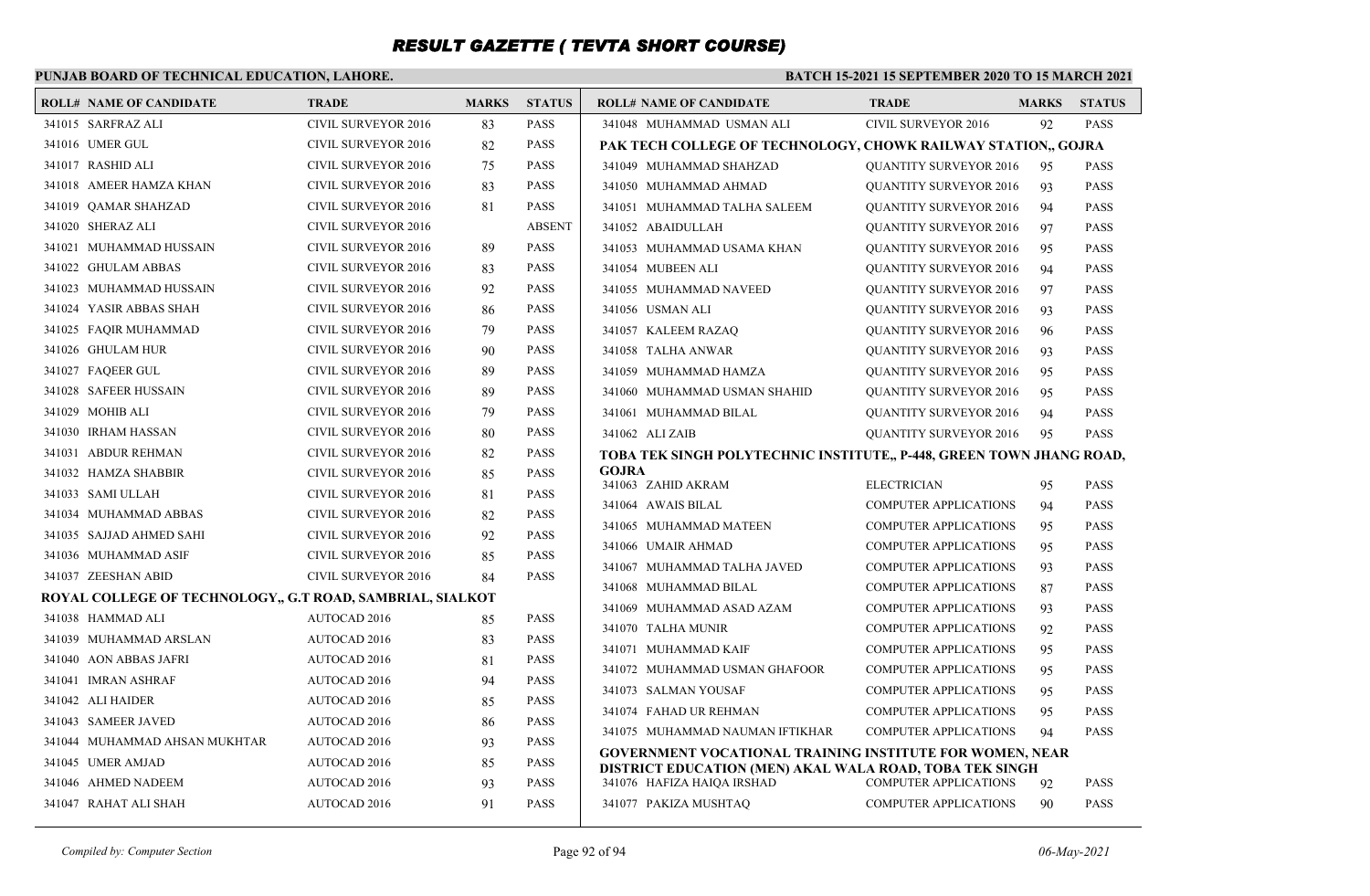#### **PUNJAB BOARD OF TECHNICAL EDUCATION, LAHORE. BATCH 15-2021 15 SEPTEMBER 2020 TO 15 MARCH 2021 ROLL# NAME OF CANDIDATE TRADE MARKS STATUS ROLL# NAME OF CANDIDATE TRADE MARKS STATUS** 341078 MUNTAHA ASHRAF COMPUTER APPLICATIONS 90 PASS 341079 SEHRISH MATLOOB COMPUTER APPLICATIONS ABSENT 341080 TAYABA NAZAM COMPUTER APPLICATIONS 87 PASS 341081 ZAIB UN NISA COMPUTER APPLICATIONS 89 PASS 341082 MUNEEBA ASLAM COMPUTER APPLICATIONS 89 PASS 341083 SHUMAILA SHAFIQUE COMPUTER APPLICATIONS 90 PASS 341084 AREEJ ASLAM COMPUTER APPLICATIONS 91 PASS 341085 SHABANA KOUSAR COMPUTER APPLICATIONS 88 PASS 341086 SUNDASS KHALID COMPUTER APPLICATIONS 90 PASS 341087 IQRA LIAQAT COMPUTER APPLICATIONS 90 PASS 341088 MARYAM BASHIR COMPUTER APPLICATIONS 89 PASS 341089 RIZWANA SAEED COMPUTER APPLICATIONS 90 PASS 341090 ZIKRA KOUSAR COMPUTER APPLICATIONS ABSENT 341091 MADIHA ALTAF COMPUTER APPLICATIONS 93 PASS 341092 CHANDA RANI LADO COMPUTER APPLICATIONS 90 PASS 341093 JAVERIA ASLAM COMPUTER APPLICATIONS 87 PASS 341094 FATIMA MUSARRAT ASGHAR COMPUTER APPLICATIONS 92 PASS 341095 ROMANA ARIF COMPUTER APPLICATIONS 91 PASS 341096 ANSA ARIF COMPUTER APPLICATIONS 89 PASS 341097 BISMA ASHRAF COMPUTER APPLICATIONS 93 PASS 341098 SADIA MAJEED COMPUTER APPLICATIONS 92 PASS 341099 ATIKA ANWAR COMPUTER APPLICATIONS 93 PASS 341100 AMEENA ANWAR COMPUTER APPLICATIONS 91 PASS 341101 FIZA ROSHEEN BEAUTICIAN ABSENT 341102 NIMRA ARSHAD BEAUTICIAN ABSENT 341103 SHABEELA BATOOL BEAUTICIAN ABSENT 341104 SOBIA ASLAM BEAUTICIAN ABSENT 341105 SIDRAH AFZAL BEAUTICIAN ABSENT 341106 NIMRA NASEER BEAUTICIAN 81 PASS 341107 SAMRA RIAZ BEAUTICIAN 90 PASS 341108 NAMRA NASSEER BEAUTICIAN ABSENT 341109 SADIA SHAHID BEAUTICIAN ABSENT 341110 SAJIDA TABASSUM BEAUTICIAN 81 PASS 341111 AMINA IRSHAD BEAUTICIAN ABSENT 341112 SIDRA GHAFFAR BEAUTICIAN 82 PASS 341113 UROOSHA ASHFAQ BEAUTICIAN ABSENT 341114 ZILLY HUMA BEAUTICIAN 86 PASS 341115 AJWA NOOR BEAUTICIAN 86 PASS 341116 SANA ARSHAD BEAUTICIAN 81 PASS 341117 SALMA ASHRAF BEAUTICIAN 79 PASS 341118 RIMSHA PARVEEN BEAUTICIAN 81 PASS 341119 SHABAB ZAHRA BEAUTICIAN 84 PASS 341120 MAHNOOR BEAUTICIAN 85 PASS 341121 AYESHA NASEER BEAUTICIAN ABSENT 341122 FATIMA ZAHRA BEAUTICIAN 88 PASS 341123 AQSA SHABBIR BEAUTICIAN 83 PASS 341124 MARIYAM ISHAQ BEAUTICIAN 78 PASS 341125 FARHAT NAHEED BEAUTICIAN 78 PASS **GOVERNMENT VOCATIONAL TRAINING INSTITUTE FOR WOMEN, NEAR MARKET, MAILSI** 341126 QAISRA BIBI BEAUTICIAN 86 PASS 341127 MARYAM FATIMA BEAUTICIAN 91 PASS 341128 SAHR TABASUM BEAUTICIAN ABSENT 341129 TAHIRA JAMILA BEAUTICIAN 96 PASS 341130 SAIMA KANWAL BEAUTICIAN 93 PASS 341131 SHEHZADI RIAZ BEAUTICIAN 95 PASS 341132 RIDA SHAFIO BEAUTICIAN 95 PASS 341133 SHAMIM MAI BEAUTICIAN 87 PASS 341134 SAIMA MUMTAZ BEAUTICIAN 95 PASS 341135 KIRAN RAMZAN BEAUTICIAN 93 PASS 341136 MUNAZZA TOHEED BEAUTICIAN 90 PASS 341137 RABIA FALAK BEAUTICIAN 96 PASS 341138 GULSHAN BEAUTICIAN 96 PASS 341139 RIMSHA SAEED BEAUTICIAN 94 PASS 341140 SOHA FATIMA DOMESTIC TAILORING 83 PASS 341141 MEHWISH PERVAIZ DOMESTIC TAILORING 95 PASS 341142 KINZA DOMESTIC TAILORING 78 PASS 341143 IORA BIBI DOMESTIC TAILORING 96 PASS